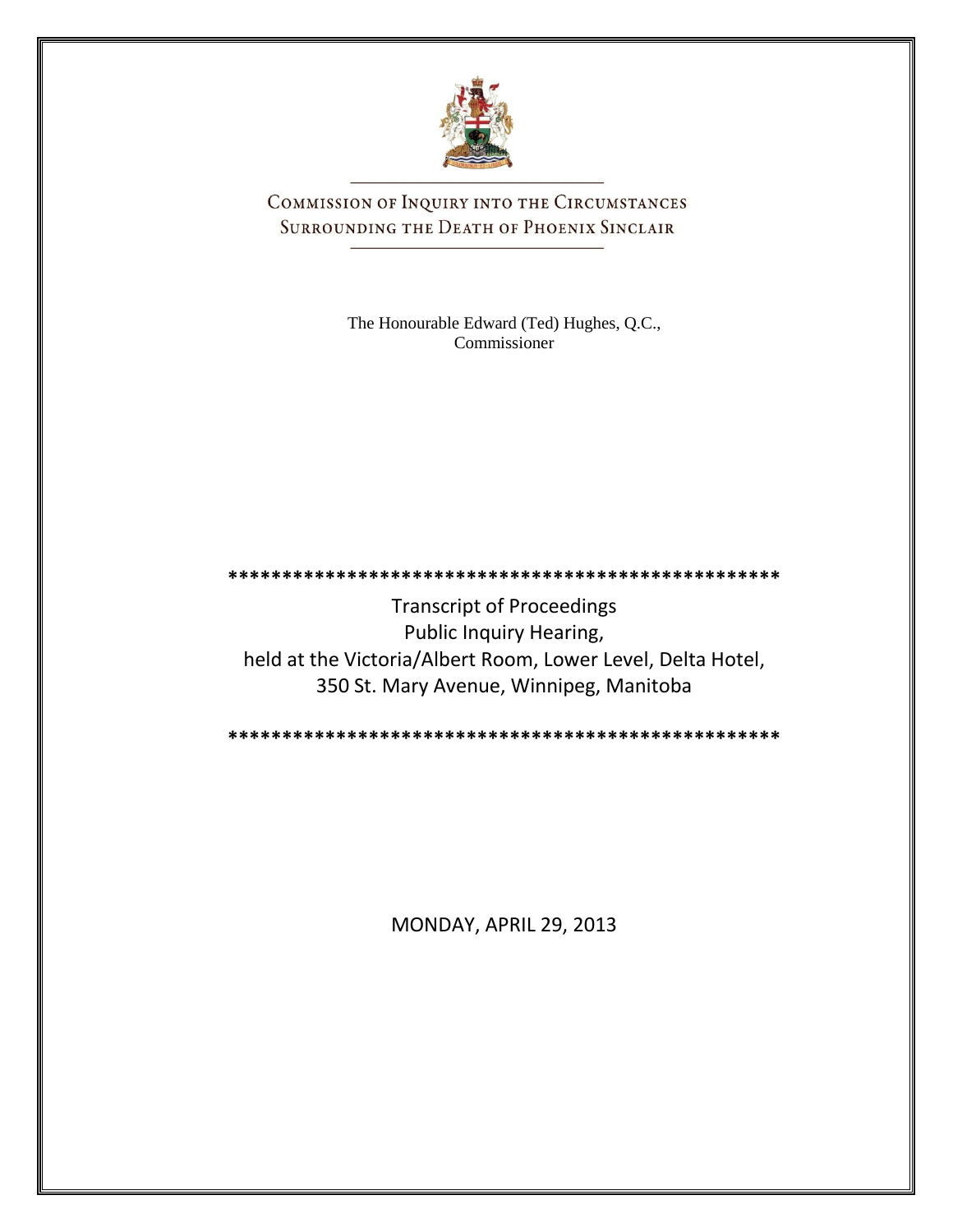## **APPEARANCES**

**MS. S. WALSH,** Commission Counsel **MR. D. OLSON,** Senior Associate Counsel **MR. R. MASCARENHAS,** Associate Commission Counsel **MS. K. DYCK,** Associate Commission Counsel

**MR. G. MCKINNON** and **MR. S. PAUL,** Department of Family Services and Labour

**MR. T. RAY,** Manitoba Government and General Employees Union

**MS. L. HARRIS,** General Child and Family Services Authority

**MR. S. SCARCELLO** and **MR. K. SAXBERG,** First Nations of Northern Manitoba Child and Family Services Authority First Nations of Southern Manitoba Child and Family Services Authority Child and Family All Nation Coordinated Response Network

**MR. H. KHAN,** Intertribal Child and Family Services

**MR. J. GINDIN,** Mr. Nelson Draper Steve Sinclair**,** Ms. Kimberly-Ann Edwards

**MR. J. FUNKE** and **MS. J. SAUNDERS,** Assembly of Manitoba Chiefs and Southern Chiefs Organization Inc.

**MS. C. DUNN**, for Ka Ni Kanichihk Inc.

**MS. B. BOWLEY,** for witness, Ms. Diva Faria

**G. BRODSKY, Q.C.,** for witness Billie Schibler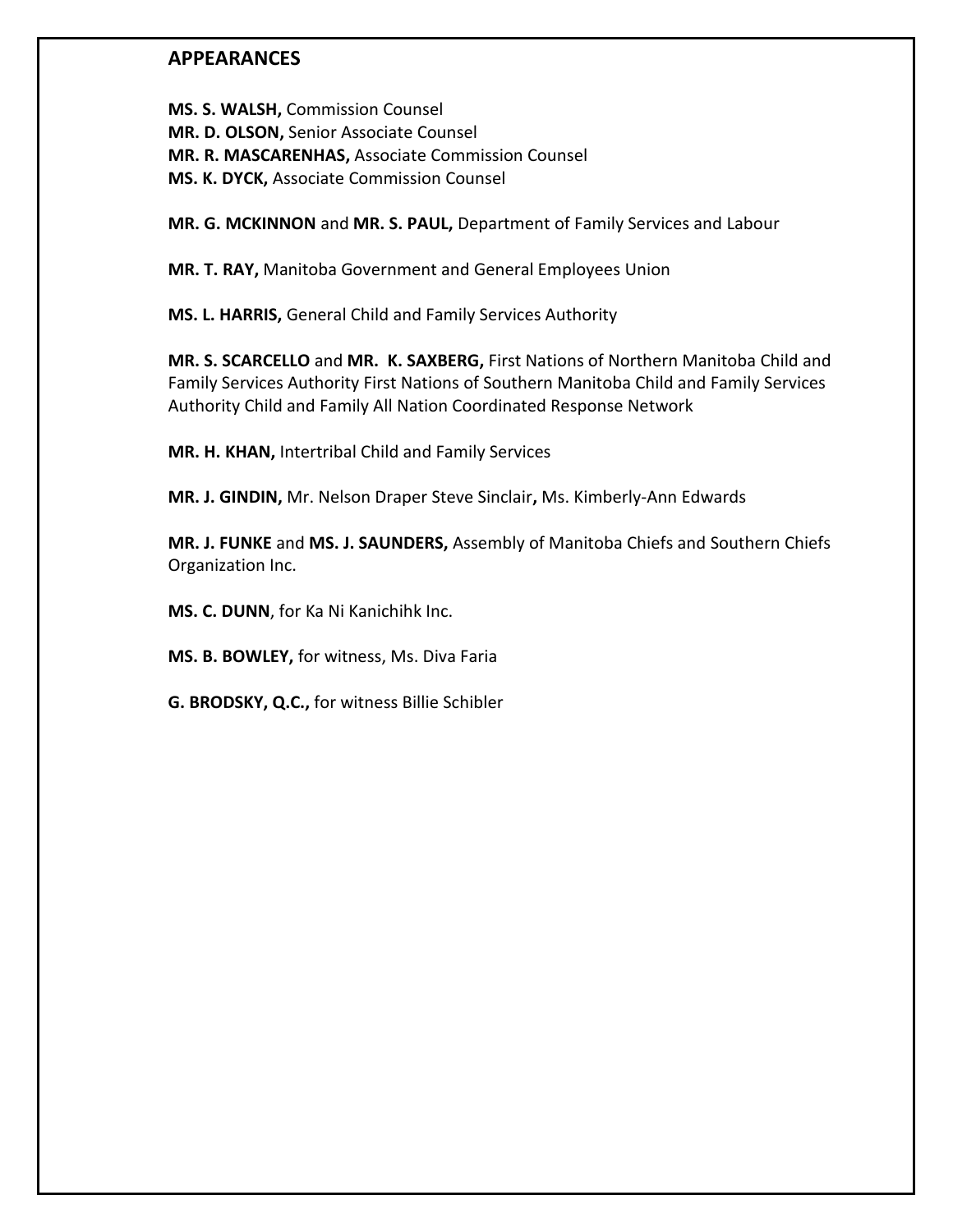# **INDEX**

**Page**

# **WITNESSES:**

BILLIE SCHIBLER

| Direct Examination              | (Walsh)    |     |
|---------------------------------|------------|-----|
| Cross-Examination               | (Ray)      |     |
| Cross-Examination               | (Harris)   | 15  |
| Cross-Examination               | (Bowley)   | 27  |
| Cross-Examination               | (McKinnon) | 34  |
| Cross-Examination               | (Gindin)   | 62  |
| Cross-Examination               | (Saxberg)  | 102 |
| Cross-Examination               | (Dunn)     | 116 |
| Re-Examination                  | (Walsh)    | 118 |
| Examination by the Commissioner |            | 126 |
|                                 |            |     |

#### CINDY BLACKSTOCK

| Direct Examination | (Funke)  | 133  |
|--------------------|----------|------|
| Cross-Examination  | (Walsh)  | 2.52 |
| Cross-Examination  | (Paul)   | 271  |
| Cross-Examination  | (Harris) | 279  |
| Cross-Examination  | (Dunn)   | 286  |

### **EXHIBITS:**

| 45 | Letter to Jay Rodgers from Billie Schibler         | 75  |
|----|----------------------------------------------------|-----|
| 46 | Letter to Caroline Loeppky from<br>Billie Schibler | 75  |
| 47 | Three Binders of Documents,<br>re Cindy Blackstock | 136 |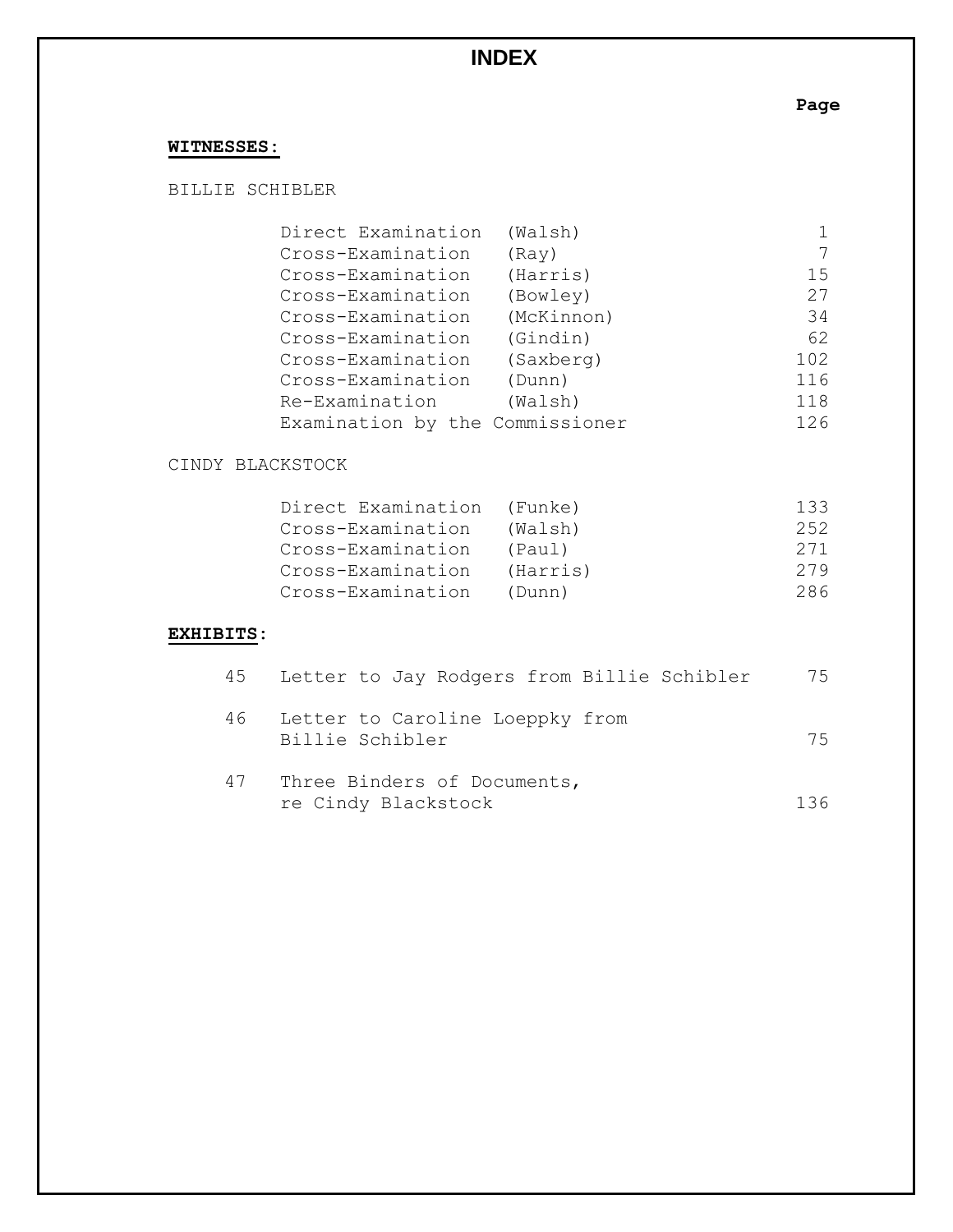B. SCHIBLER - DR.EX. (WALSH) APRIL 29, 2013

APRIL 29, 2013

 PROCEEDINGS CONTINUED FROM APRIL 25, 2013 THE COMMISSIONER: Good morning. MS. WALSH: Good morning, Mr. Commissioner. THE COMMISSIONER: As we start another week. Yes. 8 MS. WALSH: Mr. Commissioner, I had, at the end of the day on Thursday, indicated that I completed my questions. 11 THE COMMISSIONER: Yes. MS. WALSH: I had ended Ms. Schibler's examination by asking her if there was anything more that she wanted to say and at that time she said there wasn't, but she has advised that she has about five sentences she wanted to add which, with your indulgence, I think would be all right. 18 THE COMMISSIONER: All right. It's best that we hear that before the cross starts. MS. WALSH: Yes, exactly. **BILLIE SCHIBLER,** previously sworn while holding the Eagle Feather, testified as follows: 

 $- 1 -$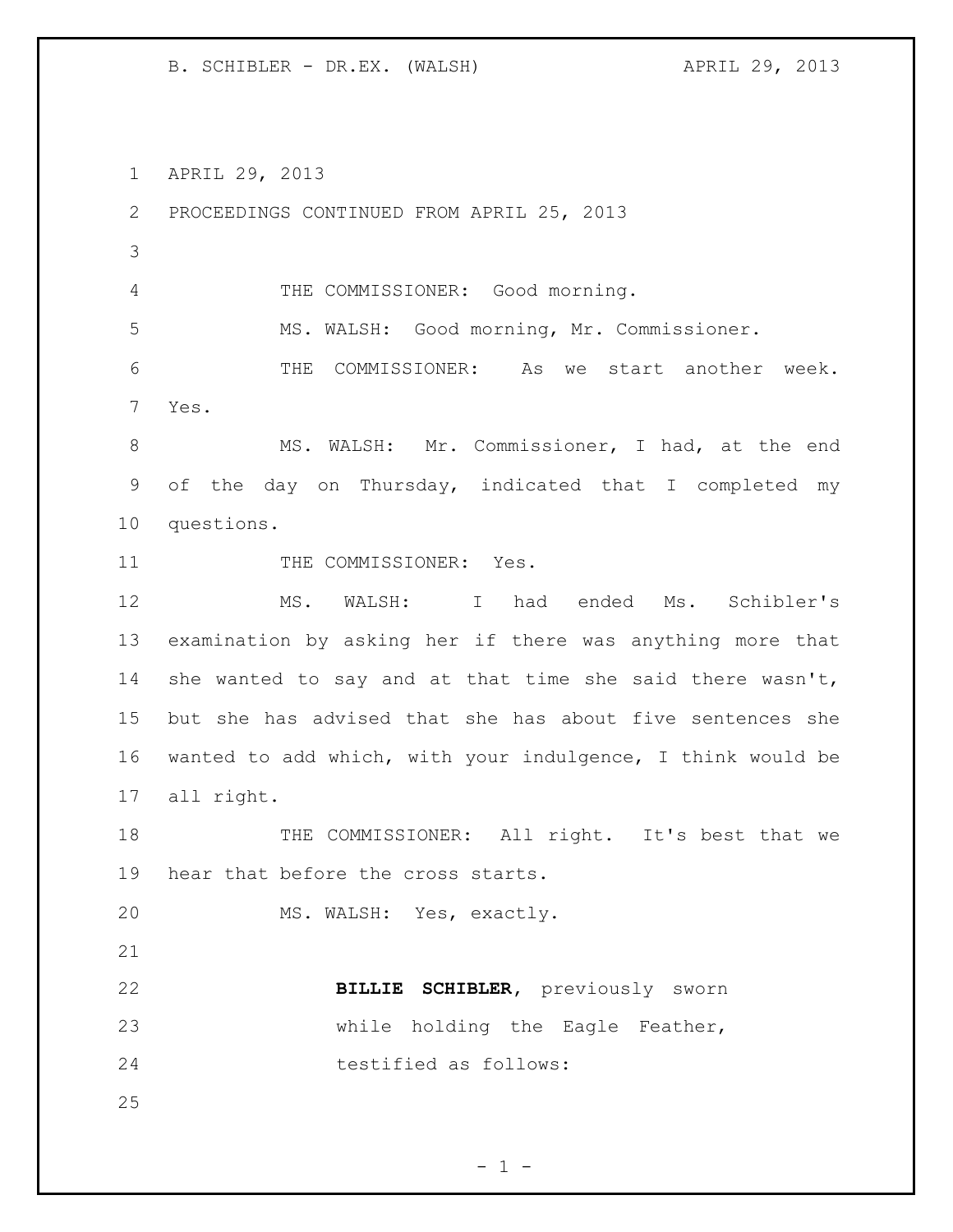THE WITNESS: Good morning. Thank you. 2 THE COMMISSIONER: Good morning. THE WITNESS: Well maybe it's not five sentences but it's five quick points. 

DIRECT EXAMINATION CONTINUED BY MS. WALSH:

Q Okay.

 A One of the things that I wanted to say that I really, really felt was missing in this matter and I see missing quite frequently in matters is that child welfare isn't a one size fits all service and quite often where we seem to fail a lot of the families and the children is with a lack of therapeutic services and when I say that I mean the ability to really be able to assess what kind of historical wounds that family carries, particularly this is true with the ones that have come from the child welfare system already and are becoming parents for the first time without ever really being parented themselves and not being able to carry those skills to, to be able to demonstrate that because they haven't learned it. It's very easy to be a good parent when you've had a loving, nurturing, supportive environment around you and we expect people to do that despite what they've lived through and I think that's tragic.

So I just want to say like those children in care

 $- 2 -$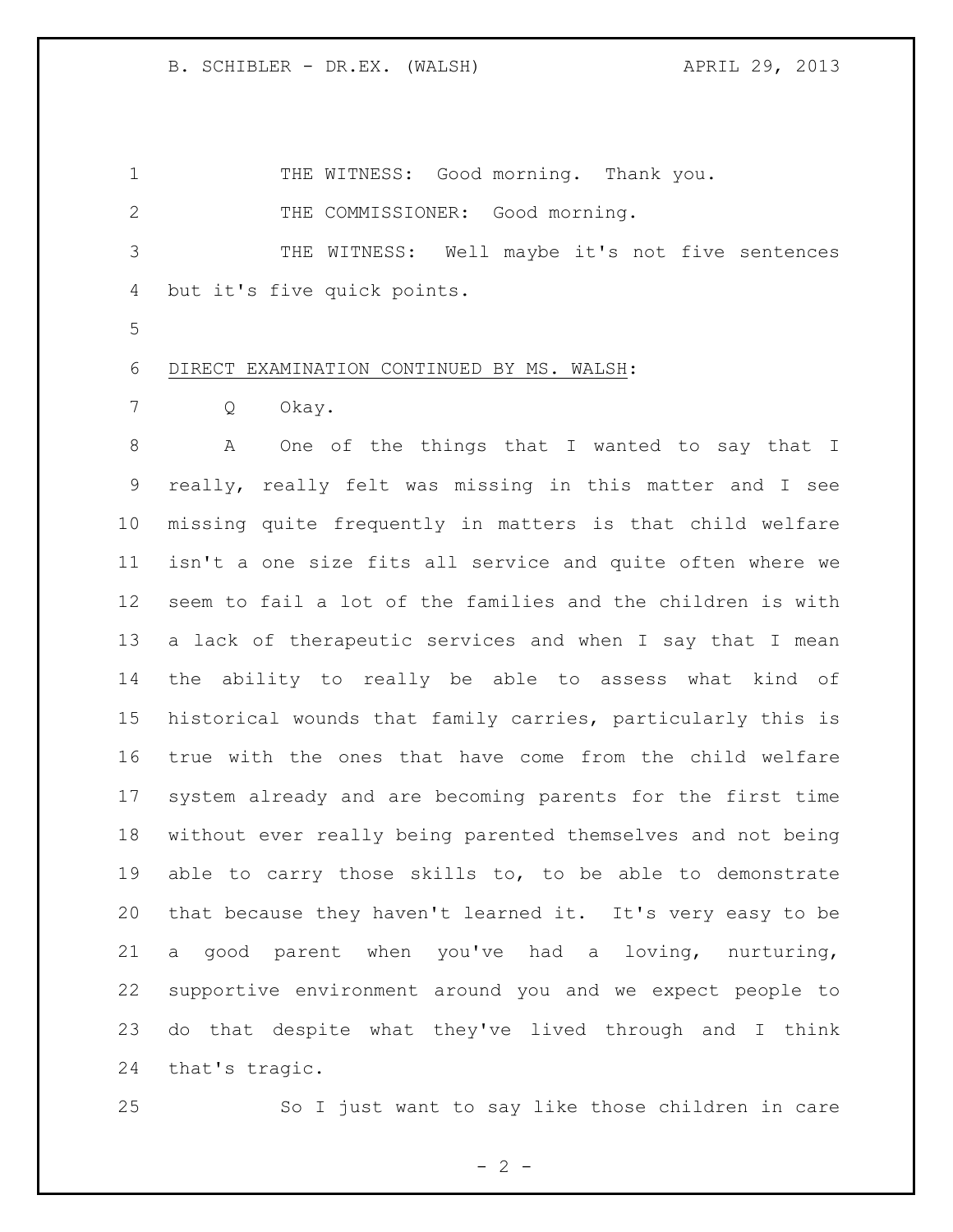are, of today are really tomorrow's parents and we really need to do a better, a better job of servicing them.

 The other thing was is just wanting to restate my feelings about the OCA, the Office of the Children's Advocate having an expanded mandate. I think that's a really, really important thing, particularly around being able to provide services and advocacy to all of those children and youth who come from the other publically funded services. So those publically funded services shouldn't just apply to the children who are already deceased, they should apply to those that are alive and well and needing advocates.

 And also one of the things that I came across when I was at the Children's Advocate was that we're talking more and more about the extension of, of care to those children in the child welfare system who, who we have legal guardianship over and bringing that extension to currently age 21, yet interestingly with the transfer of the mandate to, for the special investigations there was no ability to be able to look at any of the deaths of those children who extended into care because technically they are adults. So if they die while they're in care and receiving those services, there was no mechanism to be able to review anything around homicides, suicides, any kind of deaths. So we weren't notified of that at the OCA because

- 3 -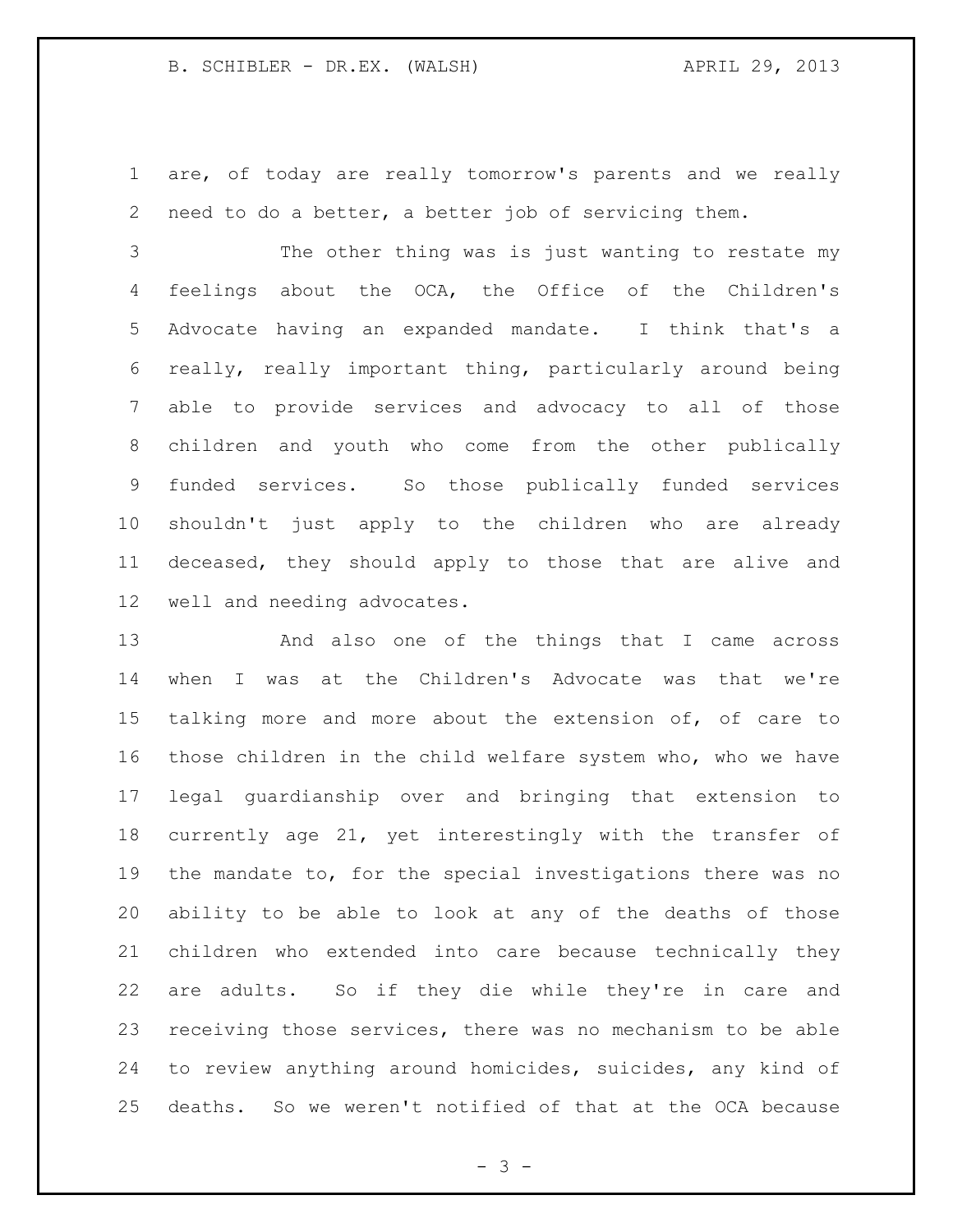there was no mechanism in legislation for the chief medical examiner to let us know that. So there was no ability for us to be able to do an investigation.

 And again, being able to review critical injuries as well as the child deaths I think is really, really important. There are critical injuries that occur out there and I think that those are important to review, so that we can see how we can improve the system and the supports to families so that those don't occur again.

 The other thing was again when we're talking about services to families and children, I think child welfare really, really needs to have two separate veins that are clearly distinguishable, one being the protection which of course, you know, everybody leans on because that's a huge part of the mandate, but the other part of it is the prevention and that is that early intervention, that is that support, that therapeutic involvement with families that is the work of trying to help those families to heal in a really, really good way. Unfortunately, the way that the funding dollars are designed right now and the funding model, there isn't a whole lot of money being attributed towards the support services and yet those are the critical pieces. If we want to do something to make a difference, we have to be able to intervene with those kinds of services and the grass roots services that are out in the

 $- 4 -$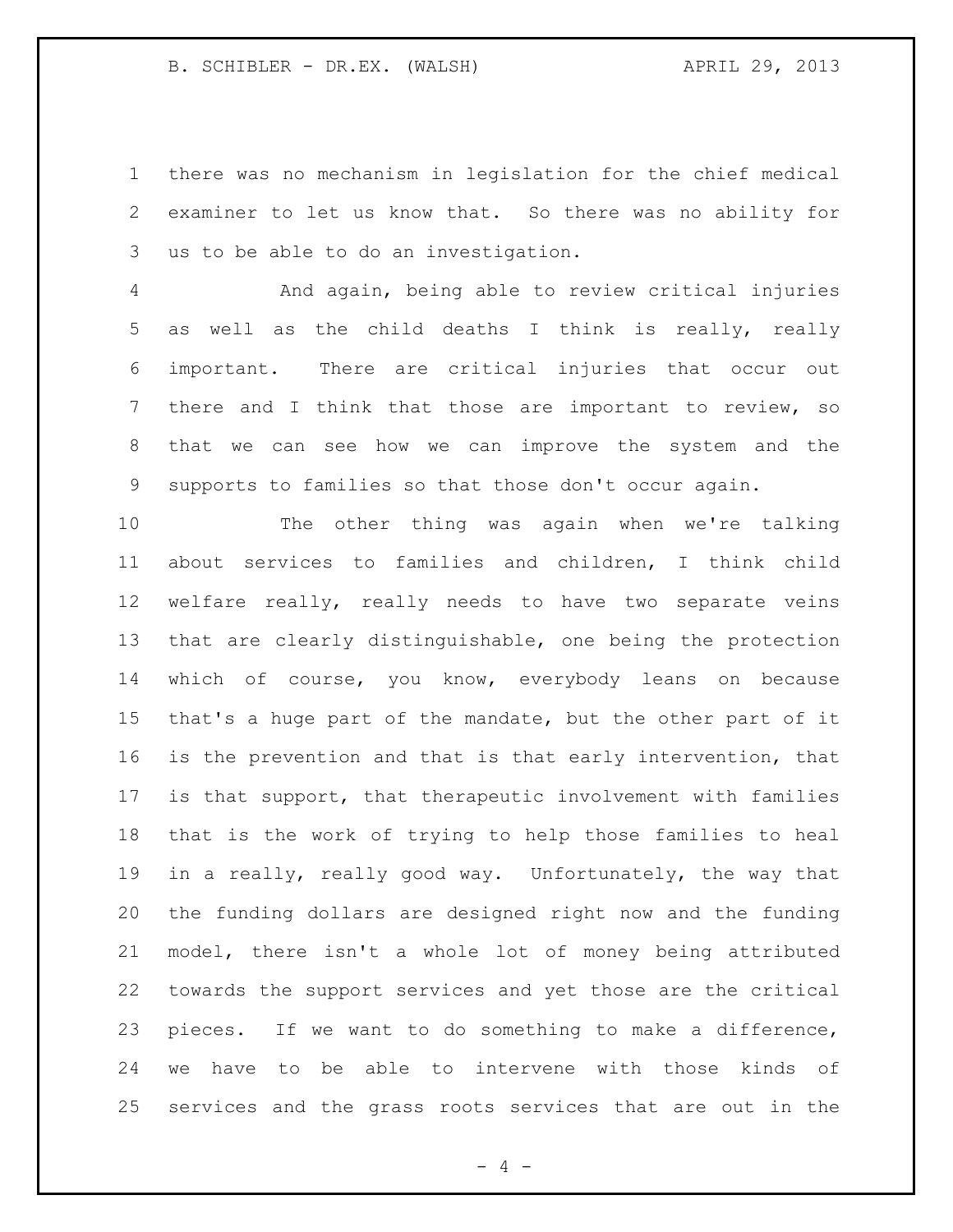community that provide those outside of the child welfare system, every year they're vying for their funding dollars and they never really know where they're going to be from 4 one year to the next and that, in itself, is, is really unacceptable.

 Q I think we're going to hear from many of those agencies in phase three.

 A Yeah. The other thing was about manageable caseloads because, you know, I know that we talked about that in our recommendations as we looked at the child welfare system. You know, you can't expect a child welfare 12 system to be able to provide those good assessments, those good therapeutic supports to families if they are just running from putting out fire and fire and fire. There has to be the ability to be able to be able to step back and look at the family, get to know them, assess where they're going on an ongoing basis in a good way and develop those relationships with families. You can't do that when you're overworked with your caseload.

 And then finally, I mean for myself I really, really feel that a lot of the things that were in the original aboriginal justice inquiry child welfare initiative that devolution was really all based on, really needs to be revisited. A review of that whole report, all of the things that were recommended I think really needs to

 $- 5 -$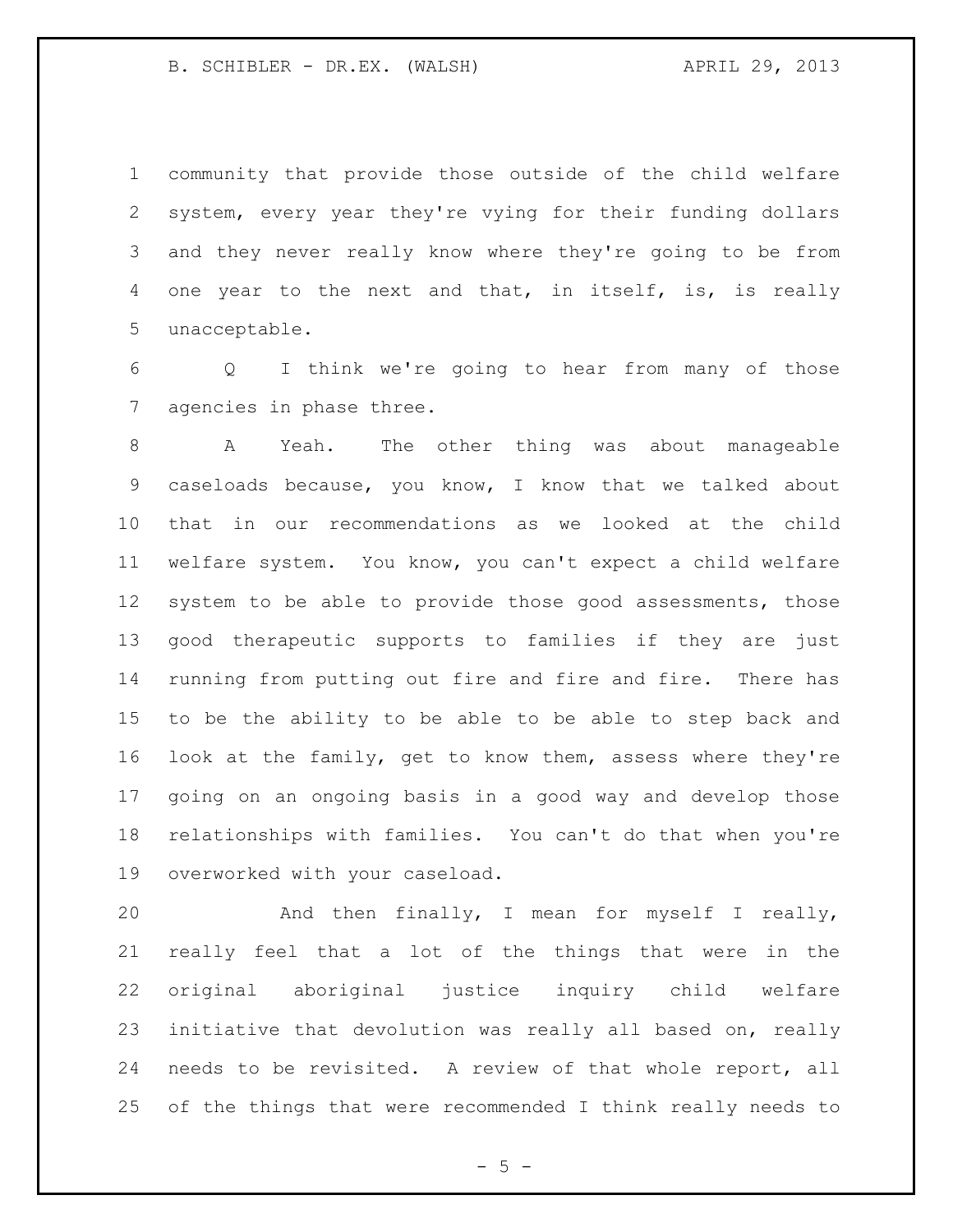B. SCHIBLER - DR.EX. (WALSH) APRIL 29, 2013

 be reviewed because I don't see that it has actually unfolded the way that it was intended to and I think it would be a really important piece of movement in the child welfare system in this province for that to be reviewed.

 Q Without getting into that last point in, in real detail, can you just give us like say one concrete example of what you mean?

 A I think one, one concrete example would be that the whole intent of developing before child welfare authorities was to be able to help move towards self governance of aboriginal services, whether it's First Nation or Métis. We were over represented in the child welfare system. It was about allowing us to make decisions for how we deliver services that would look culturally appropriate and unique as we defined it, and yet the funding and the mechanism to be able to do that, because in legislation and the authorities act it says, you know, that as authorities we must, we must design culturally appropriate services, but it doesn't say you must deliver them. And so unless you've got the funding that will actually support that and we make the decisions as to how that goes, I think that that money still sits with government. There still is the control of government. It really isn't -- it doesn't reflect the self-governance that it was intended. It doesn't reflect where it was intended

 $- 6 -$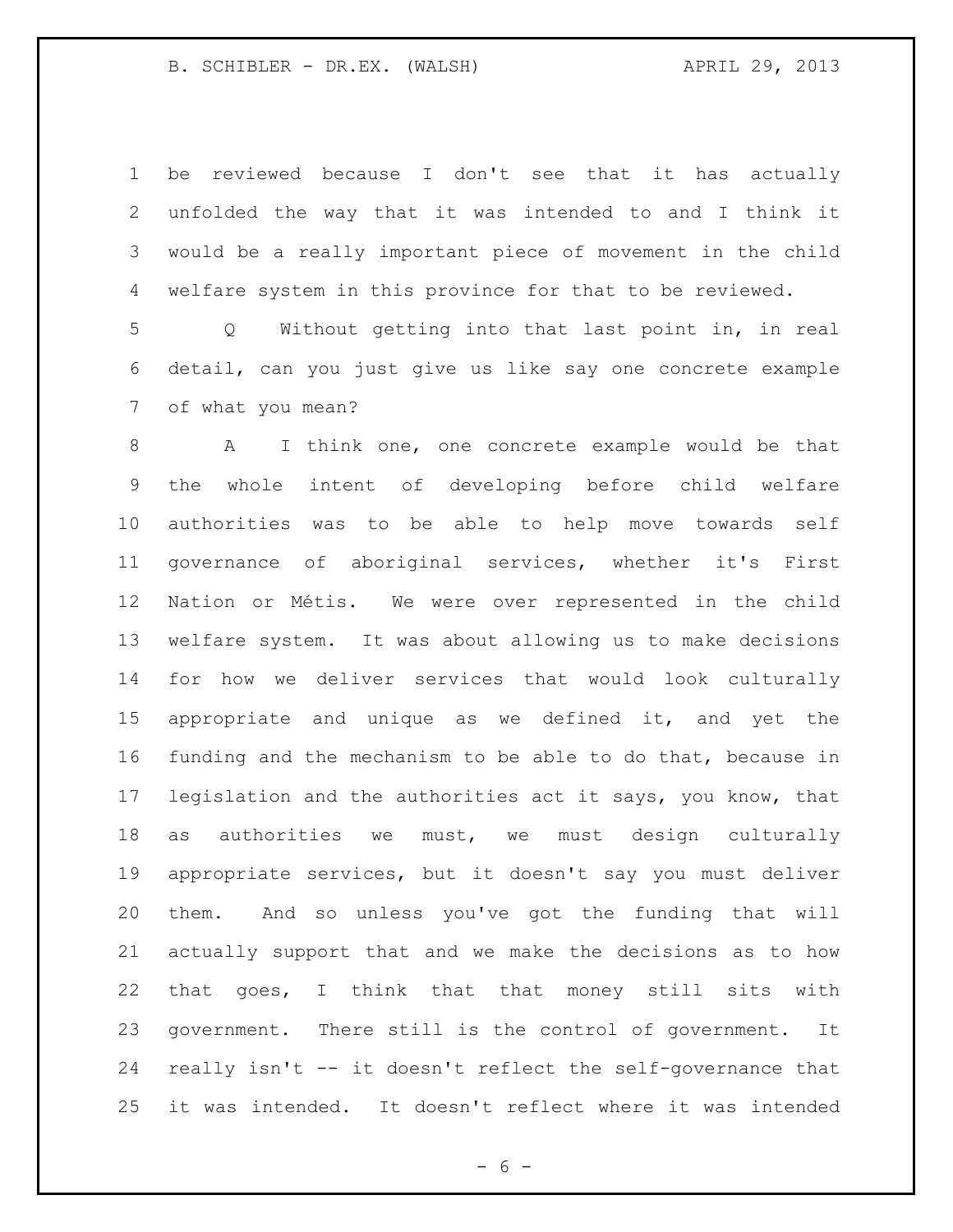B. SCHIBLER - CR-EX. (RAY) APRIL 29, 2013

 to go as far as our own decision making within, you know, our own services and our own families because we don't control it. We have no control over that when the funding sits with government. MS. WALSH: Okay, thank you. I have no further questions, Mr. Commissioner. THE COMMISSIONER: All right. We'll start the cross-examination. Mr. Ray? MR. RAY: Yes, good morning, Mr. Commissioner. CROSS-EXAMINATION BY MR. RAY: Q Good morning, Ms. Schibler. A Good morning. Q I've been told that I'm going first and happy to do that. My name is Trevor Ray. I represent a number of the social workers that were involved in providing services to Phoenix Sinclair, as well as the MGEU. I just have a few, I think fairly simple questions for you, many of which are primarily in the area of clarification. And one of the things I'd like to ask you about is one of the first areas you were commenting on was the types of factors that were bringing, in your view, bringing aboriginal children into care and you listed a number of things, one of which was that you felt those children were not visible in the community for people to

- 7 -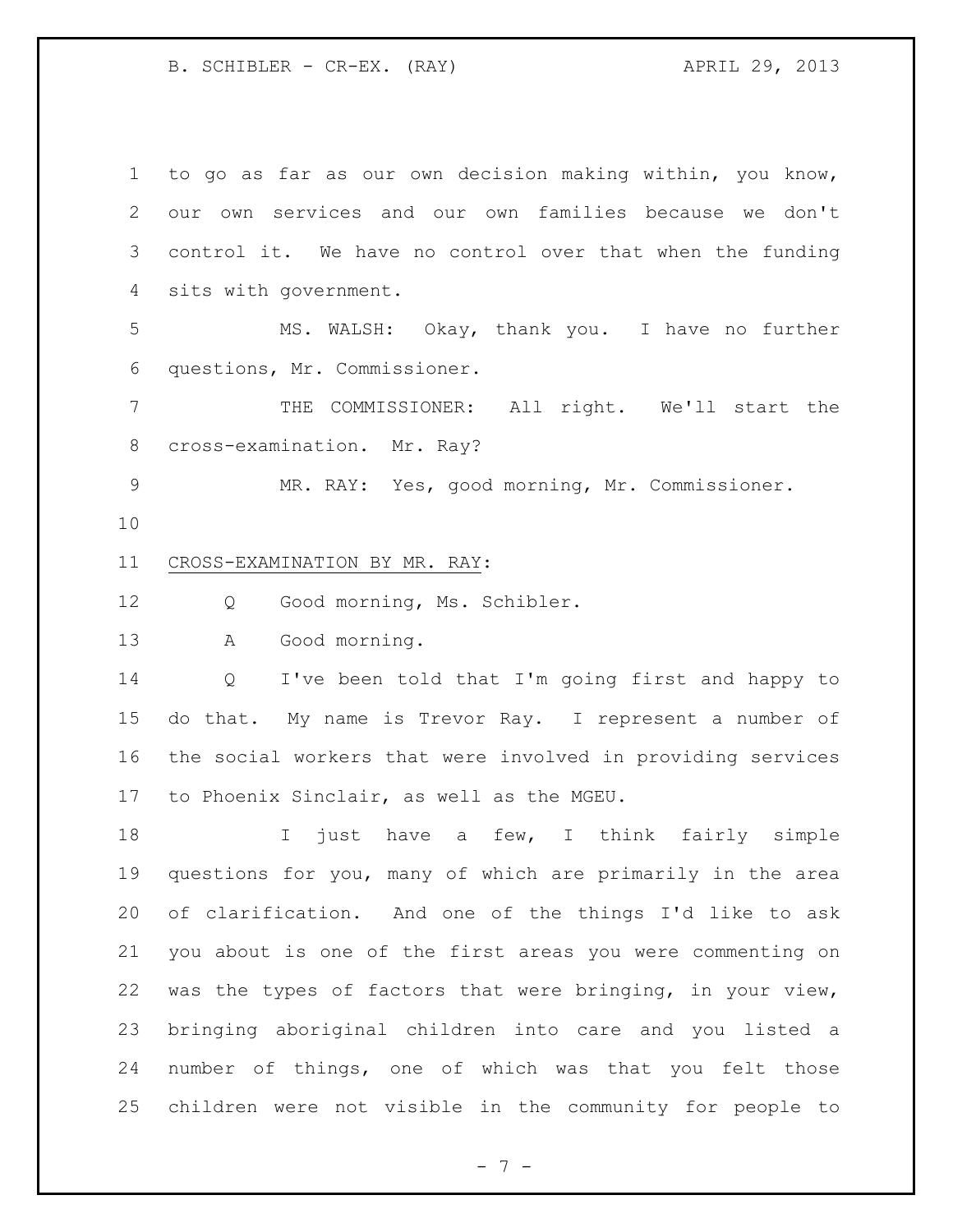B. SCHIBLER - CR-EX. (RAY) APRIL 29, 2013

 reach out to. And I'm just curious about that. I have no views either way and I just would like your views. Because we've heard evidence in particular about what happened in Fisher River and many of the people testified about that and they described Fisher River and many First Nations communities as close knit, tight, people knowing each other, you know your neighbours, you know your family, small population. So I'm wondering if you could tell us what is it about a First Nation community that would make a child less visible as opposed to, given size and given what we've heard.

 A Well, I'm not an expert on First Nation communities but I would say that a child can, a child who is not engaged with any kind of services like day care or schools, one that is not outside playing, has contact in the communities, one where the health system isn't actively involved with, can easily slip through the cracks and I would suggest that it's not just reflective of a First Nation community. I would suggest that you could easily have someone living in your basement, in your home, and if that child is not connected up to anybody who would know that?

 Q Okay. So when you -- maybe I misunderstood your original answer. Your -- were you saying communities in general or First Nations communities in particular?

- 8 -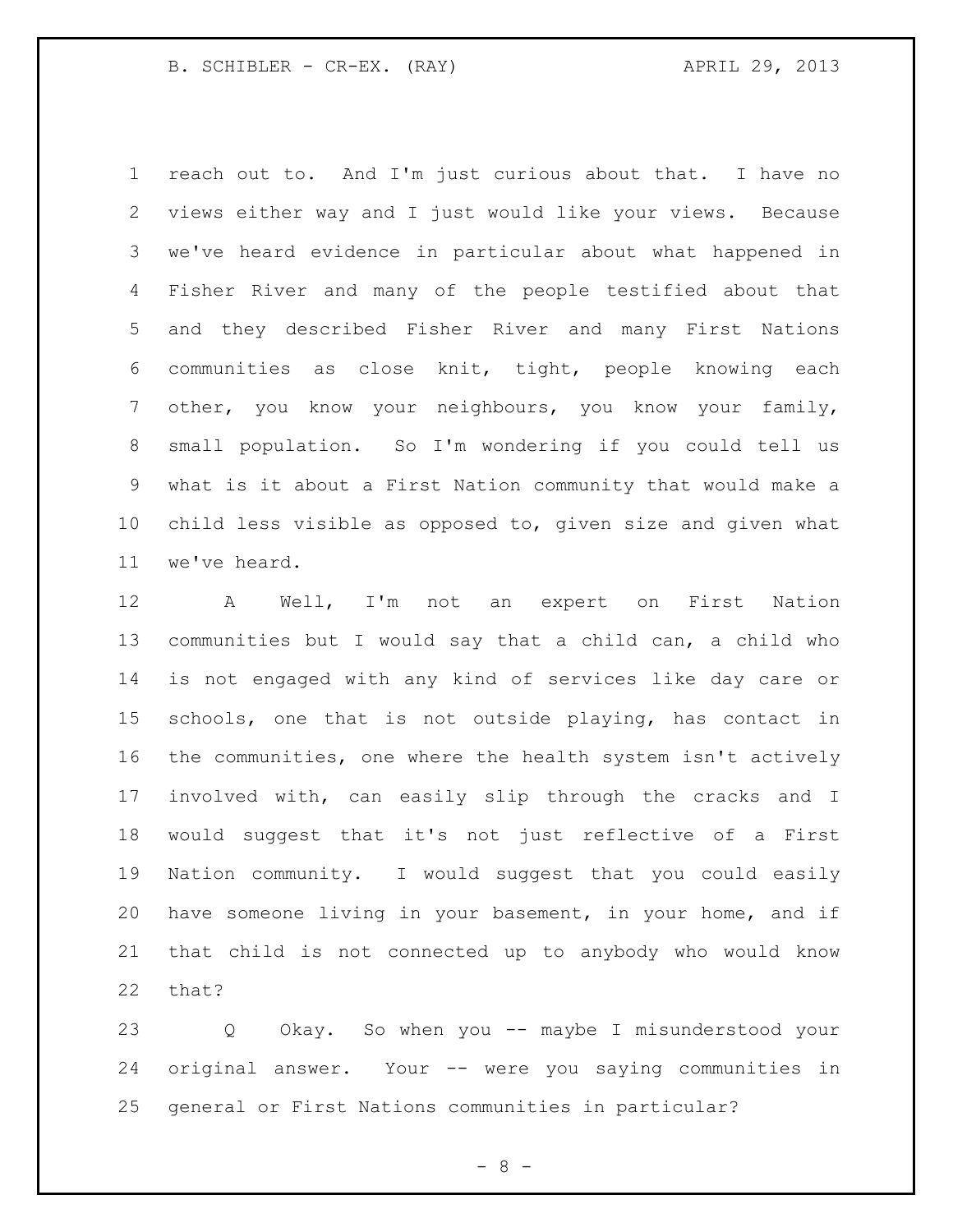A I'm saying communities in general.

Q I see.

 A When we're talking about an age group that's non-verbal --

Q I see.

 A -- I think it's really, really vital that we rely on anyone that's connected with that family, with that child. So that could be extended family, it could be neighbours and it could be services.

 Q I see. And so with respect to a First Nations community then, because there is a less access to medical system, less access to education, those types of collaterals where we may see professionals identifying harm to a child, that, that is how they may be less visible in, you know, a First Nation community.

16 A And in those cases then I would expect that there would be a lot more connections for the existing services in that community. So if it's the child welfare system, then I would assume that the supports or strengthening families would come through that system and whatever medical system that there is, whether it's a public health nurse or a nursing station or what have you. So I don't know if that answers --

 Q No, I think so, yeah. I just, maybe I misunderstood your original evidence.

 $-9 -$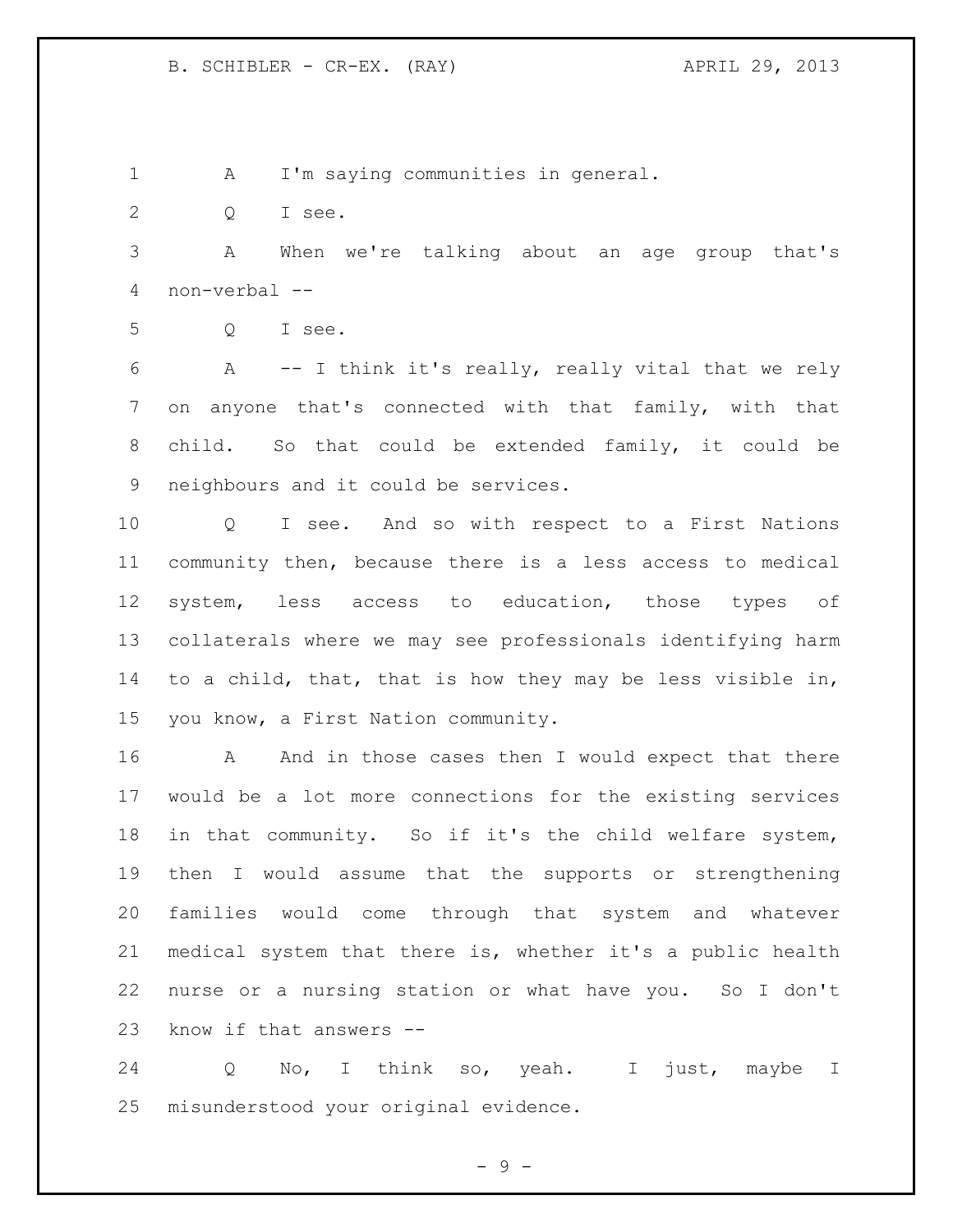You mentioned, I don't want to call it a conflict, but between the ombudsman's office and their work and the work that they do in, I guess, enforcing or making sure your recommendations are implemented versus your job at the Child Advocate's office to issue your reports on a death of a child and if I understand, you were saying that you would have hoped that it would be up to your office to ensure that your own recommendations were being implemented as opposed to the ombudsman's office doing it for you. Was that how I understood your evidence?

A Kind of, yes --

Q Okay.

 A -- and just for clarification, my former role and my former office.

Q Of course, yes.

 A I think -- I, I don't think I defined it necessarily as a conflict but what I was feeling in that, and if I can just kind of go back to a note that I had made to myself around the expanded mandate of the, of the office of the Children's Advocate, and it really talks about something that's in legislation for the British Columbia's Children's Advocate, or Child and Youth Advocate, and it's the power and authority to monitor, to review, to audit, to conduct research. They have the ability to follow up on the recommendations that they make and report on that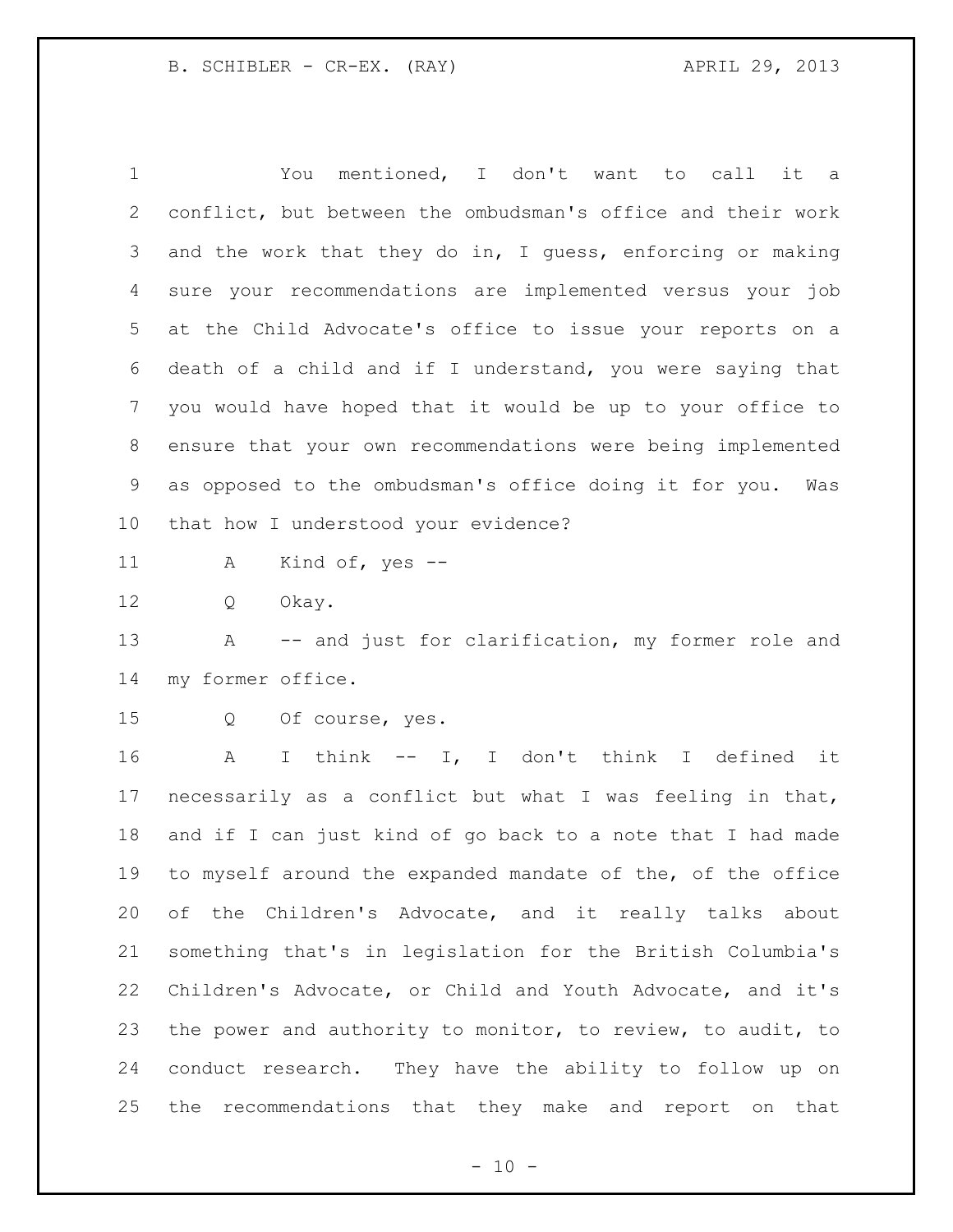B. SCHIBLER - CR-EX. (RAY) APRIL 29, 2013

 publically. And so that's, it's in legislation. It's stated, it's clear. And so --

THE COMMISSIONER: And do you support that?

 THE WITNESS: I do support that. And I feel that that was something that kind of got missed in the way that the, the authority to be able to review the child deaths transferred. And then when it was indicated that that would become the role as well to the ombudsman, I felt that that was, that was a good kind of back up piece because again it would be an independent public office that would be looking at that, give it a little bit, you know, additional teeth, but I think that the initial piece was that it should have been a power and authority that rested with the Children's Advocate. Otherwise, it's almost undermining.

BY MR. RAY:

 Q And that was, that was how I understood your evidence and I guess my question is, do you see the work of the ombudsman's office has to do in order to take your reports further, for example, as perhaps having to result in duplication of much of the work that you have already done?

24 A No, I think that our -- you know, I think the roles are very distinct and I think that the recording on

 $-11 -$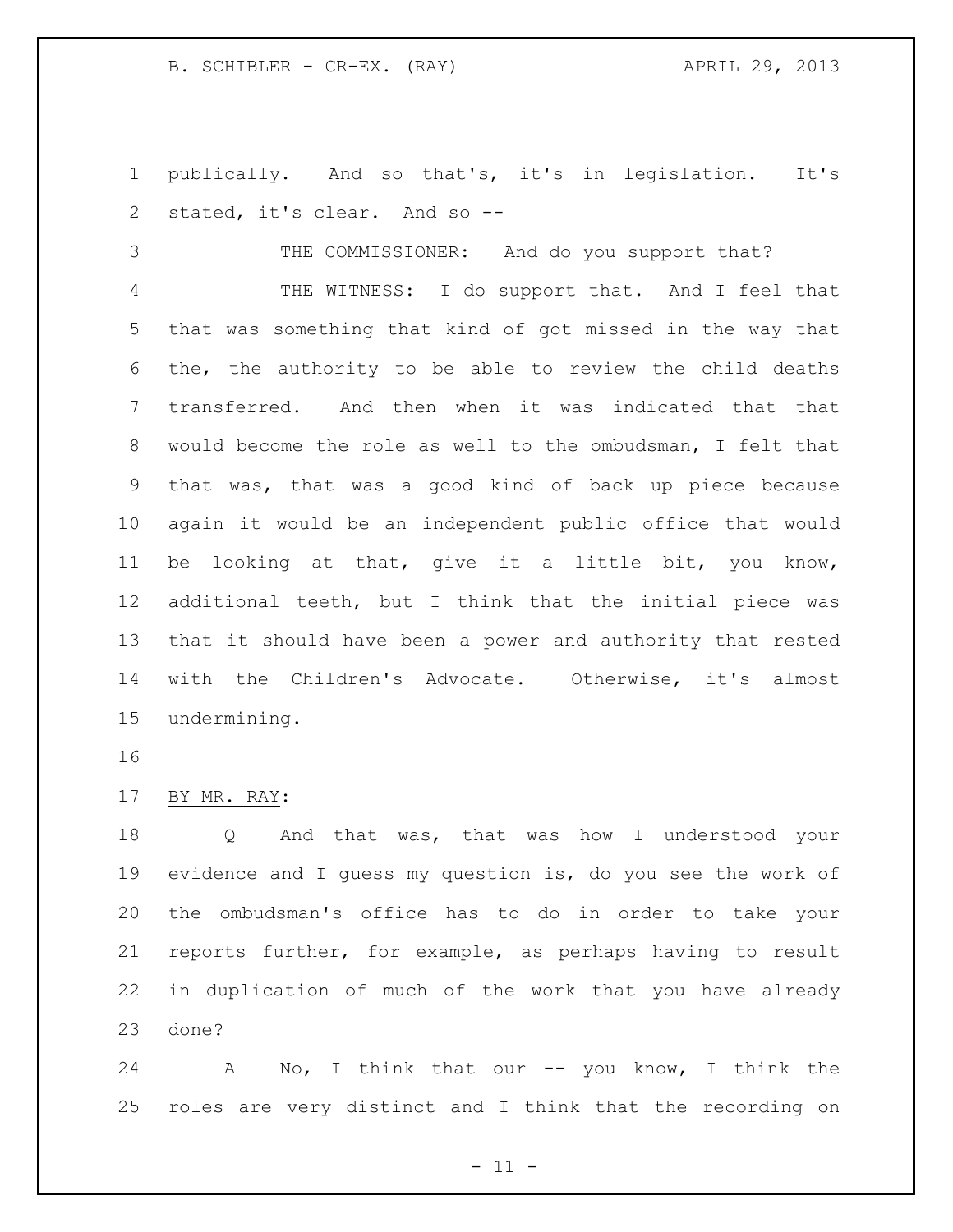B. SCHIBLER - CR-EX. (RAY) APRIL 29, 2013

 it, I think, you know, what it would require of course would be sitting down and talking about, okay, who's actually doing what and what does that look like? That was never really something that was, was given. So, you know, does it mean that they focus a lot more specifically on the, on the workings of the child welfare system and its implementation? I suppose it does. Is that really how it should be? I would rather see that exist with the OCA but then of course you would need the resources to be able to do that.

 THE COMMISSIONER: Are you saying that if that monitoring role for the advocate's office was in place, there would not be a need for the role of the ombudsman as presently constituted under the recent legislation?

15 THE WITNESS: I believe so.

16 THE COMMISSIONER: Thank you.

17 MR. RAY: Thank you, Mr. Commissioner.

BY MR. RAY:

 Q You, you mentioned audits, the issue of audits. I assume, and I think you expressed some concerns that there were no formal audits conducted as Children's Advocate office and regardless of who conducted those audits, I assume you would agree that audits would be very helpful to social workers, to their supervisors, to their

 $- 12 -$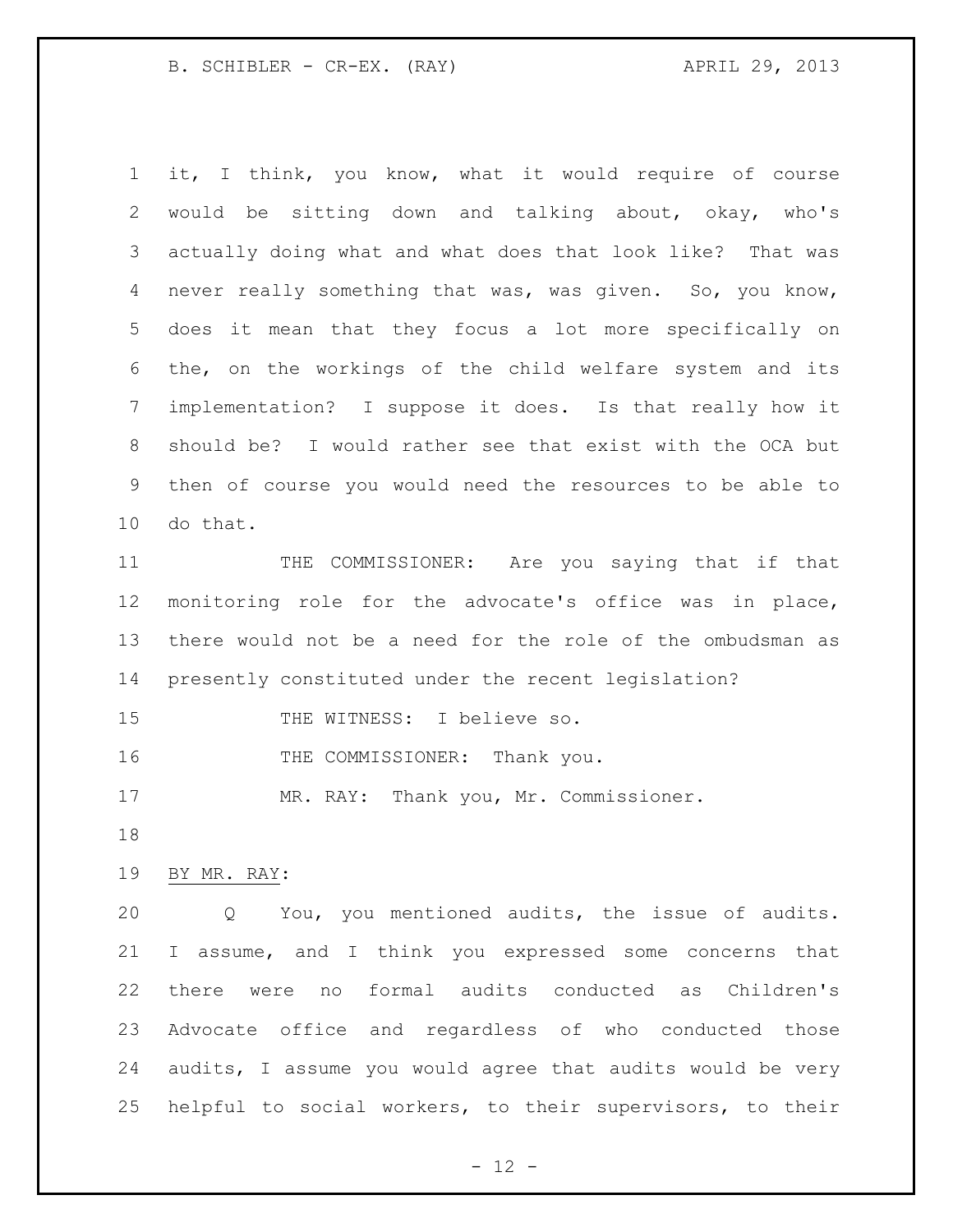program managers, assistant program managers and that it would be helpful because we would hopefully detect perhaps lack of education or lack of training or lack of knowledge about the system or the standards at a much earlier stage than perhaps years through down a person's career?

 A I would agree that that's, that's the point that I was trying to make but I think that I also need to add to that that unless the results of those audits are really embraced by the system and understood that it's something that needs to trickle down right from upper management all the way to the front end and that there be means of also supporting the changes that would come through the recommendations from the audit, then it's going to be ineffective. If it just sits with a certain layer of service and it's not shared in its entirety with everyone involved, particularly the front line, then it's going to be ineffective.

 Q With respect to Ms. Wright's "Best Practice on Best Papers", I understand you requested that she author the paper in --

- A Yes.
- Q -- in 2006?
- A Yes.

 Q And I assume you agree with her, the concepts prepared in her Best Practices paper in terms of a need and

 $- 13 -$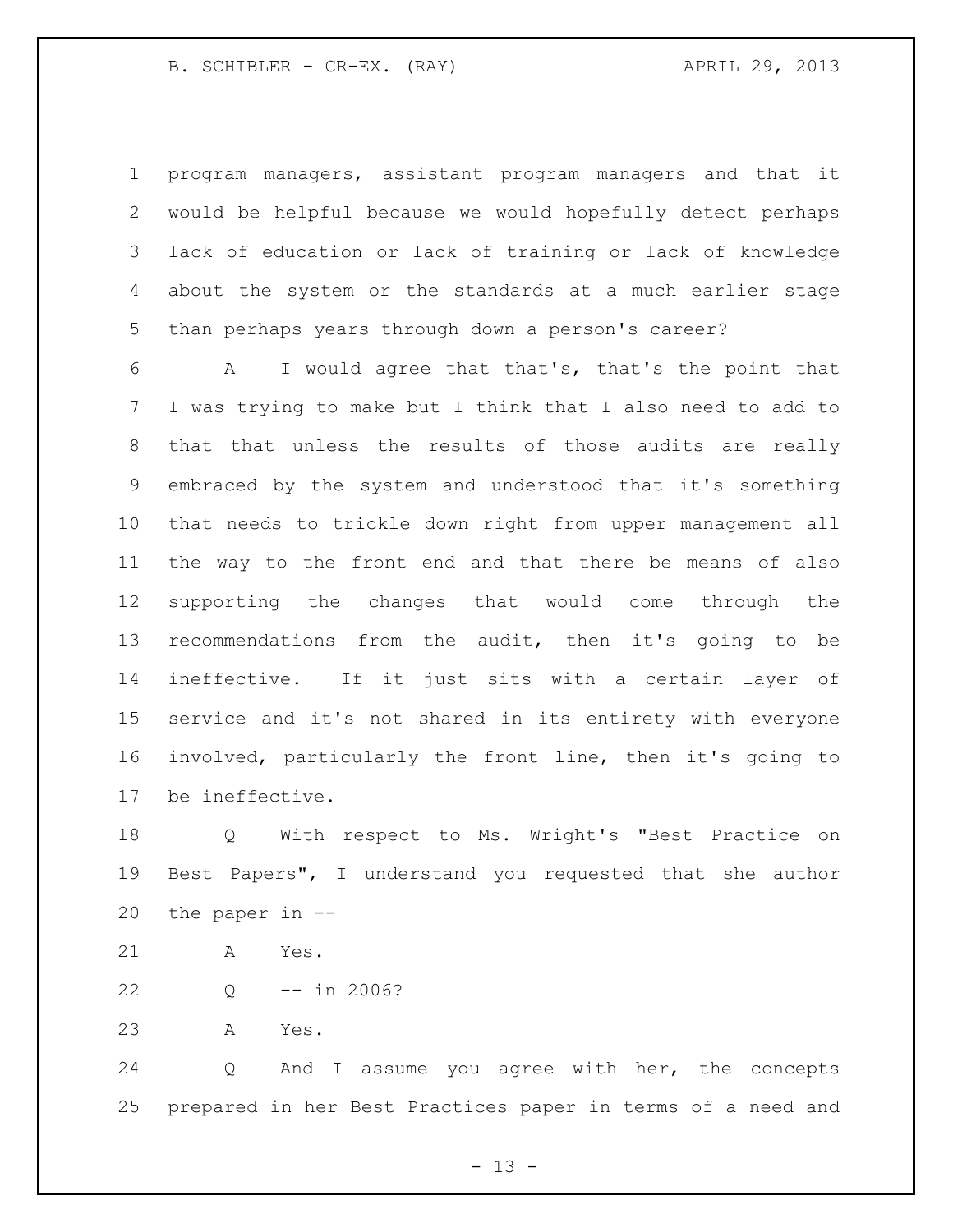B. SCHIBLER - CR-EX. (RAY) APRIL 29, 2013

 an emphasis on preventative services and to try to have social workers engage more thoroughly with the family at, I suppose, more at family services level than any other levels. And I assume you agree with me that that's going to require family services workers to spend much greater amount of time with their families than they are currently able to spend.

8 A That's correct.

 Q And one final area, Ms. Schibler, that I'd like to ask you about. You stated that many of your, or all your employees I think, came with a great level of integrity and commitment to doing the work of the Children's Advocate office and obviously that's important 14 because of the nature of the work there, they're investigating a child death that has serious consequences for the system and those being investigated, right?

A That's correct.

 Q And you'd agree with me that social workers take that job very seriously, the ones that you oversaw in your office.

A Yes.

 Q And you'd agree with me that regardless of a person's membership in any particular group, whether it be a membership in a union, a club, a member of a small community, a member of a small or large First Nations

 $- 14 -$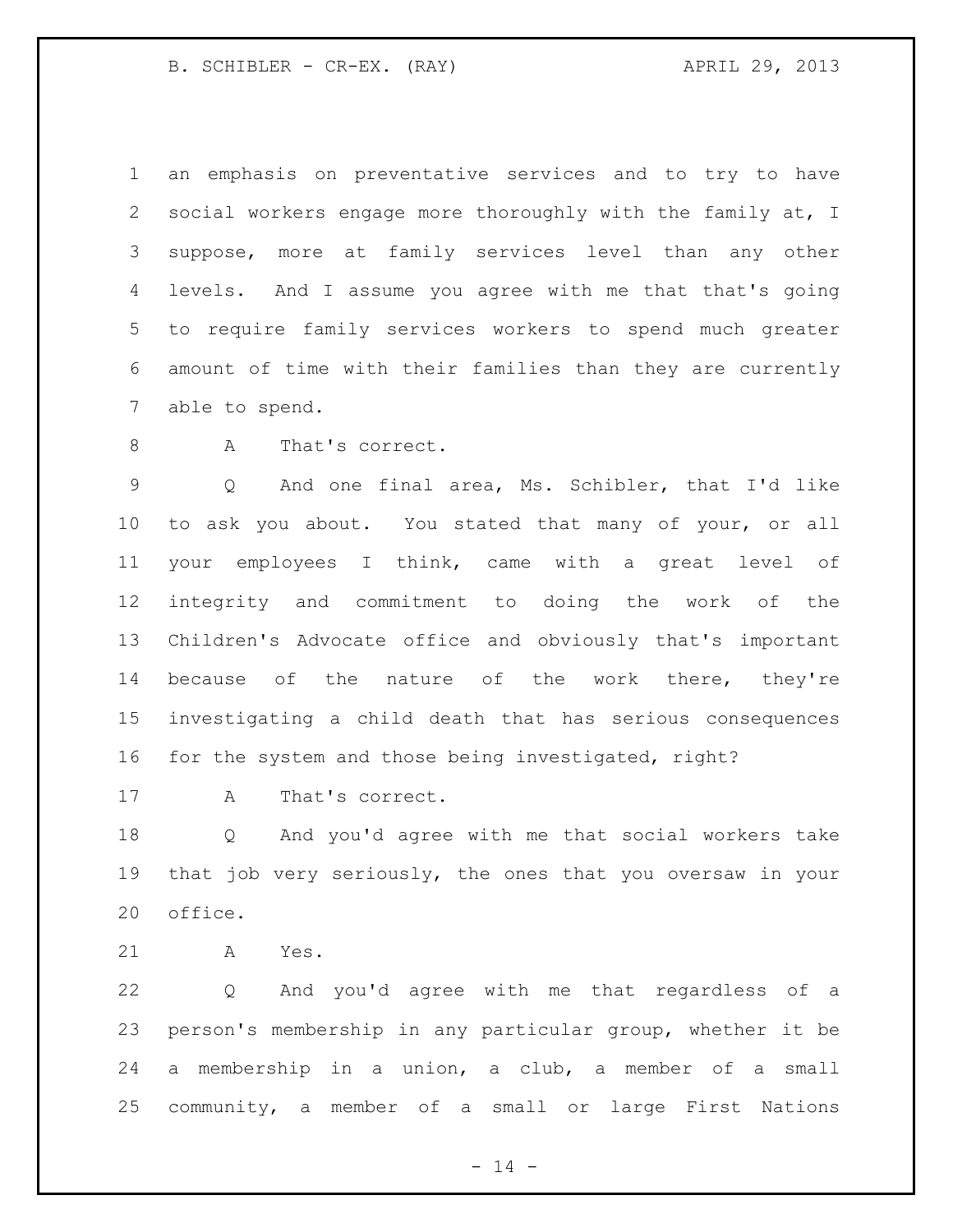B. SCHIBLER - CR-EX. (RAY) APRIL 29, 2013 B. SCHIBLER - CR-EX. (HARRIS)

 community, that we would expect and you would expect a social worker to exercise their duties in a professional manner without regard to their personal membership in those groups? A Absolutely. Q And if they failed to do that, if they somehow deliberately skewed the results of their investigation, whether it's as a member of social work team or a member of your office, there would be severe consequences for that social worker, I would hope. A Yeah. Q And you would, as former chief of the Advocate's office, I assume that if you found that that was occurring, you would take steps to ensure that that stopped. A Yes. MR. RAY: Thank you, Mr. Commissioner, those are my questions. 18 THE COMMISSIONER: Thank you, Mr. Ray. Ms. Harris, am I right? MS. HARRIS: You are correct. Good morning, Mr. Commissioner. 22 THE COMMISSIONER: Yes. CROSS-EXAMINATION BY MS. HARRIS: Q Ms. Schibler, I'm Laurelle Harris. I'm the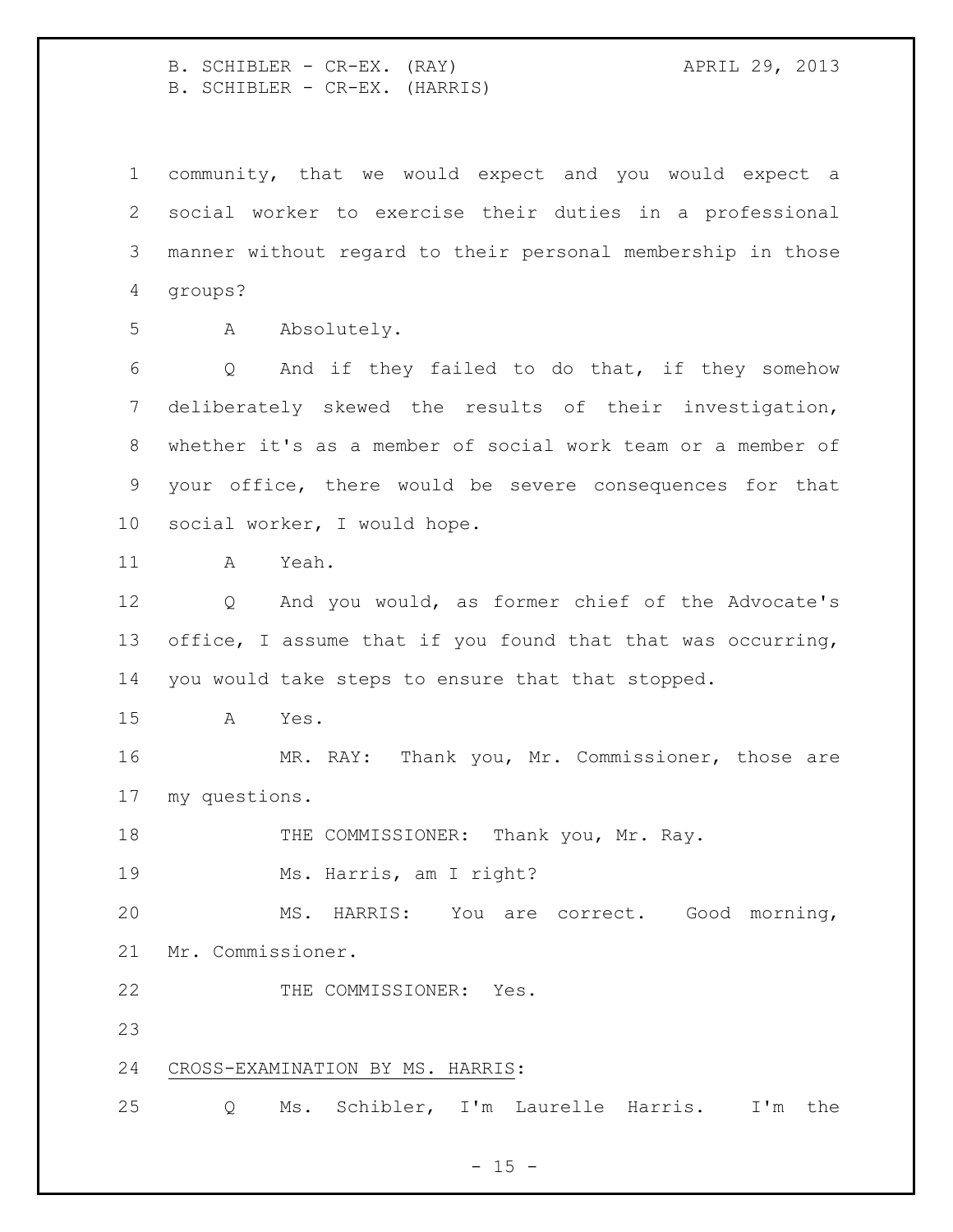lawyer for the General Child and Family Services Authority. A Good morning.

 Q Good morning. I just have a few questions for you and first, just generally and without discounting the seriousness of the death of any child, would you agree that the vast majority of child deaths, which were reviewed by the Office of the Children's Advocate, have occurred as a result of accidents from natural causes, in terms of number?

 A I, I can't speak to that at this point in time because I haven't been reviewing them for quite some time so I don't know where the statistics sit.

 Q At the time you were with the Office of the Children's Advocate?

 A At the time that I was with the Office of the Children's Advocate, we very rarely were looking at children's, children's deaths of a child that died of natural causes. They're non-accidental. It was more related to having to look at the child death itself and to see whether or not there was a need for our services to have been engaged with that family that could have been preventative, or at least if the child was dying of natural causes, pre-determined illness or what have you, that there was a review of whether or not the family had the supports that it needed to make the child's life as comfortable as

 $- 16 -$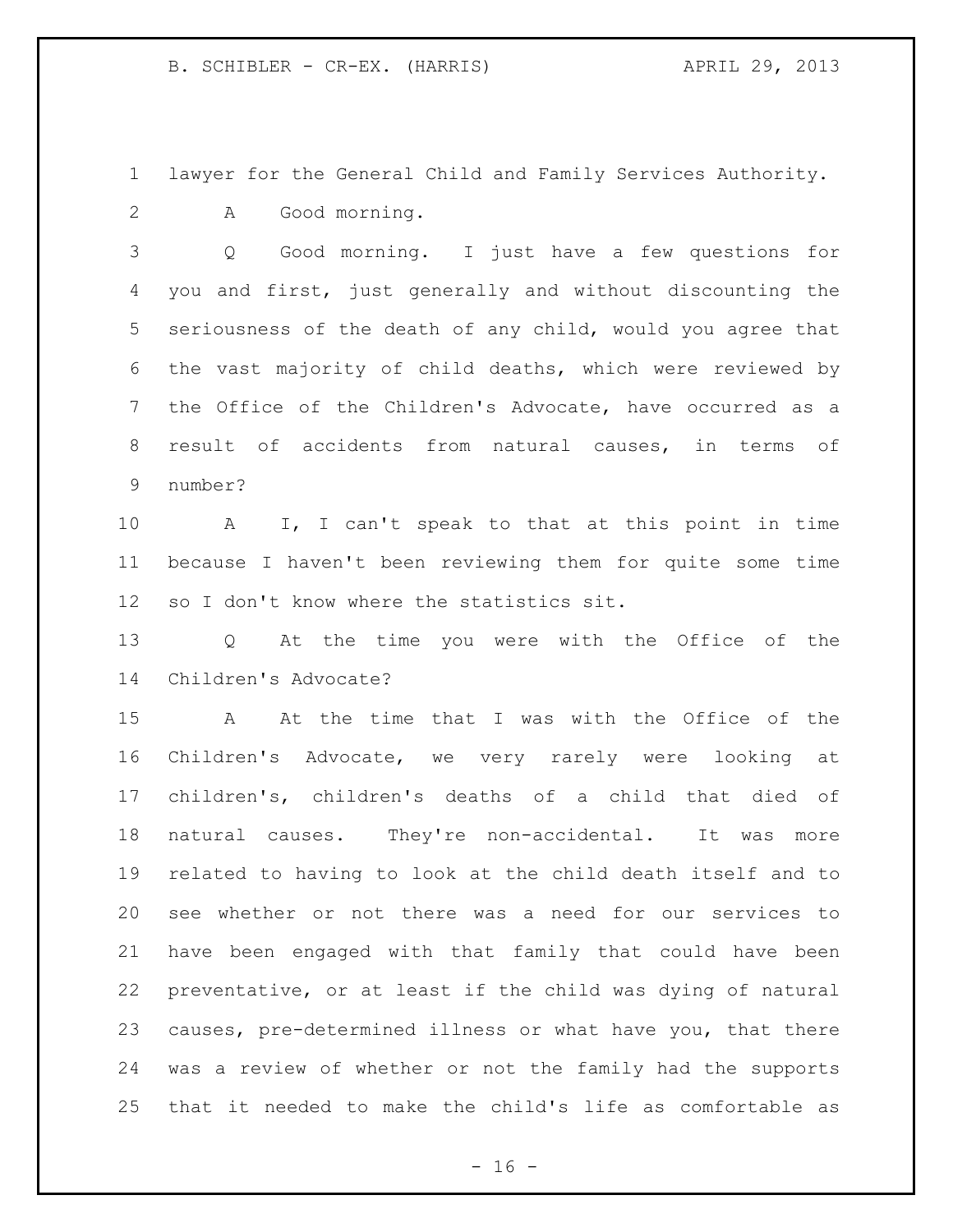possible.

 Q What is your opinion with respect to the current limitation under the Child and Family Services Act which limits extensions of care for youth transitioning from care to age 21 and only then with, only providing those extensions of care to permanent wards?

 A Well that is a limitation right there. I, I have always supported the idea that it didn't matter what the legal status was with that child. If the child was in the care of the child welfare system and was requiring additional supports beyond the age of majority, then it was necessary to be able to provide that. There was a responsibility there. So whether it's a temporary guardianship or even a voluntary service, quite often that means that the family's willing to work with the system but has limited capacity to be able to provide for that child, for whatever reason, external or internal, that there's still a need for the system to remain committed to that child upon the age of majority.

 Q And would you agree that it would be better if youth could receive extensions of care as is the case in some other provinces to age 25 rather than 21?

 A In some cases, yes, or at least to be able to have an open door for those youth who have aged out for any event that they may be faltering out there and need that

 $- 17 -$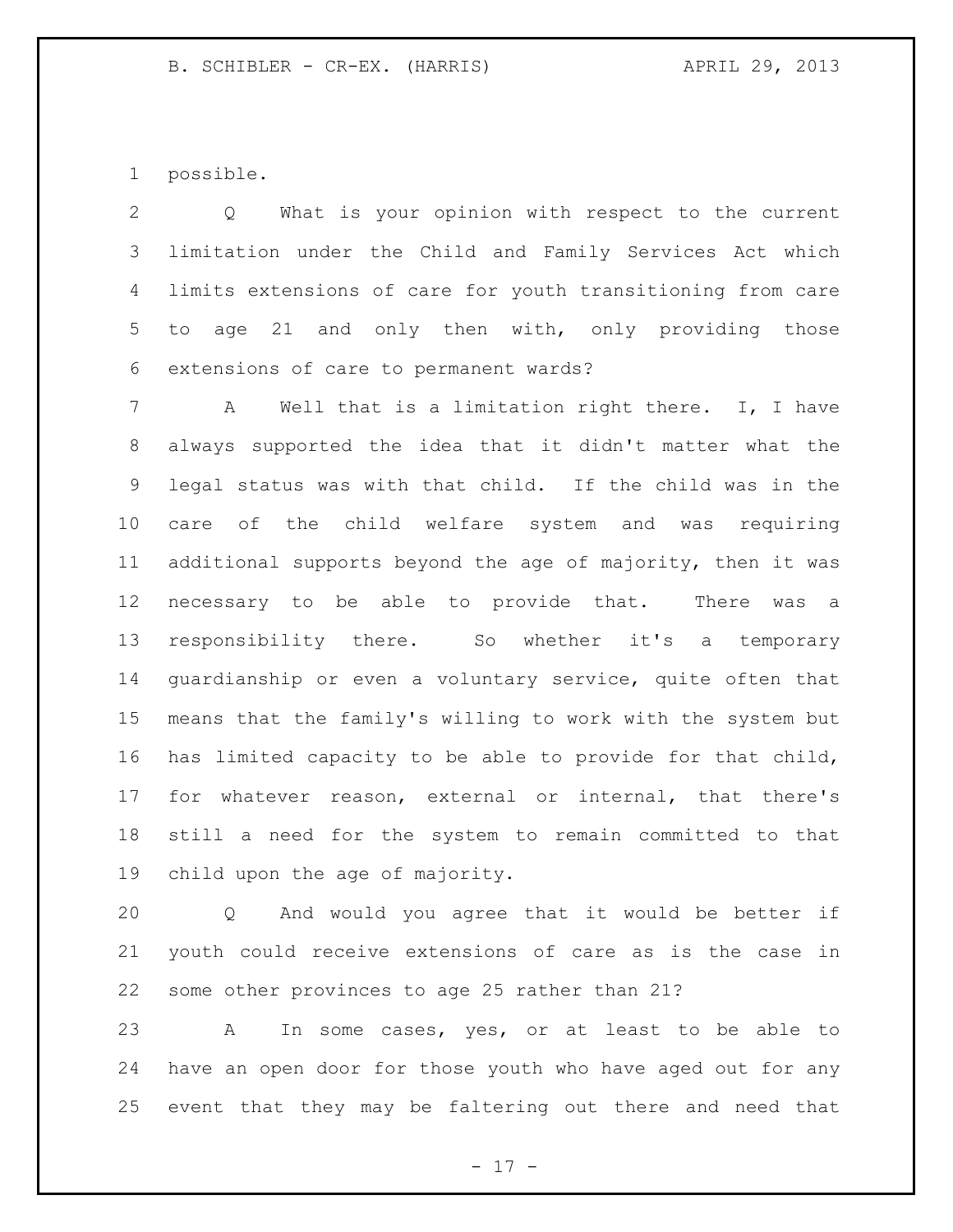#### B. SCHIBLER - CR-EX. (HARRIS) (APRIL 29, 2013)

additional support again from the system that raised --

 THE COMMISSIONER: Ms. Harris, just move that mic so you speak into it. You're facing the witness which I 4 would I expect you to do but you weren't -- yeah, yeah, perfect.

MS. HARRIS: Thank you.

BY MS. HARRIS:

 Q So I take it then you would agree that it would be best practice in terms of child welfare practice that we provide supports to youth as they transition from care, whatever those supports might be that they require?

 A I think that we need to look at the situation as we would with one of own children. You know, if the system has legal guardianship over a child in whatever way, temporary or otherwise, it would be, it would be a huge responsibility that is a necessary responsibility to those, those that are aging out. I don't see that we should be giving those youth anything less than what we would give to our own children.

 Q And I take it then that you would agree that it would be of assistance to youth who are transitioning from care to have access to a network of supports that could provide things like financial literary training, for example?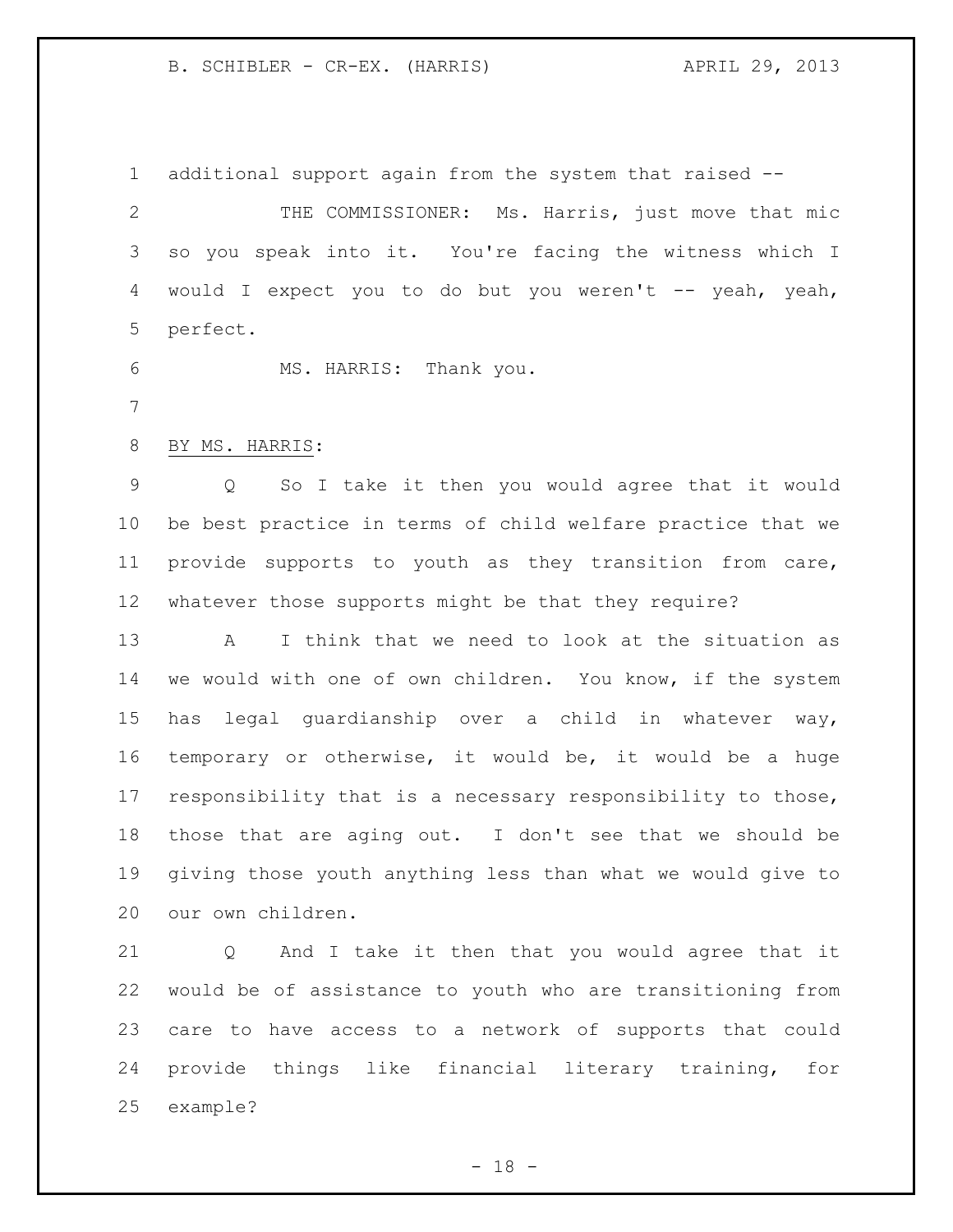A Literacy, literacy training, work readiness, housing, I think there's definitely a need for some type of an agreement to be arranged between employment and income assistance and housing and the child welfare system to ensure that these young people have as much resources as they need with as much support as we can provide them.

 Q You would agree that that network would include things like job search assistance, resume preparation assistance?

10 A Absolutely.

Q Access to emotional supports and counselling?

 A We know we need that. We've seen that with the ones that we've even attempted to support in post-secondary education on the tuition waiver through the universities that, that they're needing and they're requiring and they should have access to a different level of support than what mainstream students would receive. Their needs are unique.

 Q Right. Similarly, the network that include debt managing counselling or mentorship programs, that would also be of assistance to youth?

 A Absolutely, because I think what we see with a lot of our youth is that they have at times gotten themselves into a little bit of a quandary financially or with, yeah, with their money management and we have had to

 $- 19 -$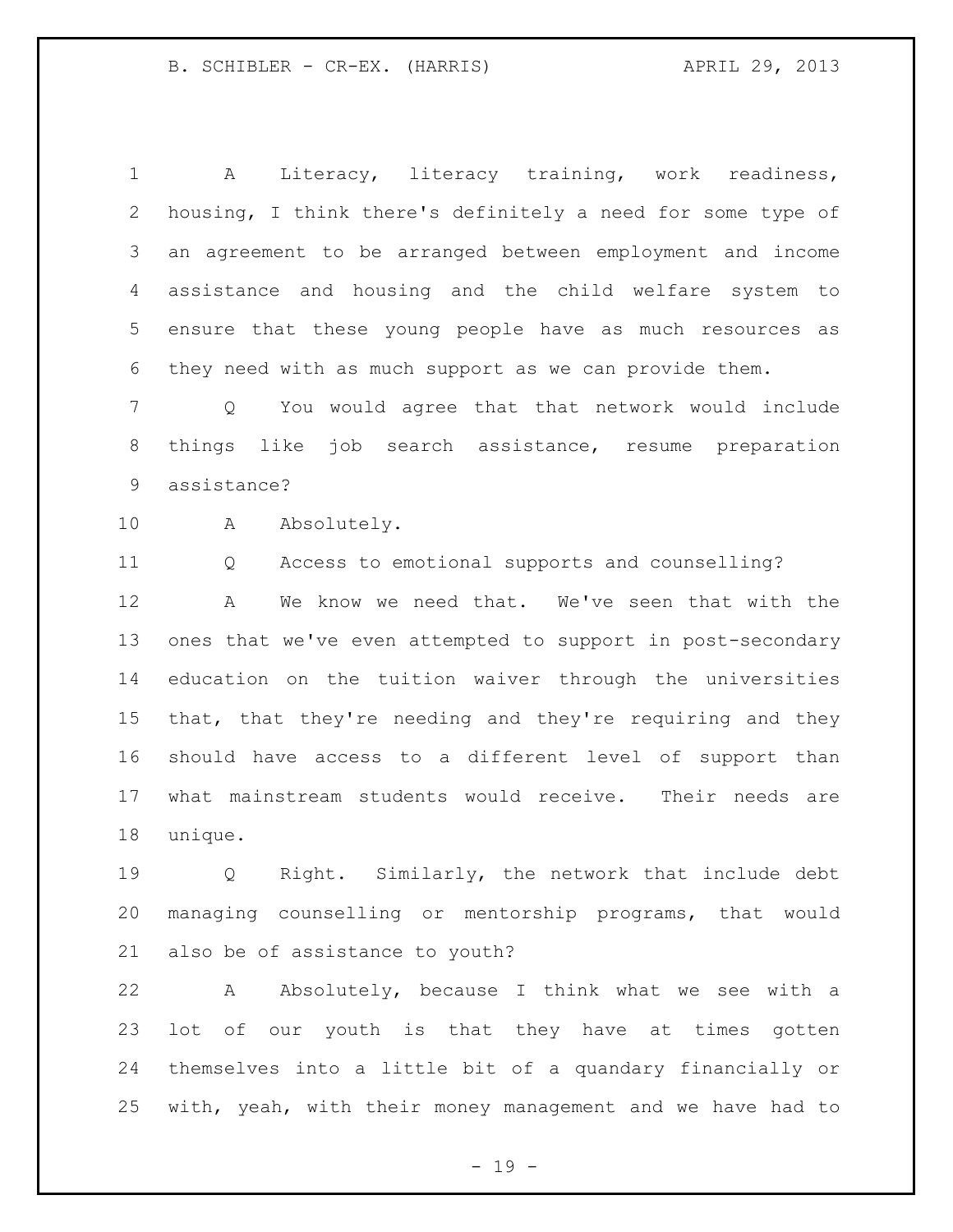try and advocate on their behalf. I think it's a responsibility just as we would with our own children.

 Q And is it your opinion that if youth have access to those types of support that it could actually improve the outcomes for youth transitioning from care and have a multi-generational impact ultimately?

 A Certainly from the, from the research that we've done, the outcomes, the successful outcomes are based on building capacity on providing support, on just having these young people know that there's a place that they can come to that they'll always be able to have what a family would be able to provide for, for youth that they may have been missing.

 Q And would you agree that that could have a multi- generational impact if we can actually improve outcomes for these youth in a more comprehensive fashion?

17 A Absolutely.

 Q You would agree that it doesn't really matter where the help comes from, that it could come from a combination of agencies and community partners working together in that network?

 A And I think that's the operative word there is working together. And we certainly at the Office of the Children's Advocate work very closely with Voices: Youth in Care Network as an alumni group for those young people and

 $- 20 -$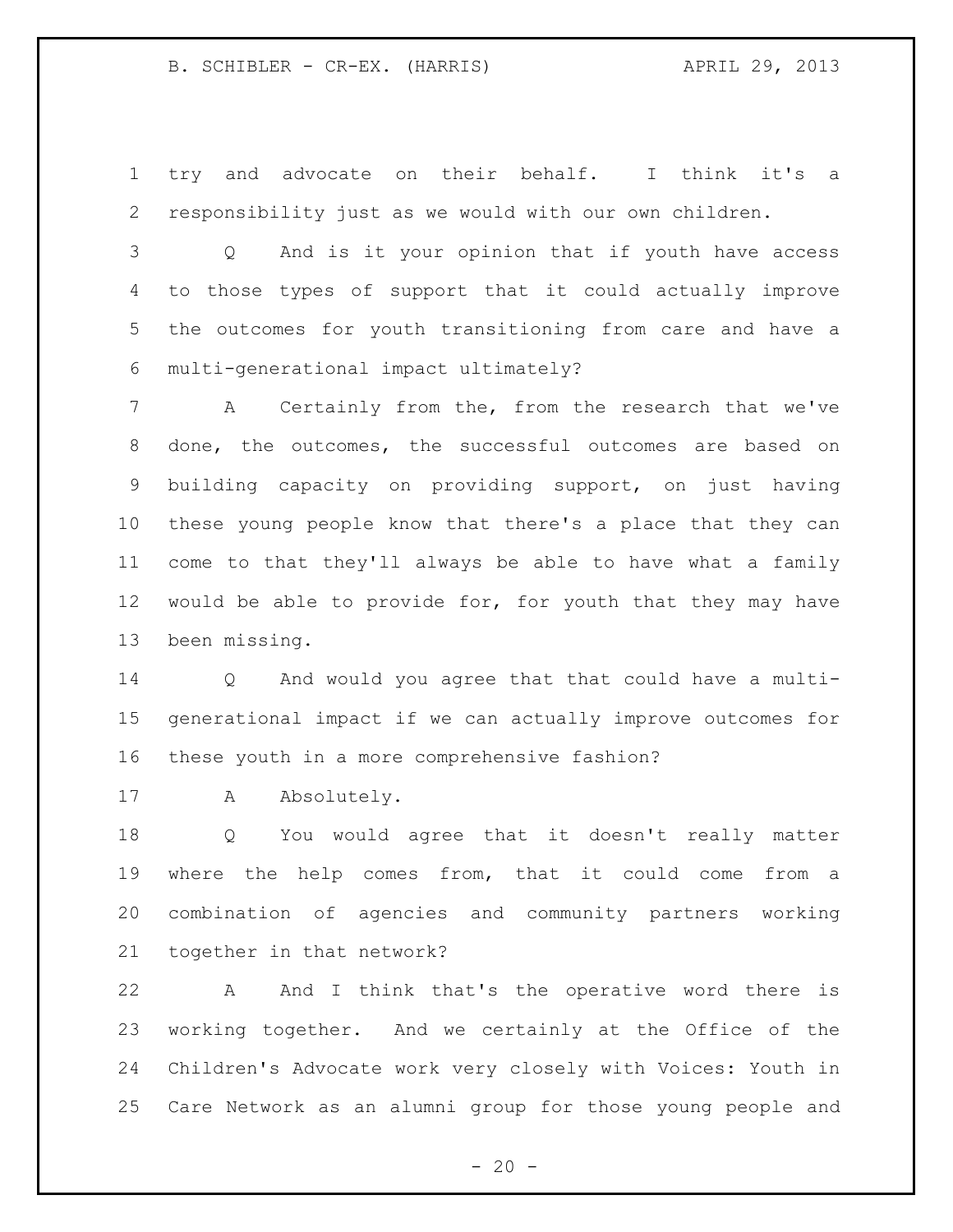B. SCHIBLER - CR-EX. (HARRIS) (APRIL 29, 2013)

 we try and make sure that we stay engaged with them to be able to refer young people to so that they've got that support network that's not necessarily attached to child welfare because sometimes there's a stigma for young people. You know, that's one of the reasons that they want to try and get out of the care of the child welfare system but they still need that support.

 Q Would you agree that youth are empowered when they feel that they had have and they actually do have a voice in the child welfare system that's caring for them?

 A They absolutely must have a voice. That's why it's critical that the young people are involved in their own case planning and I know in Ontario it was necessary for us to have the youth actually sign off on their case plan so that we knew that they were part of that case plane, they, they had input into the planning for their future as well, so you know, we always said no decisions about us without us and so that's how we, we base that.

 Q And would you agree that engaging children and youth about their own lives and the care they received can actually have a positive impact in terms of best practice from the workers at the agency in terms of how they communicate and function with youth and how that informs their own social work practice?

A Absolutely and I think it comes with a whole

 $- 21 -$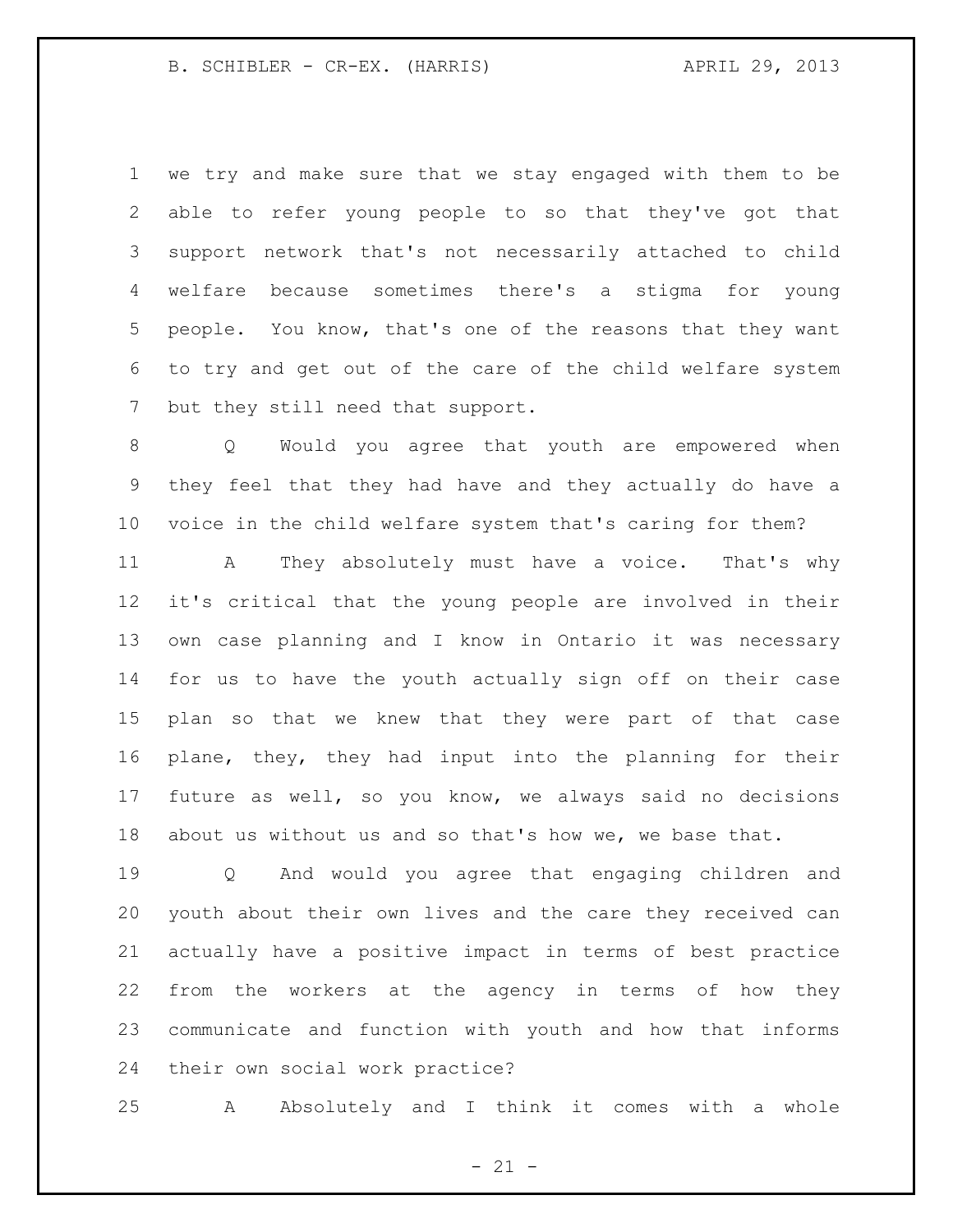spectrum of services. So when I spoke earlier about the therapeutic services and that therapeutic intervention, it's also about understanding the traumas that these young folks have faced because it's really a series of trauma, what they experienced that led them to come into the care of the child welfare system. And then again any time that there was a placement breakdown or, you know, having to change schools with, you know, moves, any of those things, a lot of them being separate from their communities and their family of origin. Even though the system looks at that as sometimes, you know, necessary and in the best interest of their child it still creates a trauma because that's that child's identity. You know that's their lifeline in many ways. So it's about helping them to look 15 at it in a healthier way, helping them to heal from those traumas and giving them the support to be able to do that. Because they can't really move ahead well unless that's been done in a good way.

 Q Thank you. So it's fair to say that you would also agree that in terms of making an impact on the child welfare system itself, you would agree that engaging with youth and then acting on the feedback whenever possible will create a stronger child welfare system?

A Yes.

Q You spoke earlier on Thursday about the impact

 $- 22 -$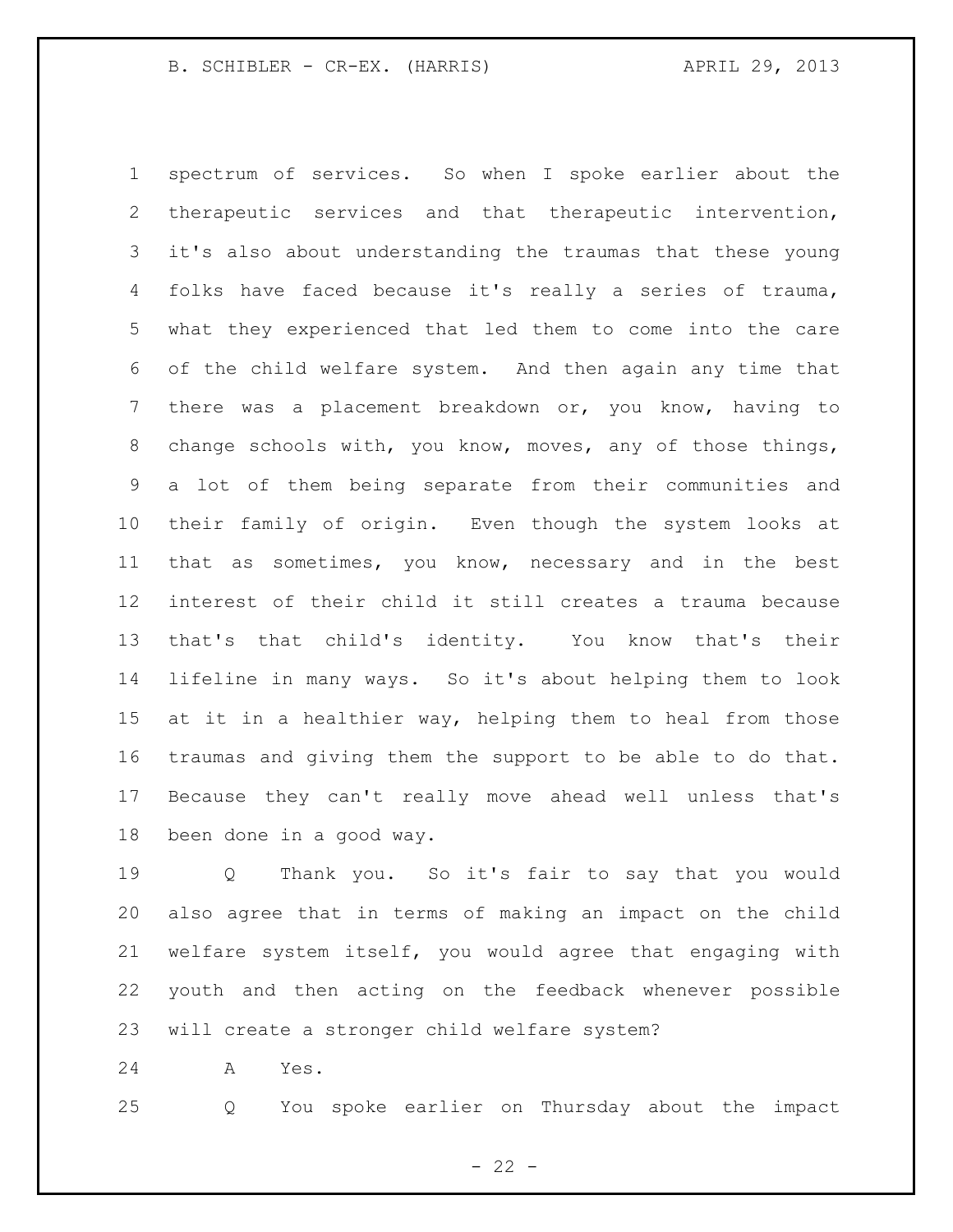B. SCHIBLER - CR-EX. (HARRIS) (APRIL 29, 2013)

 that the Office of the Children's Advocate's reports could have in terms of teaching and informing practice in future. Just to reiterate, you agree that having reports shared in some way or the contents of reports shared in some way would create learning opportunities for individual staff and for the system as a whole?

 A I would agree with that because of the fact that if you only share the recommendations with the child welfare system and they don't know the context of those recommendations, it's really hard for it to trickle down to the front line in a way that's going to be meaningful. It's very difficult for people to implement recommendations if they don't know the context of those recommendations. So I think summarizing the reports right from top management all the way down to the front end of the services and then giving them what the recommendations are and allowing them again to be part of the process as to how do we implement this, how does this make sense of the service delivery that you provide each day.

 Q And including the individual staff who might have been involved so that they can learn from that event going forward?

A Absolutely.

 Q And you would agree that many times the recommendations for improvement in any individual case

 $- 23 -$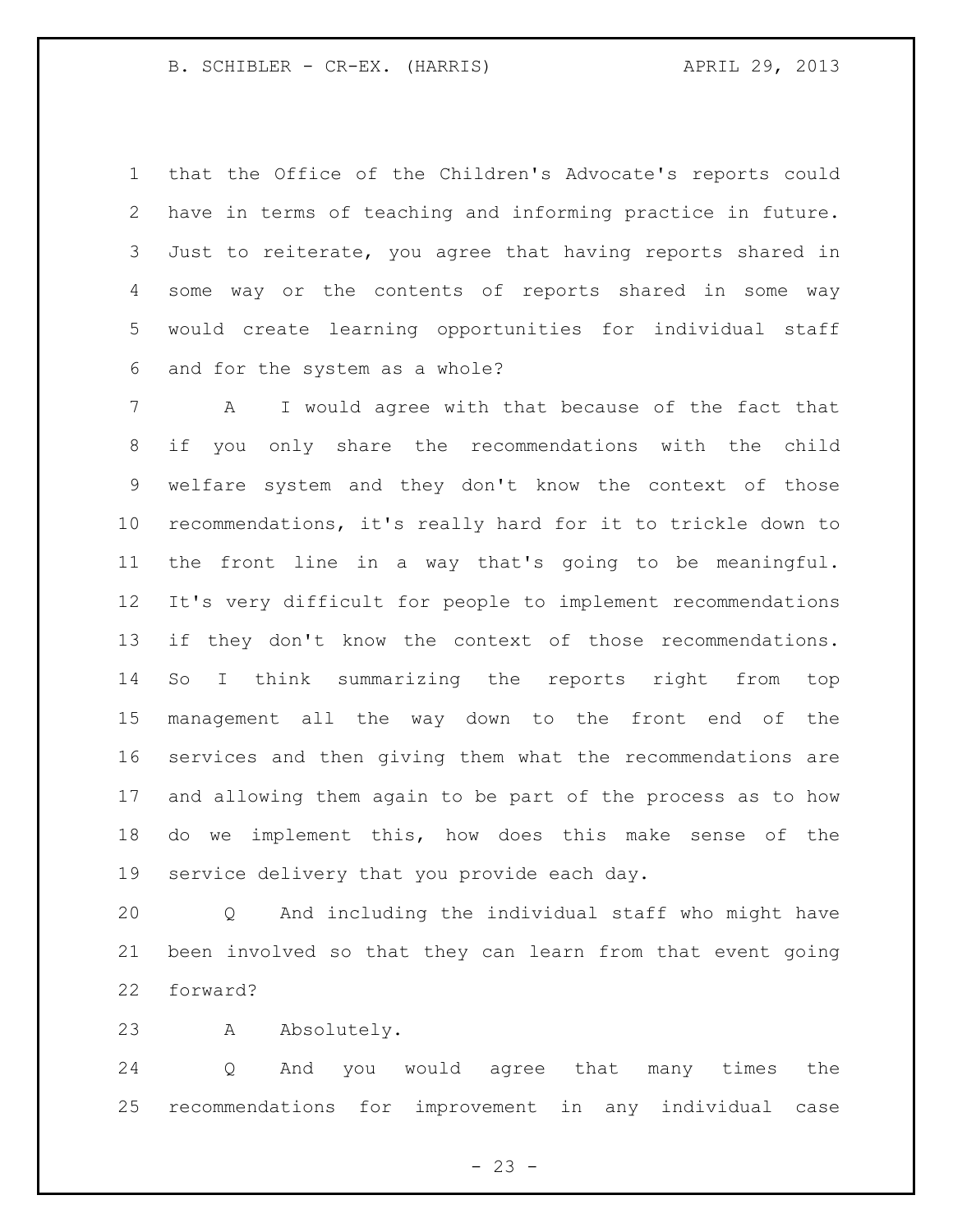actually have application across the child welfare system and not within a single agency or even within a single authority; is that fair to say?

 A I would say that all those are based on, the recommendations that come forward are based on what exists in the standards as bare, the bare necessities of service delivery and that everything is viewed from a best practice lens. So it is all about improving, that's the purpose of the recommendations.

 Q So you would agree then that if there's a mechanism so that the contents of reports which can improve the quality of service could be shared not only with agencies but through all four authorities, you would agree with that, that practice occurring?

 A Yes, I think it's important that we all, that we all understand the intent behind those recommendations.

 Q And that would support best practice in terms of the social work system?

 A For the most part but also bearing in mind that we also have distinct services under each of our authorities and so it would have to also meet cultural relevance within our services.

 Q Thank you. Would you agree that training workers and relationship building and then having those workers be able to actually apply those skills to build collaborate

 $- 24 -$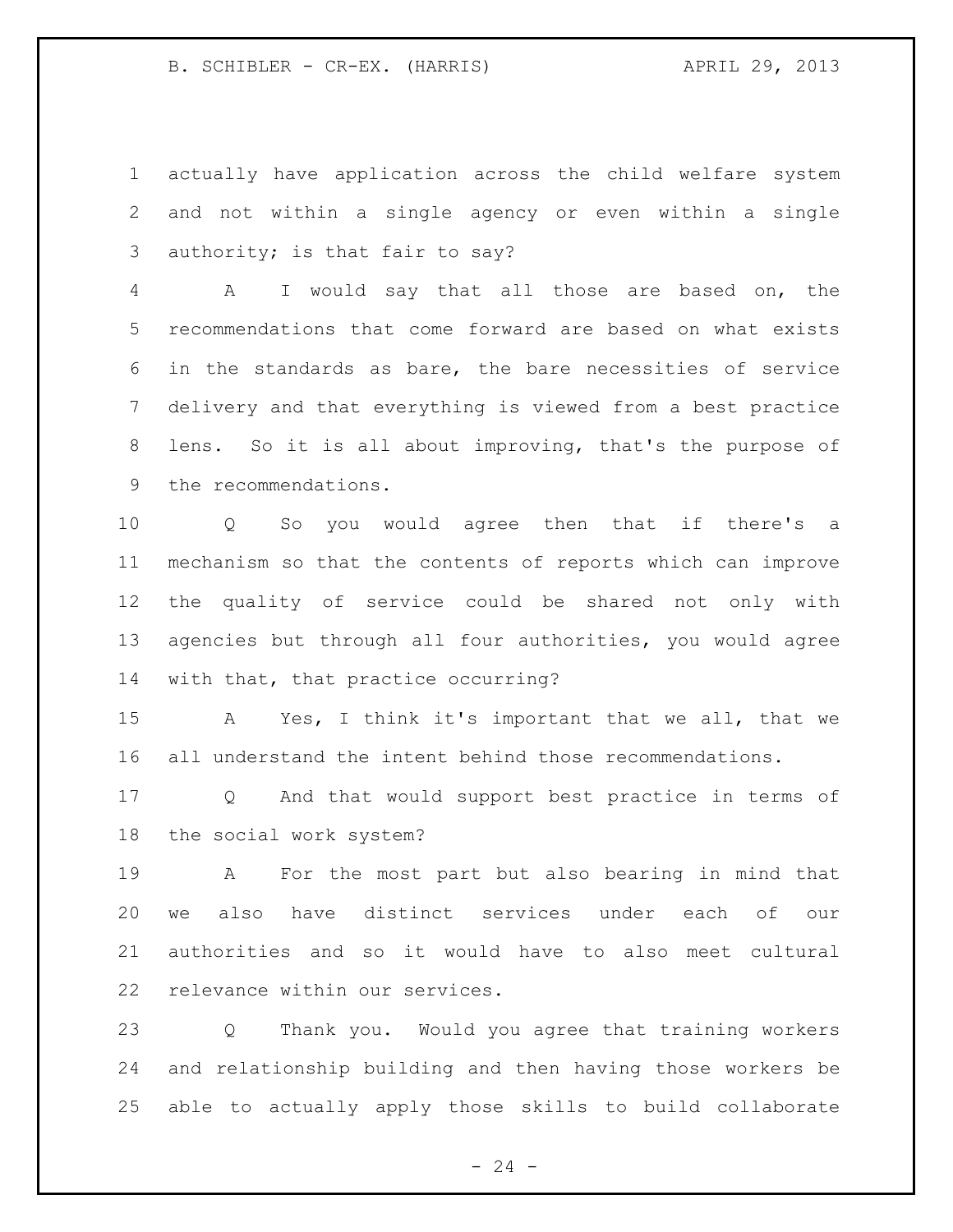relationships with families would also reflect best practice?

A Absolutely.

 Q And where it's going to assess that children are in fact safe in their homes, you would agree that screening families in a manner which provides supports and works collaboratively with the family represents best practice as well?

A Yes.

 Q And you would agree that working collaboratively to keep families together where the safety issues have been addressed and children are safe can help address some of the systemic factors that underlie the reason why people are coming into contact with a child welfare system, poverty, racism, having had prior contact with the child welfare system and can help ameliorate the outcomes for those specific families in terms of dealing with those systemic factors, you would agree with that?

 A I know that in one of my annual reports I had spoken about how do we help families to heal and it really looked at the fact that we needed to do things in a very different way than just apprehending a child at a time of crisis when the child's in need of protection and then expecting the parents to do X, Y and Z in order to be able to have their child returned to them and quite often that

 $- 25 -$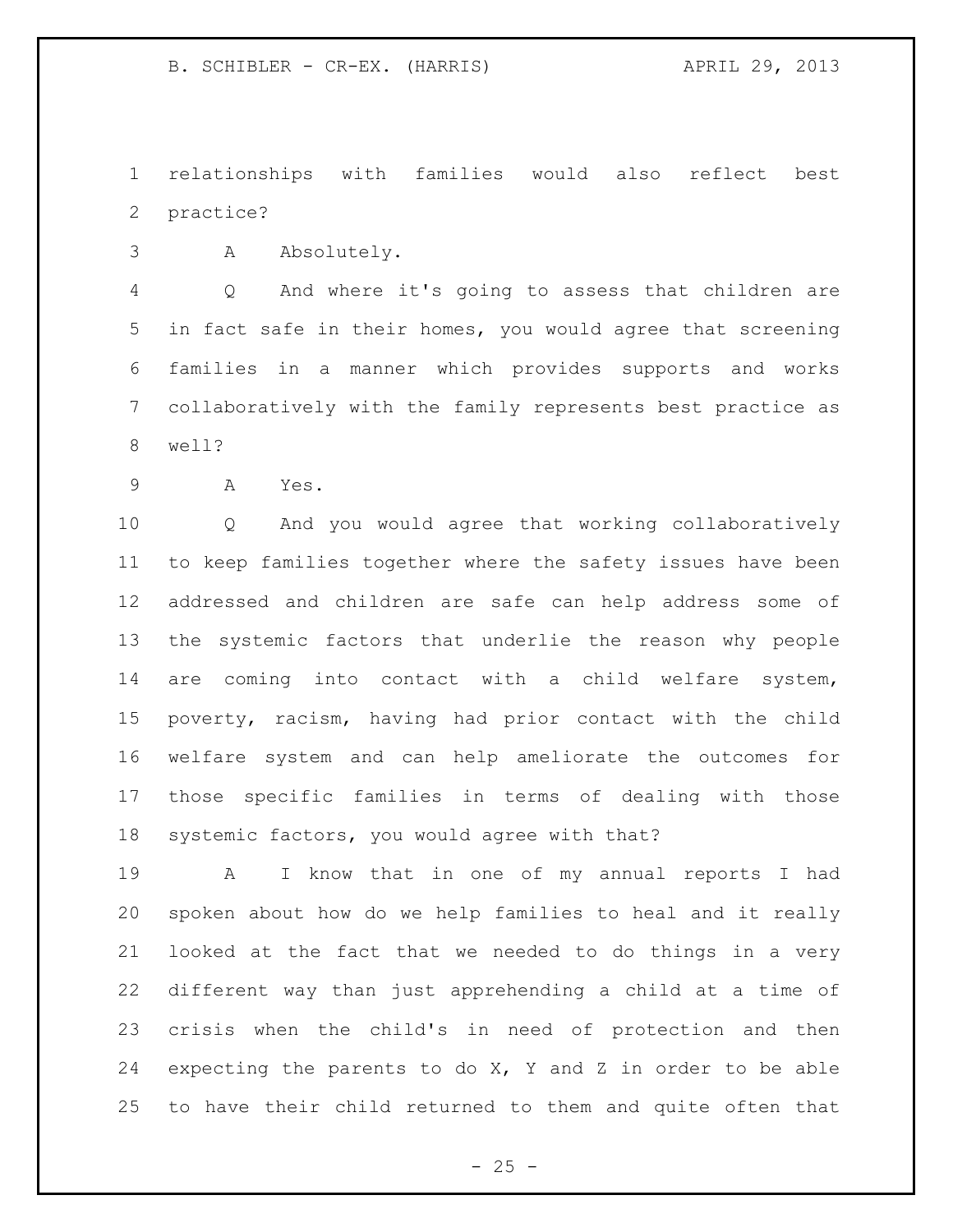would also mean that the child sat in an alternate place but there hadn't been really a therapeutic piece of it delivered to the parents or to the child or children. So 4 at the time that the child was returned, yes, parents had done X, Y and Z, but there was really not a whole lot of emphasis put into the supports and the healing of how do you now bring this family back together again because you've created another trauma even insofar as having to -- you know keep that child protected, you created another trauma by separating that family. Now bringing it back together it has to have something more therapeutic in order to help it succeed, otherwise you're just pulling these people back together again with a crisis kind of buried in the background. It's still there.

 Q And with the systemic factors still there, the poverty, the racism --

17 A Absolutely.

 Q -- the effect on parenting skills for having been in care of oneself perhaps. So just to rephrase my question, what I'm asking is the approach of working intensively with families when children are safe and keeping the families together and providing supports at that level on that preventative basis can help address some of those systemic factors in terms of how they impact on that particular family; would you agree?

 $- 26 -$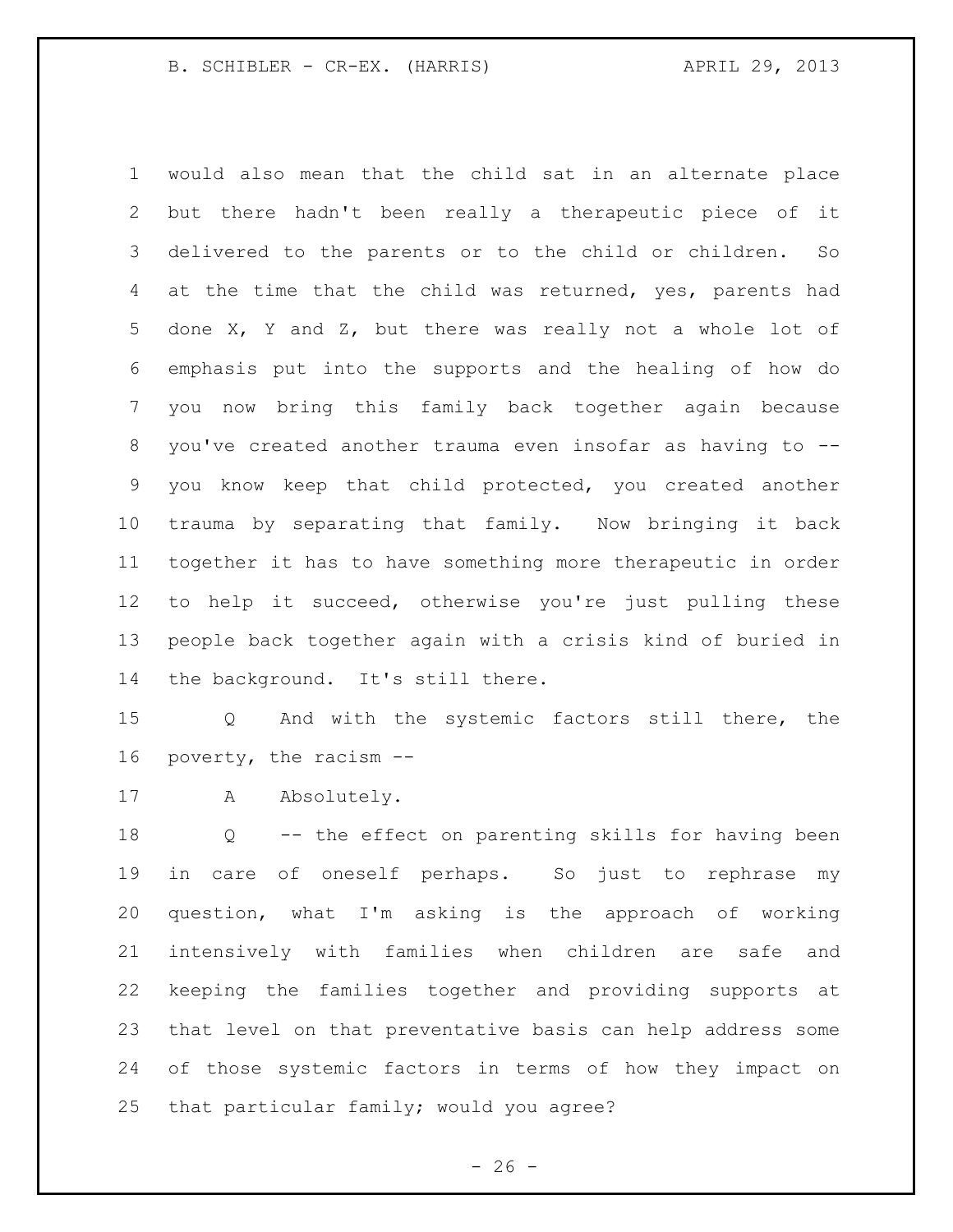B. SCHIBLER - CR-EX. (HARRIS) APRIL 29, 2013 B. SCHIBLER - CR-EX. (BOWLEY)

 A Well, yes, I would and we also know that a lot of those families have lost or hadn't had the capacity to be able to provide good parenting and so it really is about parenting the parents as well. So doing that in a supportive environment as well. Q Thank you, Ms. Schibler, those are my questions. MS. HARRIS: Mr. Commissioner, those my questions. THE COMMISSIONER: Thank you, Ms. Harris. 10 MS. HARRIS: Thank you. 11 THE WITNESS: Thank you. 12 THE COMMISSIONER: All right. Who's next? Mr. McKinnon? 14 MR. MCKINNON: (Inaudible). 15 THE COMMISSIONER: Ms. Bowley? MS. BOWLEY: Good morning, Mr. Commissioner. With your permission I would like to ask this witness some questions. 19 THE COMMISSIONER: Questions that impact your client? 21 MS. BOWLEY: Definitely. 22 THE COMMISSIONER: Please. CROSS-EXAMINATION BY MS. BOWLEY: Q Good morning, Ms. Schibler. My name is Bernice

 $- 27 -$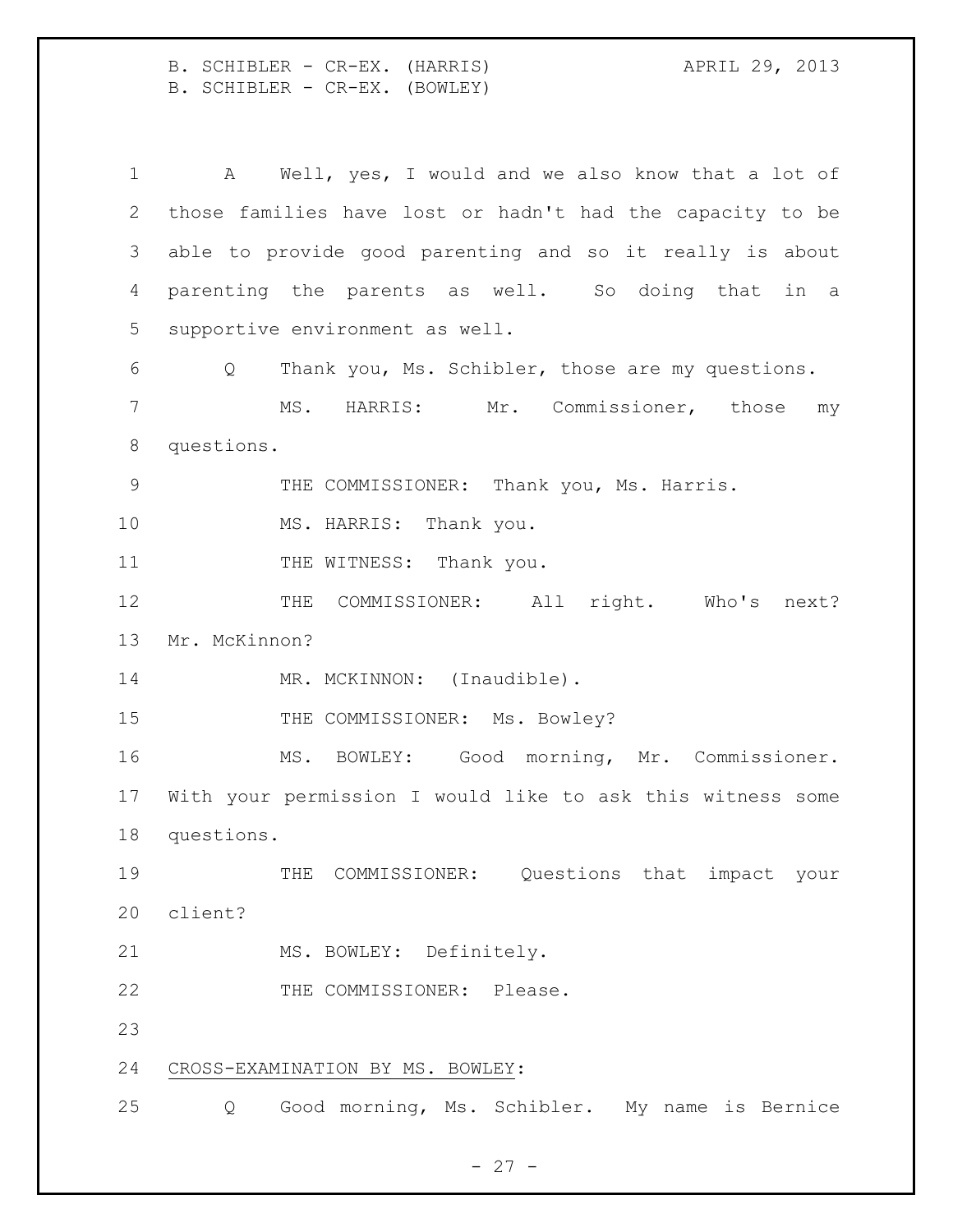Bowley. I represent Diva Faria in this inquiry.

A Good morning.

 Q Good morning, thank you. I'm interested in your insight on certain issues that affect my client and I want to draw out from you also some matters contained in your reports. And first, in terms of some background, I understand that during your Bachelor of Social Work degree that ended with your graduation in 1989, there were no mandatory courses on child development or family dynamics; is that right?

 A Nothing that would prepare you for the responsibilities that you would have in the child welfare system working family services in protection. It was all bits and pieces, you kind of chose which courses you would kind of ...

 Q I understand, thank you. And when did you start working in child welfare, was it right after graduation?

 A Well, I did my last practicum in the child welfare system, so I already had a caseload as a student of over 30 cases so it just made sense for them to hire me.

Q And what agency hired you?

 A It was Northwest Child and Family Services back then because we were still regionalized.

 Q Now I understand that with respect to child death reports in general, it's your belief that workers' names

 $- 28 -$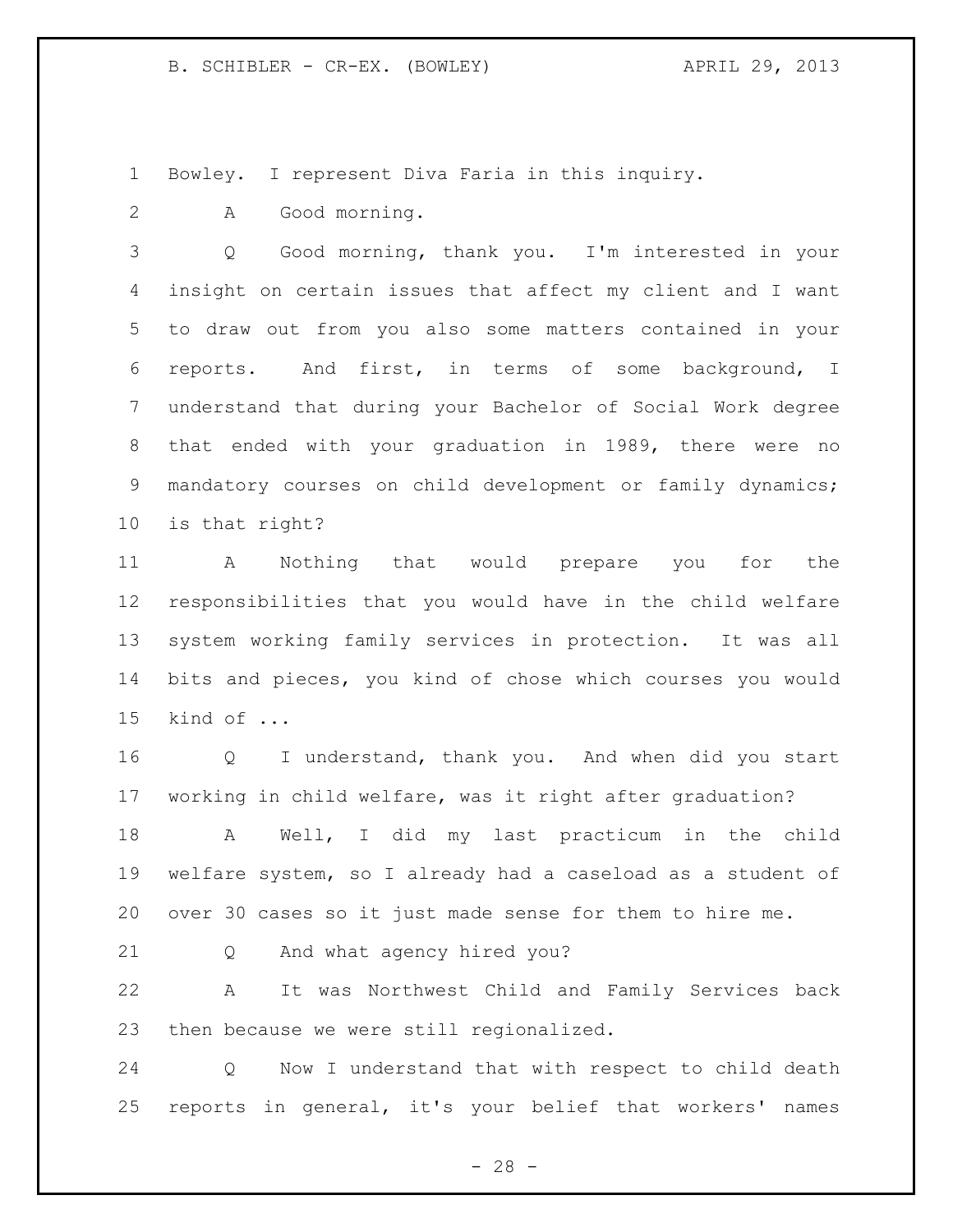B. SCHIBLER - CR-EX. (BOWLEY) APRIL 29, 2013

ought to be kept confidential; is that right?

 A I feel that that would be important, yes. Q And some of the reasons for that are that child protection is a difficult and complex area for workers,

yes?

 A I would say one of the main reasons for that would be because nobody in child welfare on the front line, doing the day to day service should be or making their decisions independently. In order to be able to do some of the more intensive work with families, that's something that you should be discussing with a level of management to sign off and authorize. I mean certainly you have enough autonomy in your day to day work to be able to make decisions but those final decisions for like closings or transferring or any of those things, usually those are discussed with management. So sometimes it's the -- you know, if we looked up one individual worker as being responsible for the outcome of a case, I think it's more often not just the individual worker.

 Q And would that also be because workers are dealing with terrible cases of abuse?

 A I'm sorry, I didn't understand the question. Q Another reason for keeping their names confidential because they're dealing with terrible cases of abuse and they're working in a system that's ever changing,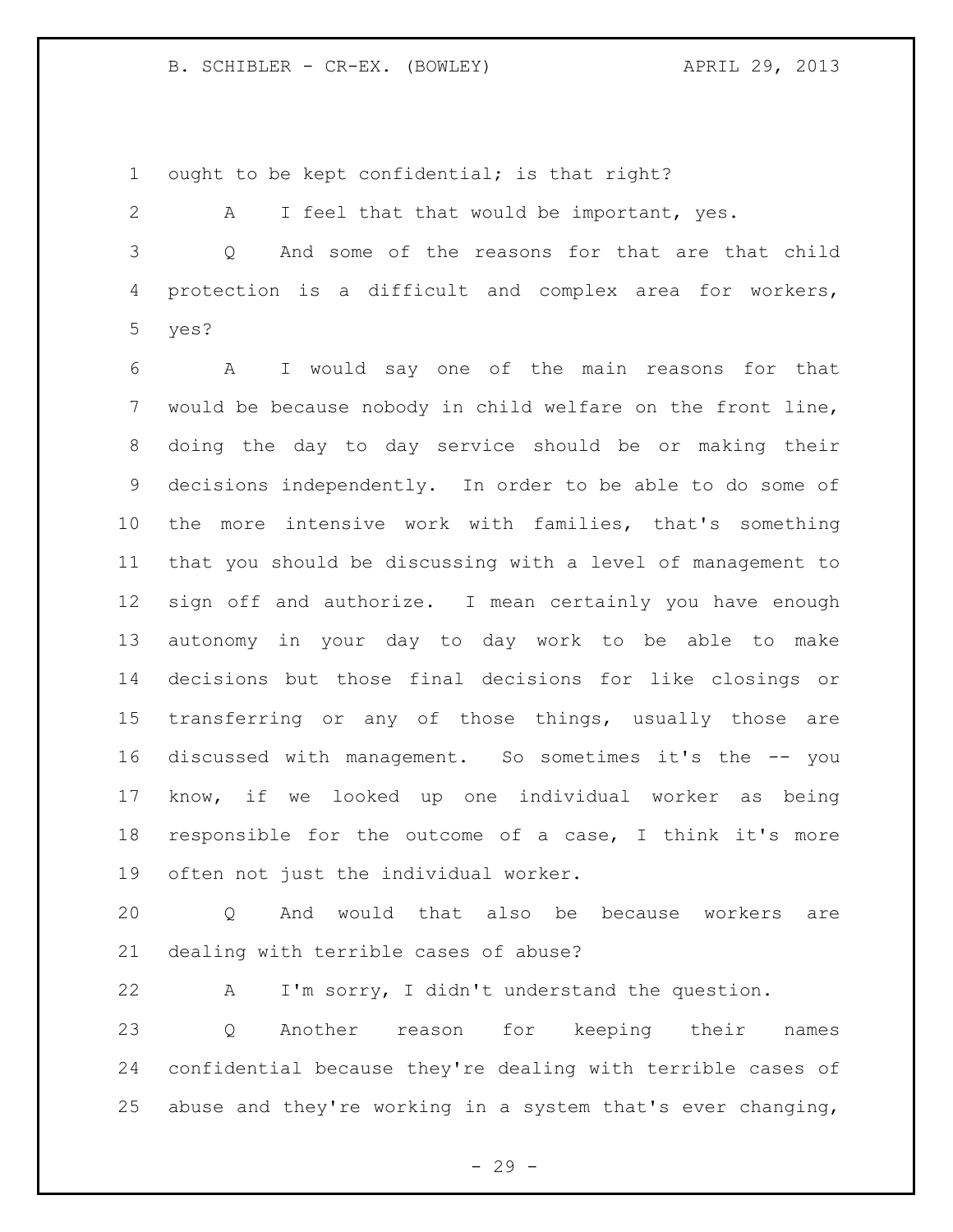B. SCHIBLER - CR-EX. (BOWLEY) APRIL 29, 2013

would you agree with that?

| $\overline{2}$ | Well there's always, yes, there's always the<br>A                    |
|----------------|----------------------------------------------------------------------|
| 3              | realities of the risks that go with, with the services that          |
| 4              | you provide and certainly you don't want to see anyone               |
| 5              | targeted in any way by having their identity revealed, but           |
| 6              | there still needs to be a level of accountability within             |
| $\overline{7}$ | the system. Probably through a governing body, I would               |
| 8              | think, would be the best way to do that.                             |
| $\mathsf 9$    | In the course of doing the reviews that you did<br>$Q \qquad \qquad$ |
| 10             | in 2006, you came to learn that there was a problem or               |
| 11             | issues with the standards in place; is that right?                   |
| 12             | To just be a little bit more $-$ - I think $-$ -<br>A                |
| 13             | no clear indication about<br>Q<br>There was<br>what                  |
| 14             | standards were to apply; is that right?                              |
| 15             | A Well, I know that there was some difficulties in                   |
| 16             | regards to whether the standards were fully developed but I          |
| 17             | would think more of our findings were in relationship to             |
| 18             | how familiar were the front line services with what existed          |
| 19             | in the way of standards.                                             |
| 20             | There was some confusion about what existed in<br>Q                  |
| 21             | the way of standards?                                                |
| 22             | And it wasn't always just confusion, I think that<br>A               |
| 23             | there wasn't a real, real evidence of people's familiarity           |
| 24             | with the standards.                                                  |
| 25             | And is that due to a lack of training on the<br>Q                    |

- 30 -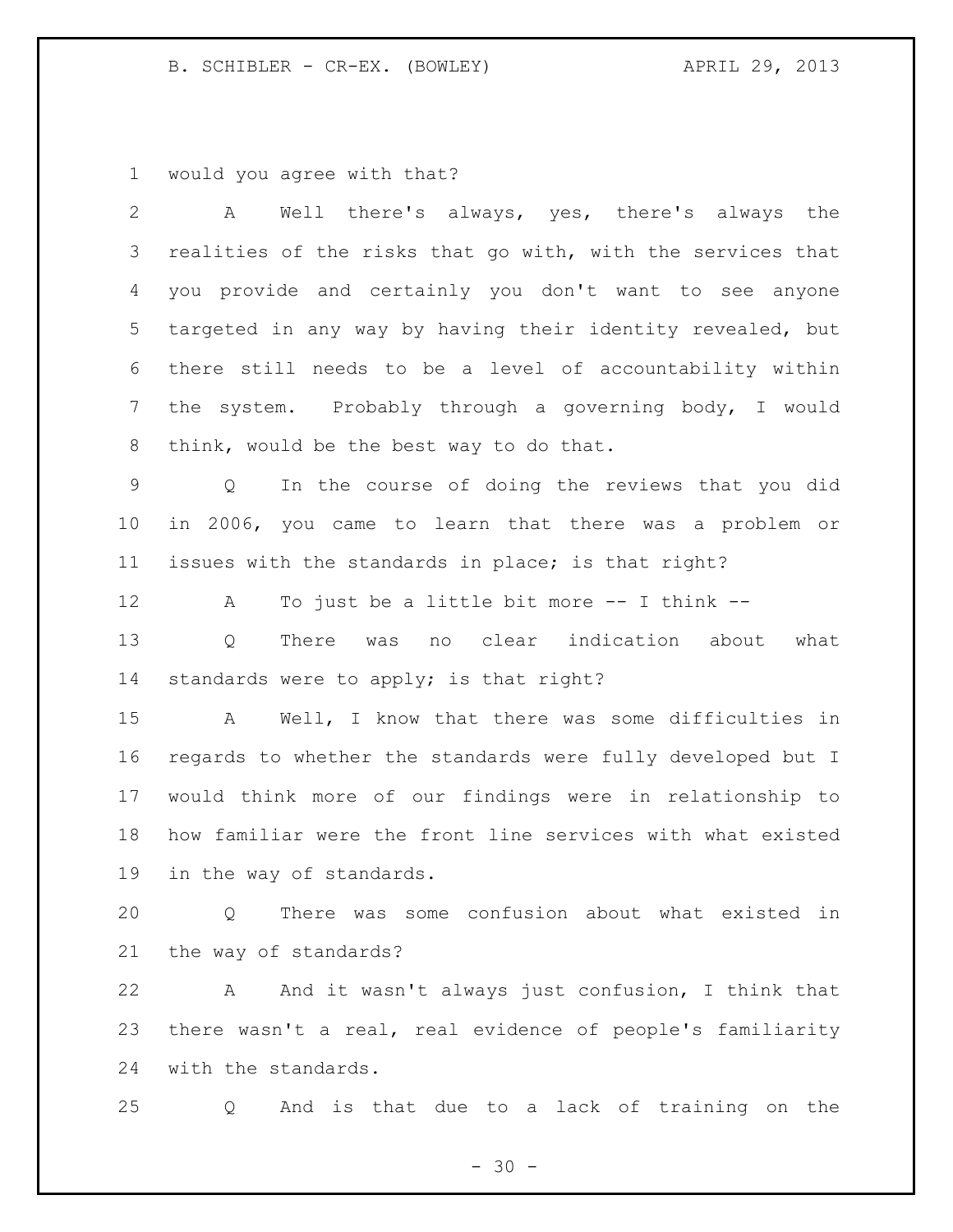standards?

| $\overline{2}$ | I would say it's due to a lack of training. I<br>A          |
|----------------|-------------------------------------------------------------|
| 3              | think that a lot of the support that needs to be offered    |
| 4              | from within the system really should be reviewing the       |
| 5              | standards. I know that at the OCA, whenever we would do an  |
| 6              | investigation into a matter and we would refer it back with |
| 7              | our findings to the agencies, if there was recommendations  |
| 8              | that we were making we would always relate them to what     |
| 9              | exists in the standards so that they would be familiar with |
| 10             | that.                                                       |
| 11             | MS. BOWLEY: Madam Clerk, could we have page 205             |
| 12             | pulled up on the screen, please?                            |
| 13             |                                                             |
| 14             | BY MS. BOWLEY:                                              |
| 15             | You have a screen in front of you, Ms. Schibler?<br>Q       |
| 16             | I do.<br>Α                                                  |
| 17             | Now in the first, in the first paragraph, you --<br>Q       |
| 18             | THE COMMISSIONER: No, what is this?                         |
| 19             | This is "Strengthen the Commitment"<br>MS. BOWLEY:          |
| 20             | commission disclosure number 3.                             |
| 21             | THE COMMISSIONER: Yes. And that is the order in             |
| 22             | council 3C.                                                 |
| 23             | MS. BOWLEY: Yes. And it's page 20 if you're                 |
| 24             | using the hard copy, Mr. Commissioner.                      |
| 25             |                                                             |

- 31 -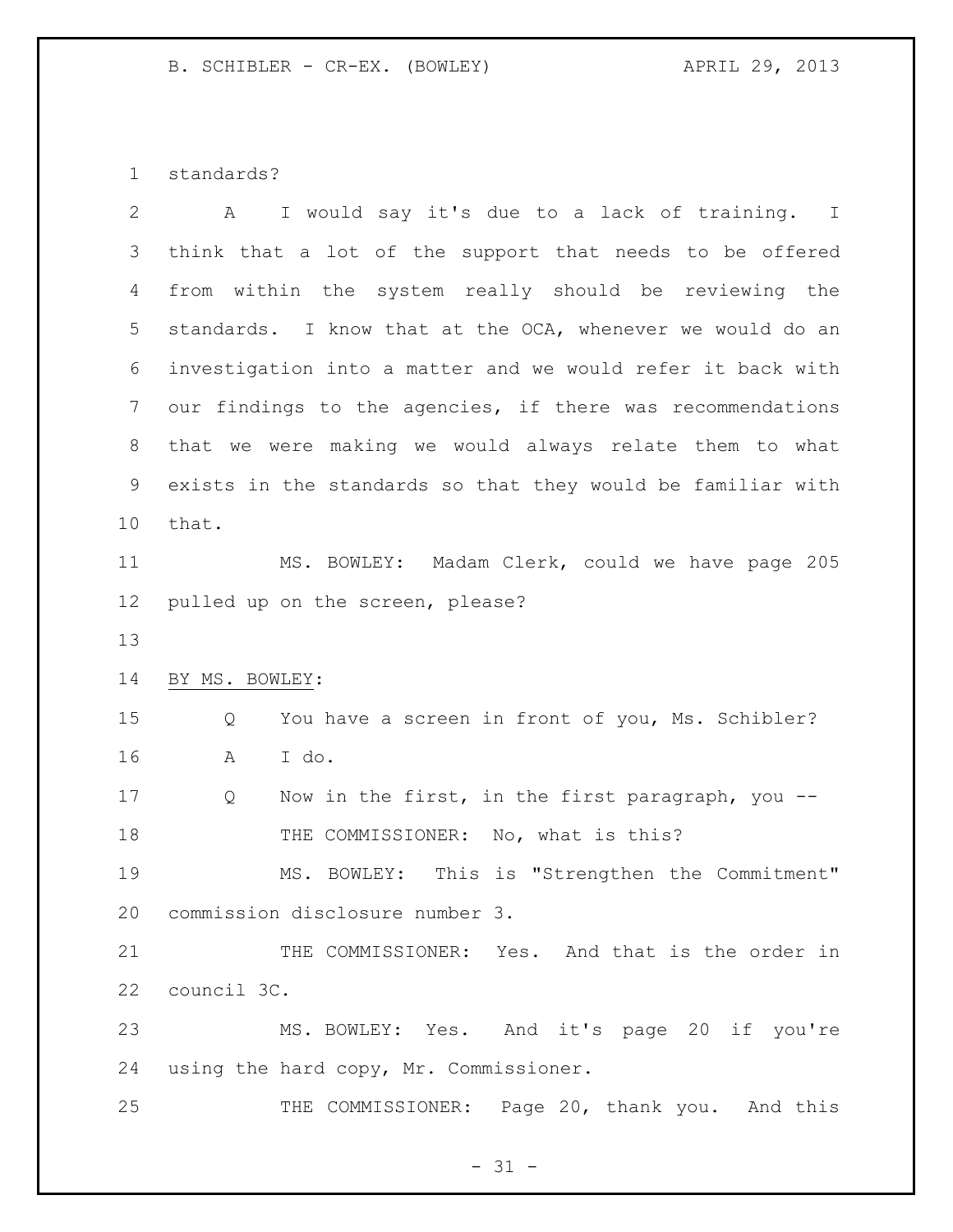B. SCHIBLER - CR-EX. (BOWLEY) APRIL 29, 2013

 is a 2006 version you're looking at it, is it? 2 MS. BOWLEY: Yes. THE COMMISSIONER: Right. All right, I have it. BY MS. BOWLEY: Q And, Ms. Schibler, I just want to refer you to the first paragraph where you're talking about standards and you describe them as the minimum level of performance expressed in precise measurable terms; correct? A That's correct. And just to be clear -- THE COMMISSIONER: Well, just a minute. I don't see this as page 20 of the -- oh, sorry, wait a minute. 13 That's, that's the annex to the report. MS. BOWLEY: Yes, this is the report itself. 15 THE COMMISSIONER: Yes, I understand. All right, I have it. 17 MS. BOWLEY: Thank you. BY MS. BOWLEY: Q And, Ms. Schibler, you go on to say that: "Communicating these standards to agencies and workers is critical 24 to ensuring that these minimum level performance expectations are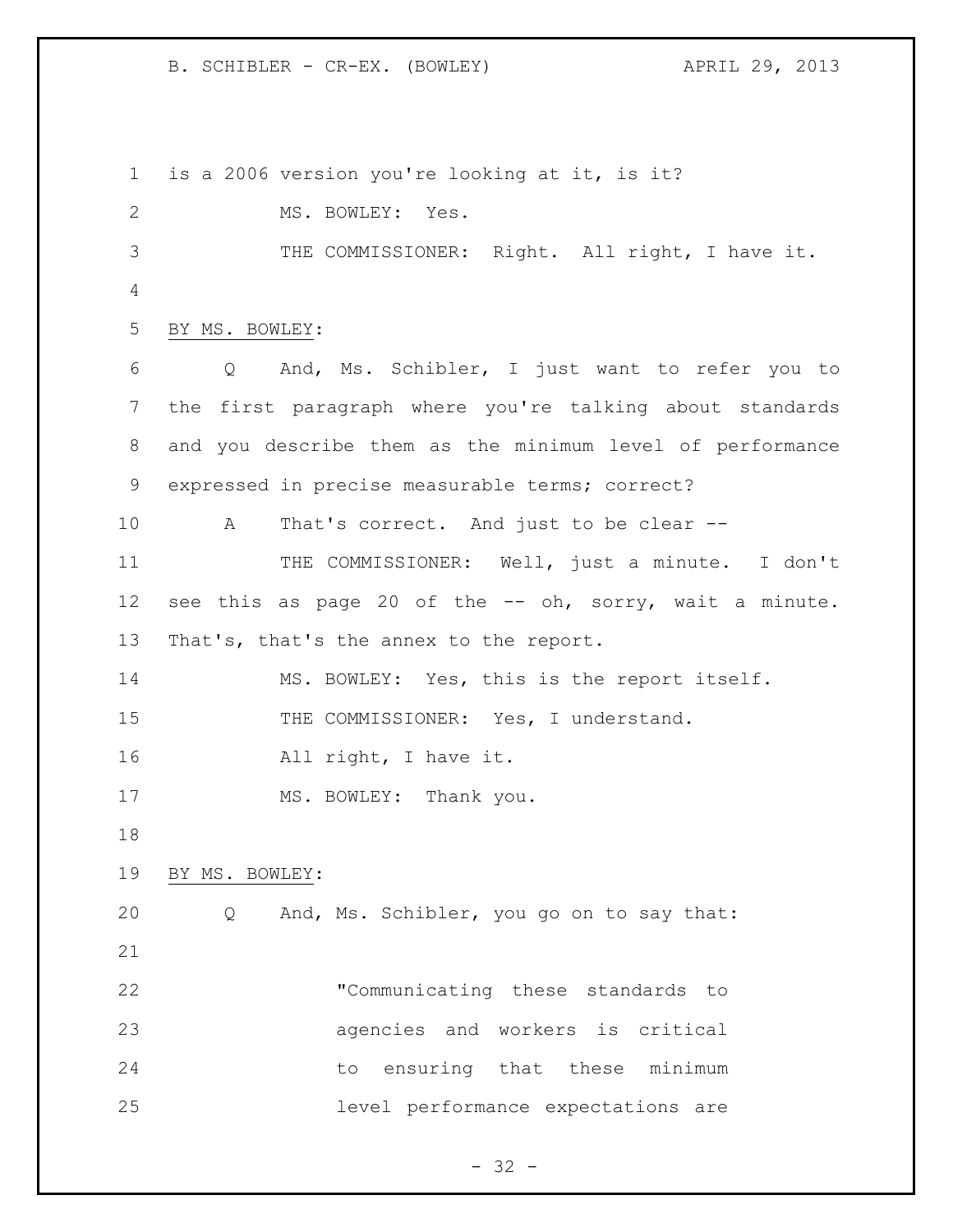met." A Yes, but I need to also just clarify that on this particular report "Strengthen the Commitment", I was a co-author, I did not take the lead in this. This was -- the lead of this particular report was done by Irene Hamilton, the ombudsman. Q Right. A Okay. Q You agree with this paragraph though? 11 A Absolutely. Q And then would you agree with me that best practices are to go above an beyond the minimal level of performance set out in the standards? A Yes. Q And if you, if you could look at the fifth paragraph on page 20, the report found that front line staff saw -- or sorry: "The review learned from workers in the field in every corner of the province that standards cannot be met because of excessive workloads and other issues related 25 to the under funding of the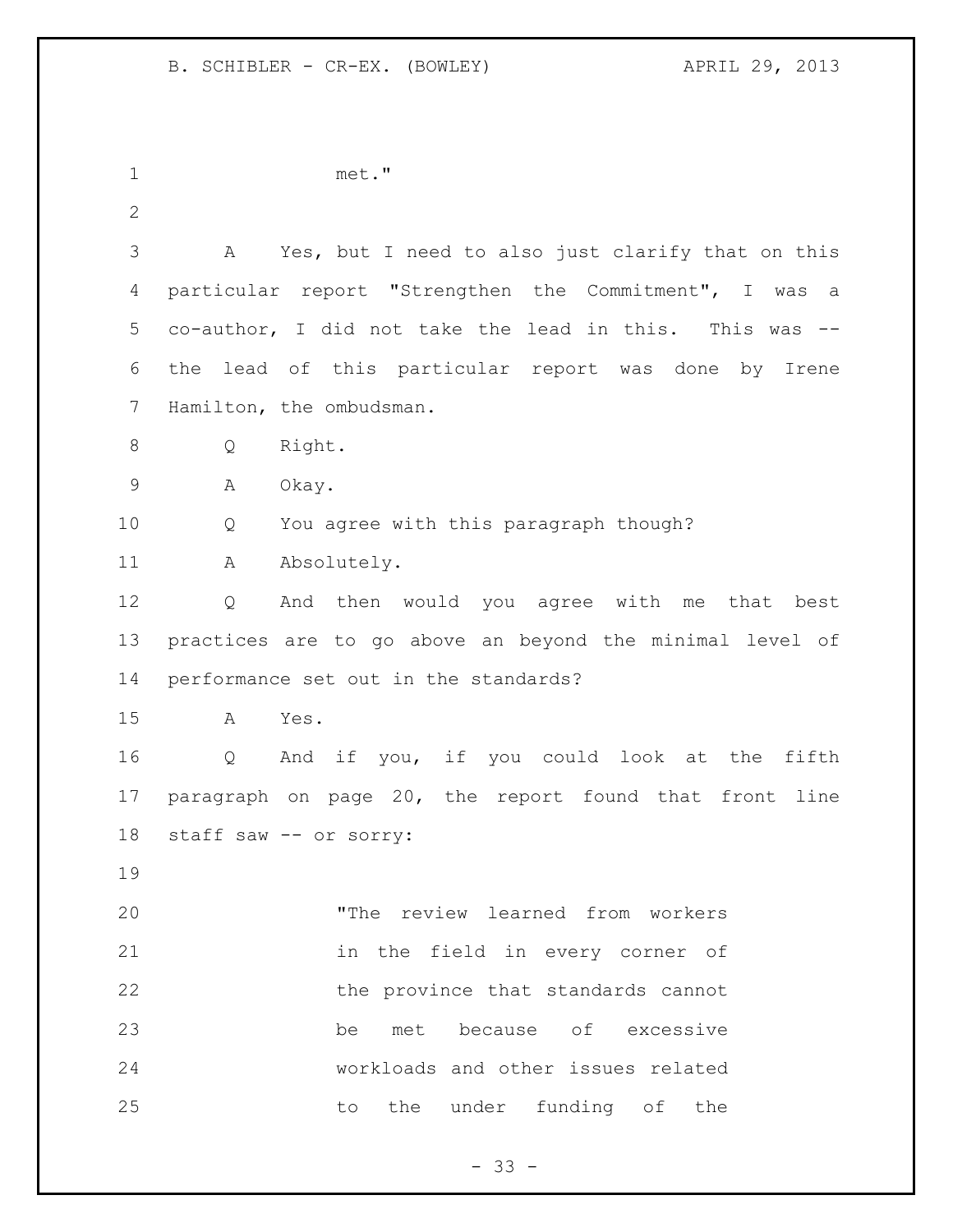B. SCHIBLER - CR-EX. (BOWLEY) APRIL 29, 2013 B. SCHIBLER - CR-EX. (MCKINNON) 1 system." Is that something with which you agree? A That it was communicated to us, yes. Q Are you currently registered with the Manitoba Institute of Social Workers? THE COMMISSIONER: Are you through with the report? MS. BOWLEY: Yes, I am, sir. 10 THE WITNESS: No, I'm not. BY MS. BOWLEY: Q Were you registered as a member during your work in the child welfare system? A No. MS. BOWLEY: All right, thank you. Those are my questions. Thank you. 18 THE COMMISSIONER: Thank you, Ms. Bowley. All right, Mr. McKinnon? MR. MCKINNON: Thank you, Mr. Commissioner. CROSS-EXAMINATION BY MR. MCKINNON: Q Ms. Schibler, my name is Gordon McKinnon. I'm a lawyer for the department and for Winnipeg CFS and I have a few questions for you.

 $-34 -$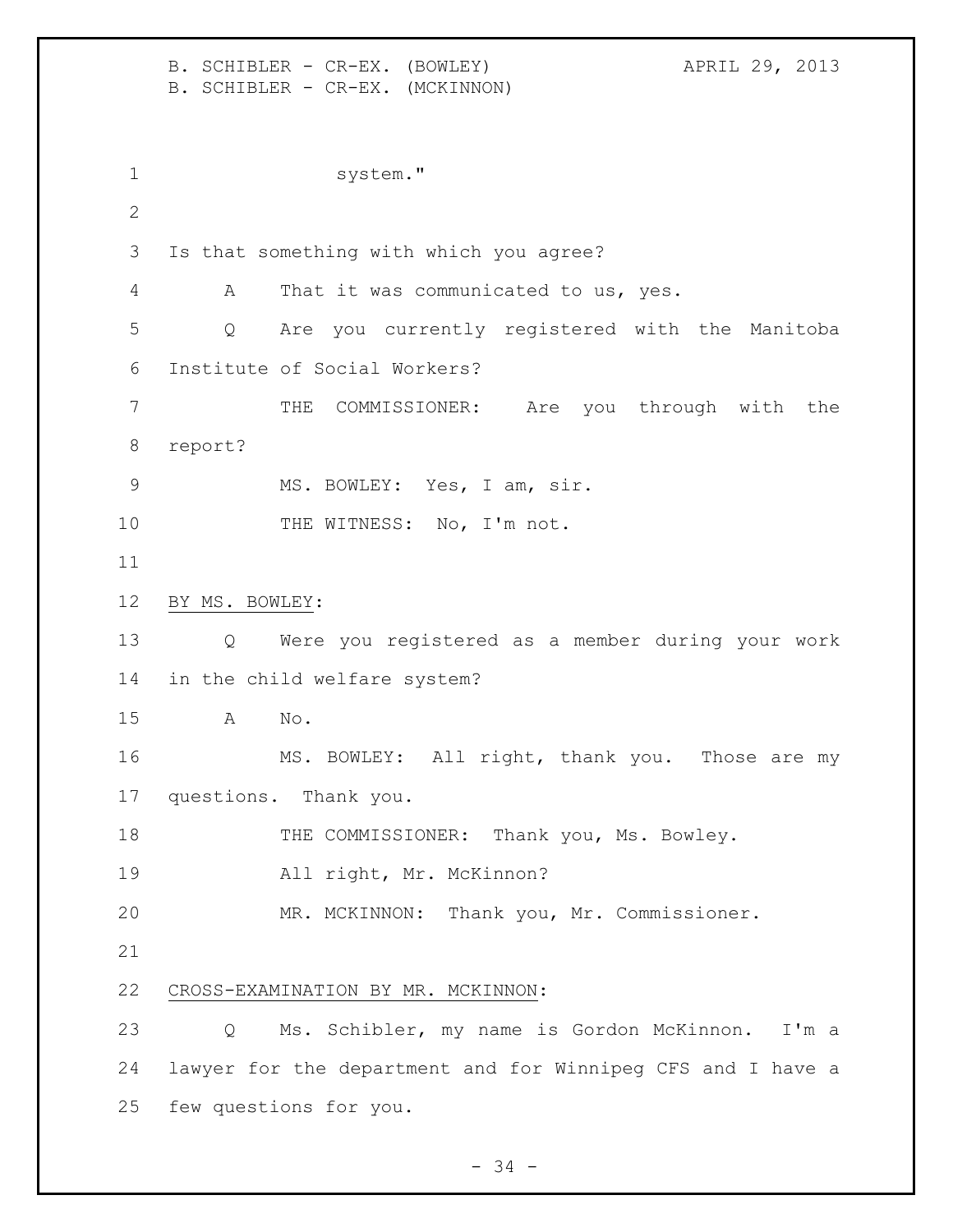1 A Good morning.

 Q Good morning. I'm going to start with one of the last points that Ms. Bowley raised with you and you were describing, and I'm just going by my notes here, she was asking you about, talking to you about child protection being difficult and challenging and whose responsibility that was and again, according to my notes, you were talking or you testified that certain things should be discussed with management and you mentioned file closings and things like that and you're nodding and --

A Yes, sorry.

 Q So, so my question to you though is when you talk about those kinds of discussions with management, would you include the supervisor as part of the management for the purposes of that answer?

A Yes, sorry, yes.

 Q So, so again, just to make sure it's clear, when we're talking about routine things like file closings and, and whether or not the file should be referred to the next level within the intake structure, those kinds of routine questions, you wouldn't expect that to go higher than the supervisor on a routine basis or on a regular basis?

A No, I wouldn't.

 Q Thank you. I now want to take you back to some of the evidence you gave on Thursday.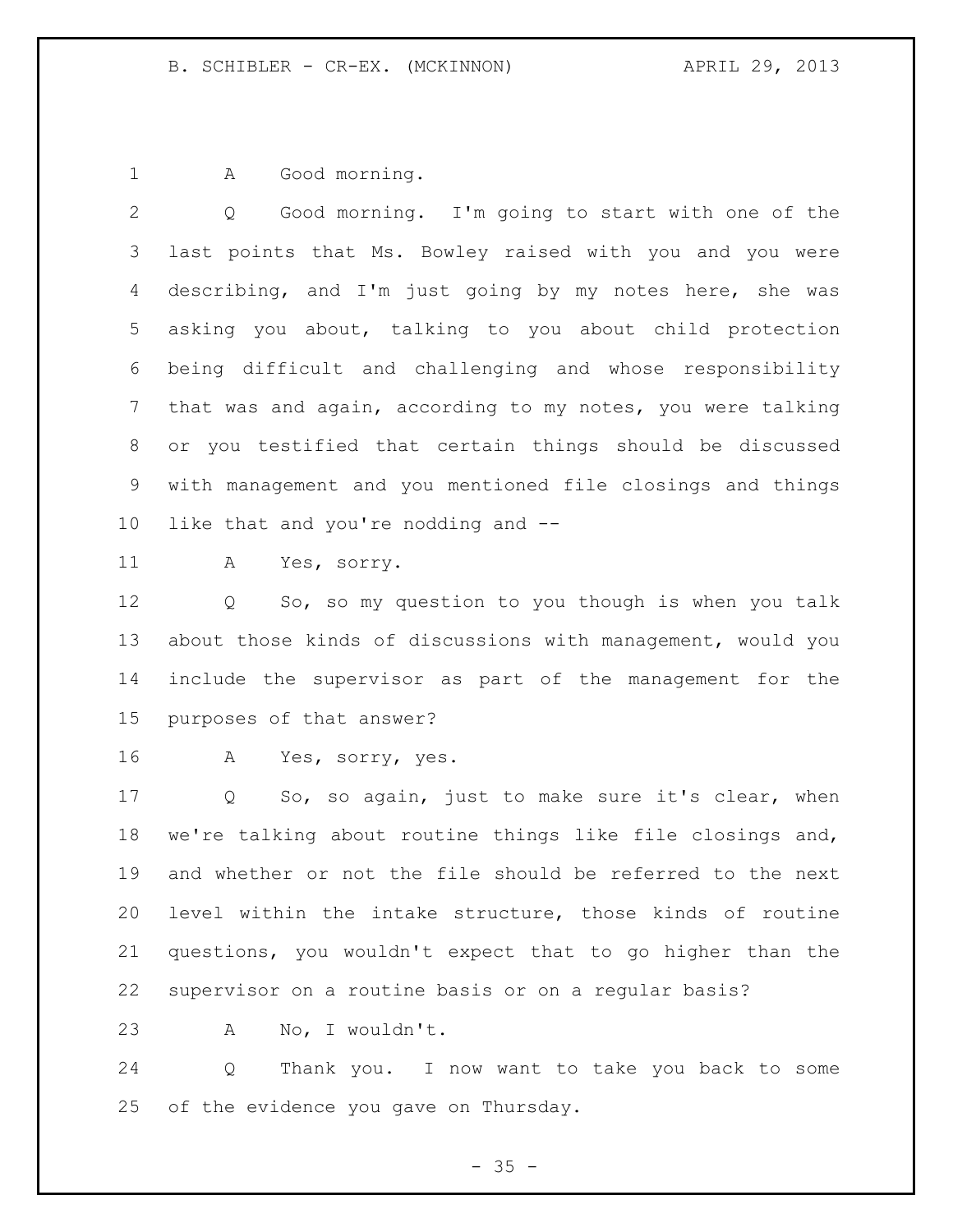A Sorry, if I can just clarify that last question though.

Q Yes.

 A That would really also depend on how complex a situation was. Because if it was something just, you know, more than what you would normally see in an average caseload, if there was something that was just over the top, very, very complex, then I would think that there may be consultation that would happen above the supervisor level.

 Q And that would be a matter that you would expect the supervisor to identify and take up, for example, to a program manager or an assistant program manager and seek guidance and help?

- A Absolutely.
- Q And I accept that.

A Okay.

 Q Thank you. If I can take you then back to your evidence last Thursday in response to questions from Ms. Walsh, you explained, and again I'm going by my notes, that in 2008, as a result of recommendations in "Strengthen the Commitment", the section 10 reviews that were previously conducted under the Fatal Inquiries Act by the Office of the Chief Medical Examiner were transferred to the Office of the Children's Advocate under section 8.2.3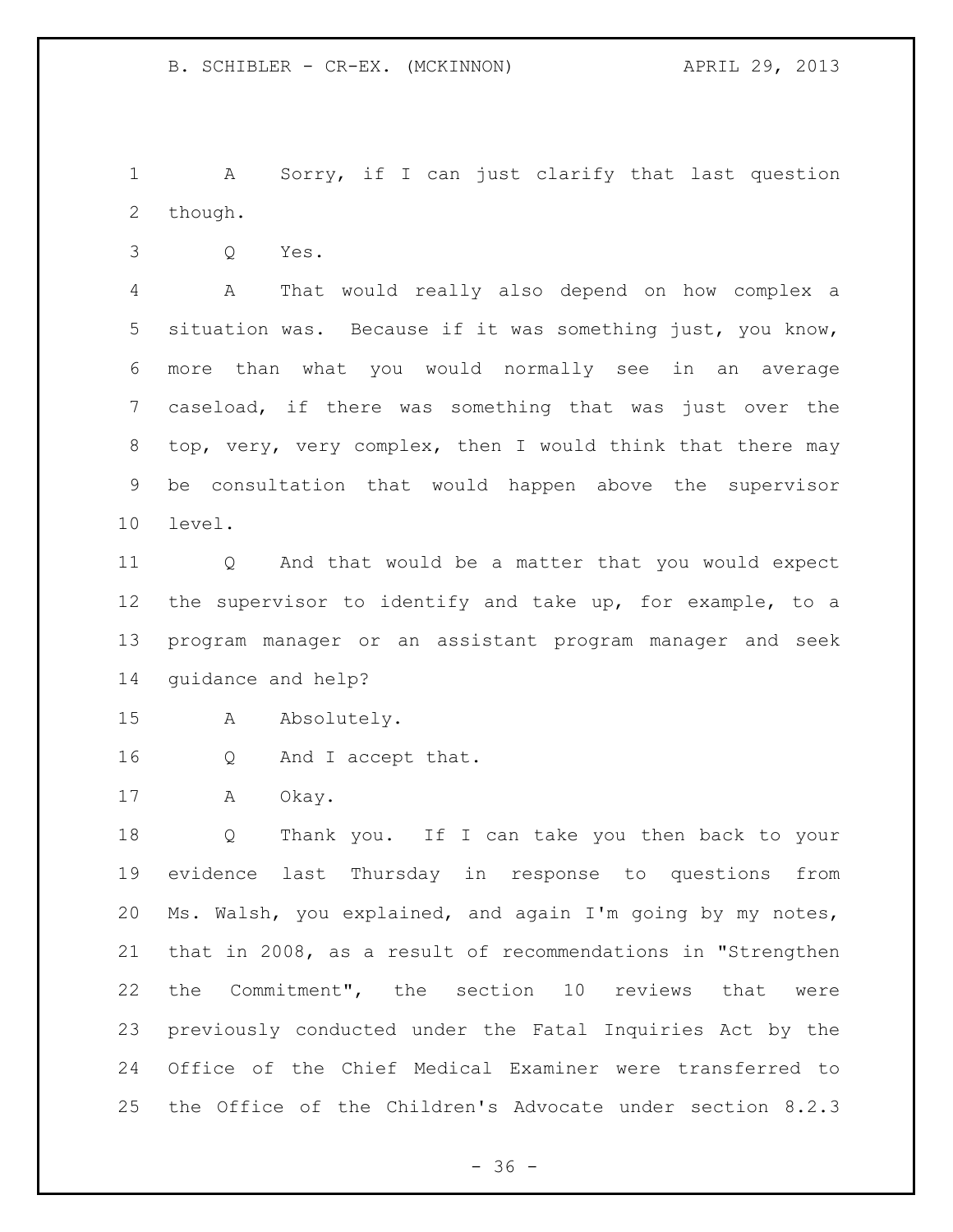B. SCHIBLER - CR-EX. (MCKINNON)  $APRIL$  29, 2013

of the CFS Act. You'll recall that?

A Yes.

 Q And I want to take you to the OCA annual report for '08-'09 and it's CD0222 and I believe the page number is 8189. I just wanted to take you to one of your annual reports to put some detail around that issue.

 MR. MCKINNON: Just give me a second to catch up, Mr. Commissioner.

- 
- BY MR. MCKINNON:

 Q In the paragraph under the heading "An Overview", this is the issue we were discussing a moment ago, that is the Child and Family Services Act was amended to make the Children's Advocate responsible for conducting child death reviews.

A Correct.

 Q And under the heading "Scope of the Review" it states:

 "In conducting the review, the scope has been broadened by an 22 amendment to the current legislation to include a review of the standards and quality of service of any publicly funded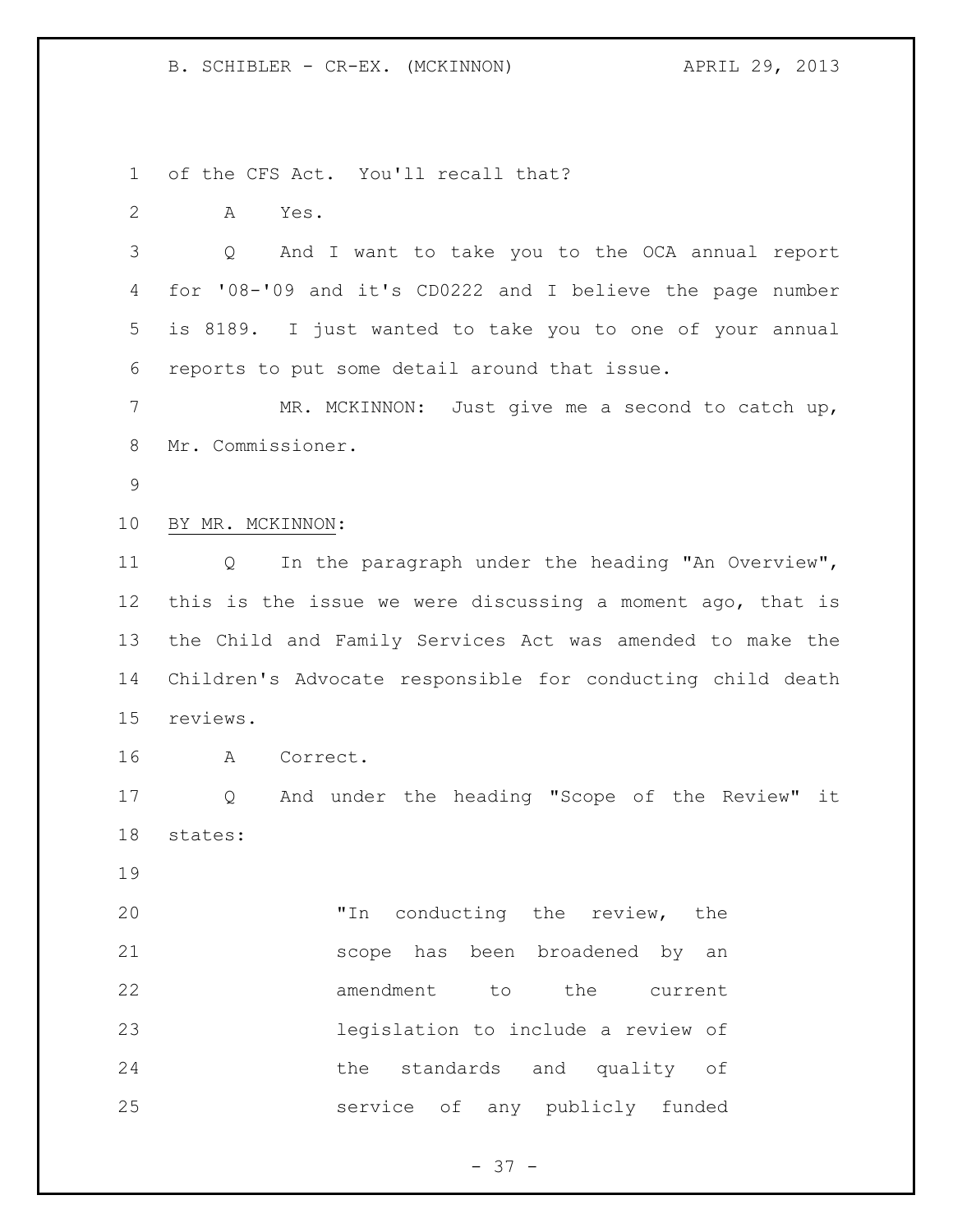social service that was provided 2 to the child or, in the opinion of the Children's Advocate, should have been provided." So you would agree with me that not only did it transfer responsibility but it broadened the whole scope of those reviews. A Absolutely. Q And under the next paragraph down, if we could just scroll up a little bit, it defines publically funded as, **"...** a program or service is publicly funded if it is operated or provided by the government or by an organization that receives funding from the government for 19 the program or service." Again, you would agree with me that that's a very broad definition of, of publicly funded. A Very broad. Q Now Ms. Walsh asked you to comment on the difference between investigations done by the

 $- 38 -$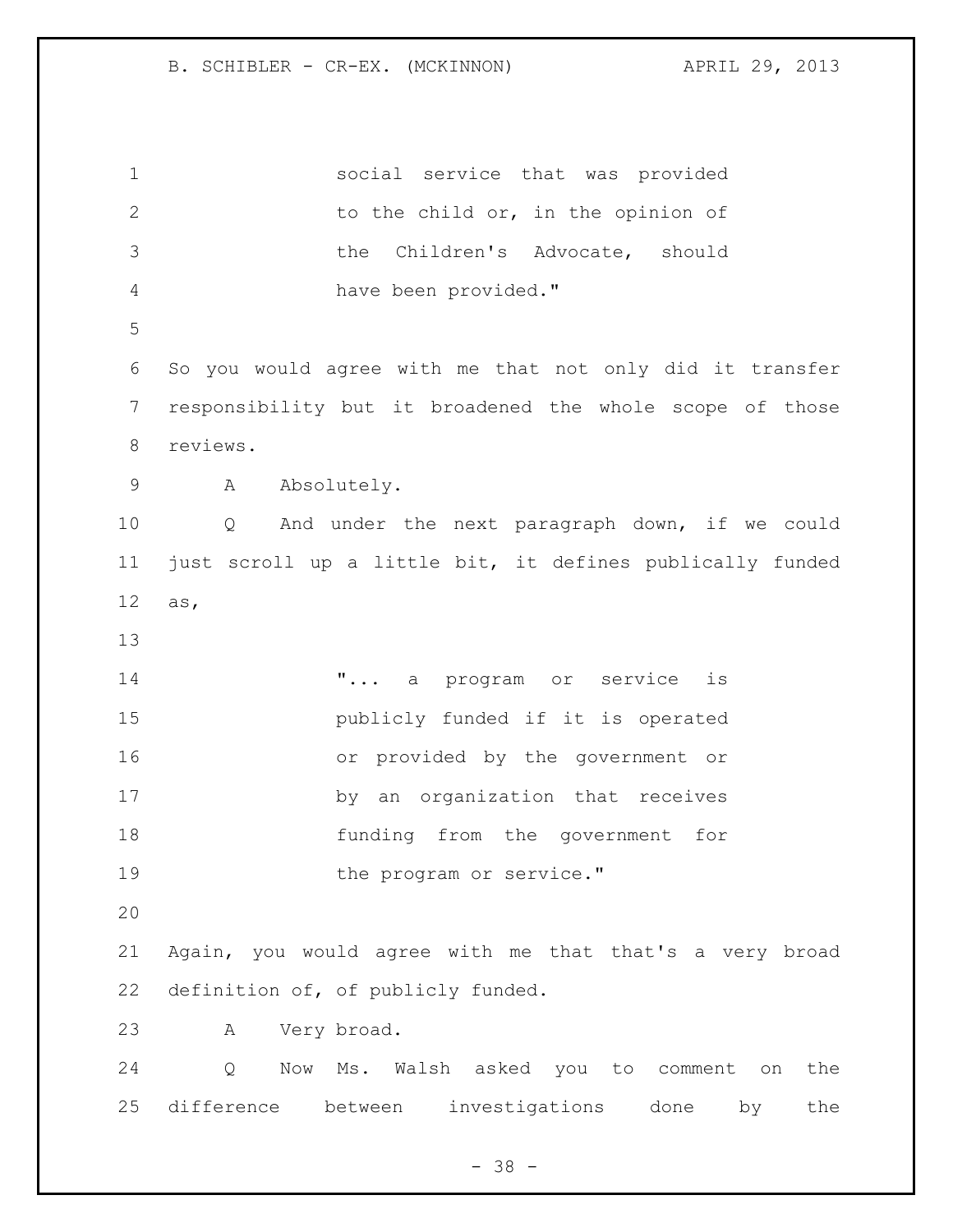B. SCHIBLER - CR-EX. (MCKINNON)  $APRIL$  29, 2013

 representative for children and youth in British Columbia and investigations done by the OCA in Manitoba and, and you commented on some of the differences between those two acts. I want to invite you to comment on one other difference and first I'll get you to see if you agree that there is a difference here, but as I understand it, under section 8.2.3 of the Manitoba act, an investigation is compulsory in all cases if the child was receiving services at the time of his or her death or within one year before death. That is, the OCA doesn't get to decide which cases they wish to investigate, they investigate them all. Is that your understanding?

 A Yes, but not all of them would require a report. Q Not all of them would require as fulsome an investigation then?

A That's correct.

 Q Okay. And as I understand it from your annual reports, many of the deaths are from natural causes, for example, children could be medically fragile and that's why they're in the care of the agency?

21 A That's correct.

 Q As I read the British Columbia legislation, it provides the representative for children and youth in British Columbia with an option to decide which cases are to be reviewed. Again, is that your understanding?

- 39 -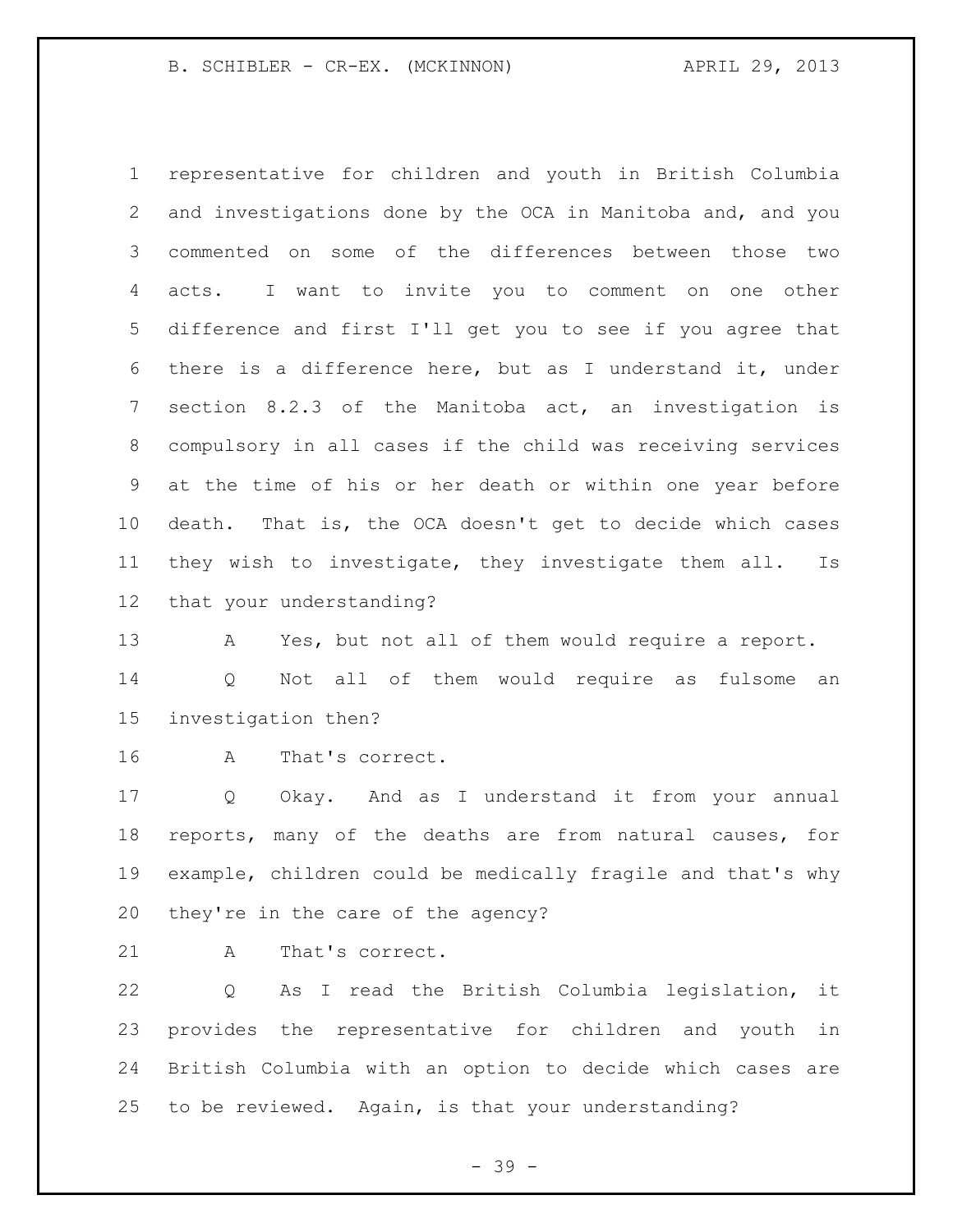A Yes.

 Q And the question I have for you is do you think it would be a better use of resources to do something like that in Manitoba, that is to give the OCA a discretion as to which cases he or she felt were most deserving of the resources of your office?

 A In my, in my personal opinion I would say no and my reasons behind that was simply because what we found early on in, in doing the investigations once they had transferred to us was that you can't make presumptions when it's regarding a child death. Just because a child has died of natural causes, just because a child may have been medically fragile, it doesn't necessarily indicate that the child and the family was receiving all of the support services or all of the services necessary to ensure that that child's life was enhanced to the best of the system's abilities, the province's abilities. So quite often we would still do investigations into those deaths if we felt that there was evidence to suggest that, wow, you know, this family could have used a lot more than what it was receiving and that's child's life could have been a better quality even though it was, you know, destined to be a short life.

 Q Again, and my understanding of the situation in British Columbia is that the children's representative can

 $- 40 -$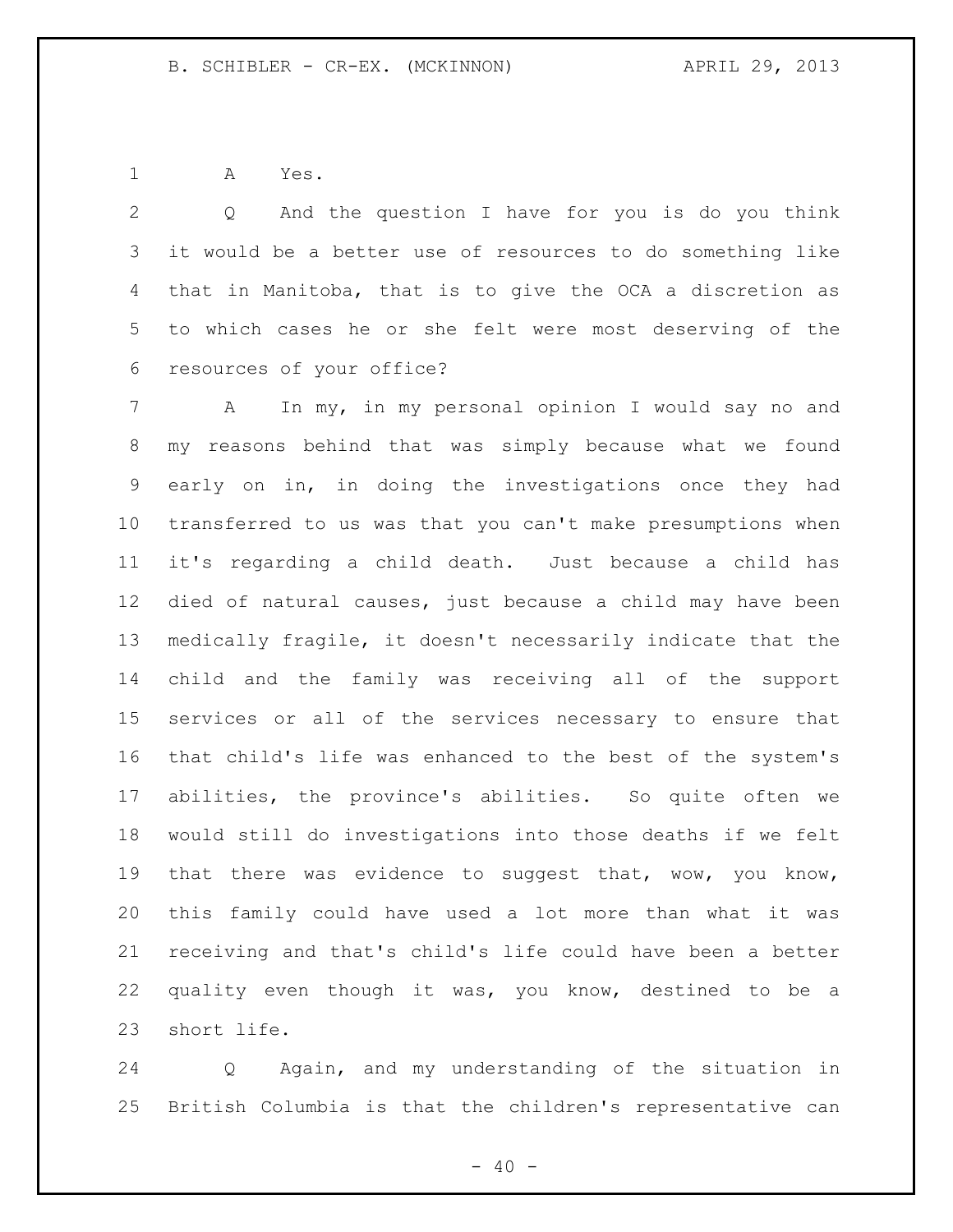look into those things and after making those kinds of inquiries decide whether or not it's worthy of a full investigation. Is that something that you would think again could be a useful approach is to look into it first before committing to the full cost of an investigation?

 A Well, you know, I think that it's really how that wording is interpreted because I would suggest that at the OCA when I was the children's advocate, we investigated into the cause of death and any particular services that may have been or should have been provided. That was not necessarily a detailed report, as I indicated, but it was a preliminary and it would be what would prompt a greater review and a report. So really it comes down to almost the same, it just is worded differently from my perspective, that's how I interpreted it.

 Q Thank you, that's helpful. You testified on Thursday that it was your experience when you were the children's advocate that it was not uncommon that child death reviews were not shared with staff. You spoke about that on Thursday.

A Yes.

 Q I also understand from your testimony, and you touched upon this very briefly, that the situation has changed today with the approach that authorities and agencies have towards the Office of the Children's Advocate

 $- 41 -$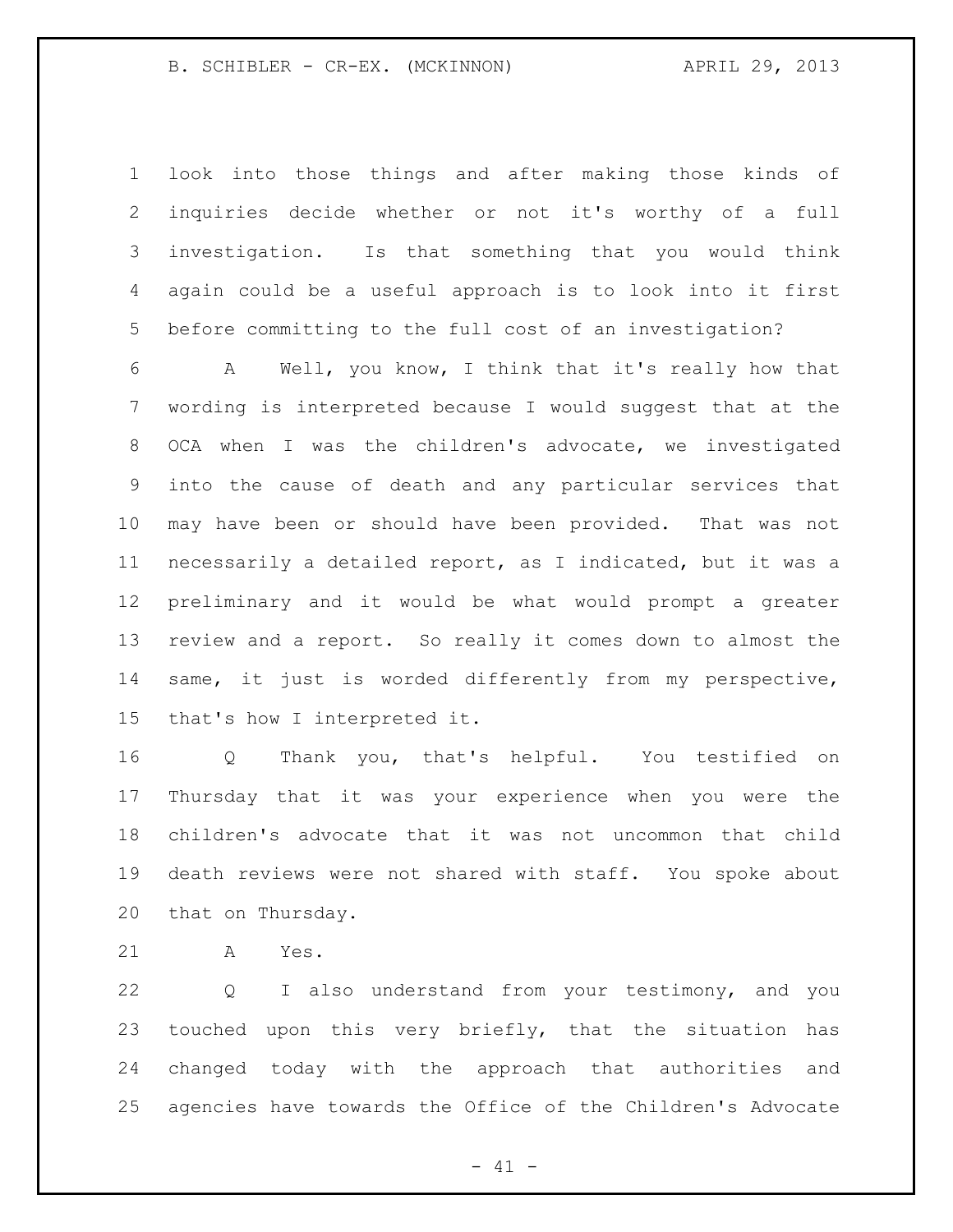B. SCHIBLER - CR-EX. (MCKINNON) (APRIL 29, 2013)

 and the sharing of information contained in those reports. Am I right about that?

 A You are right about it insofar as the investigator from the Office of the Children's Advocate will now make a concerted effort to meet with the agency staff who was involved in that particular child death and the services to that child and the family but that doesn't, that doesn't necessarily suggest that the reports themselves and the recommendations on those individual reports are making their way to other staff, other front line service providers and I think that's where I was intending that it would go --

Q Okay.

14 A -- because otherwise, you know, you're preaching 15 to the converted because that, that worker already knows many of the things that we are finding in the, you know, in our findings and recommendation. We need everybody else to know too --

Q Okay.

A -- so that they can do prevention.

 Q So I just -- I, I hear you and I just want to clarify that point. My understanding of the current protocol since, within the last few years is that there is an arrangement between the Office of the Children's Advocate and the authorities and agencies where these

 $- 42 -$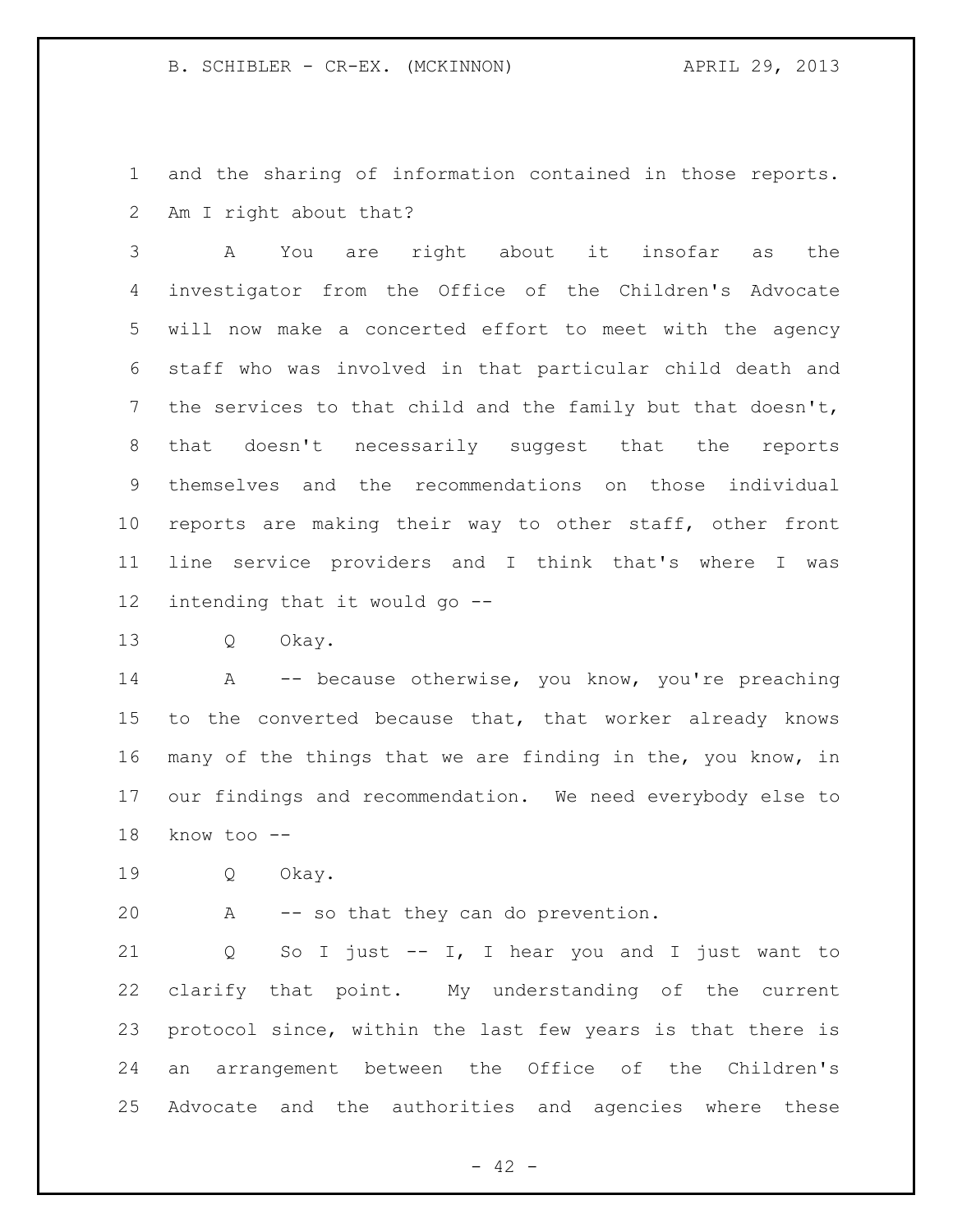B. SCHIBLER - CR-EX. (MCKINNON)  $APRIL$  29, 2013

 reports are actually reviewed in draft form with the staff involved, get their feedback, so that the staff who were personally involved under the current system would be aware of the contents of the report. What you're advocating is it go beyond that, that all staff become aware; is that fair? A Yes, but I can't speak to actually what's happening right here, right now. I can only speak to what I've been made aware of. Q Right, and -- A Within my own service system. Q Within the Métis Authority -- A Yeah. Q -- since you became the executive director or chief executive officer? A Yes. Q Okay. I want to again, taking you back to an issue that you spoke about on Thursday, as I understand your evidence when you were the, first became the children's advocate -- sorry, let me rephrase that. Because when you became children's advocate you didn't have responsibility for child death reviews. That responsibility was transferred to your office in 2008? A That's correct. Q And when that happened in 2008, there was a

 $- 43 -$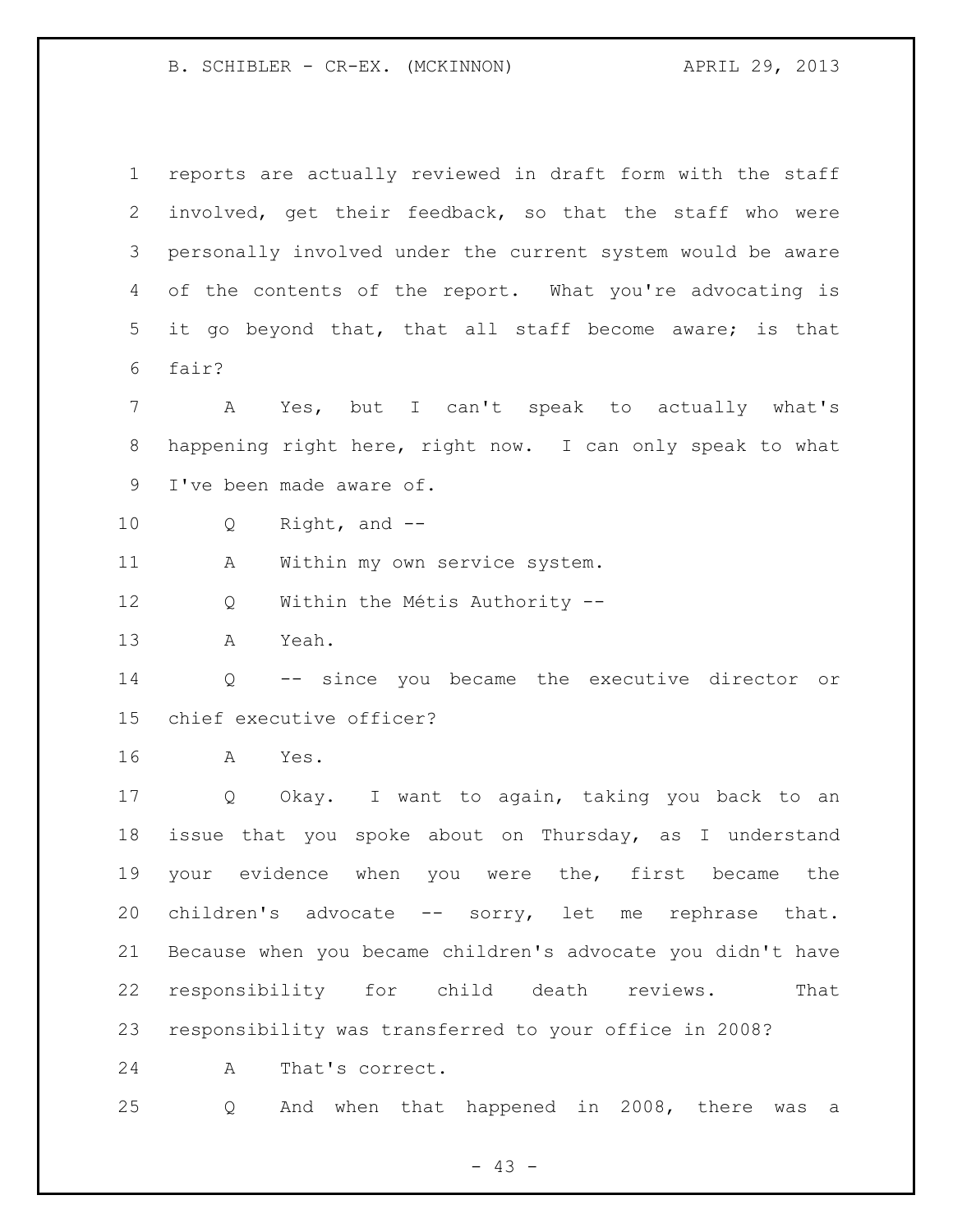B. SCHIBLER - CR-EX. (MCKINNON)  $APRIL$  29, 2013

backlog that you inherited from the CME's office?

A That's correct.

 Q And you've explained to us that you had to hire new staff because of your expanded mandate and you explained to us some of the negotiations you went through for information sharing. So there was some delay, necessary delay that was resulted when you assumed responsibility for these child death reviews?

9 A There was a huge delay.

 Q Right. And on Thursday, Ms. Walsh asked you to comment on some of the common themes from the special investigation report in your 2009-2010 annual report.

 MR. MCKINNON: And, Madam Clerk, it's CD0222, it's page 8246.

16 THE COMMISSIONER: And this is from what report? MR. MCKINNON: This is from the annual report of the Office of the Children's Advocate. Am I correct?

19 THE COMMISSIONER: For, for?

MR. MCKINNON: 2009, 2010.

21 THE WITNESS: And this is, just for my clarification, this is the part, because I believe that report was done in two parts. I was responsible for part of it and then, and then the acting --

 $-44 -$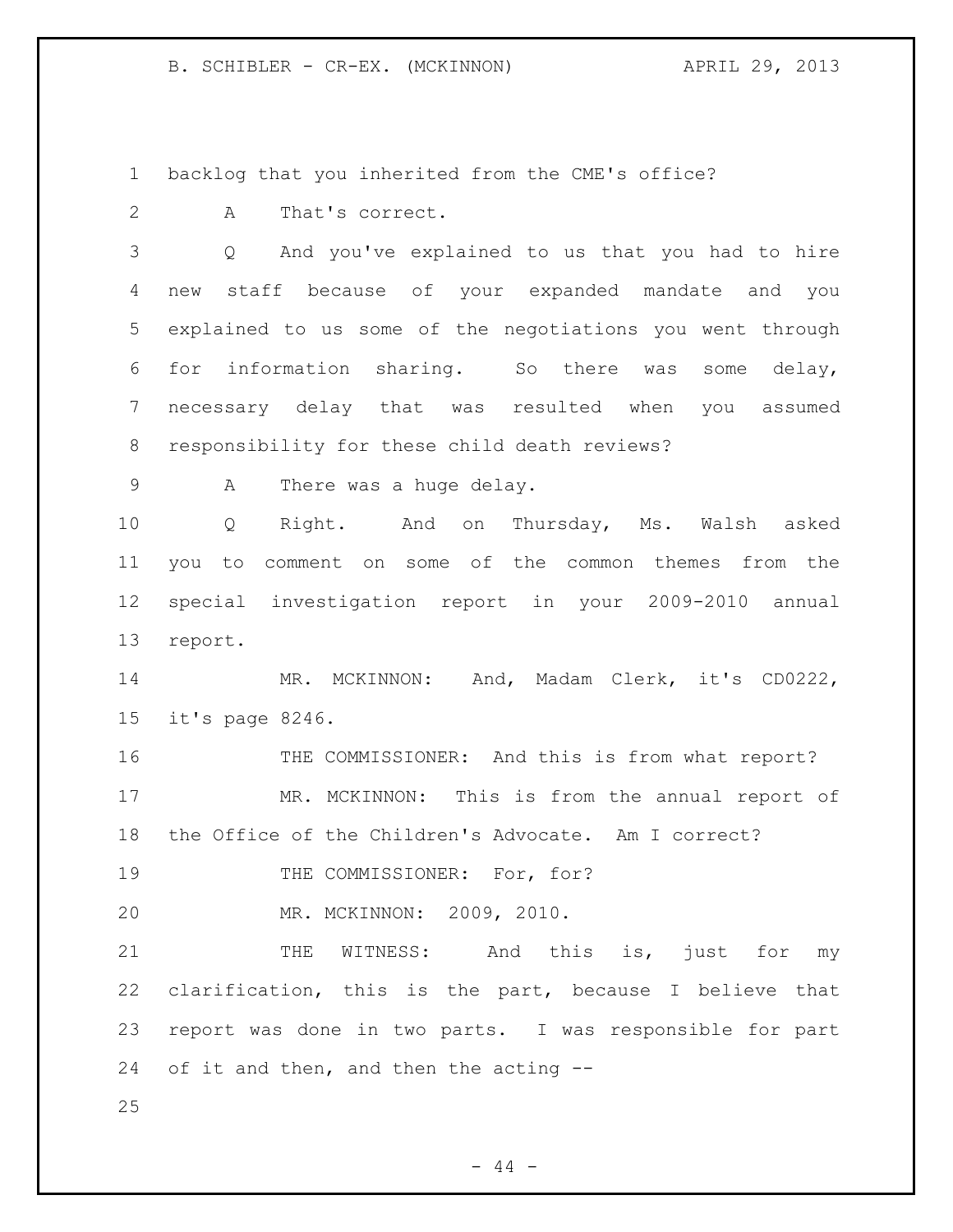BY MR. MCKINNON:

 Q Your, your replacement, the acting became responsible for the second part?

A That's correct.

 Q And in fairness to you, this may be from the second part --

7 A Okay.

 Q -- but you did speak to it on Thursday so I just wanted to clarify some of the evidence you gave on Thursday. Because I think you were talking about, Ms. Walsh asked you about some of the common themes from special investigations and you made comments about case management and accountability, and if we can scroll up the page a little bit, training. So you were, you were discussing these themes but just for clarification, some of these words may have been written by your replacement?

17 A That's correct, but it was common themes.

 Q But the themes were common and that's what I -- again I wasn't trying to trick you with, with years or anything like that, just it's the themes that I was interested in because the point that I'm leading up to is that because of the backlog you received in 2008, some of these common themes that are identified in your report would be themes that arose from the cases that you were 25 reviewing that were two or three or even four years old; is

 $- 45 -$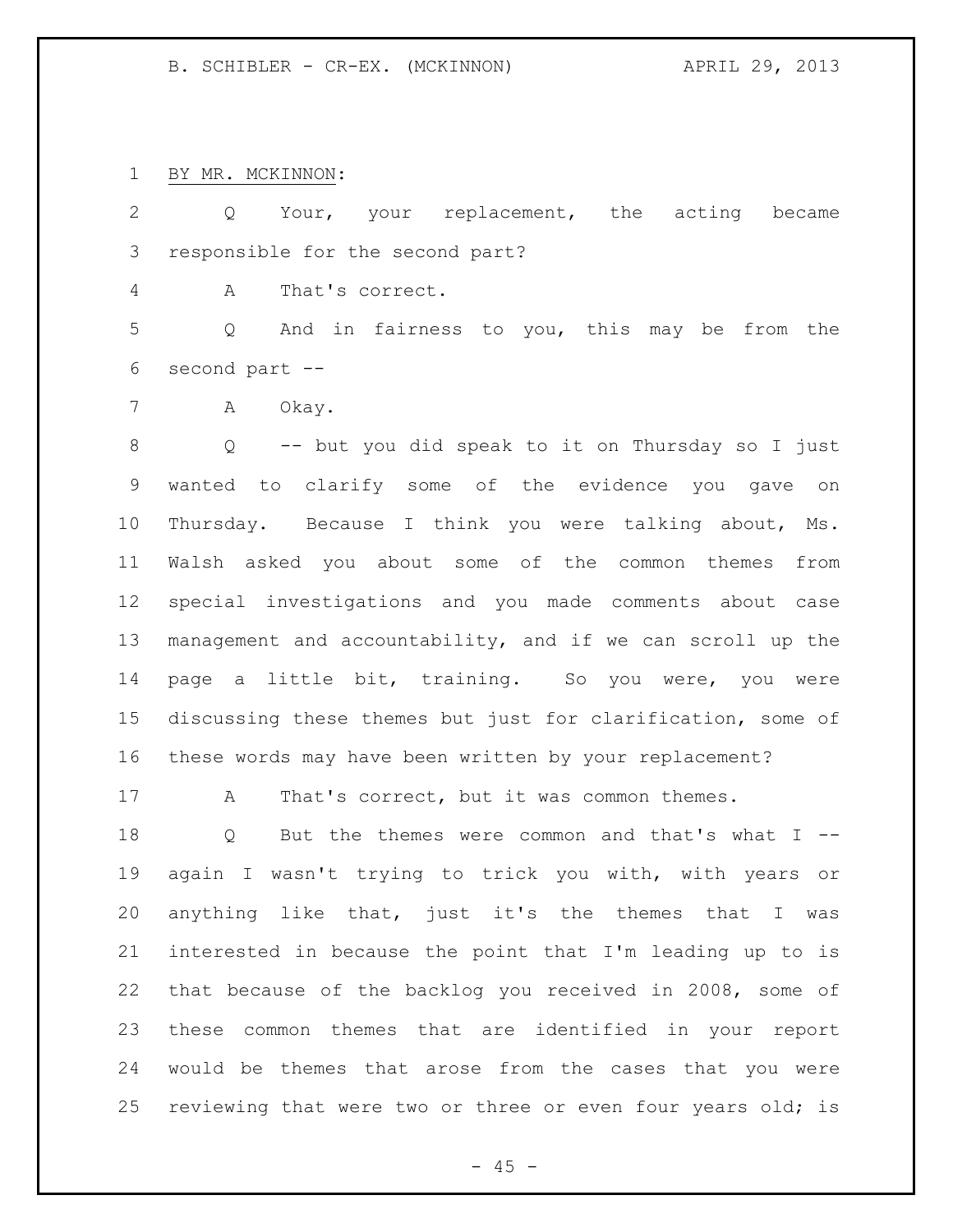that fair?

 A Maybe if we can go back up the page so I can see to just come ... THE COMMISSIONER: Just, just -- THE WITNESS: Okay, themes arising from the special investigations. THE COMMISSIONER: I don't understand your question. MR. MCKINNON: Well, the witness was identifying what I would call thematic concerns or problems in the child welfare system and my suggestion to the witness is, I'm not disputing that those were problems, but that they arose from child deaths that may have been from 2005, 2006 and 2007, because you were cleaning up the backlog that had been left to you by the Office of the Chief Medical Examiner but that's the suggestion I'm making to the witness and she's nodding. THE WITNESS: I'm nodding because I understand where -- MR. MCKINNON: Yeah. 21 THE WITNESS: -- where you're going with that. I would say to you that that doesn't necessarily reflect that. Certainly that would be included in that because we had certain investigators that were working on backlog cases and we had certain investigators that were working on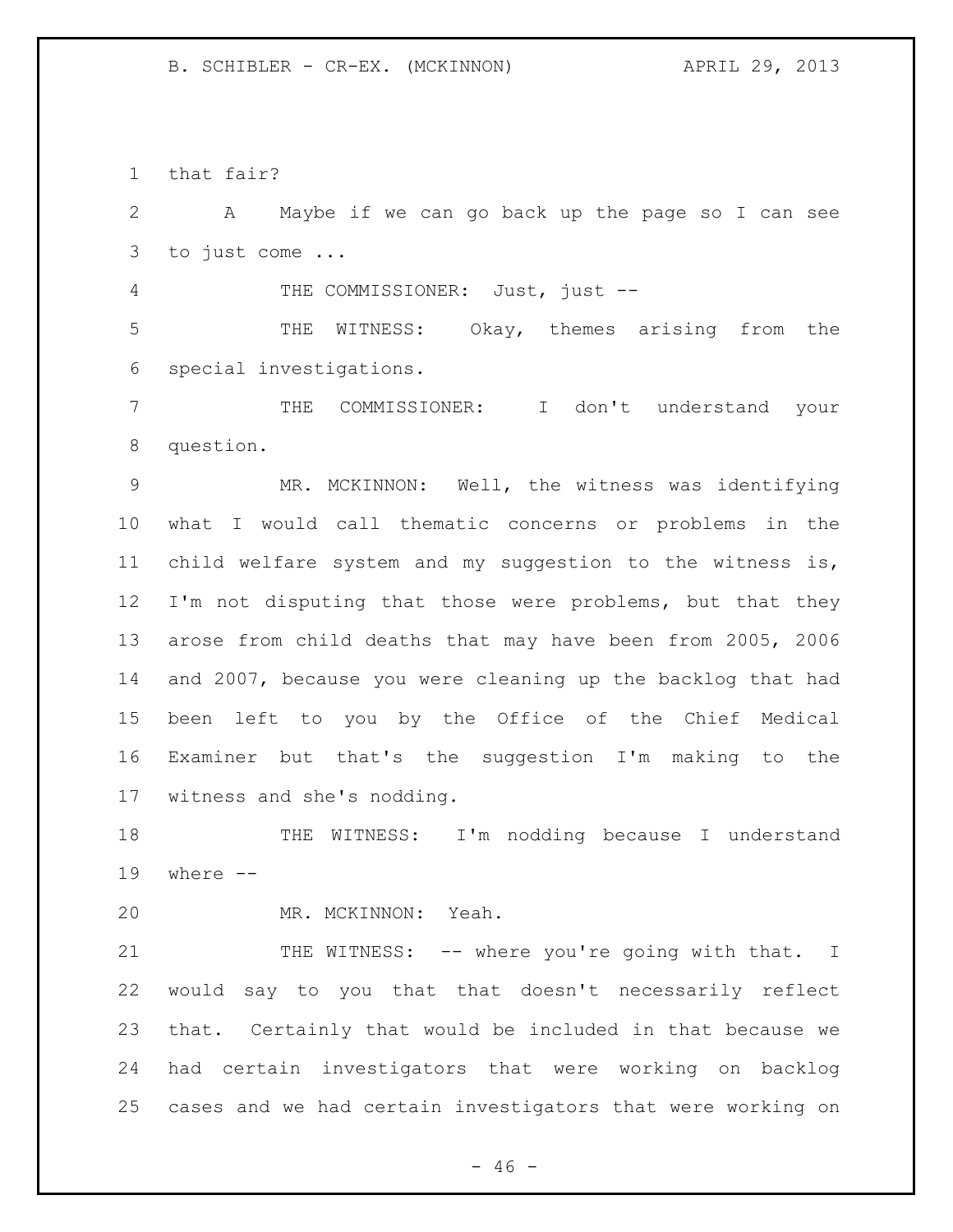B. SCHIBLER - CR-EX. (MCKINNON) (APRIL 29, 2013)

 newly assigned child deaths that we were reviewing, so there would have been, it would have been reflective of both.

BY MR. MCKINNON:

Q That's my point.

A Yes.

 Q Yes, thank you. Again, on Thursday Ms. Walsh asked you about who should be responsible for auditing agency files and according to my notes, you thought it was a good thing to have an oversight body audit agency files and then you testified you thought the audit could be useful if it was done internally as well as externally. And again, as I noted your evidence you say you thought about this issue a lot over the last several years and you've come to the conclusion that that role could best be undertaken by the four authorities. Am I correct in my summary of your evidence?

 A Well, at the time when the reports were delivered, the authorities in their roles were relatively new and, and so at the time it probably made sense to have an external body like the Office of the Children's Advocate be the reviewer.

Q Right.

A I'm not saying that that's not still a good idea

- 47 -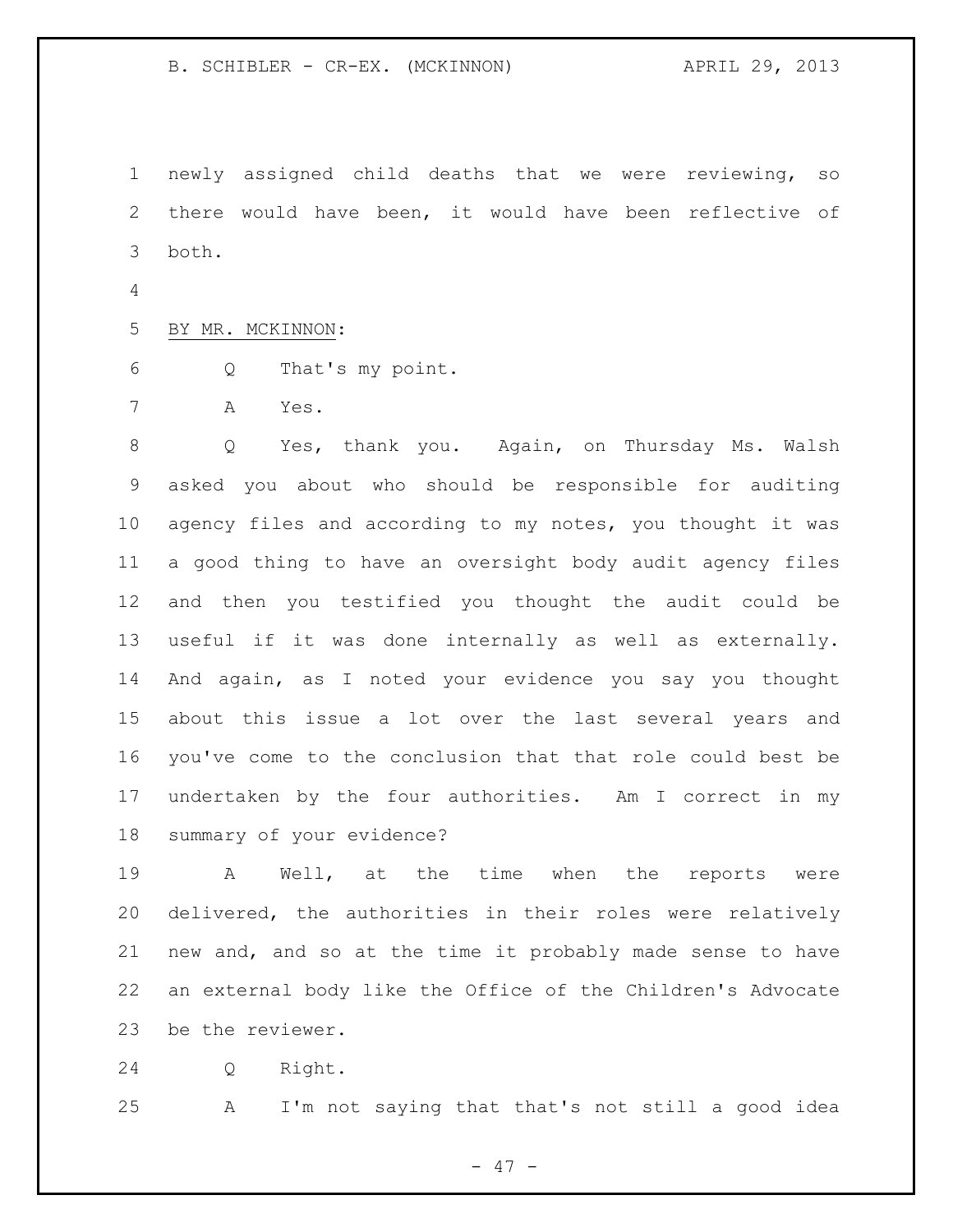B. SCHIBLER - CR-EX. (MCKINNON) (APRIL 29, 2013)

 because they are an independent office, but I would suggest that the capacity to do that should be developed within the authorities. That's, you know, one of our responsibilities is to look at compliance with respect to the standards and service delivery and, you know, and quality services so why wouldn't we be the ones that, that had the responsibility to do those external audits so that we can build capacity within our own service system.

 THE COMMISSIONER: And take over from the advocate.

 THE WITNESS: Well, nobody's doing right now but I would suggest that in hindsight that that authority to do those audits should lay with the, with the authorities.

 MR. MCKINNON: And I'm essentially agreeing with that, Mr. Commissioner. I'd like to explore it just a little bit more with this witness.

# BY MR. MCKINNON:

19 0 And I think you've alluded to this already, in 2006 the authorities were relatively new entitles. Since then the authorities have spread their wings a little bit and are assuming jurisdiction where they should assume jurisdiction and one of those things that they have jurisdiction over is, is mandating agencies. It's authority that decides whether an agency should be issued a

 $- 48 -$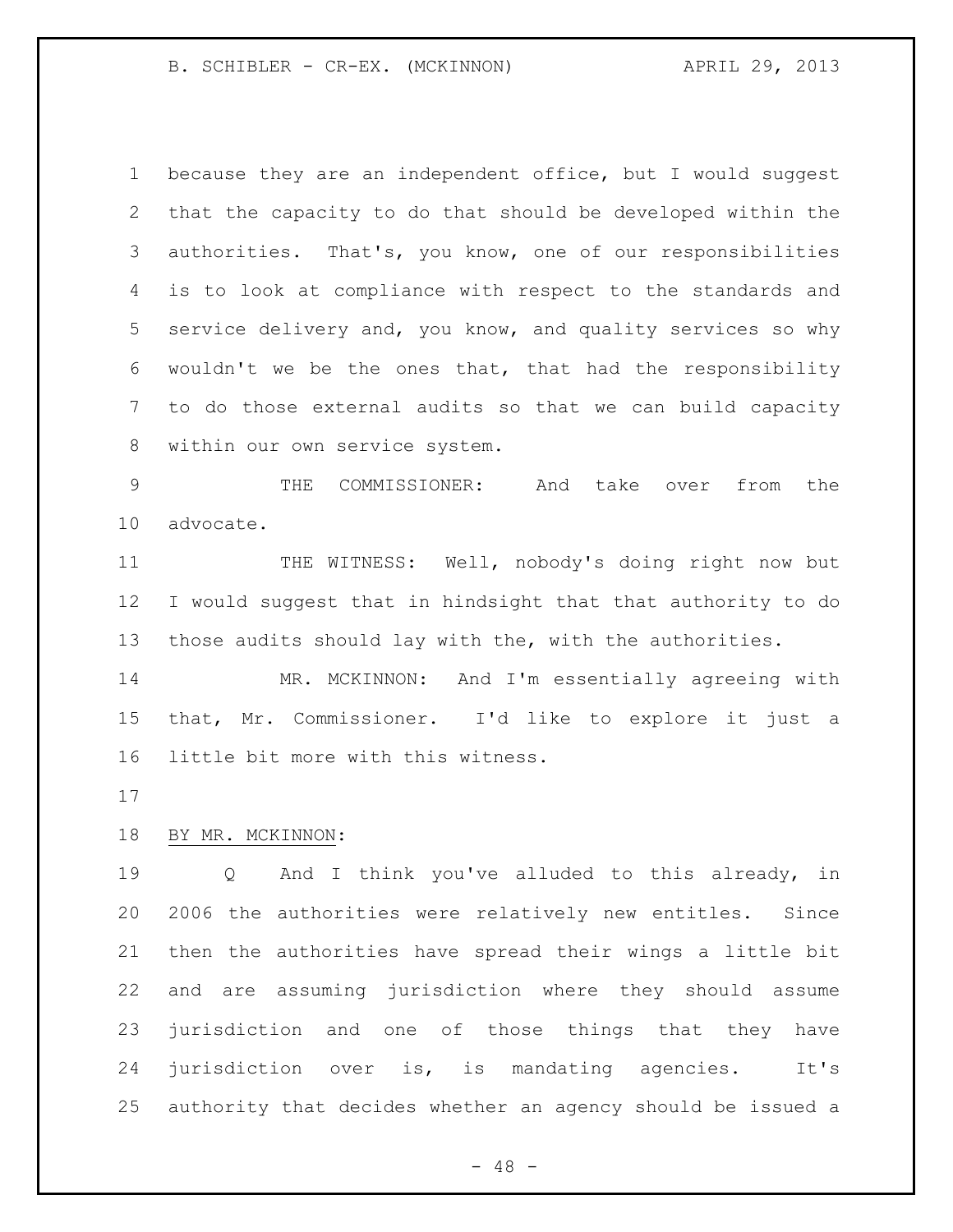B. SCHIBLER - CR-EX. (MCKINNON) APRIL 29, 2013

 mandate and whether they are deserving of a continuation of that mandate. Is that, you'd agree with that? A Yes. The decision for, for developing a mandated service lies with the authority, but the funding for those core services still lies with the province.

 Q But you could -- if you thought an agency wasn't doing its job, you have the jurisdiction to --

8 A Put it under administration.

Q Put it under administration.

A Yes.

 Q Your overviewing -- now I know the Métis only has two agencies but some of the other authorities have more, but you're overseeing those two agencies and that's your job as the CEO of the Métis Authority to make sure that they're fulfilling their mandate.

 A It's our responsibility to make sure that they're fulfilling their mandate and to build the capacity within them to allow them to do so.

 Q And one of the other things that is unique and important in Manitoba with our special devolved system is that the, whether it's the Southern Authority or the Northern Authority or the Métis Authority, that they have an obligation to ensure that procedures are in accordance with culturally appropriate standards, you'd agree with that?

- 49 -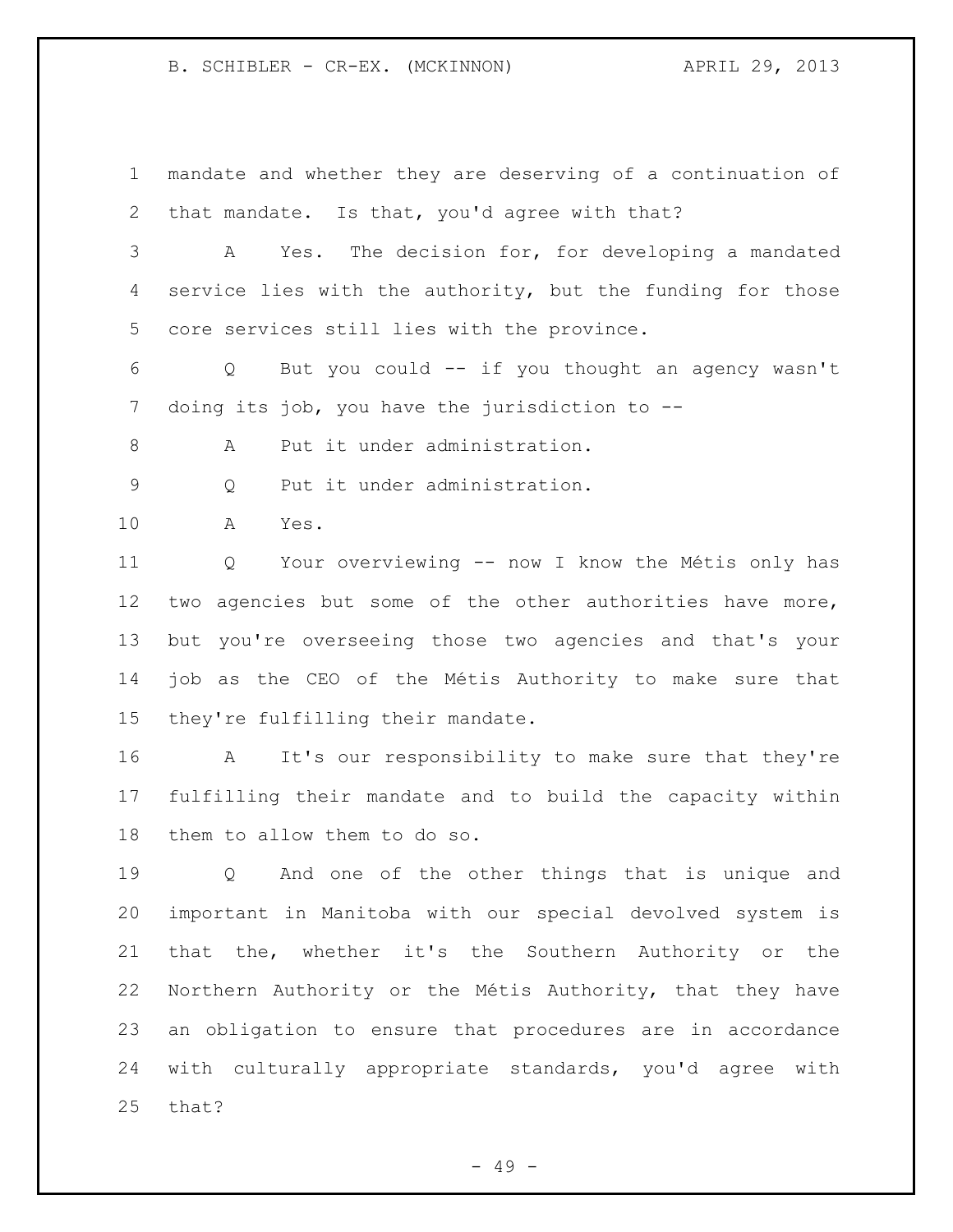A The legislation, that's correct.

 Q That's legislated and it's in fact what, what is done?

 A Rephrase the question and I'll tell you whether it is.

 Q That it's the, it's the role of the authorities to ensure that, that agencies follow practices and procedures that are in accordance with culturally appropriate standards developed by the authority.

 A I believe that I alluded to this earlier when I first addressed the inquiry this morning and I indicated that in the authorities act it does indicate that, that there is a responsibility of the authority to develop culturally appropriate, relevant services.

Q Right.

 A But that that didn't necessarily translate into the ability to have those services delivered because so much of that was connected to the funding, the current funding model that didn't necessarily support all of those culturally appropriate services.

 Q But the funding model, as I understand it today, is based upon one to 25 case workers to protection files and one to 20 case workers to prevention files. You'd agree with me on that?

A Yes, but -- yes, I do agree with you on that but

 $-50 -$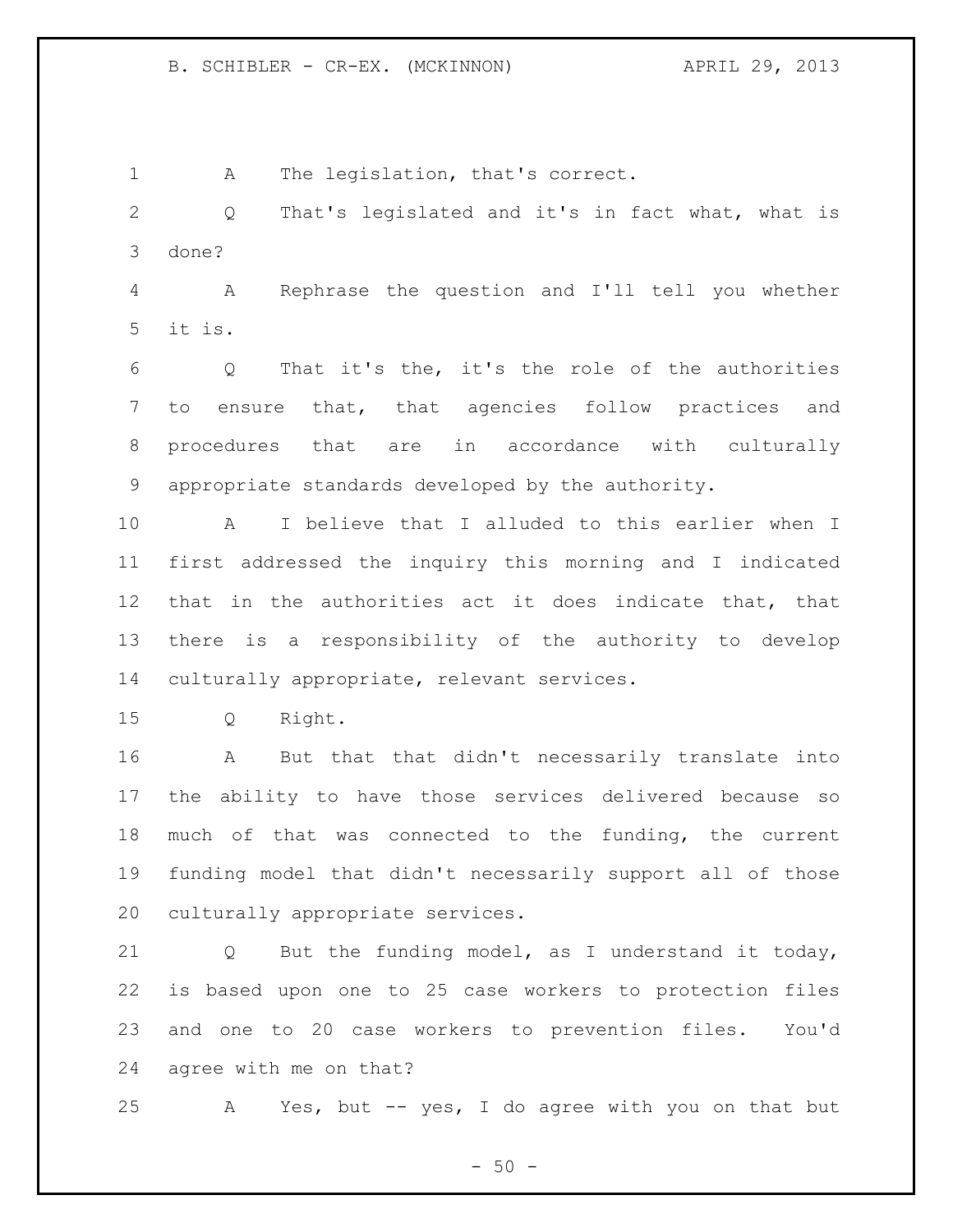that doesn't necessarily reflect into culturally appropriate services.

 Q Is it your evidence that it's more expensive or requires more social workers to do culturally appropriate practices and procedures?

 A I would suggest that yes, it is, but it's not just for the culturally appropriate. I think if we talked about best practice services it doesn't matter which culture you're from, they're still best practice and, yes, 10 it is more expensive and, yes, it is not necessarily reflected in the current funding model so there would have to be adjustments to that.

 Q I want to try to separate two issues. One is the funding model and if I'm hearing you correctly what you're saying is that the funding is inadequate; is that what you're saying?

 A To provide the type of services for best practice, I believe so, yes.

 Q But let's talk about responsibilities. We'll leave the funding aside for a moment. In terms of the responsibility, my suggestion to you would be this, that if -- and this arose out of our discussion of the issues of audits and who's going to audit files. If the audit were being done by the Child Protection Branch, which is part of the province, there would be a risk that the audit would be

 $- 51 -$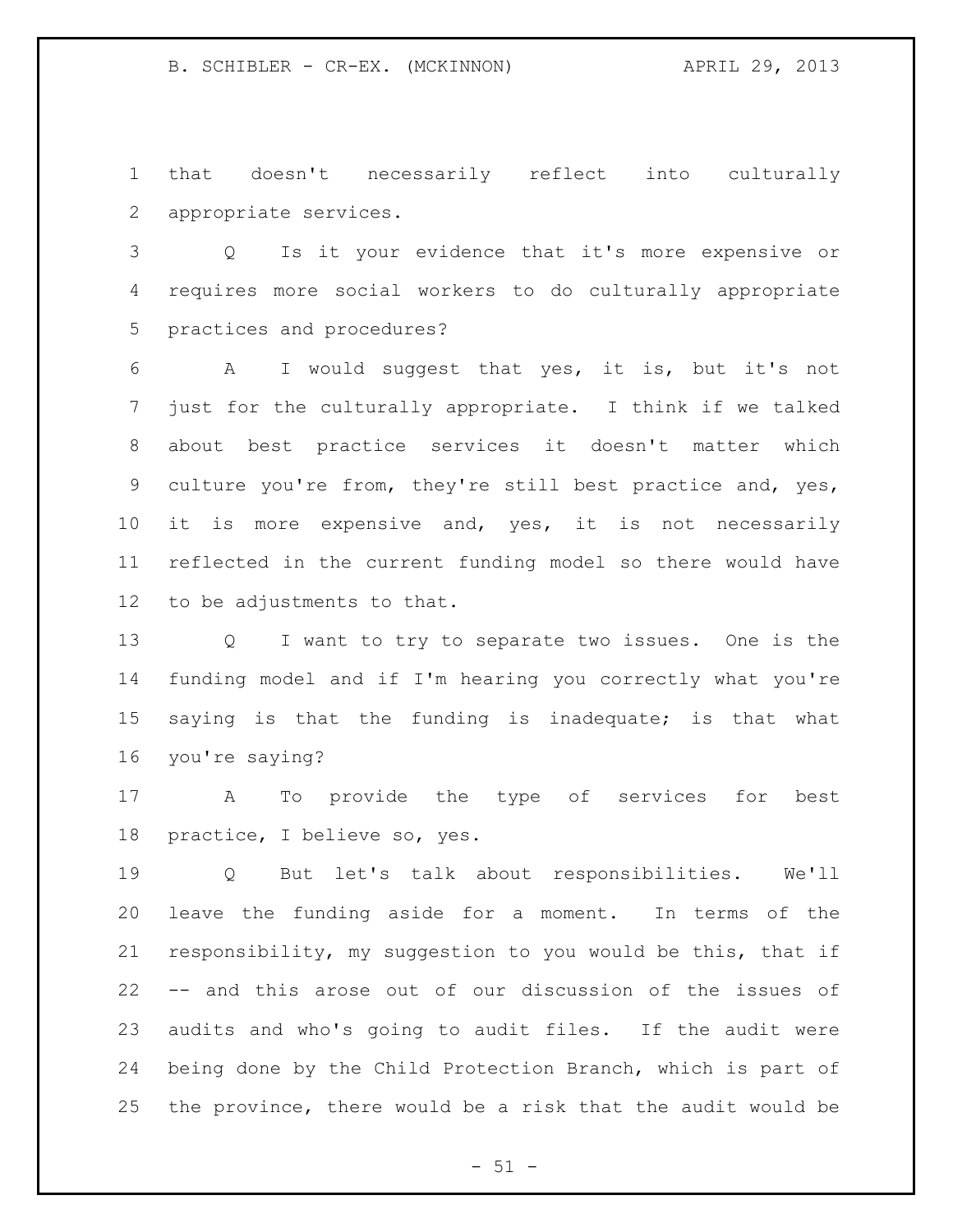B. SCHIBLER - CR-EX. (MCKINNON)  $APRIL$  29, 2013

 imposing standards and practices that were not culturally appropriate. The better person to determine whether the practices and standards that are being administered in an agency is the authority that developed the culturally appropriate practices and standards. That's my suggestion to you.

 A I would absolutely agree that it's the authorities that know and understand how service delivery needs to look for our own communities and our own families and children.

 Q And that's a fundamental change from 2005 when 12 the authorities, although they were created, were not actively managing the cases yet.

 A Yes, but I would say that the one limitation with all of that is in my understanding and that's why I had suggested a review for the AJI, child welfare initiative was that with the devolution and the development of the authorities, that the responsibilities and the roles within the Child Protection Branch would decrease and with that the resources that existed within that branch would be allocated out to the authorities to allow them to have the autonomy to be able to do that and to work on their own legislation.

Q And, and --

THE COMMISSIONER: Are you suggesting,

 $-52 -$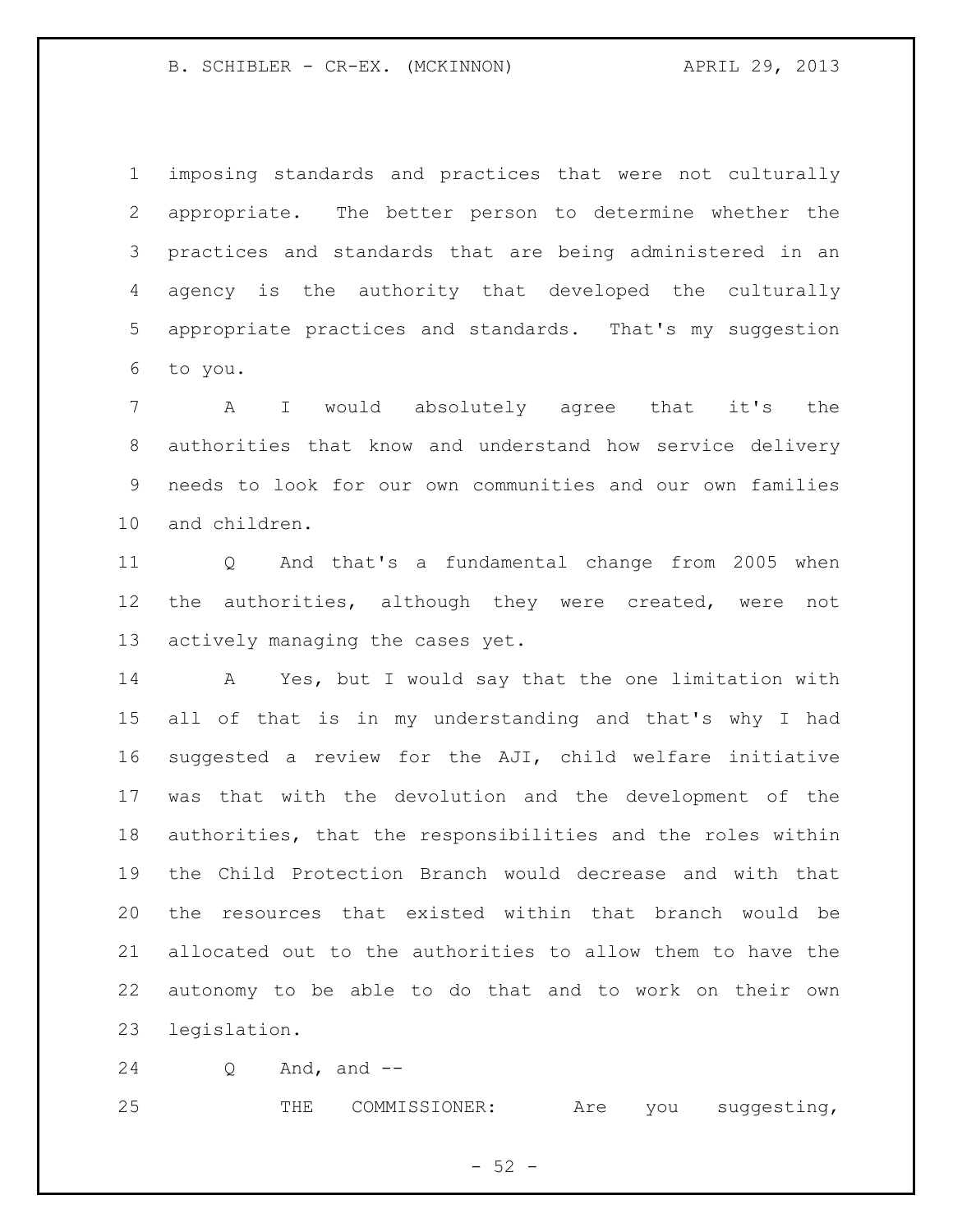Mr. McKinnon, that the change to which you refer has in fact happened?

 MR. MCKINNON: I'm suggesting that it has happened and I'm just putting this witness's evidence from 2006, which she says she's thought about and really, I'm not saying she was wrong in 2006, I'm saying the circumstances have changed and I think she's saying she agrees.

 THE COMMISSIONER: But I'd like to know whether the witness agrees that the change has taken place.

11 THE WITNESS: I would agree that the circumstances have changed. I would not necessarily agree that the change has taken place based on the fact that I don't see that those responsibilities have been allocated from the, from the Child Protection Branch under government to the actual governance of the authorities.

# BY MR. MCKINNON:

 Q So what you're suggesting is the Child Protection Branch should step back a little bit further and empower the authorities more?

 A Empower them and also shift some of the resources that exist with that system because it still remains as a very patriarchal system. That's not the way that it was intended, from my understanding, when devolution was to

 $-53 -$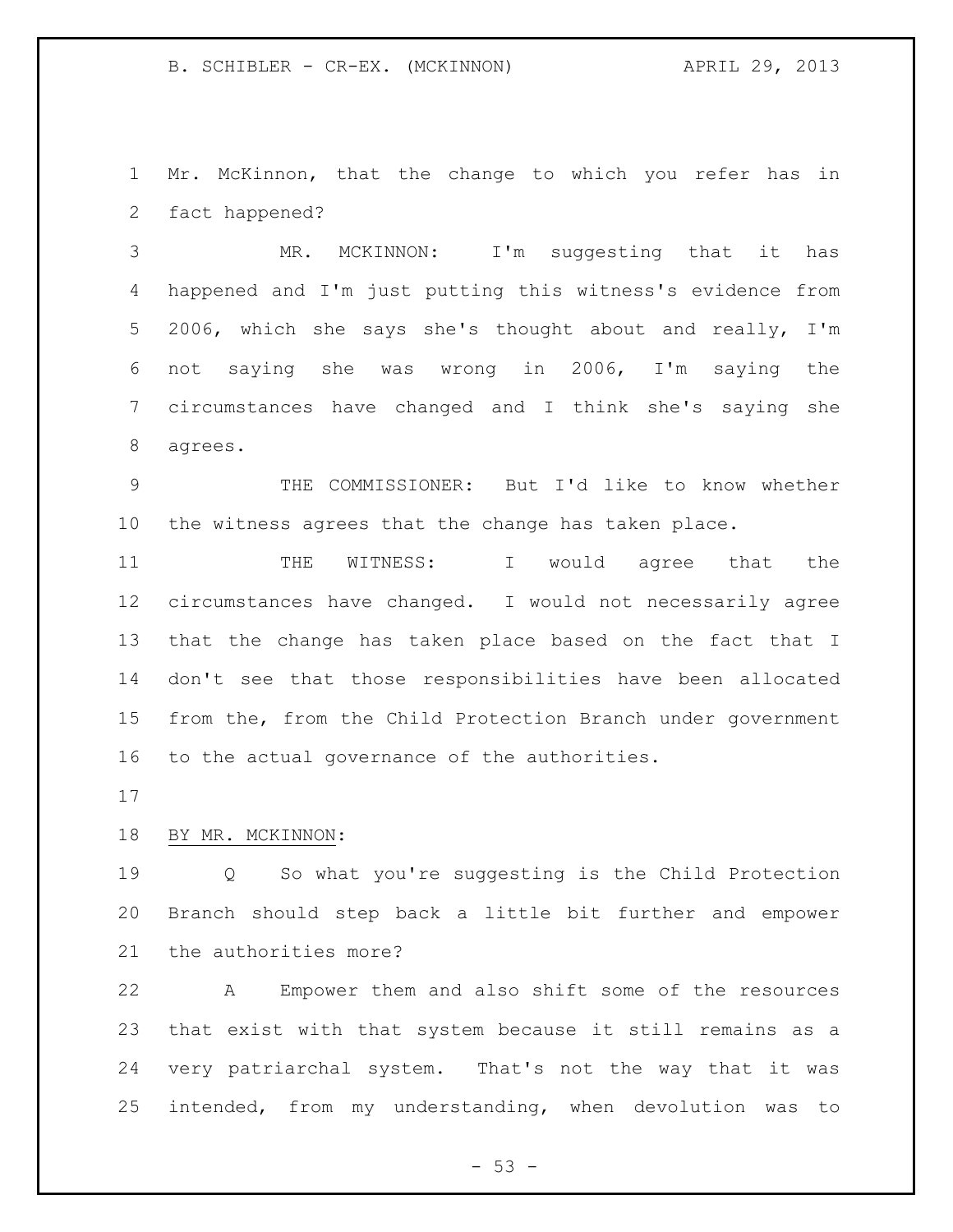take place.

 Q I just want to ask you about one final thing and that's quality assurance funding. Now it's my understanding and perhaps for your assistance I'll ask the clerk to bring up commission disclosure 1103. It's page 23516. And if you could scroll down the page to table 4, this, my understanding is this is the funding that is provided to the, what they call core funding, that is the core administration of an authority is summarized in this chart. You're familiar with this chart and this funding model?

A Yes, somewhat.

 Q And midway down the page there's a quality assurance specialist and it would indicate that the Southern Authority has 2.5 positions, the Northern Authority has 2.5 positions, the GA has one position and the Métis Authority has one position for quality assurance. You're familiar with that?

A Yes.

 Q And similarly, if we go to page 23520 and look at the table 8, there's a quality assurance specialist for each agency. Now this one is for a small agency but even a small agency is funded for one quality assurance specialist.

A Okay.

- 54 -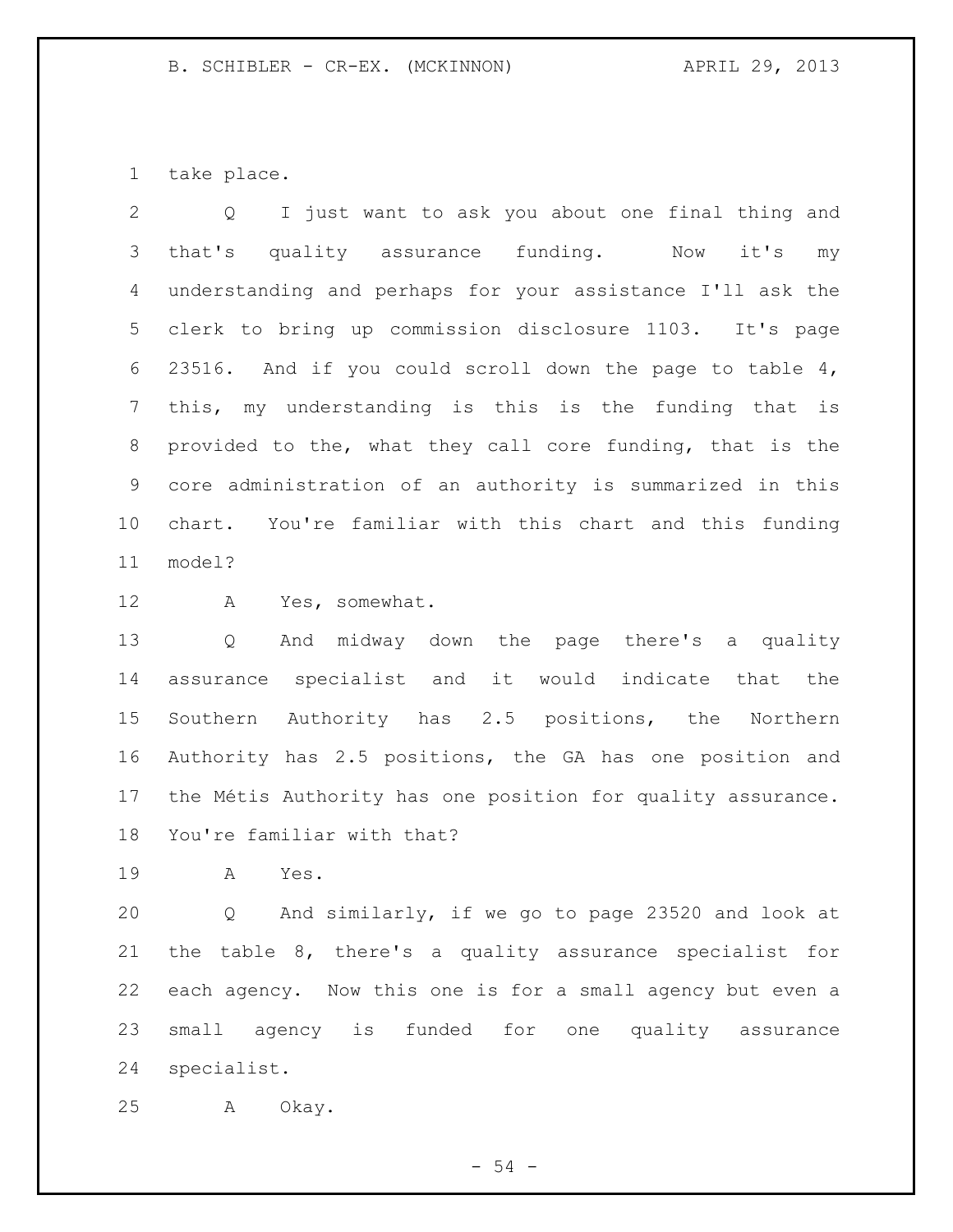1 Q You were aware of that? A I might have been. Q Okay. And I don't want to trick you, I just want to make sure -- A Yeah. Q -- that the commissioner gets the evidence. A I appreciate this and I think what I'm trying to say is that because I'm new to my role I'm trying to become more and more familiar with the existing funding. Q Fair enough. And, and my only point, and if we took, look at the next page, 23521, there's funding for a medium agency also includes one quality assurance specialist and if we scroll up I think there's a large agency on that page as well and it also includes one quality assurance specialist. So my point is under the new funding model there is a minimum of one and a maximum of two and a half quality assurance specialists within each authority and there's a minimum of one and a maximum of one to be fair, there's one quality assurance specialist within each agency, within core funding. A Correct.

 Q And would you agree with me then, just to bring this whole thing to a close or to a loop, that those individuals in the quality assurance area, would be the ideal candidates to do the kind of audit we've talked

 $- 55 -$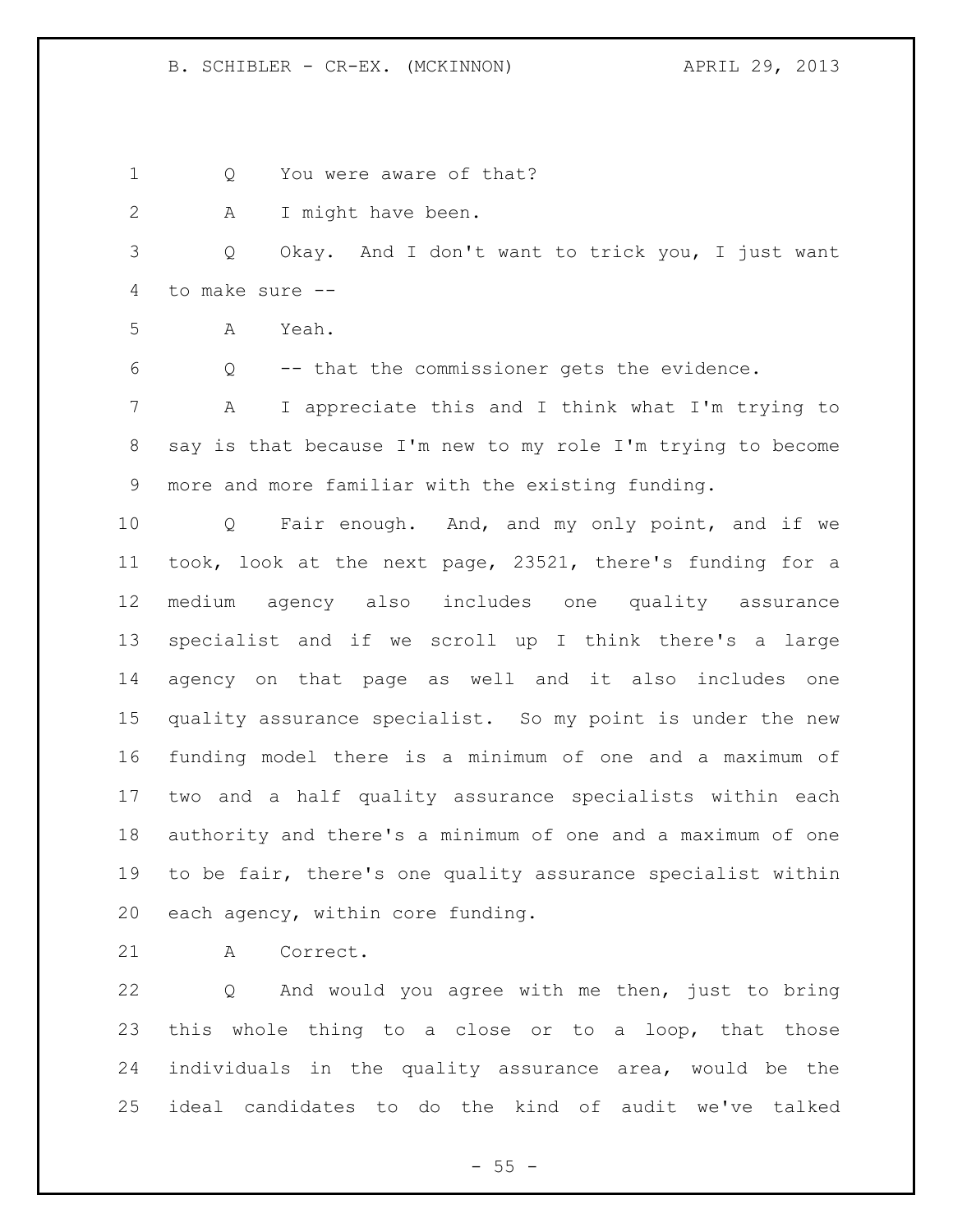about?

| 2     | Well the internal audit, yes, if those services,<br>A               |
|-------|---------------------------------------------------------------------|
| 3     | that position and services are not being delivered<br>if            |
| 4     | elsewhere. So speaking precisely about quality assurance            |
| 5     | specialists, if their only and specific role is on quality          |
| 6     | assurance, what does that mean? Does that mean<br>just              |
| 7     | specifically audits? So it's really about how do you                |
| $8\,$ | define that position because I can suggest to you that              |
| 9     | under this funding that position is probably doing a number         |
| 10    | of other things that relate to quality assurance.                   |
| 11    | Right. But ultimately that would be a decision<br>$Q \qquad \qquad$ |
| 12    | of the authority and the agency as to what the best use of          |
| 13    | that resource would be.                                             |
| 14    | A Yes, but it doesn't necessarily suggest that that                 |
| 15    | would be all that would be required in just one position            |
| 16    | for the agency to do that.                                          |
| 17    | Those are my questions,<br>MR. MCKINNON:                            |
| 18    | Mr. Commissioner.                                                   |
| 19    | THE COMMISSIONER: Thank you, Mr. McKinnon.                          |
| 20    | THE WITNESS: Thank you.                                             |
| 21    | THE COMMISSIONER:<br>Now<br>how many additional                     |
| 22    | counsel have questions for this witness? I'm looking at             |
| 23    | the time factor. Mr. Gindin. Has Ms. Dunn got standing              |
| 24    | for, for participation?                                             |
| 25    | MS. WALSH: Mr. Commissioner, we haven't had an                      |

- 56 -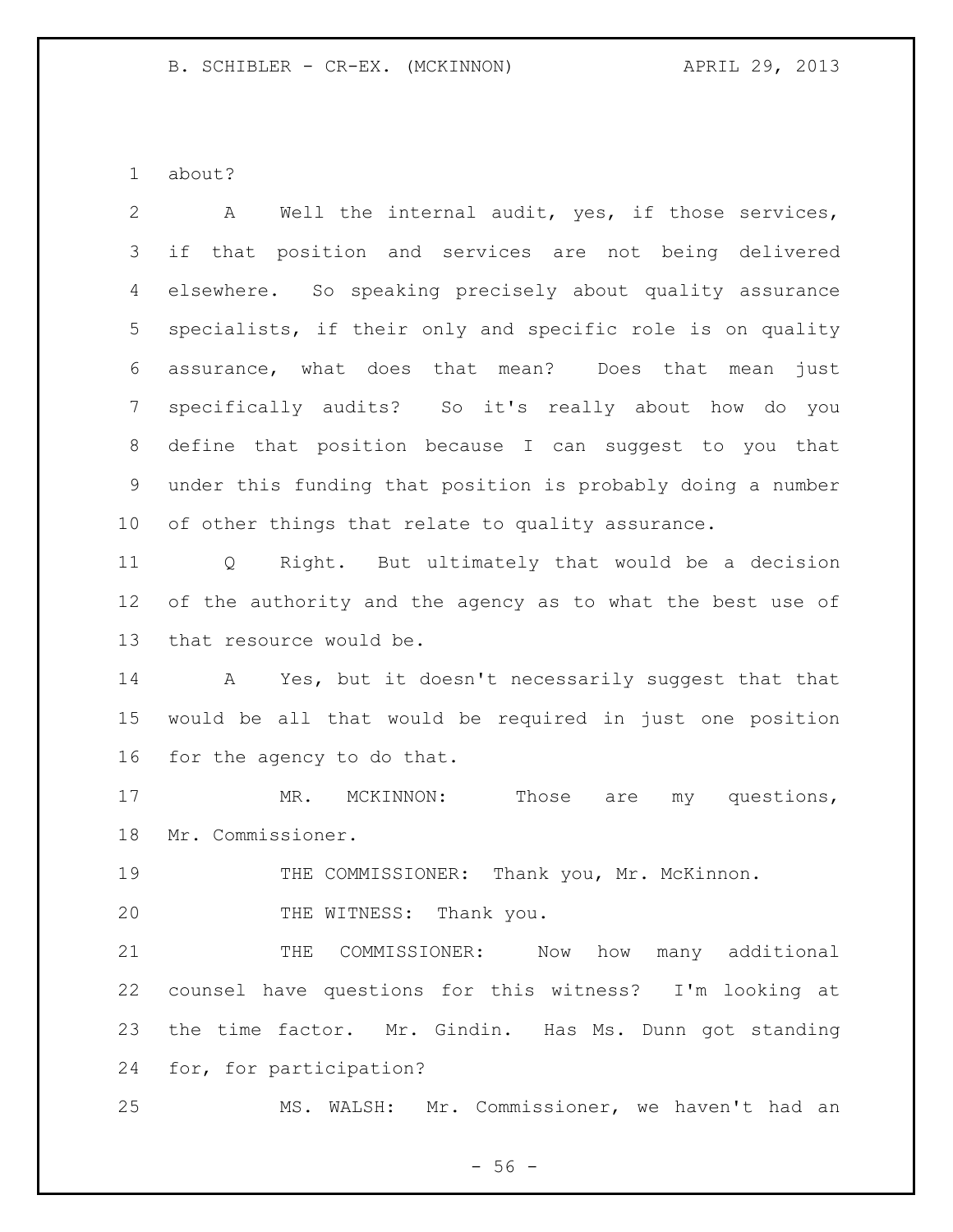PROCEEDINGS APRIL 29, 2013

 opportunity to sort that out yet. She did pass us some questions that we haven't had an opportunity to look at. So really that process has to happen in advance. We can have a, perhaps a brief discussion, but we haven't sorted that out yet.

 THE COMMISSIONER: Well, I'll hear Mr. Gindin and then if she's the only person left other than Mr. Brodsky and yourself in re-examination, we'll do that immediately after the break and get on to the other witness.

10 MS. WALSH: Thank you.

11 THE COMMISSIONER: Mr. Gindin?

 MR. GINDIN: I do have perhaps 15 minutes or so of cross-examination. I would like a little break for at least five minutes, if not the morning break, whatever you wish.

 THE COMMISSIONER: Yes. Well this raises the question, as I understand, Ms. Walsh, the next witness is from out of town and is here just for today --

19 MS. WALSH: That's correct.

 THE COMMISSIONER: -- and it was intended that she, that witness be available for, from this mid-morning break on for the rest of the day.

 MS. WALSH: That's correct. Perhaps what we'll need to do is shorten the lunch break.

THE COMMISSIONER: Well, I'm quite available to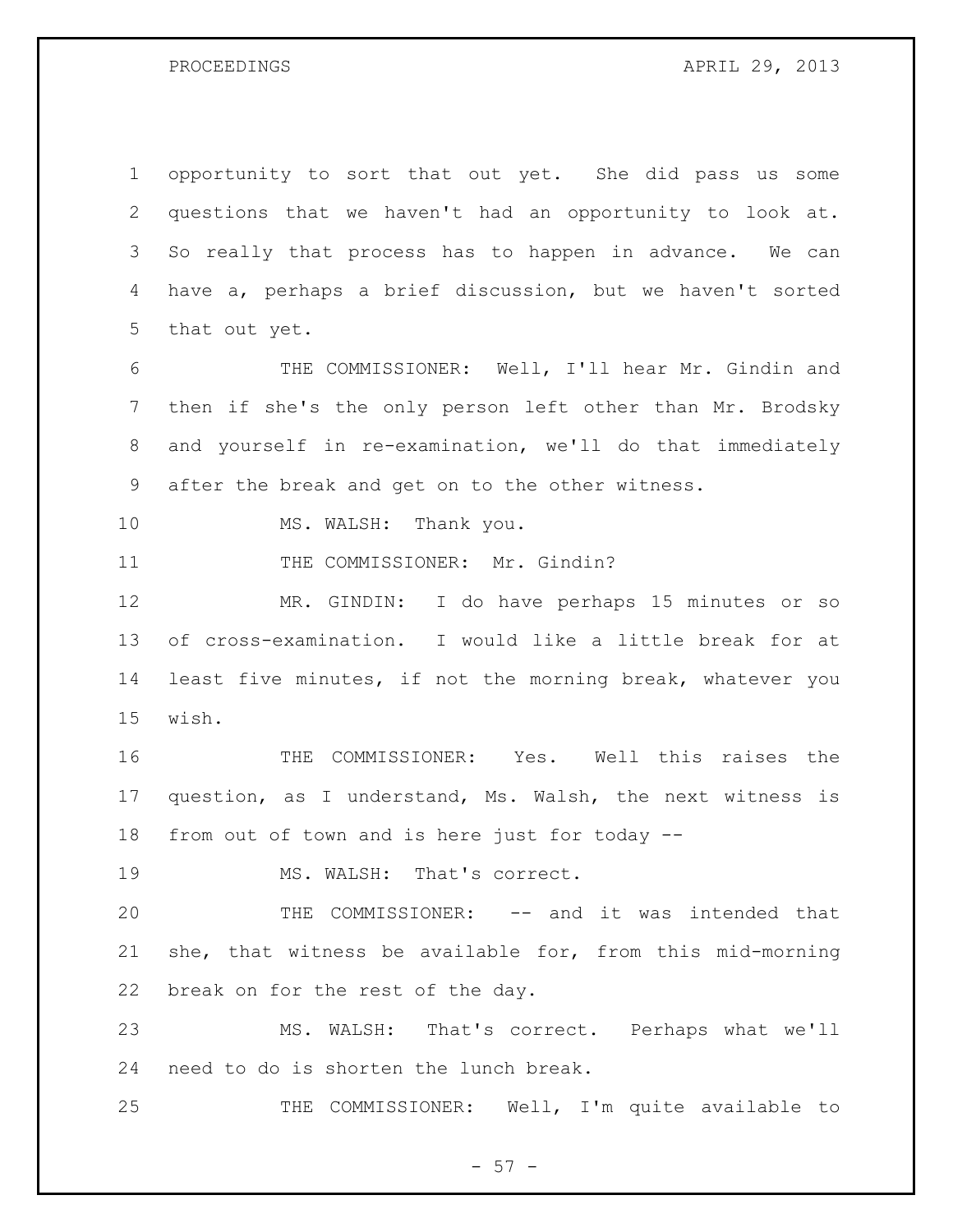PROCEEDINGS APRIL 29, 2013

| $\mathbf{1}$   | do that. So we'll take a 15 minute break now and you       |
|----------------|------------------------------------------------------------|
| $\overline{2}$ | confer how we spend the rest of the day and hopefully      |
| 3              | you'll get consensus.                                      |
| 4              | MS. WALSH: Thank you.                                      |
| 5              | THE COMMISSIONER: Thank you.                               |
| 6              |                                                            |
| $7\phantom{.}$ | (BRIEF RECESS)                                             |
| $\,8\,$        |                                                            |
| $\mathsf 9$    | THE COMMISSIONER: We're going to carry on, are             |
| 10             | we?                                                        |
| 11             | MS. WALSH: Yes, thank you.                                 |
| 12             | THE COMMISSIONER: All right. Mr. Gindin,                   |
| 13             | please.                                                    |
| 14             | MR. GINDIN: Ms. Schibler, my name is Jeff                  |
| 15             | Gindin. I represent Steve Sinclair and Kim Edwards. I'm    |
| 16             | advised by your counsel that you wanted to make a few more |
| 17             | remarks before I cross-examine, so                         |
| 18             | THE WITNESS: Yes, good morning. Thank you. I               |
| 19             | just wanted to just kind of clarify two of the questions   |
| 20             | that Mr. McKinnon had asked me and one was in regards to   |
| 21             | whether the authority had the authority to be able to      |
| 22             | mandate an agency and, yes, as I had indicated, we do have |
| 23             | the authority to do that. However, if, and I just wanted   |
| 24             | to make that point again, that if the funding for our      |
| 25             | mandating authority or mandating an agency does not flow   |

- 58 -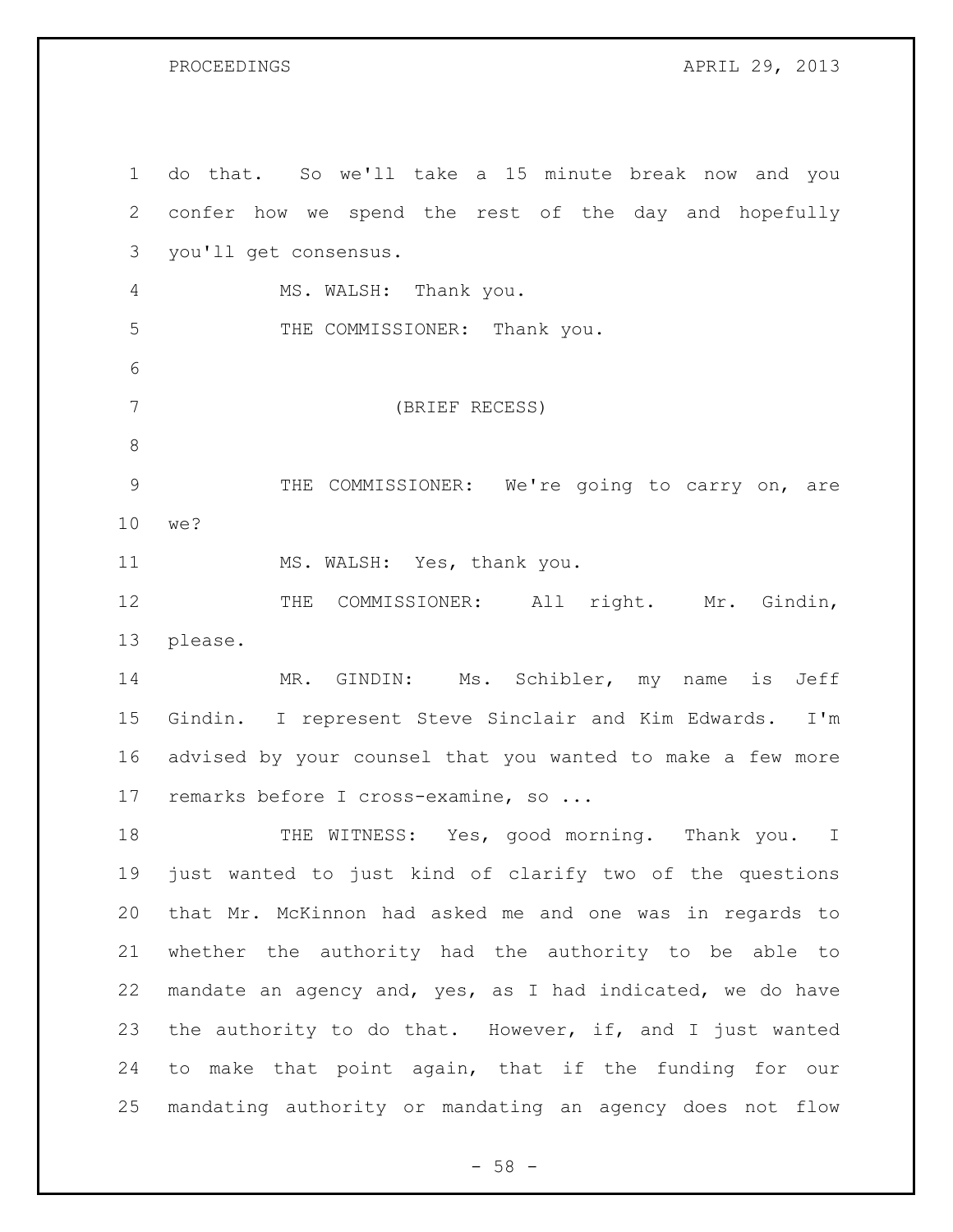and it's not the will and commitment from government to have that money flow, then really it's not going to happen. It's just -- we can't deliver services under a mandated agency if we don't have the core funding come from government to, to be able to implement that.

 The other part of that question was in regards to the positions that exist in the funding model for quality assurance and yes, there is those positions earmarked, the one position for each agency or authority, but I know that currently, as I had indicated, you know, we, we could have various duties and responsibilities for that quality assurance person. Right now I can indicate that in our large agency, that one quality assurance position is really someone that's working consistently on looking at the CFSIS system and doing quality assurance within the system for that. So that would totally eliminate any ability to be able to do a service audit on files, so I just wanted to clarify that.

 MR. MCKINNON: If I can have just one moment. THE COMMISSIONER: All right. Mr. Gindin? MR. GINDIN: I would just like -- MR. BRODSKY: I apologize for -- MR. GINDIN: I was just wondering if Mr. McKinnon wanted to deal with that issue since it deals with his -- 25 THE COMMISSIONER: Yeah, fair enough.

- 59 -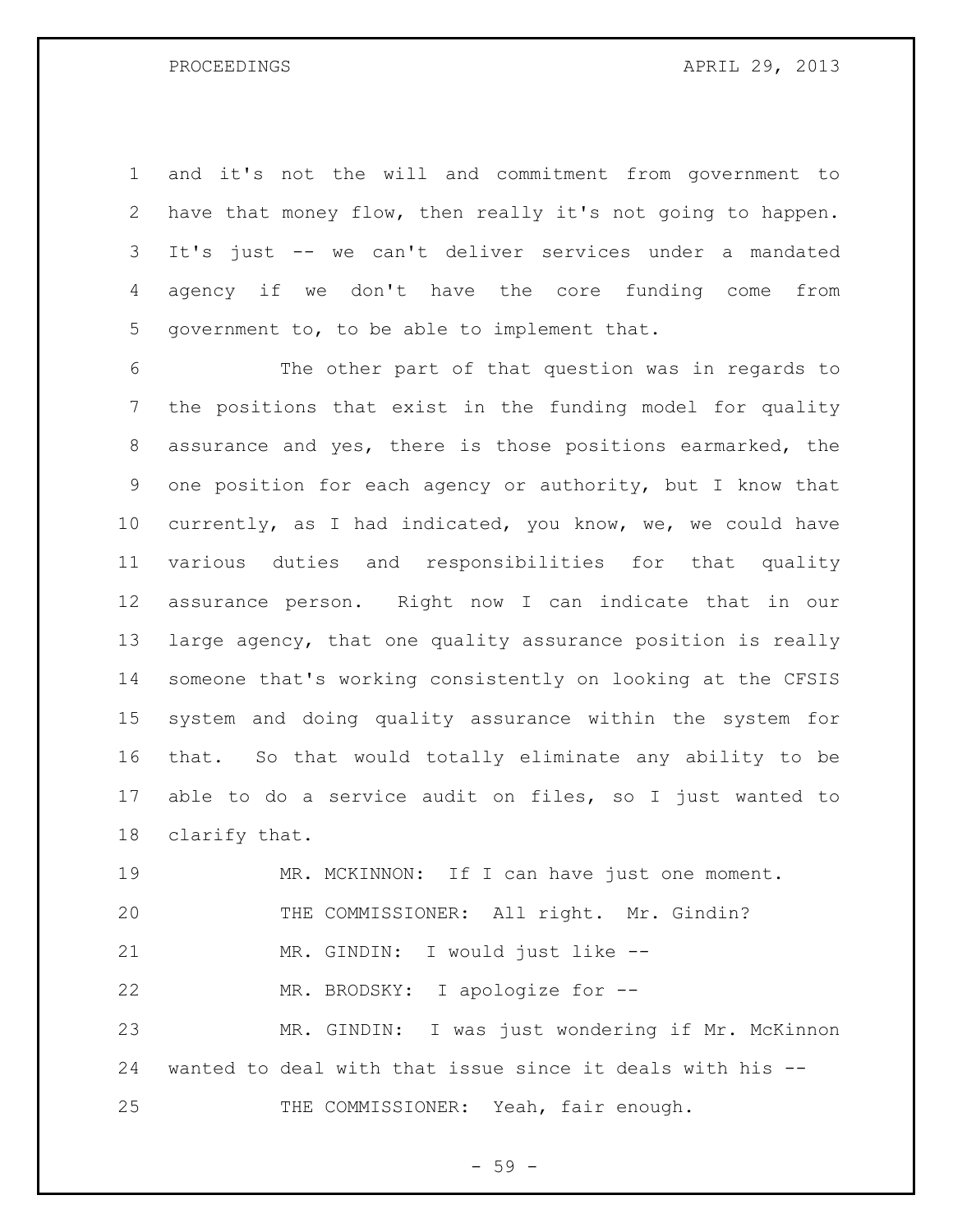MR. MCKINNON: Thank you, Mr. Commissioner. 

CROSS-EXAMINATION CONTINUED BY MR. MCKINNON:

 Q Just to follow up on the two points you just made, Ms. Schibler. In terms of the authority to mandate, which you agree that you do have the authority, you say the funding must flow. My understanding is that the funding flows through the authority and the authority funds the agency. Is that your understanding?

 A Yes, it is, but the funding still comes from government and it comes to us in the way that the funding model has been set up and also for core funding for our mandate agencies, our mandated agencies, when we set those agencies up that core funding needs to flow through.

 Q Right. And you're not suggesting that it hasn't flowed through for the Métis agency or for the Michif agency, you're not suggesting that?

 A I'm not suggesting that for our two current agencies, however we have been exploring another agency and I don't know that that's been approved.

 Q Okay. And in terms of the quality assurance piece, you made the comment that the person at your large agency is currently involved in doing quality assurance work with respect to CFSIS?

A That's right.

 $- 60 -$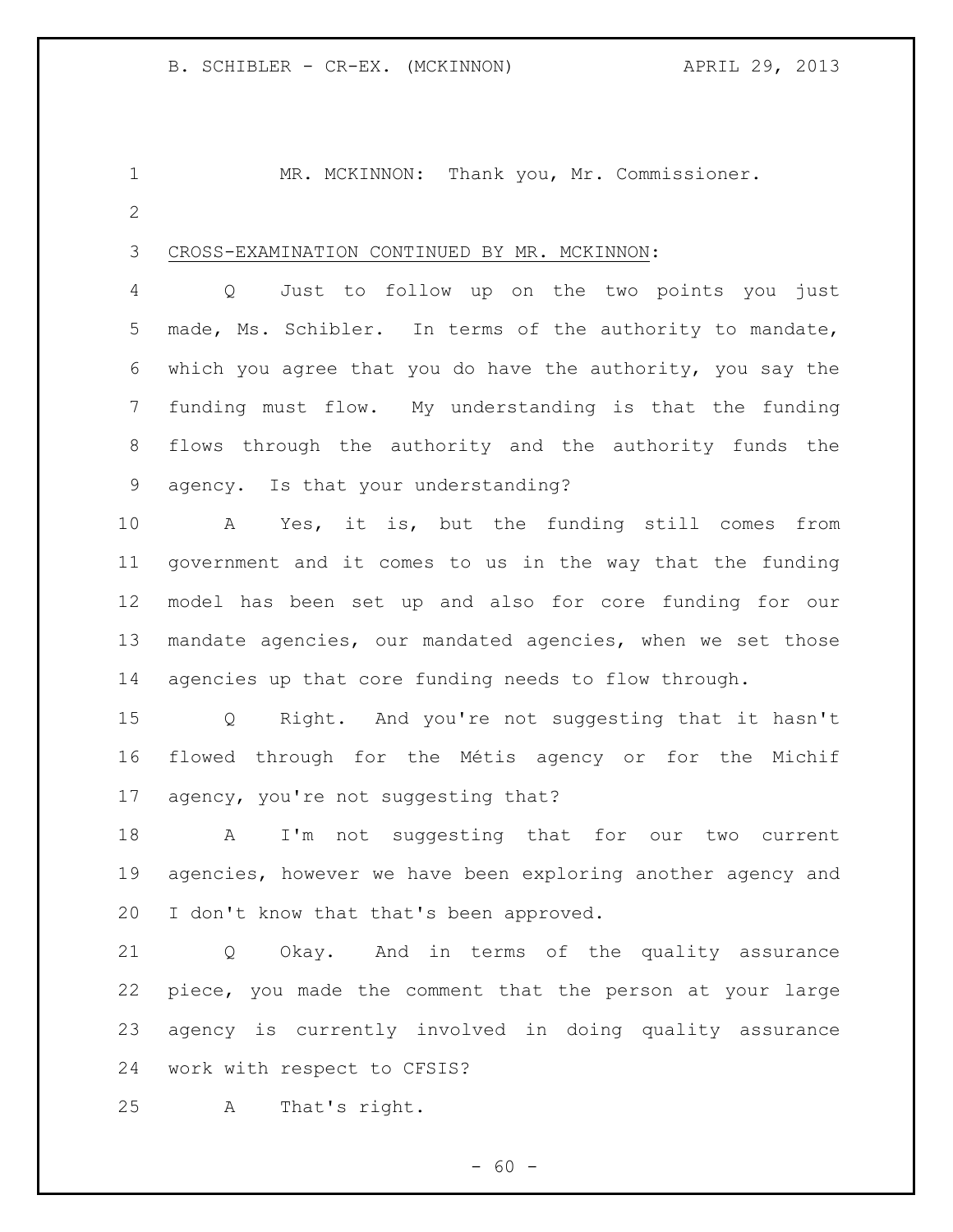Q That would reflect a decision of that agency and that's the priority at this time?

- A Exactly.
- Q Thank you.

 A Which would -- I'm sorry, which would also suggest that we don't control how they determine to use that position and if it's being used in quality assurance around the CFSIS piece, that's obviously where they felt the most pressure to address compliance.

 Q But that would be up to each individual agency, that wouldn't be a decision of the central government.

 A No, and it wouldn't be, it wouldn't be up to the authority to determine that. However that wouldn't really necessarily allow for that quality assurance person to do anything even broader than that simultaneously such as service audits.

 Q And I hear what you're saying. I'm just asking if you would agree with me as well, that's a decision for the executive director of that agency to make?

A That's correct.

 Q And there's one quality assurance person funded for the Métis Authority, that would be your decision as to what that person does.

A That's correct.

Q Thank you.

 $- 61 -$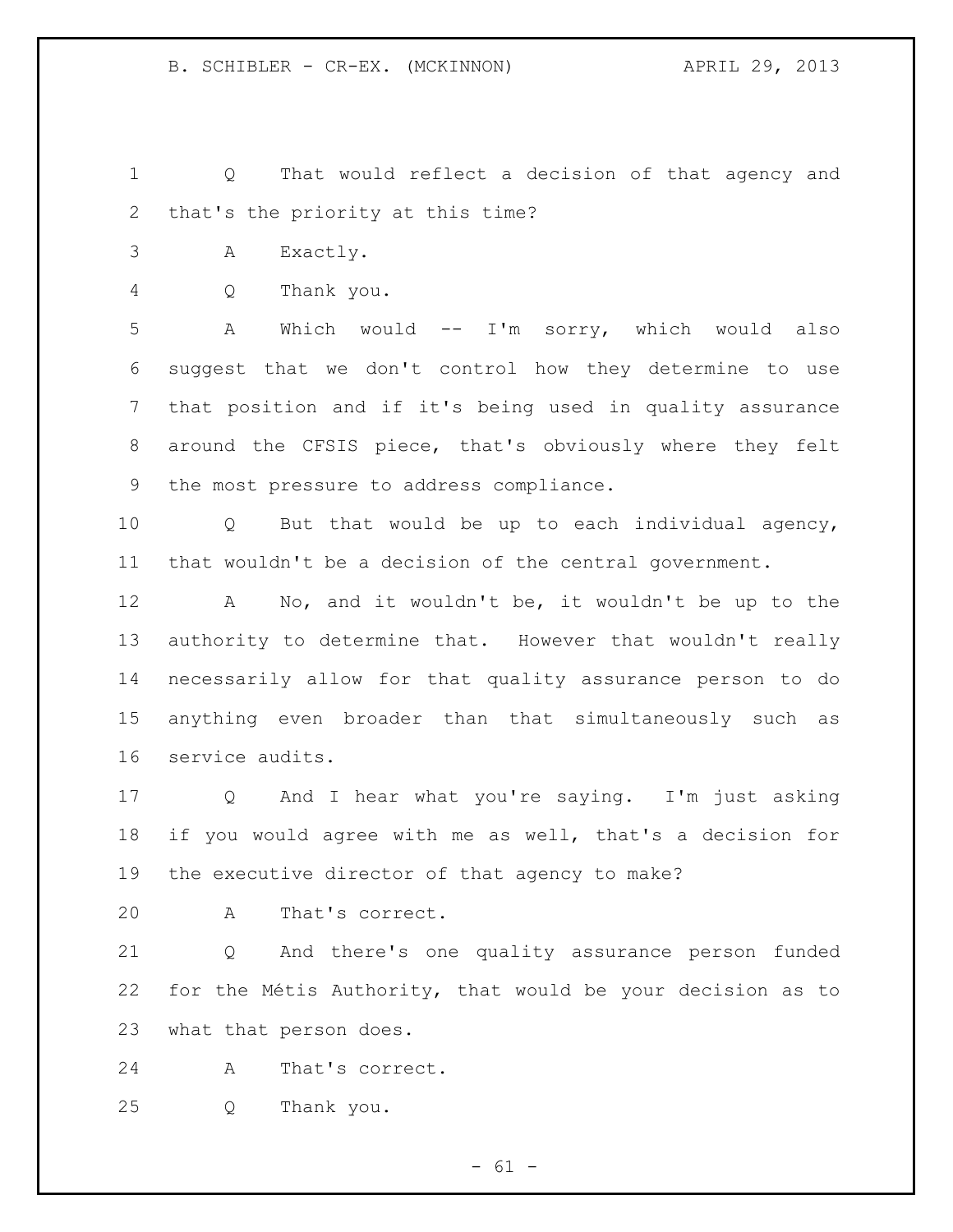1 A Thank you.

 THE COMMISSIONER: All right, Mr. Gindin, we're now ready.

- 
- CROSS-EXAMINATION BY MR. GINDIN:

 Q Ms. Schibler, this morning when you indicated you had some other comments to make, one of them dealt with your opinion that in the child welfare system there should be more of a, correct me if I'm wrong, but I think you were suggesting there should be more of a separation between the protection aspect and the prevention aspect. Am I correct in ...

 A I think both of them are vital to the services being provided through the child welfare system, but I think it's very, very difficult to go in as the protection worker and still be seen as a support to that family. I think that both services are necessary but it should be two separate streams.

 Q And one of the reasons, I take it, for that, and we've heard lots of evidence on this, is that there's a mistrust out there by families of social workers, right or wrong, a certain fear and distrust of them because of the image that they may have or the perception, whether it's correct or not, which obviously would make it difficult for these same families to accept help from family support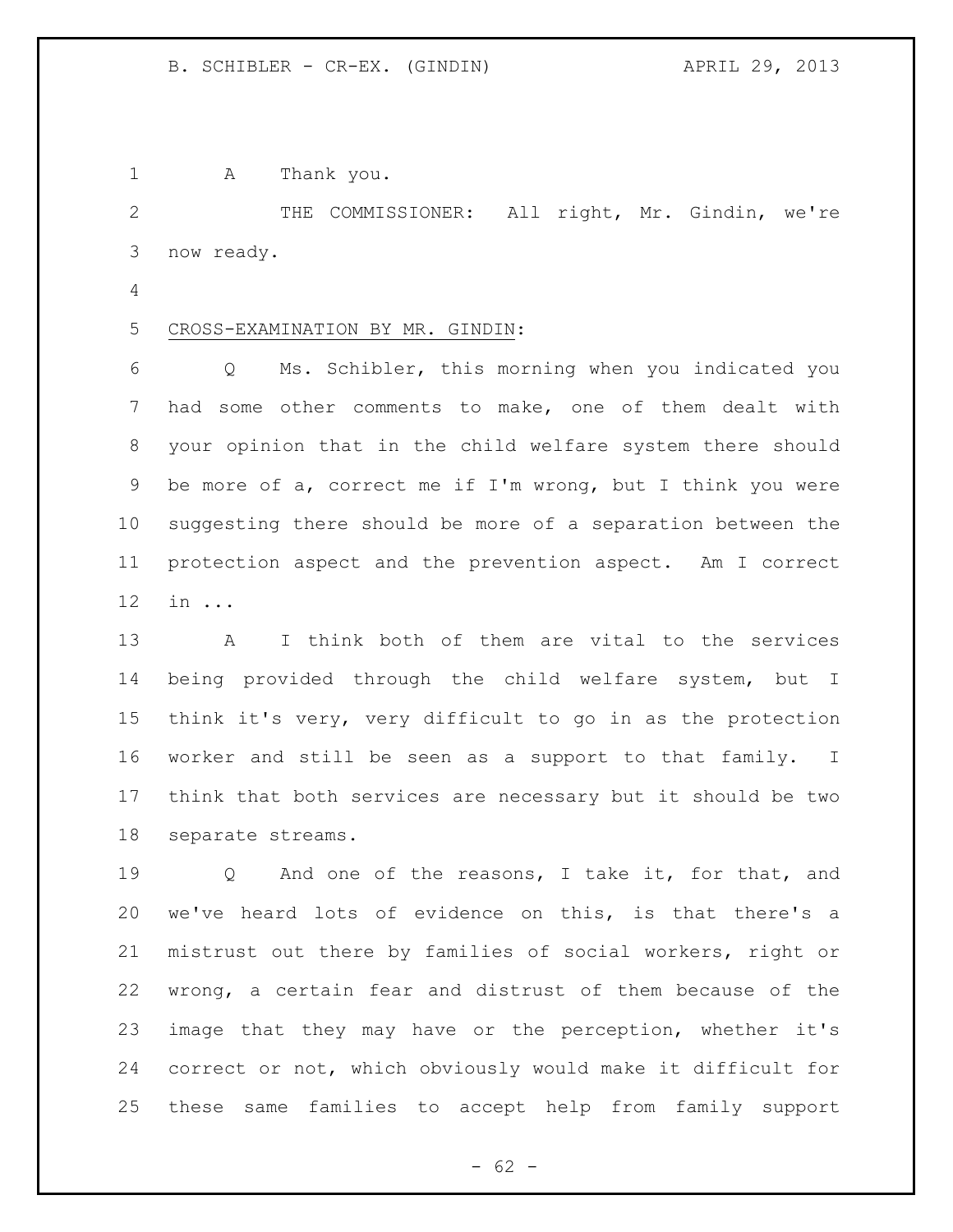workers who are part of the same agency. Would that be correct?

 A I think that historically, particularly for aboriginal people, any system that has had authority over how their families or communities have progressed or not progressed is -- there's, there's quite a lot of barriers to being able to develop that trust for those systems. So I think that in itself would hinder a protection worker's ability to be able to really, really develop a supportive relationship with that family on the get-go.

 Q And that distrust that's out there would also hinder the other prevention aspect because they might be tainted by the same distrust, working for the same agency?

 A Again, that's one of those areas that I've contemplated quite a lot. I think that you can do both roles within the system. You don't necessarily have to rely solely on grassroot services to be able to develop that supportive relationship with the family, but I think it's more challenging for the worker who is coming in as a protection worker with that family to also be viewed, who may have to kind of dismantle that family temporarily to be viewed as the support to that family. I think it's a lot 23 easier to be able to refer that, that family over to another stream of the services.

Q Because certainly the social workers who come in

- 63 -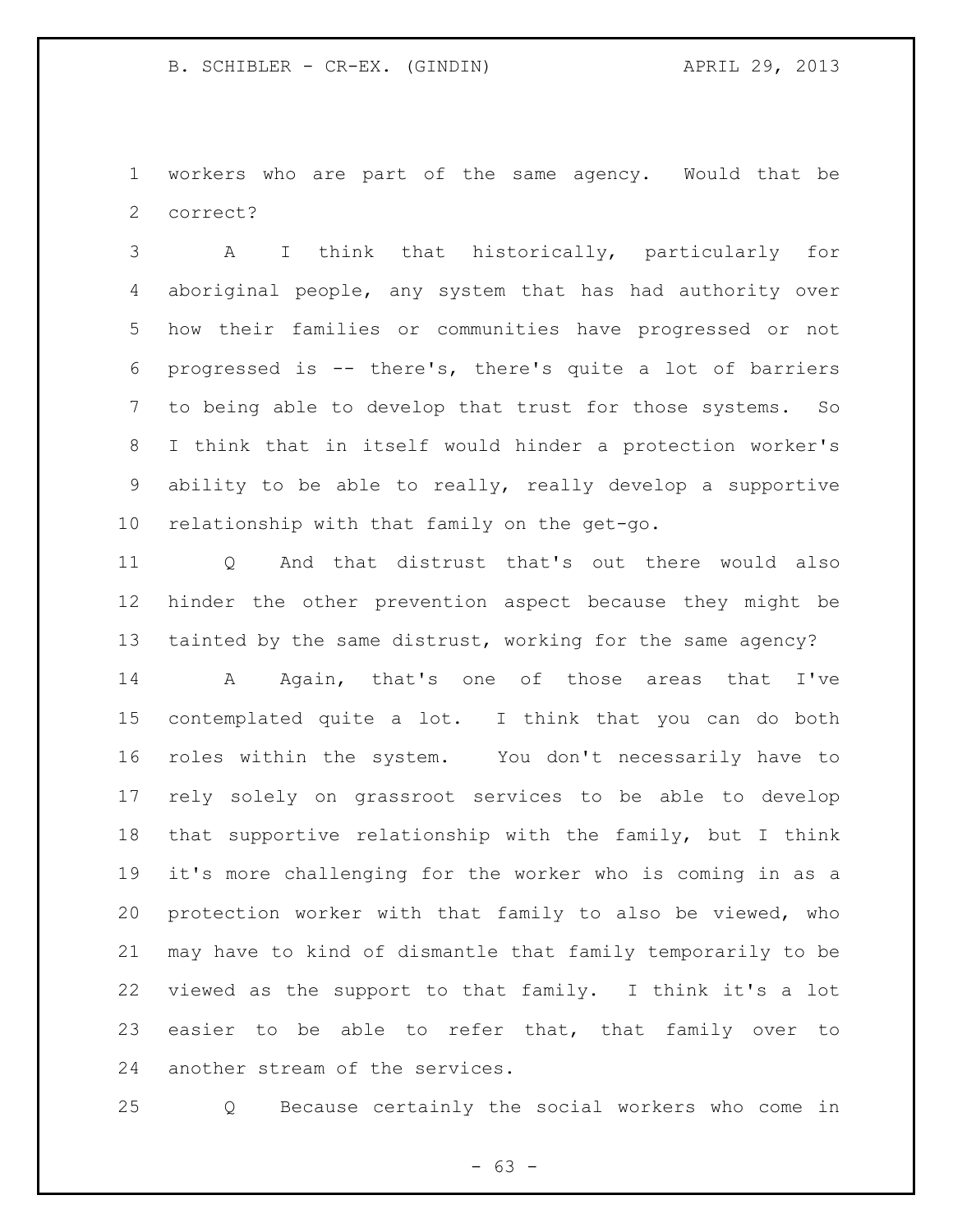to apprehend the child are not going to be looked upon too favourably by the family of that child, right?

A That's correct.

 Q So that's a problem because they then want to help the family in some therapeutic way and of course there's this mistrust that's out there, correct?

A Yes.

 Q Do you have any suggestions how that can be alleviated should there be an entirely different department or group that deals with the family support part of it?

 A I think part of it can be eliminated or at least addressed in a different style of intervention and one of the things that I'm alluding to here would be a practice that some of the agencies are, are attempting, which was one that we modeled over from New Zealand and we know is successful and that's in a family group conference and model where you sit down with the family and all of the other people who are stakeholders and where it's clearly identified to that family what the concerns are and they sit there with their support system as well and that everybody addresses that, that concern and says how they will help support the family or what the family can do differently in order to keep the child safe. And I think that in those situations we've seen some really good successes. It hasn't been consistently a model that's been

- 64 -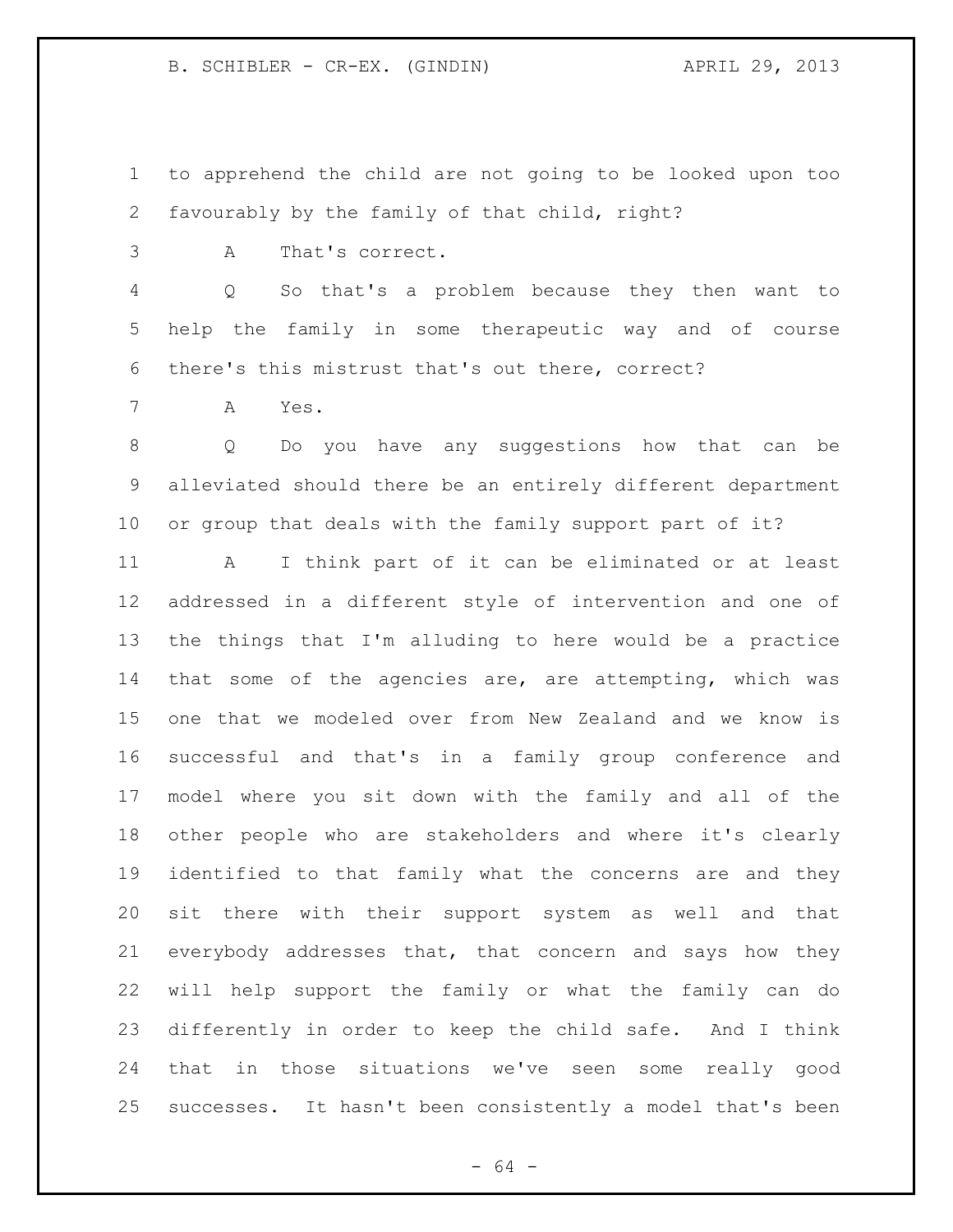B. SCHIBLER - CR-EX. (GINDIN) (29, 2013)

 funded through the child welfare system in this province but we know from, from what we're seeing in other countries that have delivered it that it's effective. Having said that, you have to be able to sit down with the family, and again that's the key piece, is you have to have a family that's willing to work with the system cooperatively for the strengthening their own family and for keeping their child safe and recognize that there is an area of limitation that they have. If you don't have that willingness of the family, then you can't go ahead and provide those kind of more positive interventions. Q And the willingness of a family may well depend

13 on whether they trust the department --

 A It would also depend on the approach that's used with them --

Q Right.

17 A -- right from the get-go.

 Q But there is a problem out there in society with the perception of what it is CFS does.

A Yes.

 Q Do you have any suggestions as to how we can change that perception or make it better?

A Well, I think that's a pretty broad --

Q It is.

A -- question and I would say to you that one of

 $- 65 -$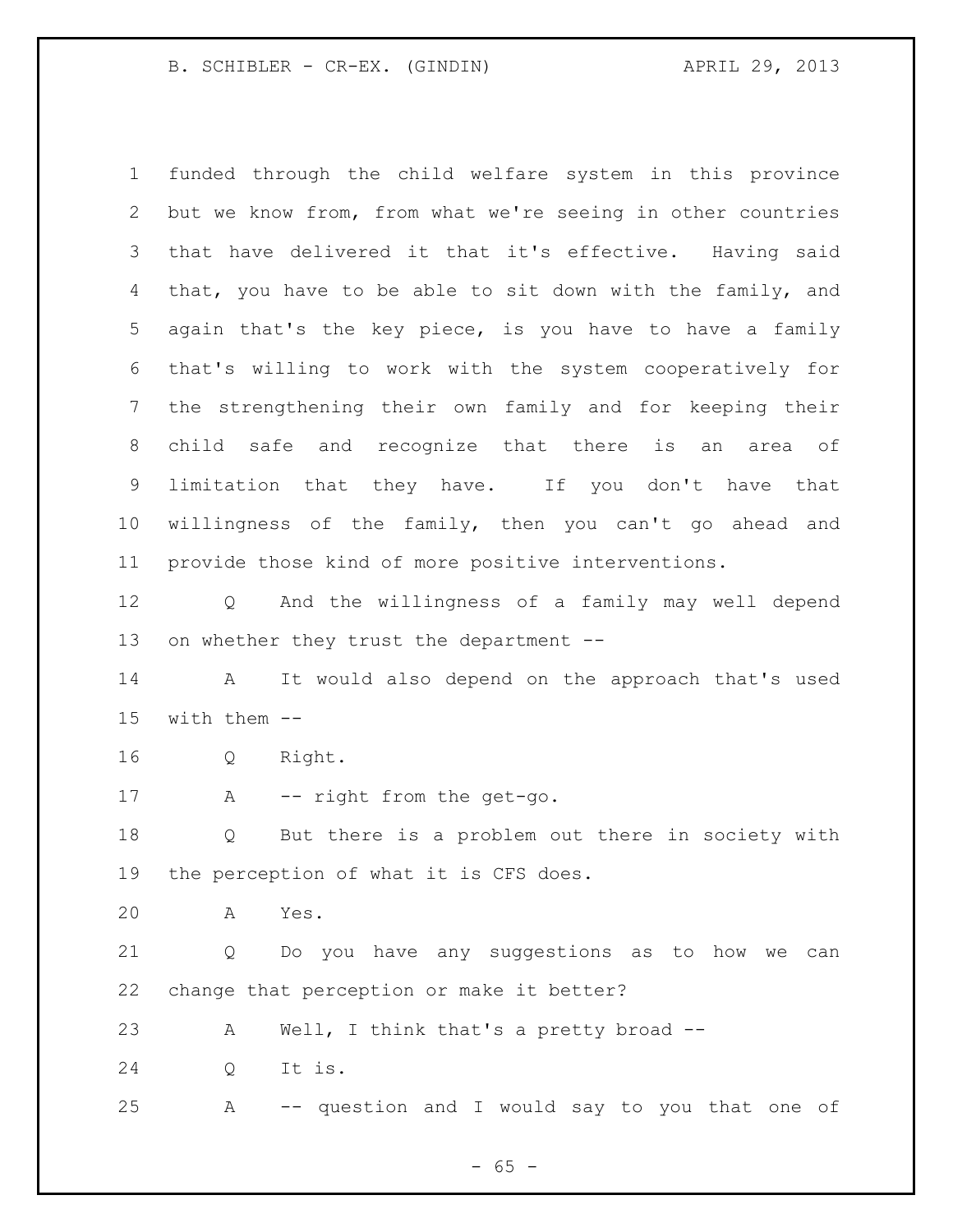B. SCHIBLER - CR-EX. (GINDIN) (29, 2013)

 the suggestions that I had some time ago and still, and still support is that there needs to be a truth and reconciliation of the child welfare system just as there has been with the residential school system. I think the outcomes that we see with many of the families that have been serviced historically, generationally through the child welfare system and those children who have been raised in that, come away with the same wounds, come away from that whole piece of separation from their communities, their families of origin and loss of culture and so many of those other things and that that has impacted the generations to come in their ability to be able to parent well and feel connected. So there needs to be a truth and reconciliation to that.

 Q We've heard about the overrepresentation of aboriginal families that require the services and the efforts being made to provide culturally appropriate services for aboriginal people and do you think there perhaps should be more aboriginal social workers or more aboriginal people on these various committees or boards or offices like yourself?

 A I do and one of the roles that I had previously held even with Winnipeg Child and Family Services before the devolution took place was as an aboriginal liaison person working within a mainstream system because it was

- 66 -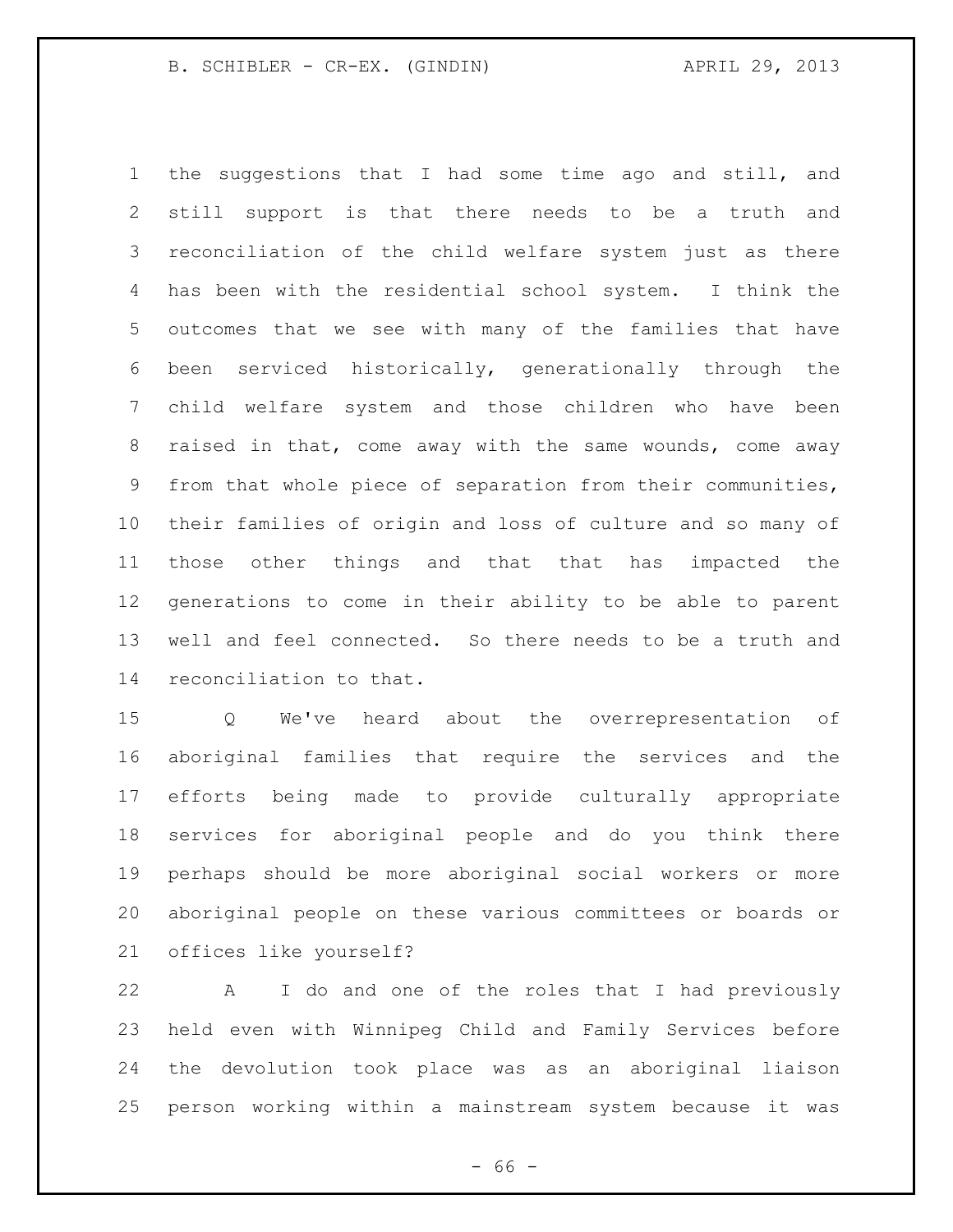seen then how the overrepresentation was and how there was very little workforce reflective of that of servicing our families, our aboriginal families. But it's not just a matter of saying we need to have more aboriginal people doing it. It's about, you know, ensuring that that capacity is built that those, those workers are supported in the work that they do and it's also about recognizing that the education pays for a lot of our aboriginal people to prepare them for working within a child welfare system in itself has to have a healing component because I think it's got to be recognized that many of us have been generational effects from child welfare system and so we have to have that healing in order to be able to deliver those services well, but it's also a good piece for us to know because that experience is knowledge and, you know, sometimes you have to walk a mile in a somebody's moccasins, right?

18 Q Now you were asked this morning by Mr. Ray, I believe, he was asking you how -- you were talking about children under five --

A Yes.

Q -- and how they were particularly vulnerable.

A Correct.

 Q And some of the reasons for that is that of course they're not verbal, right? They may not be in

- 67 -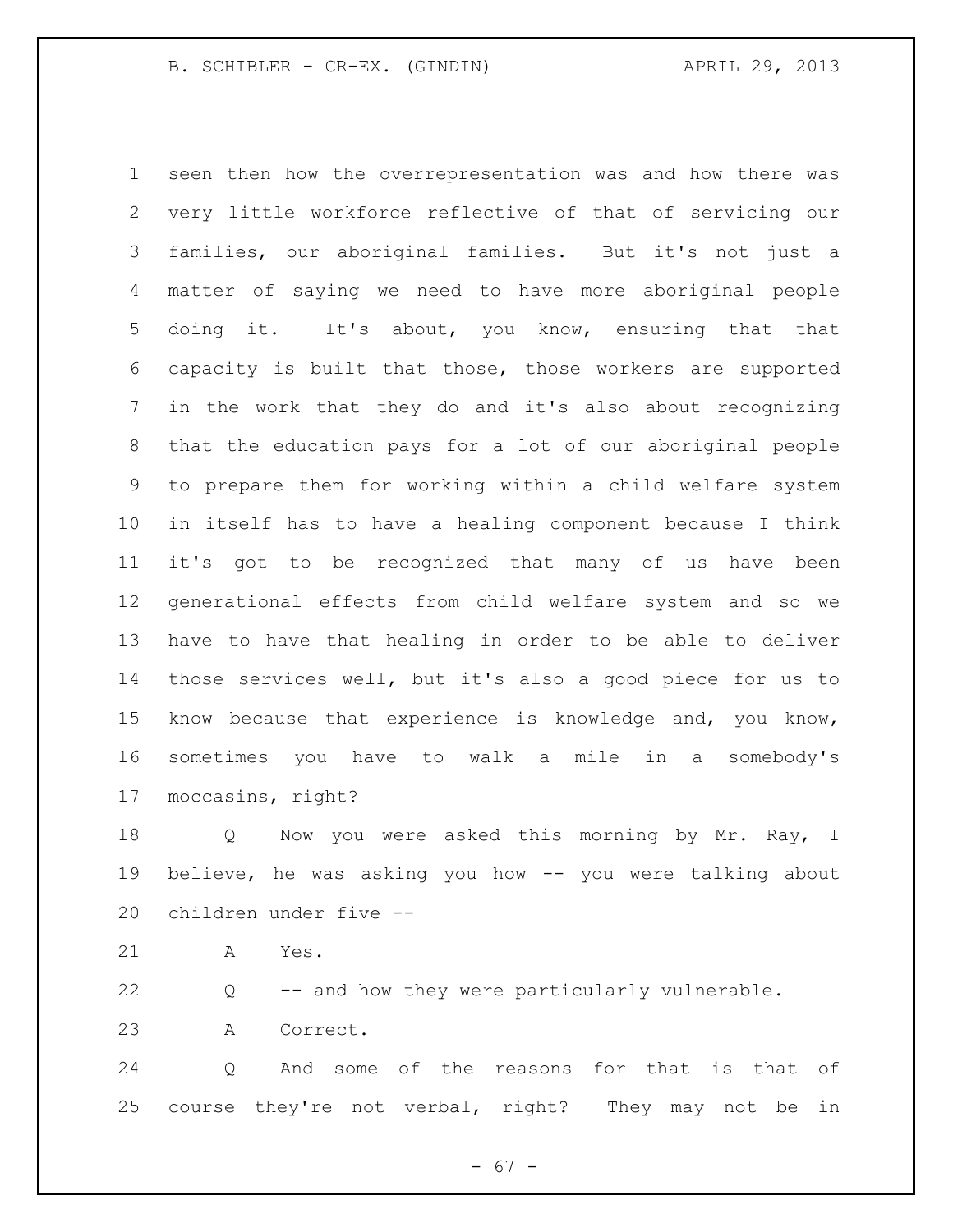school. And so that fact that you're dealing with a child under five, should that affect the way how referrals concerning those children are handled?

 A I believe it should and I believe that, that there should be an assessment of the capacity of that, that parent right from the time that they are known to be expecting a child and that those supports should be, being delivered right then and there. But then you run into a, I guess a complication again and it's the whole precarious piece about being able to deliver services within child welfare in a trusting way is that there's always a concern that there's too much interference with the family, that there is -- that it becomes very intrusive, that those services become intrusive. So at what point do people in service systems or in society say you know what, there has to be certain services that are delivered, there has to be some assurance being given that if somebody is going to have a child and raise that child that they have either the support system necessary to do that well or they have the capacity to do that well.

Q So you're talking about parental capacity?

A Parental capacity, exactly.

 Q And that's particularly important when the parent themselves may have been a ward of CFS?

A Absolutely, or if there's already been concerns

- 68 -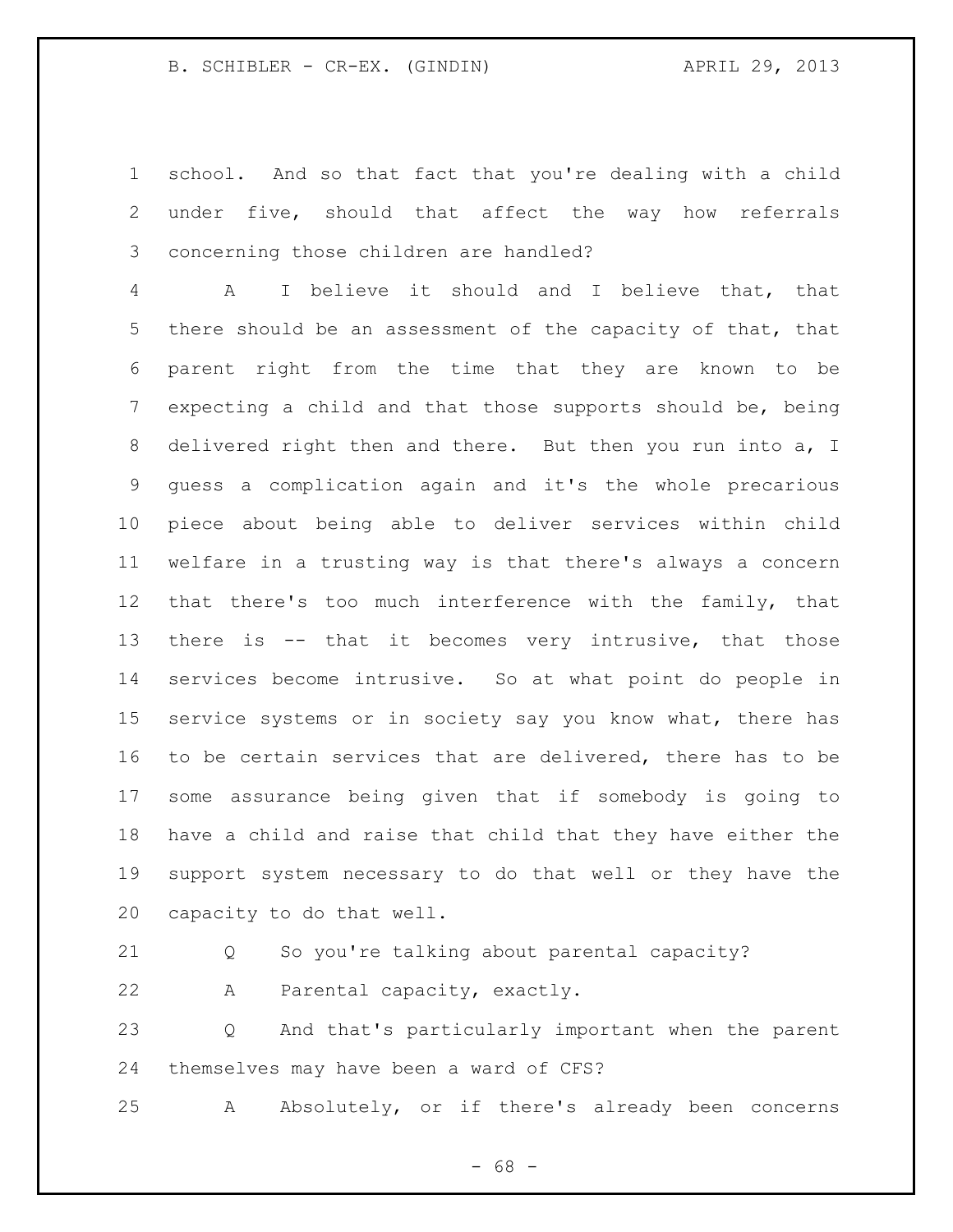## B. SCHIBLER - CR-EX. (GINDIN) APRIL 29, 2013

 noted with that individual that will be, you know, that would be indicative, that they may struggle in their role.

 Q But if, if a referral comes in with some sort of complaint about a child that's under five, having regards to why they're vulnerable that should affect, should it not, the way in which those complaints are investigated to some degree?

 A Well, I mean certainly that would be a more heightened call for service.

 Q And if it was difficult to connect with the actual primary caregivers, for one reason or another, would it be reasonable to consider connecting with extended families or known other sources?

14 Absolutely. I mean I think that, you know, anybody that has, has delivered front line protection work has known what it's like to have to try and connect with a family who has kind of gone underground to avoid the child welfare system and when you know that there's a vulnerable population there, you would go to all means and measures to try to find and locate so that you could assure safety. And that would be even connecting with other service systems.

 Q And whatever known sources there may be for family, friends, extended family, et cetera, right? A Yes.

- 69 -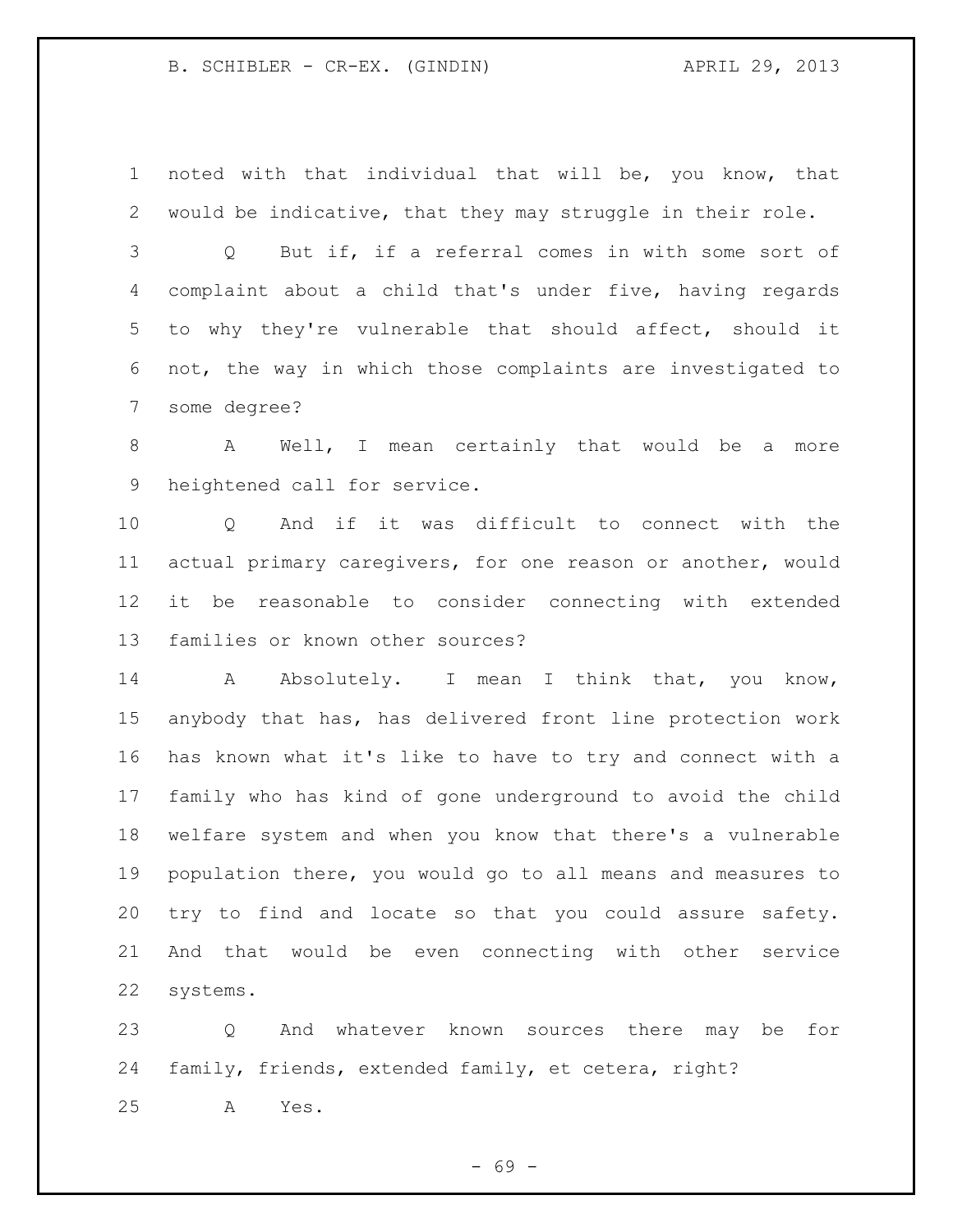1 Q Now I think last week, when you testified -- just give me a moment -- you talked about the fact that as the children's advocate you would receive a lot of calls from people who were disappointed with the experiences they were having, correct?

A Yes.

7 Q And what sort of -- and expressed a lot of dissatisfaction to you I think is the way you put it. Can you tell us a little more about the calls you were receiving and what the complaints generally were?

 A Well they're, you know, they're broken down in different categories because some of those, those would be from youth themselves who would call and voice concerns around whether or not they felt their worker was returning calls or attending to their needs or making decisions in their best interest. Sometimes it would be from calls that came from concerned people in the community. It could be other service providers. It could be workers from within the system that were calling with concerns about either their, their own limitation to be able to provide the services that they felt were really in the best interest. But sometimes it was from the families who had concerns either from the system's ability to respond to them and how they felt their needs were in relation to their children or parents who were concerned about the care that their

 $- 70 -$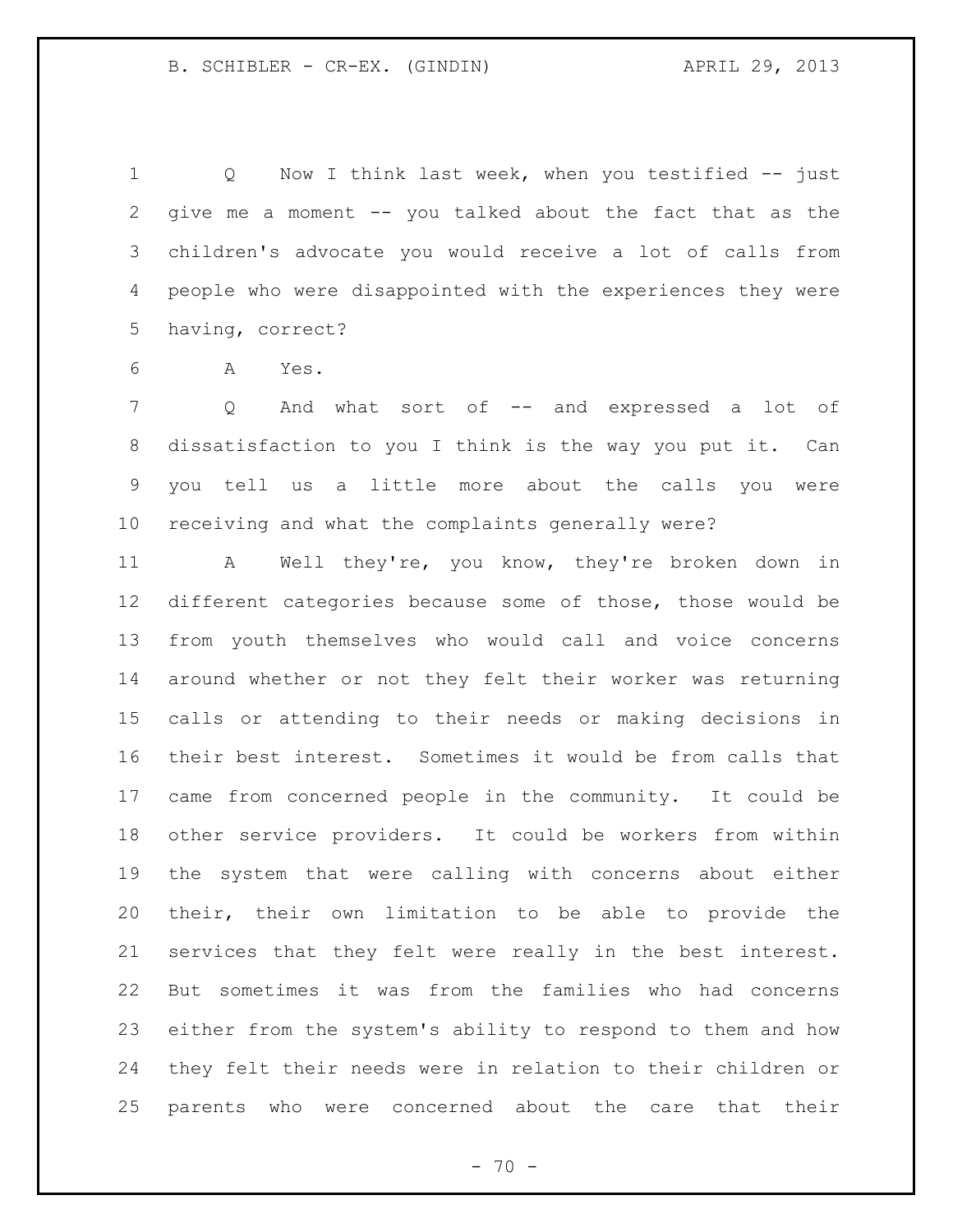children were getting while they were in foster care of the system.

 Q So you received a lot of calls, in essence complaining about these people not being called back, the response they were getting, and sometimes the complaints would be about the workers or other things, correct?

 A It was a variety of things but it was always pretty much service based. It was a service base from, from their perspective of what they should be getting and quite often we would find that there, there was a need for the system to be responding to them in a different way.

 Q And as a result of these calls that you would get over the course of your, of you being the children's advocate, can you tell us whether any service providers were disciplined in any way as a result of the complaints that you got or that you may have passed on?

17 A I wouldn't know that.

 Q What would you do with the complaint that you would receive about a, perhaps a social worker or an agency or a supervisor, whatever the case may be, what would be your response to that complaint, would you pass it on to certain authorities or not?

 A The -- it would always have to be in relationship to service delivery and so it would be something that our advocacy officers and investigators would look into. So if

 $- 71 -$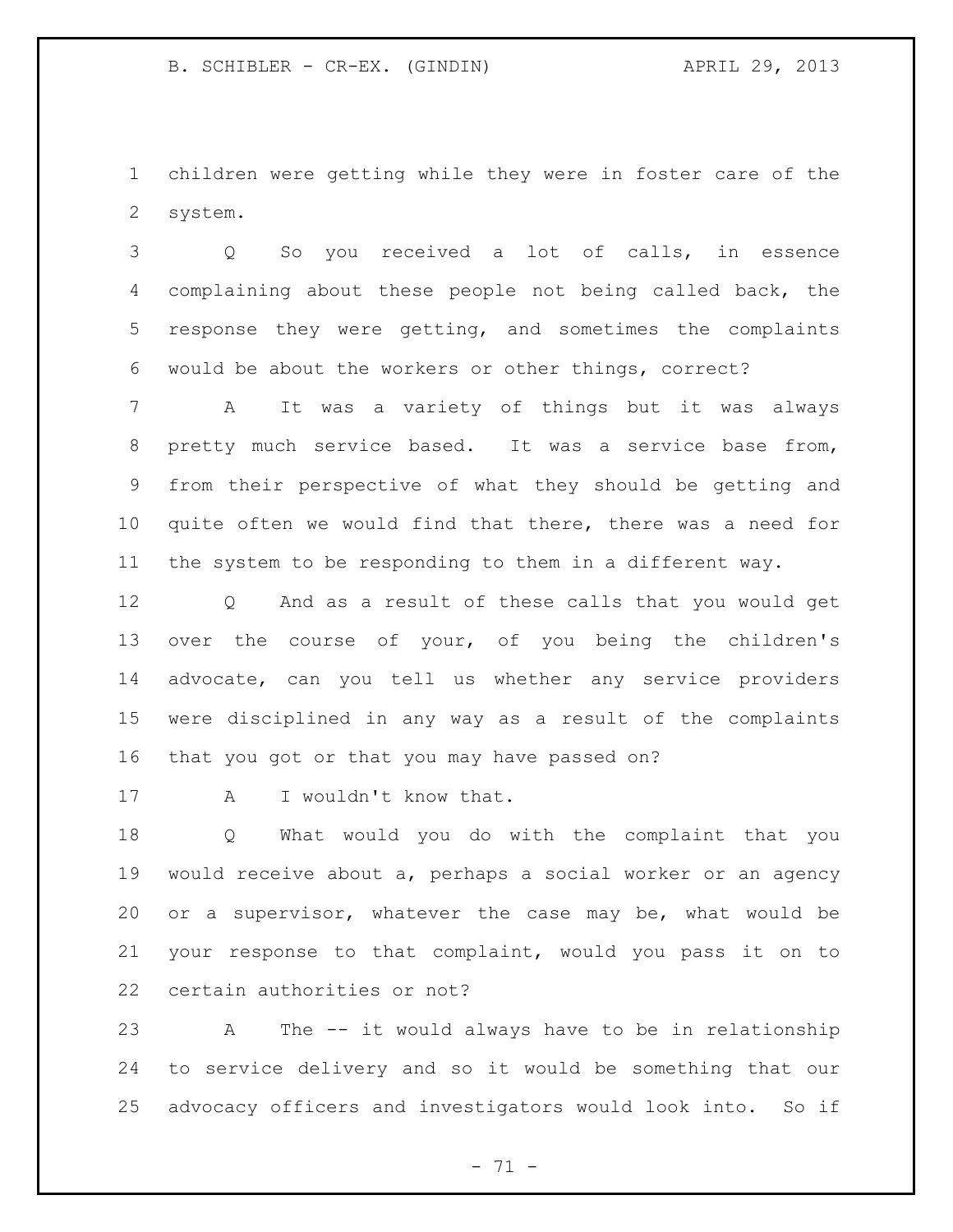## B. SCHIBLER - CR-EX. (GINDIN) (29, 2013)

 there was a suggestion that, you know, no one had attended to the needs of this family, they had been calling and calling. Then our advocacy officers would look into that and they would be able to see from CFSIS whether or not there had been contact and to what degree, but then sometimes you know maybe the CFSIS recordings weren't up to date at the time, so they would make contact with the agency and they would also speak to the worker that was involved with that family.

 Q Is there a record of these types of calls that came in that complained and what happened to the complaints and what the end result was?

 A Those records would be kept in our office and quite often they would be resolved right at the intake level and it would be documented as to how this matter was addressed. So sometimes it was -- and we would ask for responses in writing, if it was necessary to have that in writing or we would at least document what they, what their response was as to how they were going to address us.

Q And you say responses from who?

A From the agency, from the worker themselves.

Q And would they always respond to your concerns?

A Always is a very big word.

Q Were there times that they didn't?

A I would say that there were times where we were

- 72 -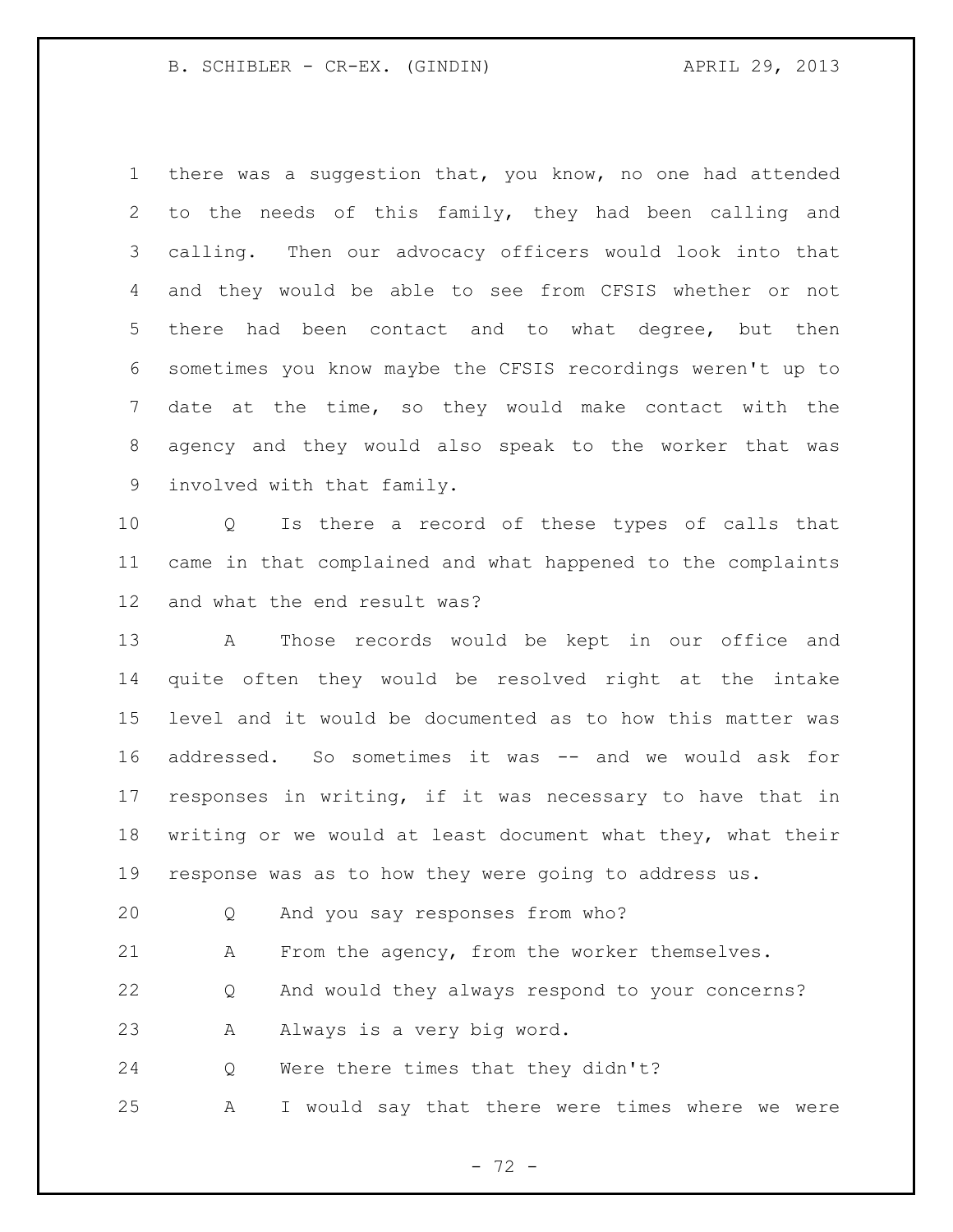## B. SCHIBLER - CR-EX. (GINDIN) (29, 2013)

 concerned with the compliance around understanding what our role was and what their responsibilities were to respond to our involvement and in which case then we would have to go a little bit higher level within their organizations and we would have to document that into a letter and send that letter to the agencies, to the managers, and in those cases we would also CC those letters to the CEO's of the authority.

 Q Okay. Well speaking of letters, there's two letters here that I have that I don't think is in the disclosure material but we did receive them and I'm not 12 sure if you, Mr. Commissioner, has these but they're pretty brief and I just wanted to refer you to two letters that you were involved in writing and I may request in the end that they be marked as exhibits after they're referred to. But I have a letter here dated July 26th, '06. I don't know if you have that in front of you, but it's a fairly brief letter. Is there a copy?

 MR. BRODSKY: Mr. Commissioner, I can give the letters to the witness if you want.

21 THE COMMISSIONER: Yes, surely.

 MR. GINDIN: Mr. Commissioner, I intend to file these two letters as exhibits and give you copies so you have them. The first is dated July 26th, '06. It's a letter to Mr. Jay Rodgers from this witness and Jim Newton

- 73 -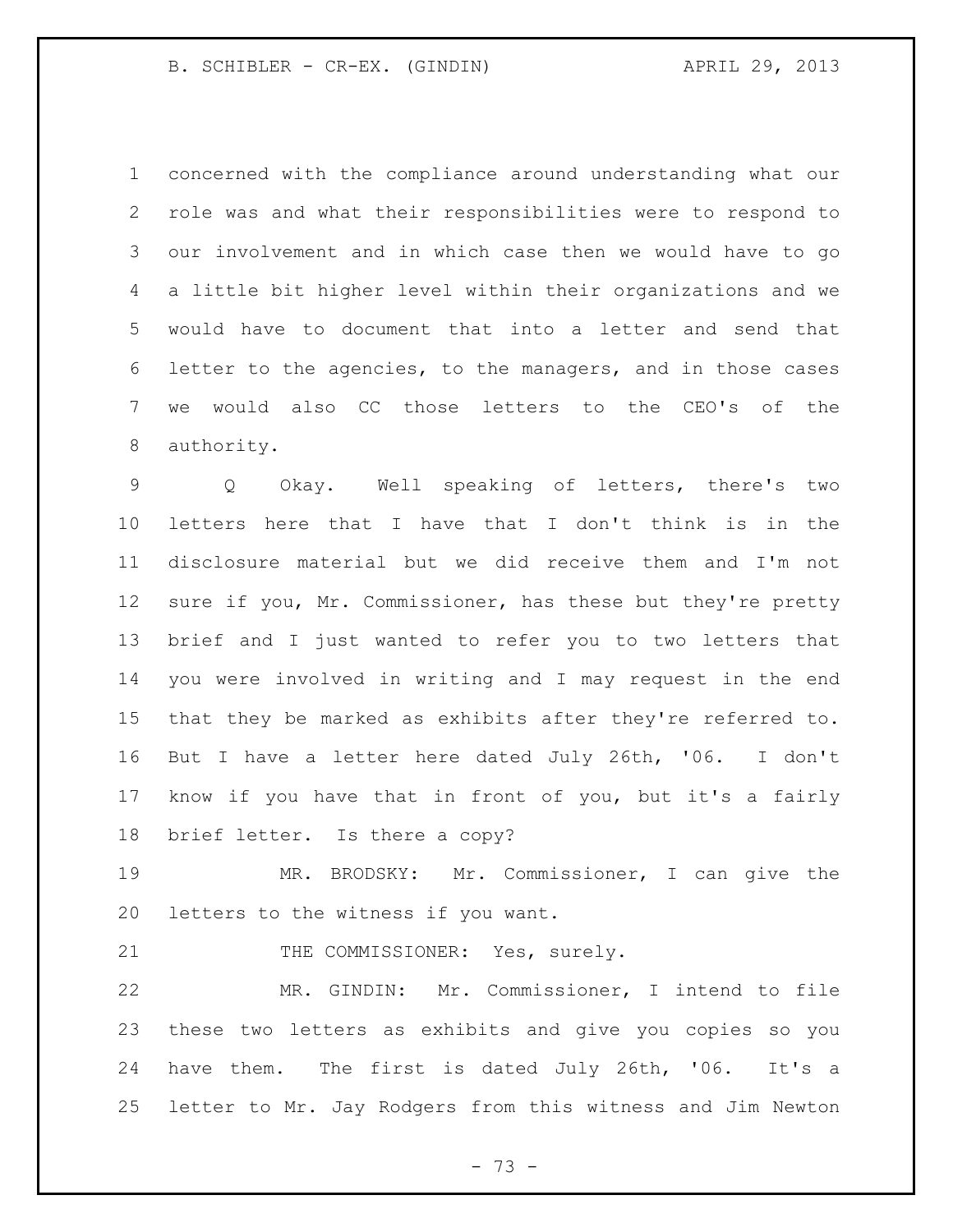1 (phonetic). 2 THE COMMISSIONER: Who's the author of the 3 letter? 4 MR. GINDIN: This witness is along with -- 5 THE COMMISSIONER: Oh to Mr. Rodgers? 6 MR. GINDIN: To Mr. Jay Rodgers, dated July 26th, 7 '06. I'm not sure what the next exhibit number is. 8 THE CLERK: Exhibit 45. 9 MR. GINDIN: So perhaps that could be Exhibit 45 10 which I'll hand to you in a moment. And the second 11 letter -- 12 THE COMMISSIONER: You wrote that letter, 13 Witness, did you? 14 THE WITNESS: That's correct. 15 THE COMMISSIONER: All right. 16 MR. GINDIN: And the second letter is dated 17 August 3rd, 2007 and it's addressed to Ms. Caroline Loeppky 18 and it's also signed by this witness and perhaps that could 19 be Exhibit 46. 20 THE COMMISSIONER: You wrote that letter, 21 Witness? 22 THE WITNESS: Yes. 23 THE COMMISSIONER: All right, 46. Thank you. 24 THE CLERK: Would you like to mark them 45 --25 THE COMMISSIONER: Forty-five I think is the July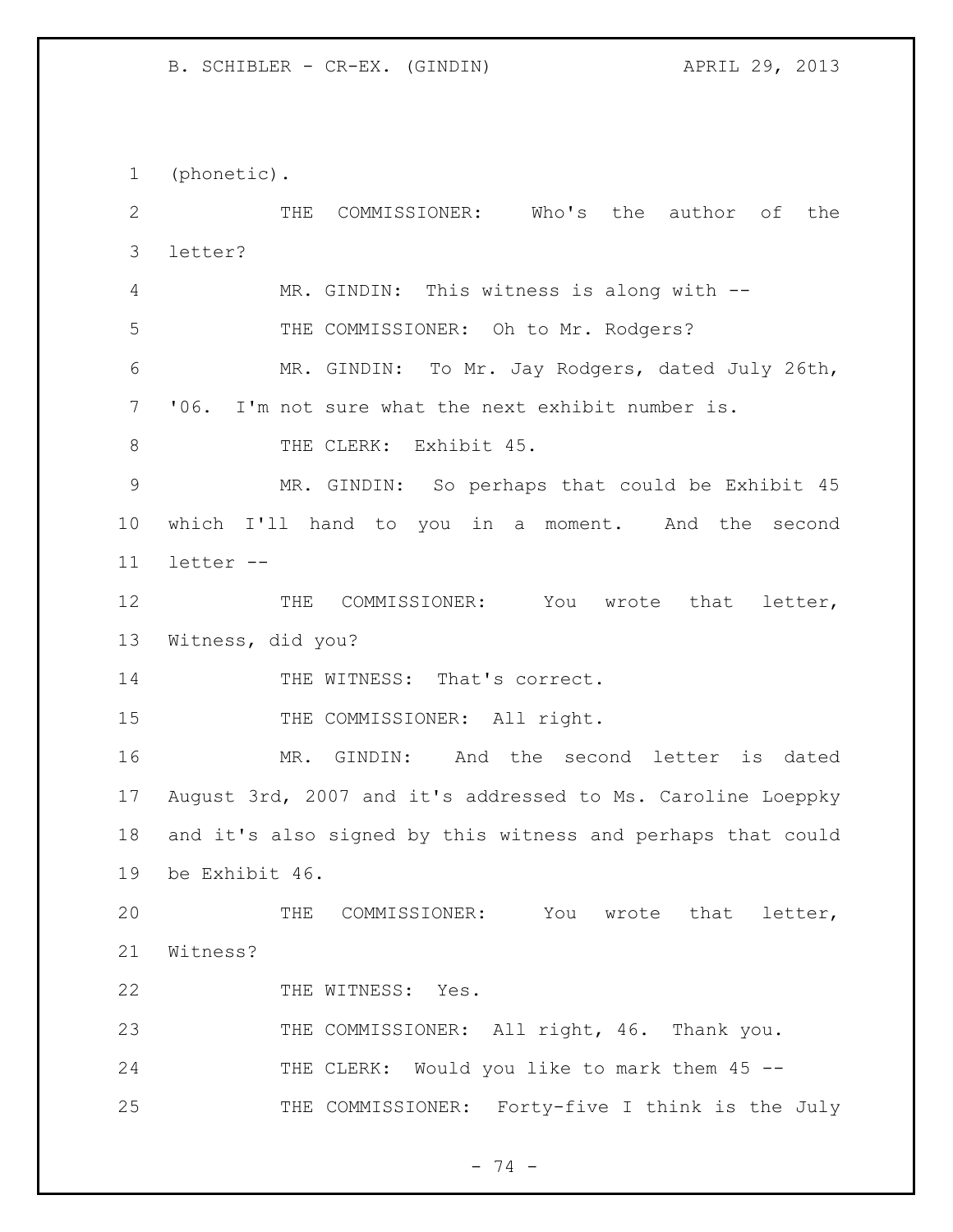one. 2 THE CLERK: And 46 the August. THE COMMISSIONER: Thank you. **EXHIBIT 45: LETTER TO JAY RODGERS FROM BILLIE SCHIBLER EXHIBIT 46: LETTER TO CAROLINE LOEPPKY FROM BILLIE SCHIBLER** BY MR. GINDIN: Q Now, Ms. Schibler, referring first of all to Exhibit 45, which is the first letter chronologically, dated July 26th, '06, since we don't have that on any sort of monitor, I thought perhaps you would simply read it to us first of all and then I'll have some questions about it. A Okay. So this is a letter addressed to Mr. Jay Rodgers who was the acting director of the Child Protection Branch at the time, dated January, or sorry, July 26th, 2006, regarding outstanding child protection matters. "Further to the External Child Welfare Review - Interim Report meeting with Minister Melnick on July 4, 2006, I am writing with

 $- 75 -$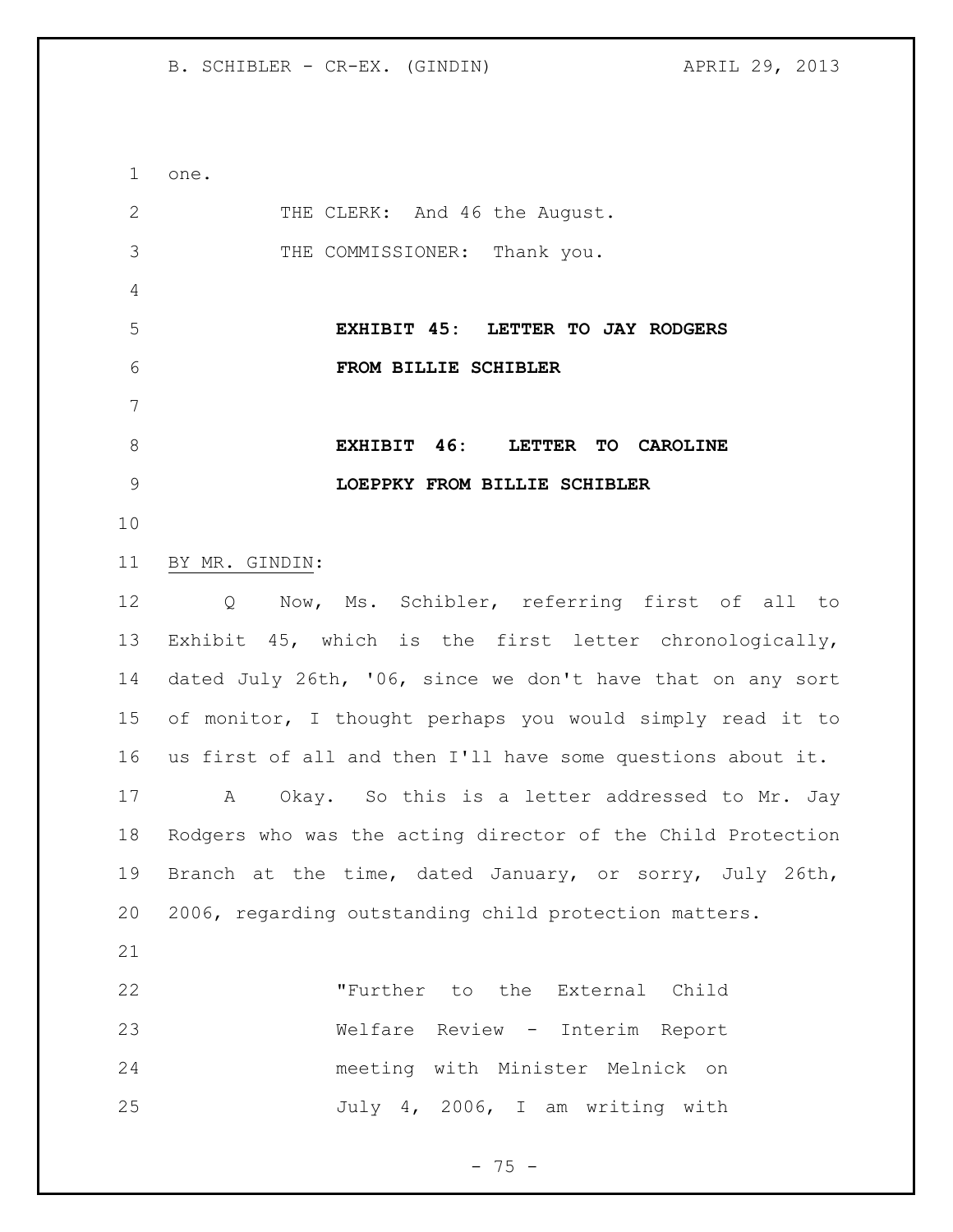| 1            | the<br>recommendation that the     |
|--------------|------------------------------------|
| $\mathbf{2}$ | following matters which have       |
| 3            | emerged during the course of our   |
| 4            | review to date be given immediate  |
| 5            | attention to ensure that potential |
| 6            | risk to children be addressed.     |
| 7            | 1. That clear procedures be        |
| 8            | followed within each agency        |
| $\mathsf 9$  | to ensure that birth alerts        |
| 10           | or family service alerts are       |
| 11           | efficiently sent from one          |
| 12           | agency to another. It is           |
| 13           | recommended that these alerts      |
| 14           | be copied to the Director of       |
| 15           | the agency to ensure follow-       |
| 16           | up, and that the service           |
| 17           | agency receiving these alerts      |
| 18           | verify, through an immediate       |
| 19           | phone call, receipt of such        |
| 20           | notices, with written              |
| 21           | confirmation to follow.            |
| 22           | 2. That in accordance with         |
| 23           | the Standards regarding the        |
| 24           | transfer of service from one       |
| 25           | agency to another, the             |
|              |                                    |

- 76 -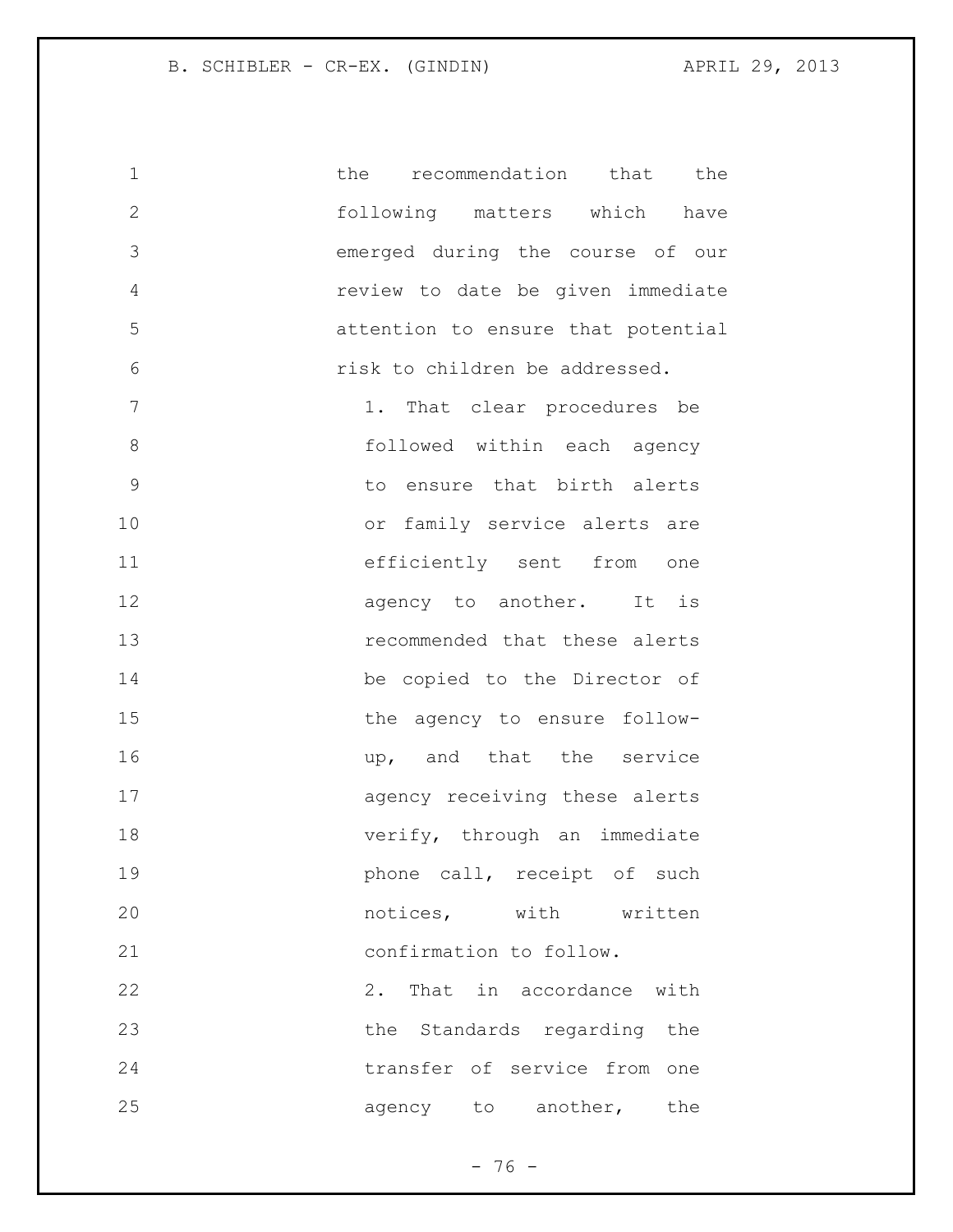1 receiving agency provide written confirmation to the sending agency that the receiving agency is accepting 5 the transfer, and that only upon receipt of this confirmation should the 8 transferring agency cease 9 service. (Sec. 1.1.6. Manitoba Program Standards 11 Manual). While we recognize that the majority of agencies know and **understand this process, we have**  come across situations where this was not the case and obvious service gaps existed. We trust this matter will be discussed with the four Authorities for follow- up. 21 Thank you for your attention." Respectfully myself and my chairperson, Dr. Jim Newton. Q Okay. Now the reason that you wrote -- MR. BRODSKY: Copied to Christine Melnick and --

- 77 -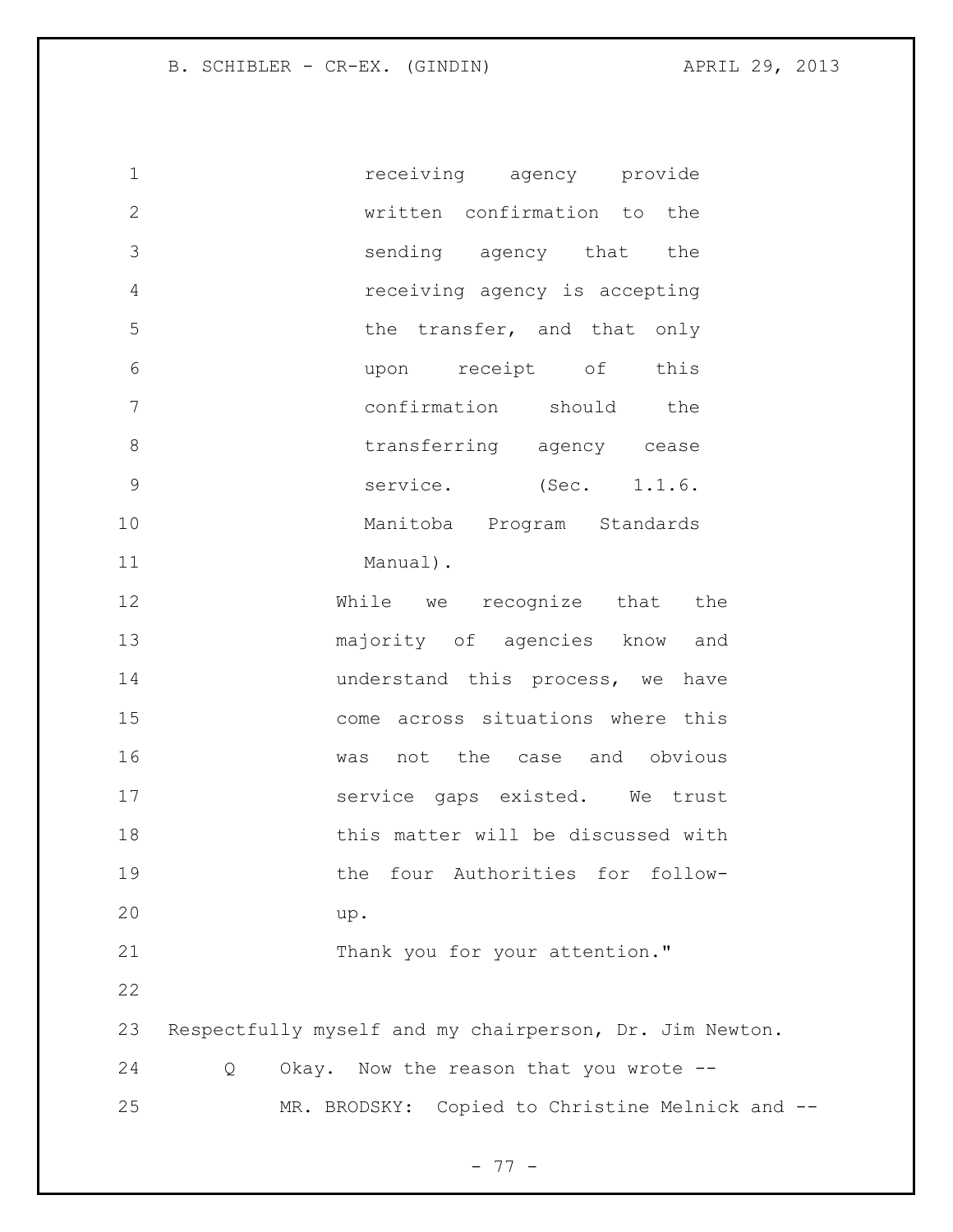THE WITNESS: Copy to Minister Melnick, that's correct.

 MR. GINDIN: Okay, that's noted at the bottom of the letter.

BY MR. GINDIN:

 Q The reason that you decided to write that letter was?

 A Was that we had come across situations where birth alerts were sent to an agency notifying them that there needed to be follow up and that everyone assumed that those birth alerts had been received and sometimes those birth alerts would come by way of facts and sometimes they'd be coming to communities where there may be somebody else covering the admin services that day or what have you, wasn't really sure what to do with them, put them into a basket of incoming correspondence and of course those matters weren't acted on the way that they needed to be. And people made the assumption that just because it was sent, just because it was delivered that obviously somebody was following up on it, but that we felt that there had to have been another process to that and that was doing that, that actual contact and ensuring. And so it wasn't just a matter of sending it to the agency but that the director would also be made aware of it.

- 78 -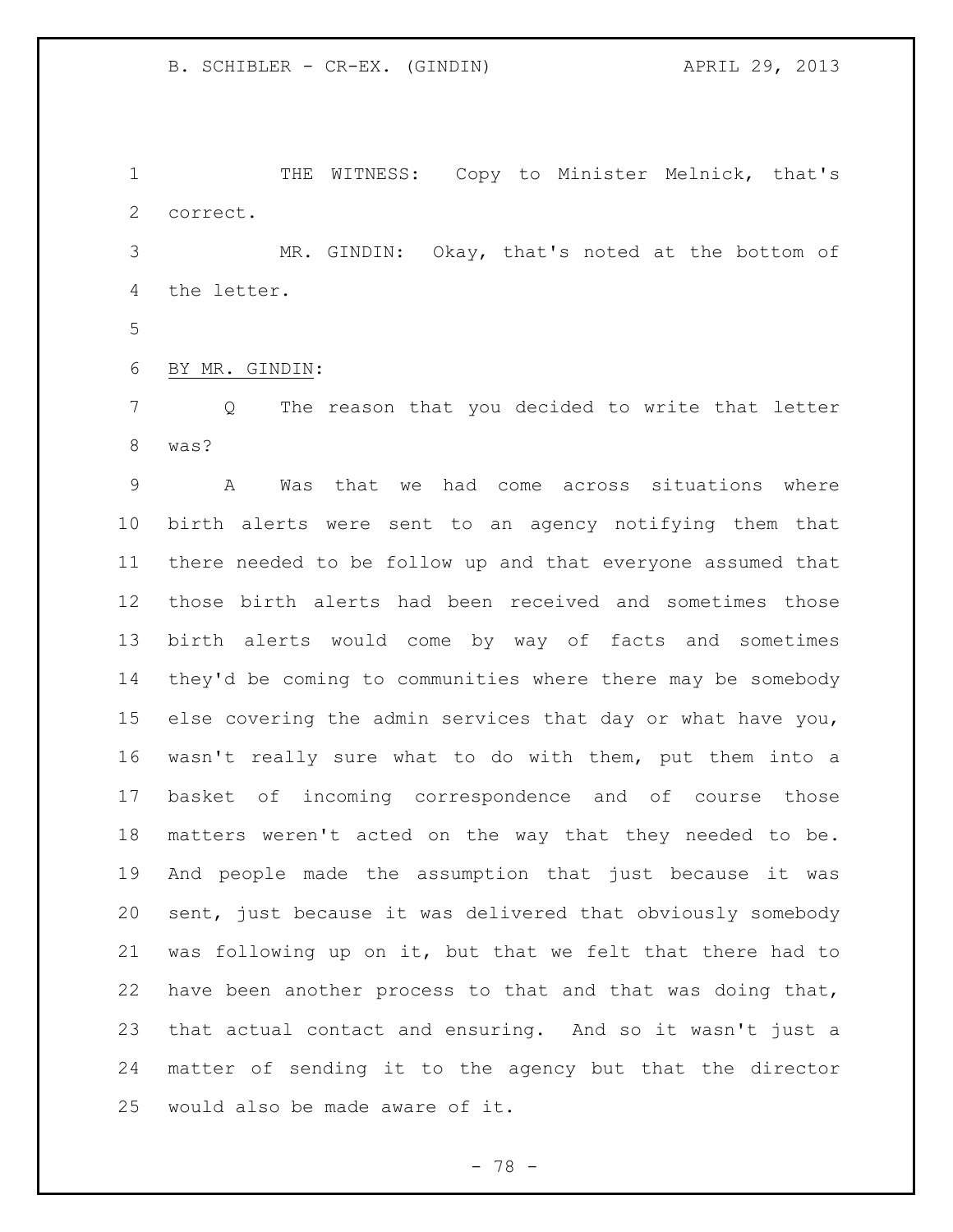And as far as number 2, again it was a matter where we found in our investigations that during the devolution process a case was being transferred to another authority, another jurisdiction and agencies assumed that just because they prepared the transfer and they sent the transfer that they no longer had responsibility for that case and so we were emphasizing what existed in the standards that unless it's been verified and confirmed that the other service system has picked up services and is willing to accept it, that that responsibility for service still lies with you until it's gone through those final pieces and we were finding that there had been situations where that hadn't occurred.

 Q When you talk about birth alerts, are you talking about to parents who are already involved in the system?

 A Or where there's already been a determination that there could be potential risk with this individual having a child and not receiving some additional support or monitoring services. And that also included in that family service alerts. So with even for my own office, we found that if we were doing an investigation and something came across our information that suggested that there's potential risk out there for some other children, we would send those alerts, those family service alerts to, to the agency and again, recognize that it had to be followed up

- 79 -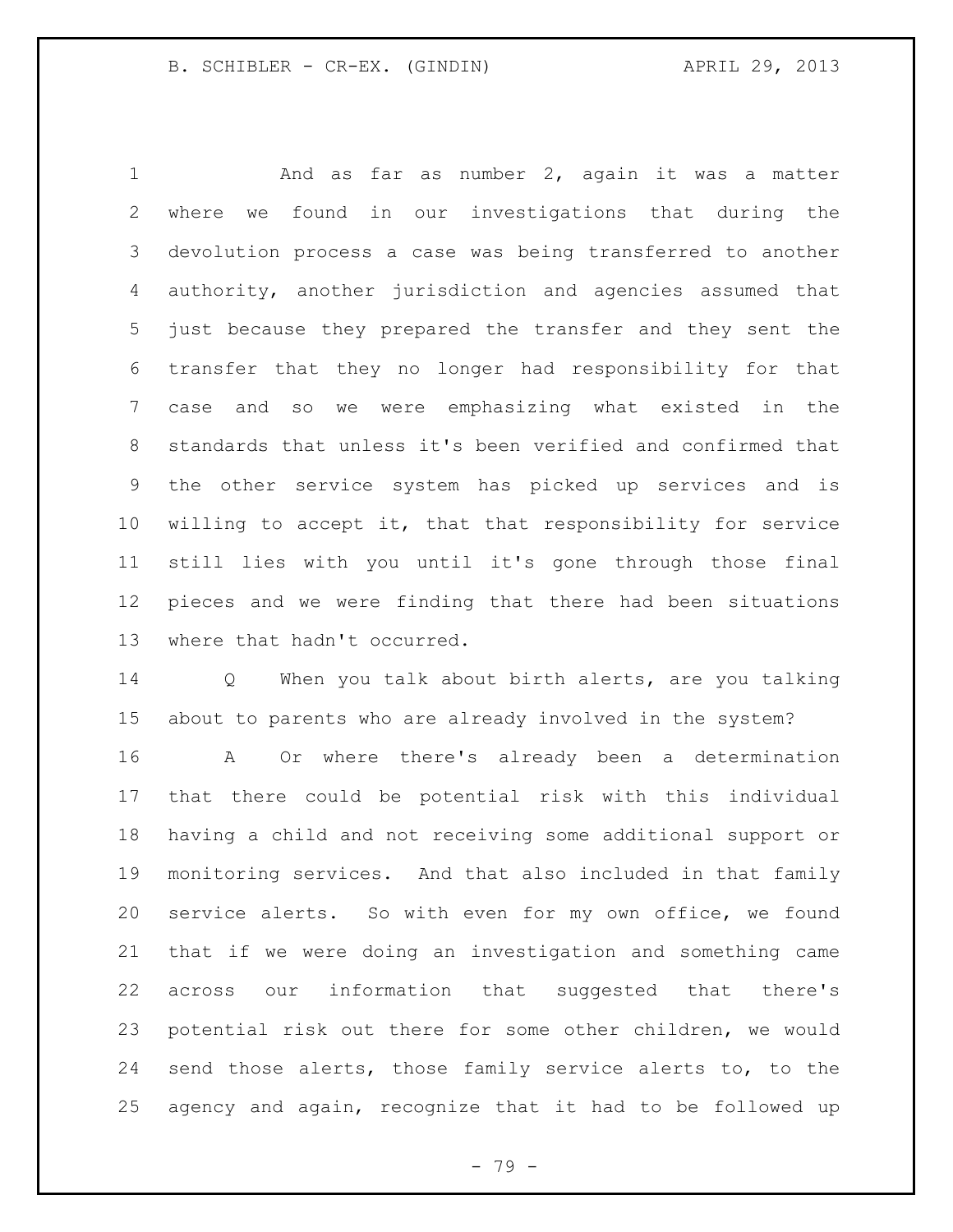with a phone call. We had to make sure that our letters stated on there please call us and confirm receipt of this so that we know that you've received it, so that we know that now somebody is paying attention to that alert. Q Did you get a response to this letter from anyone? A I don't recall that. I'm sorry, I do not recall that. That was a long time ago. Q All right. The second letter that we have marked as an exhibit is dated August 3rd, 2007, so that's roughly a year later, correct? A Correct. Q And I know that there are things in this letter that you can't mention because they're redacted, but if you can read out that letter for us. A Okay. This was August 3rd, 2007, it was addressed to Ms. Caroline Loeppky, Acting Executive Director to the Child Protection and Support Services and it was in regards to children not seen. "During a discussion at our meeting of July 26th, I had brought to your attention concerns

**120 I** [Office of the Children's

which had been raised to the

 $- 80 -$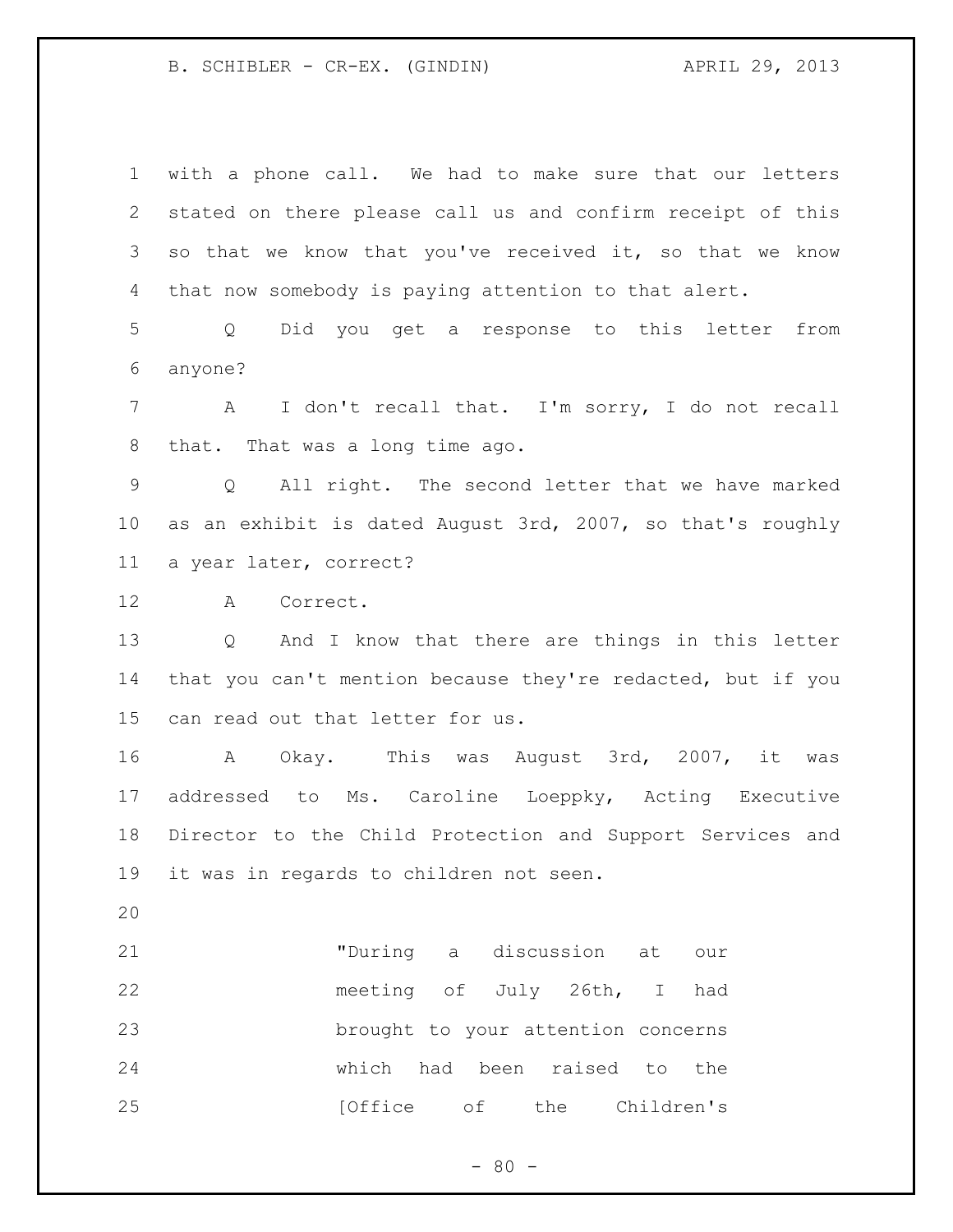Advocate] the OCA suggesting that certain children had not been seen during the Directive for face-to- face contact in May 2006. In our attempts to follow-up on these concerns, we have heard conflicting information from 8 workers regarding how they were instructed to carry out this directive. This information has 11 suggested that various interpretations for face-to-face contacted existed at that time. The information received at the OAC regarding these concerns **relates** to the following children ..." And then we listed seven children, I believe, and the agencies that they were receiving services from. And it just said, "Please advise my office once this matter has been looked into. Should you have questions or

 $- 81 -$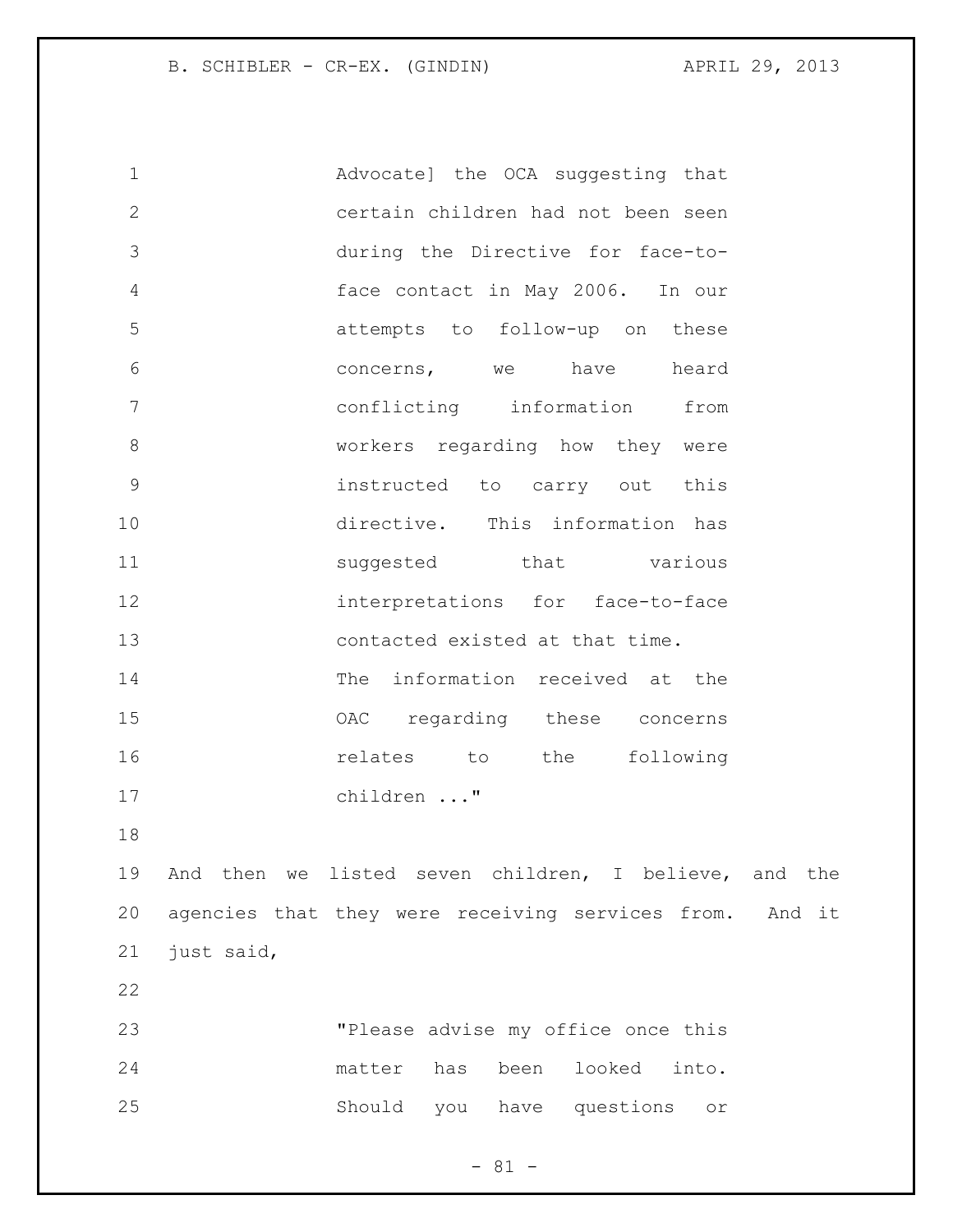1 1 require further information, please contact me." And that, your attention to these concerns, I thank for that. Q Okay. Now do you recall whether you received some response to that letter? A I'm not sure whether or not there was written response to that or whether there was dialogue that occurred. Somehow I do recall there being a suggestion that this had been followed up on and that, but there was -- that they were satisfied that these children had been ultimately seen in the end. Q All right. A But I don't recall whether that was from a verbal dialogue or whether that was from actual correspondence. Q You likely would have followed up on something this important, I would take it. A I'm sorry? Q You likely would have followed up on something as important as certain children who weren't seen that should have been seen. A I'm going to assume so. I can't recall how that, how that actually resulted. Q Now I have a few more questions that relate to

 $- 82 -$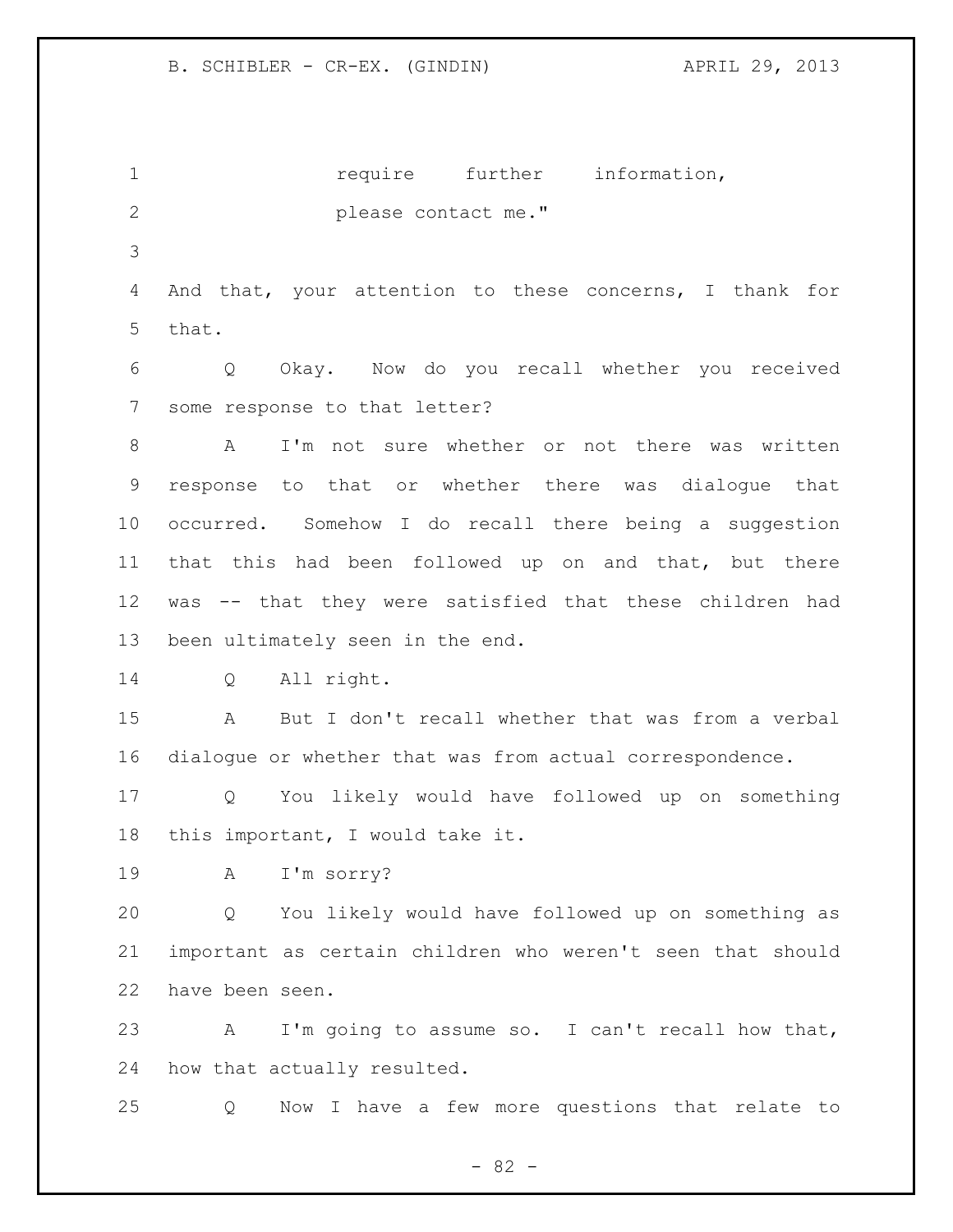foster homes. You told us that you, yourself, was a foster parent for I think you said 24 years or something --

A Twenty-five, yeah.

 Q And that you had a number of foster children placed with you, I think you said something like 48 over the years.

A That's correct.

 Q And so I take it you would be familiar with the process with respect to the placement of children with a foster parent or a foster home, right? And there is a process.

 A It gives me a different view of it as well, yes. Q And one of the things that is required in this process is that there be a license issued to, in your case it would be you, I suppose, because you were taking in some children, right?

17 A That I'd be licensed by an agency --

Q Yes.

19 A -- to be able to do that.

Q Yes, that's part of the process.

21 A As a foster parent, yes.

 Q And the process, I think, was that these licences would have to renewed every year, that's what the law says at least.

A Yes.

- 83 -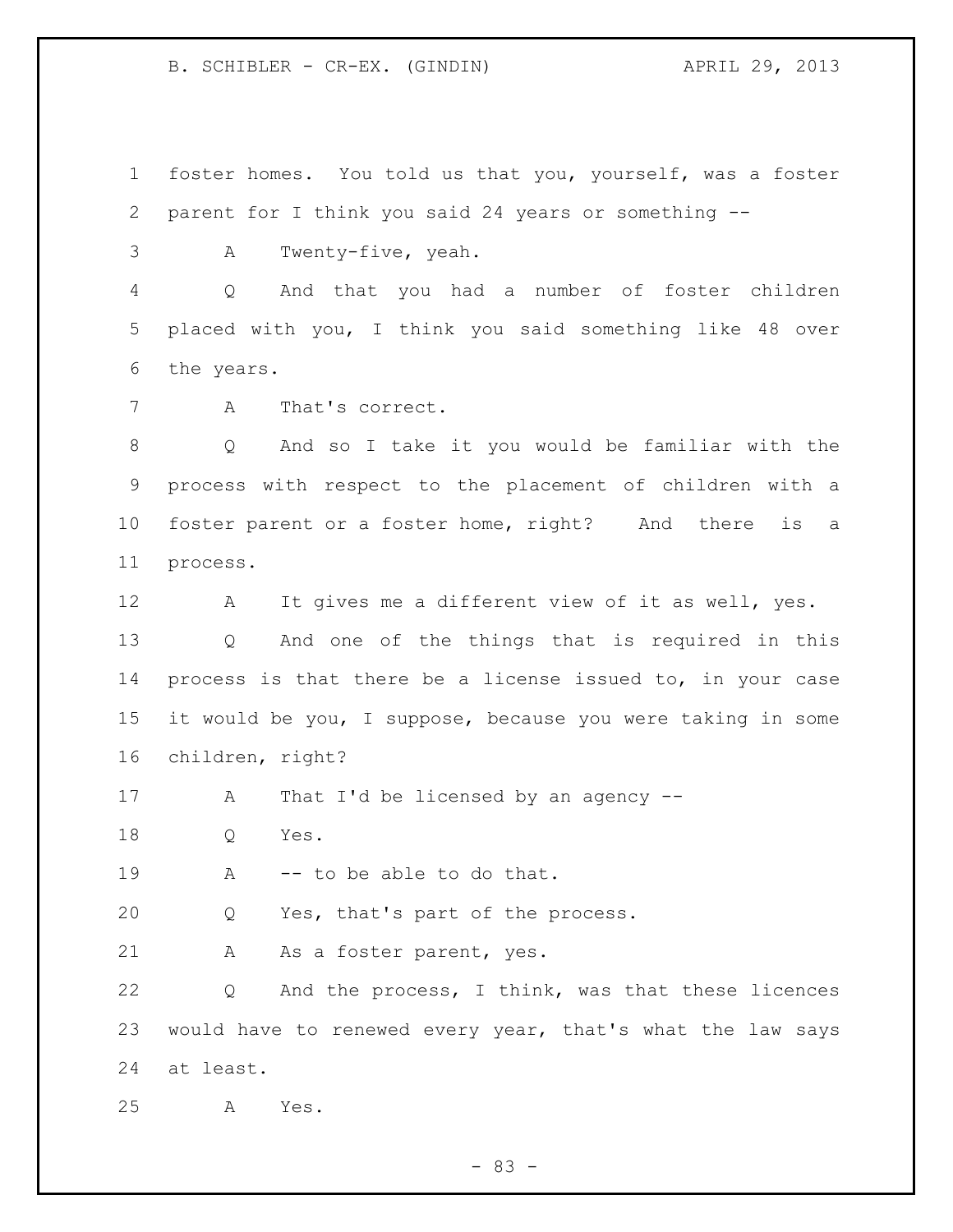Q Right. And that's an important part of the process because part of that process includes things like a criminal record check, right? A That's correct. Q And obviously if there wasn't an annual renewal, the caregiver might in fact get a criminal record afterwards and the agency wouldn't know. 8 A That's correct. Q And that would be very important to know. A That's correct. Q Another thing that goes on is that the agency would want to know if the caregivers or anyone in the house really was on the child abuse registry obviously. 14 A That's correct. Q Yeah. And you're familiar with the process that the, of being registered on the child abuse registry? A Yes. Q Essentially my understanding is that if someone is convicted or pleads guilty to child abuse type of offence, then they're automatically placed on the child abuse registry. A Yes. Q And obviously one of the reasons for having such a registry would be that you wouldn't want foster parents taking in children if they're on the registry.

- 84 -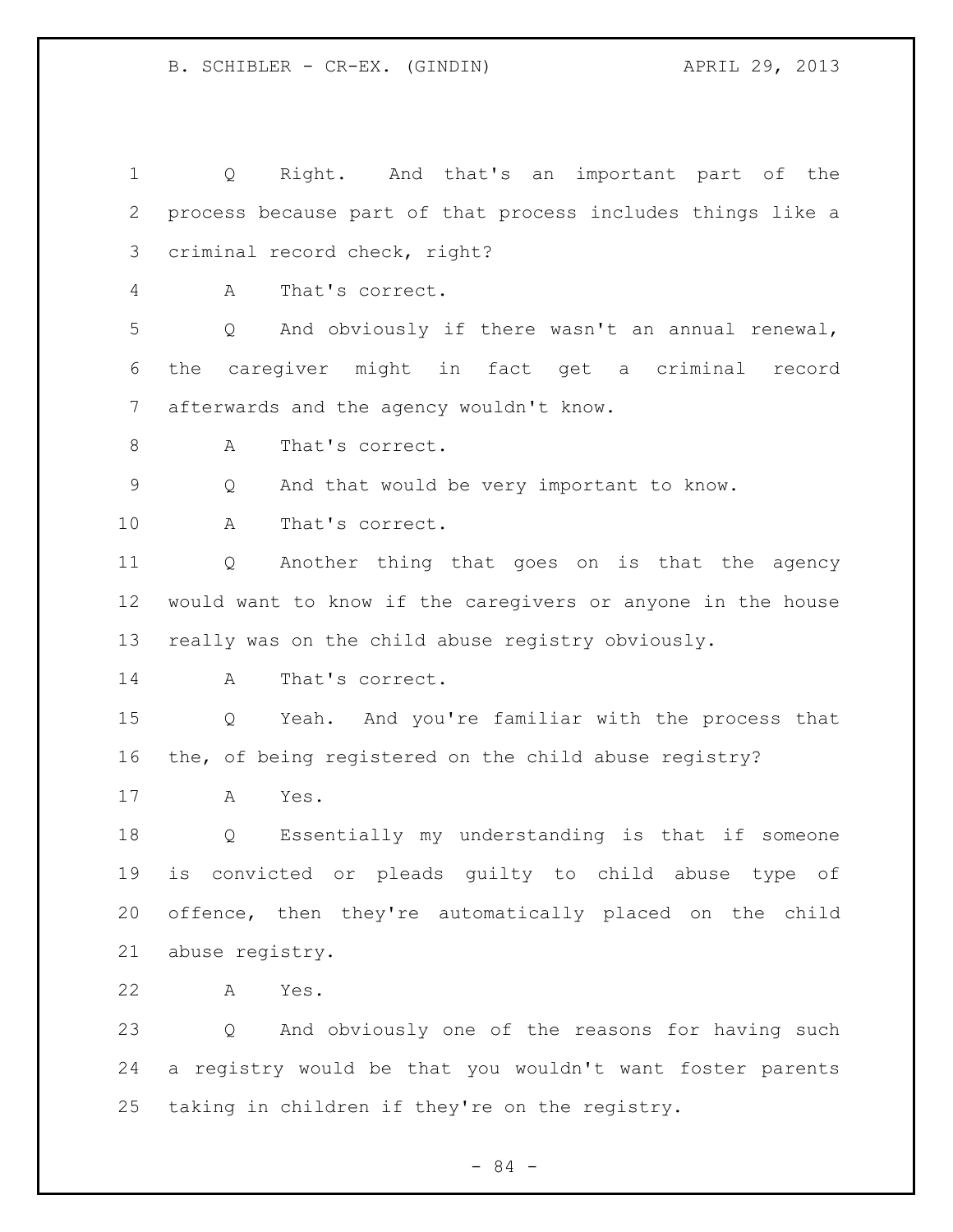1 A That's correct.

| $\overline{2}$ | And if the person isn't convicted or doesn't<br>Q                   |
|----------------|---------------------------------------------------------------------|
| 3              | plead guilty, there's still a process whereby the                   |
| $\overline{4}$ | allegation that was made is tested in court and the person          |
| 5              | still may get on if there's a finding made.                         |
| 6              | And that's usually determined by the committee.<br>A                |
| $7\phantom{.}$ | Right, okay. Those things are very important<br>Q                   |
| 8              | with respect to children being placed with foster parents,          |
| 9              | right?                                                              |
| 10             | A<br>Yes, and if I can just add to that. I mean you                 |
| 11             | ask about the annual reviewing and licensing of that home,          |
| 12             | there still is an onus on the caregivers to report any              |
| 13             | changes to their circumstances that may occur within that           |
| 14             | year.                                                               |
| 15             | And there's an onus on the agency to make sure<br>$Q \qquad \qquad$ |
| 16             | the licence is renewed.                                             |
| 17             | That's correct.<br>A                                                |
| 18             | And to follow up on that.<br>Q                                      |
| 19             | That's correct.<br>Α                                                |
| 20             | Q Correct? Now are you familiar with the auditor                    |
| 21             | general's report prepared by Carol Bellringer which we're           |
| 22             | heard from last week.                                               |
| 23             | Yes, I have some familiarity.<br>A                                  |
| 24             | Okay. I'm just going to refer you to page 657.<br>Q                 |
| 25             | Perhaps we can get that on the screen. And while that's             |

- 85 -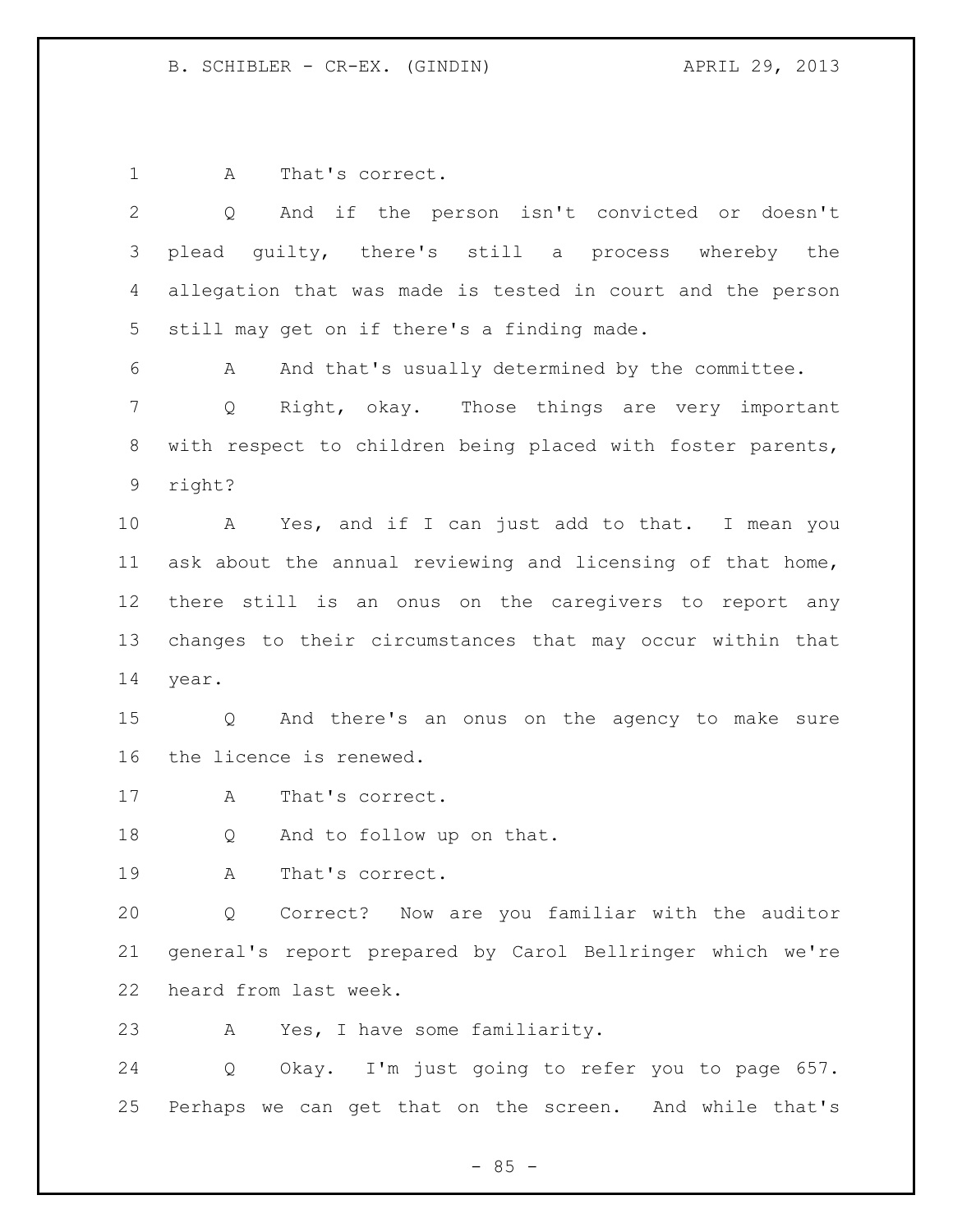B. SCHIBLER - CR-EX. (GINDIN) (29, 2013)

 happening, perhaps I'll just introduce somewhat what I'm going to asking you about. You'll agree with me that, and you've expressed to us your concern about the interests of children and their safety and obviously the placement of children in foster care and exactly who they're placed with and whether it's a safe place is obviously very important to all of us, correct?

A Yes.

 Q Now while we're looking for that, part of Ms. Bellringer's report talked about how foster homes were not being relicensed annually like they should be and talked about how in some cases the licence would have expired for maybe a matter of months and in some cases as long as six years without the licence being renewed. Now you would agree with me that type of situation can be potentially dangerous.

17 A Absolutely.

 Q And, oh I think we have it now on the screen and you can see for yourself the heading "Foster Homes Were Not Consistently Reviewed and Re-licensed Annually". And there's a discussion there about the fact that on occasion years would go by before licenses were renewed, correct?

A Yes.

 Q And, and the problem with that being allowed to happen is that the people involved in that particular home

 $-86 -$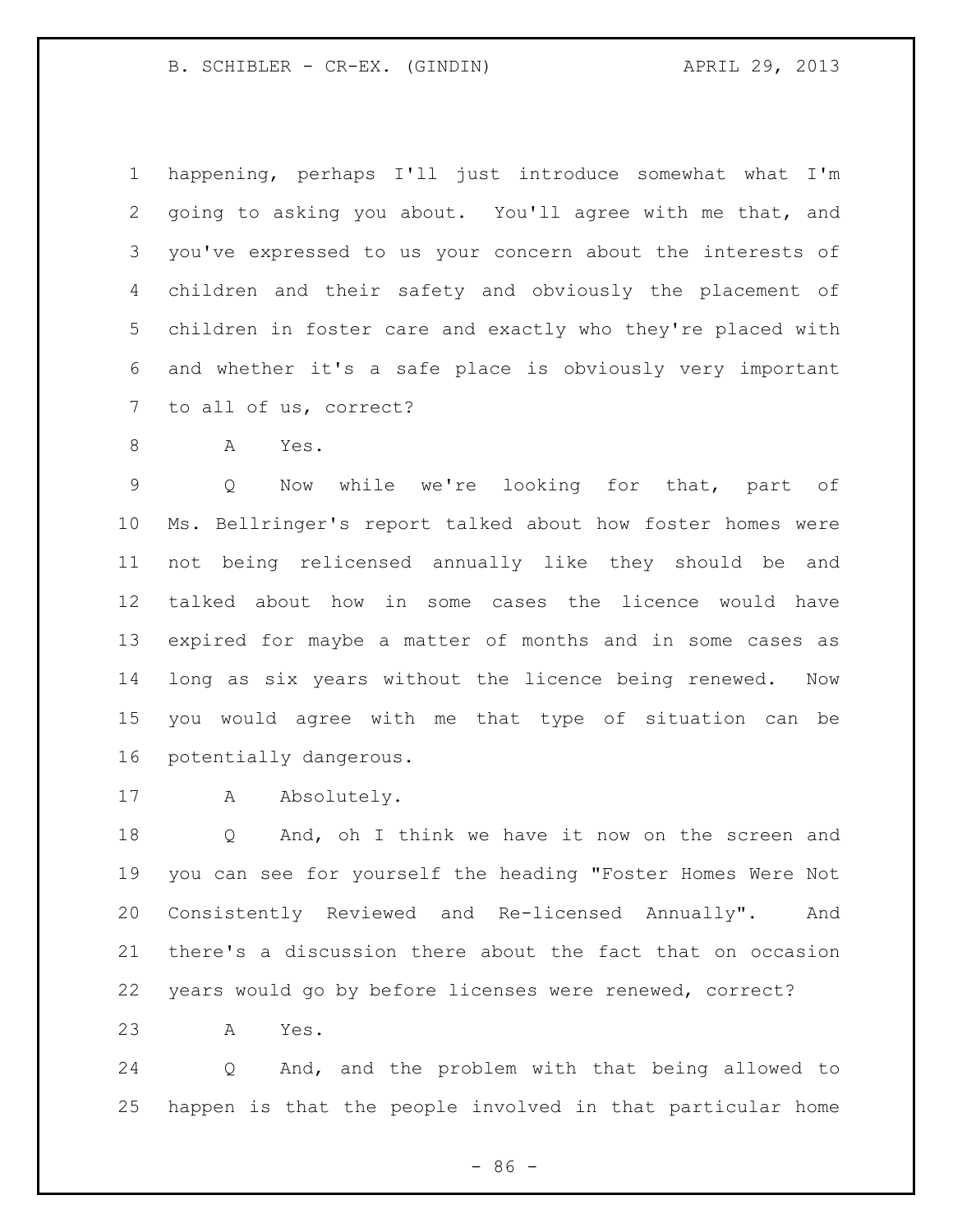B. SCHIBLER - CR-EX. (GINDIN) (29, 2013)

 may well have been convicted of something along the way that could be serious, right?

A That's correct.

 Q There could be different people in the home. There could be different children in the home.

 A Again, that would be the responsibility of those care providers to report that change to the, to the agency when it occurs.

 Q And also the agency's responsibility to make sure that the licenses are indeed renewed.

 A That is absolutely correct. But I think I have to also add that, you know, I know from what I've witnessed over my time in this profession is that those all care services, those ones that are responsible for supporting 15 and re-licensing those, those homes are really, really stretched in their ability to be able to do all of that well. There's not enough resources available in the current system to be able to ensure.

Q And that's a problem.

A It is a problem.

 Q And relying on the people who are the caregivers who may have broken the law since the last renewal and now have a record, that's pretty tenuous if you have to rely on those people --

A Absolutely.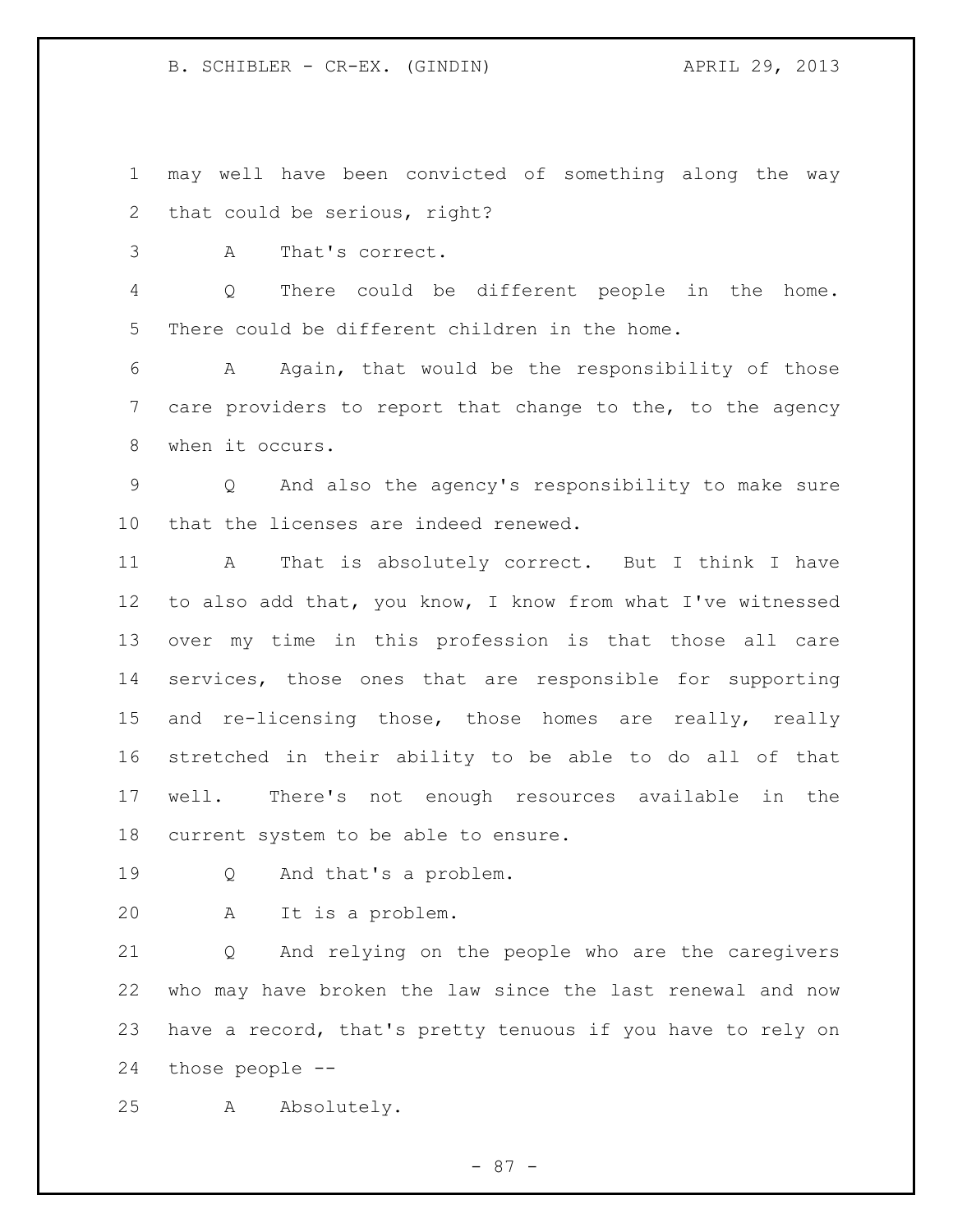Q -- to come forward, right?

A That's correct.

 Q Also in this report of hers and it goes on for various pages and it's all on the record, she also talks about a problem with people's names being put on the child abuse registry quick enough.

A Okay.

 Q You're familiar with that. It's mentioned in here that that's one of the concerns that she discovered when she did her audit. Now this particular report we're talking about was prepared in 2006. In 2012, the evidence was that she, bit of progress report and in which she told us about the changes that were implemented, the ones that were still being looked at.

A Okay.

 Q And one of the, one of the pieces of evidence was that an area where there's very slow progress still is this very area that we're talking about of relicensing, making sure if people's names be put on the child abuse registry quicker. And so six years later the same issues seem to be still present and there seems to be still very slow progress and I take it that's of great concern.

A It is, very much so.

 Q There's certainly potentially dangerous problems that could exist when you lose track of who it is that's

- 88 -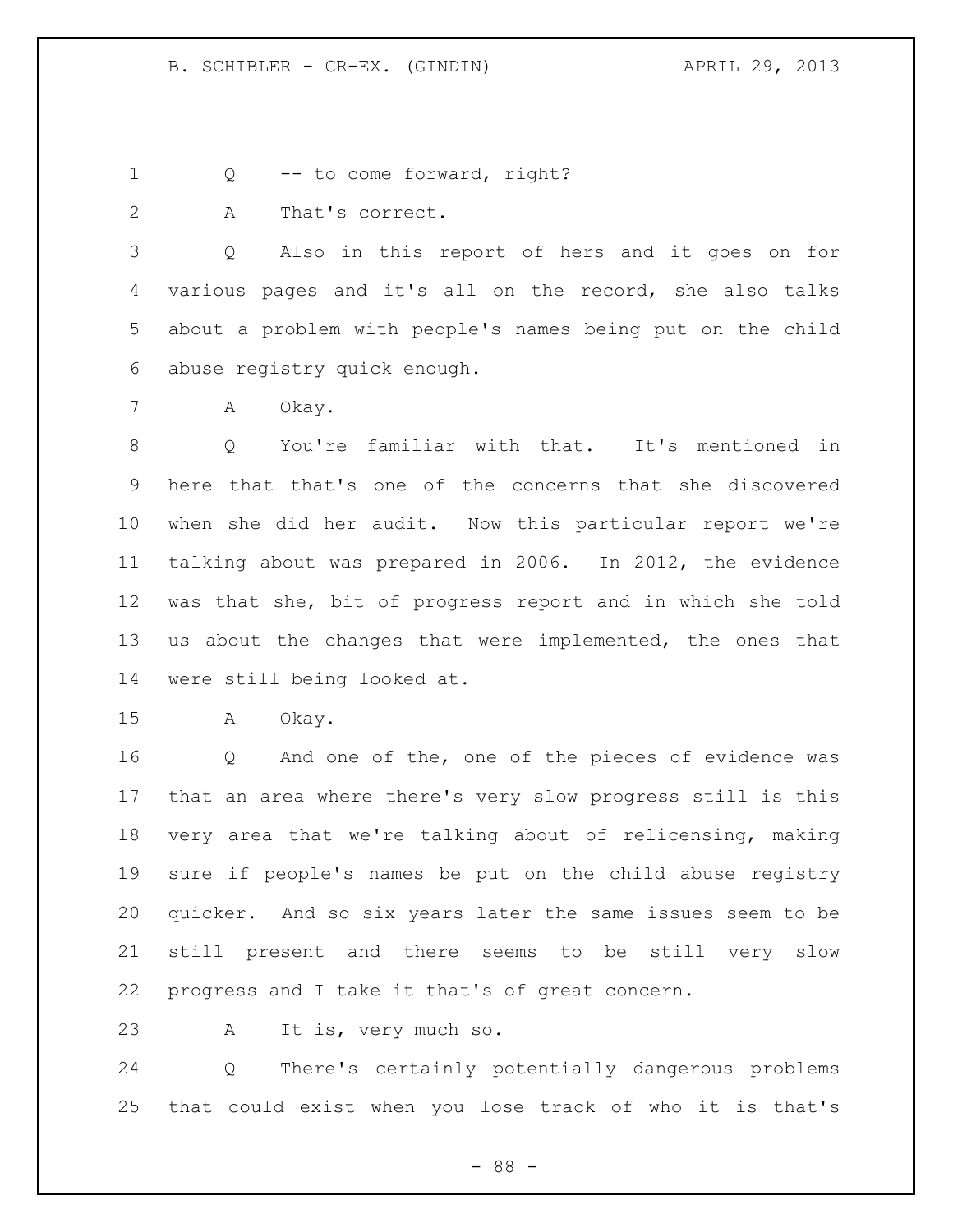fostering, providing foster care to certain children?

A Absolutely.

 Q And whether their circumstances have changed, whether perhaps they have now been placed on the child abuse registry in the meantime, or should be, or have been convicted of certain things, correct?

7 A Absolutely.

 Q Now I'm not sure if you mentioned this, but I think, if I recall your evidence correctly -- you can tell me if I'm wrong -- I think you mentioned that in May of '06 the government had made an announcement that all children had been tracked properly.

A Yes.

 Q And I think that -- first of all, who made that announcement?

16 THE COMMISSIONER: Just a minute, all children what?

MR. GINDIN: All children had been tracked.

19 THE WITNESS: Seen for face to face contact.

- 
- BY MR. GINDIN:
- Q Or were --

A That they could account for.

 Q That they could account for all the children that should have been --

- 89 -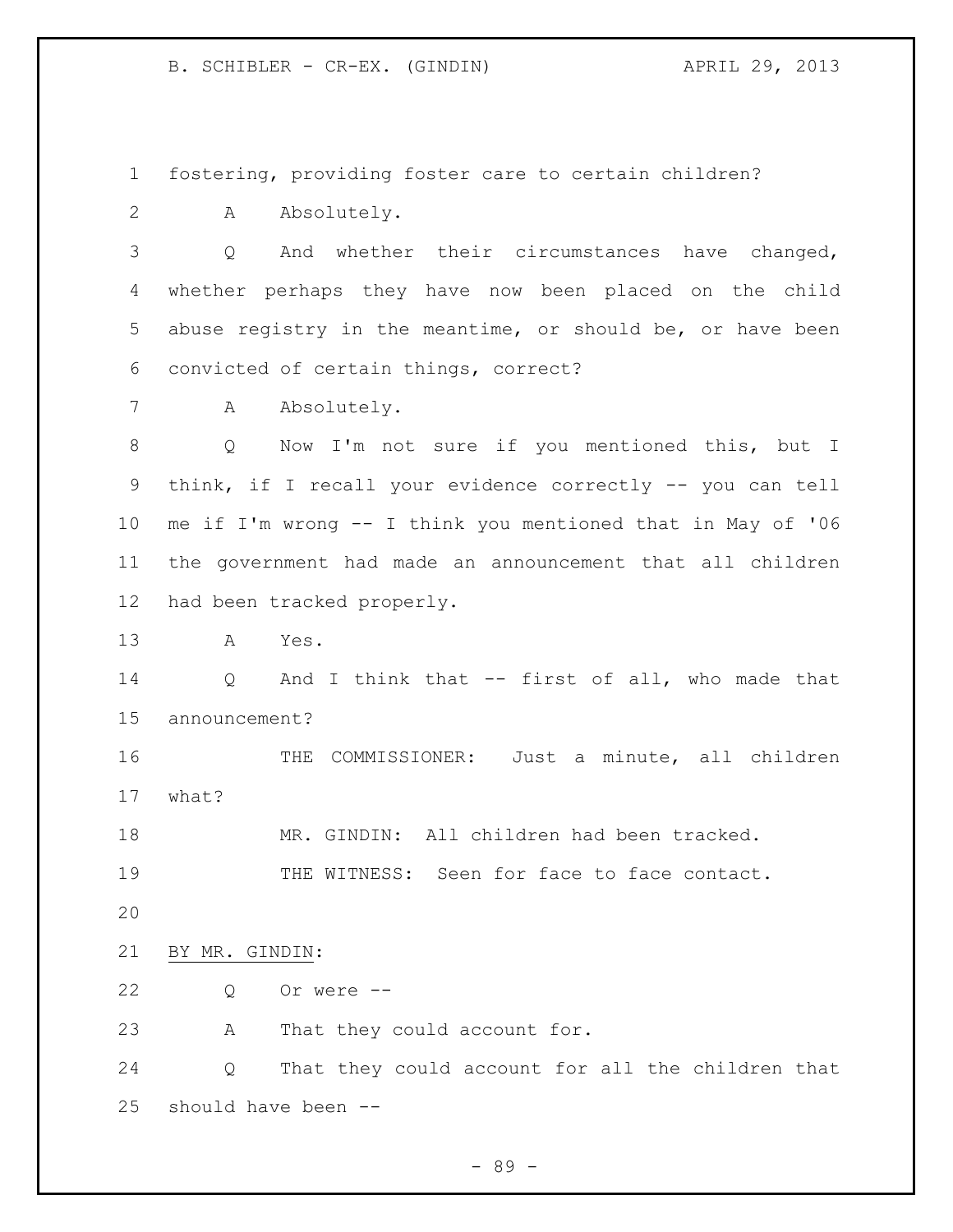A All the children that were in the care of the system.

 Q Who, who made that announcement, do you recall exactly?

 A That was made through the -- I believe on behalf of the -- I don't know if it was on behalf of standing committee or if it was on behalf of the CEOs. The announcement as it read in the newspaper was made by Elsie Flette who was the CEO of the Southern Authority.

Q And you take issue with that, I presume?

 A Well, I think that we felt that it was a bold statement. We knew how many children were in the care of the child welfare at the time and, you know, we had question as to what did face to face contact really translate to be. And --

 THE COMMISSIONER: Was this after the death of Phoenix had been discovered?

18 THE WITNESS: Yes, yes.

MR. GINDIN: We're talking, I think, about --

 THE WITNESS: It was right after actually because I think what ended up happening was that, you know, the question was being called by the, by the general public as to were there any other children that could possibly have gone undiscovered that may have fallen through the system somehow and I guess particularly people were raising the

 $-90 -$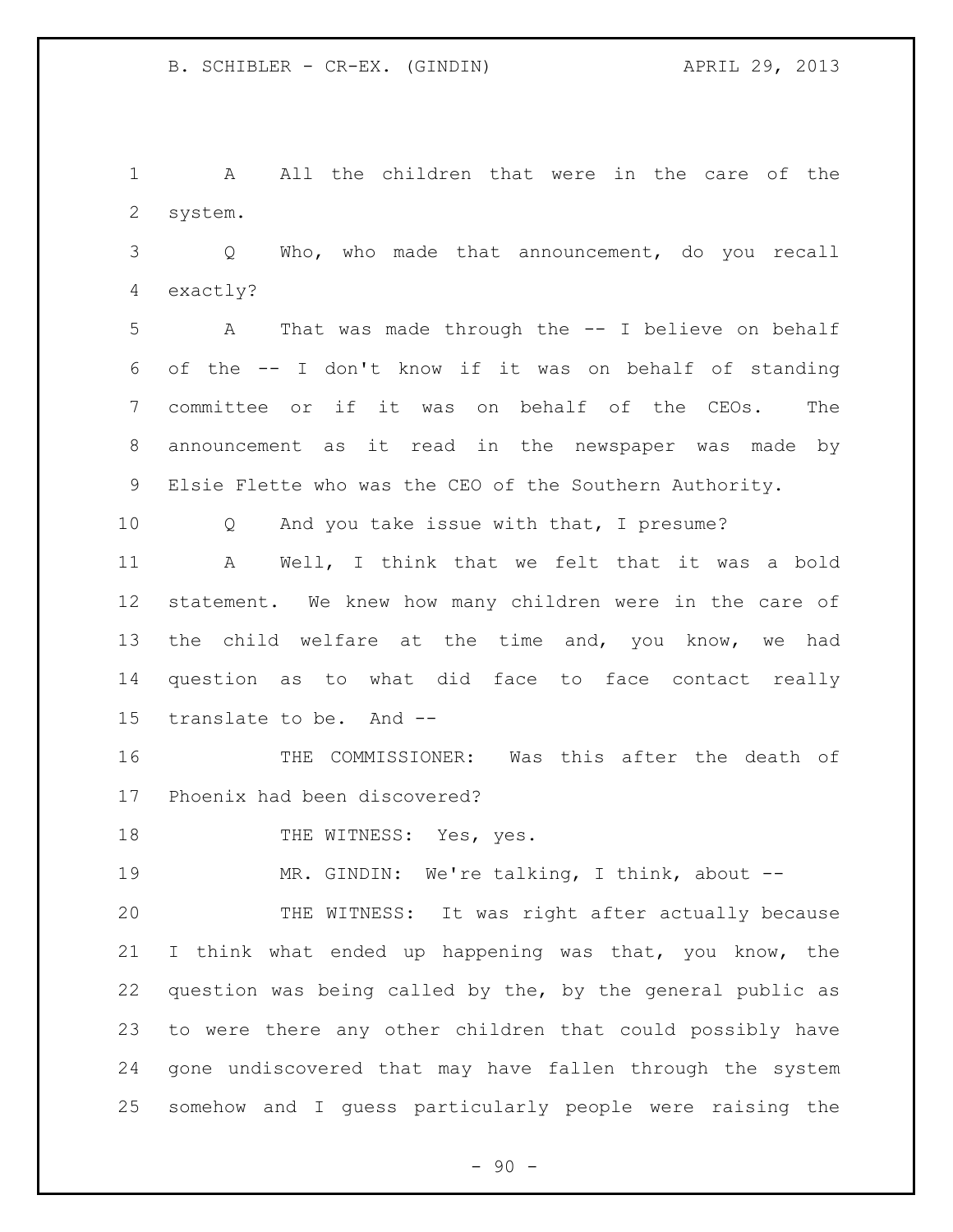question as to whether or not devolution had failed and they wanted to, they wanted assurance and government wanted assurance that the, that the children in their care had been seen. BY MR. GINDIN: Q And I think I mentioned the date being May of '06, which would in fact be a few months after -- A That's correct. Q -- Phoenix's death was discovered. 11 A That's correct. THE COMMISSIONER: And who gave the assurance? THE WITNESS: Well the directive was given through government. I'm not exactly sure who that came from, but it was a directive that face to face contact must occur, that all children in the care of the child welfare system are accounted for and then the response to that was delivered and I as I say, I'm not sure if it was behalf of standing committee or on behalf of the four authorities but it was delivered in the media from Elsie Flette but again, I don't recall whether or not it was the media contacting her for a response or whether she had made the announcement of.

 THE COMMISSIONER: And what was her position? THE WITNESS: That all of the children had been

 $-91 -$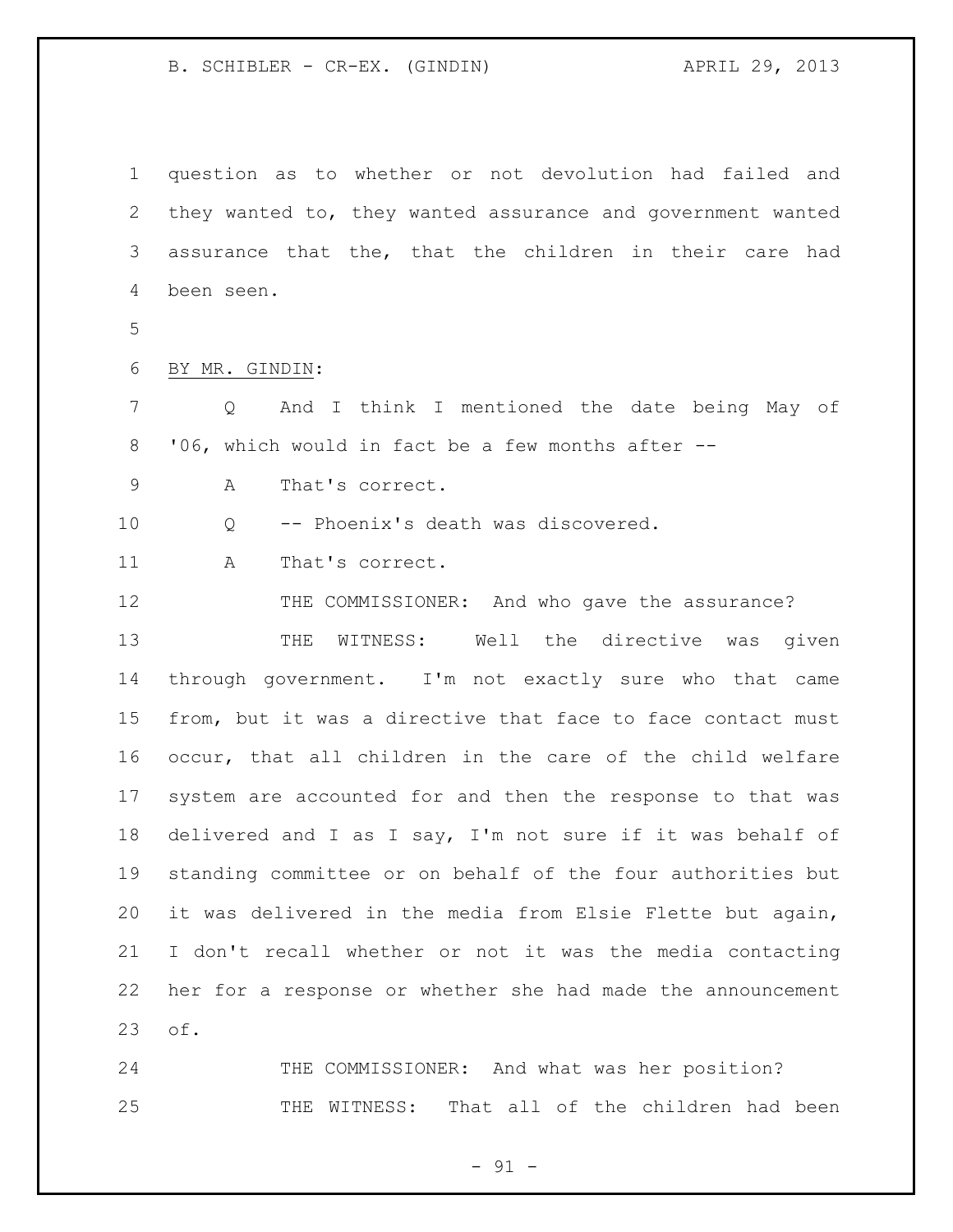accounted for.

 THE COMMISSIONER: No, no. What position did she -- THE WITNESS: Oh, I'm sorry. She was the CEO to the Southern Authority. THE COMMISSIONER: She was the CEO of the Southern Authority? 8 THE WITNESS: That's correct. BY MR. GINDIN: Q And you, as I mentioned, didn't feel that was entirely accurate or perhaps too bold? 13 A Well, I think we were surprised that that was able to happen as quickly as it did, but there was nothing at that point in time that gave evidence to the fact that that might not be accurate. Those things started to surface for us as we went along in our service from the Office of the Children's Advocate and sometimes, you know, like I mean for some it would be months and months later where, you know, we may have conversation with a caregiver in a community who would say, you know, when that statement was made and the child that was in our care was not seen or we would be going through our own records and we would see children who were AWOL from their placements at the time and we're going well how were they seen when they were AWOL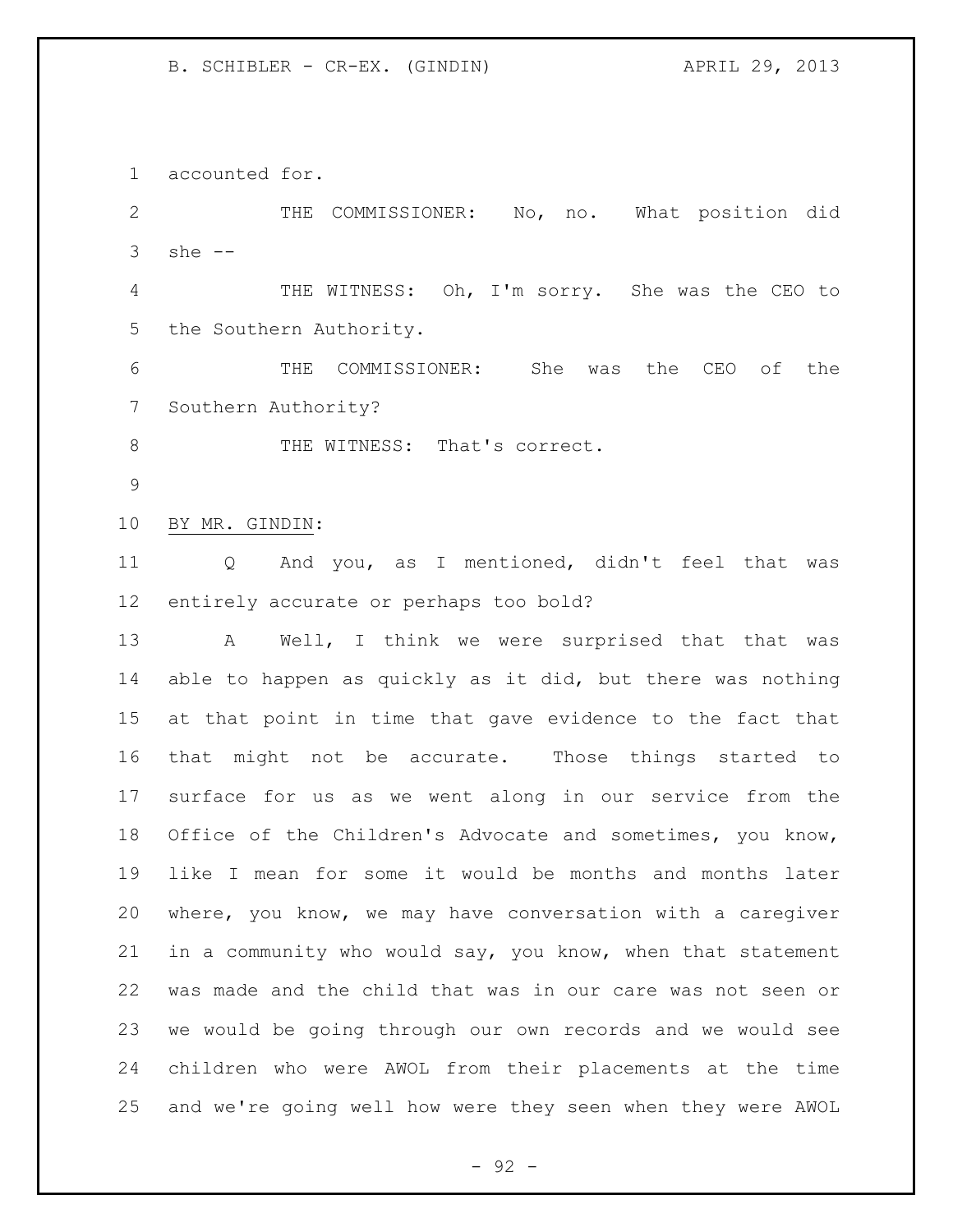for this whole period of time. How can you be absent without leave and really considered missing if you have been accounted for. Q So that's why you had you trouble with that statement? A That's correct. Q Which was made only a couple of months after the death of Phoenix was discovered, right? A That's correct. Q Okay. I just want to refer you briefly to some of the annual reports that you prepared and if I can bring up page 7890, and this refers to the report that you prepared dated 2000 to 2001. Now at the very top of that page it says: 16 "While investigating a complaint, 17 the agency will often look at the motivation of the person who is calling to complain. They do so to ensure that the complainant is 21 hot being malicious. The OCA believes that this is a prudent **practice.** However, we have found that agencies often have pre-assumptions about the callers'

 $-93 -$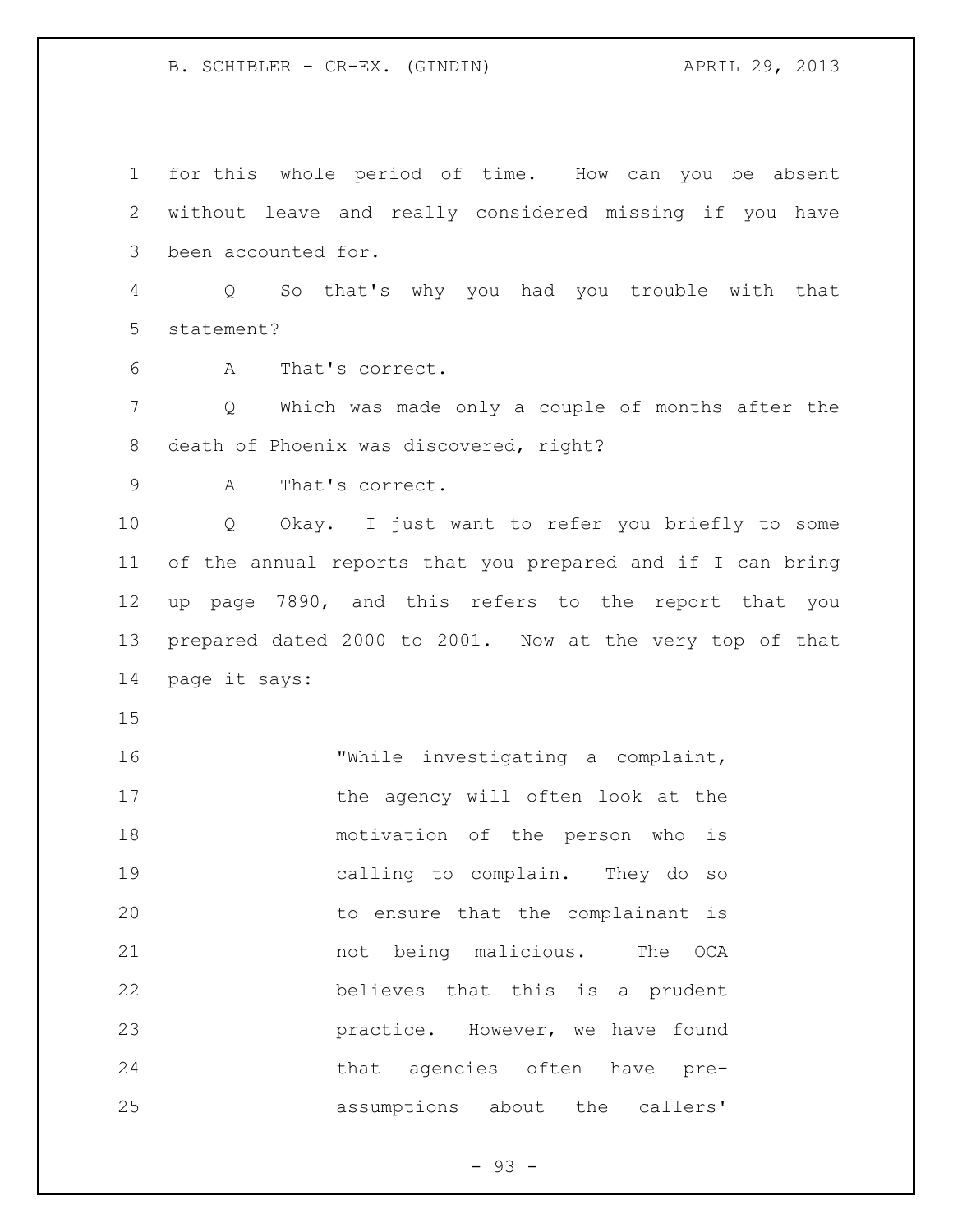motivations that may create bias. Collateral professionals are often accused of being 'over involved'. Non-custodial parents are often accused of attempting to create or change custody agreements. Adolescents who complain about child maltreatment are at serious disadvantage as their complaints are often viewed in the context of  $\qquad \qquad \texttt{'parent-teen} \qquad \texttt{conflict'.} \qquad \texttt{Young}$  people are often accused of 'being difficult'."

 So tell us what you meant by that particular paragraph and what it's based on.

 A Those would have been situations that while we received concerns raised to us at the, at the OCA from the callers, whether it was a youth or whether it was a parent, that we would go back to the agency to look into their concerns and the response from the agency would be such as this, you know, that while we didn't really, we didn't really consider that to the depth that we might have had it not have been a custody, you know, battle that was going on between parents or this is a child that has been very, very

- 94 -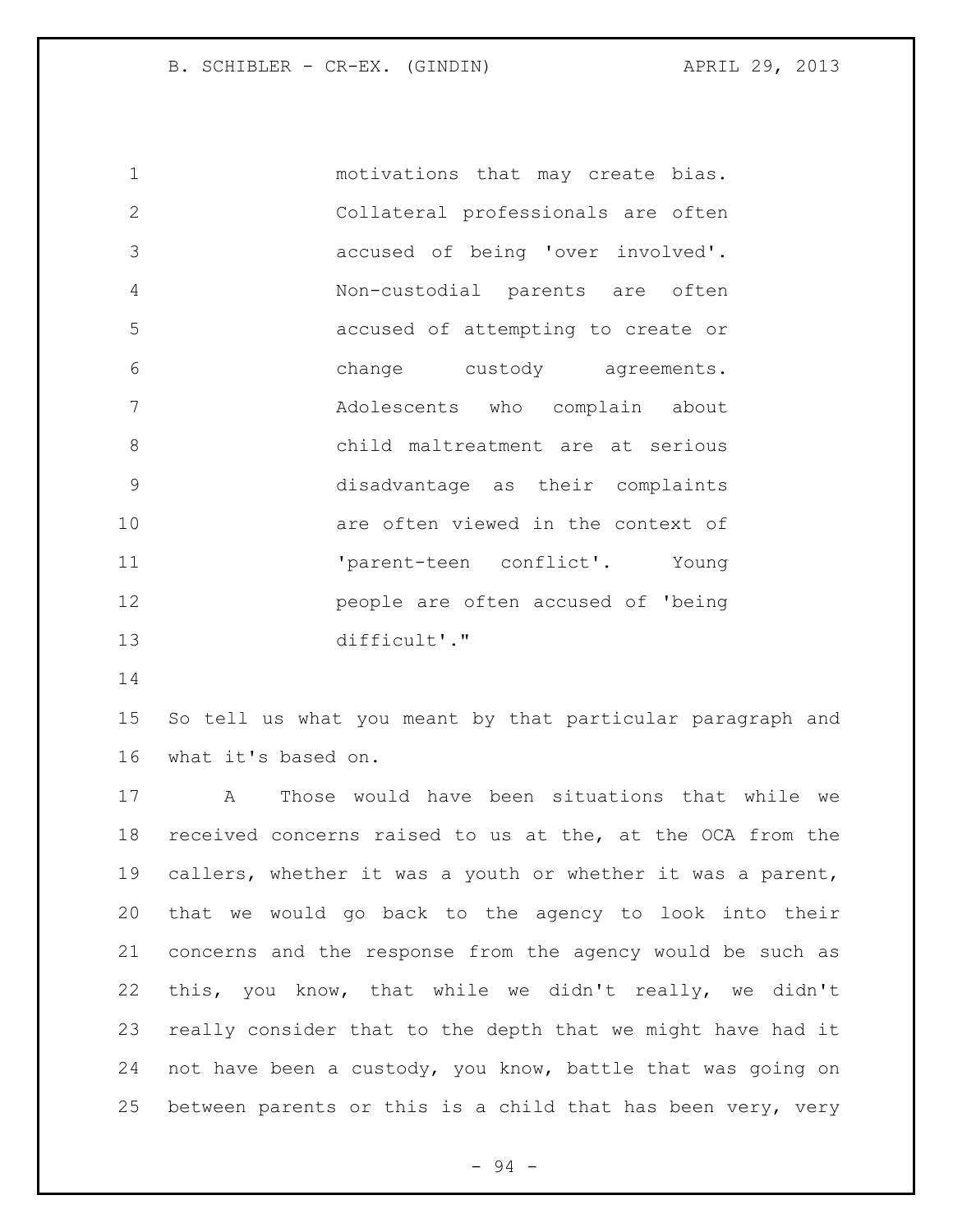B. SCHIBLER - CR-EX. (GINDIN) (29, 2013)

 difficult and so therefore, you know, their call to us, we just thought as being, you know, again they want something done differently for their own gain, not necessarily for their own best interests. So these were the kinds of responses that we would have heard from staff working in the services and so we became concerned with that because again it would be, you know, it doesn't matter what the concern is or who it comes from, everything is valid to be looked into.

 Q And the response you would get included various workers admitting that they may have, they may have used a little more analysis in their approach and a little more thought might have gone into it.

14 A That's correct.

 Q Right. If I can just add to that last question though, I would say that that was probably more evident to us in custodial and non-custodial parents because it seemed to be that the system really was not sure how to respond to that and we would sometimes see situations where the calling parent was not often given the credence they should have because of the fact that it was seen to be almost a custody dispute.

 Q Just a few more references to your annual reports. The one dated 2008-2009 and 2009-2010 is located at CD222 and in particular page 8158, if we can bring that

 $- 95 -$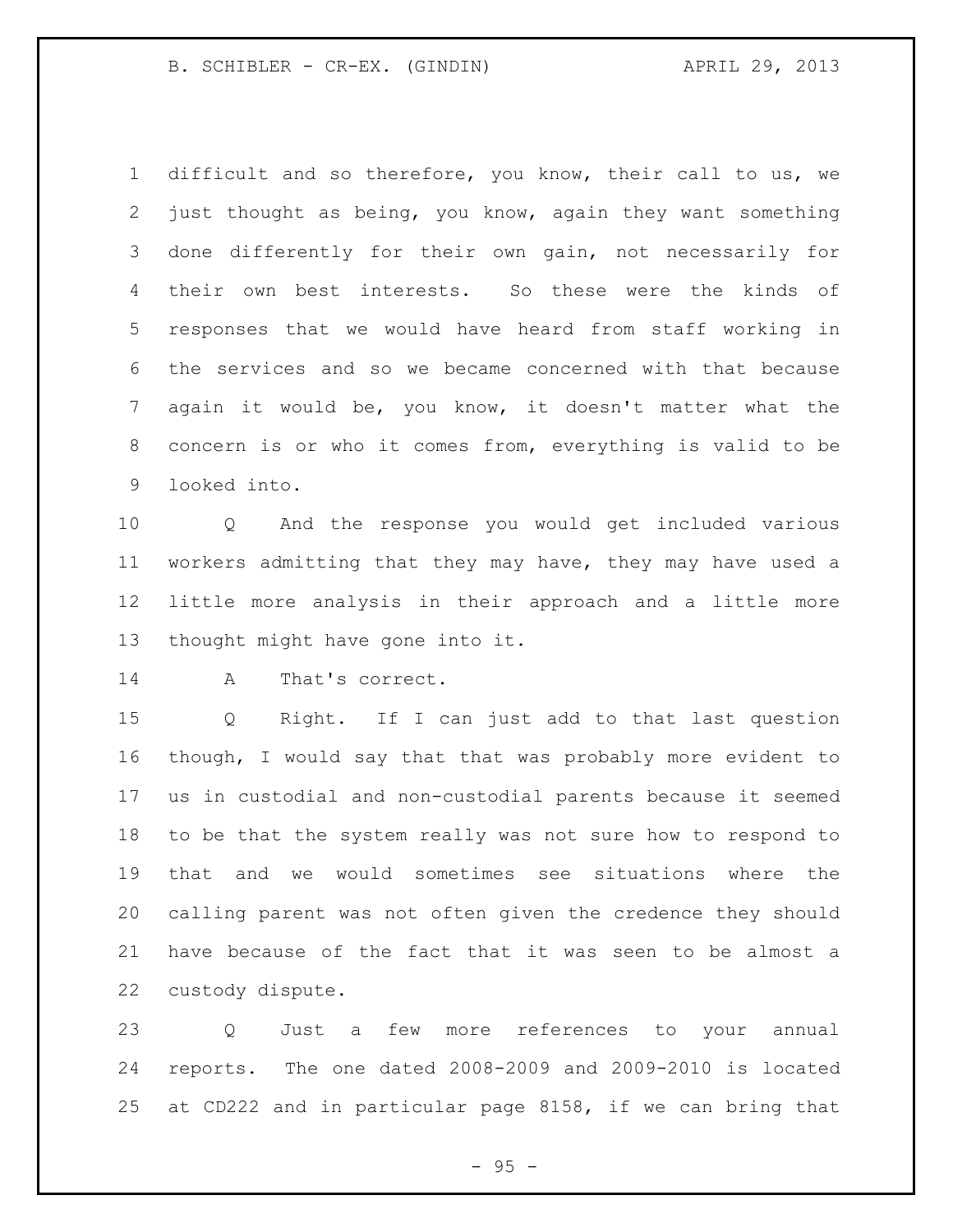up briefly. Now this is a section in which you talk about letter to agencies. I'm just curious as to are you referring to a number of different letters that you sent or what were you referring to there?

 A By the time we got to this measure, there had been a lack of response on certain matters that we were investigating and a certain, for whatever reason, unwillingness to provide us with the information we required. And in some situations it was even an unwillingness to allow us what we have the authority to access and that would have been some file information and we were becoming quite frustrated with those because it seemed to be a reoccurring theme in some of these situations. So we ended up -- I would -- and I met with our legal counsel and it was determined that, you know what, in the legislation there is a piece in the act that says that non-compliance for these requests could be met with I think a fine or something to that degree and we said, well, you know what, it's not much but it is a statement and if we need to get there, sad as it is, then we need to let people know that we are now prepared to start to do that. You know, the concern always is of course is that the kind of work that you do at the Office of the Children's Advocate again is pretty precarious. You're not wanting to be adversarial to the child welfare

 $-96 -$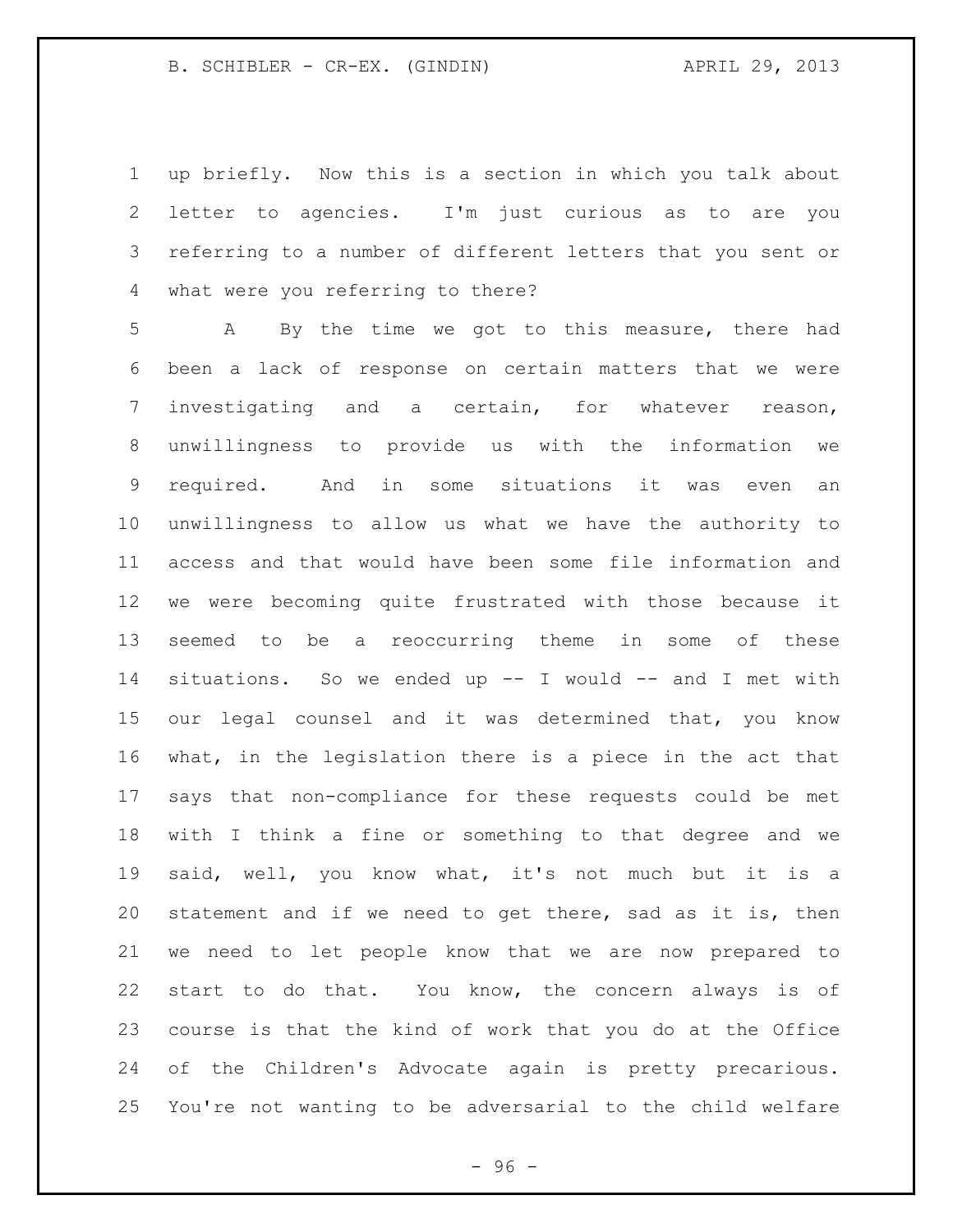system because really what you're trying to do is improve the services to children and families, but by the same token you need cooperation and particularly when you have the mandate and the responsibility then you need cooperation from that system. And so when you have to start pulling out the big guns and send these letters that say we are going to take legal action, then you know that you're almost, you're starting to work in a more adversarial way. You don't really want to have to go there but it's all about the children and that's where we had to go.

 Q Obviously your concerns you felt were pretty serious if you're threatening legal action.

 A Well felt that it was necessary for us to access that information, otherwise we couldn't do our job.

 Q All right. Just one other point I wanted to confirm with you. You gave some evidence about the issue of registration and you know what I'm referring to, there's an act about to be proclaimed hopefully --

A Yes.

 Q -- that would require registration of social workers. And am I right that you feel strongly that that is a good thing?

 A I don't know that strongly would be the word. I think it's important that there be an accountability

- 97 -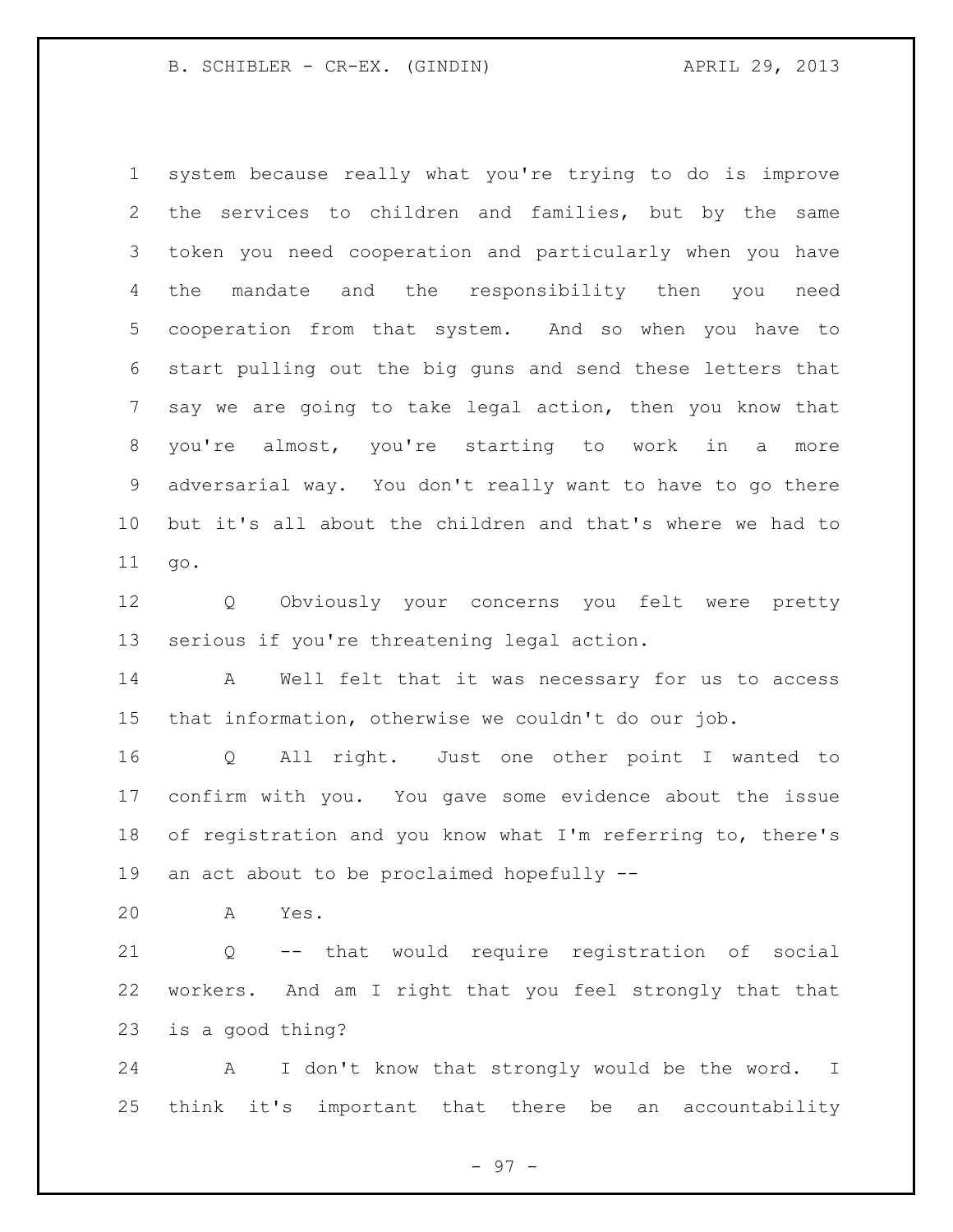mechanism in regards to professionalism. I think that there needs to be someone, a body, that is able to ensure that workers are following a set of guidelines for professional integrity and that that's the only way that I can see that that can happen. So --

 Q And the fact that that would include a complaint procedure is a good thing.

 A I think that that's an important thing. I think that people have to have an ability just like any other profession that there is an entity that can oversee the integrity of that profession. I think that, you know, as service recipients, families and children and so forth are entitled to know that they are being serviced by someone that has the knowledge, the qualifications, the ability to 15 be able to serve them well and when they don't, then there should be a mechanism for them to have that looked into 17 and, and where they could challenge that.

 Q So registration would lend more credibility to the workers themselves.

A I believe so.

 Q And also would help the families who, if they had a problem, had a consistent method of complaining to a particular body.

24 A As long as that, you know, that registered body was able to be --

- 98 -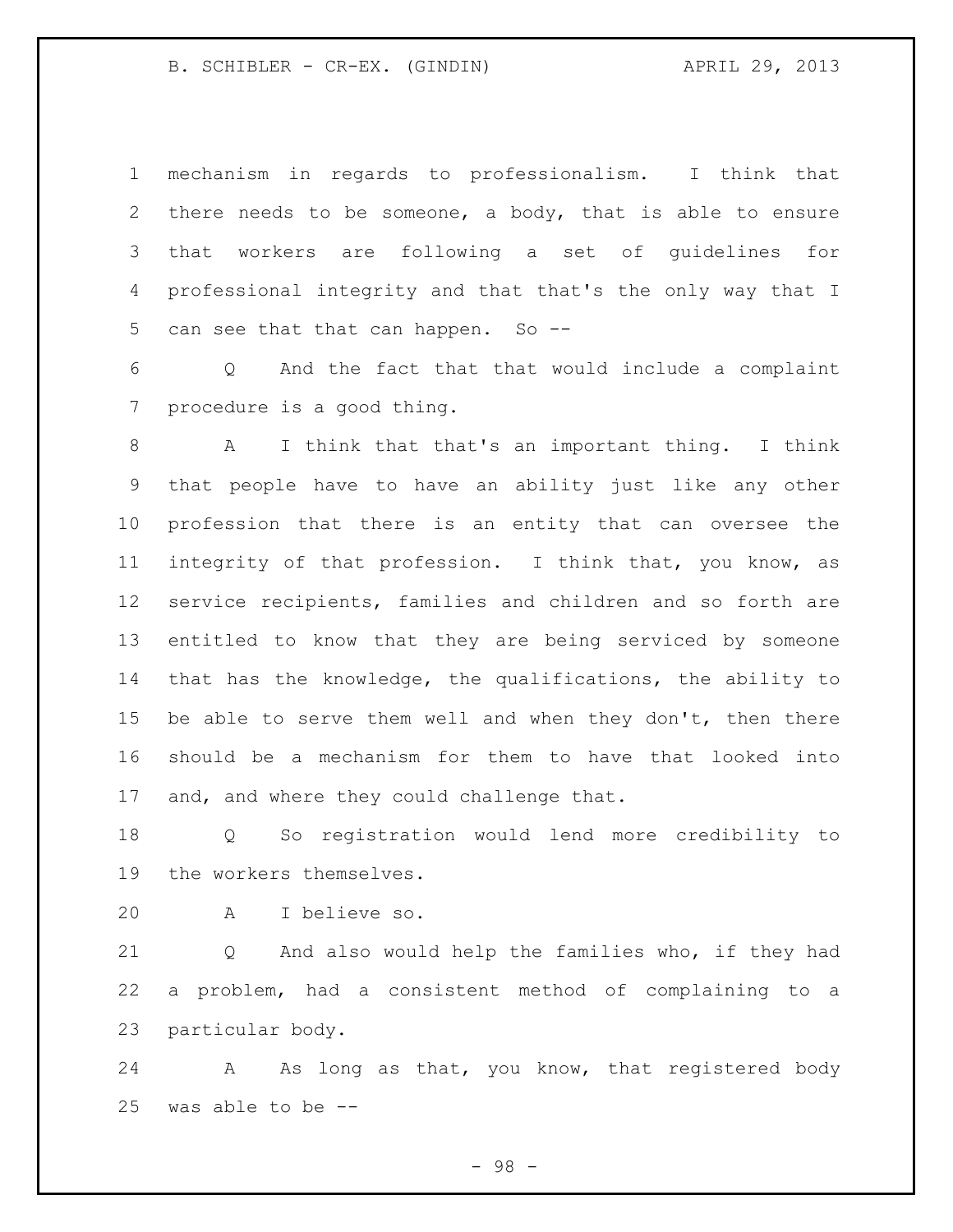Q Fair.

A Pardon?

Q Able to be fair?

 A Fair and also, I guess where there was, you know, a clear mechanism put into place where there were assurances to the public that they were going to receive quality types of service delivery from that individual. Because just a, you know, just being able to pay a membership at this point in time and have those extra three letters behind your name doesn't in itself suggest you're a good worker.

 Q In fact, am I right that you had offered to cover the costs of registration to certainly members of your staff?

15 THE COMMISSIONER: Offered to what?

 MR. GINDIN: To cover the costs of registration for members of her staff.

 THE WITNESS: Well not out of my own pocket but out of my budget, that's correct.

BY MR. GINDIN:

 Q Yeah, you were that concerned, were you? A Well I felt that, you know, at the very least it was a statement from our office that said, you know what, this is an important piece. It's important for us to look

- 99 -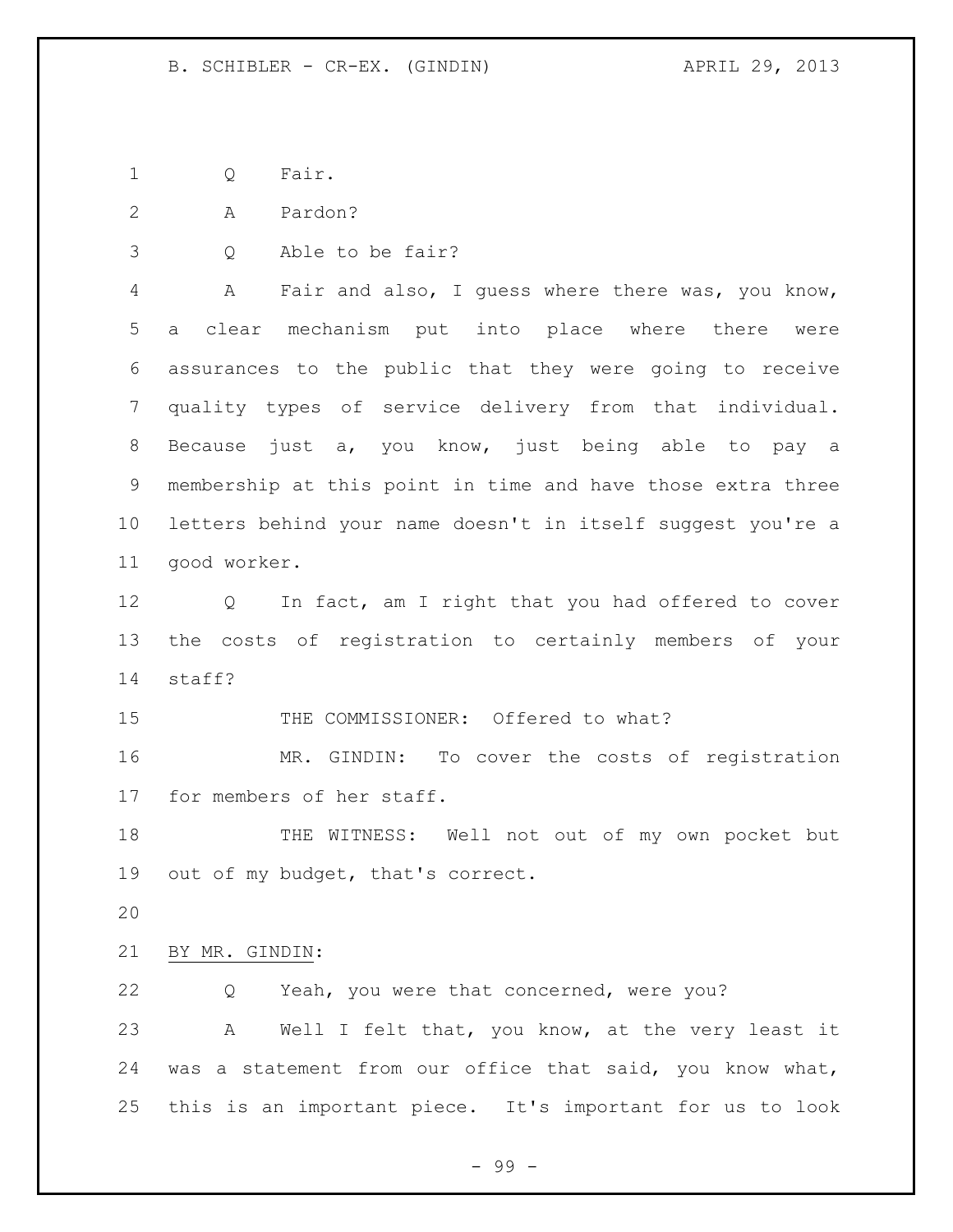at being attached to kind of a governance of the profession and that we really need to lead the way in that.

 THE COMMISSIONER: Are you speaking of the bill that has being passed in the house but not proclaimed into law?

 THE WITNESS: Yes, about registering workers. But this was well in advance of, this was back when I was still at Children's Advocate, when we had talked about it.

 THE COMMISSIONER: Are you familiar with that piece of legislation?

 THE WITNESS: I'm not fully familiar with it but I know that there is talk of that.

13 THE COMMISSIONER: You support that kind of thing?

 THE WITNESS: Well I support that there needs to be some type of registry for people in that profession, 17 again for the reasons that I stated, so that there could be an accountability and there could be a complaint mechanism. Because I think, you know, just as we've seen in this matter that there, if there are concerns I mean, you know, how do you, how do you identify one person to be responsible in a whole series of concerns, but if there's one instance of someone not being professional in the responsibilities that they have been given in their, in their role then there has to be something else.

 $- 100 -$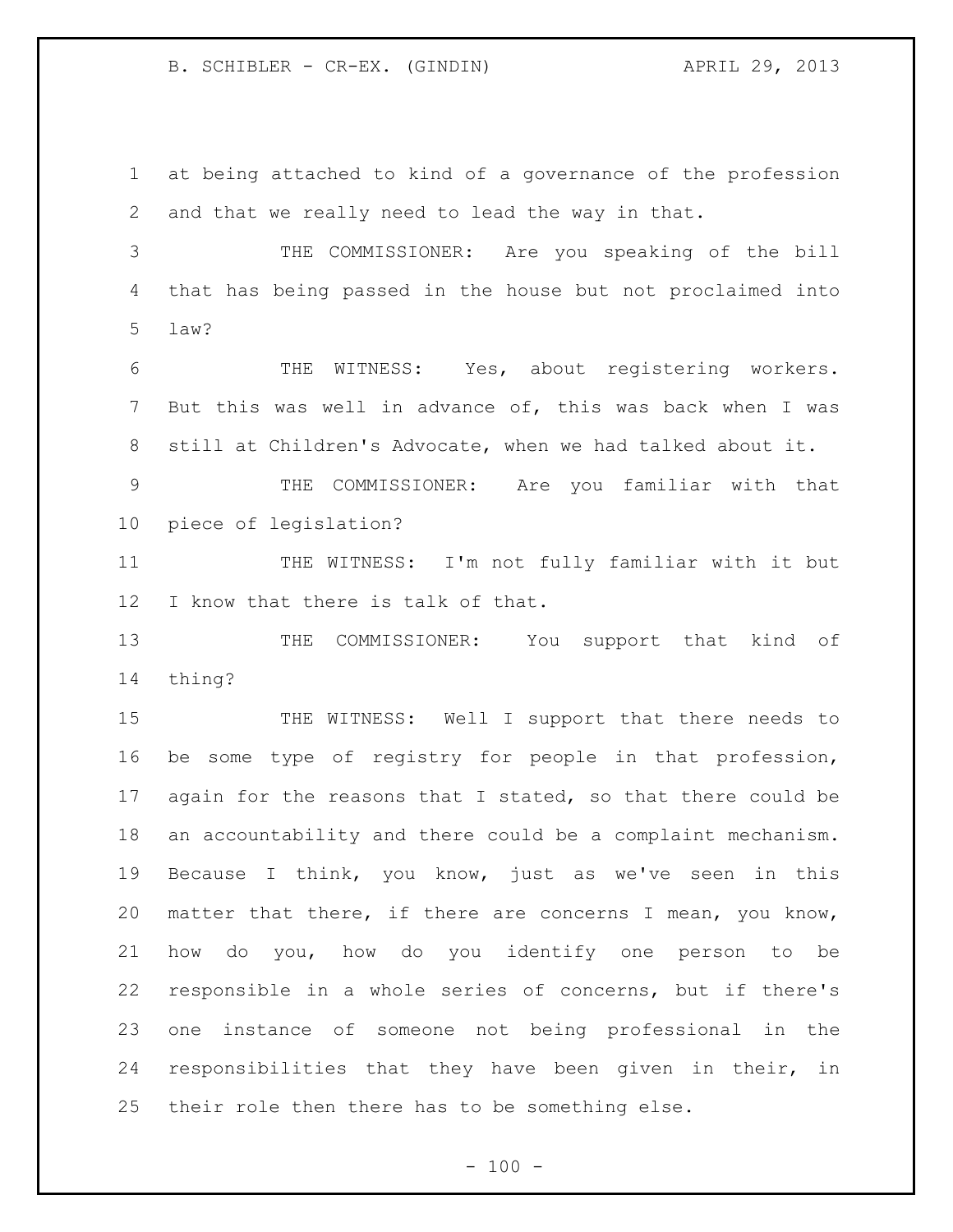BY MR. GINDIN:

| $\mathbf{2}$ | Yeah. And you felt this way even before the act<br>Q        |
|--------------|-------------------------------------------------------------|
| 3            | came up for discussion and was passed?                      |
| 4            | That's correct.<br>A                                        |
| 5            | And one final thing, and I think you said this,<br>Q        |
| 6            | but you would agree that it would have been a pretty good   |
| 7            | idea for the social workers involved in this matter to have |
| 8            | seen some of these reports that came out so that they can   |
| 9            | learn from them, correct?                                   |
| 10           | Yes. I mean --<br>A                                         |
| 11           | Rather than waiting for --<br>Q                             |
| 12           | -- hindsight is always 20-20, right? But I think<br>A       |
| 13           | that knowing really what the outcome of the whole picture   |
| 14           | and where things could have been improved and where<br>was  |
| 15           | things now need to be improved, I think is a really         |
| 16           | important piece of quality assurance and self growth.       |
| 17           | And particularly for the workers actually<br>Q              |
| 18           | involved in the matter.                                     |
| 19           | Absolutely.<br>$\mathbf{A}$                                 |
| 20           | And that's a much, that's a much better idea that<br>Q      |
| 21           | they would know this soon as opposed to having to wait for  |
| 22           | an inquiry to be held and finding out about --              |
| 23           | That's correct.<br>Α                                        |
| 24           | -- things then. Yeah.<br>Q                                  |
| 25           | That's correct.<br>Α                                        |
|              |                                                             |

- 101 -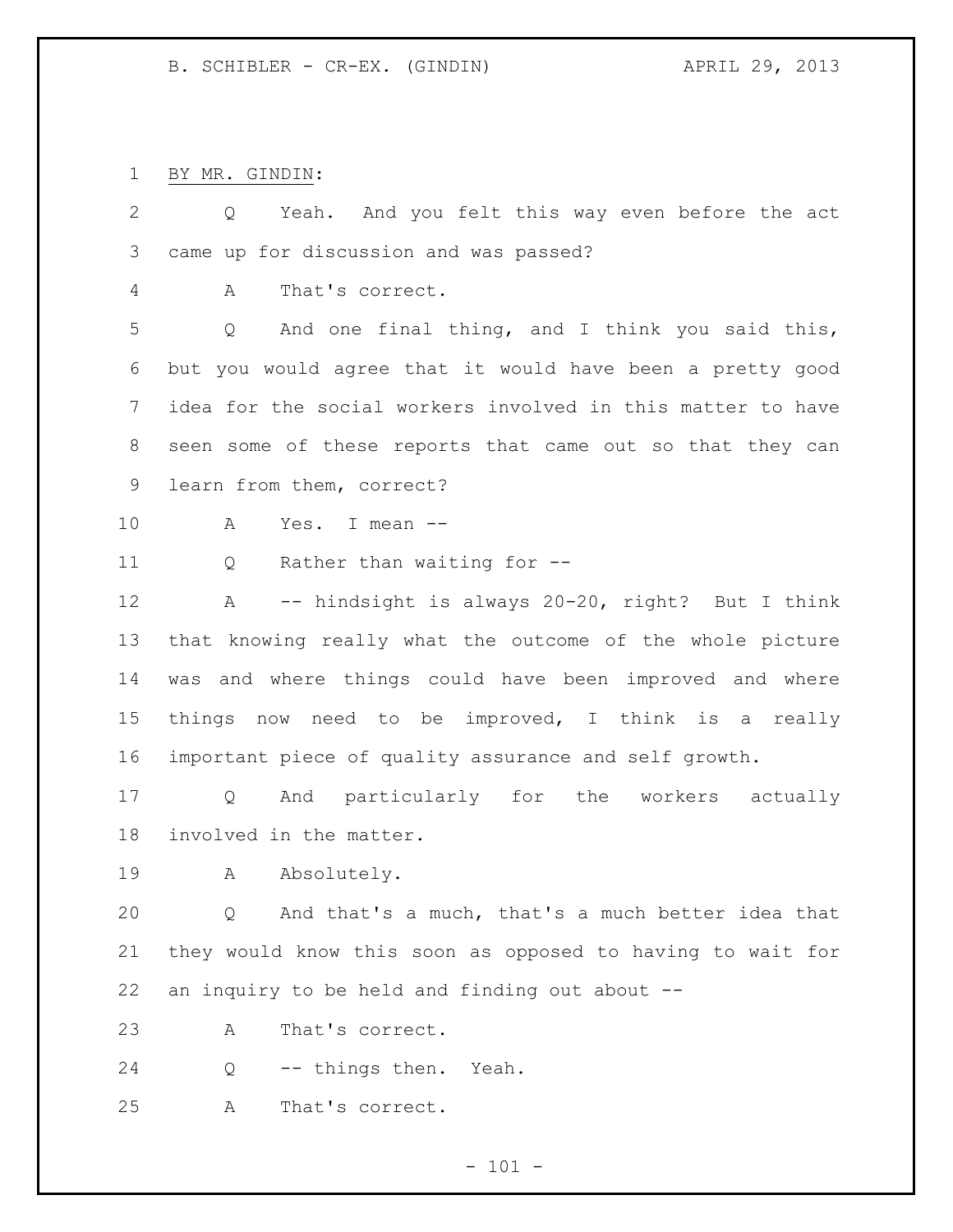Q Thank you. Those are my questions. Thank you very much.

A Thank you.

4 THE COMMISSIONER: Mr. Saxberg.

 MR. SAXBERG: Thank you, Mr. Commissioner. I have a few questions arising from some of the questions that Mr. Gindin posed.

# CROSS-EXAMINATION BY MR. SAXBERG:

10 0 Good afternoon.

A Good afternoon.

 Q My name is Kris Saxberg and I act for the Southern First Nations Network of Care, Child and Family Services Authority, the Northern First Nations CFS Authority and ANCR.

A Good afternoon.

 Q If we could turn up CD1189 and I have that at page 25526. Now Mr. Gindin was asking you some questions in relation to what I believe is marked as Exhibit 46, the letter about children not seen.

A Correct.

 Q And you had referenced a news release that had been issued by the authorities that generated the assertion that all the children had been seen pursuant to the initiative to see all children and make sure that all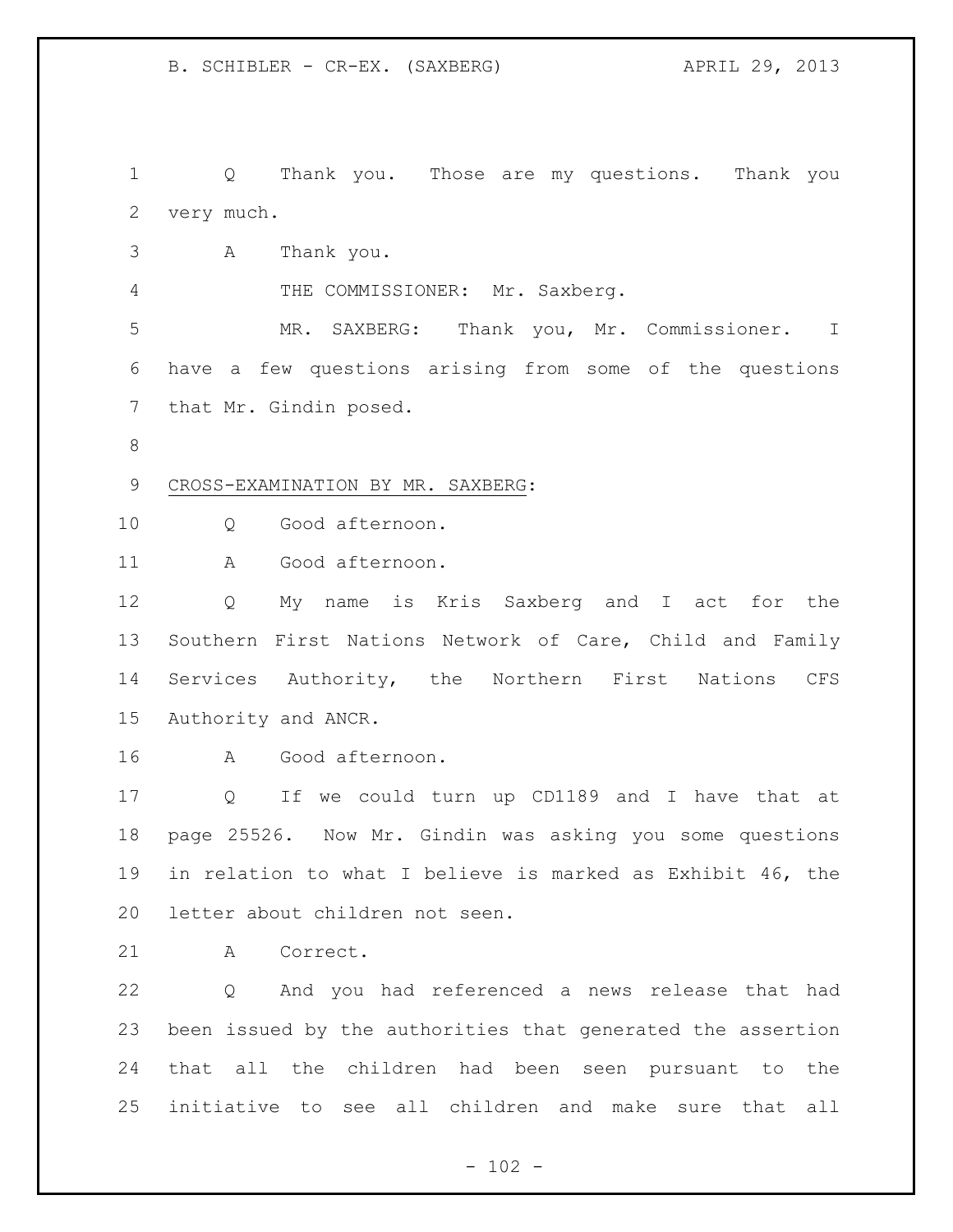B. SCHIBLER - CR-EX. (SAXBERG) APRIL 29, 2013

 children were tracked as a result of learning about the death of Phoenix Sinclair. And I'm showing you a press release now that's dated August 16th, 2006 and if we could just scroll down it and if you could perhaps take a moment to review it.

A Yes.

7 Q And there's another page.

A Oh, okay.

 Q Scroll down. And if I could ask the clerk just to scroll it down a bit further.

 Now is that -- does that help you with respect to refreshing your memory about the press release that was issued on the subject?

 A Yeah, but this is not the one that I'm talking about, but okay.

Q Okay.

 A The one that I was speaking about was one that came through, it was an announcement that was made on May the 6th, 2006, where, where concerns around face to face or where concerns around where the children and in the care of the child welfare system were being addressed and that was one where there was a statement made publically that all children receiving services had been seen, seen and accounted for. That would have been May 6th, 2006.

And I would suggest that there was, there was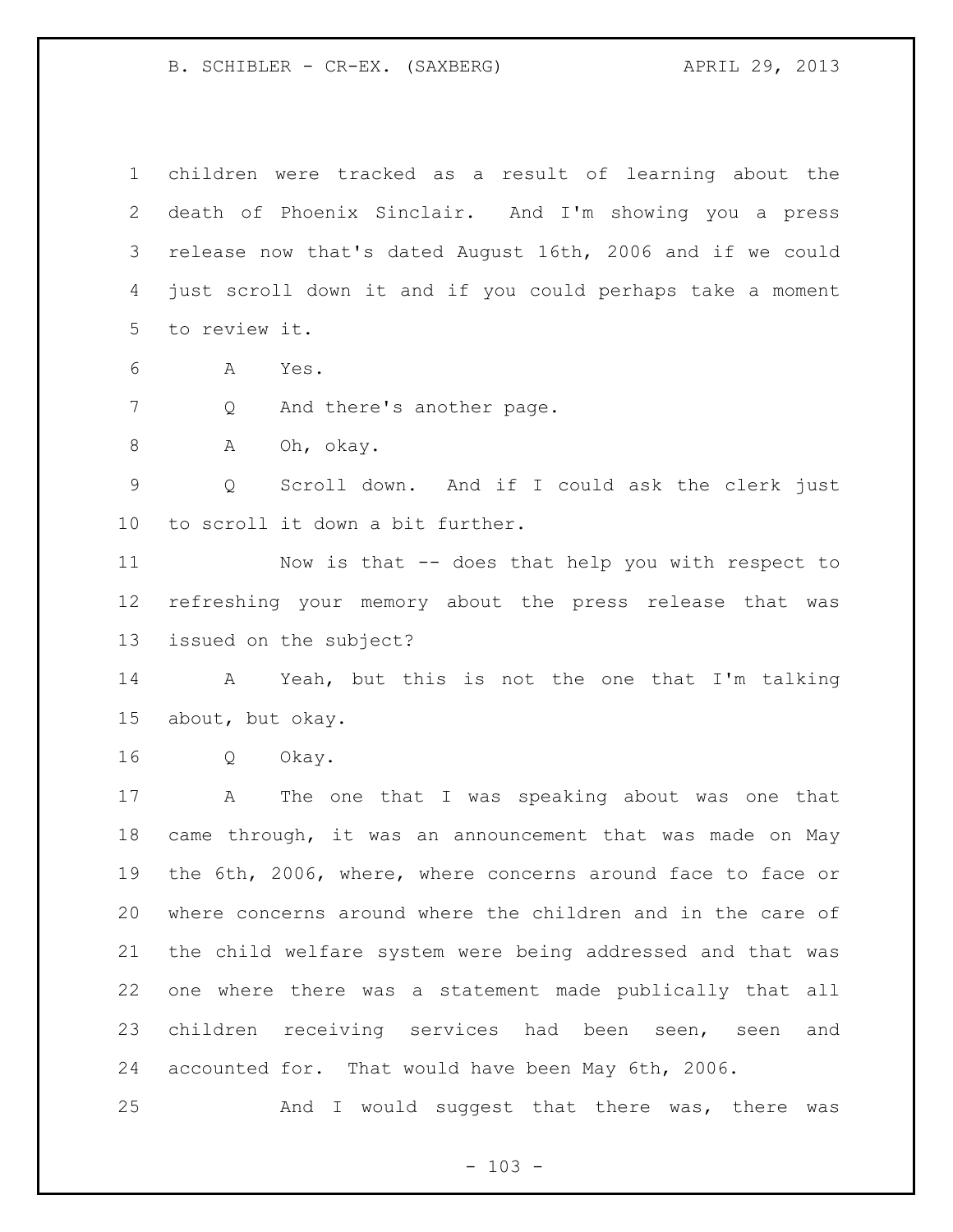B. SCHIBLER - CR-EX. (SAXBERG) APRIL 29, 2013

| $\mathbf{1}$ | dialoque already beginning with the department from myself  |
|--------------|-------------------------------------------------------------|
| 2            | on behalf of the OCA that suggested that there were other,  |
| 3            | that there were children who had not been seen. We hadn't   |
| 4            | identified nor had the, nor had the authorities identified  |
| 5            | how many or which children at that particular time. So I    |
| 6            | began responding to the province shortly after the May 6th  |
| 7            | announcement was made. This statement was made in, what     |
| 8            | did we say, in August --                                    |
| 9            | Yes.<br>Q                                                   |
| 10           | $--$ of 2006?<br>$\mathbb A$                                |
| 11           | That's right.<br>Q                                          |
| 12           | THE COMMISSIONER: That was after your letter                |
| 13           | which was Exhibit 46.                                       |
| 14           | WITNESS: No, it wasn't after the letter.<br>THE             |
| 15           | Actually my letter came --                                  |
| 16           | MR. SAXBERG: A year later.                                  |
| 17           | THE WITNESS: -- I believe a year later in August            |
| 18           | of 2007.                                                    |
| 19           | THE COMMISSIONER: Oh, yes, I see.                           |
| 20           | THE WITNESS: And so my dialogue had already                 |
| 21           | bequn. This response came out saying no, okay, well maybe   |
| 22           | we didn't see every one of the children but we saw everyone |
| 23           | possible with the exception of these three children who     |
| 24           | were AWOL at the time. And it was a huge undertaking, no    |
| 25           | doubt, but it was one where I think everybody felt that     |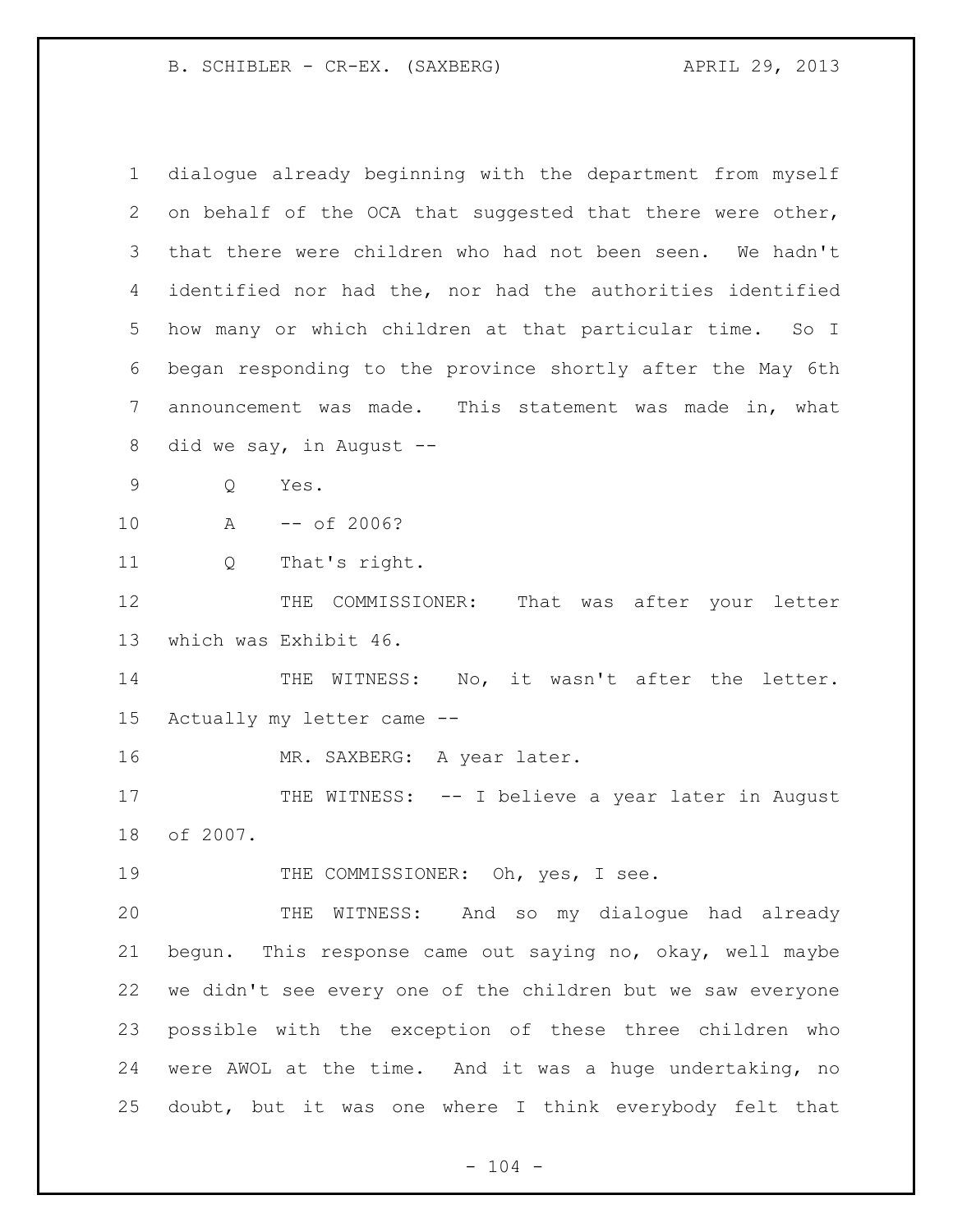B. SCHIBLER - CR-EX. (SAXBERG) APRIL 29, 2013

 they needed satisfaction that any children within the care of the system were accountable for. But it wasn't until the August 2007 letter that we had further information from our dealings with the communities, with the children themselves that suggested that. That's why my letter says what was the interpretation of what is face to face contact because we found that there were varying degrees of what workers understood face to face contact to be.

#### BY MR. SAXBERG:

 Q Okay, thank you. Do you have Exhibit 46 still up there with you? That's the letter that you're referring to from August 3rd, 2007.

A Yes.

 Q And it reads in the, in the third line, that you're following up on issues which had been raised to the OCA suggesting that certain children had not been seen during the directive for face to face contact in May, 2006. Do you know when -- was that a government directive then of the authorities to undertake that work?

21 A Of the face to face?

Q Yes.

 A Well, I'm going to suggest it was because if we go back to this August 2006 letter and if we scroll back up to the beginning of it, I thought it alluded to the fact

 $- 105 -$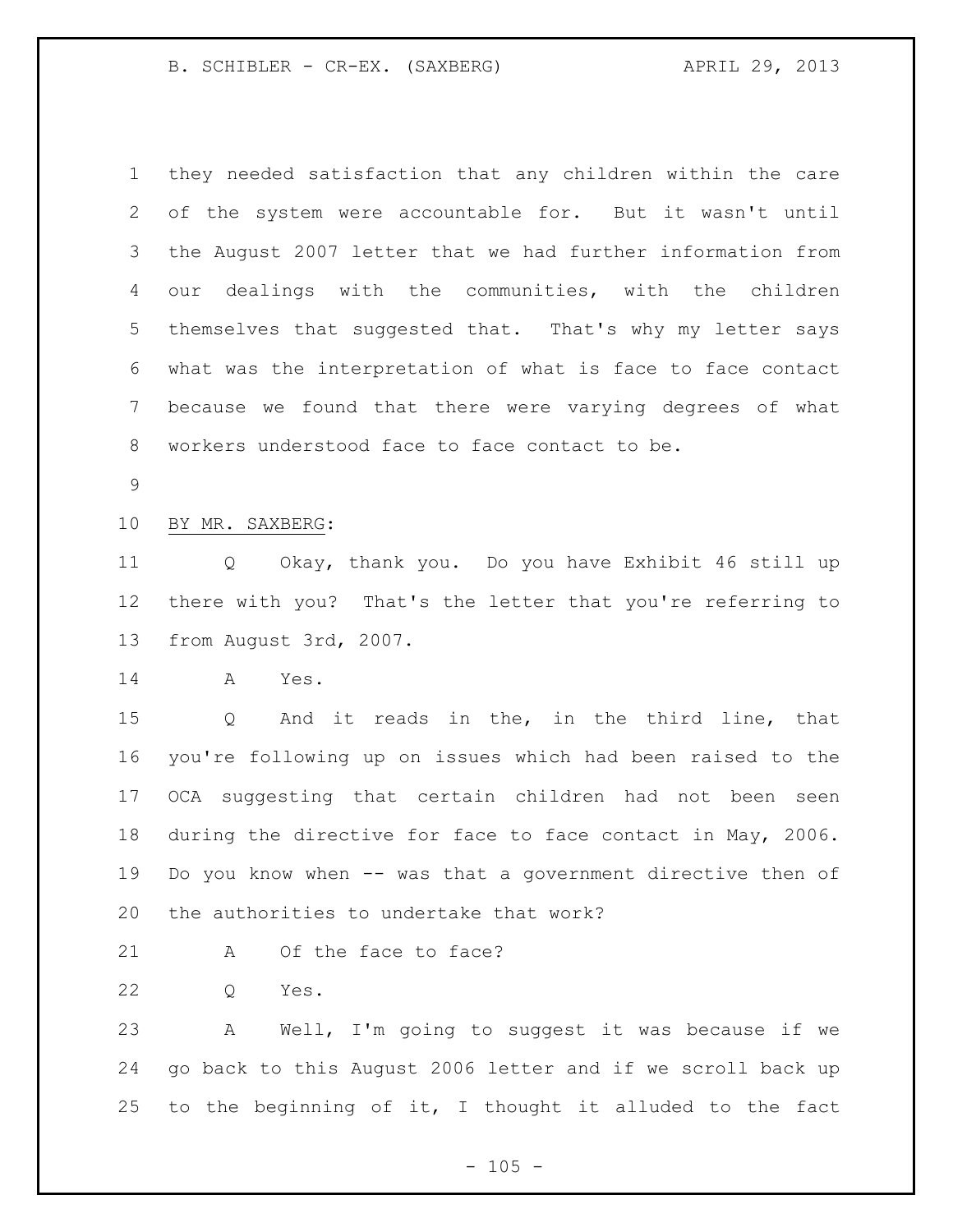B. SCHIBLER - CR-EX. (SAXBERG) APRIL 29, 2013

 that there had been a request for, for the CEOs or for the authorities to ensure that their agencies had all had that face to face contact.

 Q Right. And I think it's indicating that the review was announced April 4th, 2006, and subsequent to that, the authorities and the agencies undertook this task of ensuring that all children were seen and that there was face to face contact, correct?

A That's correct.

 Q And during that process, you're simply suggesting that, that was an ongoing process that obviously continued into August of 2006 by virtue of this press release indicating that.

A Well --

Q I mean it wasn't ended on May 6th, 2006.

 A I would hope it was an ongoing process for ever and a day.

 Q Right, exactly. But in terms of that initiative to, commenced on April 4th, 2006, it was continuing as of May 6th, 2006 as is reflected by this press release which is reporting on it in August of 2006, correct?

 A Well, okay, I'm really not sure I'm understanding the question. If I'm interpreting it the way that I'm hearing you then I would suggest what this is stating is that there are standards as to how often a child needs to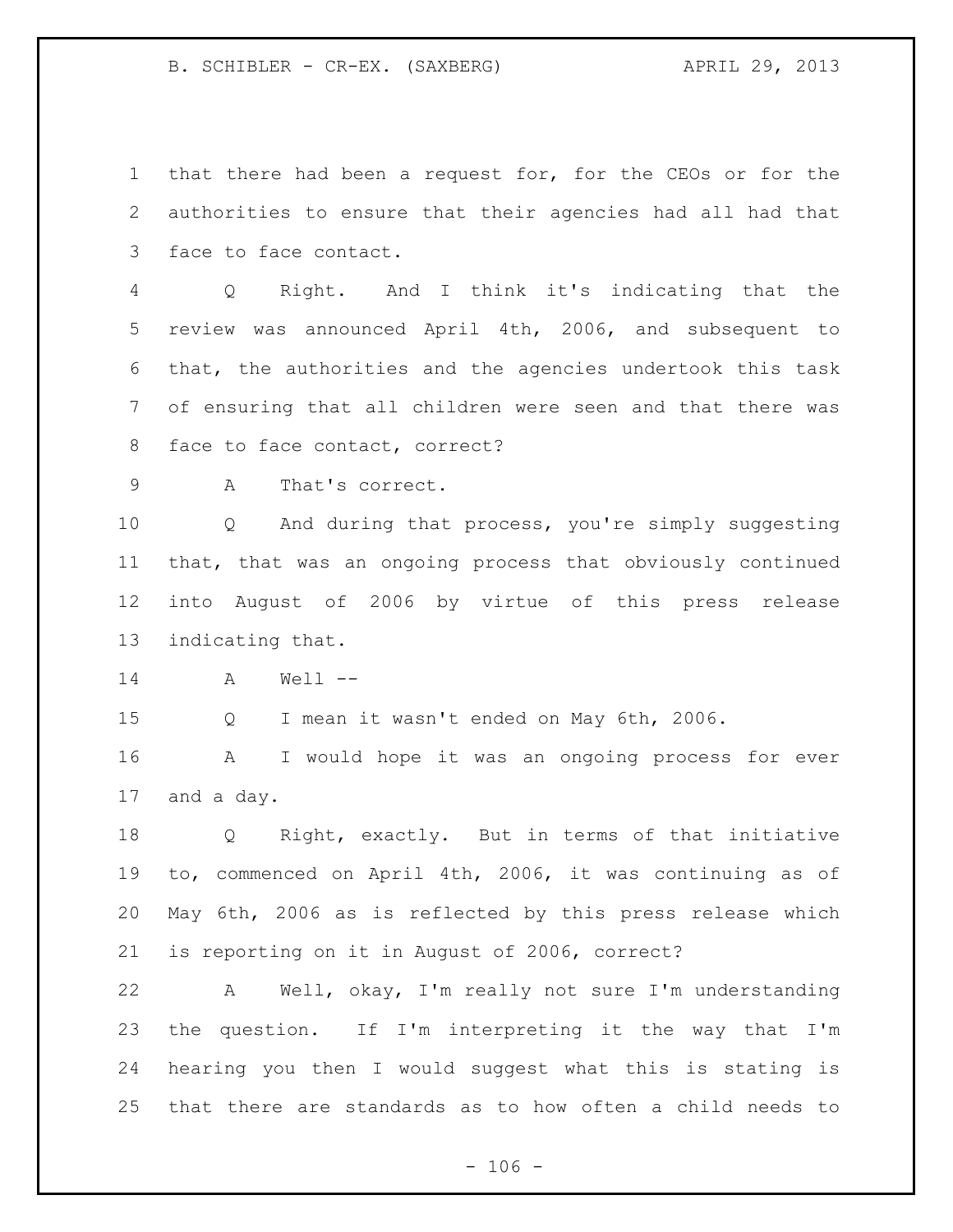B. SCHIBLER - CR-EX. (SAXBERG) APRIL 29, 2013

 be seen while it's in the care of a child welfare agency and that there's continued work on assuring that those standards are being met and that they want to just assure once again that, yes, they have met with all of these children during that time period when that 2004, or sorry, 2006 announcement was made with the exception of those three. And what I'm stating is that we know that there were more than just those three that have not been seen and we also were aware that there was a very different interpretation by the entire system as to what face to face contact entailed. So making a phone call to a caregiver to say just want to make sure that the child is still with you and safe is not the same as actually seeing a child face to face. Hearing that someone, another worker saw the child out in the community was not the same thing as the assigned worker actually having a face to face contact.

 Q Okay. And you had discussions with, my understanding is with Elsie Flette about these particular concerns at some point?

 A No, I wouldn't have had those discussions directly with the CEOs at that particular time. We were doing an investigation, we were doing a system wide review and, and so my conversations and dialogue around this would have been made directly to the department, whoever would have been in charge at that time, or with the minister.

 $- 107 -$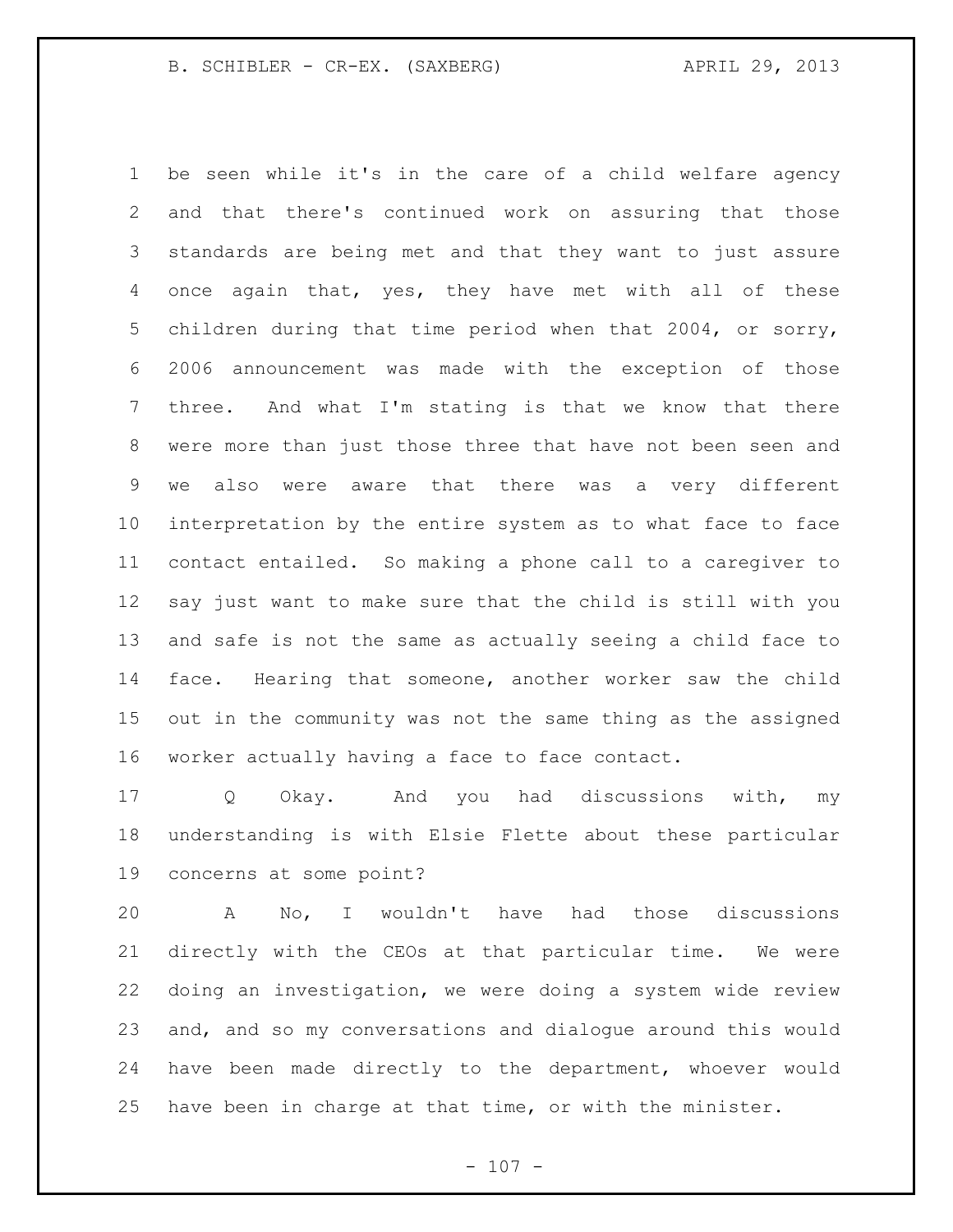Q Okay. I was just putting to you my understanding is that there was some interaction between yourself and the CEO of the Southern First Nations Authority on this matter at some point and you had expressed at that point your satisfaction that there were no further issues with the Southern Authority. That's my understanding. If you don't 7 recall it, then -- that's what I'm asking you.

 A I don't recall ever having this dialogue with the, any of the authorities and I don't recall having this discussion directly with Elsie Flette from the Southern Authority. I do recall this being raised in conversation with the director of the Child Protection Branch at the time and, and/or the minister.

 Q Okay. I just want to ask you questions about the issue of the overrepresentation of aboriginal families in the child welfare system.

A Okay.

18 Q My understanding is that ANCR, 70 percent of ANCR's clients, that's the intake agency in Winnipeg that you're familiar with, are First Nations or Métis families. Does that sound like something that concurs with your experience?

 A I don't know the exact numbers but I would suggest that's probably right where I would have seen it. Q And you'd be aware that one of the methods that

 $- 108 -$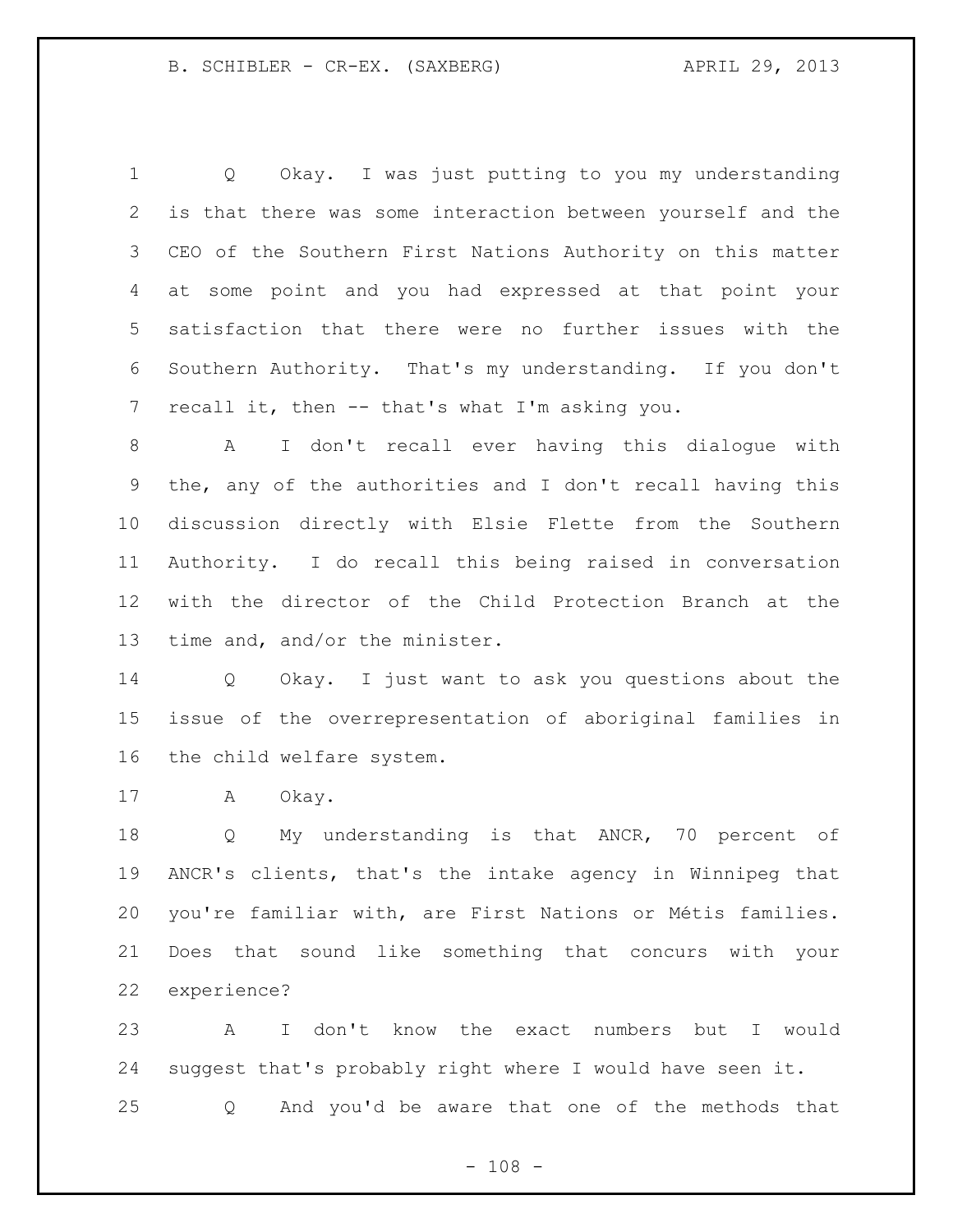B. SCHIBLER - CR-EX. (SAXBERG) APRIL 29, 2013

 ANCR and the First Nations authorities are using to address the overrepresentation issue is to ensure that their workforce adequately reflects the clients that they're serving and you're aware of that initiative?

A No.

 Q That -- so you're not aware of human resource policies with respect to ensuring that social workers are reflective of the client base they serve, in particular at ANCR?

 A I'm not sure that I'm aware of what ANCR's human resource policies are.

 Q Okay. Does the Métis Authority have a human resources policy along those lines?

A Yes.

 Q And, and that is that you're going to want to target to achieve a certain level of representation of aboriginal social worker representation with respect to the two agencies that the Métis Authority mandates, correct?

A Yes.

 Q And you're just saying you're not aware of what the specific policy is at ANCR or the Southern Authority?

A No, that's correct.

 Q Now and I take it that you agree that it's an appropriate measure to take to help -- one measure to take to help to tackle this problem of overrepresentation?

 $- 109 -$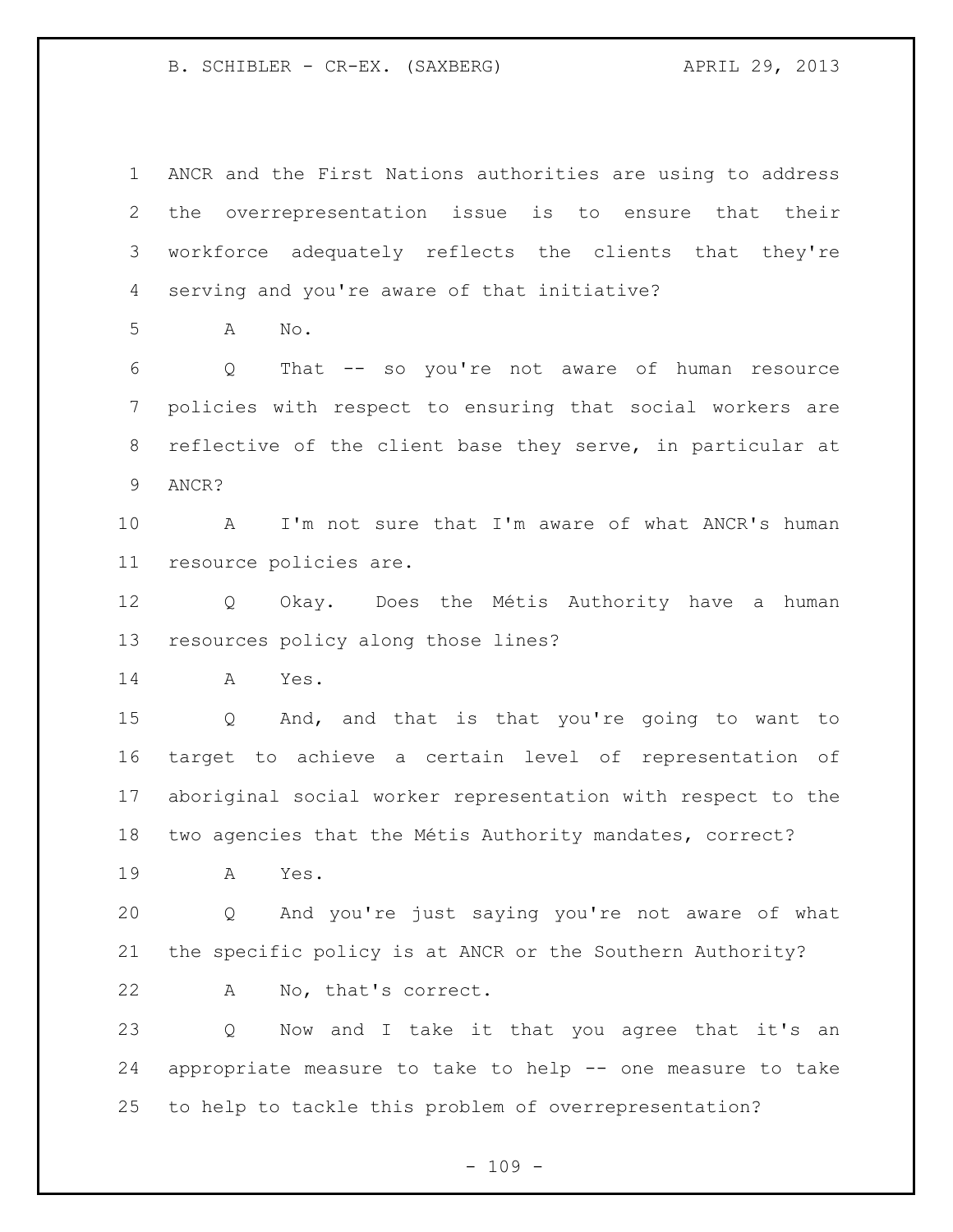Would you agree that ensuring more aboriginal social workers is one method to help address the overrepresentation of aboriginal families in the child welfare system?

A No.

Q No?

 A I can't even suggest that. What I can suggest to you is that the need for child protection services may exist no matter who's providing that service. I think if we're all working from the same page and we're all trying to provide protection services to keep the children safe and to try and build healthy families we all have that responsibility no matter whether we're aboriginal or non- aboriginal. What I would suggest is that hiring a more reflective workforce would, in my mind, work towards delivering culturally appropriate services based on the needs that we know our families, we know our communities, we know our culture and we would try and ensure that all of those things are being addressed and met just as our responsibility is.

 Q So you don't see it as a measure then that can, that could help, to help better work with families or better engage with families on, for instance in the prevention stream if there are more social workers that are more familiar with the cultural issues?

 $- 110 -$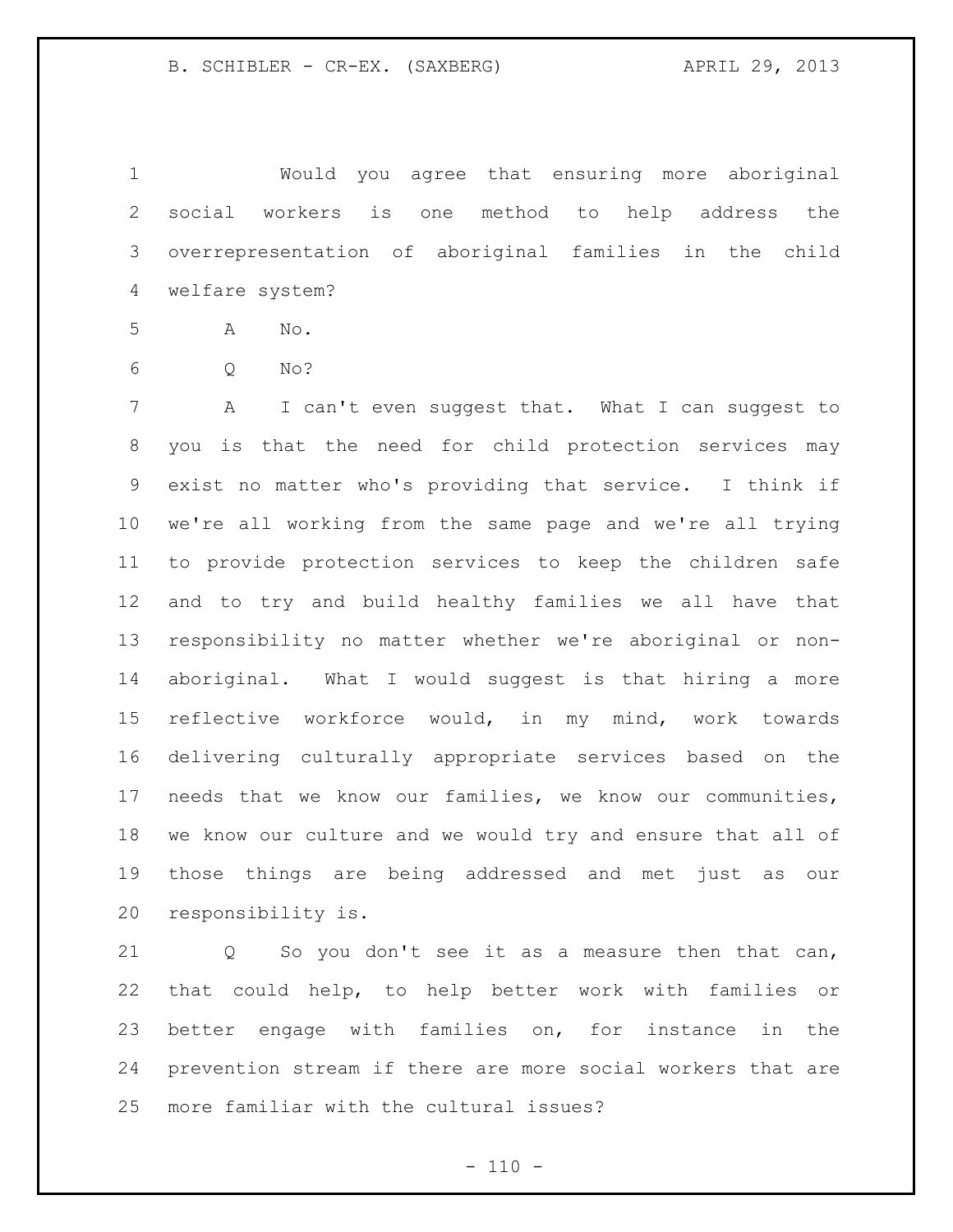1 A I think that we can -- sometimes it helps provide better relationships. I mean I also know of certain circumstances where it's been a barrier, particularly in small communities where workers have indicated to us when I was at the OCA that it was very, very -- or sorry, families would indicate that it was very, very difficult for them to receive services from workers within their own community because you knew each other on a personal level and it just was more challenging for that family. But by the same token, it's also the benefit of the agency when you have family, families known to the workers who can see them for 12 all of the strengths that they also carry. So there is an element of good service that can come from that. But does that necessarily translate into keeping children out of the care of the child welfare system? It could if there's resources within those authorities to be able to deliver culturally appropriate services that are an alternative to those intrusive services that exist within the child welfare system right now.

 Q I think we're coming closer to agreement on this point.

22 A Are we? Okay.

 Q And who better to provide those or know about those culturally appropriate services than individuals from the same background as the clients. Would you not agree

- 111 -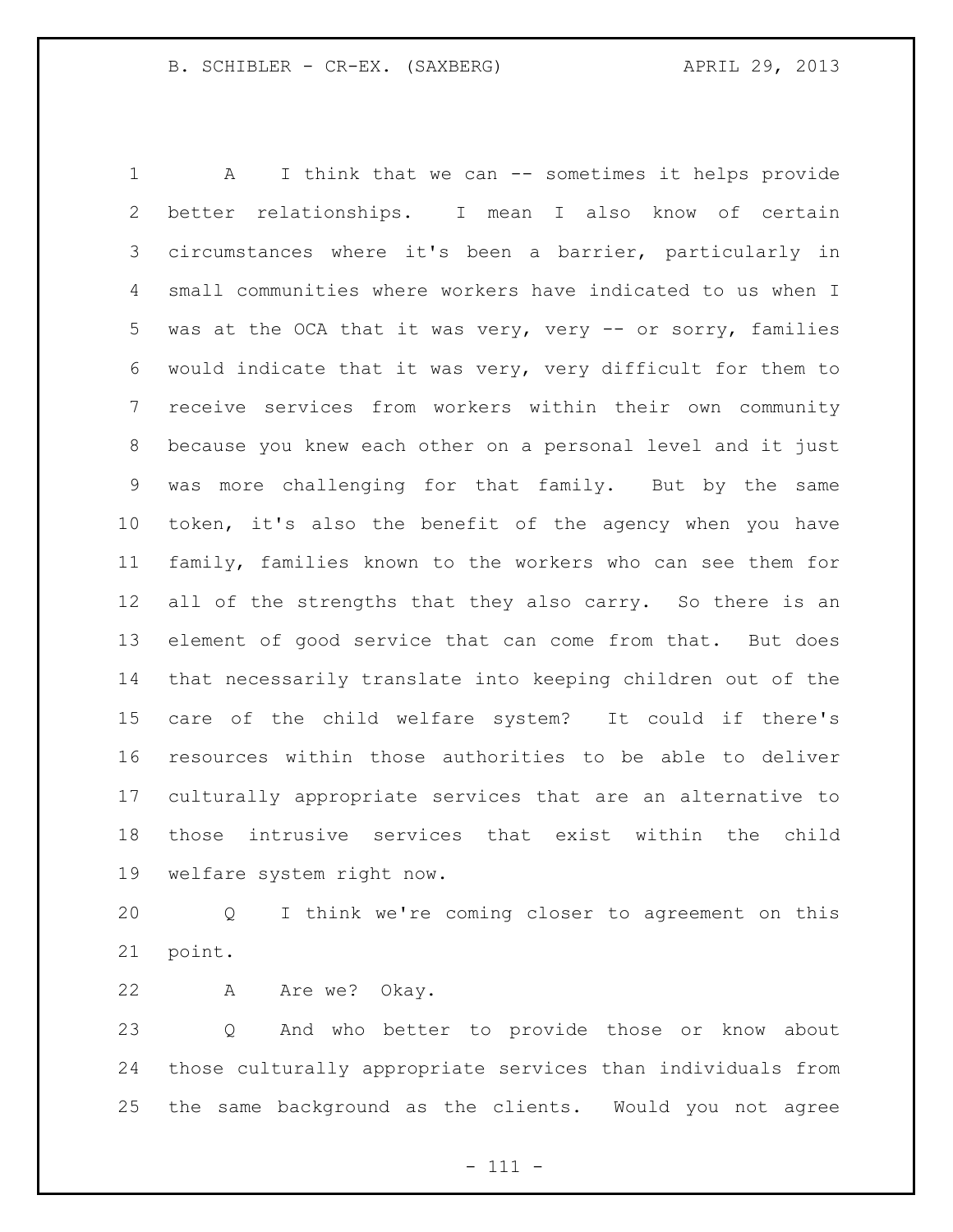B. SCHIBLER - CR-EX. (SAXBERG) APRIL 29, 2013

with that?

 A Well I think we know our, our culture and we know our, we know our needs within our communities. So, yes, I would agree with that.

Q Yeah. And --

 A That was the whole intent of devolution though, wasn't it?

Q Right, exactly.

A Okay.

 Q And so the point is that we need, would you agree, that we need to make sure that the major organizations delivering child welfare services, if this isn't -- in this province are reflective of the client base they serve in order to move towards those objectives of the Aboriginal Justice Inquiry.

 A I would absolutely suggest that it's needed if we want to do things in the true spirit of the Aboriginal Justice Inquiry, Child Welfare Initiative, the whole thing that devolution is based on. However, I also need to say that there -- that just because you're receiving services from another aboriginal person doesn't necessarily mean that your services are going to be more welcomed from a family. Child welfare is child welfare and child protection is child protection and it's still going to be seen to be intrusive initially. I think it all depends on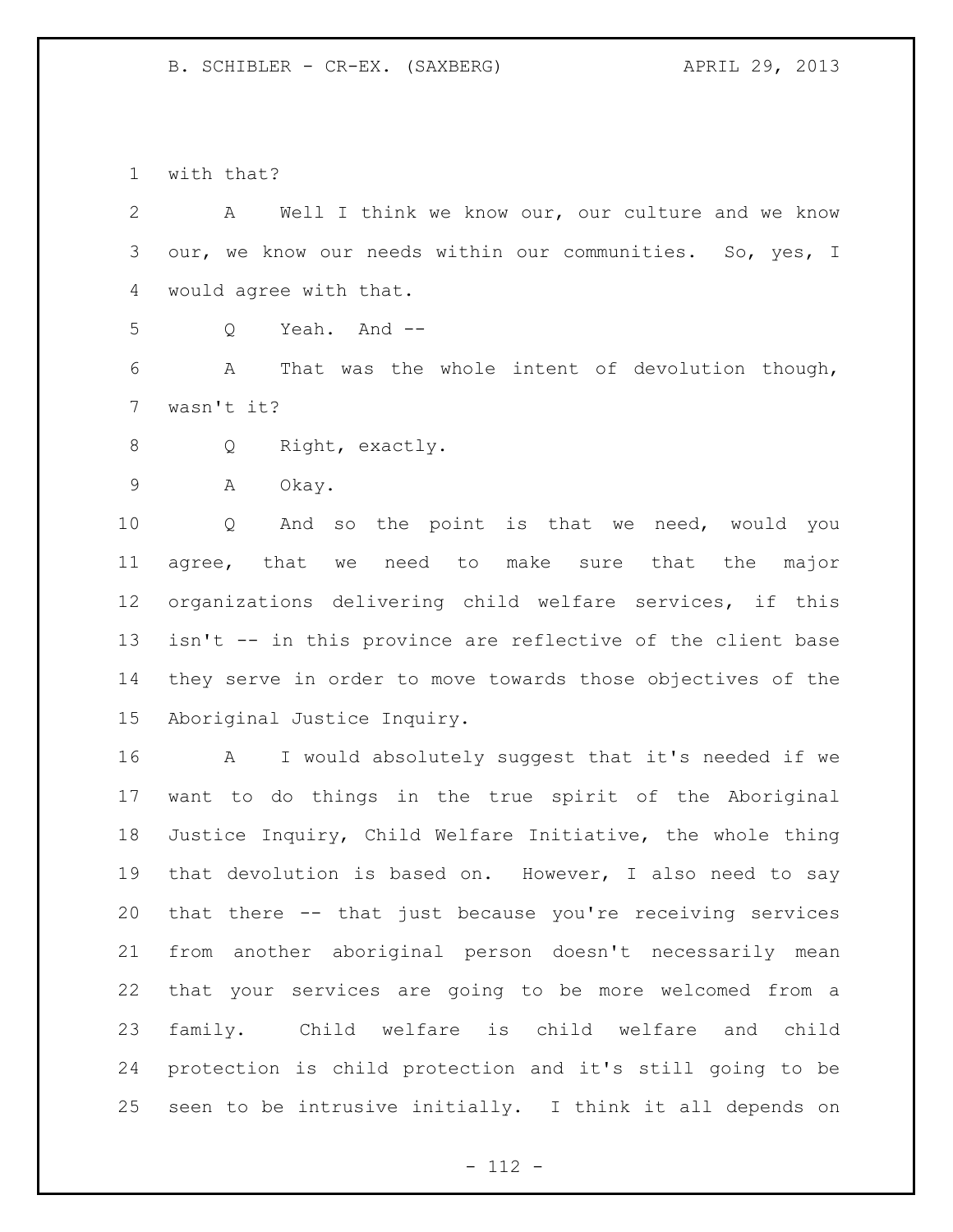B. SCHIBLER - CR-EX. (SAXBERG) APRIL 29, 2013

how the services actually are delivered.

 Q Okay. I think you're qualifying, saying that it's definitely something that may help but of course it's reliant on a whole bunch of other factors, including competence of the service that's being delivered. A Correct. Q What, what was, what was the percentage of workers at the Office of the Chief -- of the Children's Advocate that were self declared from aboriginal families at the time when you started in 2005, do you know? 11 A When I started in 2005? Q Right. 13 A I think there was three of us. Actually, you know what, no, because one did not self declare at the time.

 Q And that was out of how many staff approximately? 17 A I think we had -- oh wait, no sorry, there was four, four. One did not self declare and that was out of eight.

 Q And then when the function of doing the special investigations moved over to the OCA and the staff increased, did the number of self-declareds increase at that time?

 A It increased but it wasn't, it wasn't as high numbers and percentages as what had existed prior to.

- 113 -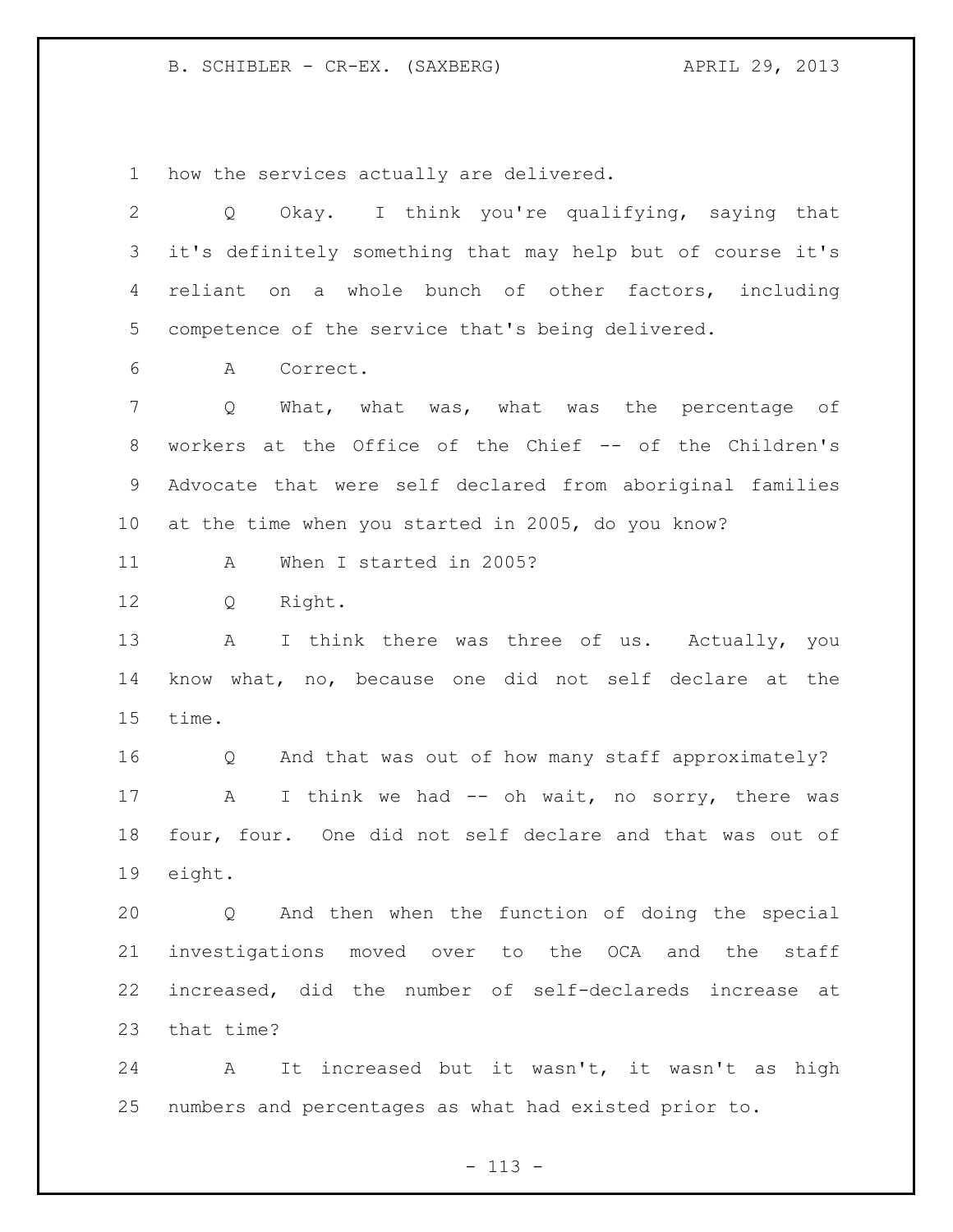Q And was there a policy in place to try to increase the number of aboriginal social workers that are doing these child death reviews?

 A Yes, and in our hiring process the selection was weighted for preference would be given to aboriginal applicants.

 Q And you agree that it's important that, in the same way that it's important that an agency that the social workers be reflective of the client base, that the report writers be reflective of the people they're writing reports, or about the families that it's subject of the reports they're writing?

 A I have to give that one a little bit of thought and I'll tell you, because you're not -- you're working from the legislation, you're working from the standards. It's not about individual service -- it's not about services to an individual within the context of -- I'm having a hard time with that one. Because I know that we made every effort in our office, whether you were aboriginal or non-aboriginal, to know and understand the context of the family and the community and I think it was very apparent in the special investigation reports that were completed that all of those factors, cultural factors, environmental factors, were all considered and so did you, did you have to be aboriginal to be able to understand that

 $- 114 -$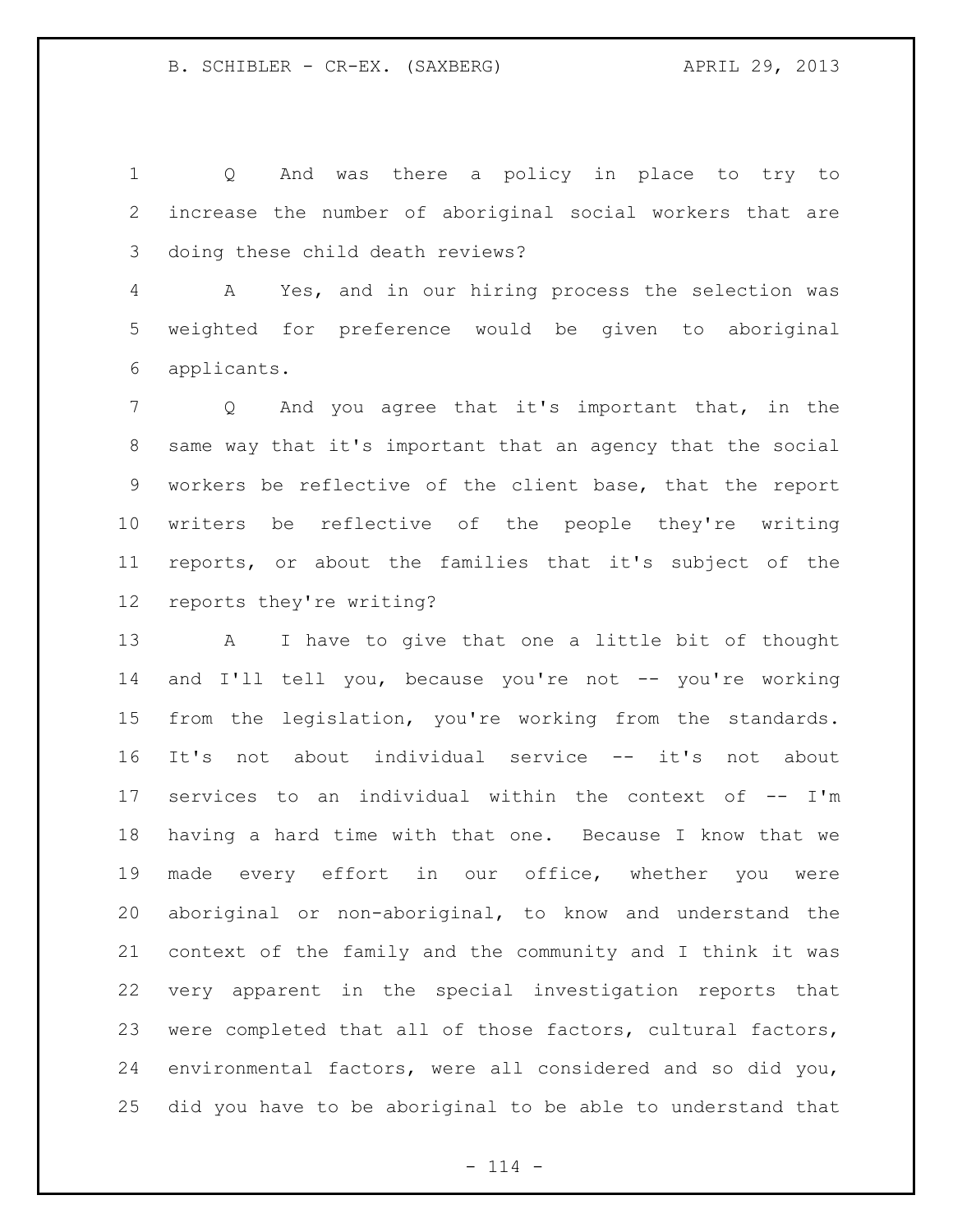## B. SCHIBLER - CR-EX. (SAXBERG) APRIL 29, 2013

 and understand what best practice and service delivery should look like and know that the standards were? No, I would suggest not. But, yes, we did want to try and have a reflective hiring process and population.

 Q Yeah, I wasn't suggesting that it was a necessity. I was suggesting that it helps, that it would help to have that group of report writers be reflective of the families they're writing about and you're agreeing with that?

 A Well, you know, I suppose yes, but I will say that in the context of where we really, really needed to be sure of any of the recommendations or the findings and that they were being given in the best context possible was why I had put together the circle of wisdom and they were advisors to us. They were the ones that had expertise in areas of publically funded services that, that our office did not have and they were also elders within the community. And I made sure that we had elders that came from an urban setting as well as elders, an elder that came from a remote setting, so that they really could tell us whether or not our recommendations and findings made sense and were culturally sensitive and appropriate.

Q Okay, thank you for your answers.

A Okay, thank you.

THE COMMISSIONER: Thank you, Mr. Saxberg.

 $- 115 -$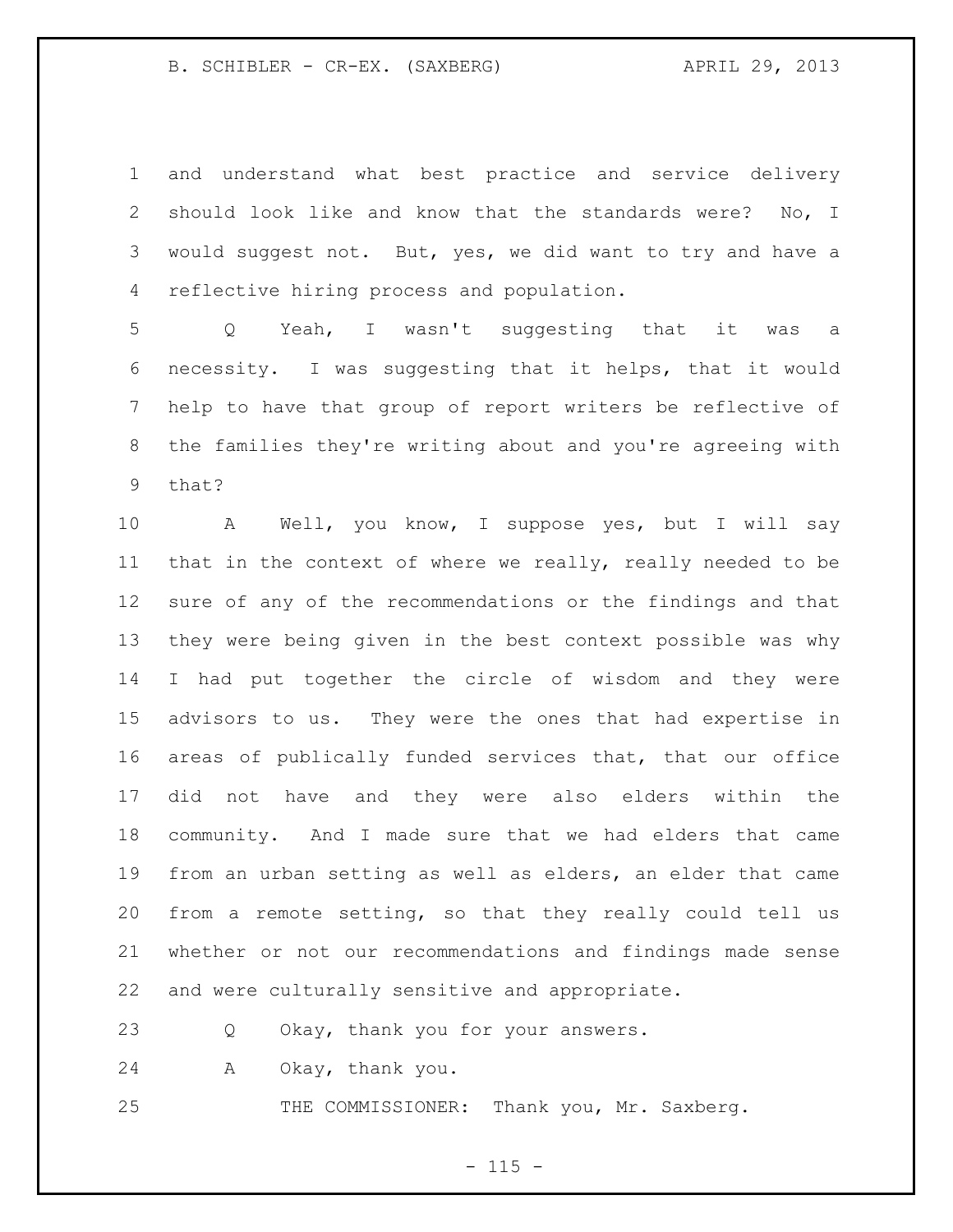All right. Does that complete the questioning? MS. WALSH: Mr. Commissioner, I have had a chance to speak with counsel for Ka Ni Kanichihk and to confirm that they will retain intervenor standing only for this phase and for the next phase with the opportunity to ask or to seek leave to ask questions from you. Advise there is one question that counsel would like to ask and I'd recommend that she be allowed to ask that one question and then I have just a very brief follow up. THE COMMISSIONER: Well, Mr. Brodsky may have some questions. 12 MS. WALSH: Yes. 13 THE COMMISSIONER: But we'll take that one question now then, Ms. Dunn. MS. DUNN: Thank you, Mr. Commissioner. CROSS-EXAMINATION BY MS. DUNN: Q My name is Catherine Dunn and I am here on behalf of Ka Ni Kanichuk, as well as taking on some role with respect to the best interests of aboriginal children. A Good afternoon. Q Good afternoon. The question that I have for you is while you were children's advocate, is it correct or not correct that you did not see fewer deaths occurring in the system, child deaths?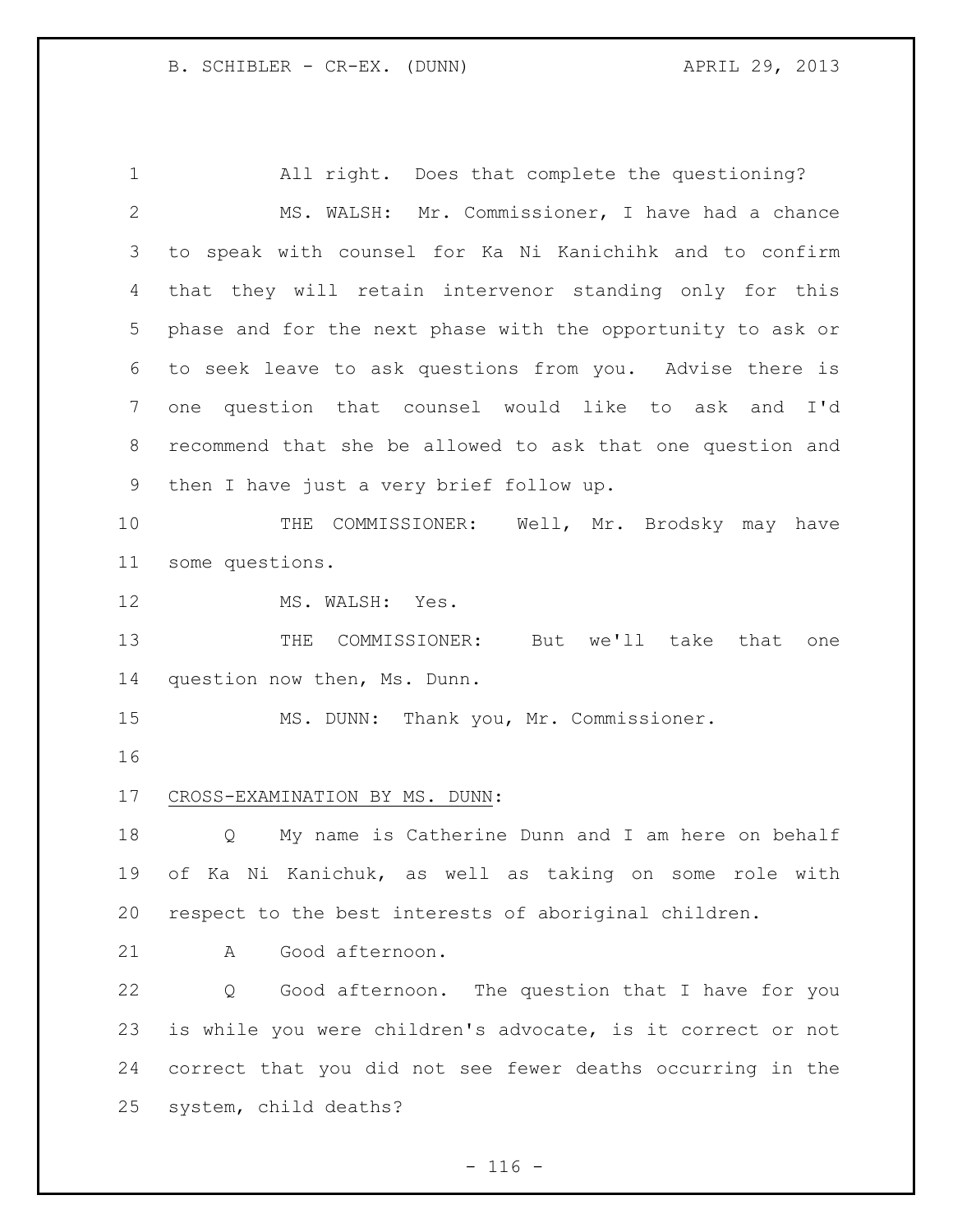A Is it correct that I did not see fewer deaths -- Q Right.

 A -- occurring in the child welfare system. That's correct.

 Q All right. And just as a subpoint to that, is it not correct that in your capacity as the child's advocate and also in your breadth of experience, that child protection cases in your view at the time and now your new role are becoming much more severe than they were say at the beginning of your career?

11 A I'm sorry, you know what, I have to go back to your first question because it almost was coming out to me like a -- I did not see, I did not see fewer deaths in the child welfare system.

Q Yes.

A Okay.

Q I (inaudible) understood the question, yeah.

18 A I'm sorry, and can you repeat this question?

 THE COMMISSIONER: Well you didn't see fewer deaths, does that mean you saw more?

21 THE WITNESS: I have nothing that suggests to me that there was a decrease and I don't recall them remaining stagnant, so I'm going to suggest that that is possibly true. But I would have to go back and look at the statistics from the reports.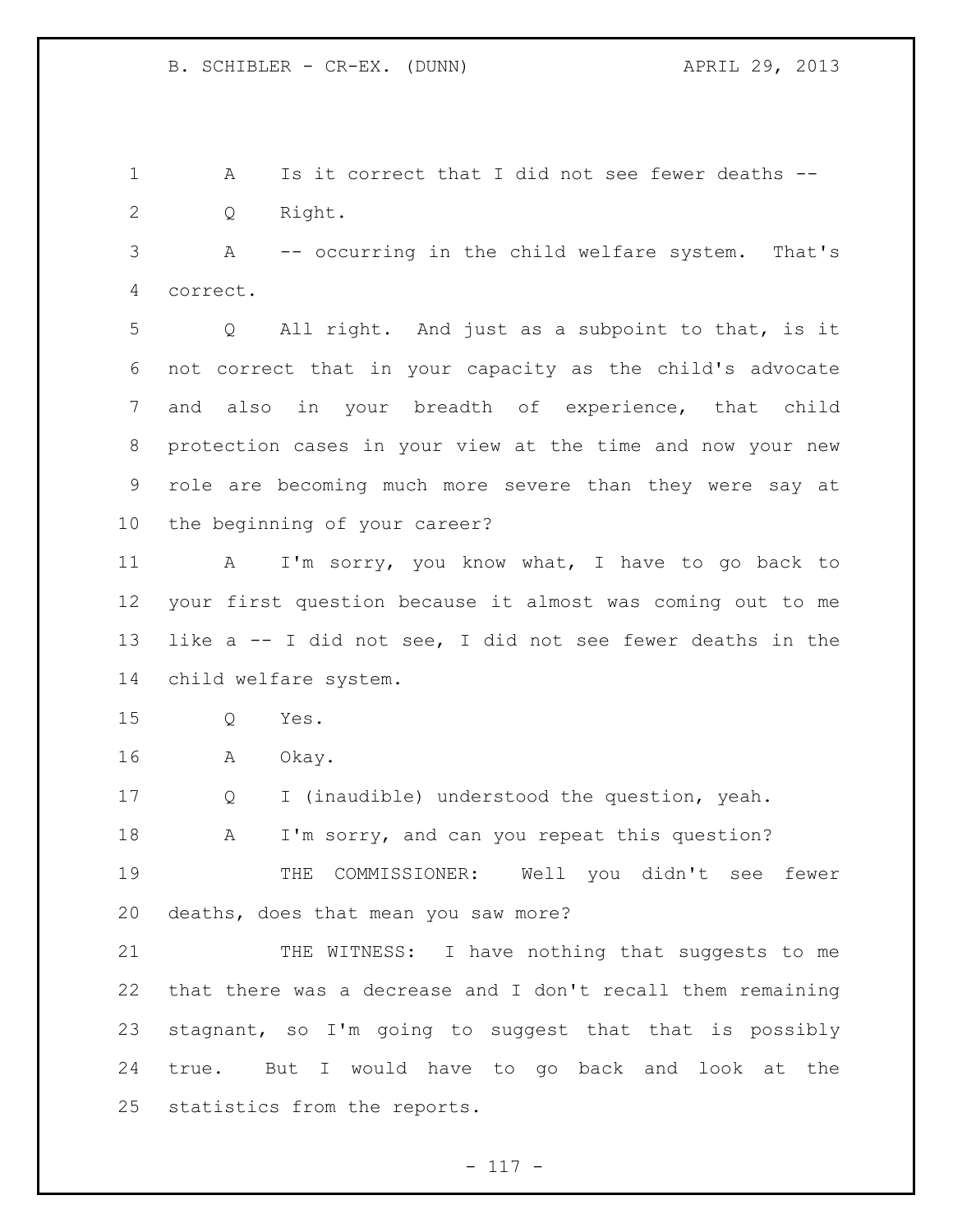B. SCHIBLER - CR-EX. (DUNN) APRIL 29, 2013 B. SCHIBLER - RE-EX. (WALSH)

BY MS. DUNN:

| 2  | Okay. And as a subpoint of that question, I'm<br>$Q \qquad \qquad$ |
|----|--------------------------------------------------------------------|
| 3  | suggesting to you that in your experience through the              |
| 4  | Office of the Children's Advocate, that you found that             |
| 5  | child protection cases were becoming more severe, that the         |
| 6  | system was becoming more chaotic and that the types of             |
| 7  | abuse directed towards children were becoming much more            |
| 8  | dramatic than when you first started out in the child              |
| 9  | protection field.                                                  |
| 10 | Yes, that's correct.<br>A                                          |
| 11 | Thank you. Those are my questions.<br>Q                            |
| 12 | A<br>Thank you.                                                    |
| 13 | THE COMMISSIONER: Yes, Mr. Brodsky, do you have                    |
| 14 | any questions for your client?                                     |
| 15 | MR. BRODSKY: You were kind enough to allow her                     |
| 16 | to amplify what she meant to say last week and today and as        |
| 17 | a result I have nothing further.                                   |
| 18 | THE COMMISSIONER: Thanks, counsel.                                 |
| 19 | I have so advised co-commission<br>MR.<br>BRODSKY:                 |
| 20 | counsel.                                                           |
| 21 | MS. WALSH: Thank you.                                              |
| 22 |                                                                    |
| 23 | RE-EXAMINATION BY MS. WALSH:                                       |
| 24 | First I want to confirm that you touched today on<br>Q             |
| 25 | the concept of healing and what needs to be done in terms          |

- 118 -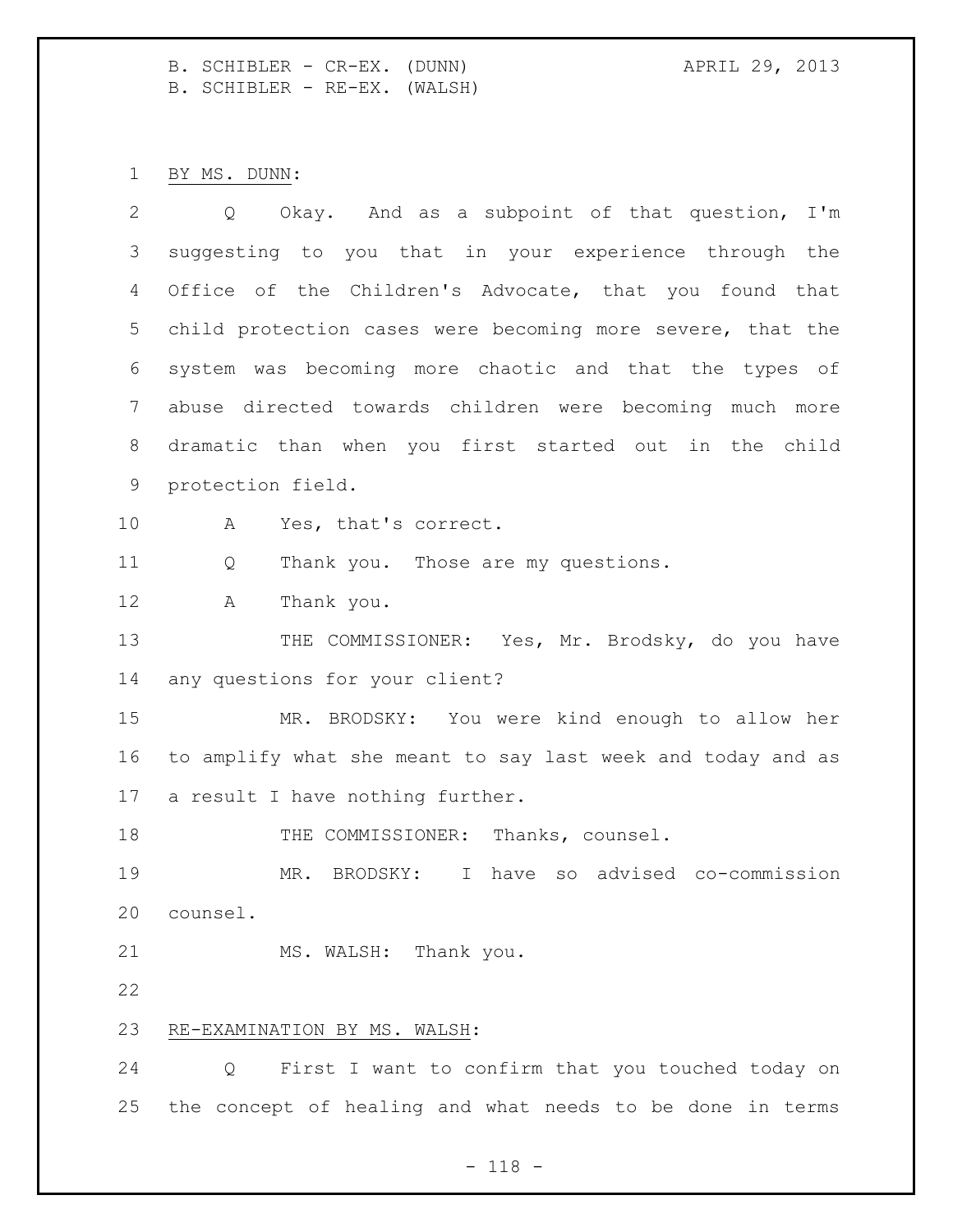B. SCHIBLER - RE-EX. (WALSH) (APRIL 29, 2013)

 of addressing overrepresentation of aboriginal people, First Nations, in the child welfare system and when you come back to testify as part of the kokum elders at the outset of phase 3, you're going to elaborate on that evidence. So I just want to confirm that. A That's correct. Q Okay. UNIDENTIFIED PERSON: I don't think your mic is on. MS. WALSH: Is it on now? Did you not hear me? I think it was on. 12 THE WITNESS: Oh there you go. MS. WALSH: It was on. Did you not hear me? UNIDENTIFIED PERSON: We didn't hear a word. 15 THE CLERK: It was on. MS. WALSH: You heard me? Okay. So it's just the back. UNIDENTIFIED PERSON: We didn't hear it back here. MS. WALSH: Okay, but my mic is on, so thanks. Mr. Commissioner, did you hear me? 22 THE COMMISSIONER: I heard you. Does anyone need it repeated? MR. BRODSKY: I think the problem was the mic was too high and not low enough.

 $- 119 -$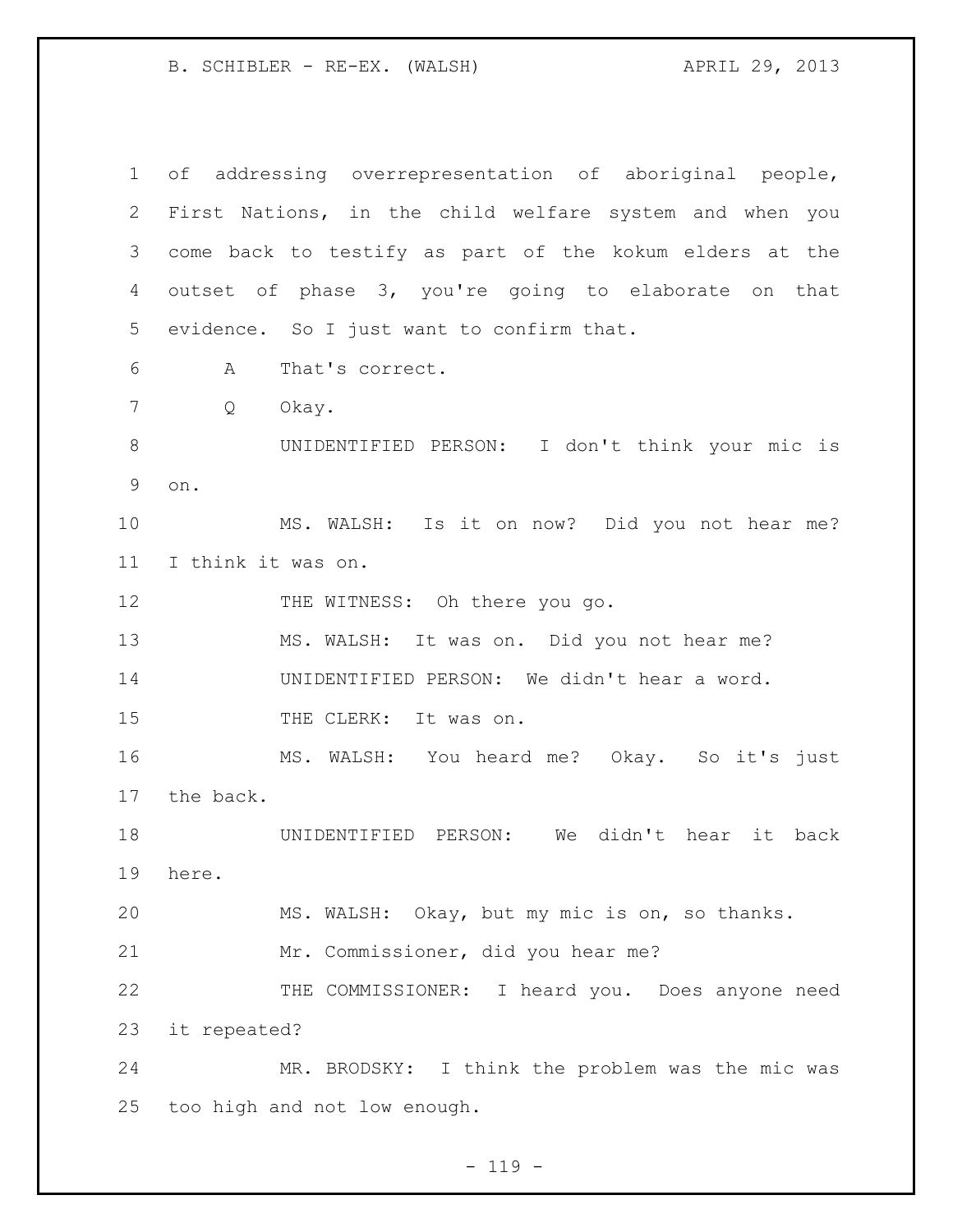1 THE COMMISSIONER: All right, carry on, counsel. 

BY MS. WALSH:

 Q So I just confirmed that when you come back at the outset of phase 3, you and your counsel of grandmothers are going to be talking more about the concept of healing and, and what needs to be done to address that.

8 A That's correct.

 Q In answering some questions this morning, you were appointed to the broadened scope of the Office of the Children's Advocate in terms of what it can review when it conducts the child death reviews or the special investigative reports under section 8.2.3 and that included looking at any publically funded service.

A Correct.

 Q That, however, that broader sphere or broadened scope is only with respect to those special investigative reviews, correct?

A That is correct.

 Q So when one looks at the actual duties that are allotted to the Office of the Children's Advocate --

 MS. WALSH: I'm told that I still can't be heard at the back. I don't know what else I can do for that. It must be the sound system. So I'm -- so long as the monitor is picking it up and, Ms. Schibler, you can hear me?

 $- 120 -$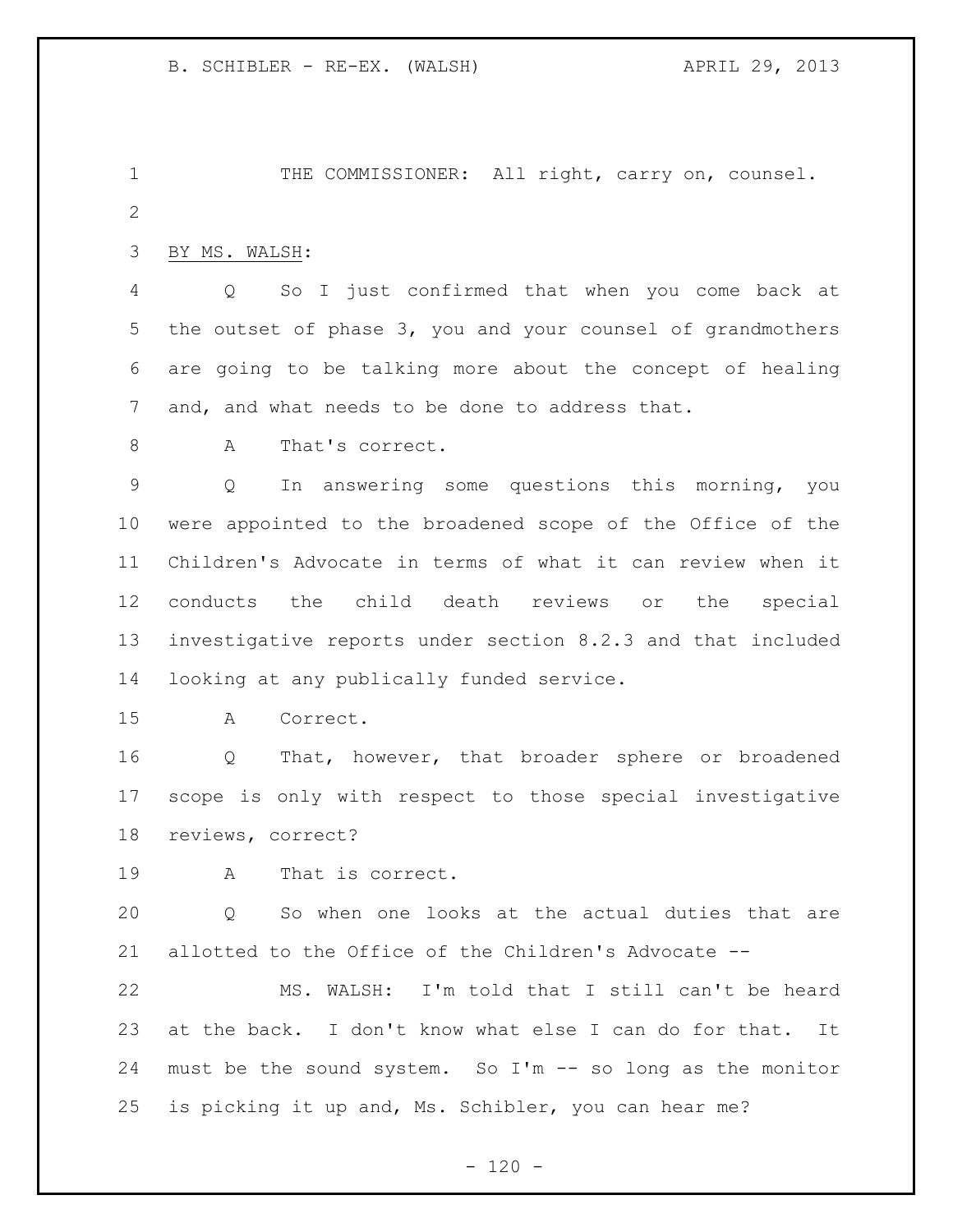B. SCHIBLER - RE-EX. (WALSH) (APRIL 29, 2013)

1 THE WITNESS: Yes. MS. WALSH: Mr. Commissioner, you can hear me? THE COMMISSIONER: I can hear you. MS. WALSH: Okay, then I'm just going to carry on. THE COMMISSIONER: Well have we got an audio person here that's -- MS. WALSH: Who can't hear me? Maybe just -- well ... THE COMMISSIONER: Well carry on and when we finally do break for lunch perhaps someone could look at that. MS. WALSH: We'll take a look at this. Okay, thank you. BY MS. WALSH: Q So the actual duties of the Children's Advocate that are set out in section 8.2(1) are confined -- of the Child and Family Services Act -- are confined to services delivered under the Child and Family Services Act. A That's correct. That was a huge limitation for our office. 23 O And it remains? 24 A And it remains because again it's like if you say you're the children's advocate in the province of Manitoba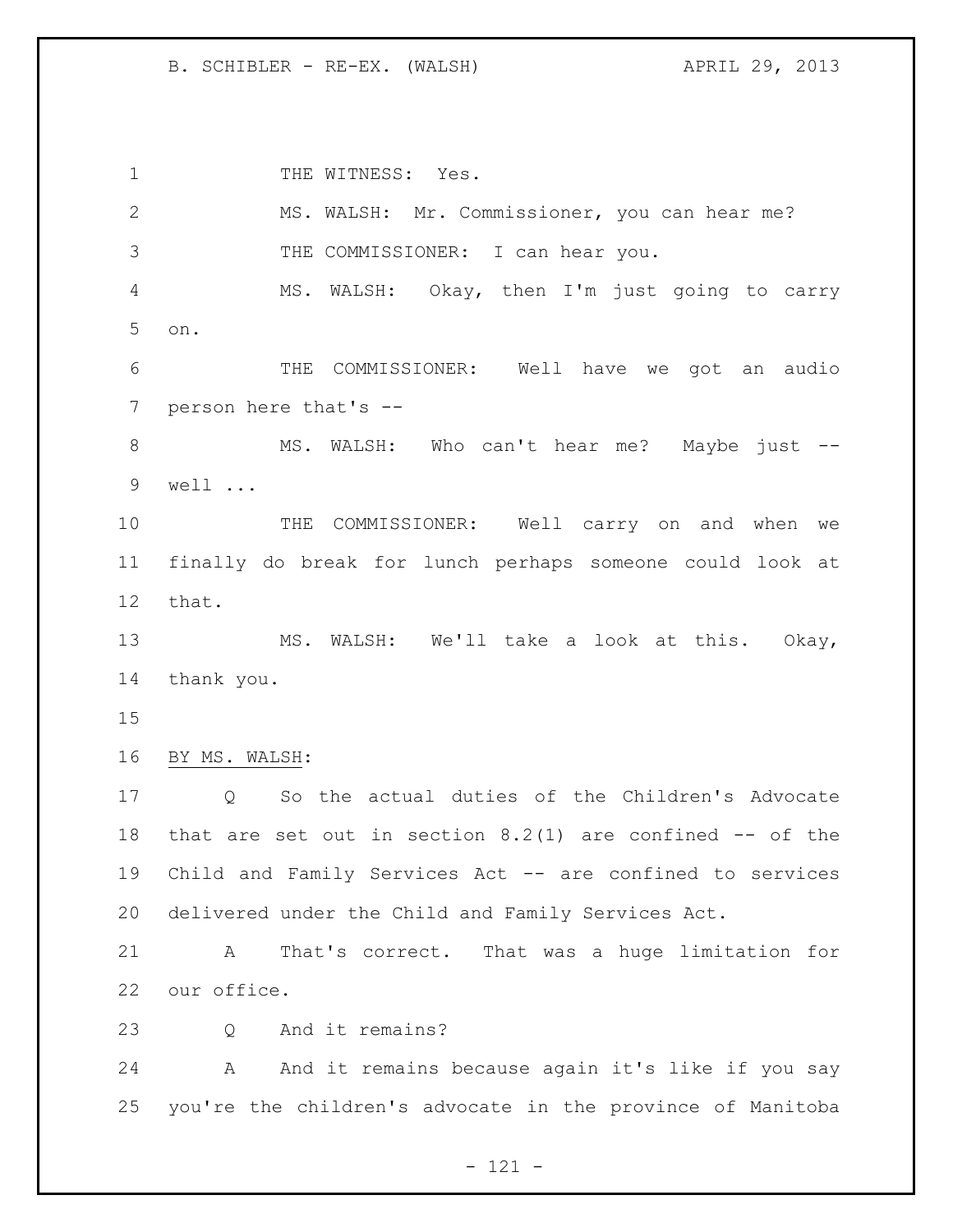that would suggest you have the ability and the mandate to be able to advocate for all children and youth in the province who are receiving any type of publically funded services.

 Q The next question I have is that there has been a great deal of focus on the process to conduct special investigative reviews. Do you know what proportion of the resources of the Office of the Children's Advocate were used to address the special investigative reviews as compared to the needs of living children and families when you were there?

 A Well at the time that I was there I believe there 13 were, I think that there were about four investigators that came over through a secondment or a special arrangement in order to work on the backlogged cases that we inherited and then I believe that there were four and a manager that worked on the current investigations that were occurring 18 and as far as advocacy services, I believe there were three intake advocacy officers. So that was for, you know, yes, living children. And I would say that there were probably at least half a dozen investigators, advocacy officers that were working, advocating on behalf of those children who were alive and well.

 Q Certainly the need for advocacy and work with respect to living children and families would be at least

 $- 122 -$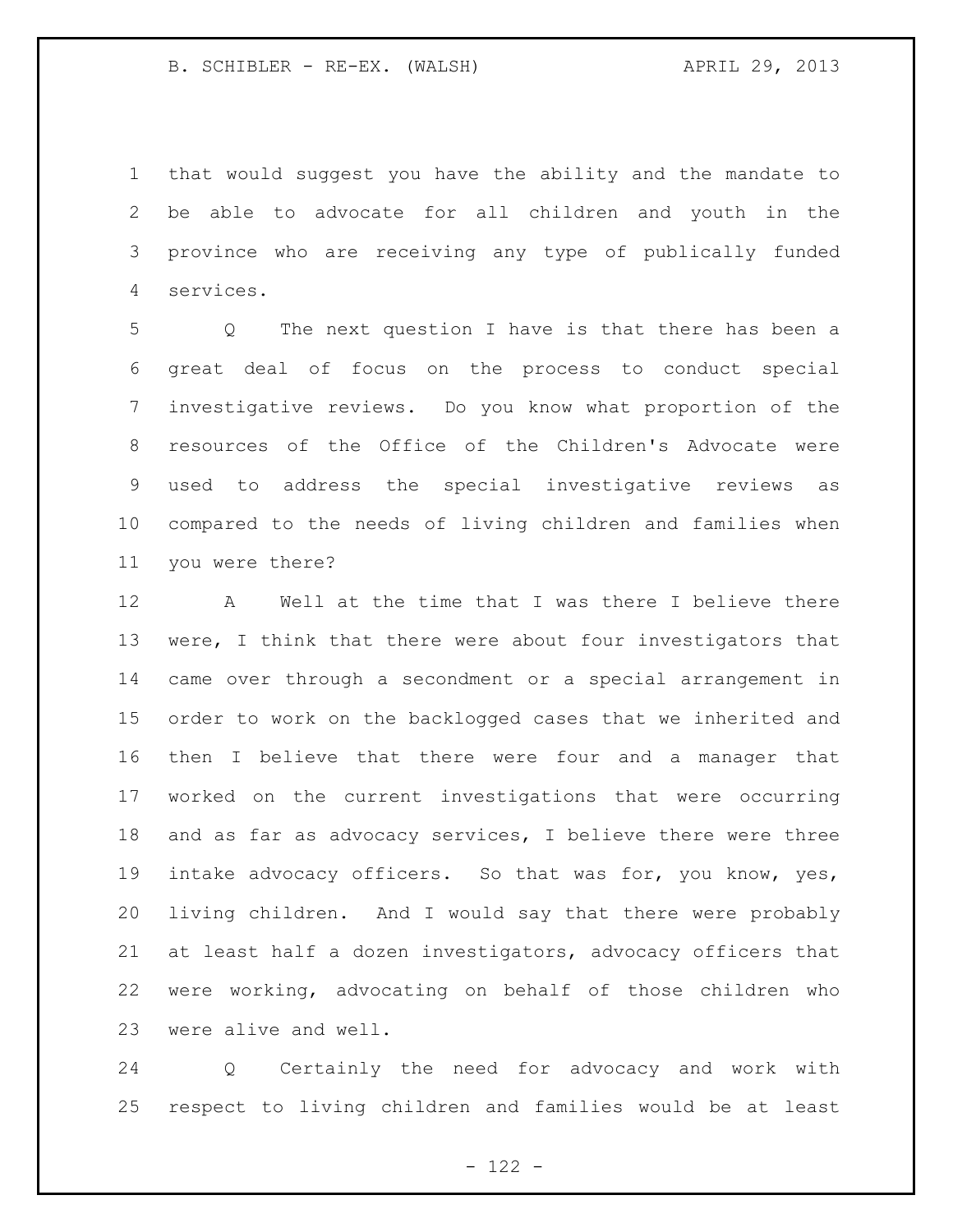as, if not probably more important than the resources dedicated to doing death reviews.

 A I'm not going to suggest that they are more or less important. I'm going to suggest that they're all required because the -- your role is to advocate on behalf of children and youths so you want to be able to do that well for those who are requiring services now. However, the whole purpose of having the special investigations under the expanded mandate is to be able to look at what could potentially improve the services to the system, through the system now to families and children. So that's got to be considered extremely important. I mean you don't want to repeat any mistakes and you want to make sure that you can identify where improvements need to occur.

 Q And I'll come back to that. There certainly have to though as well be significant resources available for the other duties beyond the special investigative reports that the Office of the Children's Advocate performs.

 A Absolutely. Particularly if you look at expanding the mandate to include other publically funded services and advocacy to those children and youth in those services. You're going to need much more resources.

 Q So then the last area of questioning, if we can pull up Exhibit 38, please. We keep using the word "recommendation", that the special investigative reports

- 123 -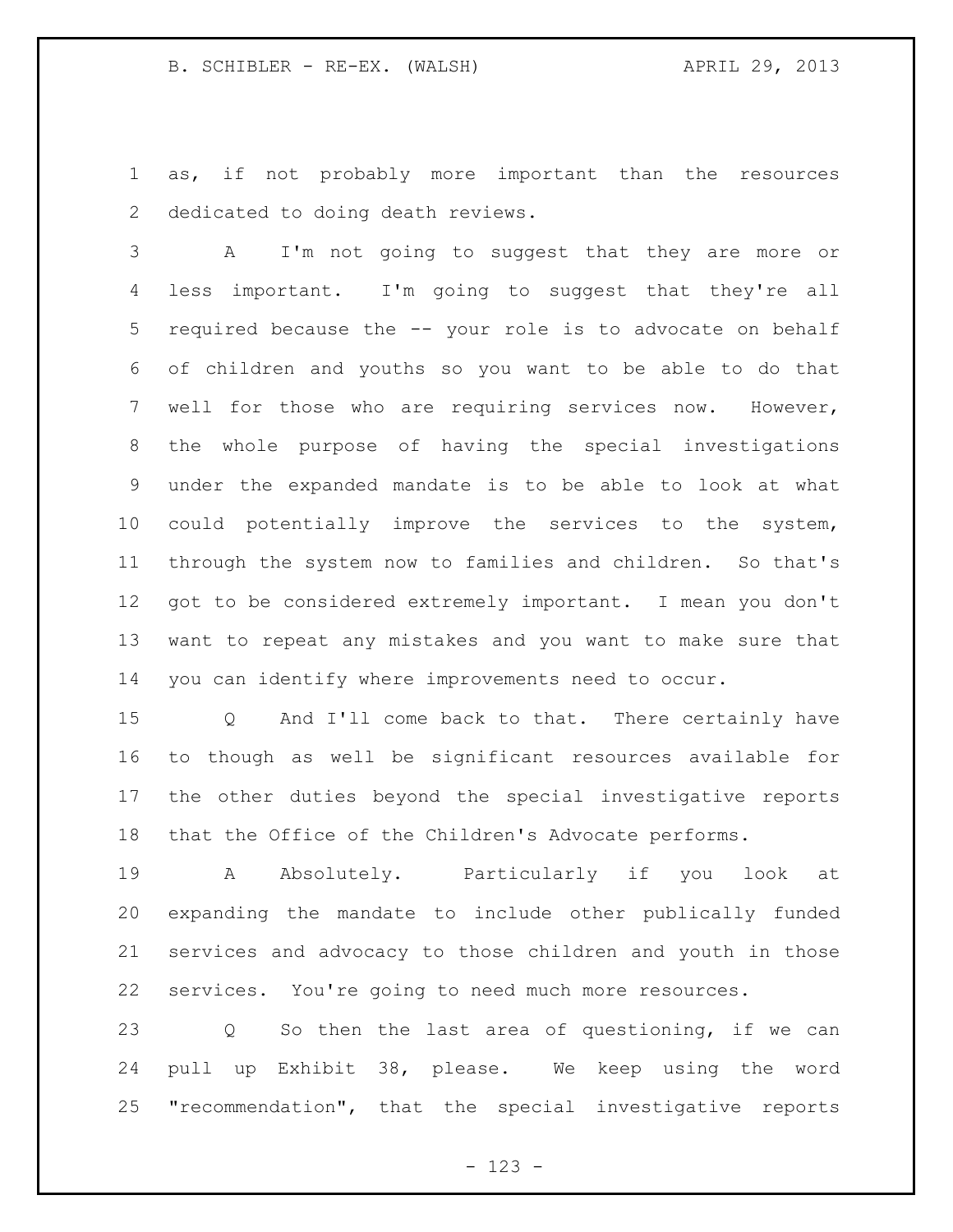B. SCHIBLER - RE-EX. (WALSH) (APRIL 29, 2013)

 make recommendations. What's your understanding of, of what that means? Is it a recommendation to make an improvement?

A Yes.

Q Okay.

 A The findings are the findings and the recommendations are what follows from the findings that would suggest that these things need to occur in order for better service delivery.

 Q Exhibit 38 is the ombudsman's report from 2013. It's the follow up report on the process for the review of child welfare and collateral services after the death of a child. Now if we can turn to page 19, please, and scroll down. Under the heading, "Completed Special Investigative Reports" it says:

 "Since the publication of our December 2011 Report on the **Process for the Review of Child**  Welfare and Collateral Services **After the Death of a Child, the**  OCA has provided our office with an additional 66 Special Investigative Reports, 20 with recommendations, to December 31,

 $- 124 -$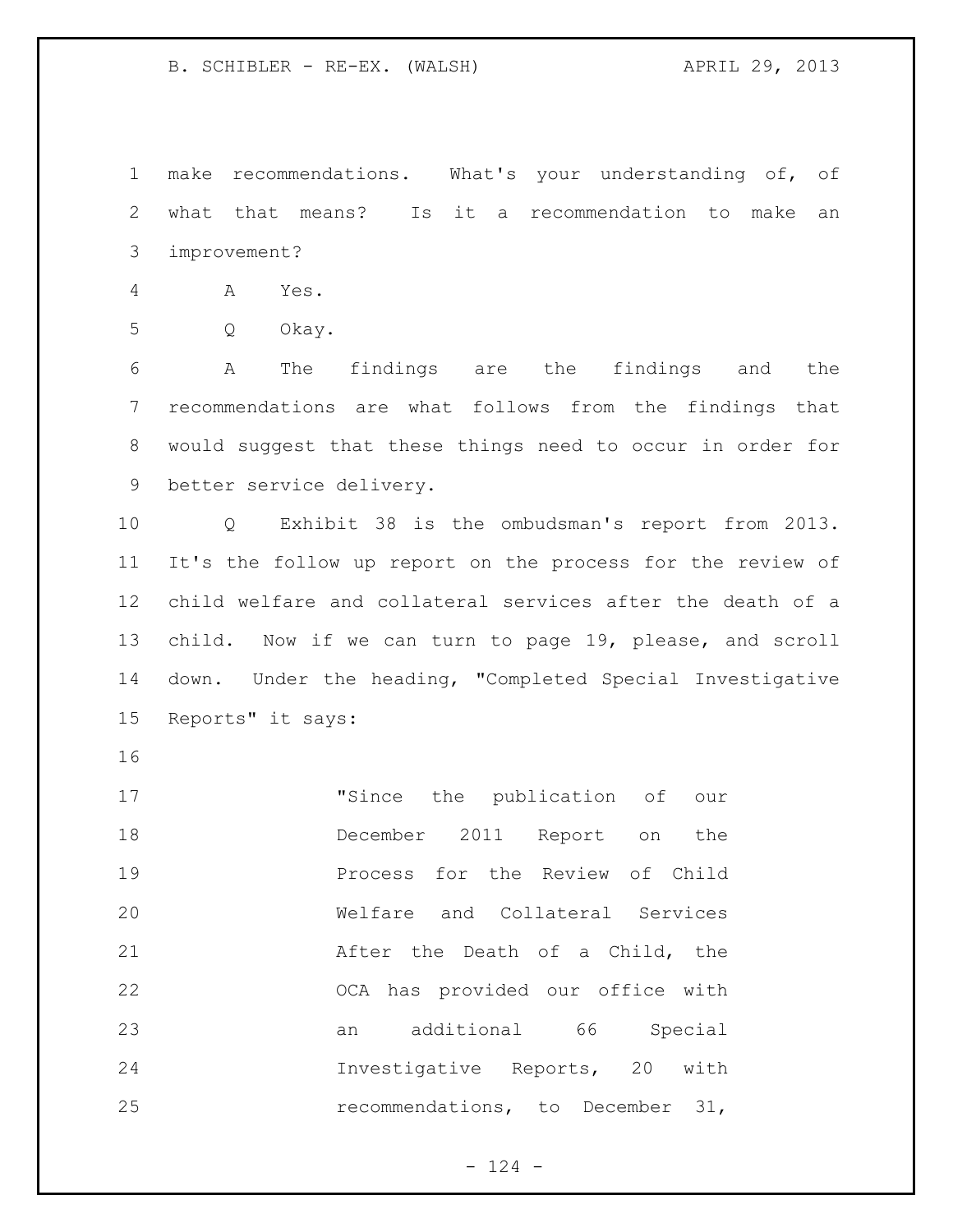B. SCHIBLER - RE-EX. (WALSH) (APRIL 29, 2013)

 2012. In total, since the transfer of responsibilities from the OCME to the OCA in September 2008 to the end of our reporting period, December 31, 2012, the OCA has provided our office with 250 Special Investigation Reports, 75 8 of which contain recommendations. Within the 75 SIRs that contain **10** recommendations, the OCA has made 347 recommendations to **Authorities, agencies, the Child**  Protection Branch and other entities in Manitoba."

 My question is in the span of four years to have 347 recommendations made to improve the delivery of child welfare services, does that seem like a lot of recommendations?

A Yes.

 Q And that's just from the Office of the Children's Advocate, that's not from inquests or the 295 that came from the reports listed in the order in council that established this inquiry, for instance.

A No, and I would guess that out of those 247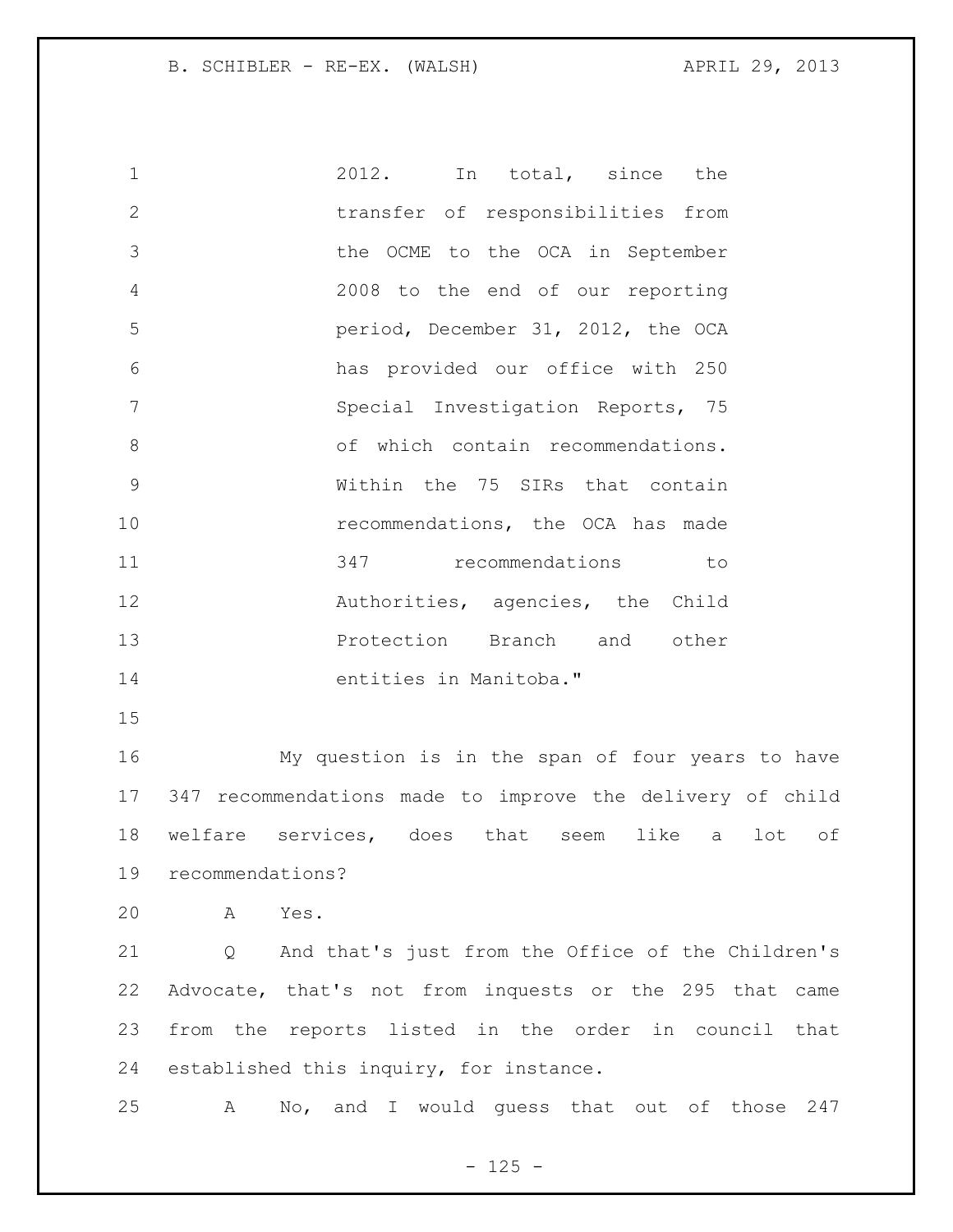B. SCHIBLER - RE-EX. (WALSH) (APRIL 29, 2013) B. SCHIBLER - BY THE COMMISSIONER

recommendations, some of those --

Q Three, 300.

 A Or sorry, the 347 recommendations, that some of those recommendations are historic, that they've been made in the past and will continue to be made just as we found when we did our reviews.

 Q Because they were matters that hadn't been addressed --

- A That's correct.
- Q -- by the first instance?

11 A That's correct.

- Q Thank you. Those are my questions.
- A Thank you.
- 

### EXAMINATION BY THE COMMISSIONER:

 Q Witness, just one question for you. You made reference this morning to your view that the child welfare system would benefit if there was some truth and reconciliation process as part of the operation, so to speak. Am I correct?

21 A That's correct.

 Q Can you tell me how you would see that working? A Well, as I looked at the truth and reconciliation process in the country following the national apology to those who had been recipients of the residential school

 $- 126 -$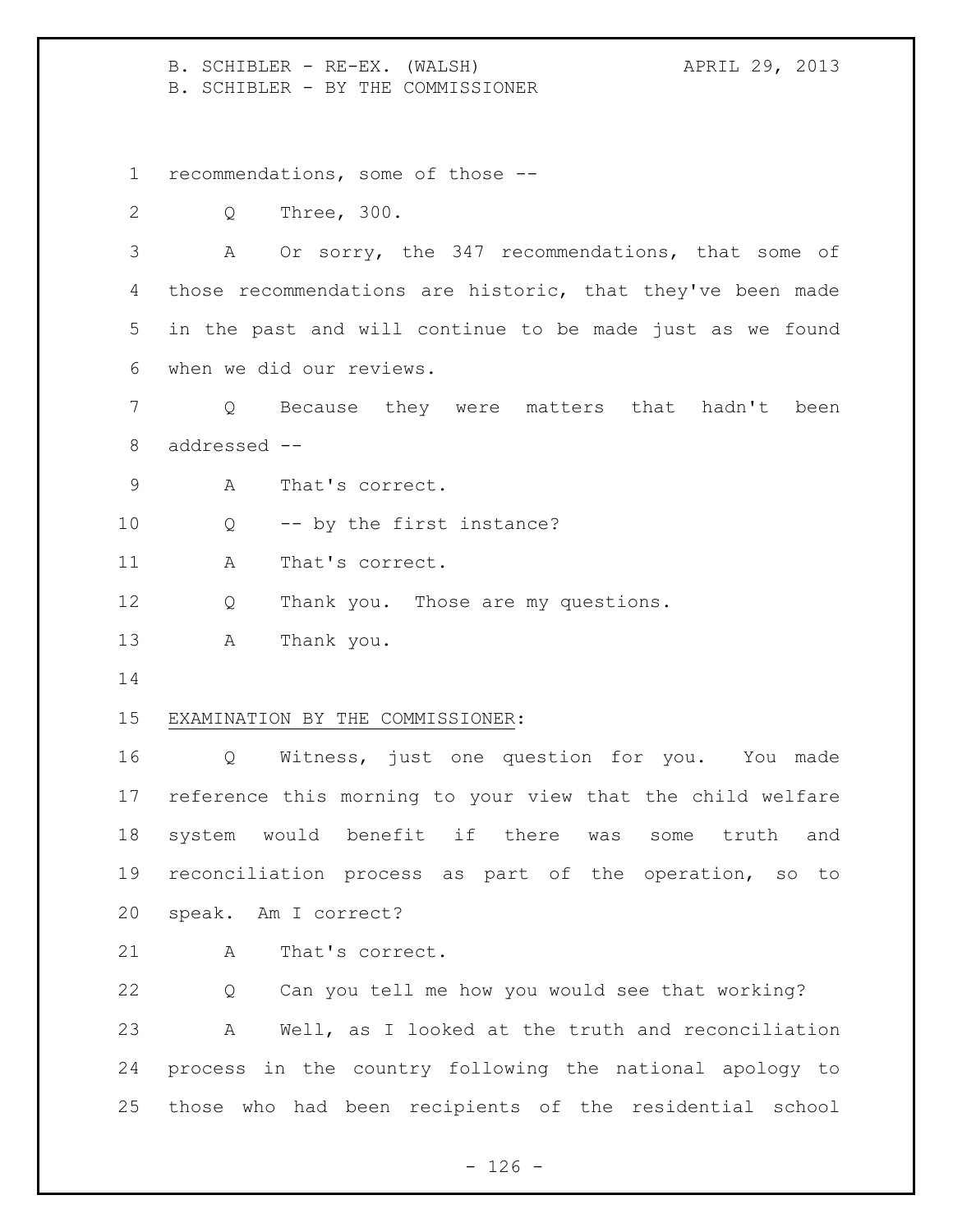B. SCHIBLER - BY THE COMMISSIONER APRIL 29, 2013

 system, certainly I have come to see that and, you know, in the teachings that, you know, that I follow that a large part of your healing has to be the ability to be able to tell your story and that people have stories that they need to tell about their experiences in the child welfare system, those who have been raised in the child welfare system, those who have lost their children to the child welfare system. That if we're looking at those improvements, if we're looking at doing things in a different way, if we're looking at, you know, what exists within families, if we want to change the feelings of families and always seen child welfare as adversarial 13 rather than support, that there has to be that reconciliation. People have to be able to tell their truths and be able to receive that reconciliation.

 Q And that would be with respect to all people that have had contact and use within the system, not just aboriginal and Métis people.

 A Well, you're right and I will give you an example of that. When I was in Ontario, we had a general assembly meeting for our AGM for our agency up in one of the communities and what we would do is have an open mic and it was open to whoever wanted to attend and we began hearing from people at about seven o'clock in the evening and our pilots had to go back and send fresh recruits of pilots and

- 127 -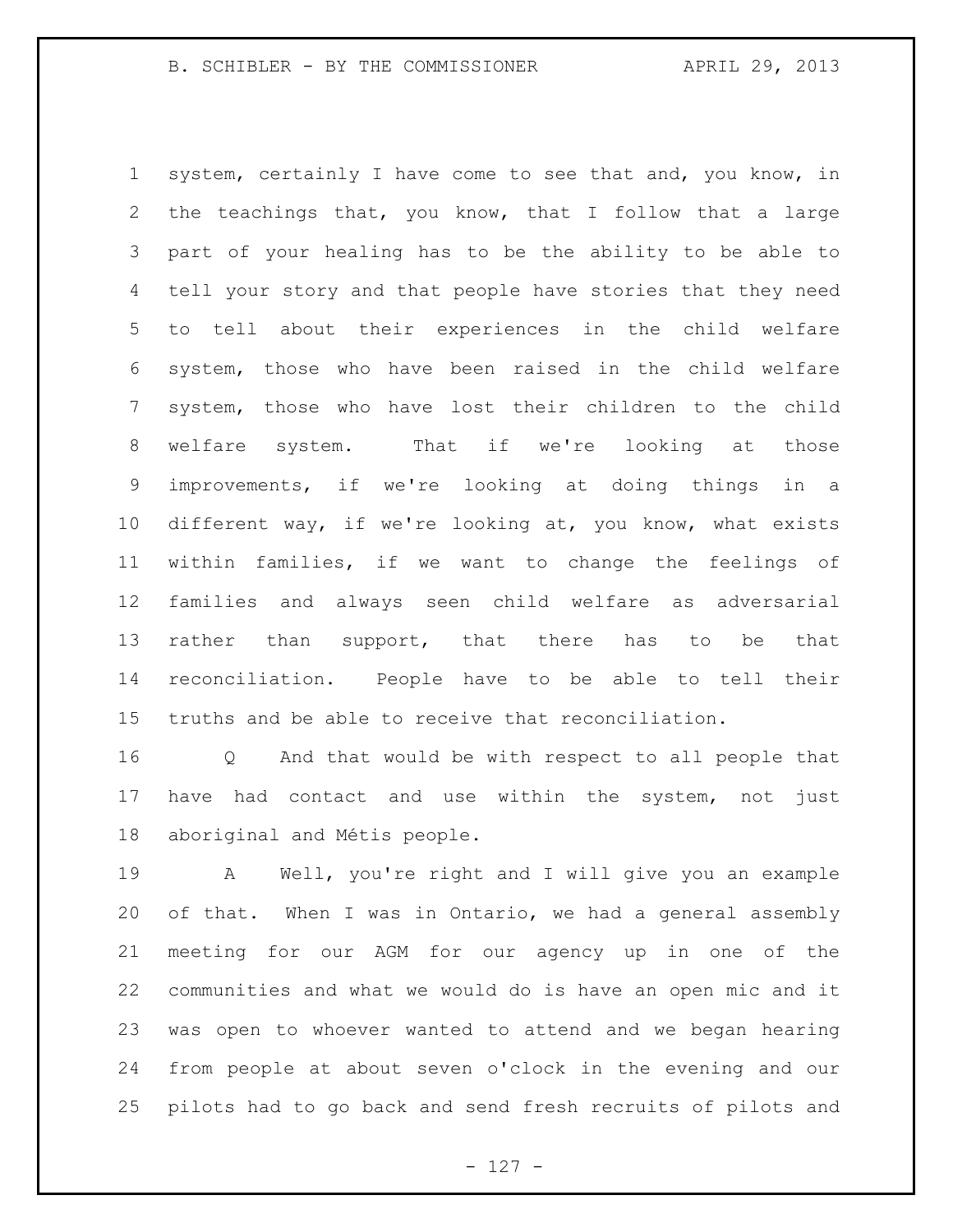B. SCHIBLER - BY THE COMMISSIONER APRIL 29, 2013

 planes into the community because we didn't stop hearing from people till about two o'clock in the morning. And I know at one point in time our board members had said maybe we need to close this down and I said if we want to be able to work effectively with this community ever, then we need to be able to hear them because they are feeling that this is an opportunity for them to be heard around their concerns, around services that we have historically delivered and they have to tell their truths and we have to hear it.

 Q And my question was with respect to what you're proposing here, are you or are you not suggesting it apply only to the aboriginal community or is it any person who's had services from the, from the child welfare system of the province?

 A Well, I would suggest that the larger percentage of that is going to be aboriginal people.

Q Clearly.

 A Yes. But does truth and reconciliation need to happen? I suppose if you're looking at improvement of services overall, then it should be open to all.

 Q But your primary proposal related to aboriginal people and what has occurred perhaps arising out of the residential school and the other past incidents of that kind?

- 128 -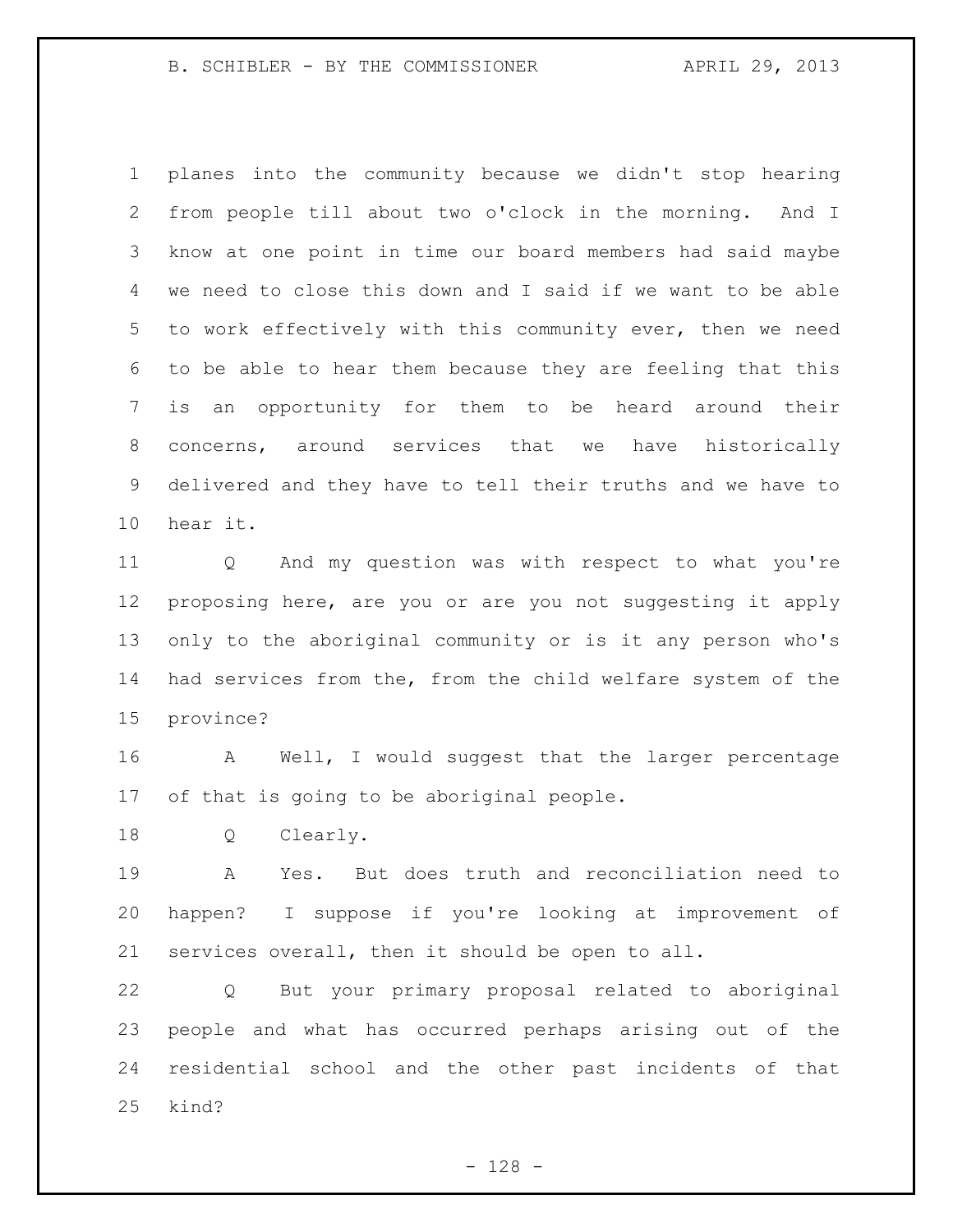A That's correct and I would see that as being, you know, probably hand in hand with a review of where the Aboriginal Justice Inquiry Child Welfare Initiative was back then in their recommendations and where we are today. Q Thank you very much. A Thank you. THE COMMISSIONER: And you're finally finished, so you've hung in very well. It's been a long morning. 9 THE WITNESS: Thank you so much. 10 THE COMMISSIONER: Longer than I expected, but thank you very much. 12 THE WITNESS: Good luck. 13 THE COMMISSIONER: All right. MR. BRODSKY: So there's no misunderstanding, Your Honour -- 16 THE COMMISSIONER: Pardon? MR. BRODSKY: So there's no misunderstanding, she's not finished. She still has another phase to go. 19 THE WITNESS: Oh yes. THE COMMISSIONER: Oh if you -- oh when she comes back -- MR. BRODSKY: Yes. 23 THE COMMISSIONER: -- in phase 3. Yeah, well we'll, we'll look forward to your return. 25 THE WITNESS: Thank you.

- 129 -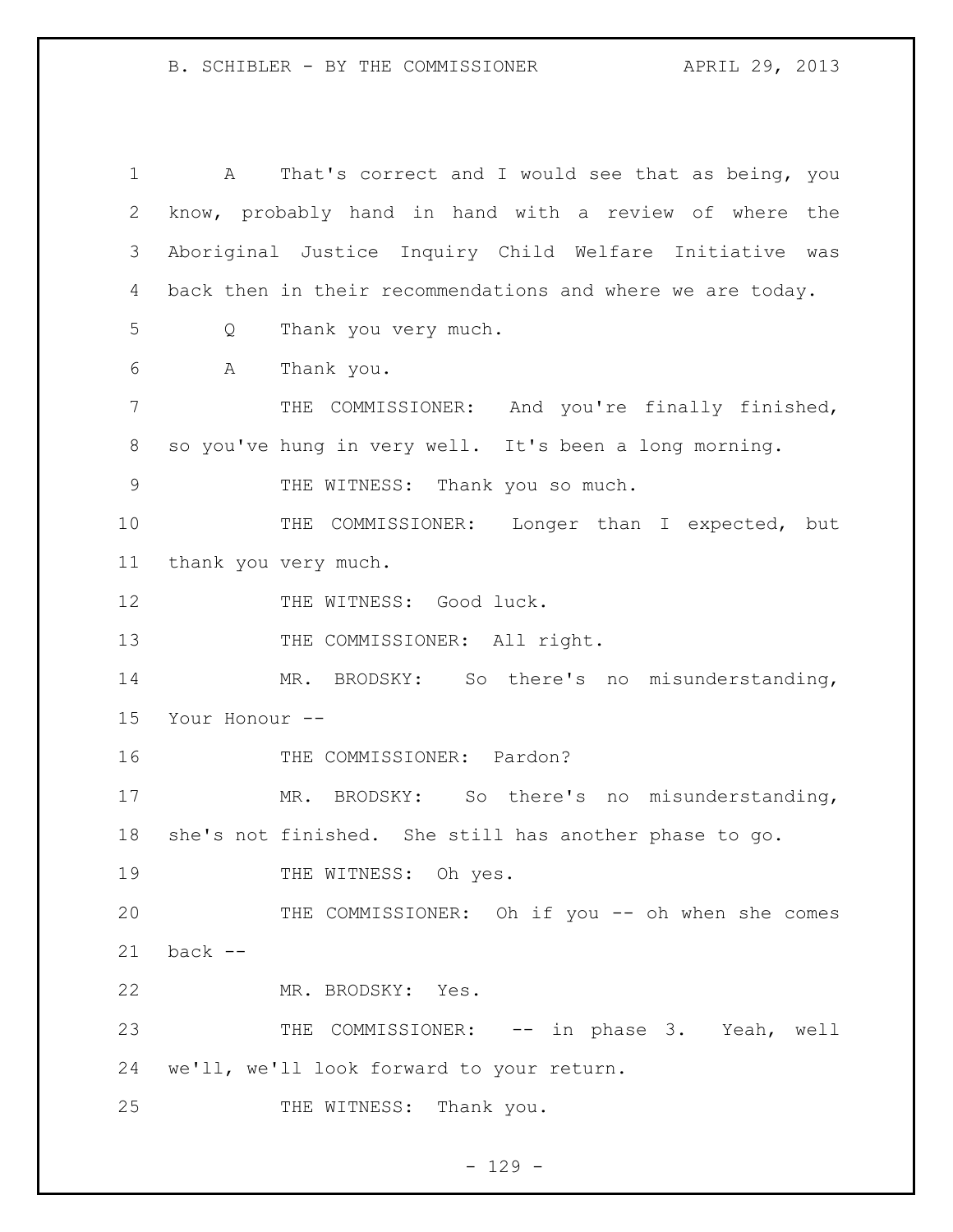PROCEEDINGS APRIL 29, 2013

| $\mathbf 1$     | (WITNESS EXCUSED)                                           |
|-----------------|-------------------------------------------------------------|
| 2               |                                                             |
| 3               | THE COMMISSIONER: Counsel?                                  |
| 4               | WALSH: I'm advised that this afternoon's<br>MS.             |
| 5               | witness has a plane to catch by 7:30 tonight. She's         |
| 6               | prepared to stay until 5:00 or 5:15 but then I think we'll  |
| $7\phantom{.0}$ | have to release her.                                        |
| 8               | THE COMMISSIONER: We will.                                  |
| 9               | MS. WALSH: If I can take an abbreviated lunch, I            |
| 10              | mean it's already abbreviated, but                          |
| 11              | THE COMMISSIONER: Well is an hour long enough?              |
| 12              | MR. FUNKE: Good afternoon now, Mr. Commissioner.            |
| 13              | THE COMMISSIONER: Yes, Mr. Funke.                           |
| 14              | MR. FUNKE: I can advise that given the time,                |
| 15              | even if we took an abbreviated lunch and came back at 2:30, |
| 16              | it's extremely unlikely that we're going to conclude        |
| 17              | Dr. Blackstock's testimony today.                           |
| 18              | THE COMMISSIONER: Well I think we should start              |
| 19              | her.                                                        |
| 20              | MR. FUNKE: Oh, there's no question we'll start.             |
| 21              | I'm just advising the commission that I<br>think it's       |
| 22              | extremely unlikely to anticipate that --                    |
| 23              | THE COMMISSIONER: How long do you expect to be              |
| 24              | with her?                                                   |
| 25              | MR. FUNKE: Well, given that we were advised that            |

- 130 -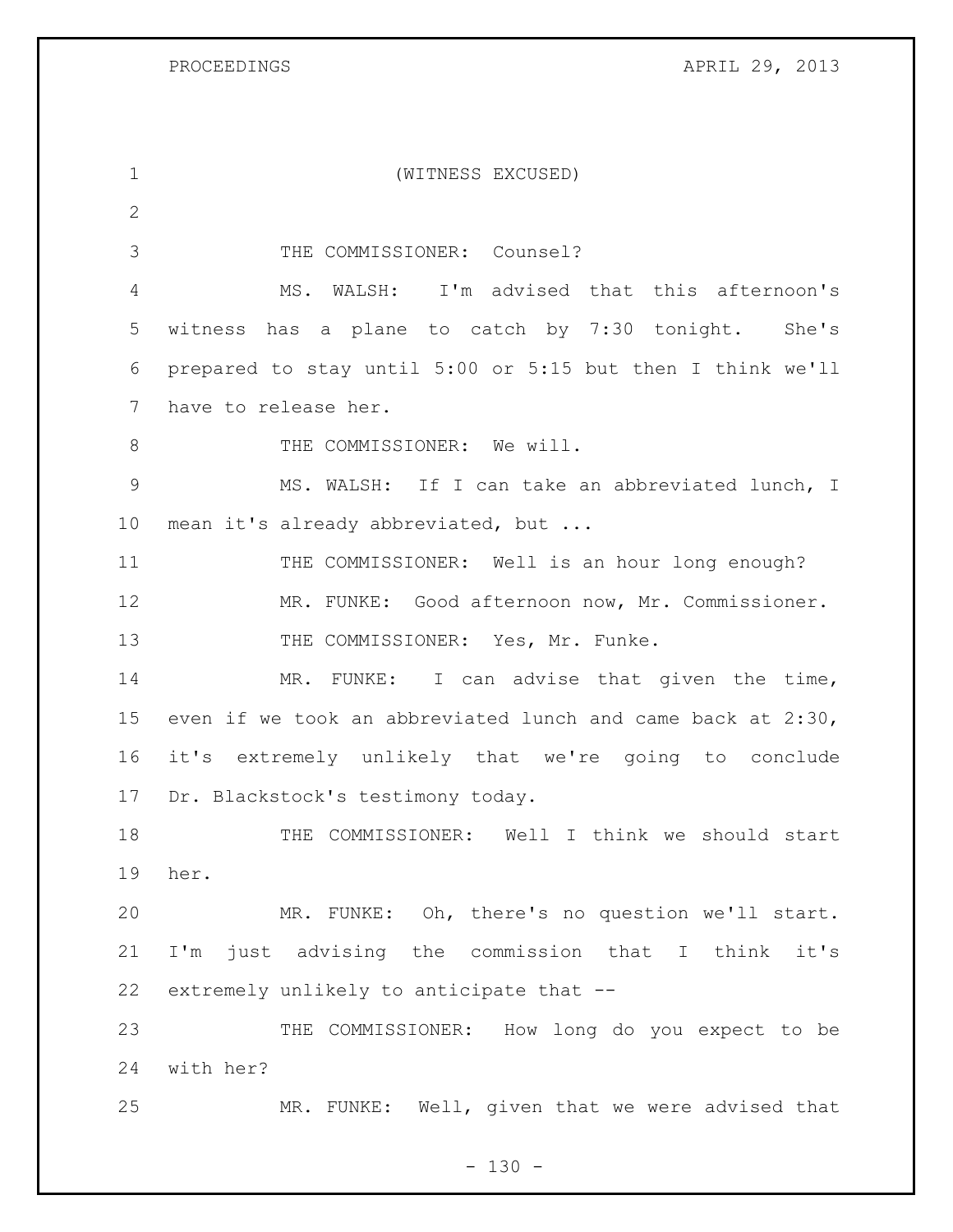PROCEEDINGS APRIL 29, 2013

 Dr. Blackstock's testimony was anticipated to commence at 11:00 this morning, I was satisfied that we would be able to complete her today. If we're starting at 2:30 instead of 11:00, I'll be challenged to complete my direct today. I don't think there will be any opportunity for cross- examination but ... THE COMMISSIONER: You, you think you'd get your direct done today?

MR. FUNKE: If we're prepared to sit past 5:00.

 THE COMMISSIONER: Well, she's got to get to the airport and I have some experience knowing what that's about.

MR. FUNKE: Yes.

 THE COMMISSIONER: I stood outside at 1:30 this morning because of a taxi strike at the airport and so I'm going to leave her plenty of time.

17 MR. FUNKE: Certainly.

18 THE COMMISSIONER: So --

 MR. FUNKE: We'll do our best to complete the direct today, Mr. Commissioner. I can't guarantee that depending on how things proceed and with the exigencies of the time situation.

 THE COMMISSIONER: Well, we'll, we'll try to get that part of it done today.

MR. FUNKE: Very good.

- 131 -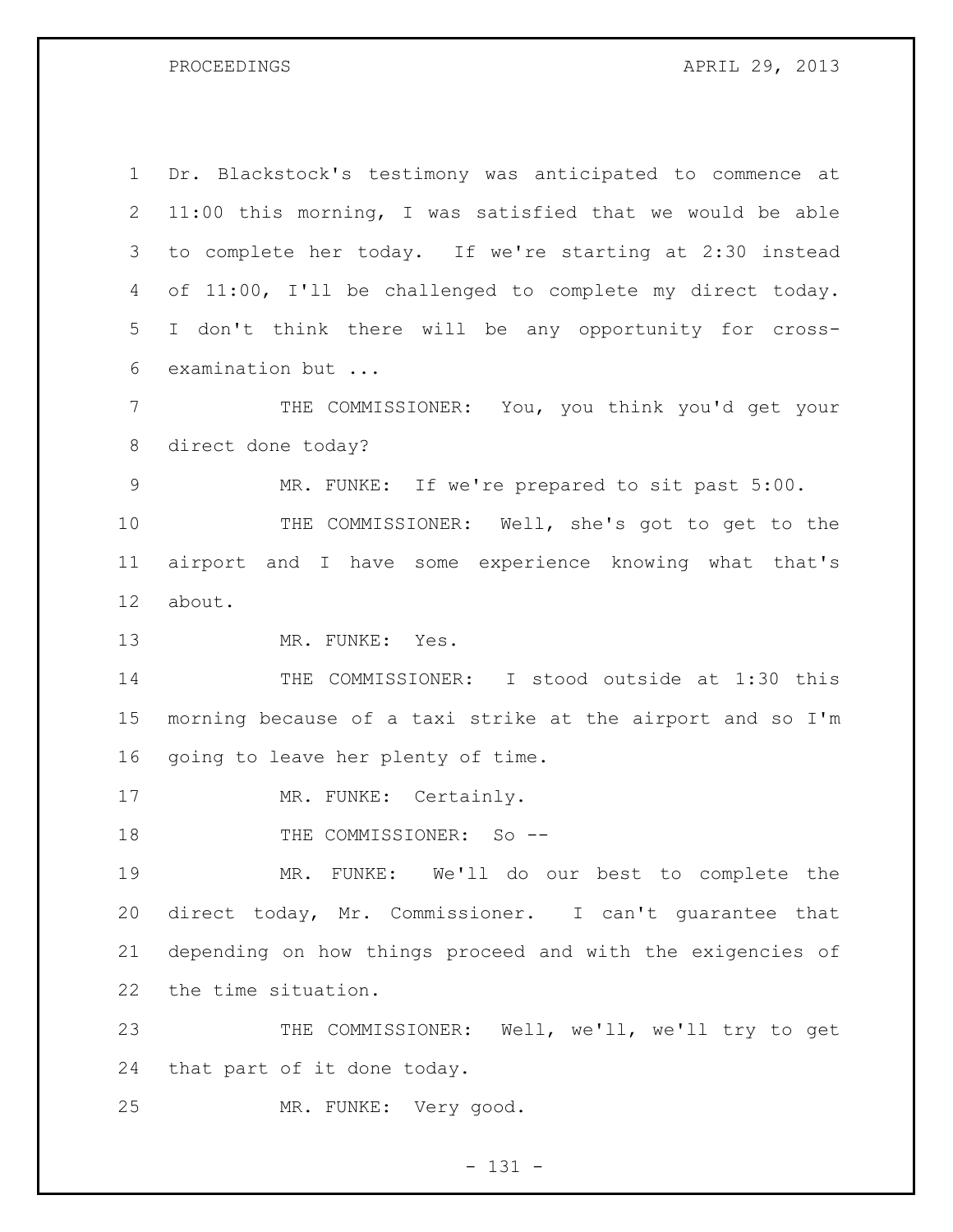GS APRIL 29, 2013

| $\mathbf 1$   | THE COMMISSIONER: So we'll adjourn till 1:15 and            |
|---------------|-------------------------------------------------------------|
| $\mathbf{2}$  | we'll sit till 5:15.                                        |
| 3             | MR. FUNKE: It's 1:15 now, Mr. Commissioner.                 |
| 4             | COMMISSIONER: Oh, I'm sorry, 2:15, yes.<br>THE              |
| 5             | We'll rise till 2:15 and we'll sit till 5:15 providing that |
| 6             | gives your client enough time to get to the airport.        |
| 7             | MR. FUNKE: Thank you, Mr. Commissioner.                     |
| 8             |                                                             |
| $\mathcal{G}$ | (LUNCHEON RECESS)                                           |
| 10            |                                                             |
| 11            | THE COMMISSIONER: Mr. Funke?                                |
| 12            | FUNKE: Good afternoon, Mr. Commissioner.<br>MR.             |
| 13            | For the record, my name is Jay Funke. I'm here on behalf    |
| 14            | of the Assembly of Manitoba Chiefs and the Southern Chiefs  |
| 15            | Organization and the first witness that we have to          |
| 16            | present to the commission during phase 2 of the inquiry     |
| 17            | proceedings is Dr. Cindy Blackstock. And I'm advised,       |
| 18            | Mr. Commissioner, that Dr. Blackstock is prepared to bind   |
| 19            | her conscience by affirmation.                              |
| 20            | THE COMMISSIONER: Pardon?                                   |
| 21            | MR. FUNKE: She'll bind her conscience by                    |
| 22            | affirmation.                                                |
| 23            | THE COMMISSIONER: Fine.                                     |
| 24            | THE CLERK: State your full name to the court,               |
| 25            | please.                                                     |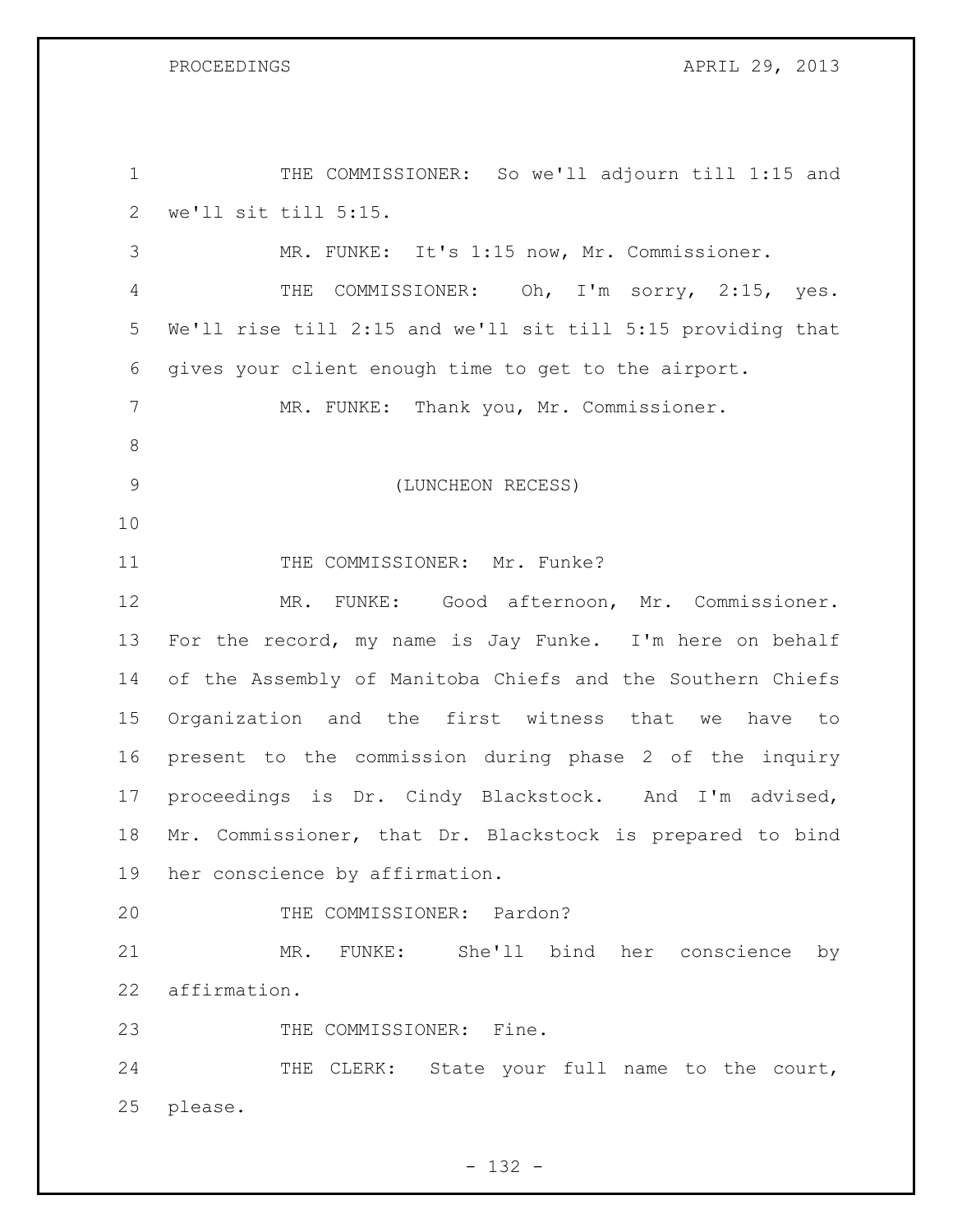1 THE WITNESS: Cindy Blackstock. THE CLERK: And spell me your first name. 3 THE WITNESS: C-I-N-D-Y. THE CLERK: And your last name? 5 THE WITNESS: B-L-A-C-K-S-T-O-C-K. THE CLERK: Thank you. And if you could stand for a moment. **CINDY BLACKSTOCK,** affirmed, testified as follows: 12 THE CLERK: Thank you. You may be seated. 13 THE WITNESS: Thank you. 14 THE CLERK: And, Mr. Funke, just keep your voice up (inaudible). 16 MR. FUNKE: Very good, thank you. Just at the outset, Mr. Commissioner, what we'd like to do is introduce a number of exhibits into the record. These are articles and other materials that Dr. Blackstock has referred to in her research in preparation for today's hearings. I've previously provided copies of those materials to commission counsel and I understand that you have copies before you as well. THE COMMISSIONER: If they're in these blue books I guess they are.

- 133 -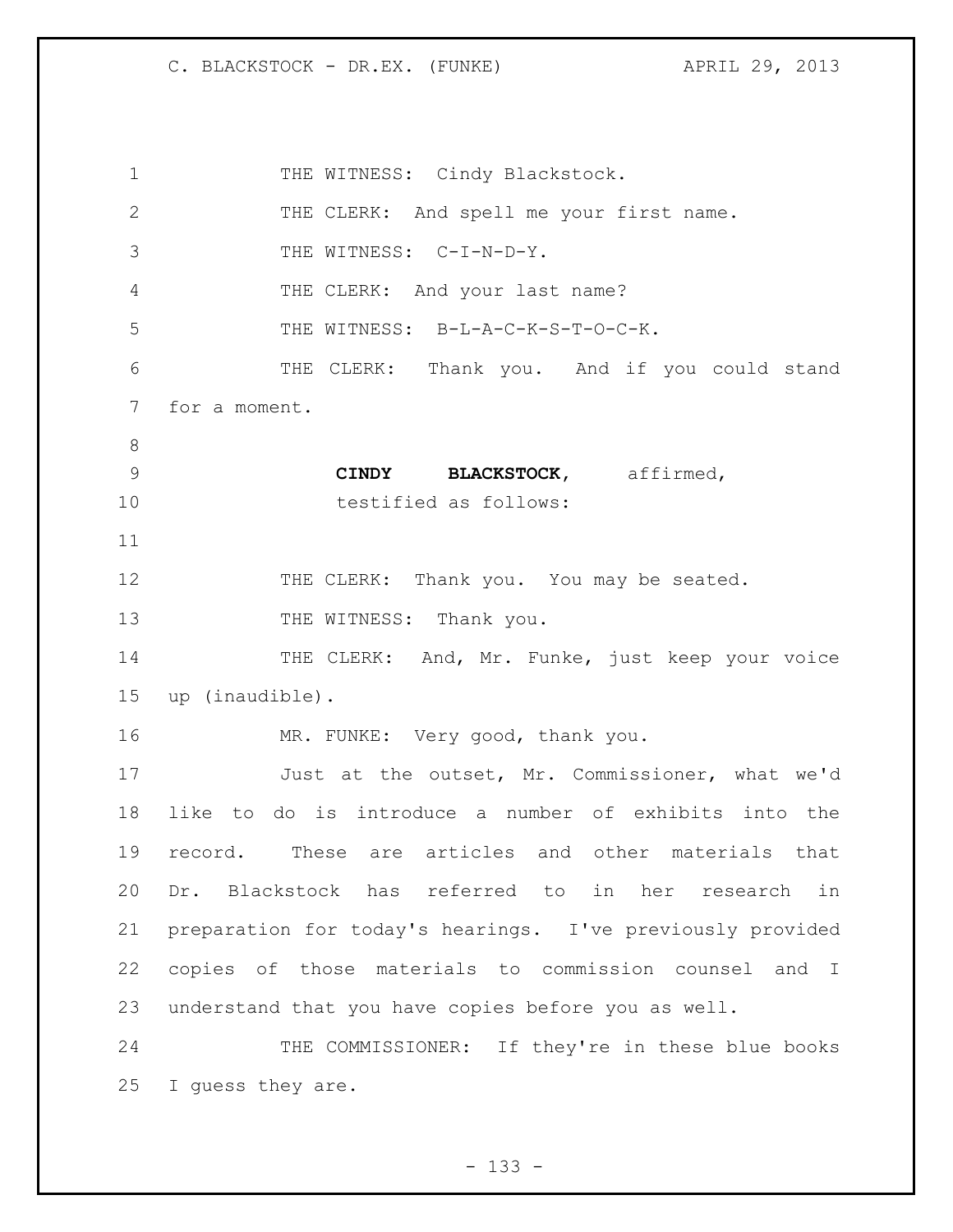MR. FUNKE: They are. I can advise the commission that it's not our intention, given time constraints this afternoon, to refer Dr. Blackstock to the documents in detail. I think that we've lost the opportunity to do that because of the time constraints that we're under. Instead my intention will be to have Dr. Blackstock testify based on the wealth of that information in broader principles and terms and then we'll constrain ourselves to relying on that material with respect to our written submissions.

11 11 In any event, I can advise that the first document that we want to tender then appears at tab 56 in our book of prepared materials. It's an article entitled "After the Apology Why Are So Many First Nations' Children Still in Foster Care?"

 Madam Clerk, if that could be entered as the next exhibit, please.

18 THE CLERK: Fifty-six is Exhibit 47.

 MR. FUNKE: Mr. Commissioner, I'm advised by commission counsel that to expedite proceedings perhaps what we'll do is we'll simply enter the entire set of three binders as an exhibit and that will help expedite proceedings somewhat.

24 THE COMMISSIONER: Yeah, I assume you're not going to refer to every tab.

- 134 -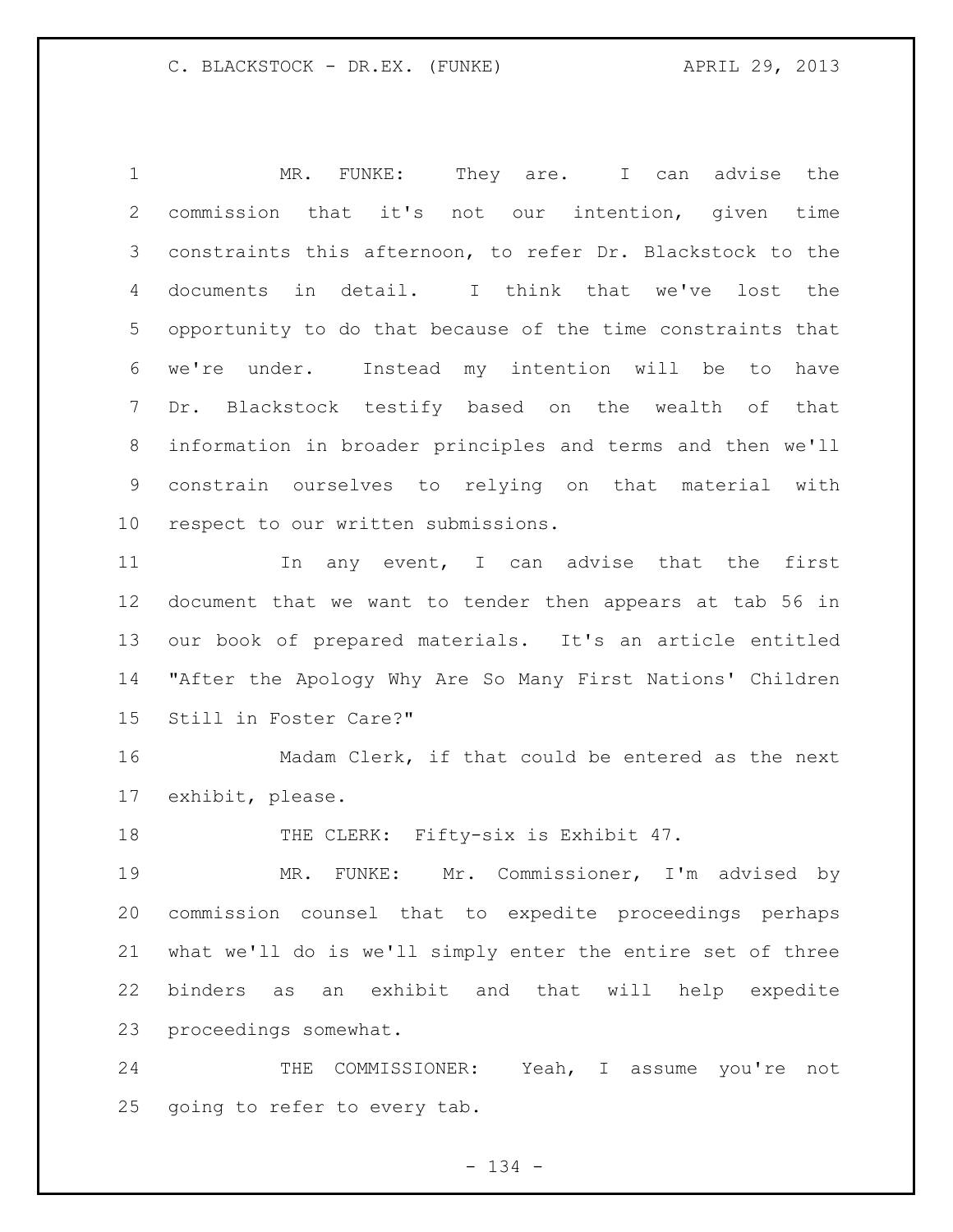1 MR. FUNKE: I'm not. THE COMMISSIONER: No, well I think that would be a good idea then. MR. FUNKE: Very good. I can advise then that we're starting at tab 55, sorry 56. THE COMMISSIONER: And the three volumes will be Exhibit 47. MR. FUNKE: Thank you. So just for the record, it runs from tab 56 through 61, then 68 -- 10 THE COMMISSIONER: Just give me the numbers. MR. FUNKE: They're the only materials that are in those binders. 13 THE COMMISSIONER: Yes, okay. MR. FUNKE: I'm just preserving the record, Mr. Commissioner. 16 THE COMMISSIONER: They start at 56, do they? MR. FUNKE: That's correct. They run 56 through 61 consecutively. 19 THE COMMISSIONER: Right. MR. FUNKE: Then the next document is tab 68. It then runs from tab 75 through tab 87 inclusive. For the benefit of counsel who has all of my documents, those are the only ones that relate to Dr. Blackstock's testimony. 24 THE CLERK: Can you just repeat that so I have (inaudible).

 $- 135 -$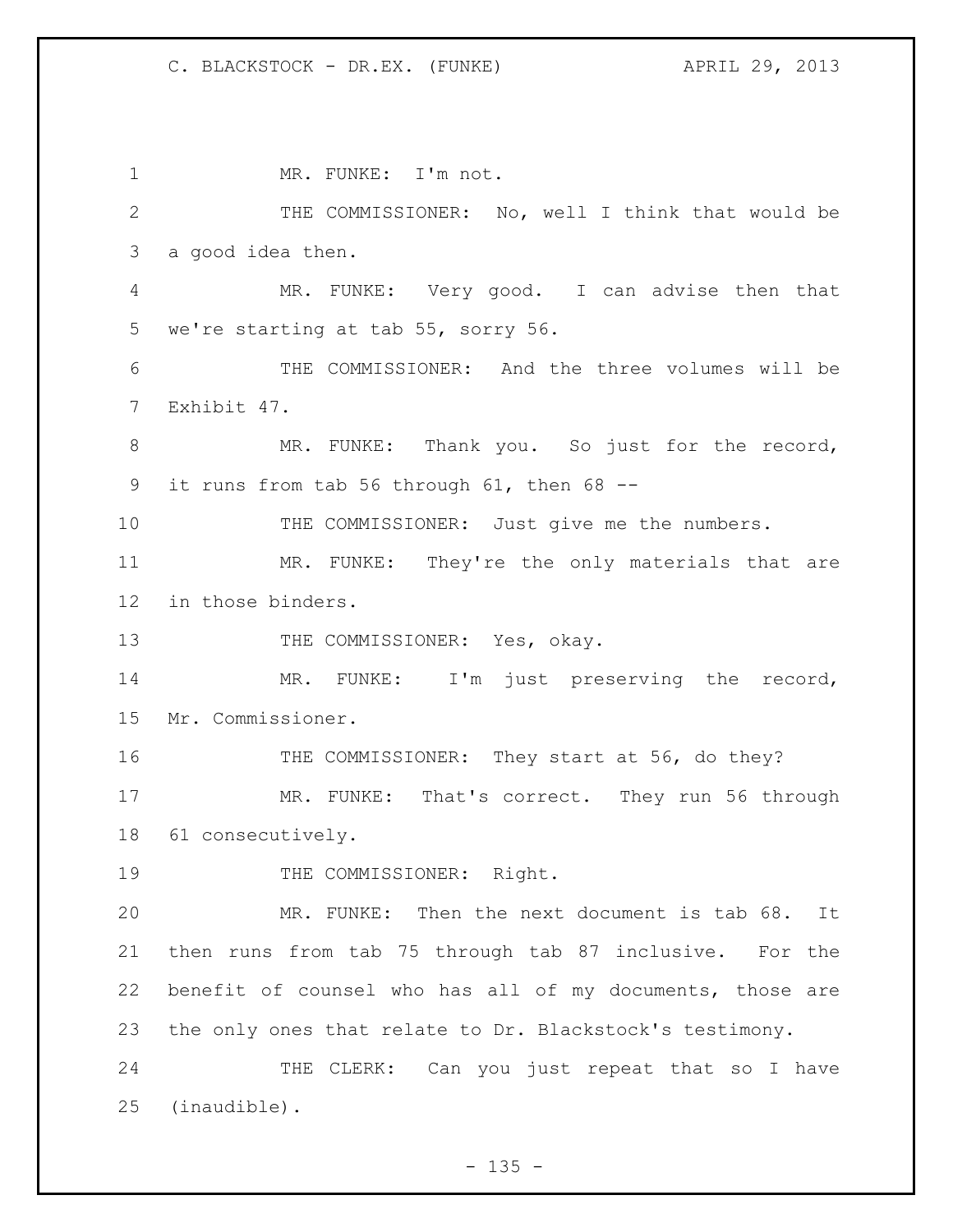MR. FUNKE: Certainly. Fifty-six through 61, 68, 75 through 87. **EXHIBIT 47: THREE BINDERS OF DOCUMENTS, RE CINDY BLACKSTOCK** DIRECT EXAMINATION BY MR. FUNKE: Q Dr. Blackstock, I understand that you're a member of Gitxsan First Nation -- A Yes, I am. Q -- in British Columbia; is that correct? A That is correct. Q And I'm just going to run very quickly through your resume, sorry, through your curriculum vitae I should say. And again, I apologize for doing this perhaps more expeditiously than we had hoped, but given time constraints I want to move on to the substance of your testimony as quickly as possible. With respect to your education, I understand that you have an honourary doctorate of law that was awarded to you by the University of Northern British Columbia in 2012; is that correct? A That is correct. Q You also have a PhD in social work awarded by the University of Toronto in 2009?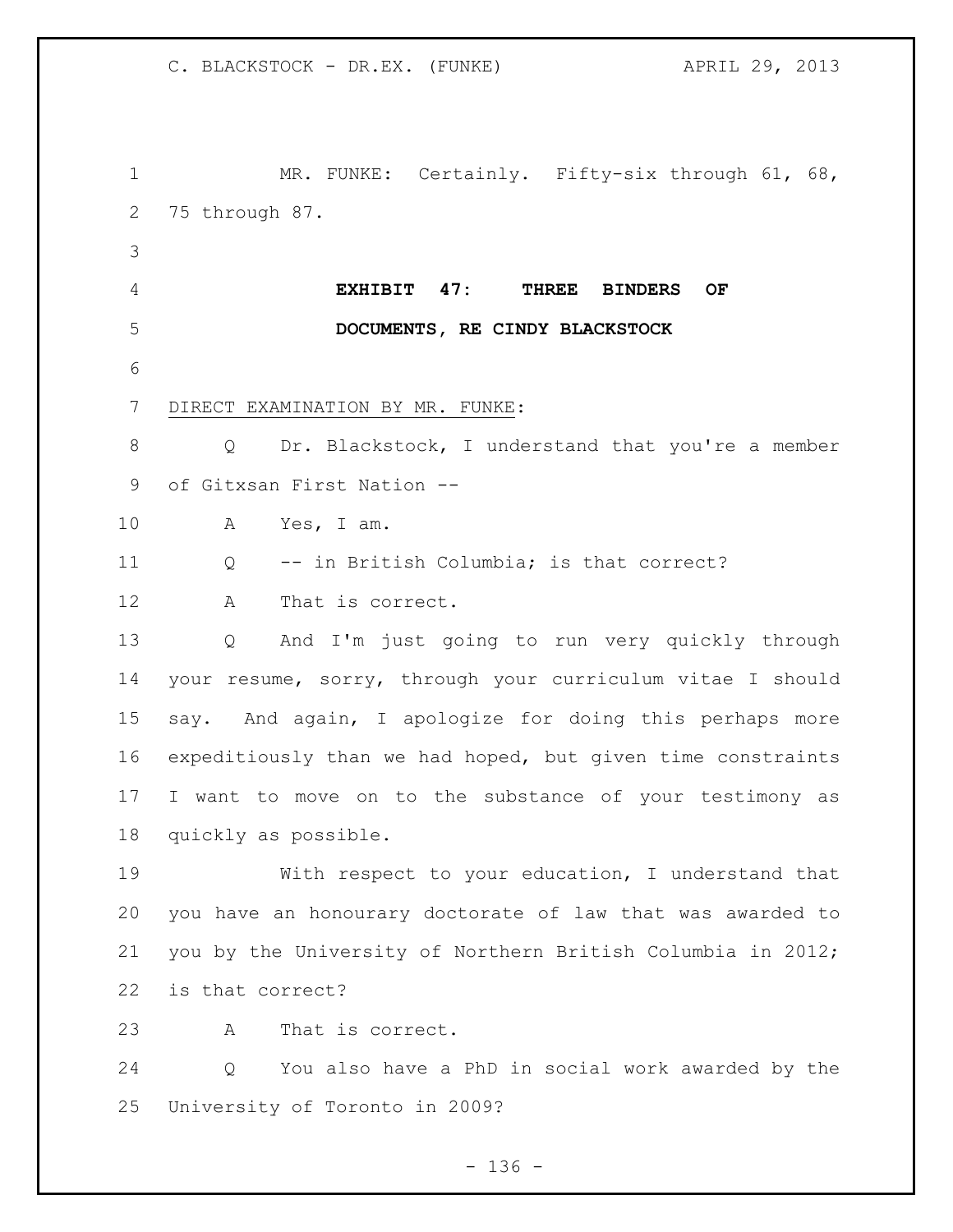1 A That is correct. Q A master's degree in management from McGill University 2003? A Yes, that is correct. Q And a bachelor of arts and psychology from the University of British Columbia in 1987; is that correct? A That is correct. Q With respect to your career history, I understand that you currently are working with the First Nations Child and Family Caring Society of Canada in the role as their executive director; is that correct? A Yes. Q And you've been in that position since 2003? A By 2002 probably. Q 2002. I understand as well that you're also currently an associate professor at the University of Alberta in the Faculty of Extension; is that correct? A That is correct. Q And you've been in that position since 2011? A Yes. Q And prior to your position with the Caring Society, you were also the executive director of the Caring for First Nations Children's Society of British Columbia; is that correct? A That's right.

- 137 -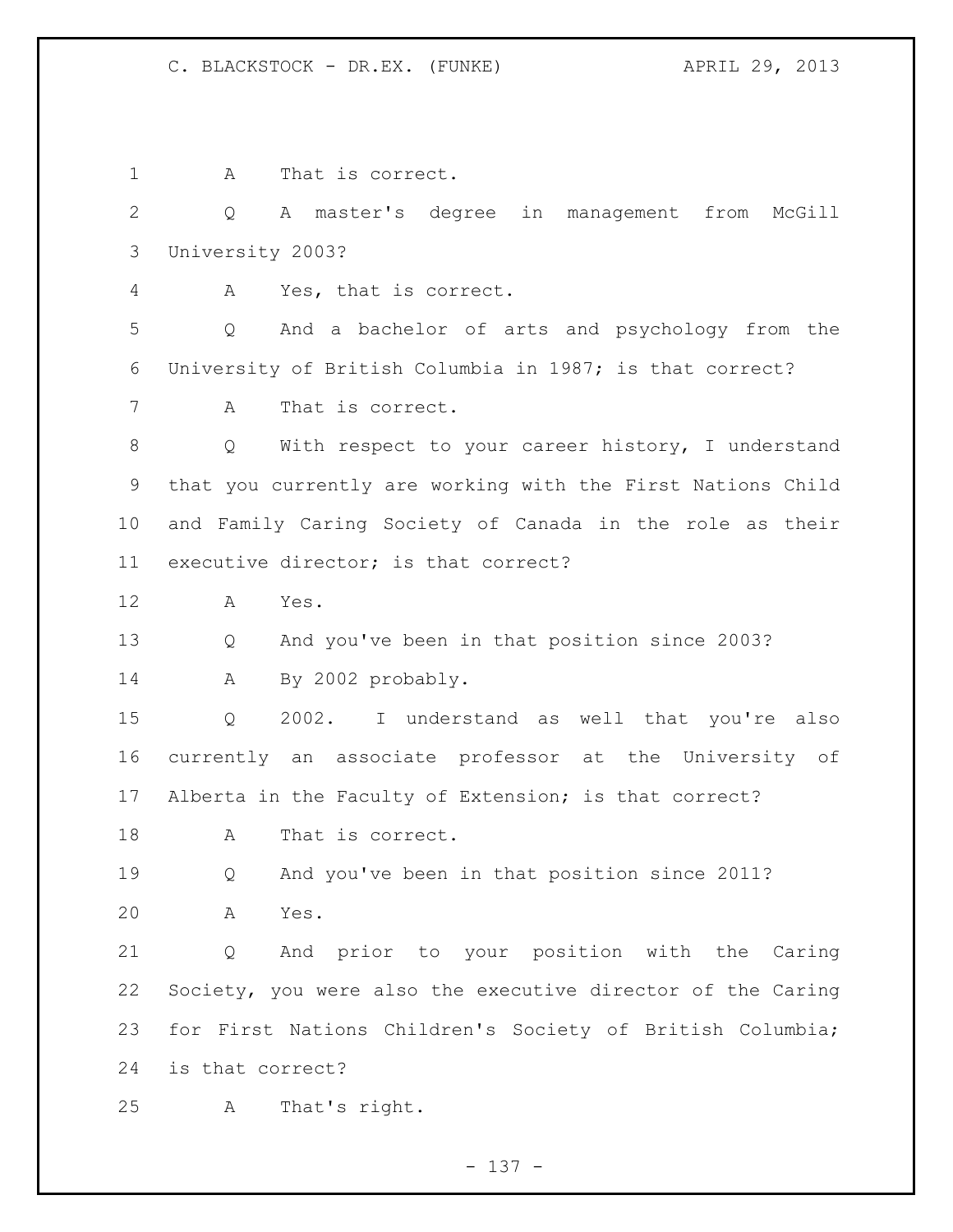Q And that was from 1999 through 2002?

A Yes.

 Q Prior to that you were employed with the Squamish First Nation as the assistant to the social development director; is that correct?

A Yes.

Q From 1995 through 1999?

A Yes.

 Q And prior to that with the British Columbia as a senior social worker from 1987 to 1995?

A Yes.

 Q And I understand as well that you've authored or contributed towards a number of publications or articles, research projects, other reports and presentations; is that correct?

A Yes.

 Q And they're all set out in detail in your curriculum vitae?

A Yes.

 Q And I had planned on going through some of those but for the reason I indicated earlier I'll move on.

 I understand, however, that in addition to those publications that you've also had significant involvement 24 on numerous boards, in other research and you've also been a recipient of a large number of awards and honours that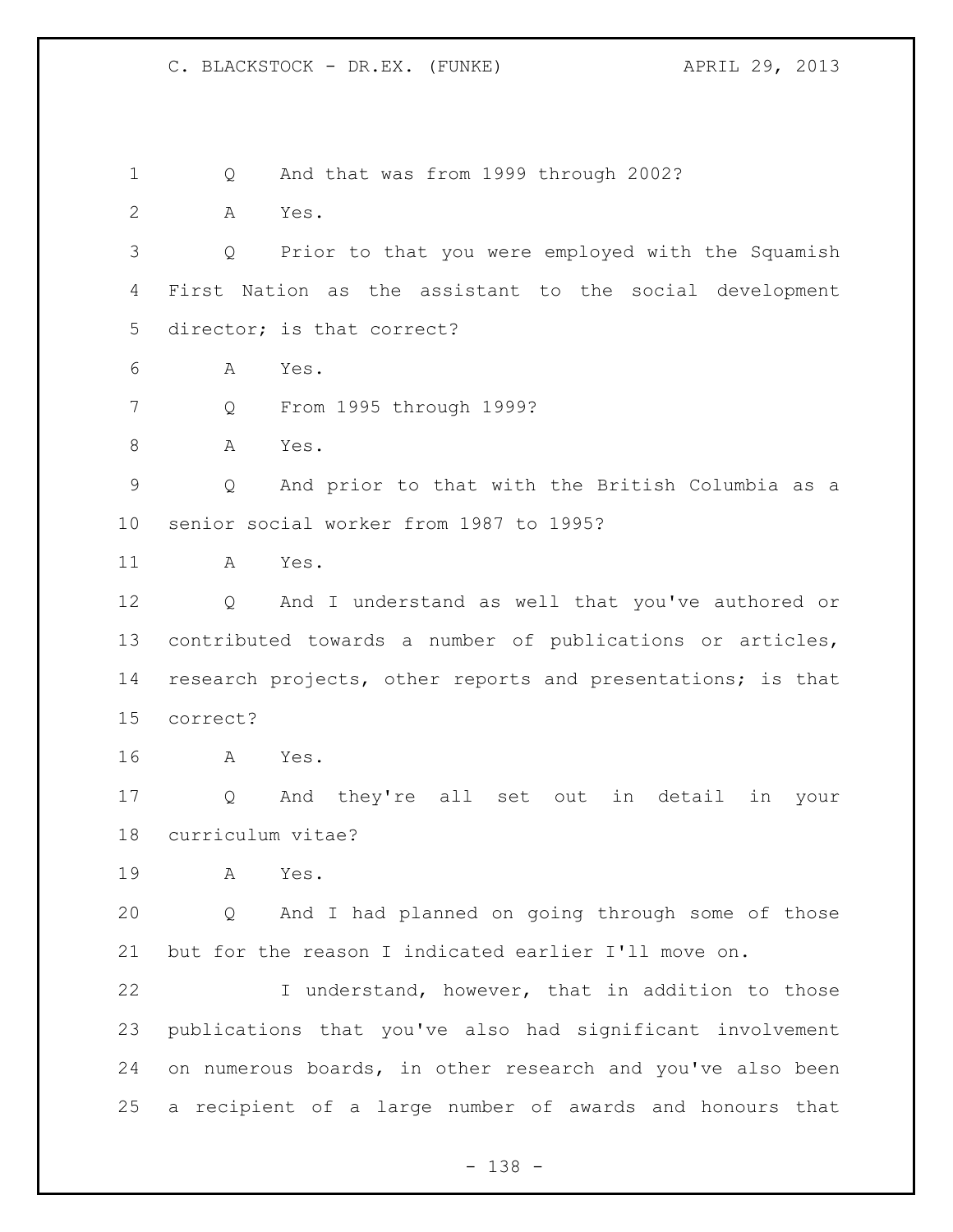have been bestowed upon you as well; is that correct? A Yes. Q And in discussing those with you I understand that there are three in particular that have significance to you personally; is that correct? A Yes. Q I understand that that's the National Aboriginal Achievement Award in the area of public policy which you received in 2011? A Yes. Q The Canadian Association of Social Workers Outstanding National Service Award in 2010? A Yes. Q And the Assembly of Manitoba Chiefs and Norway House Cree Nation Recognition Awards for your work in Jordan's Principle? A Yes. 18 Q I'd like to start your testimony today, if I may, by going back to your first position that we talked about today while you were employed with the Province of British Columbia as a senior social worker and if you could, if you could just explain to us what your involvement was as a senior social worker with the province at that time in terms of the services that you were responsible for and your involvement in that system.

- 139 -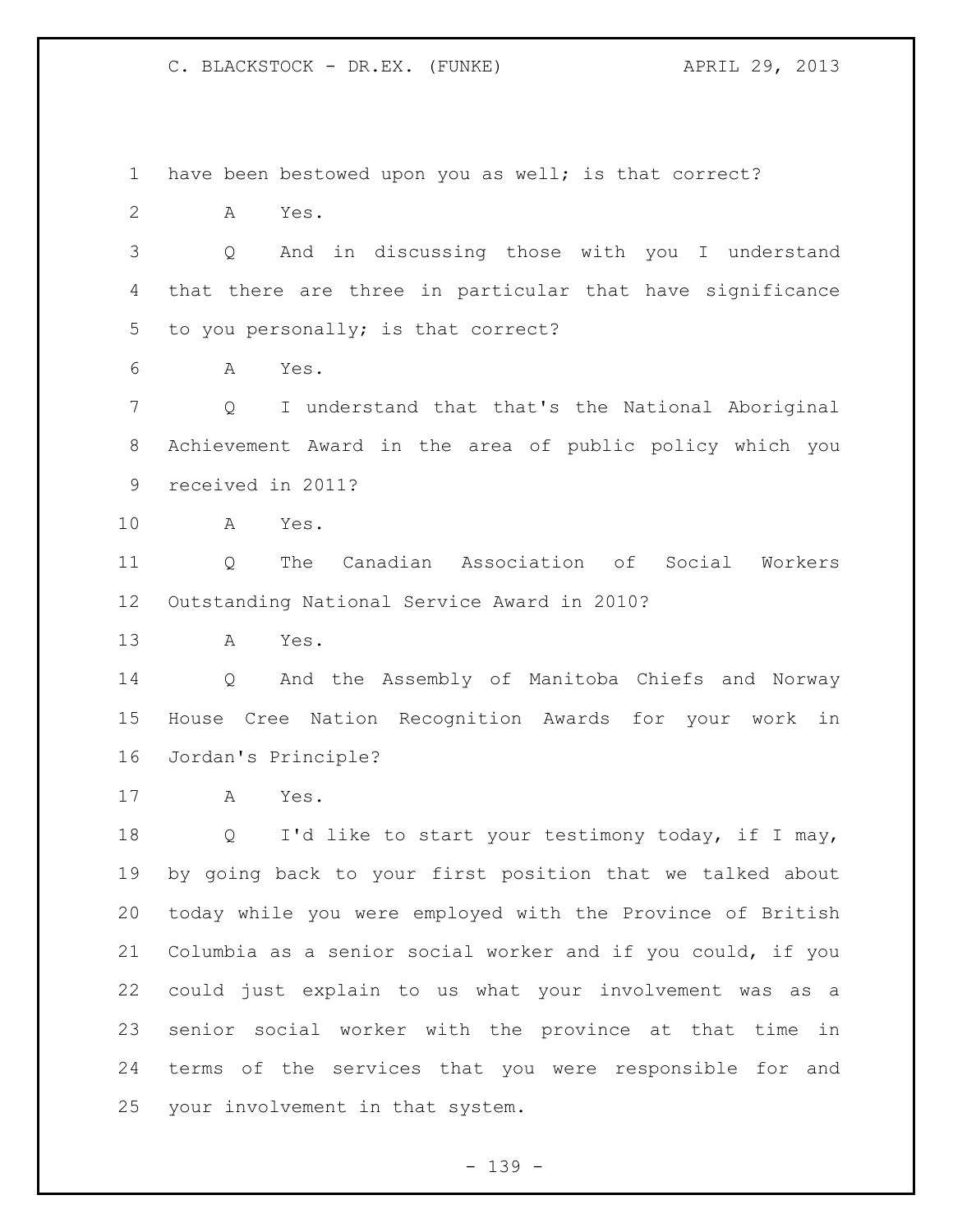A I was employed as a fully delegated child protection worker for the Province of British Columbia. I worked up in -- I know you, Commissioner, are also from B.C., so you'd know that I started my career in Prince George, but I also worked in after hours services in the downtown area on Drake and Seymour and then transferred over to North Vancouver and I worked in the North Vancouver and West Vancouver jurisdictions. I worked in both what they would called a blended office which is where you not only do child protection assessments, investigations, you also carry guardianship caseloads and even do adoption services. And in the latter part of my career we became what's called a structural model and so my sole responsibility was to do, receive child protection reports, assess and investigate those child protection reports. And I was called a protocol investigator because by that time I had quite a bit of experience and so I was called on regularly to do investigations in day cares or where the allegation is made against a school official. And I was also called into high profile situations, so I relieved and worked with the social workers involved with the Matthew Vaudreuil Gove Inquiry. So at the time when that inquiry was going on I was up in Fort St. John working with those workers.

Q And after eight years with the province, I

 $- 140 -$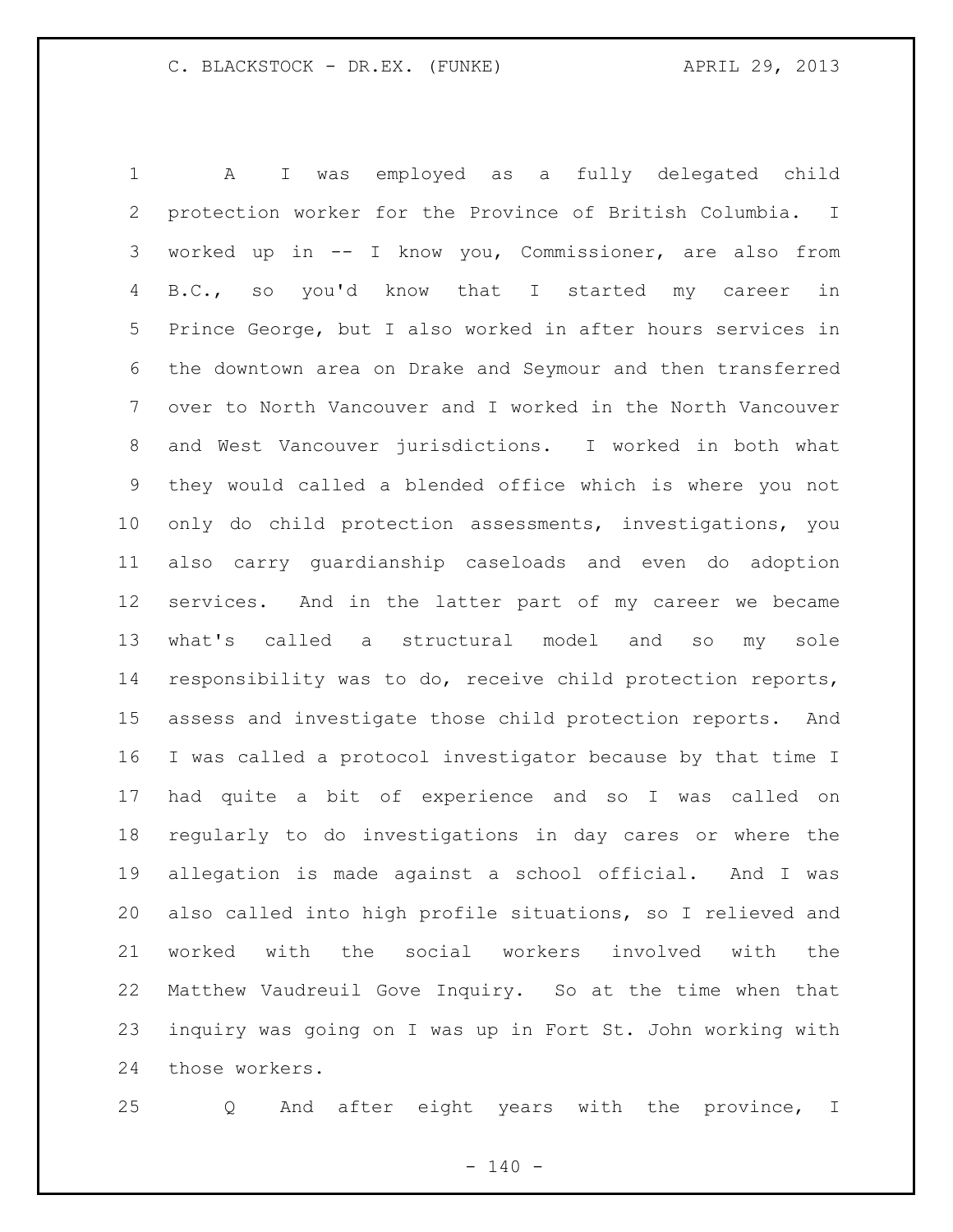understand that you then moved on to the Squamish First Nation; is that correct?

A That's right.

 Q Fine. And was there anything, any reason in particular that prompted you to move on to the Squamish First Nation position?

 A Throughout my career as a child protection worker, I saw the dramatic overrepresentation of First Nations children in the child welfare system. And what I also saw was a pattern, particularly in cases of neglect, where the trend in child welfare was to codify what I felt were risks outside of parents, things that parents could do very little about, things like poverty and poor housing as strictly indicators of parental deficit. And that was resulting in particularly poor parents and of course First Nations families were having deeper depths of poverty, being classified and substantiated for neglect in ways that I didn't necessarily feel were too fair in the system. I thought we had to redouble our efforts to target things like poverty and poor housing, not to penalize, so to speak, the family for being in that experience.

 I also wanted to make some movement away from the mainstream approach to child protection and see and explore some of the cultural approaches to child protection in the Squamish Nation, which was literally across the street from

- 141 -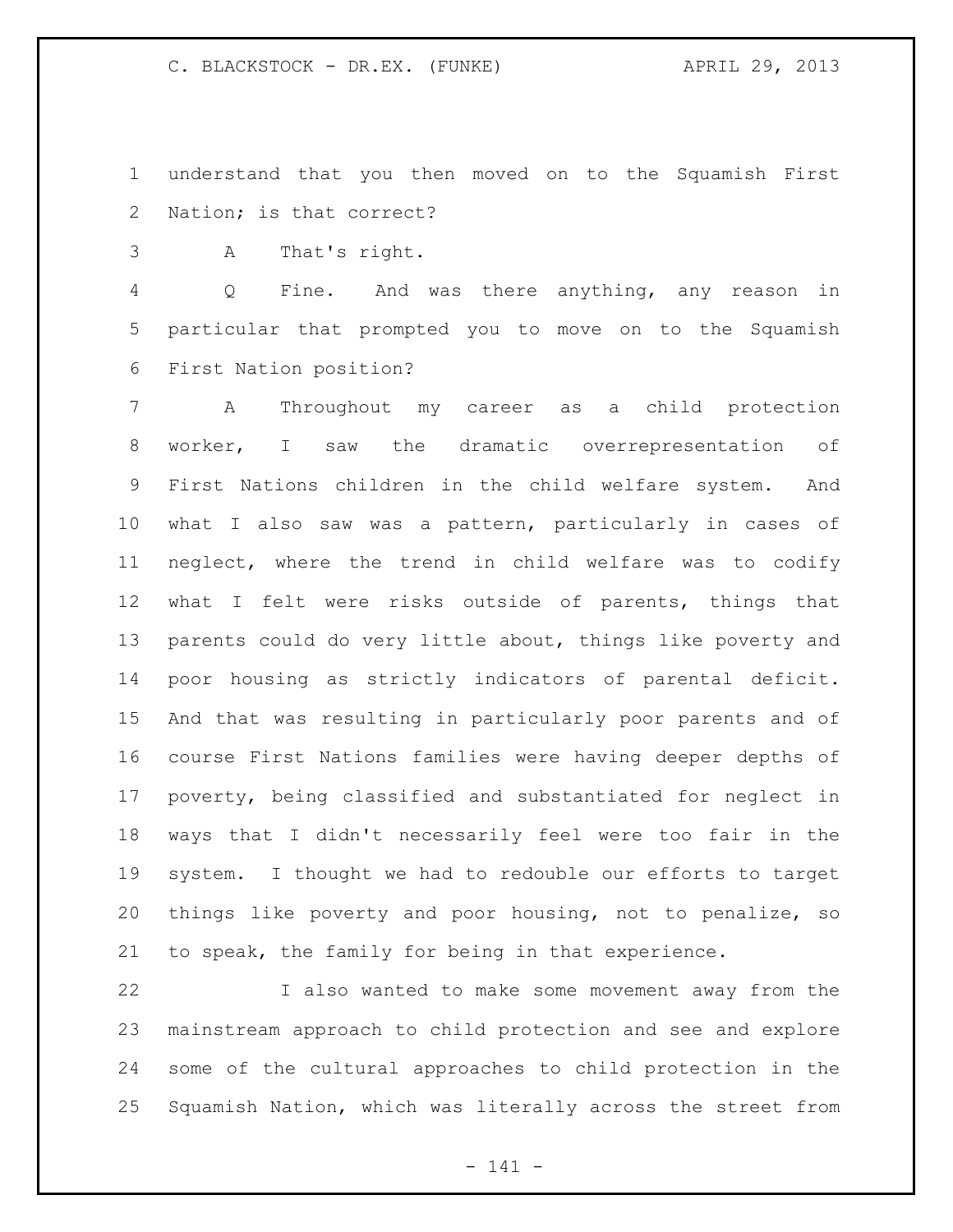the office that I was working in in North Vancouver. So this isn't a situation where it's a remote First Nation, it's a real situation where literally you're just crossing a street, but as we'll get into, I'm sure, in further testimony, it was a completely different world.

 Q Before we go any further, perhaps this is a good opportunity to ask you this question now. Is there anything -- I know that based on our earlier discussions that social work wasn't your initial career aspiration. Is there anything about social work that led you to this career path specifically?

 A It was really -- I was working in a group home, trying to earn enough money to go through university and I remember seeing First Nations kids come into that group home and two in particularly I think really set me on a path of how unjust what I was seeing around me. And they were two girls who were removed from a remote First Nation in northern British Columbia and they were fluent in their language and very much tied to their traditions. They didn't speak English very well and they came into the group home and part of the process was is that they were to go for a shower and they were in there for some time so I went to check on them and they had never seen a shower before. Everything around them was scary. And I heard dialogue amongst the social workers and others really looking at

- 142 -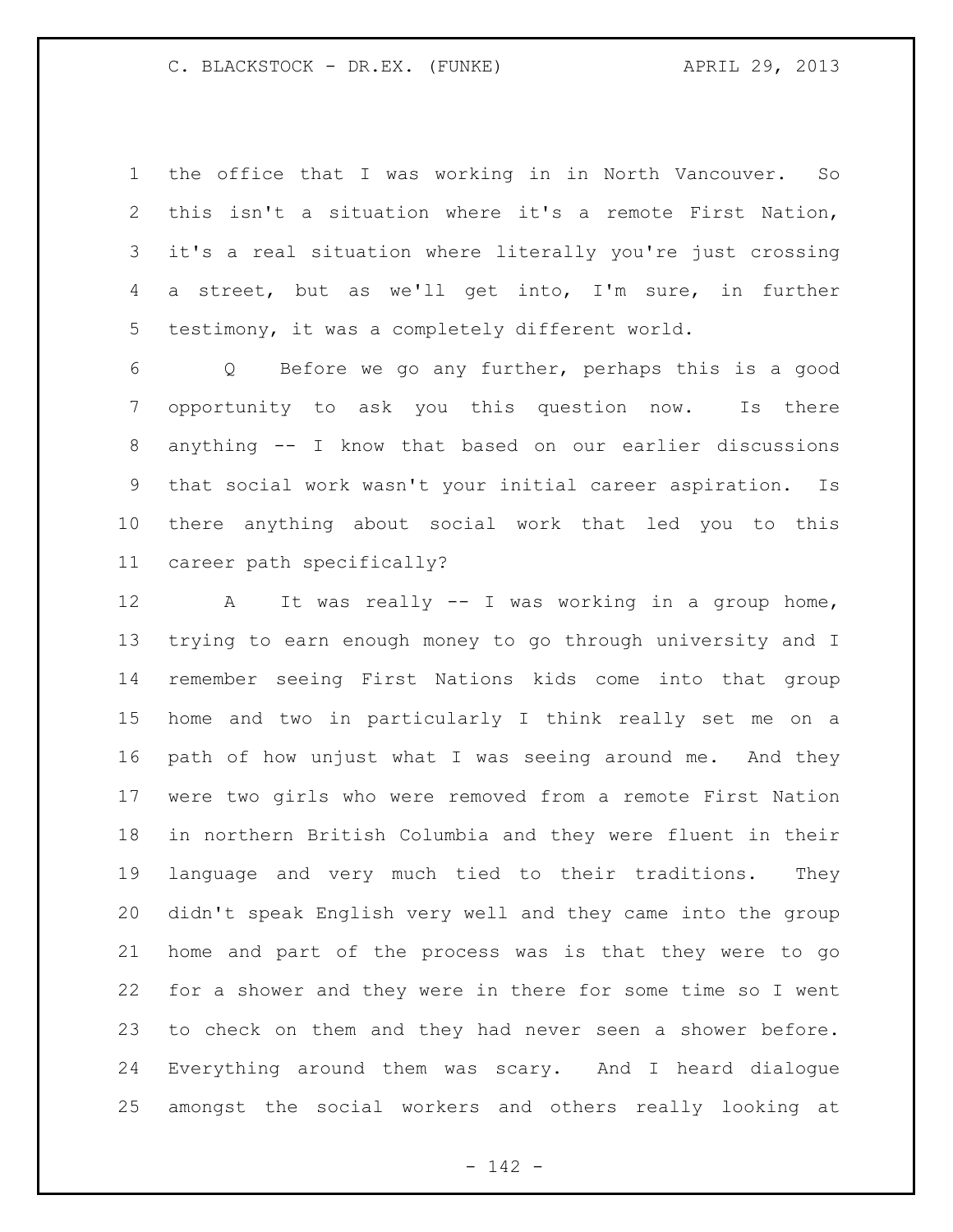their knowledge of their language, the knowledge of their culture as being a shortcoming in terms of their ability to adapt into this particular world and it really struck me in that moment, even though I was very young, is in child welfare we're removing kids and we're really literally promising them a better life is really why we do this. We're trying to provide a better life for these kids and I'm not sure we delivered in that situation and I'm not sure that we deliver in a lot of situations. And so that put me on a path of wanting to understand that better and wanting to play some small role in making sure that we were giving these kids a better life and if we weren't, that we were honest about embracing those challenges for ourselves and redoubling our efforts to correct the system.

 Q And what was it about front line social work that drew you to that particular career path?

 A I think because that's a place where you could make the most difference. Government child protection systems are big bureaucracies and like any big bureaucracy, they can be very slow to move and change. And at a grassroots level, at the line level, you can kind of work around the system, so to speak. It's not that you break the standards, it's just that you're dealing face to face with families and you're going to do the best thing that you can on your basis of your clinical judgment and

- 143 -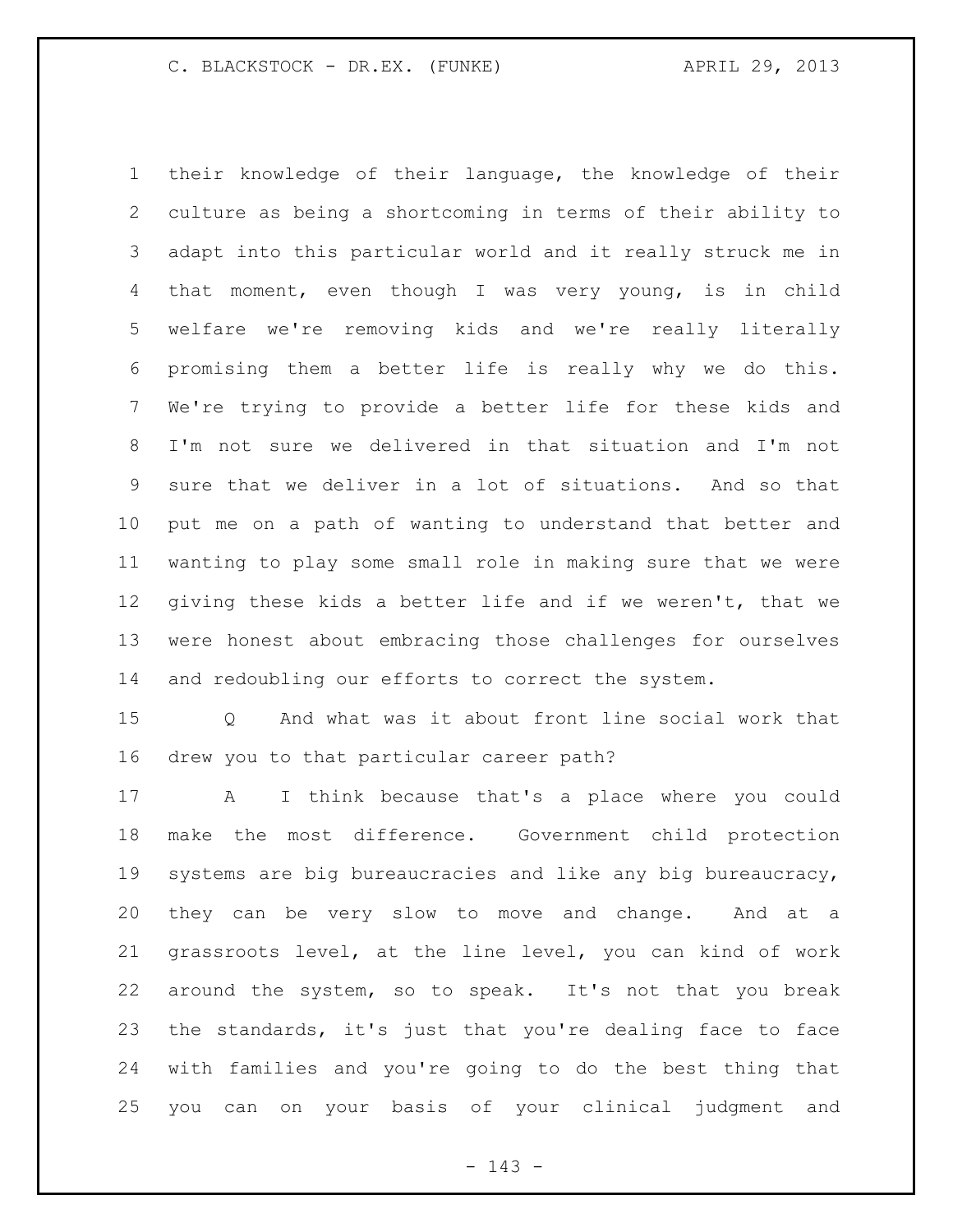consultation with social workers. So we would do that on a pretty routine basis.

 And when I was doing specialized investigations, we would, just as a matter of course, we would be spending our own money, for example, at the local grocery store on baby formula and diapers so that we could keep kids together with their families versus removing them because there was no real provincial policy that would allow us to provide the family with those things that they needed to keep let's say for their babies. So it was kind of that kind of innovative practice that you could do at the grassroots level that the mainstream system didn't support but you could still help in supporting with the kids.

 Q That leads me to my next question. When you left your position with the province and you joined the Squamish First Nation in your new position, were there any differences in the delivery of service or how you had to perform your job function that you noticed when you crossed the street from one office to the other?

 A I said often to people, when I was dealing with child protection in the province and I think it's the same today, is many child protection workers would tell you that they really would prefer to have more tools and resources available to support families off reserve and certainly that was my perception. But when I went on reserve, the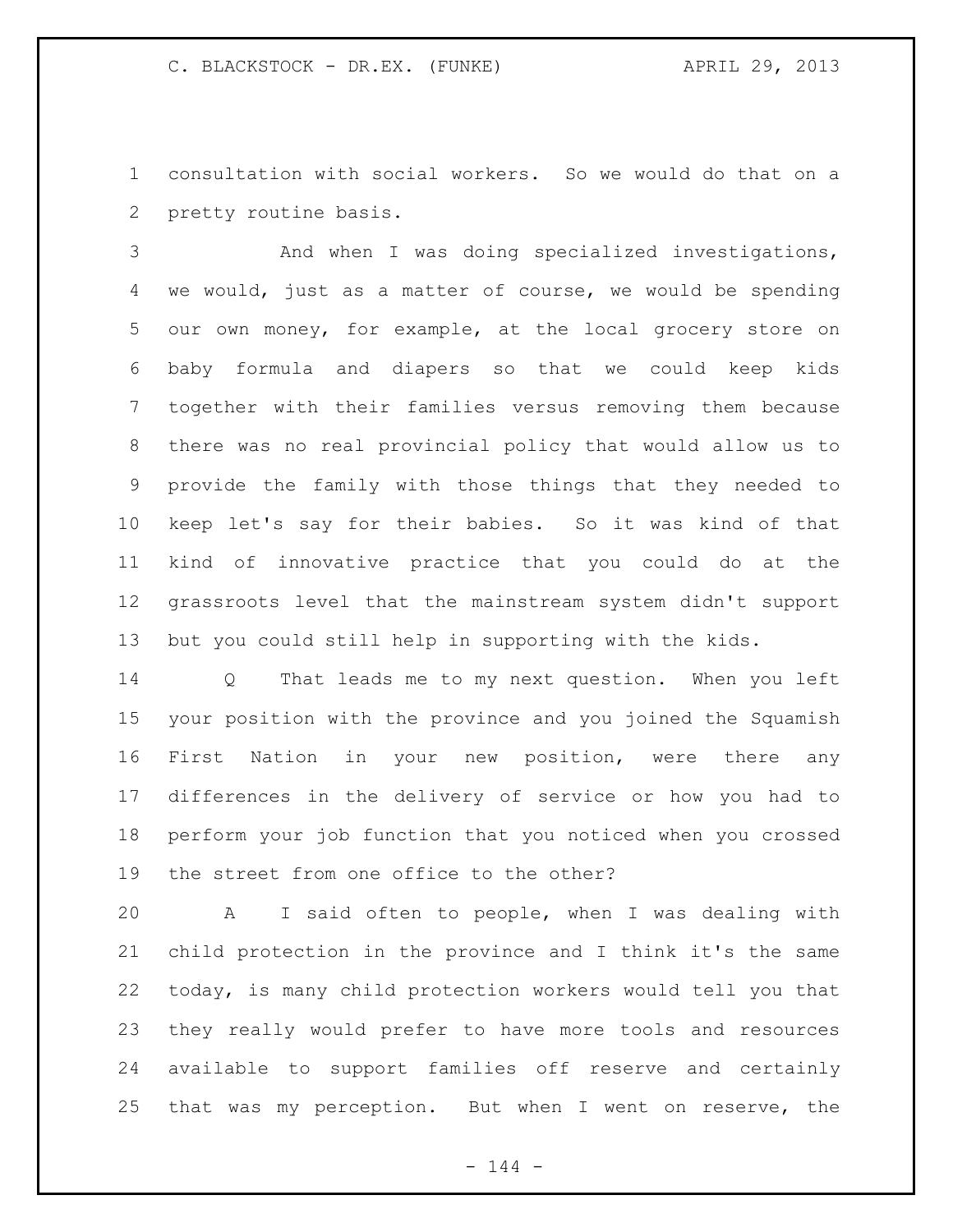most basic of things became luxuries. So my job changed fundamentally in several ways just crossing the street.

 Number 1, the scope of my job expanded significantly. Not only was I doing child protection work with the families, I was also now expected to develop culturally based standards because one of the reasons of course I moved over there is to do cultural based social work and the province at that time allowed you as a First Nations agency to develop your own standards, but the Department of Indian Affairs provided no funding to do that and the province didn't either. So if you wanted to do that you had to do that on top of your child protection caseload, whereas in the province we had a whole division of people who had that particular specialty.

15 The other thing that I found is I was doing negotiations with the federal government and the provincial government and so you're negotiating delegation and enabling agreements and your funding agreements with the feds on top of doing child protection work. I'd find myself having to assume multiple roles in the community because the allied professionals that you could normally rely on just simply weren't there and even internally it was basics legal counsel. We'll talk about the old archaic funding formula that's still in place in some regions, including B.C., directive 20-1. But that provided \$5,000

 $- 145 -$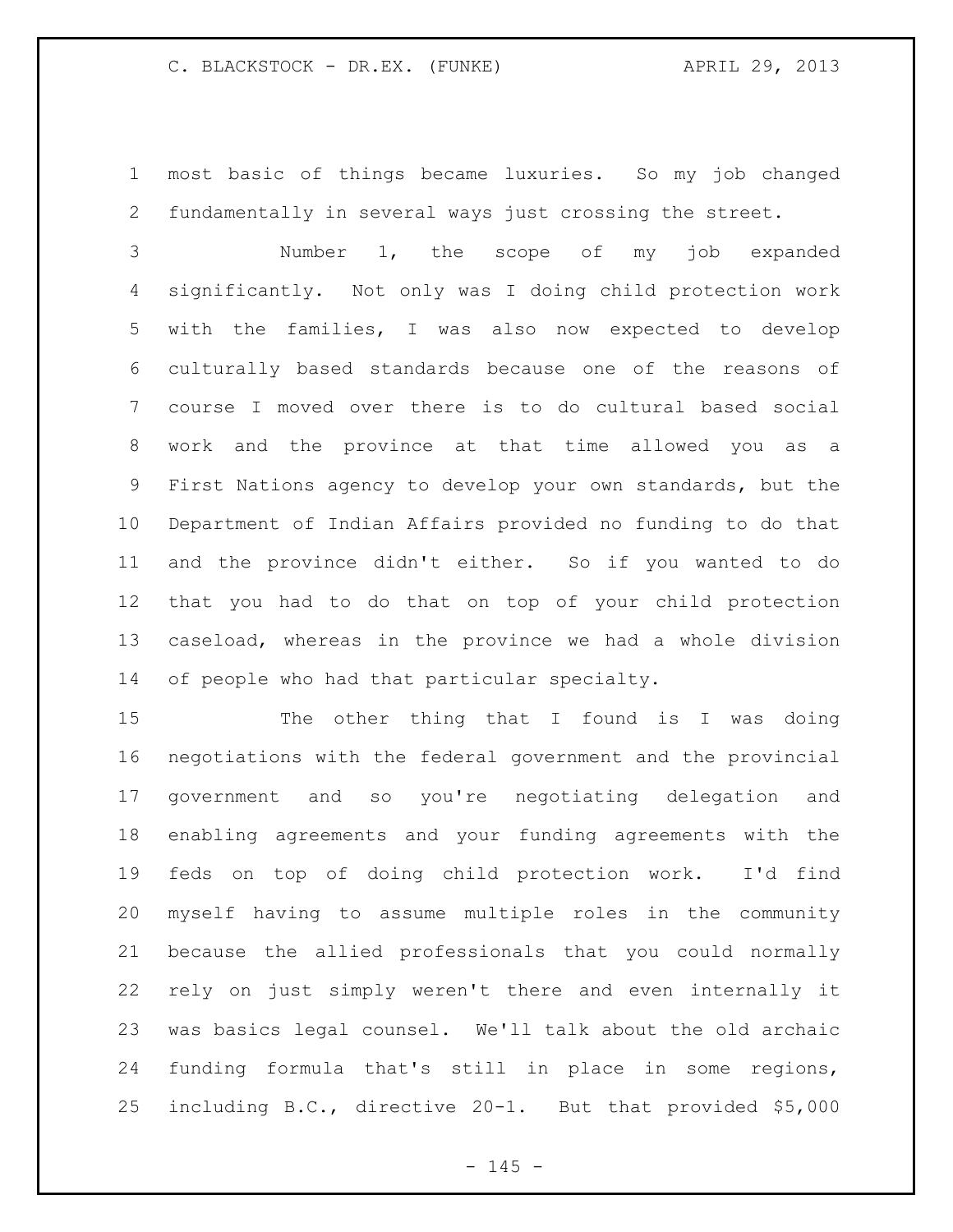per annum in legal feels at 100 percent of the funding and my agency was only funded at 50 percent of that level so we have \$2500 in legal fees and of course that went very quick. And so I would, I would literally be calling Legal Aid and some of my friends were law students to try and answer basic questions whereas in the province I would have availability to specialized counsel. So it was on that level, on a job level. It was also on the nature of the needs of the clients.

 So what I found is very poignant repercussions of the residential school system. There is a multigenerational impact of residential schools in that community that meant that I was often working with three, two generations of the same family who had significant trauma issues and often those trauma issues had not received the type of attention that they deserved and that resulted in those being passed on to future generations. So I had higher needs clients, I had less time to do social work because I had this bigger job responsibility and then on top of that the services available, either directly through the child welfare system itself funded by the federal government were significantly reduced and that's how I came to know about the directive. I said --

 THE COMMISSIONER: Did you work with Bobby Joseph?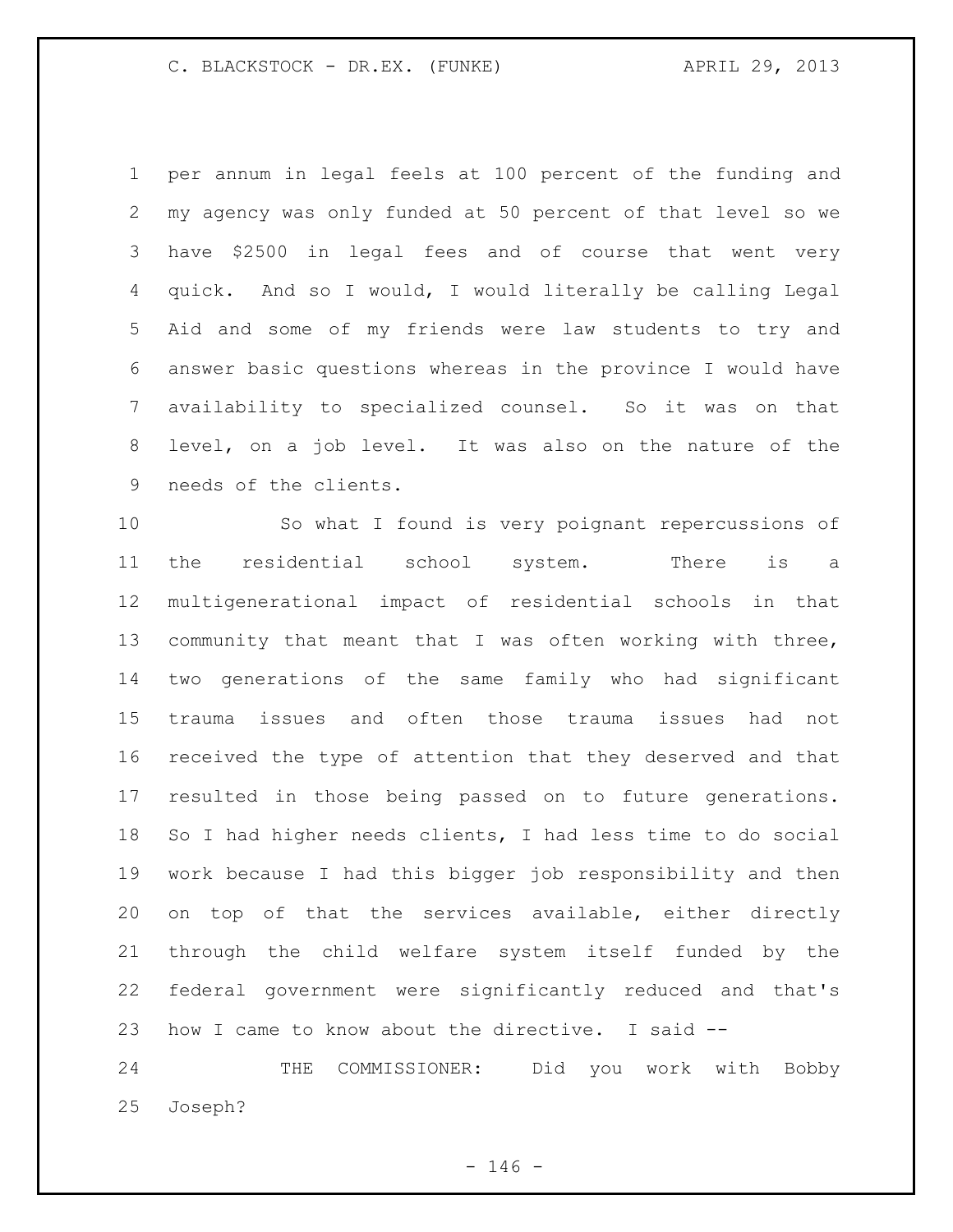1 THE WITNESS: Yes, I did. Yes, I did. THE COMMISSIONER: I've worked with him too. Fine man.

 THE WITNESS: Yeah, he is a fine man. He used to be my neighbour at an office tower later on when we were Caring for First Nation Children's Society.

 So we were doing this work and the services were so difficult to find and I would go to our supervisor and I would say well where's this service because we're literally just across the street and they would say, well, there's no funding in the directive and I would say what do you mean there's no funding in the directive? The directive became my supervisor. Even when we clinically made a decision about what was best for social work and it was in line with the provincial statute, the federal government wouldn't necessarily fund that if it wasn't in their perception of the directive. So it really curtailed what we were able to provide. And one of the examples I often tell people about that is when a provincial statute in British Columbia expanded to include the right to culture for indigenous children as a right, there was no increase in the funding for the First Nations agency to deliver on that. So I'm a baseline social worker. When I was off reserve and they would change the statute to that significant amount, there would be some parcel of money that would go along to make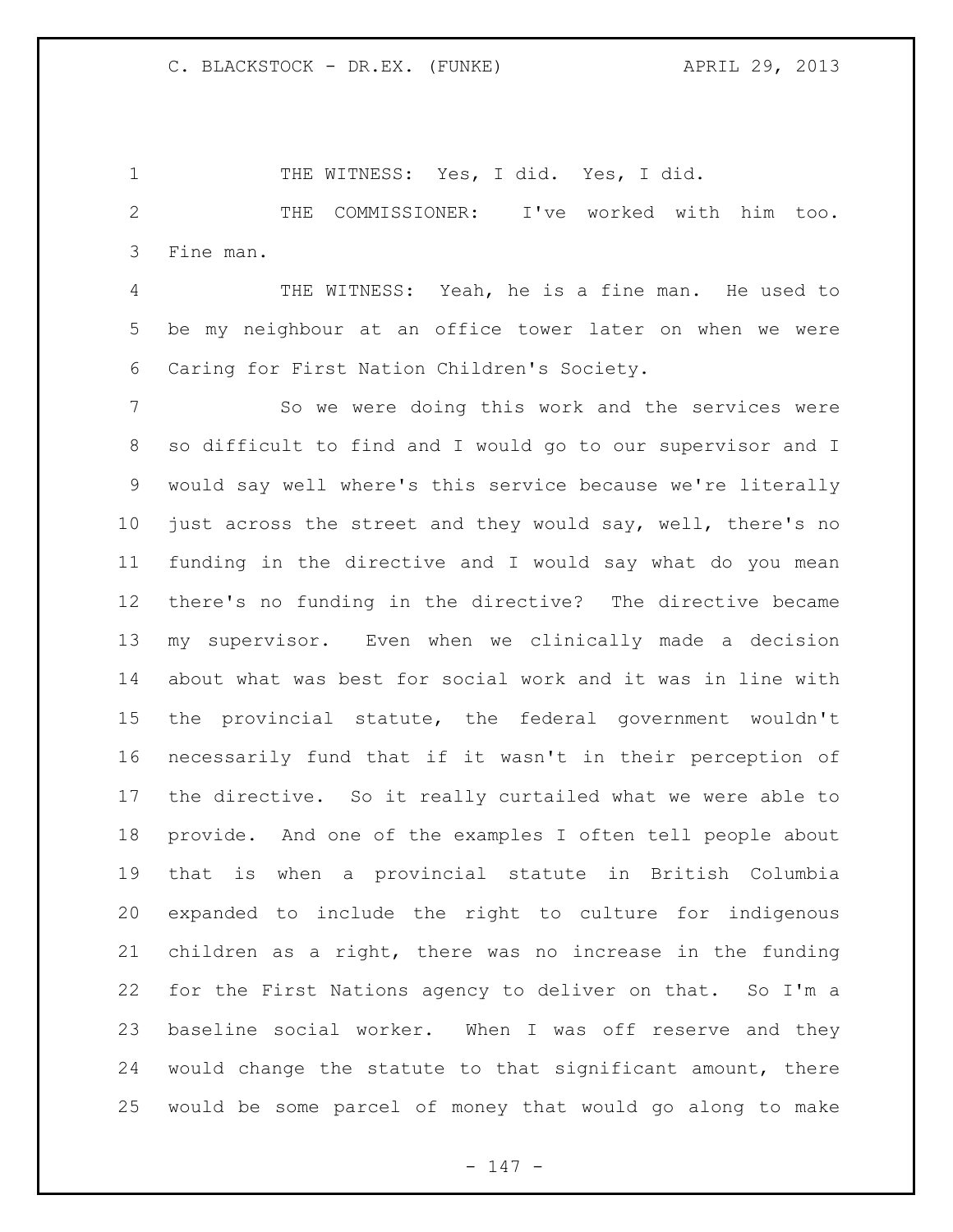that a reality for kids, but on reserve there was nothing.

 So actually I, on top of doing all the child protection work, I came to realize that I would have to file these complaints with the, for the children's commissioner saying that really they were in breach of the child welfare statute because there's this right these kids have, there's no money to realize the rights and someone needs to step up to the plate and before it went to hearing, the British Columbia government stepped up to the plate and funded two cultural workers. But it was that kind of thing where you were constantly having to struggle for things that I would have taken just as for granted when I was working in the provincial system.

### BY MR. FUNKE:

 Q So your evidence is, is that even as a First Nation woman working in the system while you're working for the province, even in those circumstances you weren't aware of the funding and equities and obstacles that First Nations agencies faced?

 A No, I wasn't. And we need to remember the time period when I was becoming a child protection worker. In British Columbia there really weren't any First Nations agencies until about 1993 so when I started that wasn't even an option. And the directive was only implemented by

- 148 -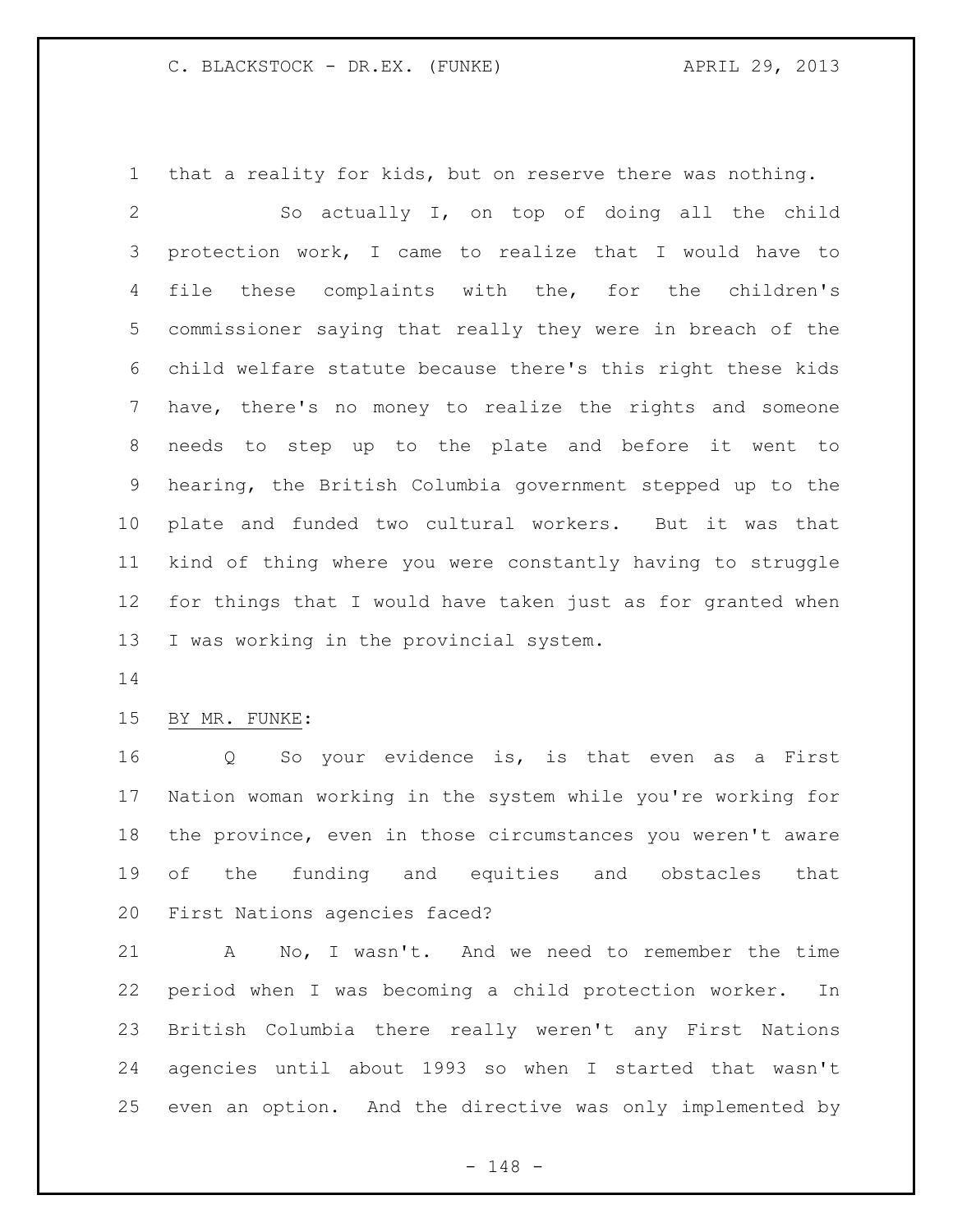the federal government in 1991 and we were just coming to try to understand that thing and I had no idea the depths of how much it would restrict good social work practice. I had -- when I was off reserve and I could hear the First Nations social workers talk about it, I'm embarrassed to say it now but it was really true, I thought they were over exaggerating. And then when I actually went to work in the agency, I found if anything they were underestimating it because they hadn't taken for granted all the things that we would just normalize as being regular activities and services that we could provide off reserve.

 Q So you spent five years with the Squamish First Nation in that position and then I understand that after that you went to the Caring for First Nations Children's Society of British Columbia.

A Right.

18 Q And became the executive director there.

 A Yeah. We were kind of founder and developer of it. It arrived to me as in a shoebox of records and from there the Caring Society grew. And what it was, it was really born out of the interests of all First Nations child welfare agencies in the province of British Columbia at that time to not only collaborate and share best practices, because we were all dealing with very challenging

- 149 -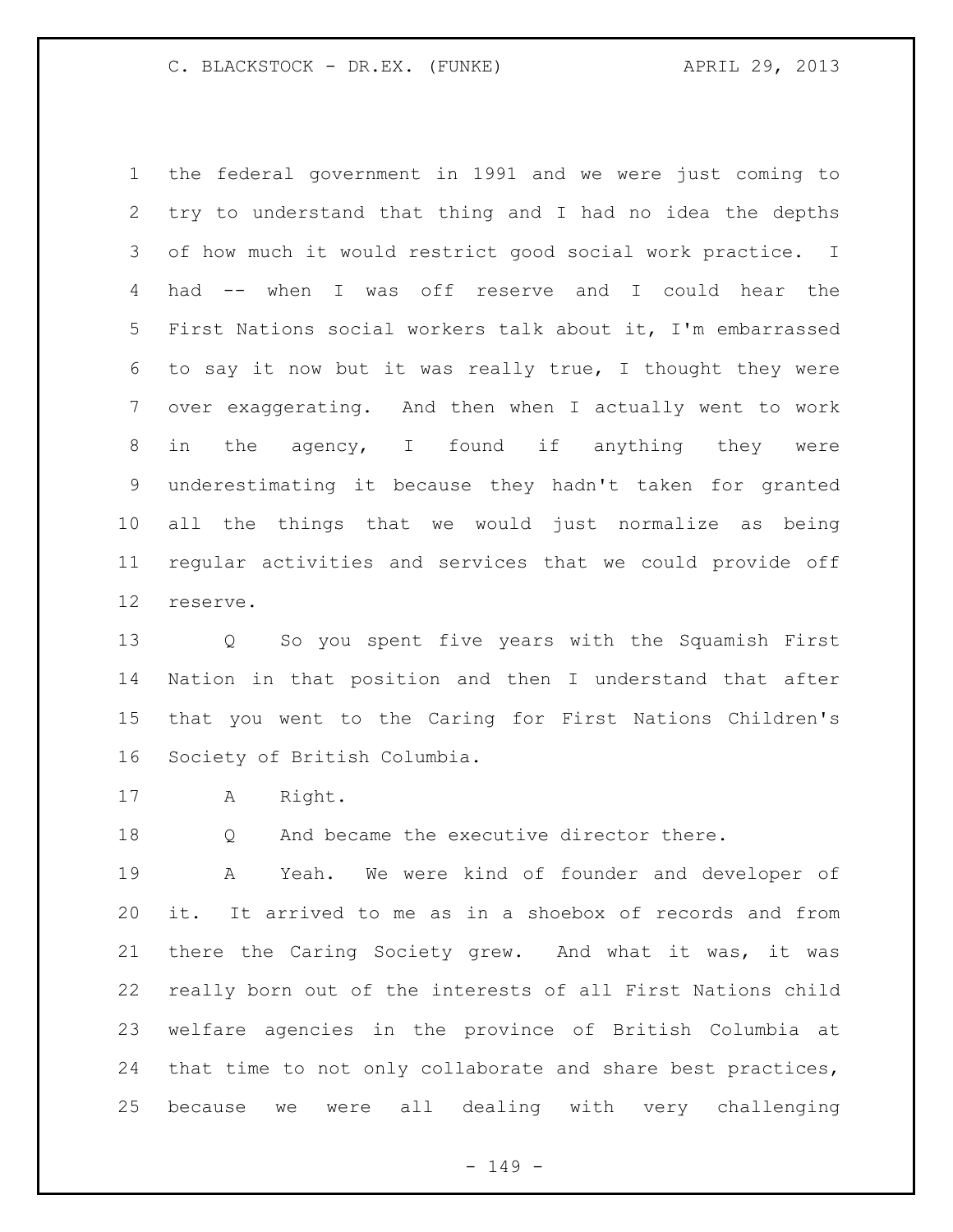situations at the time and we were aware, we were really alive to the fact that being First Nations is not enough. We wanted to do better for our kids and hold ourselves accountable. So should a mistake come forward we weren't going to sweep it under the carpet, we really wanted to embrace it and use it as a learning process and that was the forum to do that. And it was also a place to deal with collective policy issues such as the directive. The directive was having a similar impact on other First Nations agencies around the country or around the province, rather, and it was regularly one of the top agenda items at those, for First Nations agencies.

 And a third thing we did is the experience of the First Nations agencies in British Columbia is the graduates from Bachelor of Social Work programs were totally unprepared to work in child welfare. They were frequently not taking child development courses, courses on aboriginal peoples were an elective. Many students never took those courses. There were very few courses that dealt with poverty or poor housing or multi-generational trauma. So the agencies asked that we develop a post-baccalaureate training program. So I worked with Dr. Margaret Kovach and we developed what's called the aboriginal social worker training program which is about 14 weeks of post-baccalaureate training that was held in various First

 $- 150 -$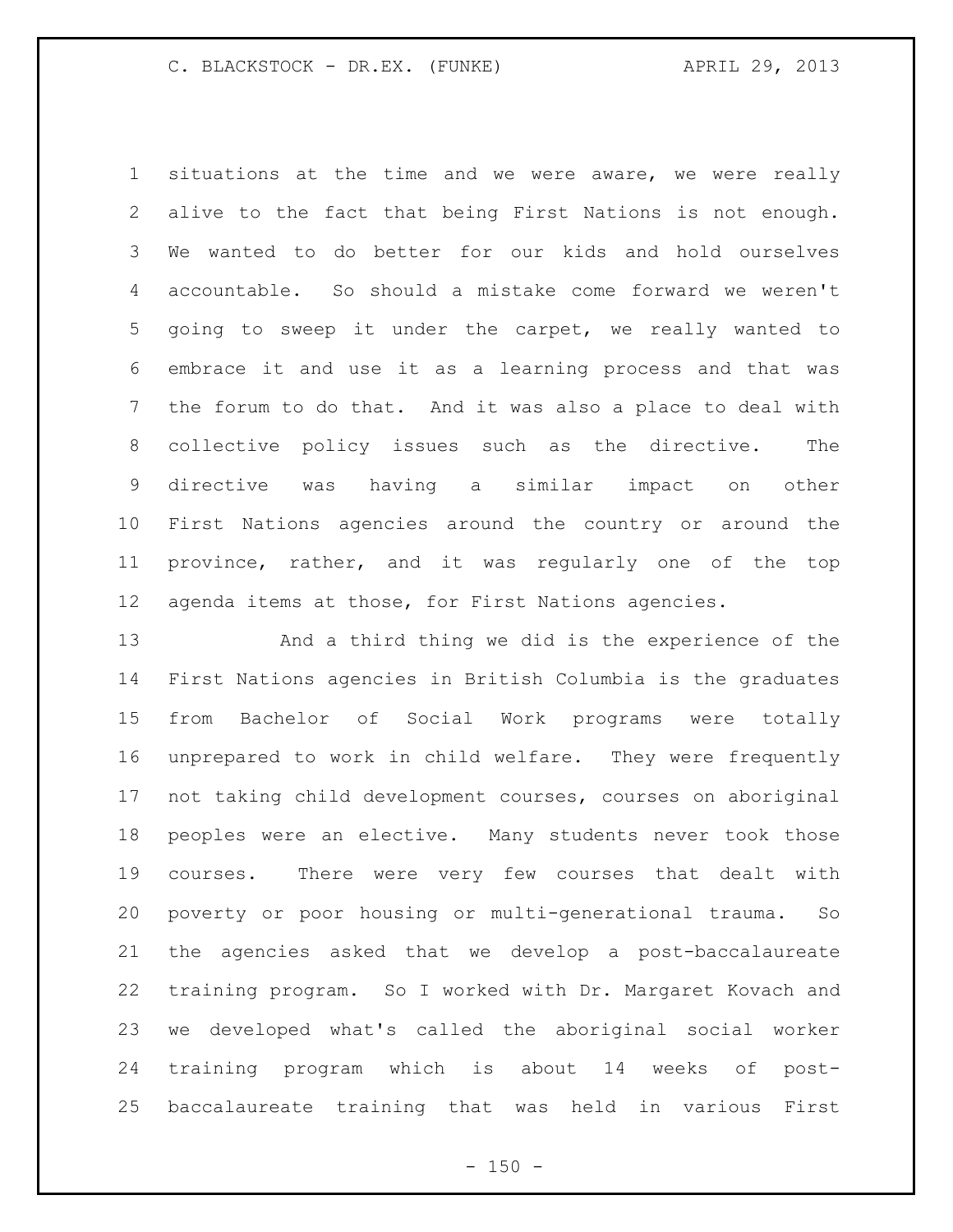Nations communities to really prepare, better prepare social workers for working with First Nations clients. And that program continues to be provided today and has expanded to include supervisory training and executive director training and board training. Q I understand that after three years with the Caring for First Nations Society of British Columbia you then moved on to the First Nations Caring Society of Canada in 2002 -- A Yes. Q -- at which time you became the executive director of that organization; is that correct? A That is correct. 14 THE COMMISSIONER: Let me just ask, that training program takes in BSW graduates when they come out of the UBC school? 17 THE WITNESS: That's right, or any other social work school and -- THE COMMISSIONER: Do they have to have their degree before they enter this program? 21 THE WITNESS: At the time when we were doing it the BC government would allow for a couple of things. You could have a combination of, of a diploma and some level of experience. I can't recall exactly what that was at that time. Or you could have a bachelor degree in some related

- 151 -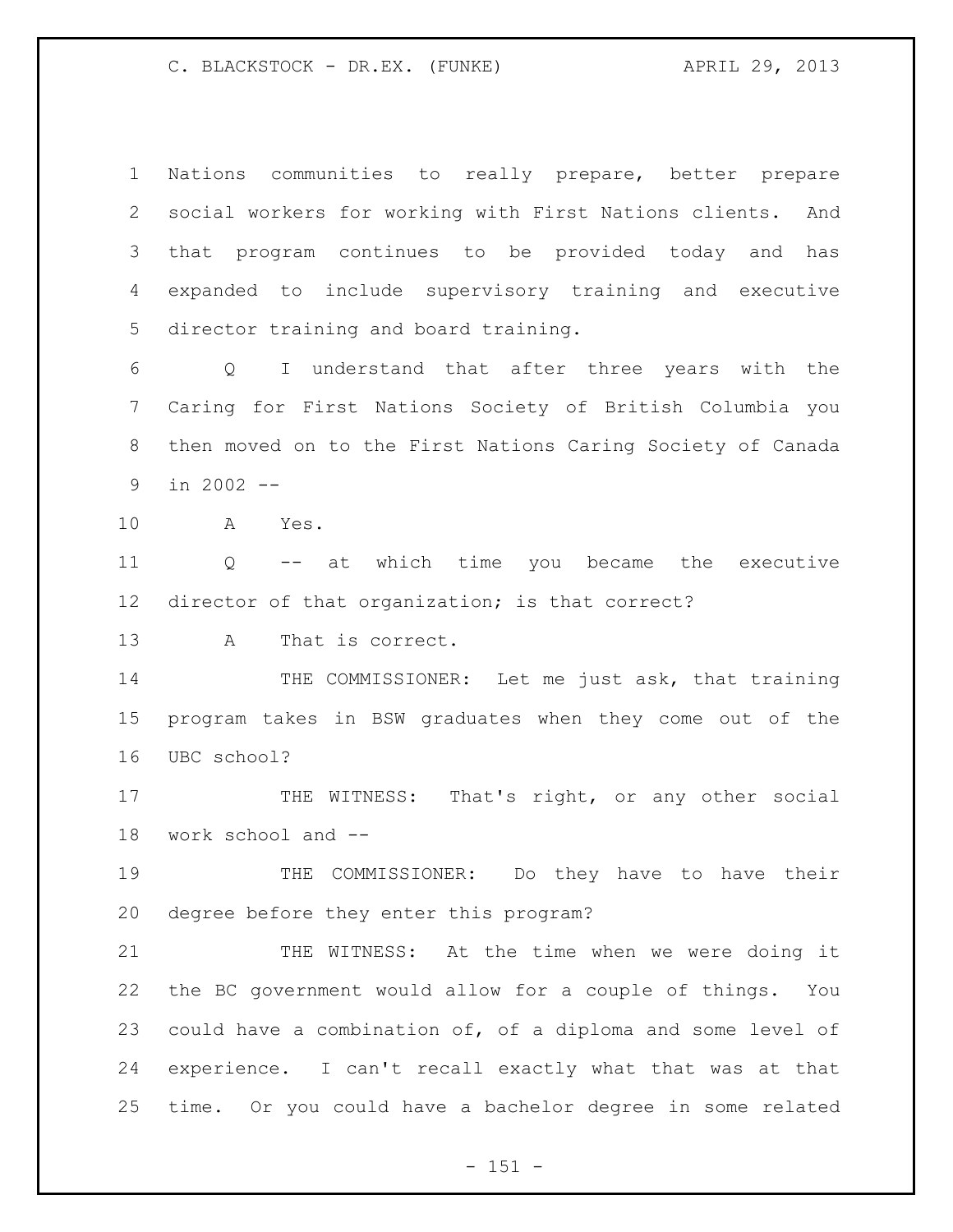| $\mathbf 1$  | discipline or a BSW. In all three of those conditions       |
|--------------|-------------------------------------------------------------|
| $\mathbf{2}$ | everyone had to go through the particular training. If you  |
| 3            | had, for example, the diploma and only work experience, you |
| 4            | had to go through a longer period of apprenticeship as a    |
| 5            | social worker before you would get your full letter and     |
| 6            | delegation. That's how my recollection on how it --         |
| 7            | THE<br>COMMISSIONER: And how<br>is the program              |
| 8            | funded?                                                     |
| $\mathsf 9$  | funded by the province<br>WITNESS:<br>It<br>THE<br>was      |
| 10           | primarily. The federal government would make<br>a           |
| 11           | contribution.                                               |
| 12           | THE COMMISSIONER: Still is?                                 |
| 13           | THE WITNESS: Yes, my understanding is it still              |
| 14           | The province funded it and then what would happen is<br>is. |
| 15           | that the travel for First Nations employees to attend at it |
| 16           | would be covered through the budget of the First Nations    |
| 17           | agency.                                                     |
| 18           | And is it unique to British<br>THE COMMISSIONER:            |
| 19           | Columbia?                                                   |
| 20           | THE WITNESS: Yes, it is. I don't -- I'm not                 |
| 21           | aware of a training program that that's comprehensive       |
| 22           | operating anywhere else in Canada.                          |
| 23           | THE COMMISSIONER: Thank you.                                |
| 24           | THE WITNESS: You're very welcome.                           |
| 25           |                                                             |

- 152 -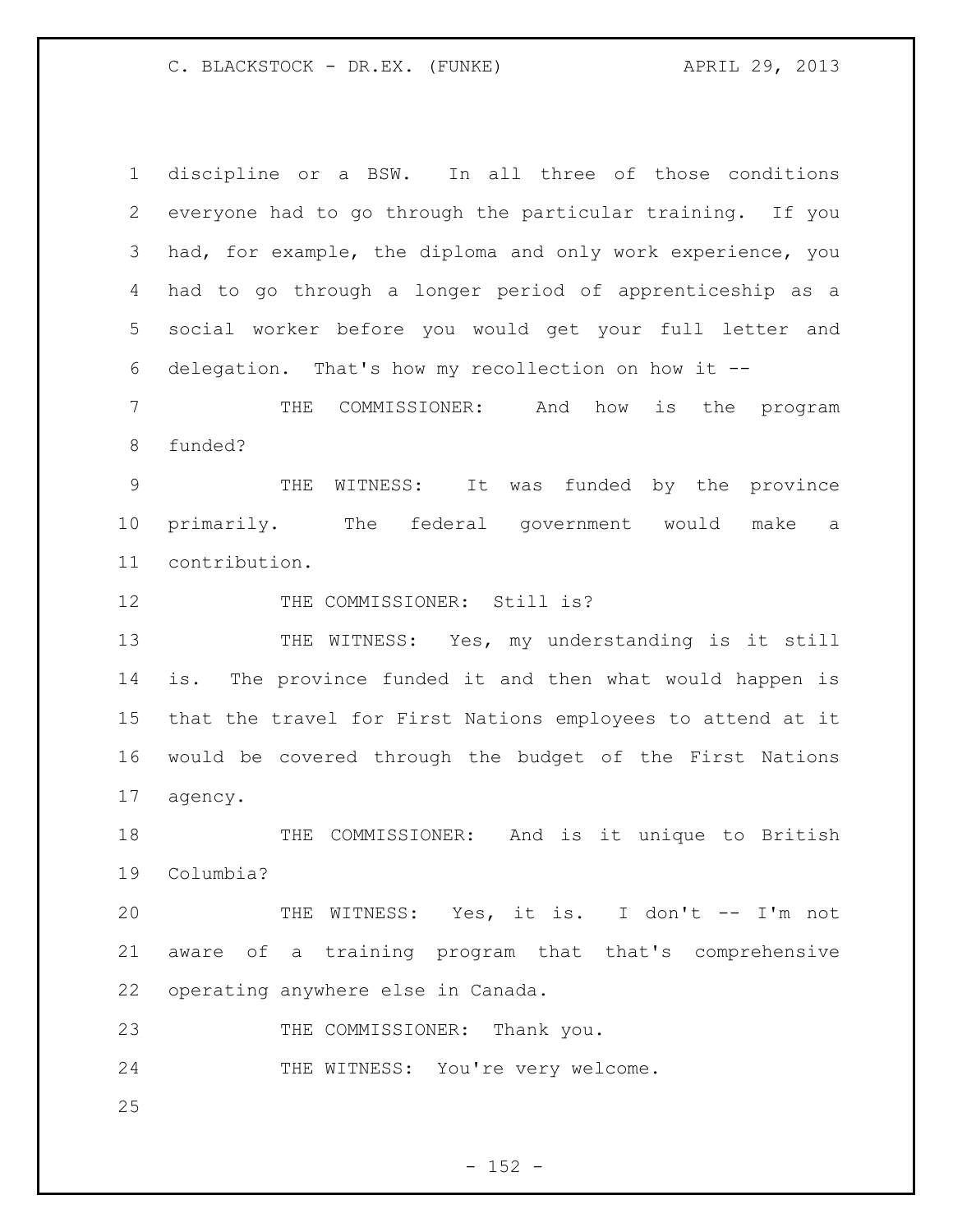# BY MR. FUNKE:

 Q How long does that program run, Dr. Blackstock? A It runs in modules and what happens is that participants will come into a classroom setting which normally can be like a long house or whatever because we really want to embed people in First Nations cultures. And they will have about, say, a week or two weeks of training and then between there they go back to their agencies and they do field work and some of that might be, for example, meeting with elders and learning about the culture of their particular community.

 In British Columbia we have a lot of cultural diversity as the commissioner would know. Thirty of the 50 indigenous languages in Canada are spoken in that one province. And so we certainly didn't want to be presumptuous in providing a pan aboriginal education. We wanted to really encourage workers to learn about the distinct culture and history and context of the community they would be working in. And so there was a field guide and field supervision for the times when they were away and we were certainly available as training staff. Should they come up on a practice question when they get out, they say well this is how it's working in my agency and I don't know how to work it, then they and their supervisor could contact us and get some support.

 $- 153 -$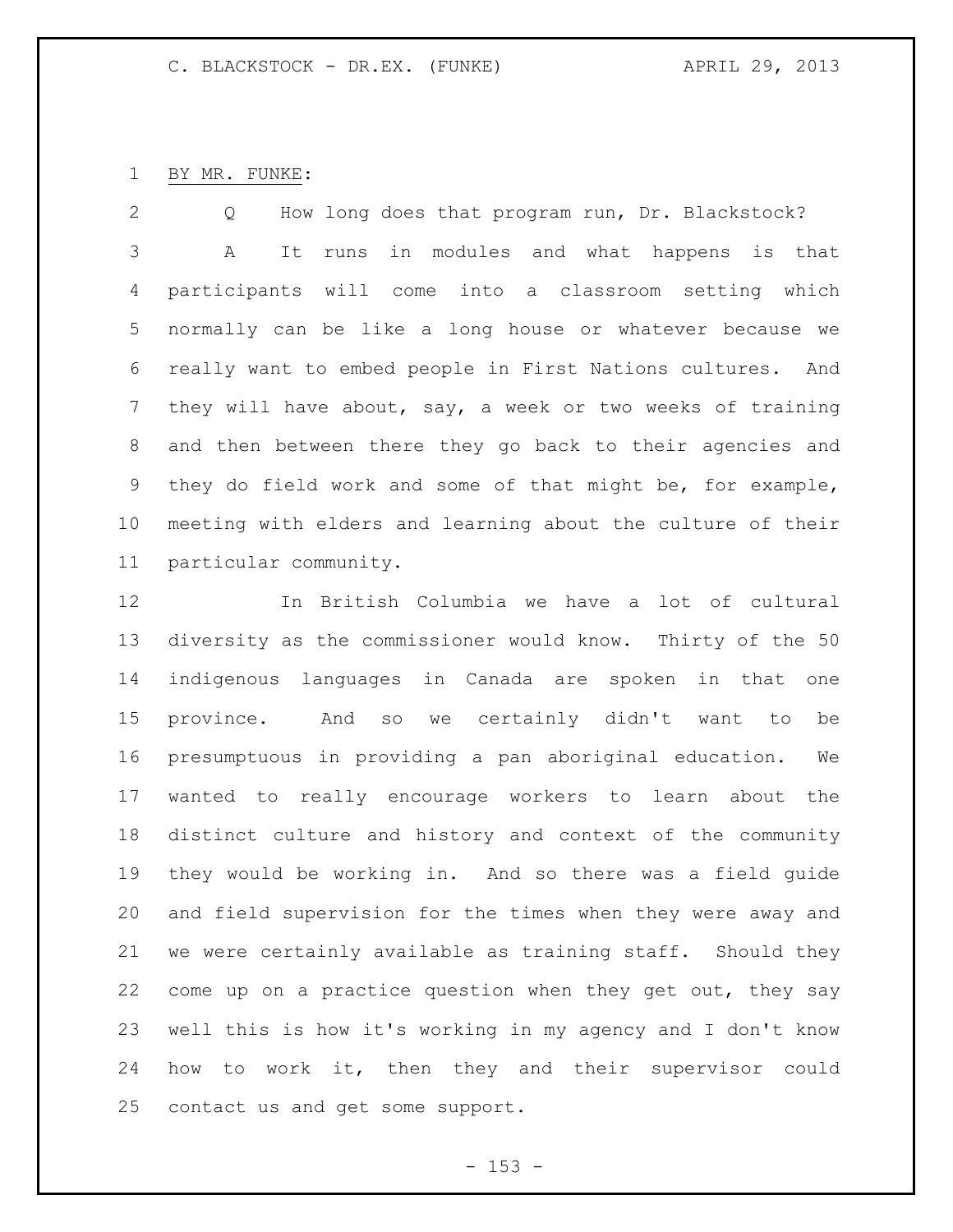Q And was there a formal cultural component to one of the modules or modules?

 A It was threaded throughout the entire curriculum and it was developed in a way that -- well Dr. Margaret Kovach herself is an aboriginal person and we recruited primarily First Nations writers. We were assisted by some non-aboriginal experts certainly and some of other non-aboriginal expert writers and it was overseen by a joint advisory community of First Nations Child Welfare agencies, elders, as well as representatives from the province.

 Q I'd like to move to your time with the Caring Society now and ask you some questions about that. Perhaps just by way of background you can tell us when the Caring Society was first established.

 A All right. It was actually established as a very informal group in 1998 in a meeting at the Squamish Nation and it was really, that meeting was a result of a chance meeting I had with running into Elsie Flette and Corbin Shangreaux from Manitoba at another conference in the United States and how we talked for almost two or three hours about our shared experiences working with First Nations agencies and how much we began to appreciate that we needed to learn from one another. So we wondered if there was a national organization in Canada and at that

 $- 154 -$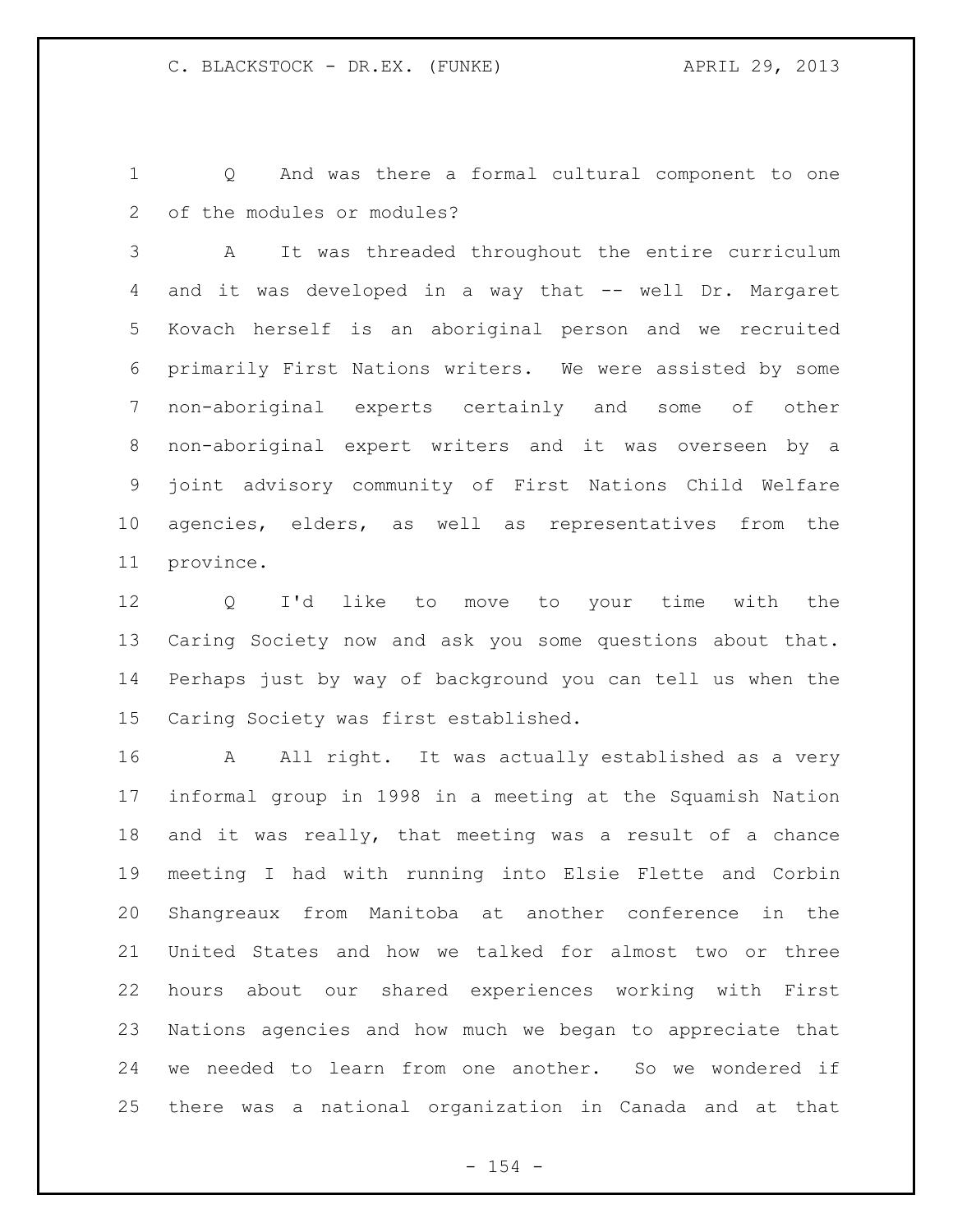time we didn't even have a list of the First Nations agencies, that wasn't available to us. So we thought well, we'll take a flyer on it and we just sent out an email to anybody that we knew or a fax, I guess it was in those days of pre-email even in the agencies, and a group came together at the Squamish Nation, said yes we want to establish this national caring society. An interim board was set up and then that interim board developed the bylaws, et cetera, and a year, approximately a year later we met on the other side of the country in Kingsclear First Nation in New Brunswick where a larger group of First Nations child welfare agencies assembled and they ratified the bylaws and from there the Caring Society was born, although we were not funded for a number of years.

 Q Now we'll get to that in a moment. Perhaps you could explain for the commissioner's benefit what the mission and vision of the Caring Society are.

 A The Caring Society really has as its primary mandate to provide research policy support and cultural support to First Nations child welfare agencies throughout the country. We certainly respect that First Nations communities are in the best position to implement their own best solutions but it's our role, as we see it, to create the space and make available solutions, solutions available to them that they can draw down to implement changes for

 $- 155 -$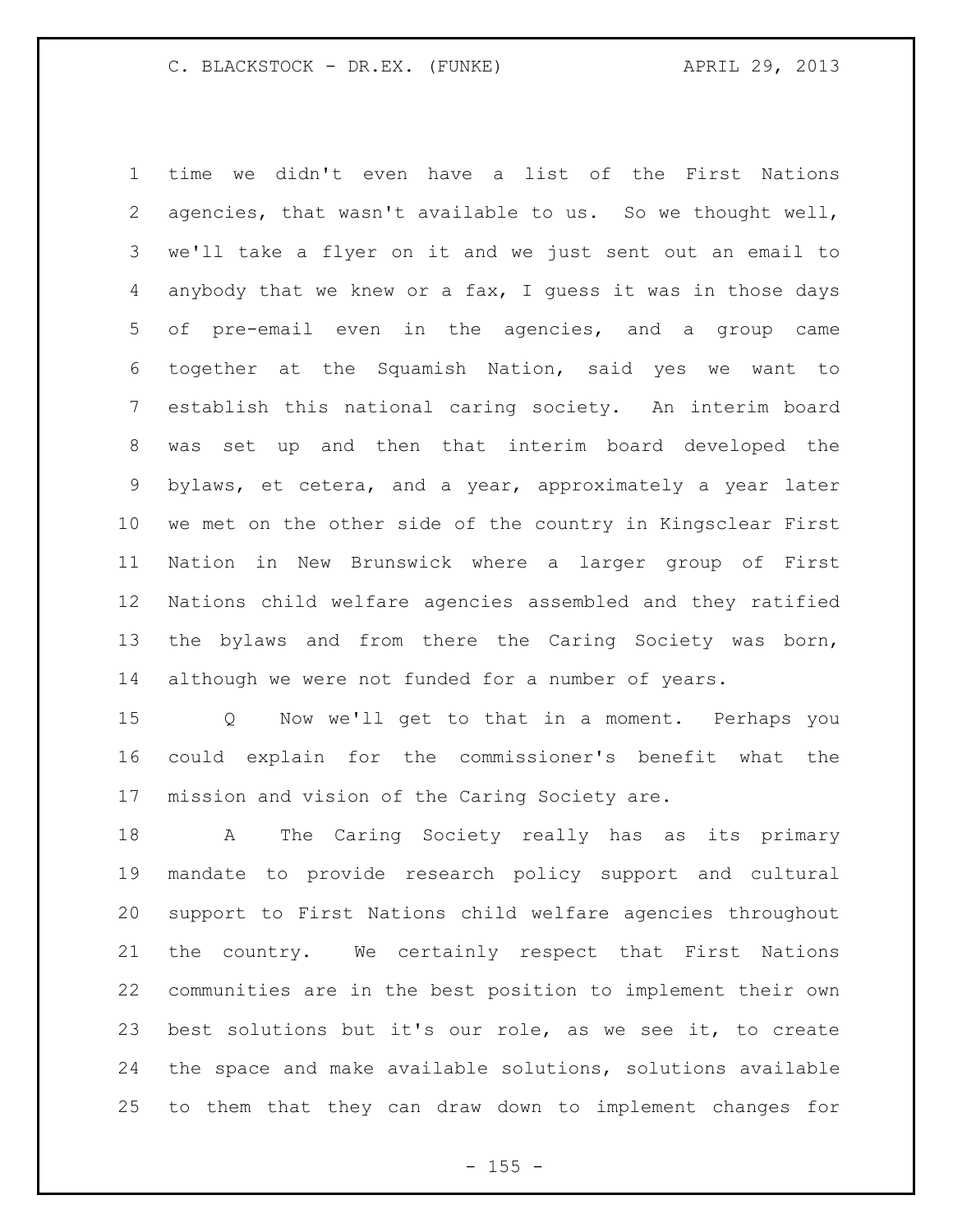children at their local community level.

 Q I understand as well that it's the only organization of its kind in Canada.

A Yes, it is.

 Q And perhaps you can tell us, why is it so important that the Caring Society be in a position to provide that type of advocacy and research on behalf of First Nations agencies?

 A When I was beginning, we were trying to even write the social work curriculum back in the time when I was at the Caring for First Nations Children Society. The number of articles and research on First Nations children was almost nothing, there really was a handful out there, and there was, despite the ongoing overrepresentation of First Nations children in child welfare care. So there was a clear need for us to know better so we could do better. There needed to be not only an assembling of the research and information, greater literature out there available on First Nations children across Canada, but also an undertaking of strategic types of research that would help us make better decisions for kids. And then of course the directive, as we started to create the Caring Society national, we started to see that it was restraining culturally based and equitable practice throughout the country. And so we initially were engaging with the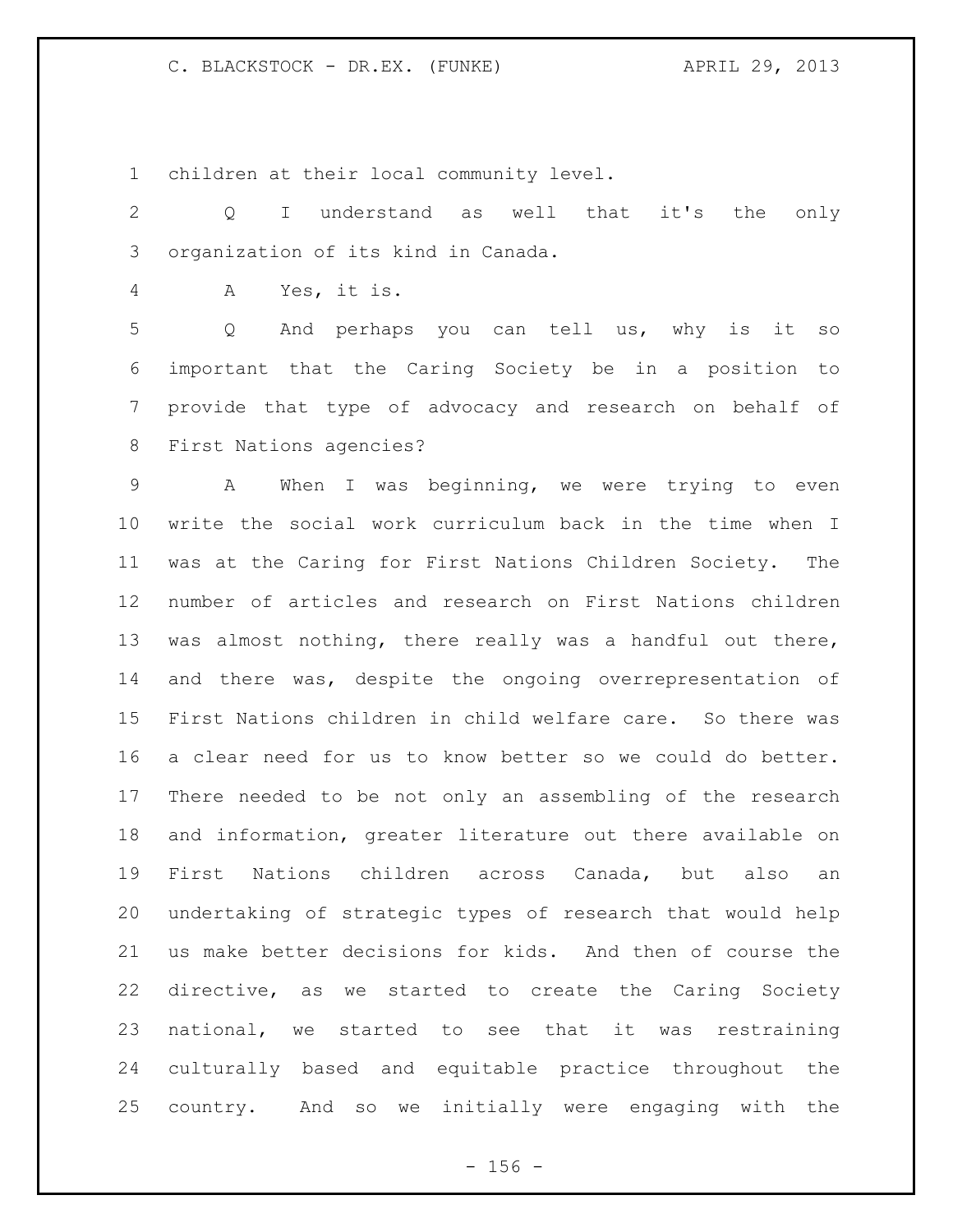federal government to (a) document the inequality, (b) document the concordant effects of that inequality on First Nations children and their families. But even more importantly, to develop evidence and form solutions to remedy that inequality that could be evaluated over time so that we could correct course on any of the wrong assumptions that we may have made on the model.

 Q Now you've briefly mentioned funding a moment ago. You said at the time of your inception you weren't receiving any federal funding. How did that come to pass that that was commenced?

 A Through -- in the year 2000 there was something called the joint national policy review which was a committee commissioned by the Assembly of First Nations and Department of Indian Affairs to review directive 20-1 and one of the recommendations of that report was that a national body such as ours as the Caring Society, should be supported by the department and so the report with the national policy review was released in June 2000. The Department of Indian Affairs provided us with some funding in 2002. Prior to that we had received some funds via research avenues and also from a family foundation in 23 Ouebec.

 Q In addition to your work with the national policy review, I understand that there are a number of other

 $- 157 -$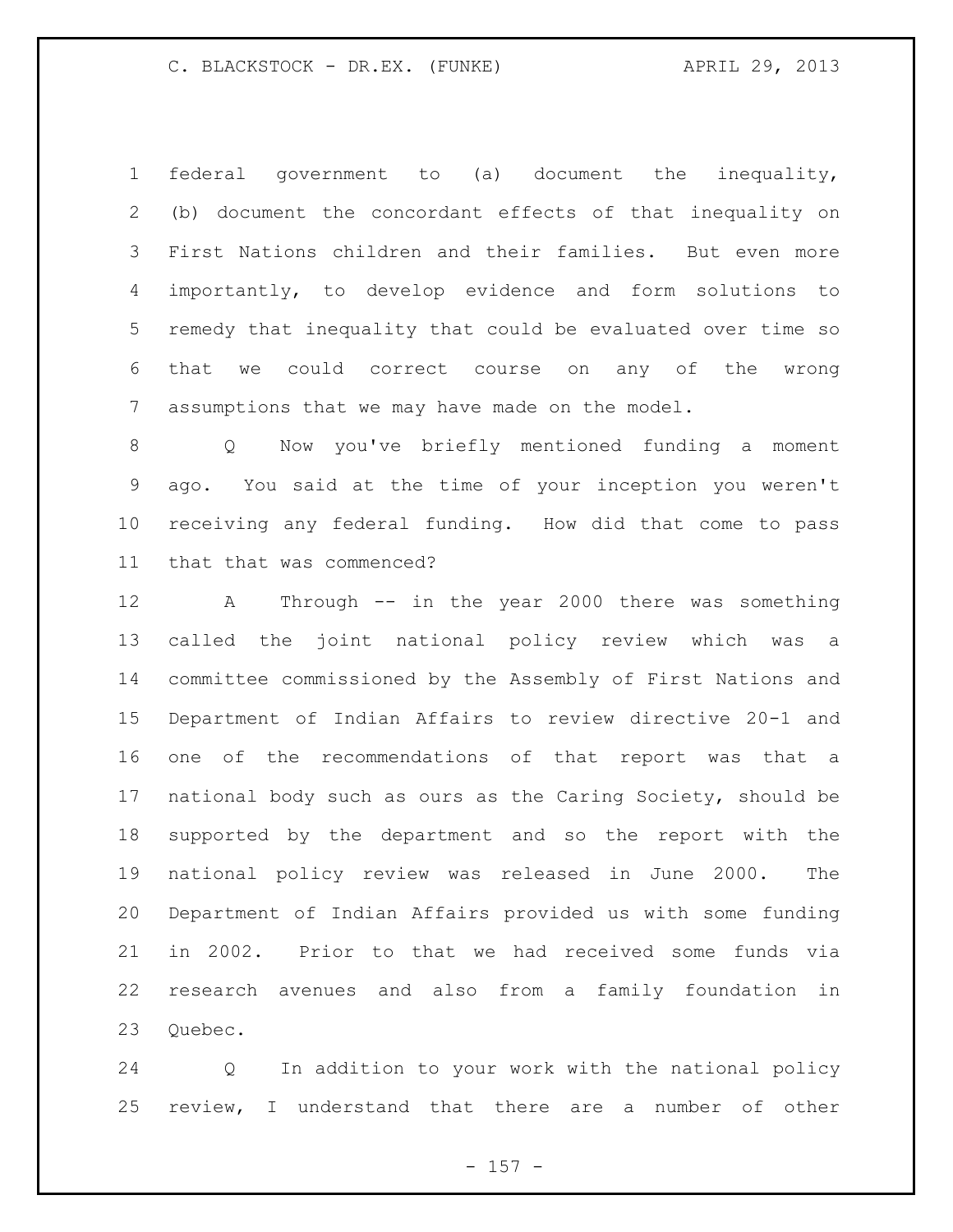campaigns and projects that the Caring Society is currently operating; is that correct? A Right. Q I understand that the Caring Society is very much involved in Jordan's Principle campaign? A Very much. 7 THE COMMISSIONER: In the what? MR. FUNKE: In the Jordan's Principle campaign. 9 THE COMMISSIONER: Oh yeah, um-hum. BY MR. FUNKE: Q Perhaps you can just speak to that for a moment if you will, Dr. Blackstock -- A Sure. Q -- and explain the Caring Society's involvement in that. A Jordan's Principle is based out of a case here from Manitoba with Jordan River Anderson from Norway House Cree Nation and the story there is that he was in was in Winnipeg General Hospital or Children's Hospital from birth until approximately two years of age when doctors were ready to discharge him and from all reports, he would have gone home had he been a non-aboriginal child. But because he was a First Nations child, the view was that the federal government should be taking on responsibility for his, the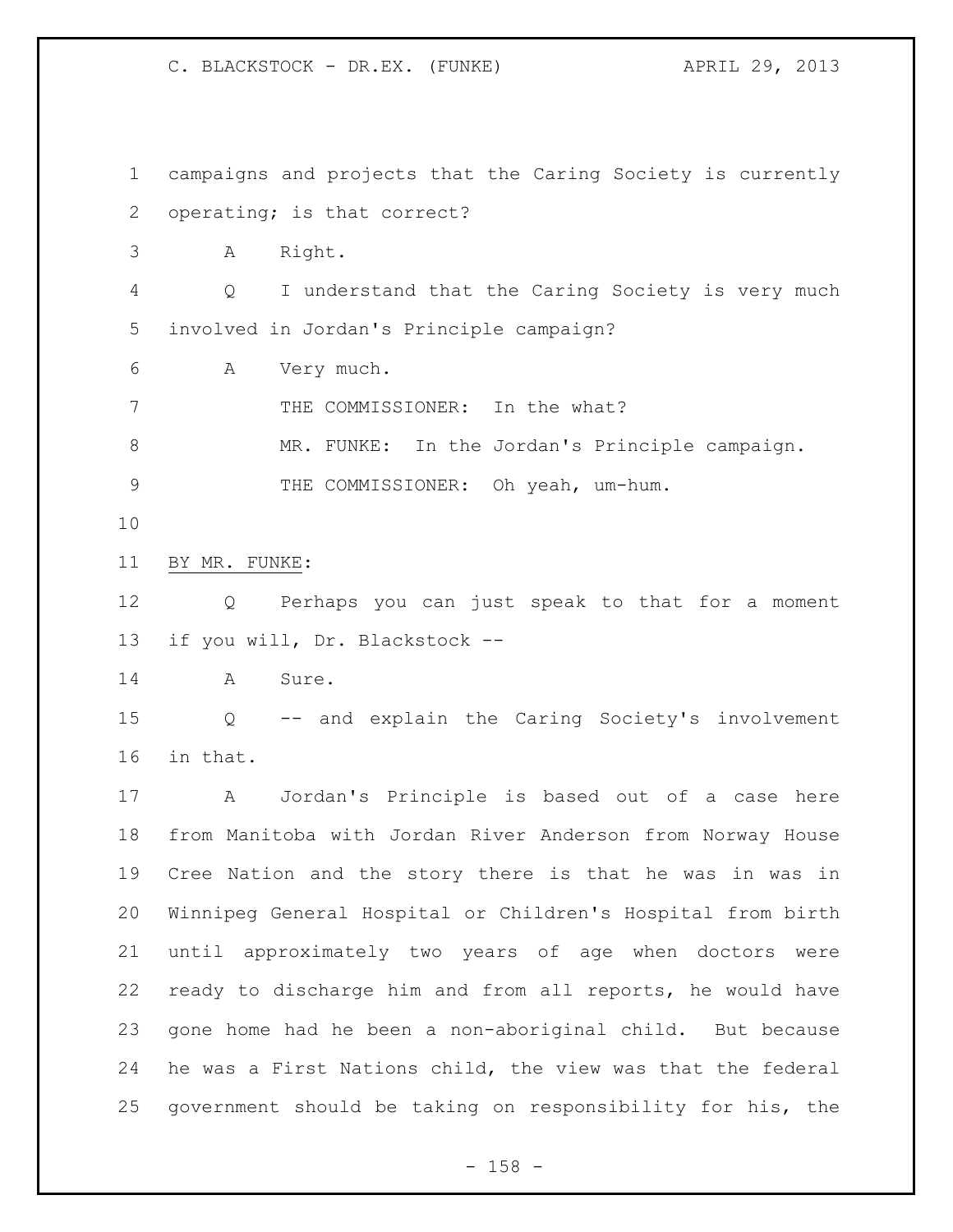care of his at-home services. Well the federal government wasn't convinced of that and even if they were to take on some of the services they weren't sure what department would have authority to spend that. The province didn't want to assume a provincial cost. And so there began a series of case conferences to try and resolve who would pay for Jordan's care and unfortunately the decision was made to leave Jordan in the hospital while this got worked out and it never got worked out. Jordan waited for over two years for these negotiations to take place and to settle his situation before he tragically slips into a coma and passes away at age five.

 So after that, Norway House Cree Nation, with the Assembly of Manitoba Chiefs and others, wanted to work with the family to ensure this didn't happen to other children. And it was coincidental at the time of Jordan's death in 17 2005 we were undertaking a national research project, again in this problem solving process with the federal government around the funding formula and what we'll later talk about is the Wen:de reports, and we actually were mapping these jurisdictional disputes and we wanted to know (a) how was, how was involved here, was it First Nations governments that were the stall or was it the province, was it the feds? Who -- in what situations are these involving? And what we found is that in the 12 case studies of the

- 159 -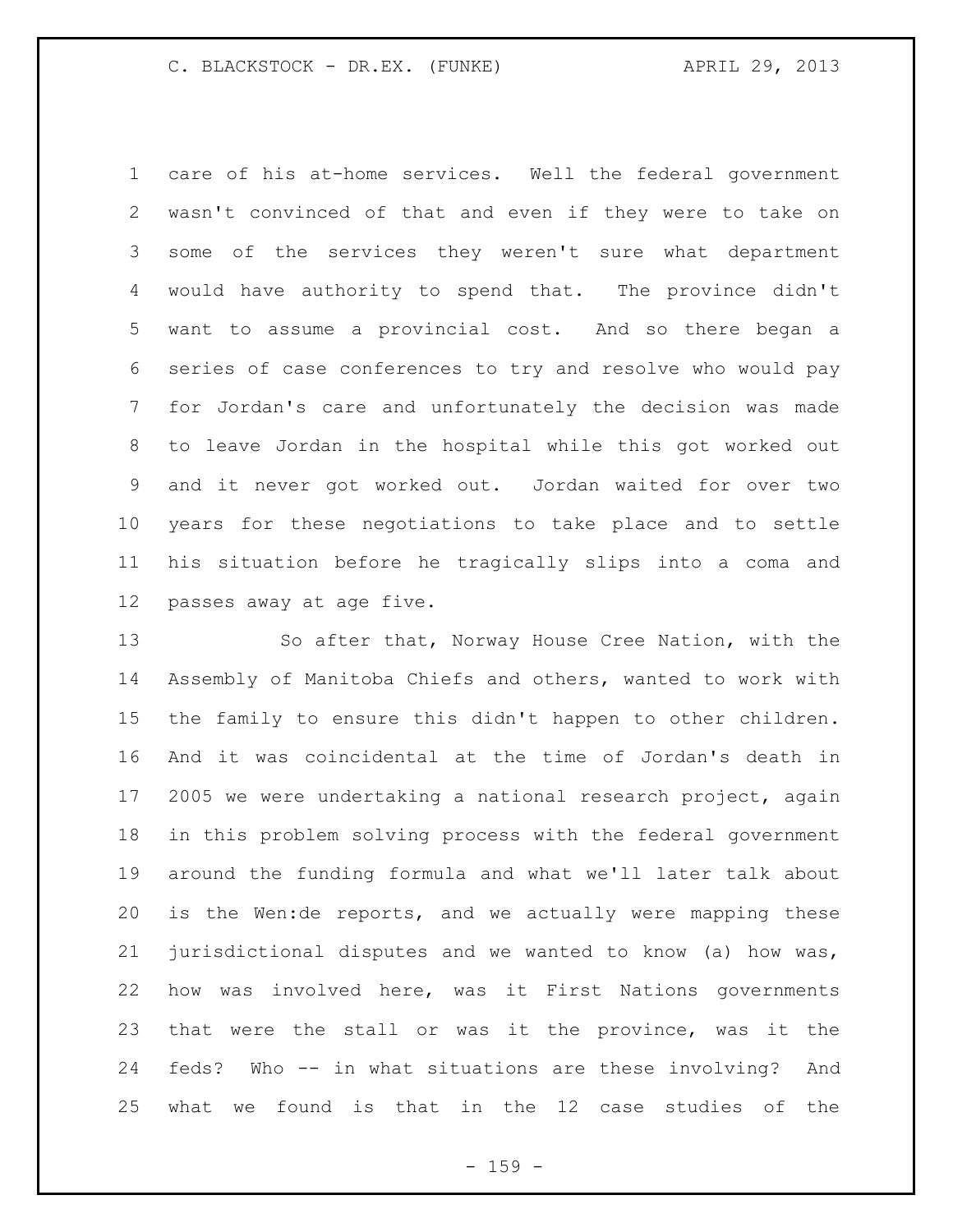First Nations agencies we did, there were 393 of these same jurisdictional disputes reported in that year. So it was clear, it was pretty systematic and Jordan's Principle evolved out of that.

 What Jordan's Principle says is where there is a government service available to all other Canadian children and a First Nations children meets the criteria for that service, then there should be no -- and a jurisdictional dispute cross up, so the provinces say we don't want to fund it or the feds say they don't want to fund it related to the First Nation status, the government of first contact pays for that service and they can argue about getting reimbursed from the other level of government at some other point. But the child's needs come first and that was passed unanimously in Parliament in 2007 and unfortunately the implementation has been very patchy and we just recently had a federal court case that helps us better understand and helps the provinces and federal government, I think, better understand the true intention of Jordan's Principle.

 Q It's my understanding that the reason for that is the federal government has tried to constrain the application of principle to those cases involving high medical needs children; is that correct?

A Their, their definition is they say -- their

 $- 160 -$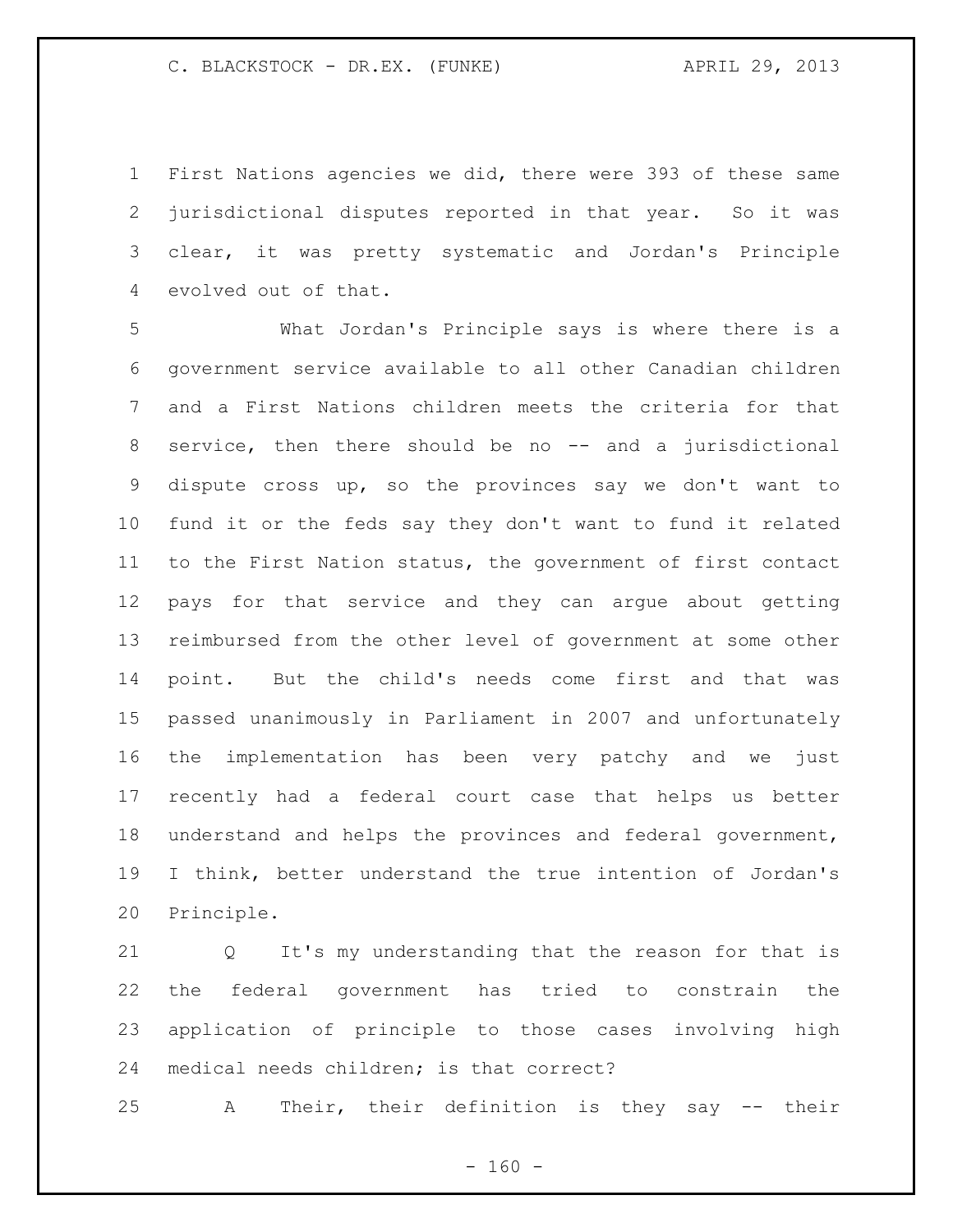federal response, I want to use the proper language, a federal response to Jordan's Principle is that it only applies to children with multiple disabilities with multiple service providers. Now that's their public position but in documents that I've obtained through access to information, they do go much broader. They talk about social and educational. They then say we're starting with cases like Jordan's and moving out from there, but in my point of view that is inconsistent with the Parliamentary motion, motion 296. It was passed in the House of Commons for Jordan's Principle. It does not mention children with special needs. It does not mention children with disabilities. It makes it very clear that First Nations children should not be denied or delayed the receipt of government services because of their First Nation status.

 Q And there are a number of other initiatives and campaigns that the Caring Society's involved in besides Jordan's Principle. I understand there's another campaign called Shannen's Dream?

A Yes, that's --

21 THE COMMISSIONER: What -- I just can't hear you. MR. FUNKE: I'm sorry, Mr. Commissioner. Sometimes I speak too quietly.

24 THE COMMISSIONER: Raise the, raise the mic up a bit.

- 161 -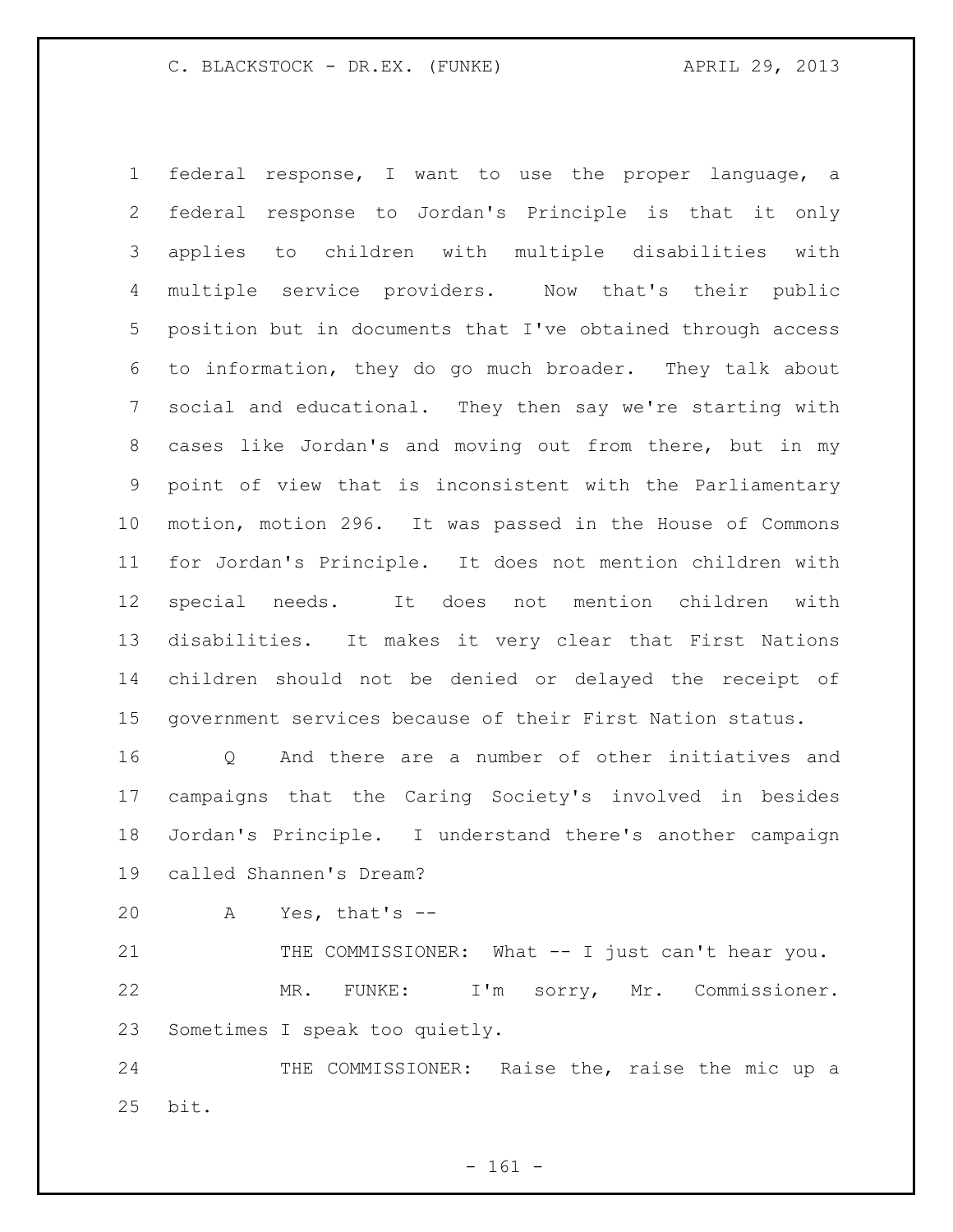BY MR. FUNKE:

 Q I understand as well, Dr. Blackstock, that there are other campaigns and initiatives that the Caring Society's involved in and that one of those campaigns is known as Shannen's Dream.

A Yes.

 Q Perhaps you could explain that for the commissioner as well.

 A Shannen, Shannen's Dream is founded by Shannen Koostachin from the Attawapiskat First Nation, who, when she was five years old wanted to go to school, like most five-year-olds are, and the only school in her community was closed because it was contaminated by 30,000 gallons of diesel fuel that had seeped into the ground below the school in the previous 20 years.

 The Government of Canada finally agreed that it was a class one toxic waste dump and therefore closed the school and then brought up portable trailers and put them in the playground of that contaminated school. And having been to Attawapiskat, I can share with you that that kindergarten portable is just a stone's throw away from that contaminated site. Now the government said to the kids that this is temporary, we're going to build you a new school.

Well the portable trailers were not meant to be

 $- 162 -$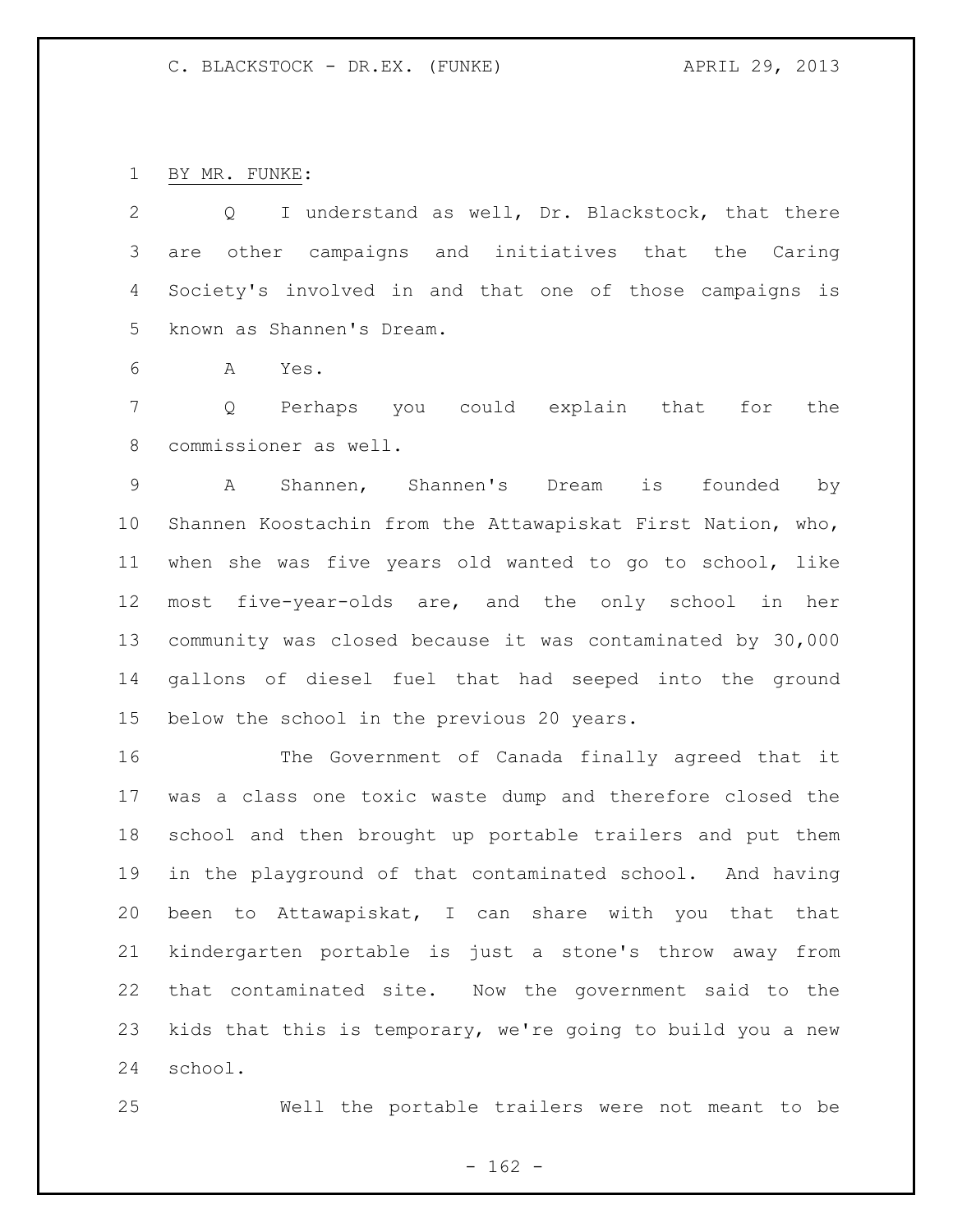in those conditions for a long period of time and so it wasn't very long before things started to deteriorate to a point where the heat would often go off, it was very cold in the classrooms. They were getting mice contamination. There was black mould contamination and as Shannen would later tell us that kids as young as grade five were dropping out because of lack of hope. And on top of all this, there was inequitable levels of funding for education so getting a teacher on reserve was -- there wasn't enough money for them, there wasn't enough special education. There is no money in the Indian Affairs spending formula for libraries or for computers. And so this young girl took it upon herself to organize younger children and to write letters to the government. Maybe if they understood how bad it was for the kids up in Attawapiskat they would make sure that new school came.

 Well three Ministers of Indian Affairs over two governments promised them a school and didn't deliver. And so Shannen created a You Tube video and she sends it out to the universe, hoping that non-aboriginal kids would write and literally hundreds, if not thousands of non-aboriginal children did write to the government to say First Nations kids deserve a proper school.

 She eventually goes down to meet with the government officials themselves and she begins to take a

- 163 -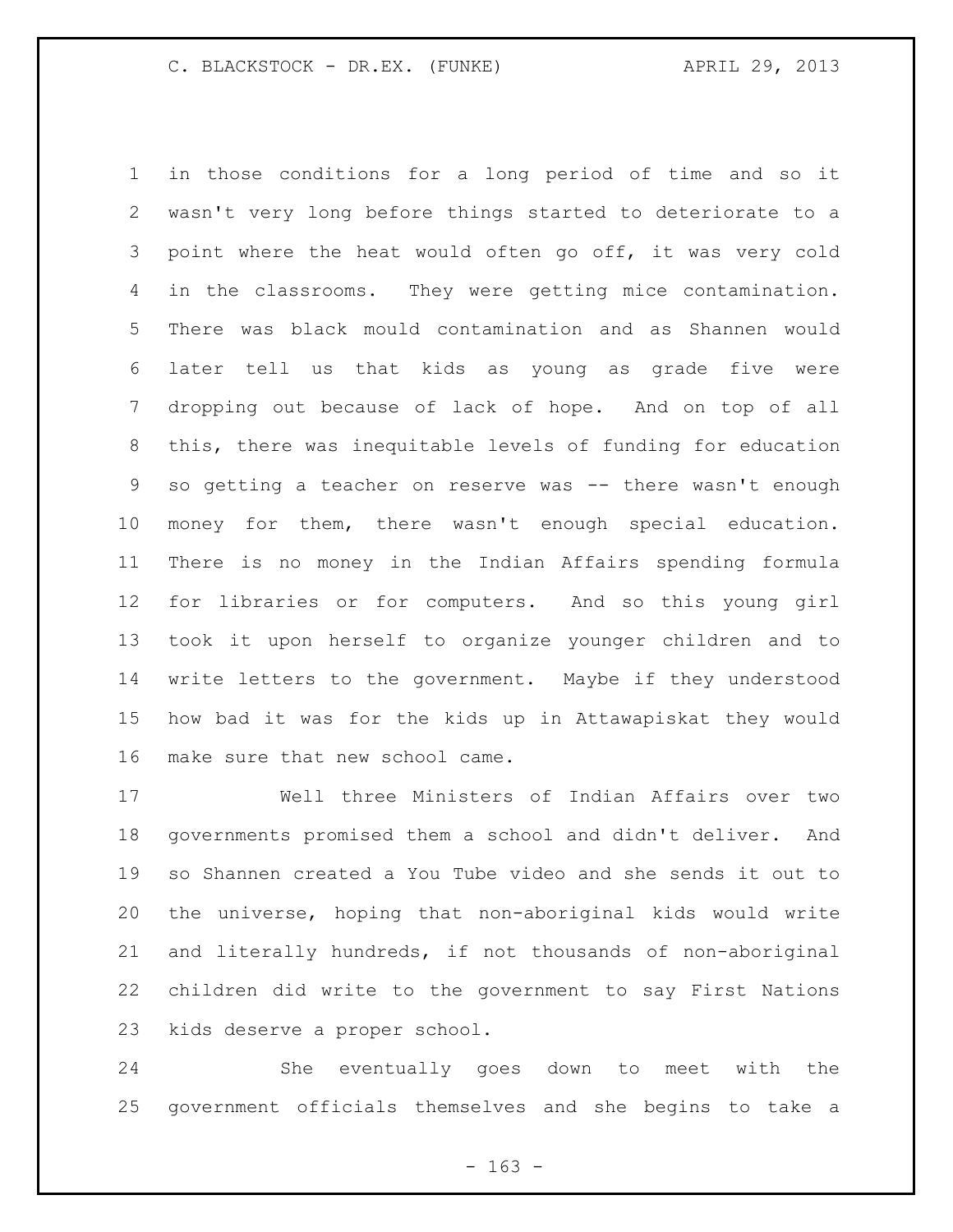real leadership role in what was then called the Attawapiskat School campaign.

 She was nominated for the International Children's Peace Prize, an award given out by the Nobel Laureates for outstanding kids. She was one of 45 in the world to be nominated that year and tragically she dies at the age of 15 on her way back to school, attending 100 miles away from her family. So she never saw the school in Attawapiskat built.

 I'm glad to say that the kids, the non-aboriginal kids and the First Nations kids she inspired continue to write letters so that First Nations children can have proper schools in her name and that campaign called Shannen's Dream and the Government of Canada has announced that they will build a new school, at least in Attawapsik, and it's going to be called the Shannen Koostachin Memorial School. But the children who she inspires the Shannen's Dream know the work is not over, that there are children all over the country who aren't getting a proper education or proper schools and so they're going to continue in Shannen's memory until every First Nations Child get a proper education.

 Q I understand there's another campaign called the Child and Youth Engagement Campaign.

A Right.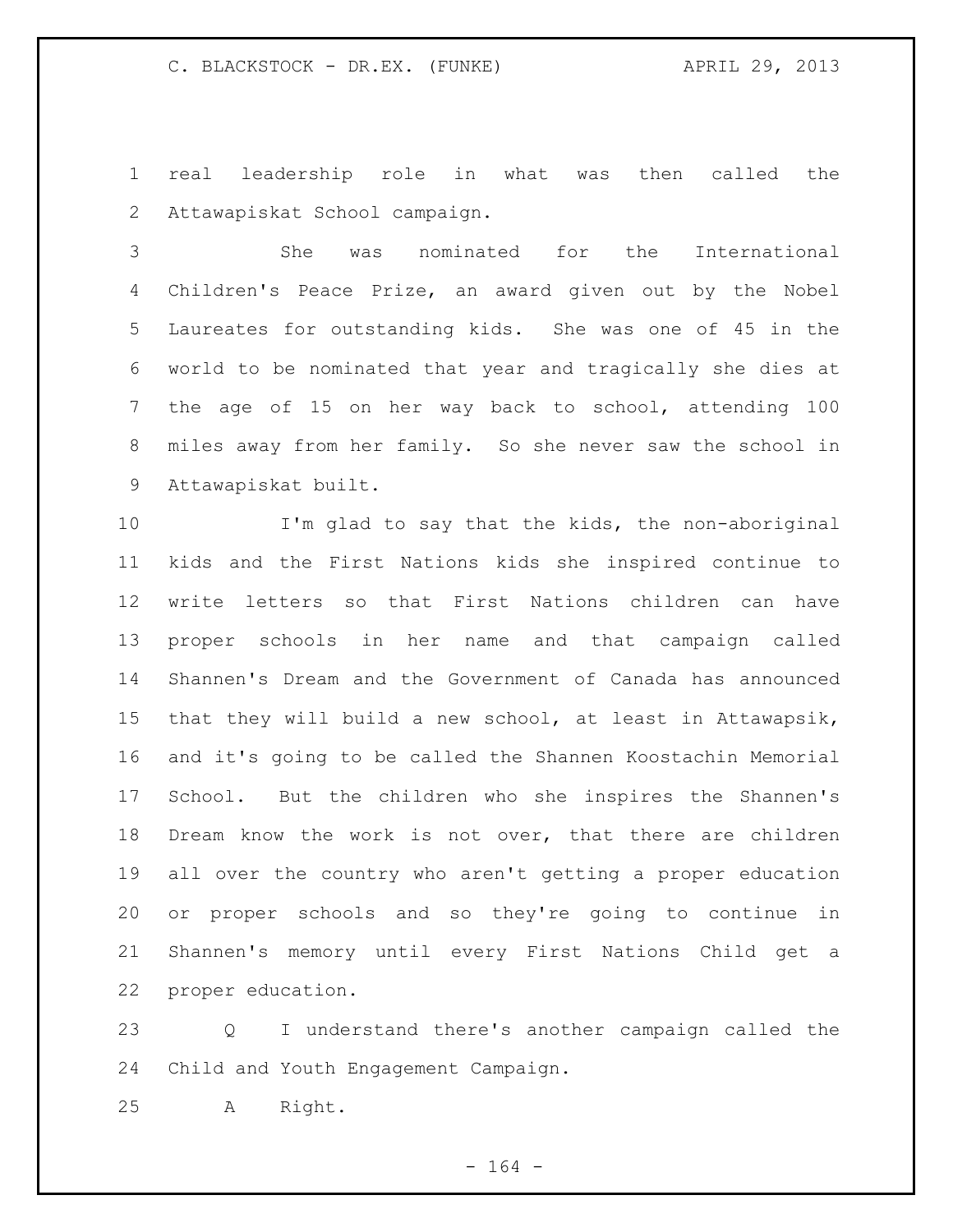Q If you can describe that briefly for us as well. A Well, under the United Nations convention on the Rights of the Child, it makes it very clear under article 12 that children have a right to participate in matters affecting them and what we have found is that we really want to engage First Nations children and young people in a process of change and we started really there but it's expanded out to include all these non-aboriginal children as well as part of Shannen's Dream. So it's become a real reconciliation kind of framework and educational opportunity. And so we've been honoured to work with elementary, secondary, university educators all over Canada with literally tens of thousands of kids to help educate them about the richness of First Nations cultures, the current situation of First Nations children and more importantly, to mentor them in peaceful and respectful advocacy so that they can learn they can not only change the world for themselves but they can change the world for others and co-create a Canada that they want to grow up in. Q There's another campaign called Many Hands, One

Dream.

 A That is a coalition of numerous aboriginal, First Nations, Métis and Inuit organizations working in health as well as non-aboriginal organizations like the Canadian Pediatric Society and we have worked, for example,

 $- 165 -$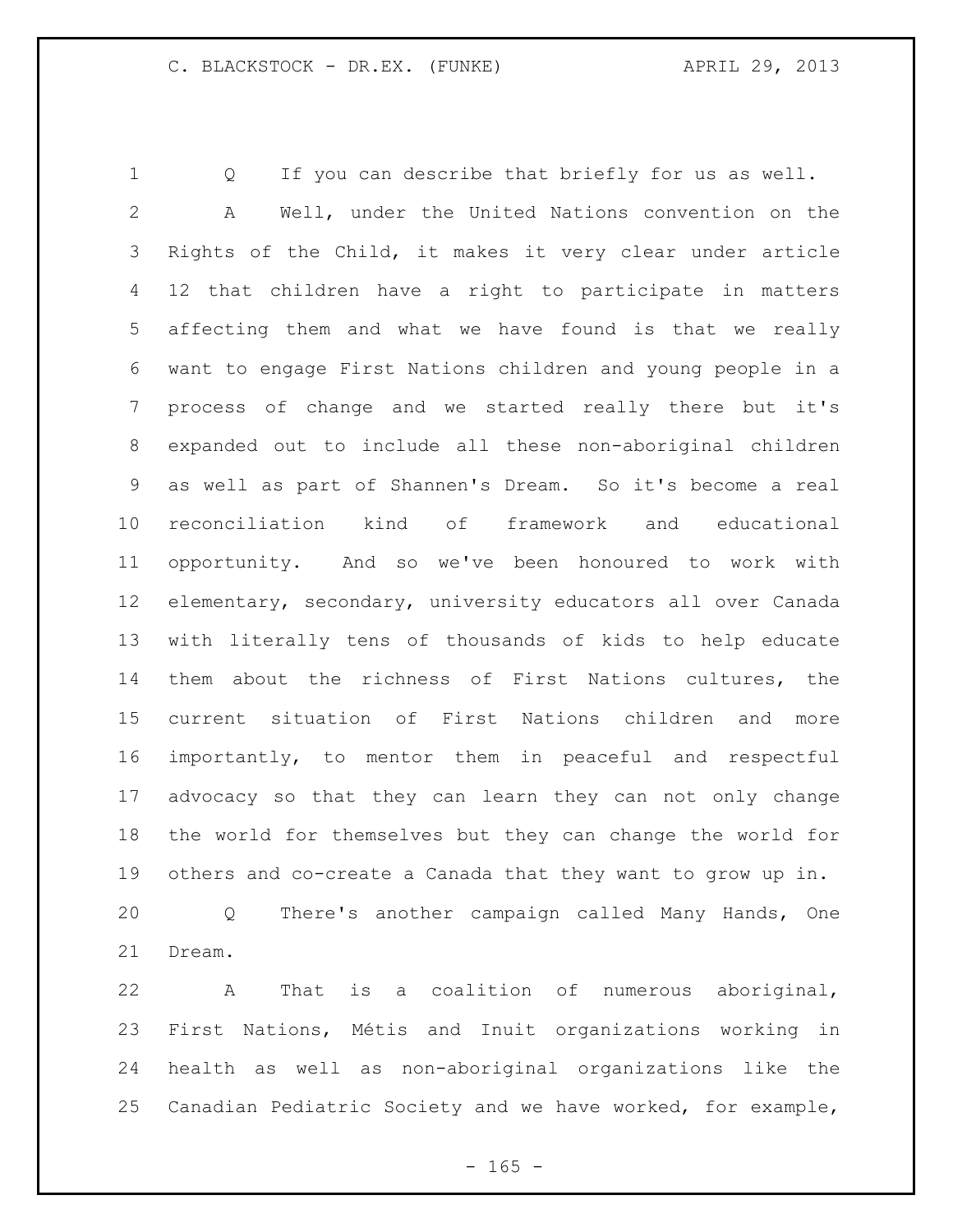to create curriculum under the leadership of Dr. Kent Saylor for pediatric residents across Canada on the health of aboriginal children. And we also offer a number of awards to recognize persons who are making outstanding contributions in changing systematic health policies to undermine the success of aboriginal families.

 Q And a program that we're going to be discussing later in greater depth, but I'd like you to introduce now if you can, is called the Touchstones for Hope.

 A Right. One of the things that we found when we were talking to First Nations communities is there was a real desire to reclaim the traditional ways of caring that had predated colonization and predated child welfare, because child welfare itself is a rather new invention. It really started as really animal intervention. It was literally the humane organization that was protecting animals that then began protecting kids. So it hasn't been around that long. And but one of the realities is, is that through the process of colonization and residential schools, the ability for First Nations to dream for their own children was eroded and so there needed to be an opportunity to gather together communities and reclaim and revision what that dream is in their particular community and develop a vision of child welfare that would help get them there, taking into account their unique circumstances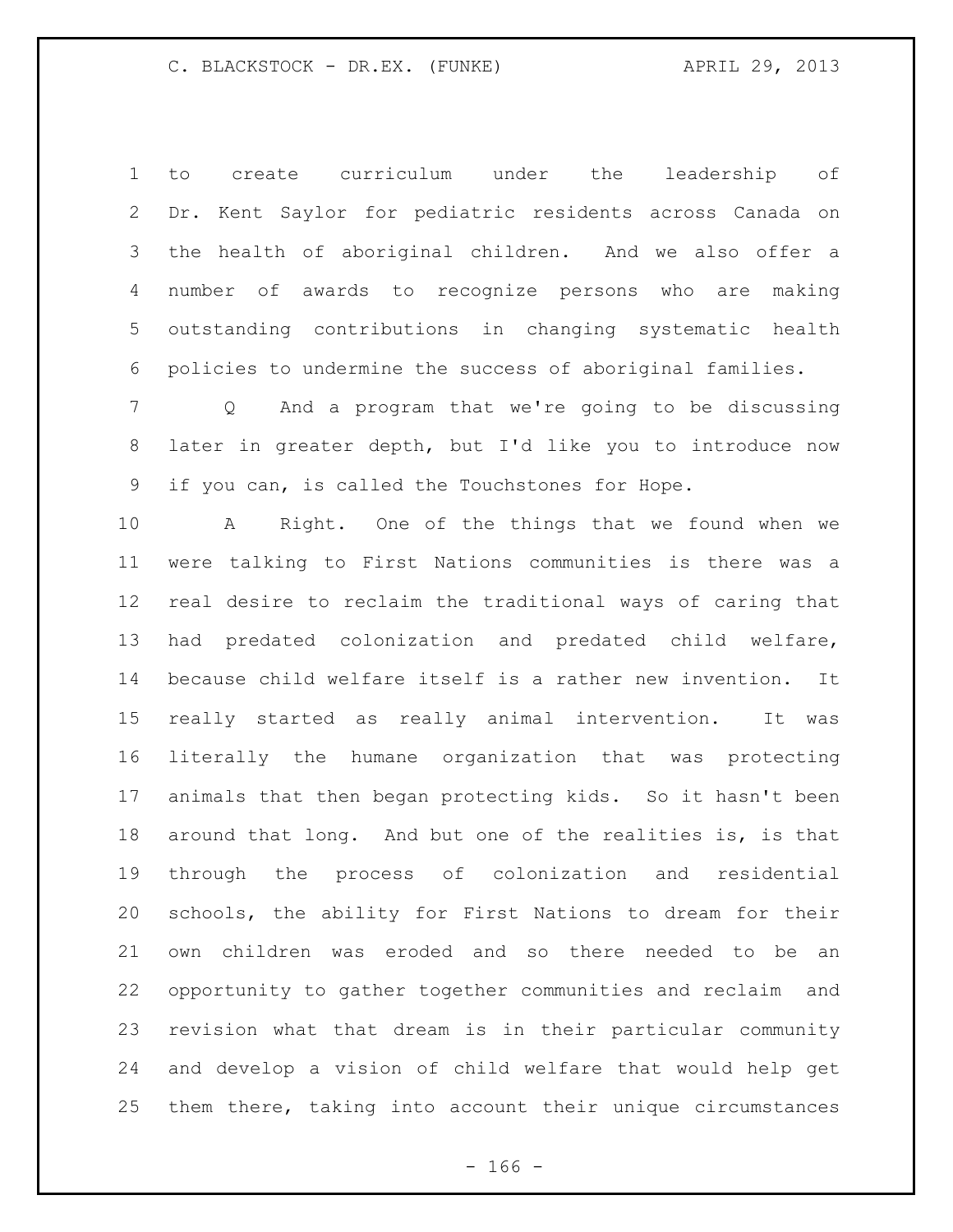and the needs of their children.

 So the question is how to do it. So what we did is we brought together 250 experts in First Nations, Métis and Inuit child welfare in Canada and Native American and Alaskan child welfare in the United States. And when I used the word "experts" I'm talking about leading researchers, policy makers and practitioners but also elders and other traditional knowledge holders and young people. And we asked them to surface through three days of dialogue some principles upon which a new child welfare system should be based and our process of reconciliation that could help us unwind this relationship, this un -- the unhealthy elements of the relationship between mainstream and First Nations child welfare and reset that relationship on more positive ground.

 So out of that came the five touchstone principles which are self-determination, culture and language -- and I'm just going to pause here to clarify that it's not only a recognition that indigenous cultures and languages are important, it's a recognition that the child welfare system itself has an accent. It's culturally loaded. It's not culturally neutral and that was an area, I think, of some trepidation in the past where well meaning social workers would try to develop what they would call culturally based practice. So they would take basically a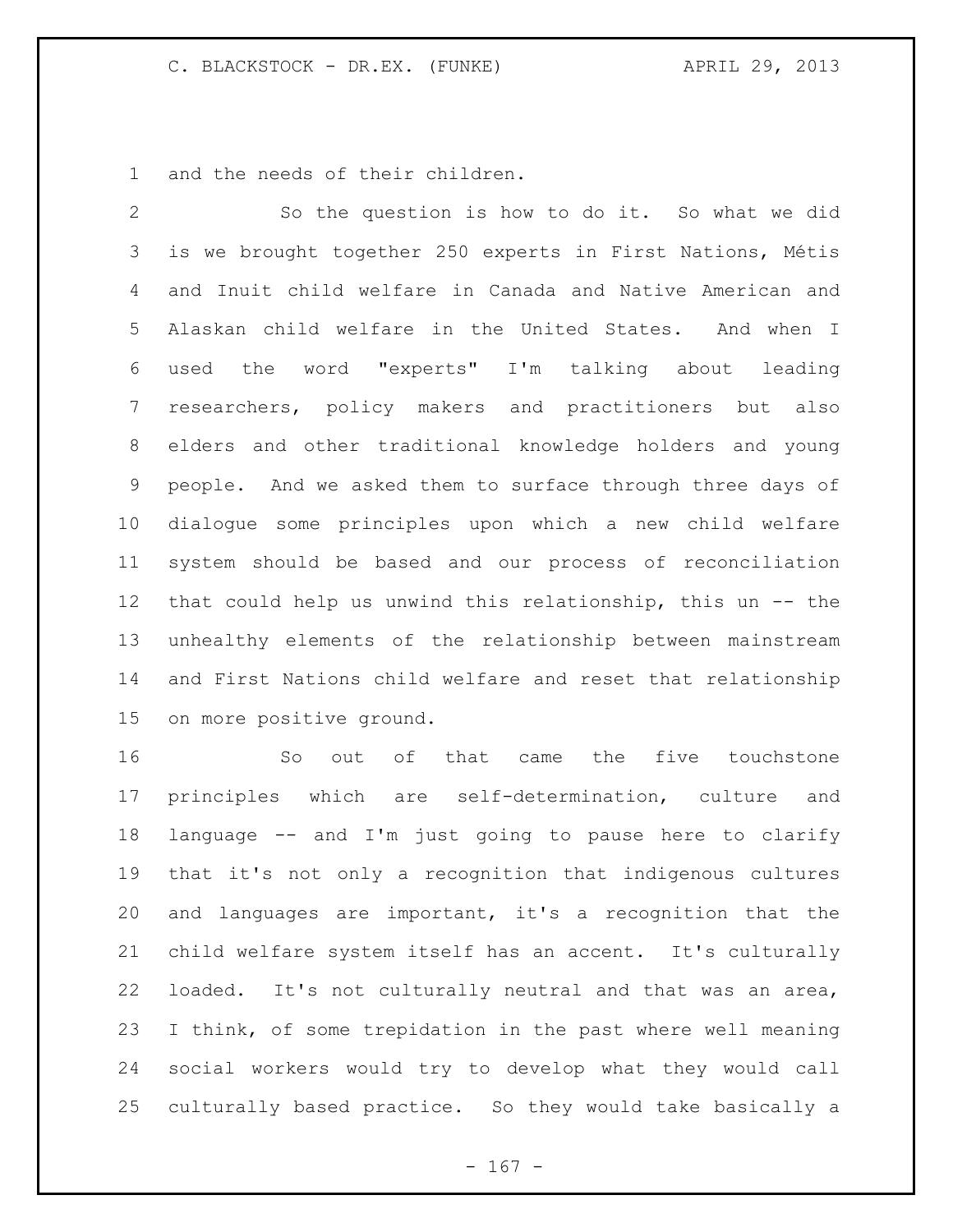mainstream program and in my case throw in a totem pole and say it's culturally based practice instead of really rethinking what the fundamental assumptions are at the model and how those are philosophically informed and moving from there.

 So we have self-determination, culture and language, holistic interventions -- that's taking into context the child in the context of their family community but also across time understanding historical disadvantage, understanding the impact of that intervention for that child not just in that moment or not even just within that next couple of years, but what is it going to be like for them as a parent and a grandparent and so on down the line.

 Structural interventions. Structural problems are normally defined as things that create risk for children that are outside of the ability for parents to 17 directly control on their own. Poverty, poor housing are key factors of that. And then the other one is non- discrimination which links back to Jordan's Principle and Shannen's Dream.

 And the process was a reconciliation framework and the group there told us that there is four key stages. First one was truth telling and that's understanding there isn't just one truth. There's often multiple perspectives of the same event at the same time and you know that well

- 168 -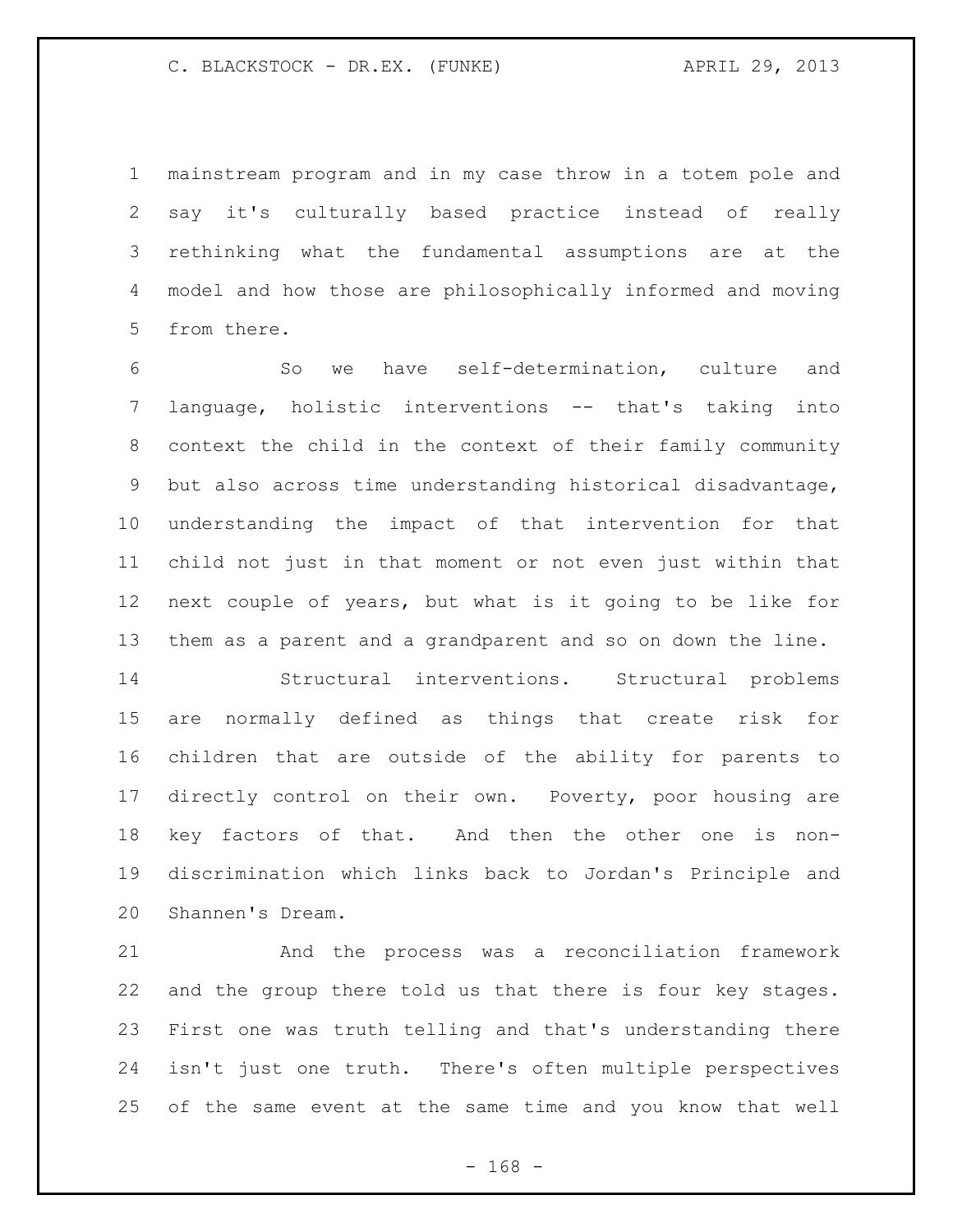in legal profession from having those dialogues. There isn't one truth necessarily. It's a coming together of different perspectives and stories. But following that truth telling, which would involve, for example, the fact that social workers were active agents in the removal of children and their placement in residential schools. They served on committees. In 1947 the Canadian Association of Social Workers presented at a joint parliamentary and senate committee and supported the assimilation of First Nations peoples. So that's part of the truth telling of our profession.

 And also moving on to the (inaudible) of acknowledging, which is, it's good to tell the truth, it's good to say, yes, this was a haphazard practice in the past but what's even more important is to demonstrate that on a deep level we understand it and in ways that will enable us to change that practice and invigilate ourselves to make sure we don't slip back into those unhealthy patterns. So that's the acknowledging.

 Restoring and setting things right as best we can. Some of those things you can't turn the clock on. We'll never been able to undo the horrible harms to those children in residential schools, but there are some things that we can do to make things better.

And then the relating is that ongoing

 $- 169 -$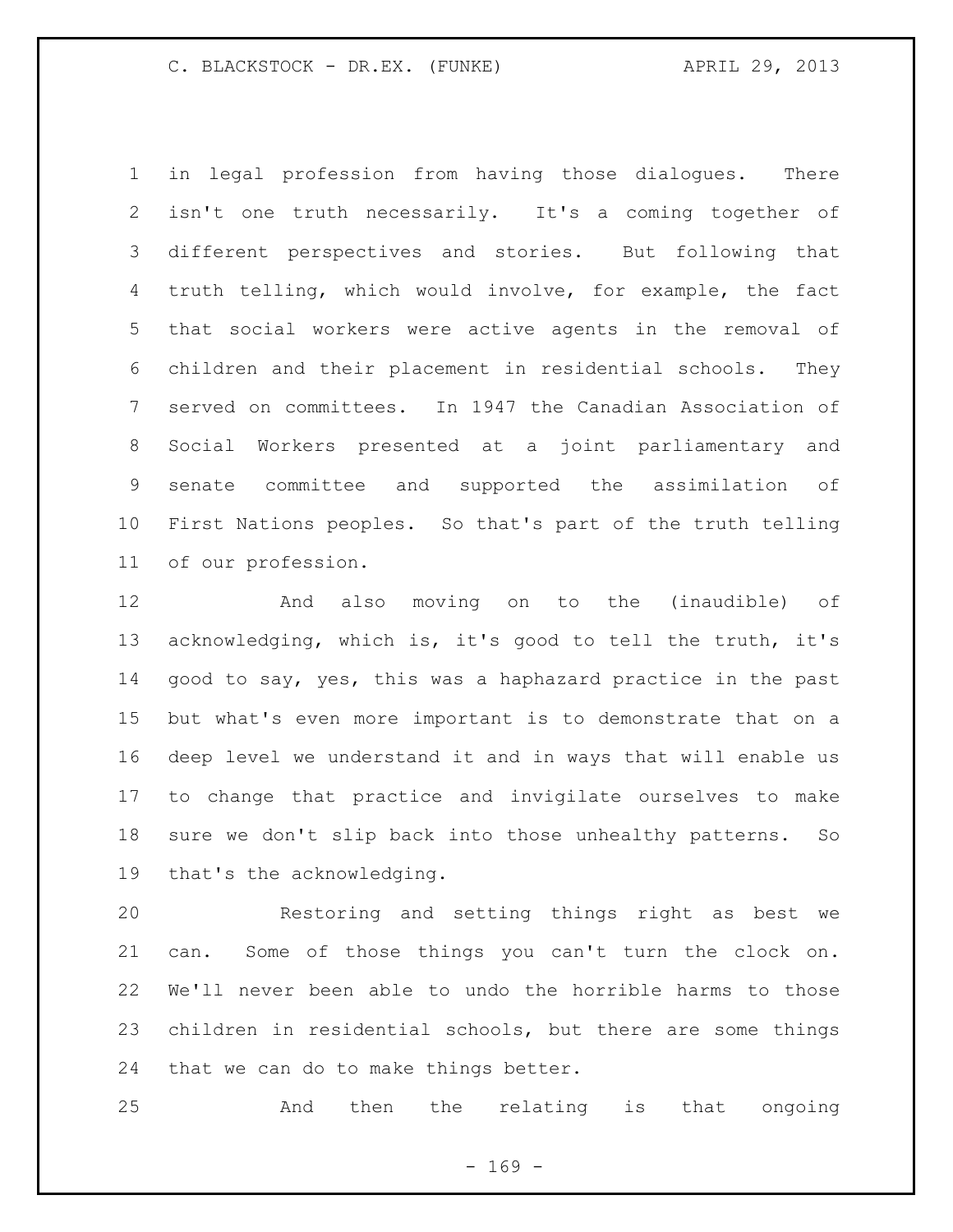relationship based on those principles, between mainstream and First Nations child welfare, that allow us to have one central focus and that is not the well being of mainstream child welfare and not the well being even of First Nations child welfare. It is jointly taking accountability to supporting indigenous children growing up in their families and cultures in ways that respect their rights and realities.

 Q I have some more questions to ask you about Touchstones of Hope but before we do that I want to finish off our discussion about some of the other campaigns that the Caring Society is involved in and the last one I wanted to talk to you about is the "I am a Witness" campaign.

A Right.

 Q Perhaps you can just tell us a little bit about that particular campaign and what its objectives are.

 A Well, I hope that you're getting theme that I really come from the camp that if you know better, you do better for kids, especially if you have the resources to do better. Fundamentally that's what we expect from parents. 21 If they know better, they have the resources to do better, they can do better. And when it came to the federal funding, I was -- I believe that the reason that the federal government was not moving is because we had not adequately documented the depth of the inequality. And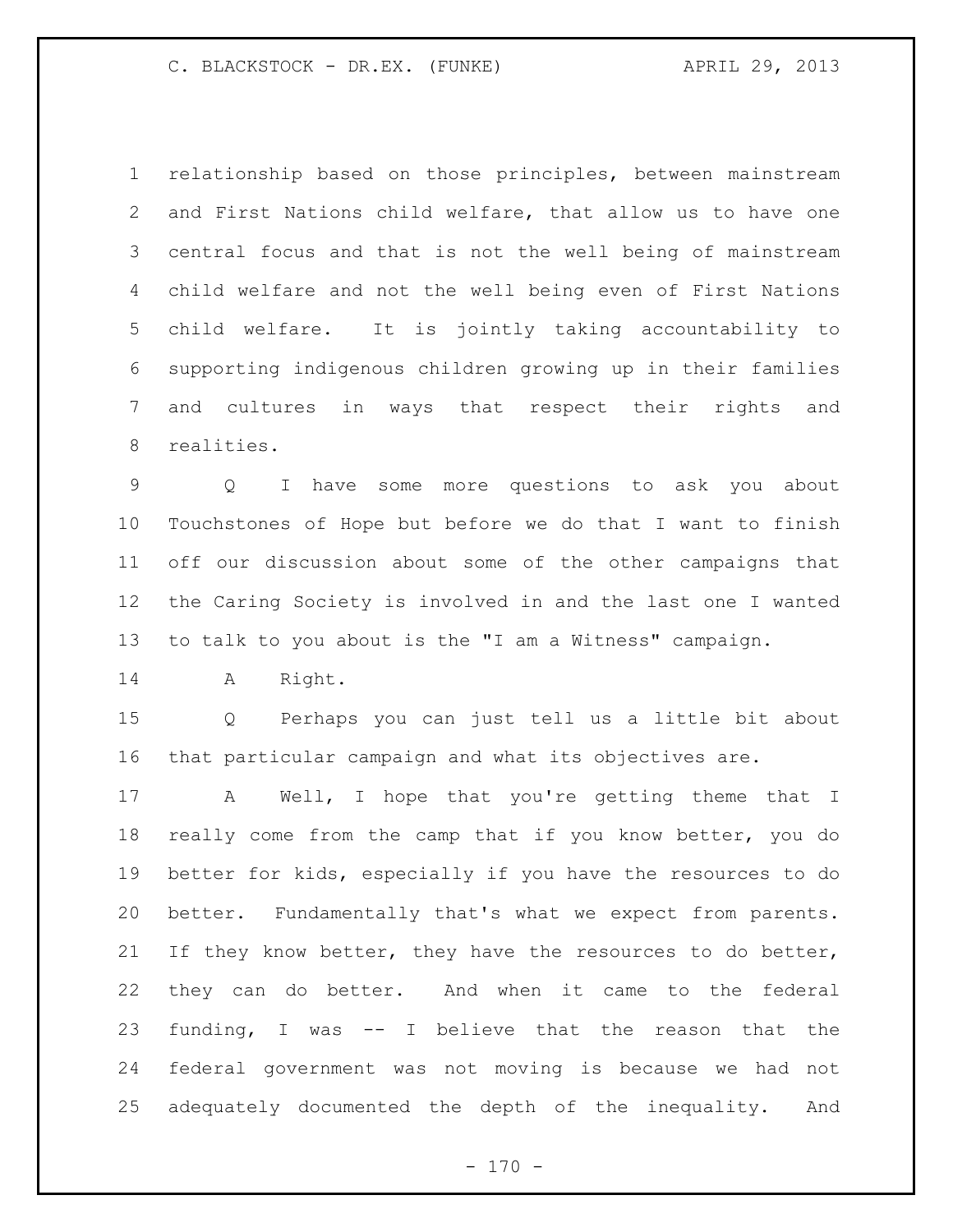then I believe we needed to document the concordant effects for First Nations families and then if we developed evidence to inform solutions that were within the mandate of the federal government to implement and within its financial ability to implement, then they would do the right thing for kids. I know it's naïve but that's what I thought. And so I worked with other First Nations people and with the federal government representatives on not one but two evidence based solutions. The first one being the national policy review in 2000 that we referenced before and the second is a series of what we call the Wen:de reports produced in 2005. Those reports involved over 20 leading experts, including leading economists, for example, Dr. John Loxley from right here at the University of Manitoba, and it provided a good evidence based corrective funding regime that was based on the needs of First Nations children.

 During the time that we were sitting at that table, Commissioner, we were all really alive to the fact that those who are suffering from our lack of progress were the children and families in those communities. And in fact, the Department of Indian Affairs' own data suggested between 1995 and 2001, recalling that we really began planning for the NPR, National Policy Review, about 1998, and finished in 2000, so roughly that same time period, the

- 171 -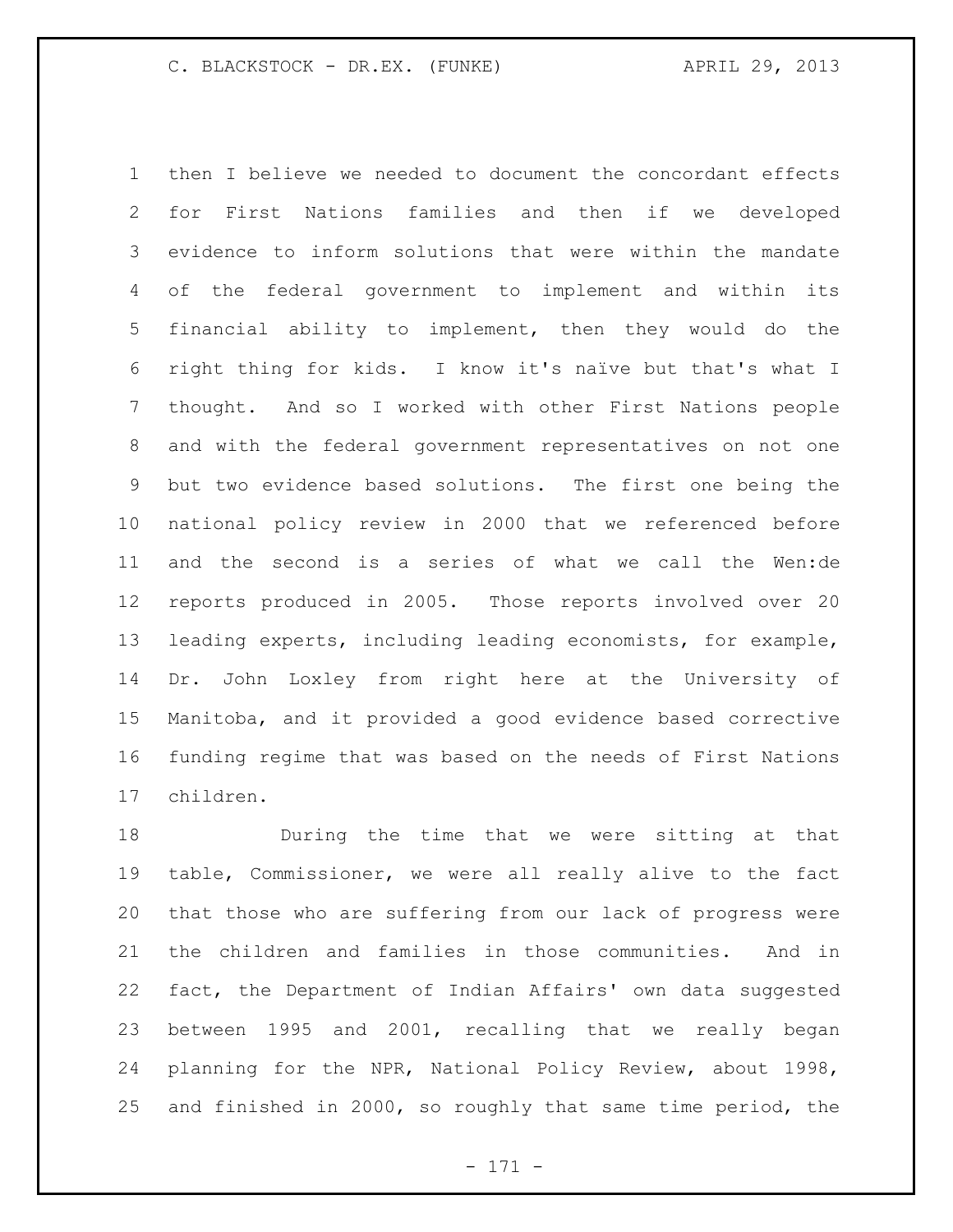number of First Nations children going into child welfare care had increased 71 and a half percent.

 So after we released the second formula, the federal government agreed with the formula and then they didn't implement it. We were left with a heavy choice. So after -- we felt we had tried everything else and we had no other option on February 27th, 2007 than to join with the Assembly of First Nations who had authority of all the chiefs across the country to file a human rights complaint against the Government of Canada alleging that the provision of First Nations Child and Family Services through these flawed and inequitable funding formulas amounted to discrimination on the basis of race and national ethnic origin. At the time we filed that complaint there was only a handful of people there at the press conference in Parliament, many of whom were First Nation, as you can imagine, and of course there were many First Nations supports across the country but not in that room. But there was nobody else there.

 Now we could have assumed that people didn't care, but what we decided to do was use it as an educational opportunity and that what we would do is we would create this campaign called I am a Witness where we load all of the court documents of all the parties on a website and we also load reports from the auditor general

- 172 -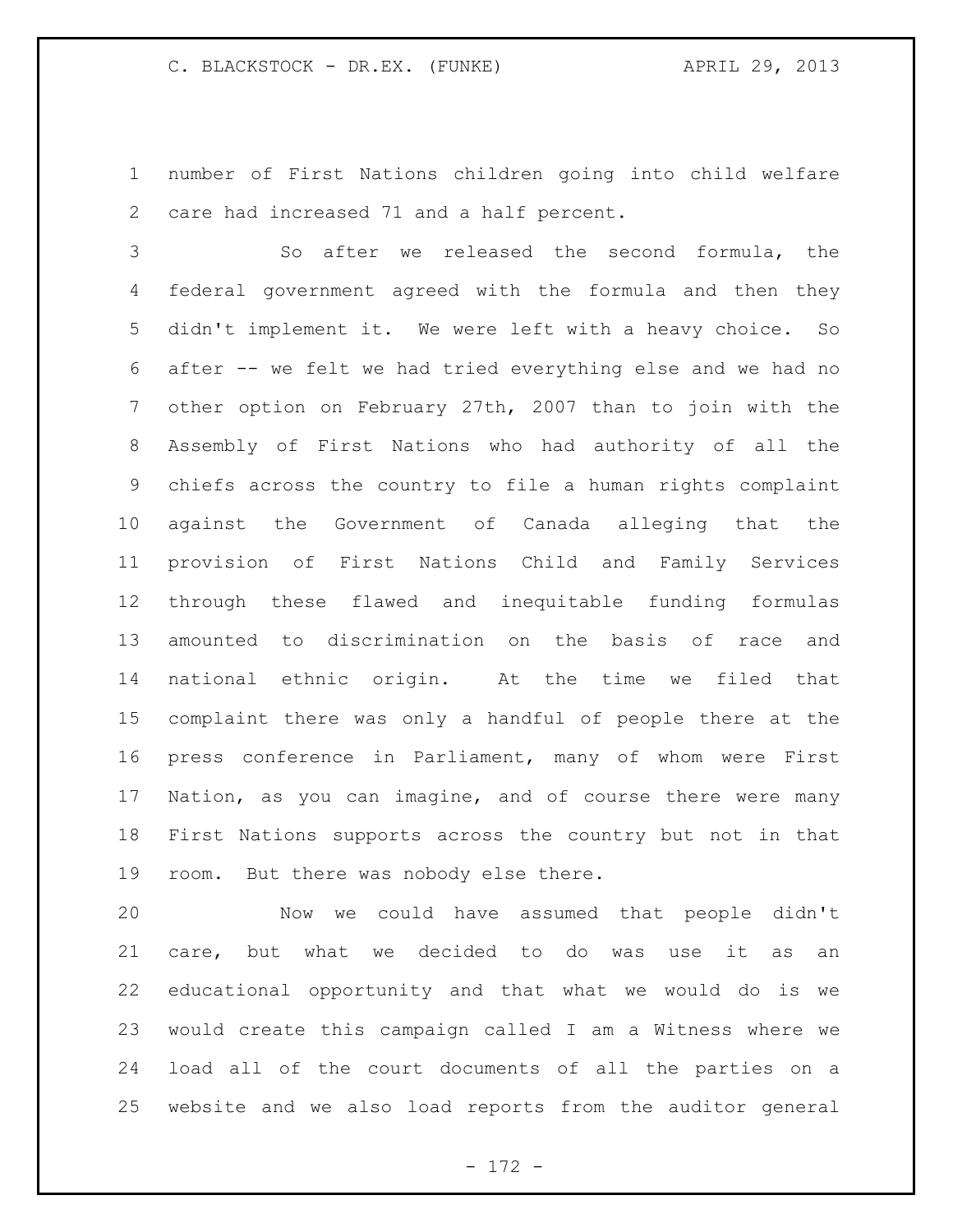and other independent credible groups, Unicef, et cetera, on this particular issue and we don't ask people to take a side, we simply ask people to watch.

 Well as we sit here today, the federal government over the intervening years has spent three million dollars trying to derail the case from a full hearing on two legal technicalities, but thankfully the federal court in one, two, three, four different judgments has turned that back and so has the Federal Court of Appeal. So as of February 25th, 2013, hearing began at the Canadian Human Rights Tribunal to determine whether the Government of Canada is in fact racially discriminating against First Nations children in its provision of First Nations child welfare and if so, the tribunal has the power to order a remedy to that situation.

 There are now over 12,000 individuals and organizations registered to watch the case on the I am a Witness website. It is the most watched, formally watched human rights case in Canadian history.

 THE COMMISSIONER: What kind of remedy is at its disposal?

 THE WITNESS: It's a very good question. They have broad discretion. What we have asked for is that they update the second solution we developed to 2013 values and that they implement that immediately in all regions of the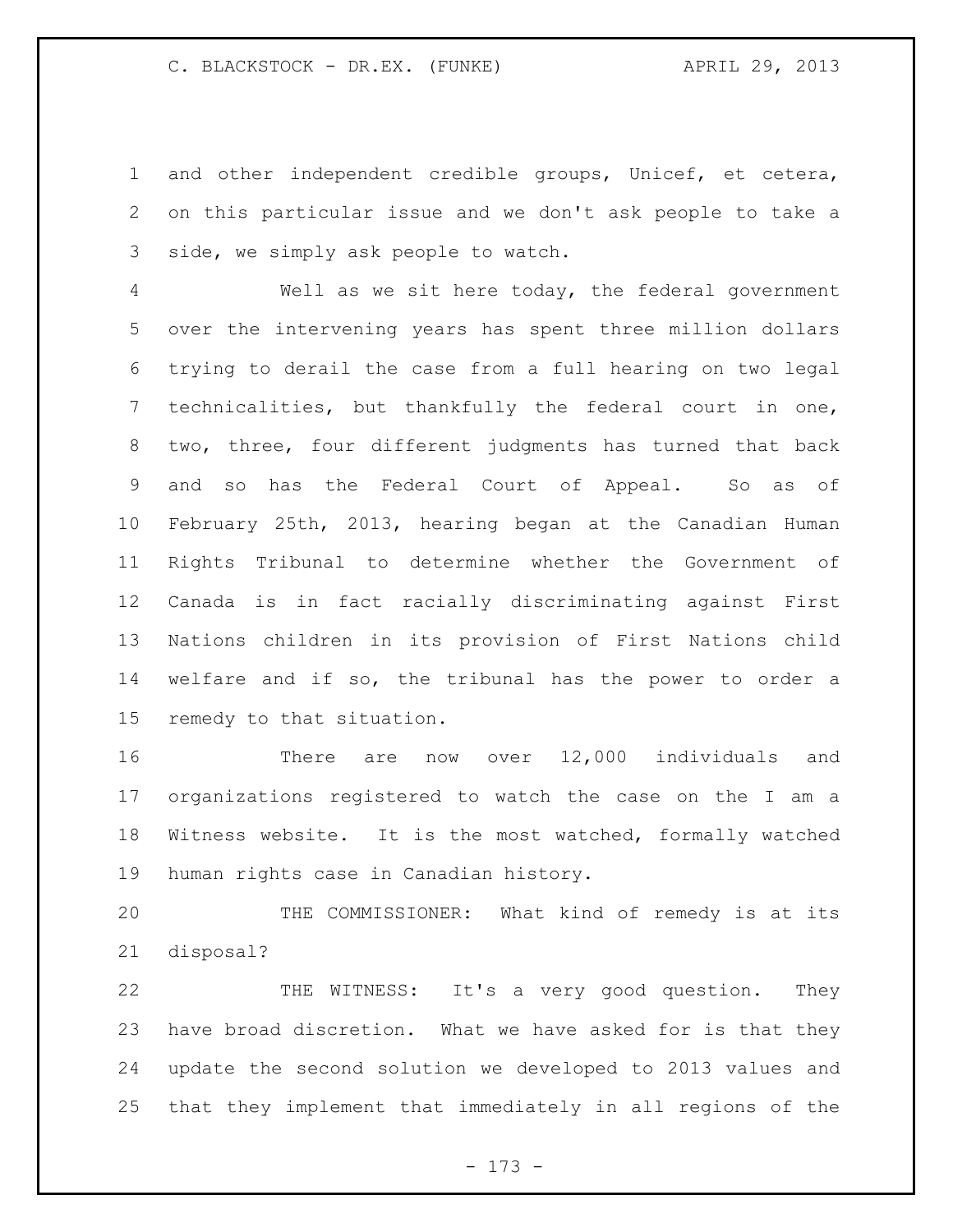country. That they also fully and properly implement Jordan's Principle to the benefit of all children in the country. And during the time when the directive was underway, it actually included an inflation adjustment which the department just ignored in a formula as of 1995 and so we wanted a trust fund of 112 million dollars set up, controlled not by the Caring Society but by an independent body that could be used by families who were wrongfully disadvantaged and children who were separated from their families for things like substance misuse treatment, culture, reunification services, et cetera. There is absolutely not a dime in there for the Caring Society or the Assembly of First Nations, not even legal fees and that's the way it should be. We've undertaken this case to simply put kids on an equal footing for success.

## BY MR. FUNKE:

 Q I have more questions about that. Before we proceed much further though, you had quoted a statistic earlier. You had said that 71 point --

 THE COMMISSIONER: Mr. Funke, I didn't hear you.

MR. FUNKE: I'm sorry.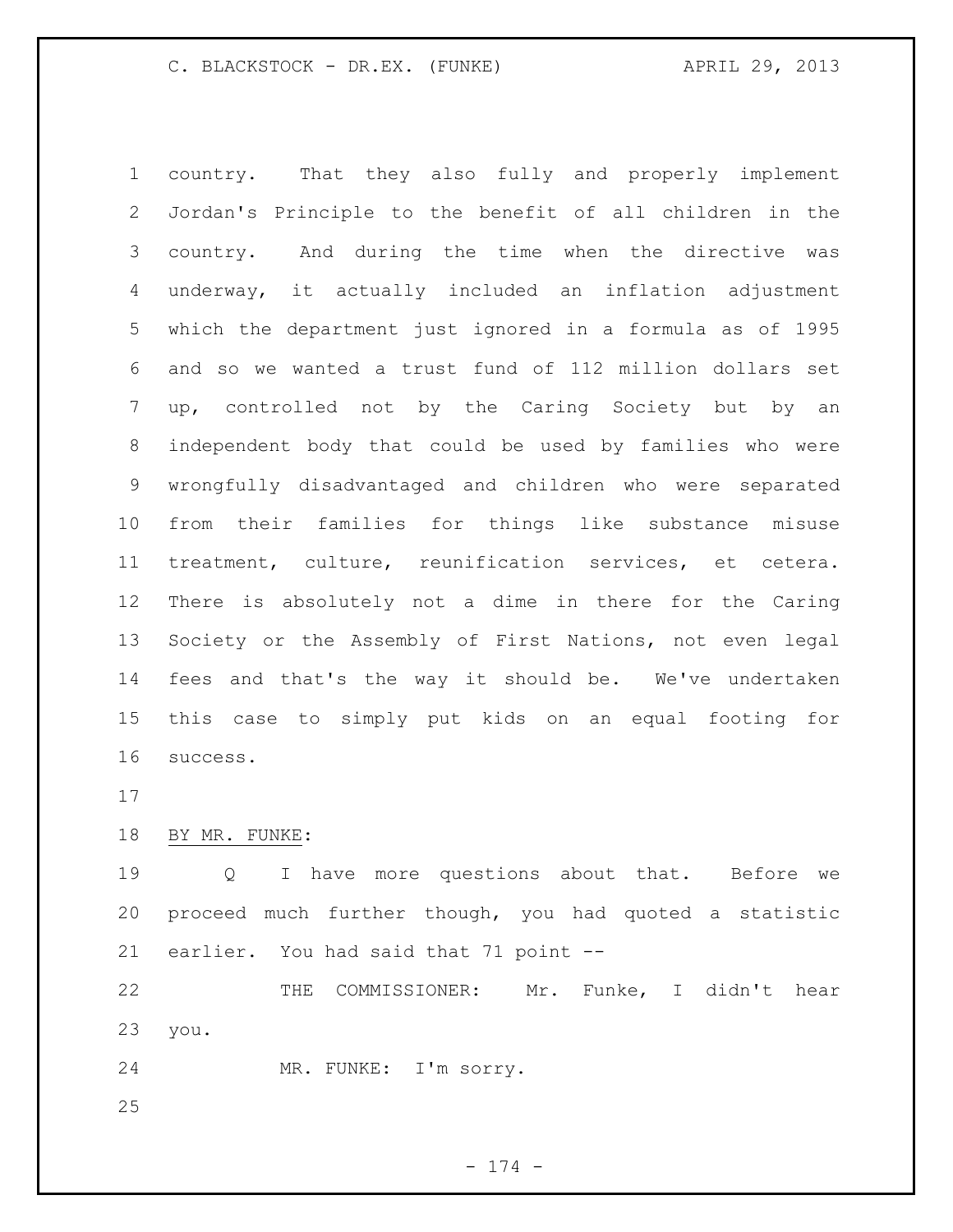BY MR. FUNKE:

 Q You quoted a statistic earlier in your evidence where you said between 1998 and 2001 there was a 71.5 percent increase of First Nations children coming into care.

A 1995 to 2001, and that was --

Q Sorry.

 A Yeah. So the period we were engaged at the NPR was '98 to 2000, so I was just drawing that comparison but between 1995 and 2001, the Department of Indian Affairs own figures for the number of children on reserve going into child welfare care rose by that proportion and that amount.

 Q And that was going to be my question, whether that was all First Nations children coming into care across Canada or only those children on reserves.

16 A It was only those children on reserves.

 Q With respect to the matter before the Canadian Human Rights Tribunal right now, are you in any way concerned about the consequences to the Caring Society with respect to that proceeding?

 A Well, I think it's public knowledge that within 30 days of filing the complaint we lost all of our federal core funding, as did our co-complainant, the Assembly of First Nations in the Child and Family Services field.

THE COMMISSIONER: Well, Mr. Funke, we're not

- 175 -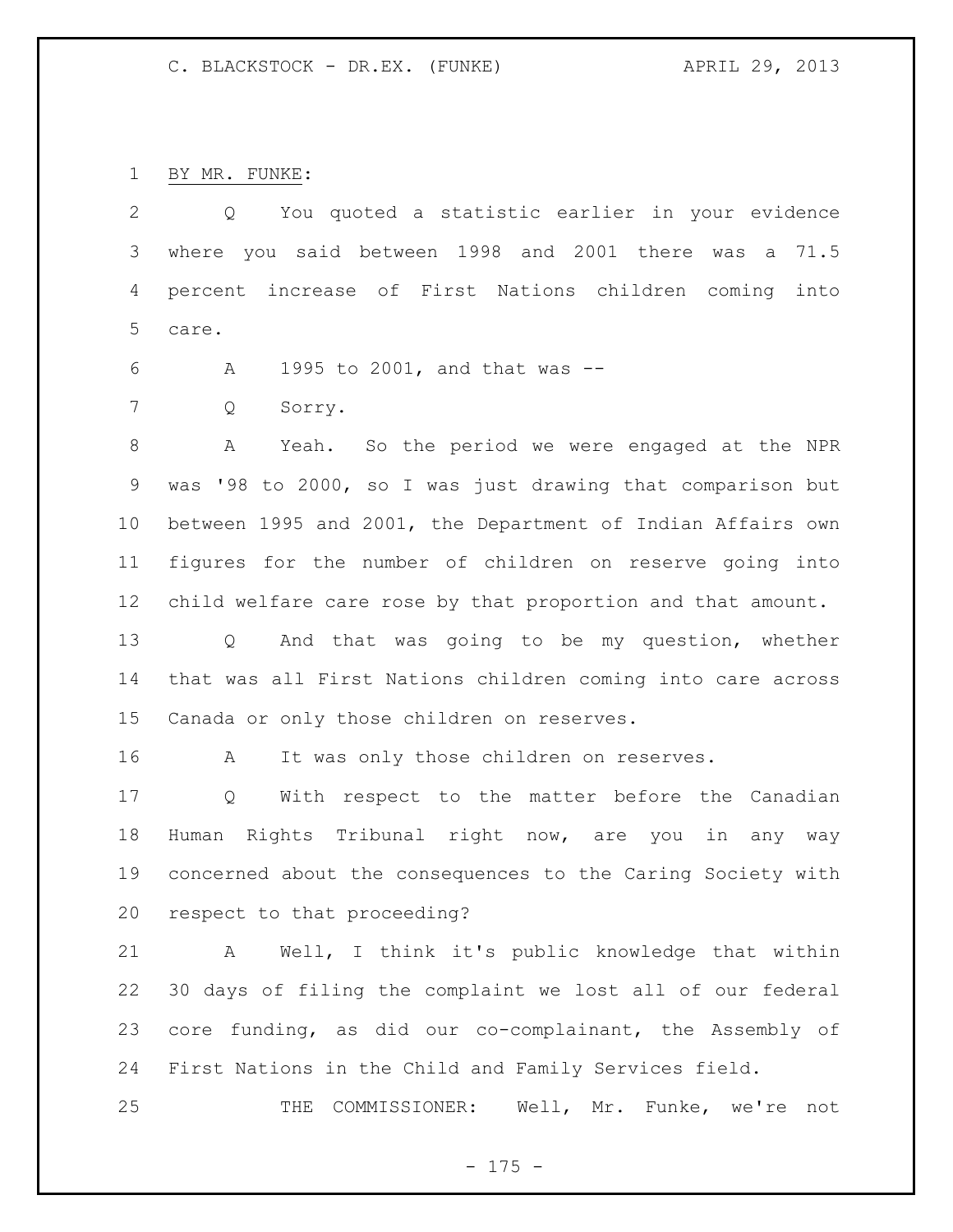going to fight the human rights case here.

2 THE WITNESS: No.

 MR. FUNKE: We're not. This is the last question.

 THE COMMISSIONER: And I'm sure that we're hearing one side of it and it's most interesting, but I'm sure when it's dealt with before the Human Rights Tribunal it will be two sides.

 MR. FUNKE: I can assure you, Mr. Commissioner, it's the last question I was asking on that topic.

11 THE WITNESS: Yes. So there -- we, we have no evidence to directly link that to the filing of the complaint other than to say that at that time it was very unusual for aboriginal organizations to experience those types of cuts. And we have a retaliation complaint against the federal government for, well, I don't know what kind of adjective to use, but rather intense monitoring of me personally on my personal Facebook account, et cetera. So that is currently a matter before the tribunal.

 MR. FUNKE: And we're not going to discuss that. 

BY MR. FUNKE:

 Q Now we've already heard from a number of witnesses before the commission who testified with respect to their experiences within the child welfare system, with

- 176 -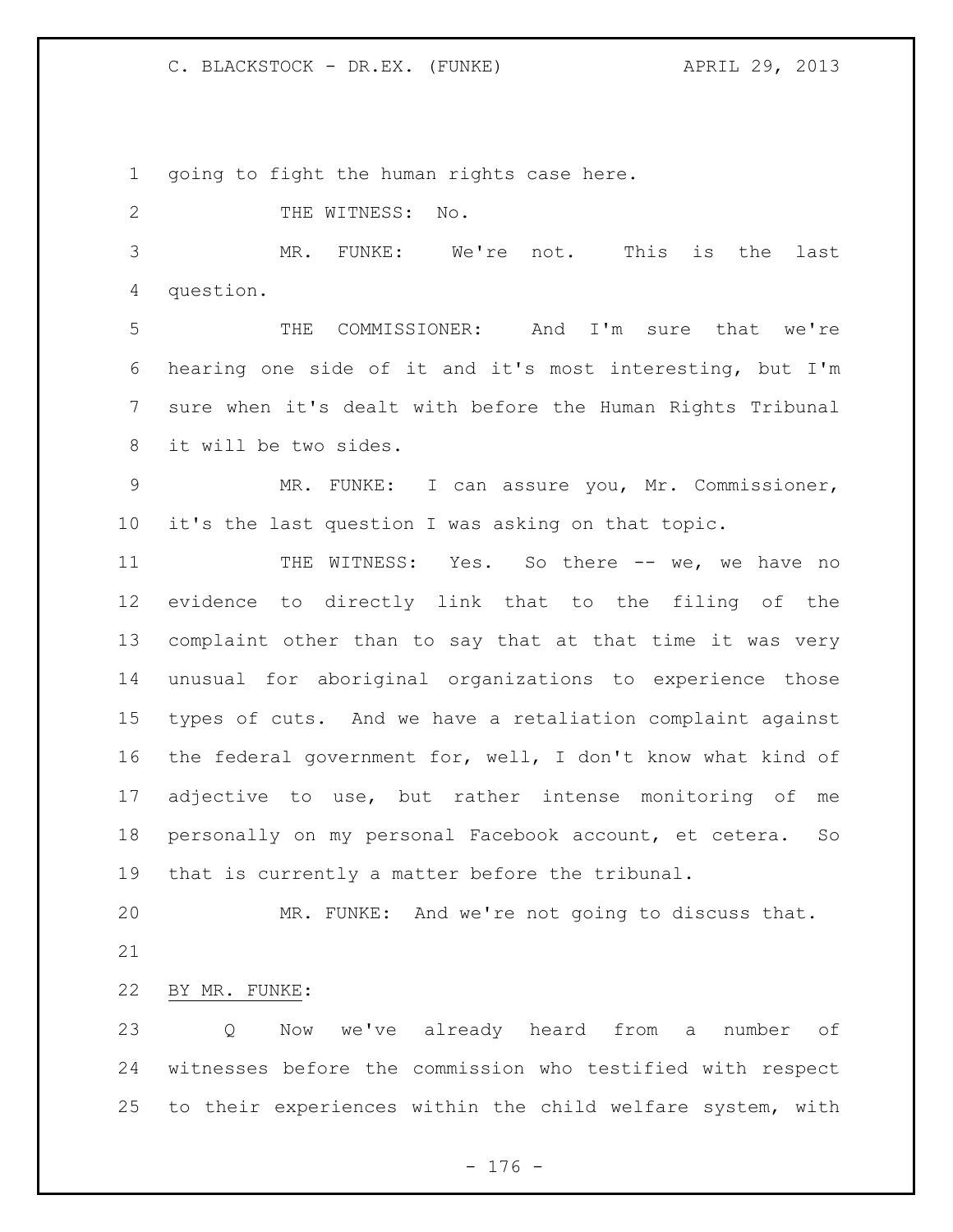a specific focus on providing services to families off reserve and primarily here in the city of Winnipeg. One of the biggest issues facing First Nations agencies that subsequent to devolution here in Manitoba are now tasked with is providing services to families such as Phoenix, whether or not those children are provincially funded or federally funded. And perhaps you can explain for the commission, what is the process by which children are determined to either be a provincial responsibility with respect to funding or a federal responsibility with respect to funding?

 A The Government of Canada accepts funding responsibility for those children it defines as being eligible for the registry of Indian Affairs, either current registry or eligible for registry and it's important to back up to find out what that is. So what are the criteria? And the basic criteria is a blood quantum analysis. You know the Government of Canada Indian's Act is really the only legislation I know of that still defines a cultural characteristic by blood quantum and yet that is the way that it's done. The Government of Canada will measure the blood quantum of a child to determine whether or not it meets sufficient blood quantum to be registered as a status Indian for the purposes of the registry. And then as a second step, the parents of that child, the

- 177 -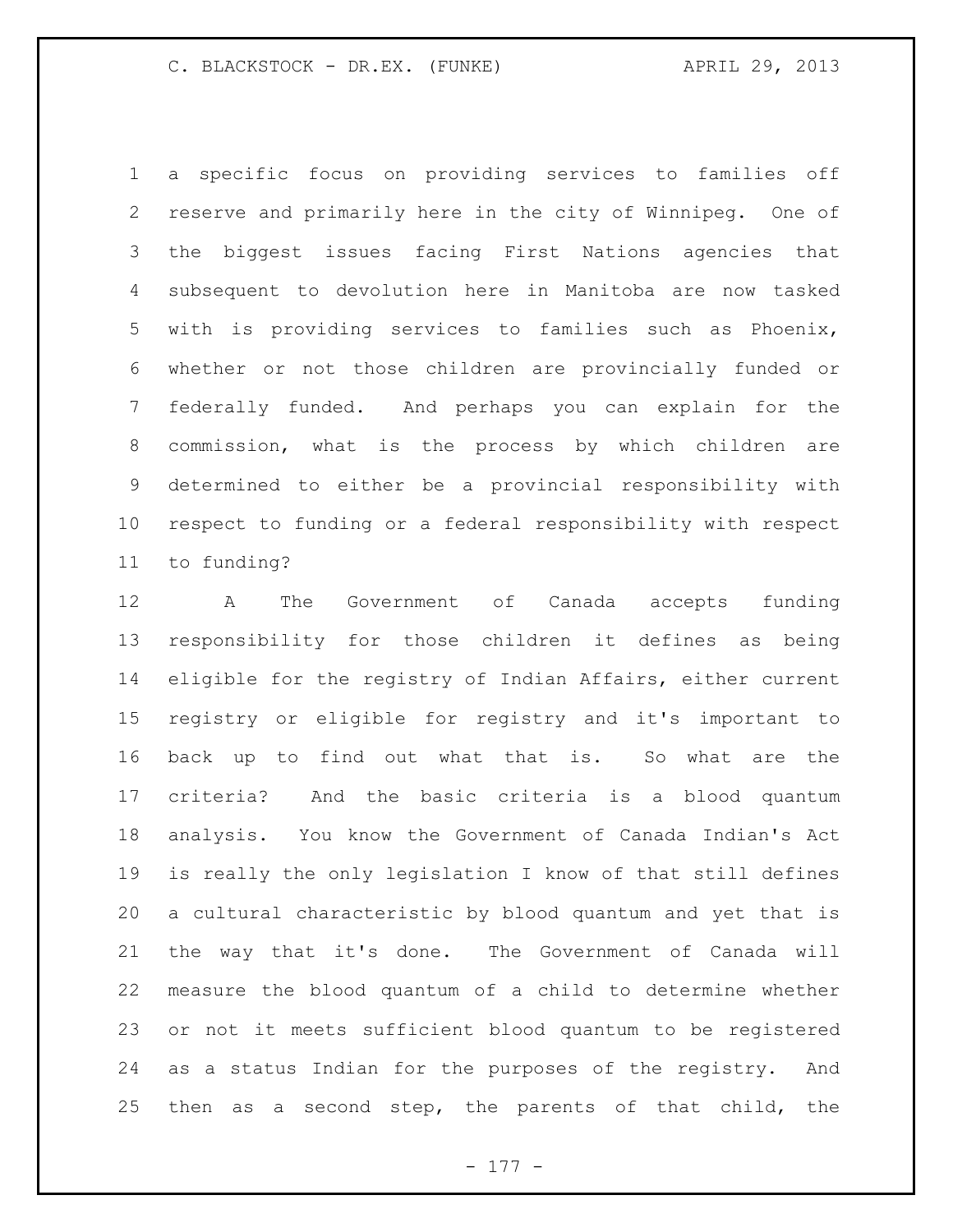primary custodial parents of that child need to be what they would call normally resident on reserve. So if those two conditions are met, then the government, under the First Nations child welfare funding formula, either directive 20-1 or their new arrangement, the enhanced or under the 65 agreement in Ontario, will accept funding responsibility.

 Q You anticipated my next question. I was just going to say that before we get to the enhanced prevention focused approach, which we've heard of here already at the commission, previously to that funding was provided by the federal government under directive 20-1, as I understand it; is that correct?

A Yes.

15 THE COMMISSIONER: Under what?

MR. FUNKE: Under federal directive 20-1.

### BY MR. FUNKE:

 Q Perhaps you could explain to the commission how that worked out, federal directive 20-1 operated.

 A I think one of the major things for the commission to understand is that it is not related -- it's a funding formula that's national in focus but it is not related to the needs of the child. It is -- it requires the First Nations agencies to use provincial jurisdiction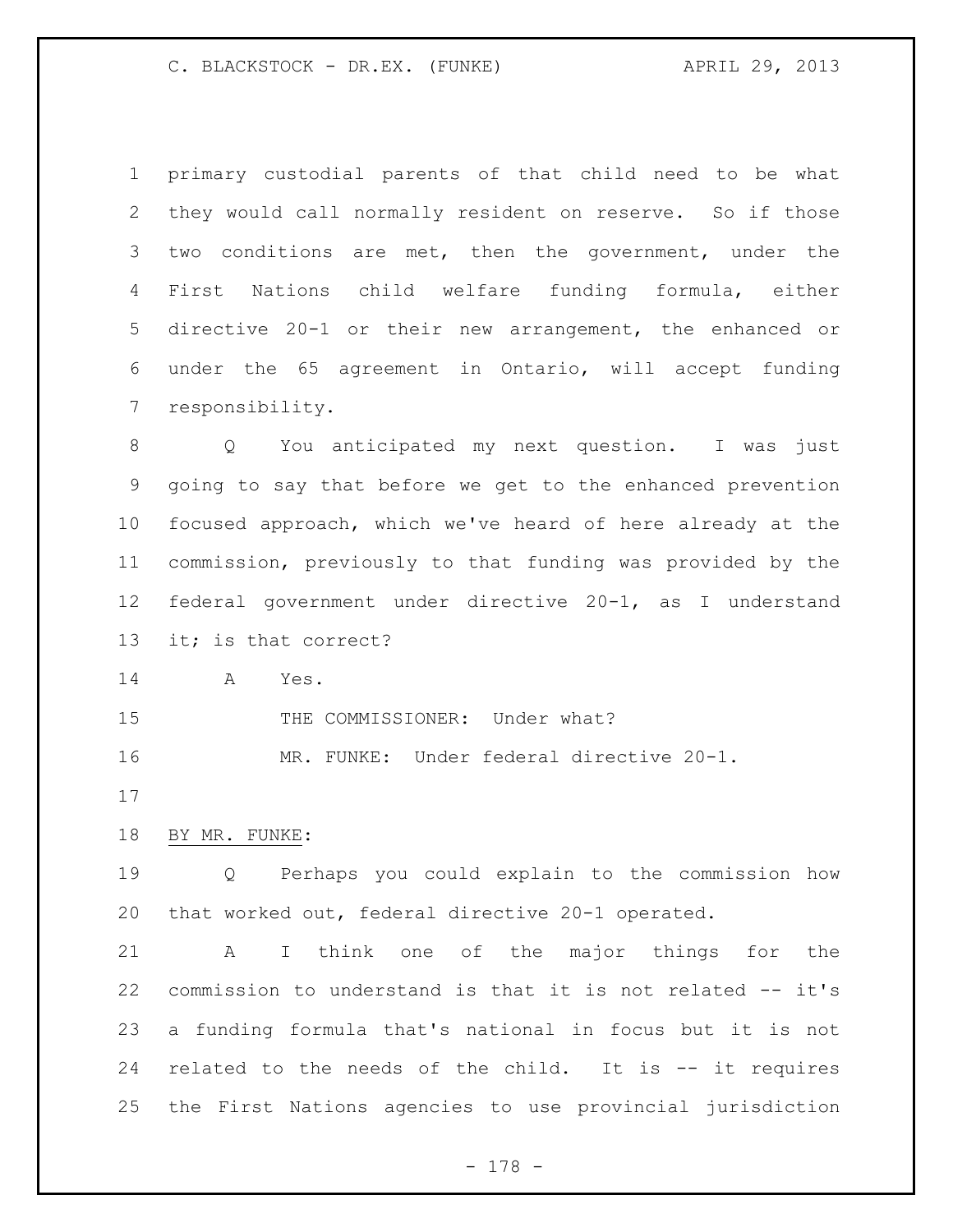but there is nothing in that formula that links to provincial jurisdiction. So those are important things to know at the outset. The way the formula works is that there are two main funding pools. The first one is called maintenance. That is with regard to the cost of children in care and it's theoretically paid out at actual. So that if a child is brought into care and you spend \$10, you're supposed to get that \$10 back. But there is a proviso that the department has ultimate authority on deciding whether or not it will reimburse the agency for certain costs and there's been some disagreements about things that should be billed. For example, I told you about the legal fee amount, how miniscule that is under the directive. Well if you're doing child protection and you have to bring a lawyer to go to do the child protection removal, you quickly burn through \$5,000. And so some agencies were billing legal fees for children in care against maintenance and that was being disallowed by the department.

 Q And that -- just I want to interrupt for a moment. When you were talking about that \$5,000 limit on billings for legal back when you were working with Squamish First Nation, that number has never been increased, correct?

 A No, it's a fixed number. Then we have -- THE COMMISSIONER: No well, Mr. Funke, that's

- 179 -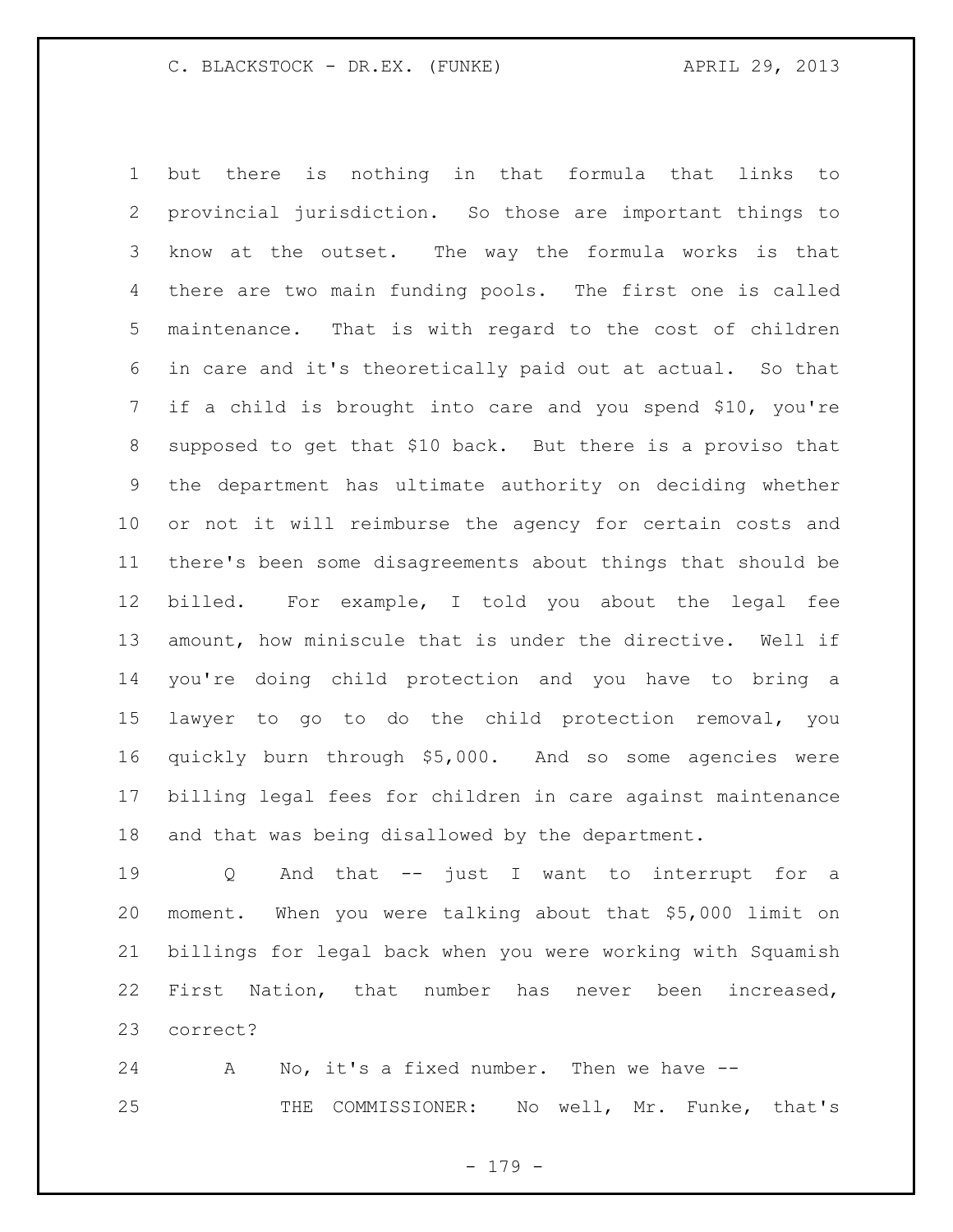obviously a federal matter. Is that -- where does that tie in to what we're doing here? MR. FUNKE: We're just providing context -- THE COMMISSIONER: Just what? MR. FUNKE: Just providing context, Mr. Commissioner. THE COMMISSIONER: Well this is a provincial inquiry, you've got to understand that. 9 MR. FUNKE: We appreciate that. 10 THE COMMISSIONER: Okay. 11 MR. FUNKE: We will address that. 12 THE COMMISSIONER: Okay. 13 THE WITNESS: So on the operation side it was, it was originally intended to cover things that are page 83 and 84 of the National Policy Review, which spell out what was the original intention the department had about costs that were eligible for reimbursement. What happened though, as is many systems, people lost touch of what that original definition is but it was supposed to cover everything you need for an agency, so the rent, the staff, the prevention services, travel, et cetera. So that's the way that the formula was worked. It was -- treasure board authority was received by the department for the formula in 1989 and they implemented in 1991 and it was reviewed for the first time by the Joint National Policy Review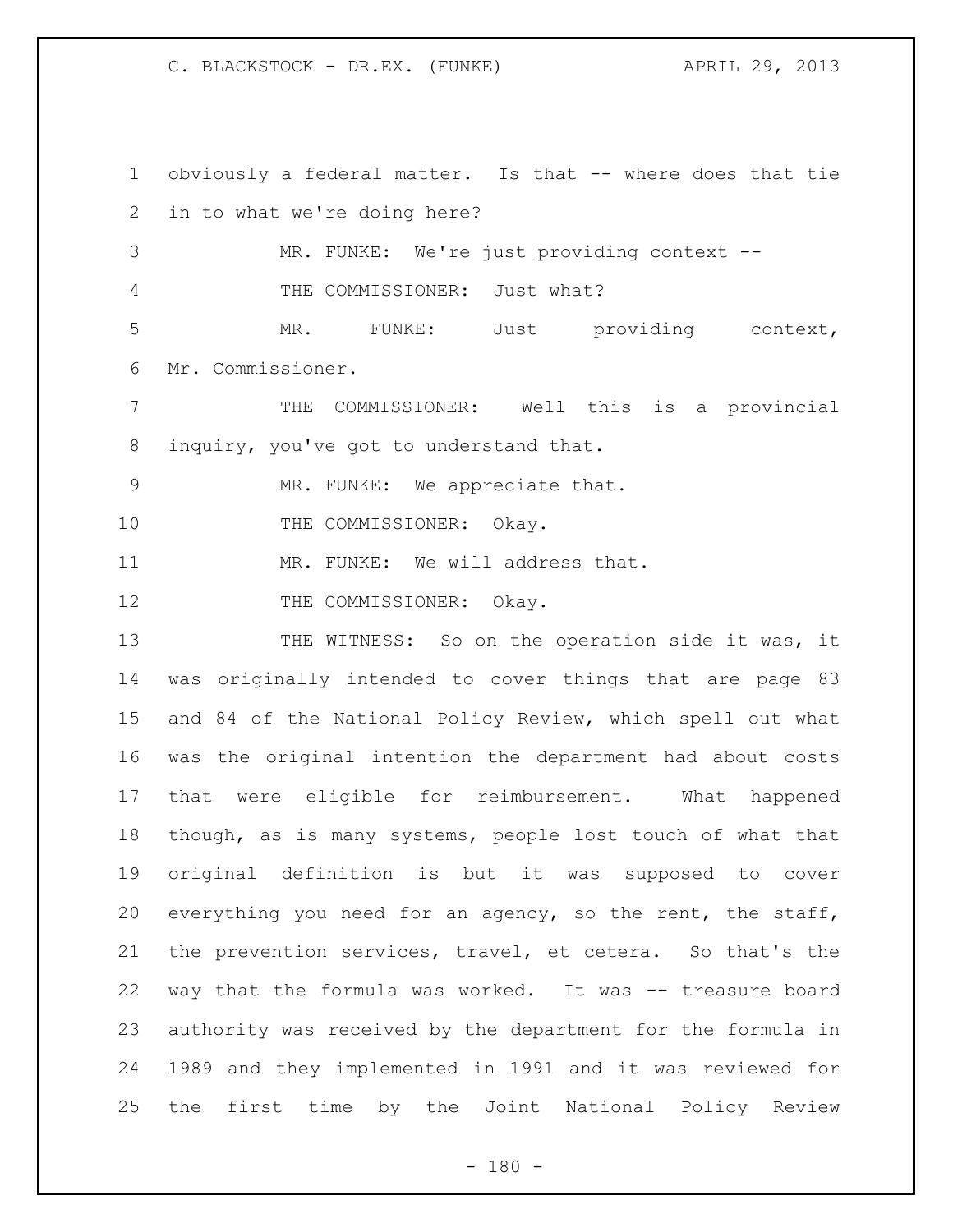Committee in 2000 and it applied throughout Canada including in Manitoba.

BY MR. FUNKE:

 Q Now I understand that the federal government has since developed their new funding model, which is called the EPFA.

A Yes.

 Q And that's in conjunction with the province, that's correct?

 A Well it's a little bit more complicated than that. The enhanced funding prevention approach was developed as a, the key factors are actually based on a treasury board authority that to my knowledge the provinces did not have input into, nor did the First Nations in any substantive way. So that this was a formula template that was created out of Indian Affairs headquarters. And so they came out with those authorities and then what they would do in selected regions, so the directive still applies in some areas of Canada, but what they would do is they would have an initial conversation with the province to see if they were interested in talking about the EFPA and then they would engage the First Nations agencies. Then would then negotiate the EFPA. But it's important to know that the auditor general of Canada evaluated the

- 181 -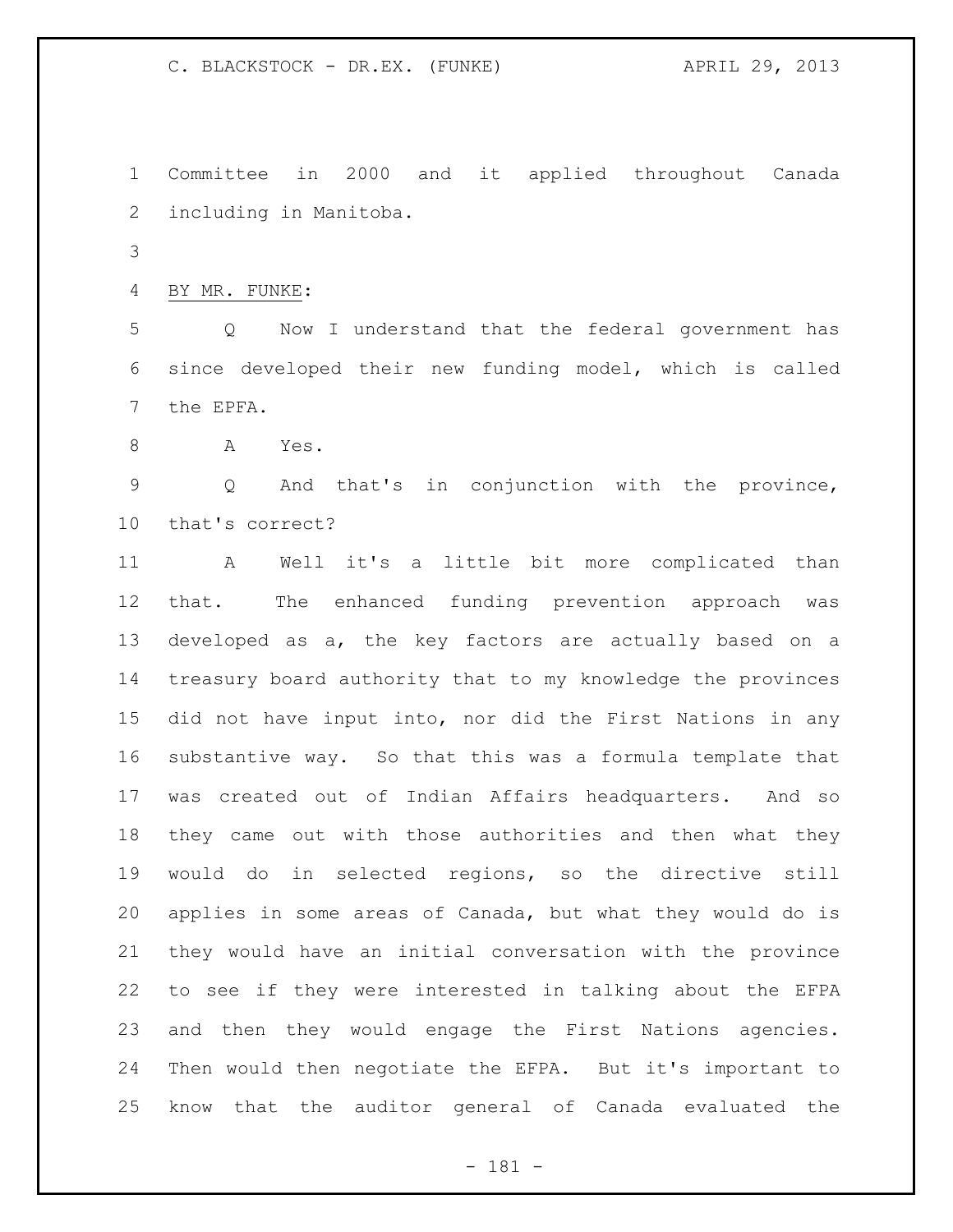enhanced prevention approach both in 2008 and again in 2011 and found it, in both cases, to be flawed and inequitable. And we haven't seen clear evidence that those fundamental flaws in the EFPA have been corrected. In fact, we were starting to see emerging evidence of significant problems with the EFPA as it's being rolled out in other regions of the country and I know it's fairly recent here in Manitoba, so it's still, well we're still waiting to see if some of those same patterns emerge but the government's own evaluations that --

11 THE COMMISSIONER: Well, the relevance that this has to this inquiry is to -- the relationship for the funding to Manitoba --

MR. FUNKE: That's correct.

 THE COMMISSIONER: -- and that's what, that's what I want to hear.

 MR. FUNKE: Well there's two different ways that it's relevant, Mr. Commissioner. First of all, the province is responsible for the administration of child welfare services across the entire province.

21 THE COMMISSIONER: Yes.

 MR. FUNKE: And as a result, whether or not there's a funding sufficient to provide services to the children, whether on reserve or off reserve, still impacts on the province's obligation to ensure that those services

- 182 -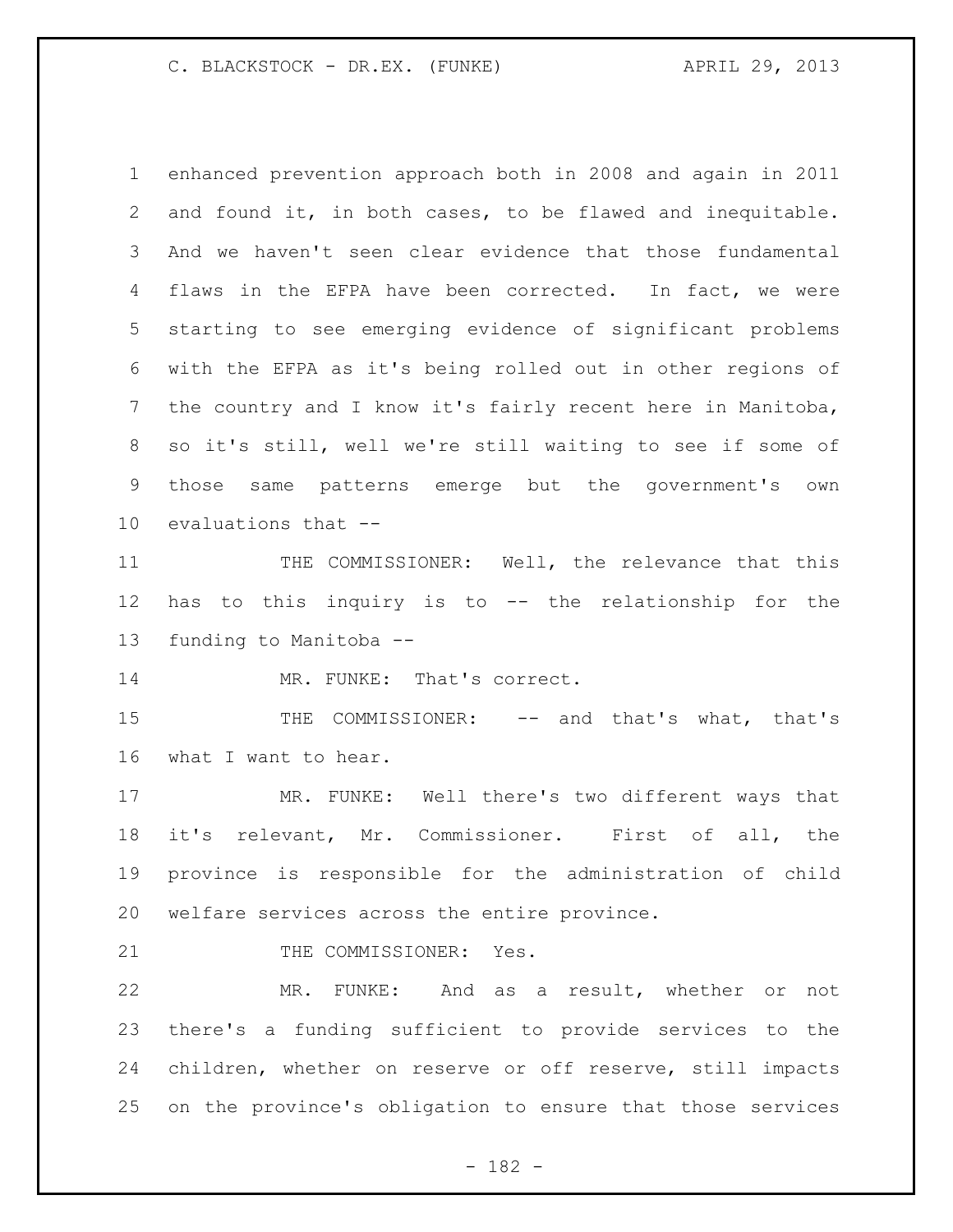are provided.

| $\mathbf{2}$ | THE COMMISSIONER: I understand. I guess what I              |
|--------------|-------------------------------------------------------------|
| 3            | was trying to get at is rather than reviewing what's going  |
| 4            | across Canada, the real interest in this, in this<br>on     |
| 5            | inquiry is Manitoba.                                        |
| 6            | MR. FUNKE: And we are getting there.                        |
| 7            | THE COMMISSIONER: Okay.                                     |
| $\,8\,$      | MR. FUNKE: And what we're talking about,                    |
| 9            | Mr. Commissioner, right now and what Dr. Blackstock is      |
| 10           | reviewing, is the development of that model and how it came |
| 11           | to be applied in Manitoba and whether or not that model is  |
| 12           | appropriate for application in Manitoba based on the        |
| 13           | genesis of the model and how it was developed. So that's    |
| 14           | where we're going.                                          |
| 15           | THE COMMISSIONER: And the conclusion would be               |
| 16           | that it's not appropriate for Manitoba?                     |
| 17           | MR. FUNKE: Well, that's something that we're                |
| 18           | going to ask you to consider.                               |
| 19           | THE COMMISSIONER: All right. If that's within               |
| 20           | my terms of reference.                                      |
| 21           | FUNKE: Well, there's been a lot of talk<br>MR.              |
| 22           | about funding that we've heard over the last few days and   |
| 23           | if it's not within your ken to make that determination,     |
| 24           | then I wonder why we've heard all that evidence.            |
| 25           | THE COMMISSIONER: Well, I'd like the witness to,            |
|              |                                                             |

- 183 -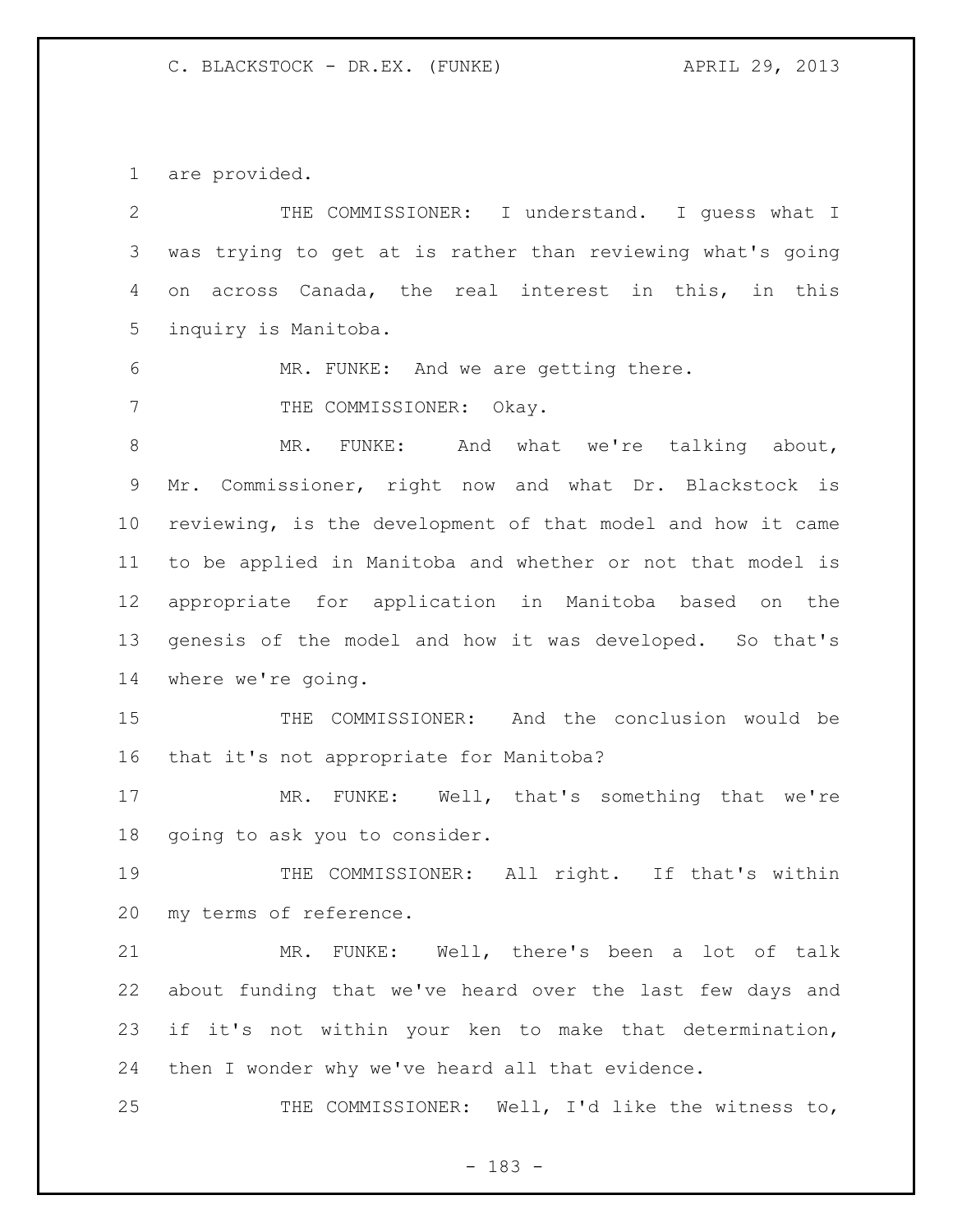or you to direct her to tell us what the relationship is with respect to this funding model and, and what's going on with respect to it in British Columbia and the relationship -- pardon me, in Manitoba and the relationship to the funding situation here. MR. FUNKE: We are doing that. 7 THE COMMISSIONER: Okay. 8 MR. FUNKE: I can assure you that's where we're going. 10 THE COMMISSIONER: Okay. MR. FUNKE: It may not be obvious at this point, but I assure you that is where we're going. 13 THE COMMISSIONER: I think it was not but if you assure me that that's where we're going, we'll await with anticipation. MR. FUNKE: Thank you very much, Mr. Commissioner. I appreciate your patience. BY MR. FUNKE: Q Now as part of the Wen:de report, you had identified a number of specific concerns with respect to federal funding at that time -- A Right. Q -- and you had made recommendations with respect to ensuring that the next model that was going to be

- 184 -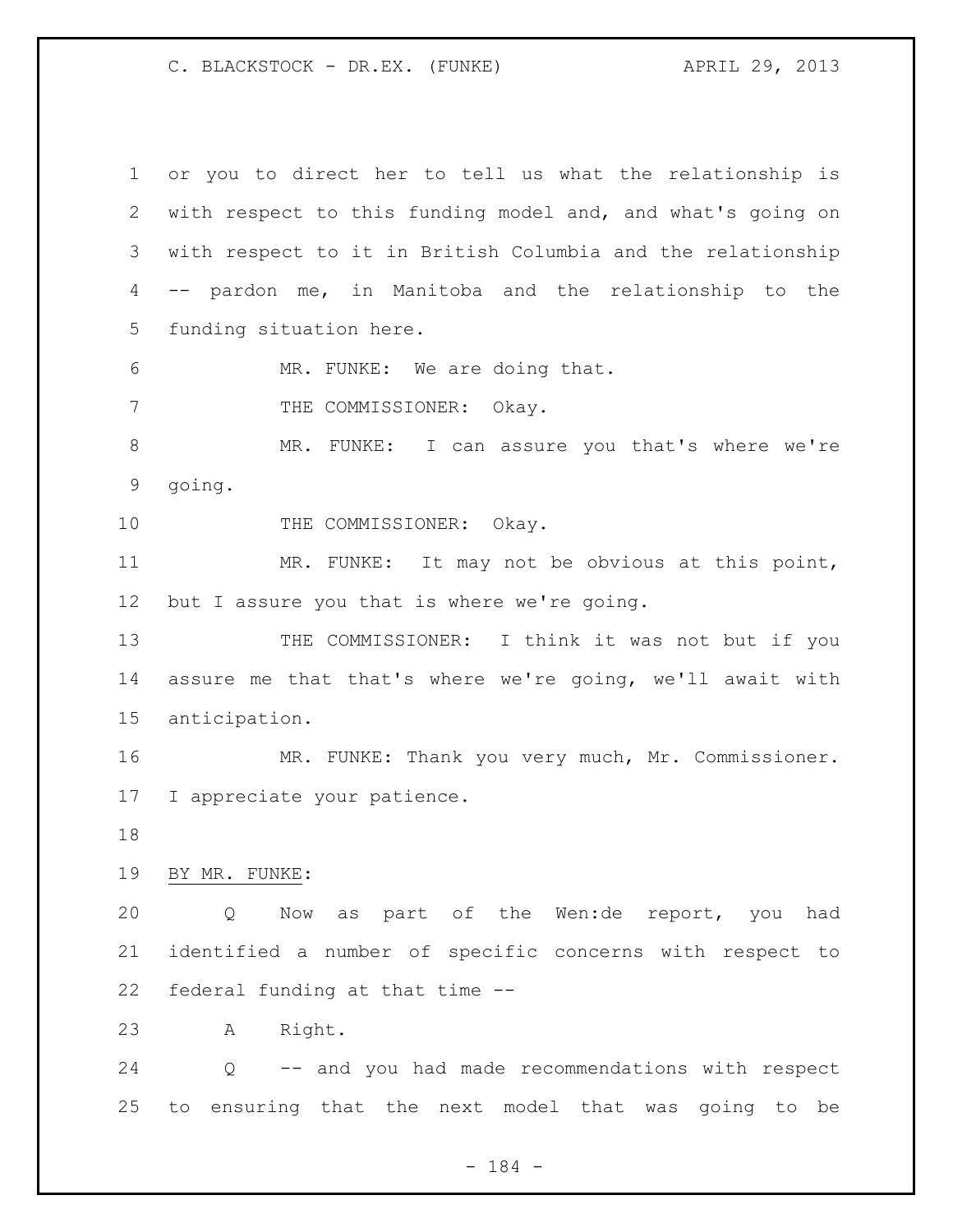developed would address those concerns.

 A Right. And it wasn't, I should say it wasn't just me. It was a team of researches and the entire report was approved by the Department of Indian Affairs including regional representatives from Manitoba, as well as First Nations agency representatives, including First Nations agency representatives from Manitoba. And so those recommendations are really collectively owned as being key factors that should be integrated into any new model and we were very clear in saying that there should be an abundance of caution for someone just to cherry pick those recommendations and roll them out in a new model. Everything was very scientifically developed so that it would work as an inter-dependant package.

 Q One of the things that you have discussed at length in your various articles and reports, is the discrepancy between the equality and equity in funding.

18 A Right.

 Q And perhaps you could explain that for the benefit of the commissioner this afternoon.

 A Well that takes us to looking at the needs of First Nations children. What we know in a research from the Canadian Incident Study on Reported Child Abuse and Neglect, is that at every point of contact in child welfare up and from the place of reports being made to the case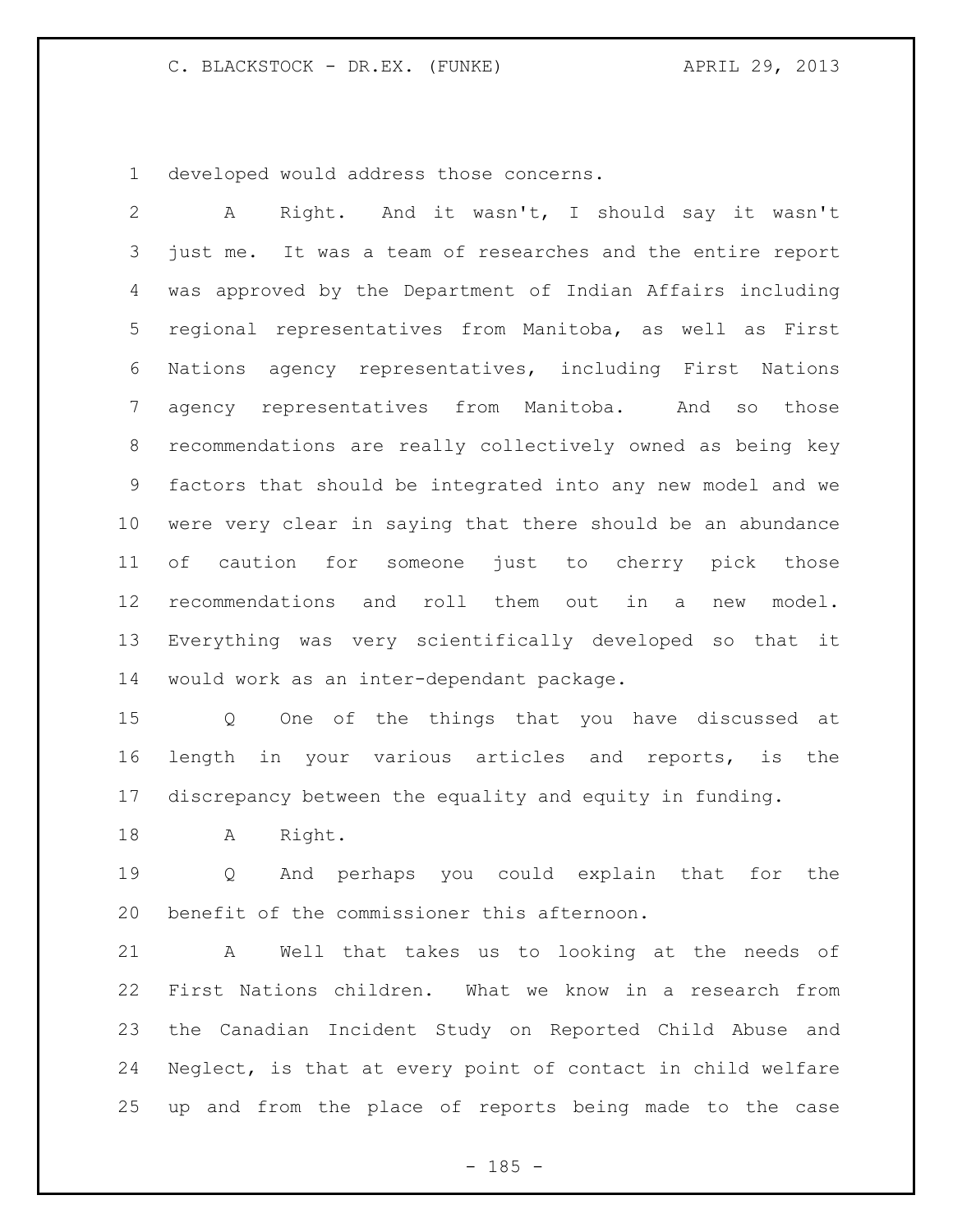being substantiated to the children going into child welfare care, First Nations children are overrepresented dramatically. So just to give you an indication, at the level of the report it's four times more likely that a First Nations child will be reported and by the time you get to removal and placement and court-ordered services, it's about 14 times more likely to be placed than a non- aboriginal child and then when you look at kinship care, it's about 11 times. So we see this multiplier effect. And the reason that these kids are being removed from their families is neglect but that is an important issue for conversation about what the definition of neglect actually is and I know that we're going to talk about that a little bit more because there's good research that says that should be a significant area of conversation and I know Dr. Trocmé is going to follow me and that will hopefully be an area that he can expand on.

18 But nonetheless, when we looked at the factors, so what we're able to do in this research study is collect data at the level of the child, collect data at the level of household and try to determine what factors actually contribute to neglect and what the factors are for First Nations children is poverty, poor housing and substance misuse. Those are the factors that feed into neglect and cause the largest portion of the overrepresentation.

- 186 -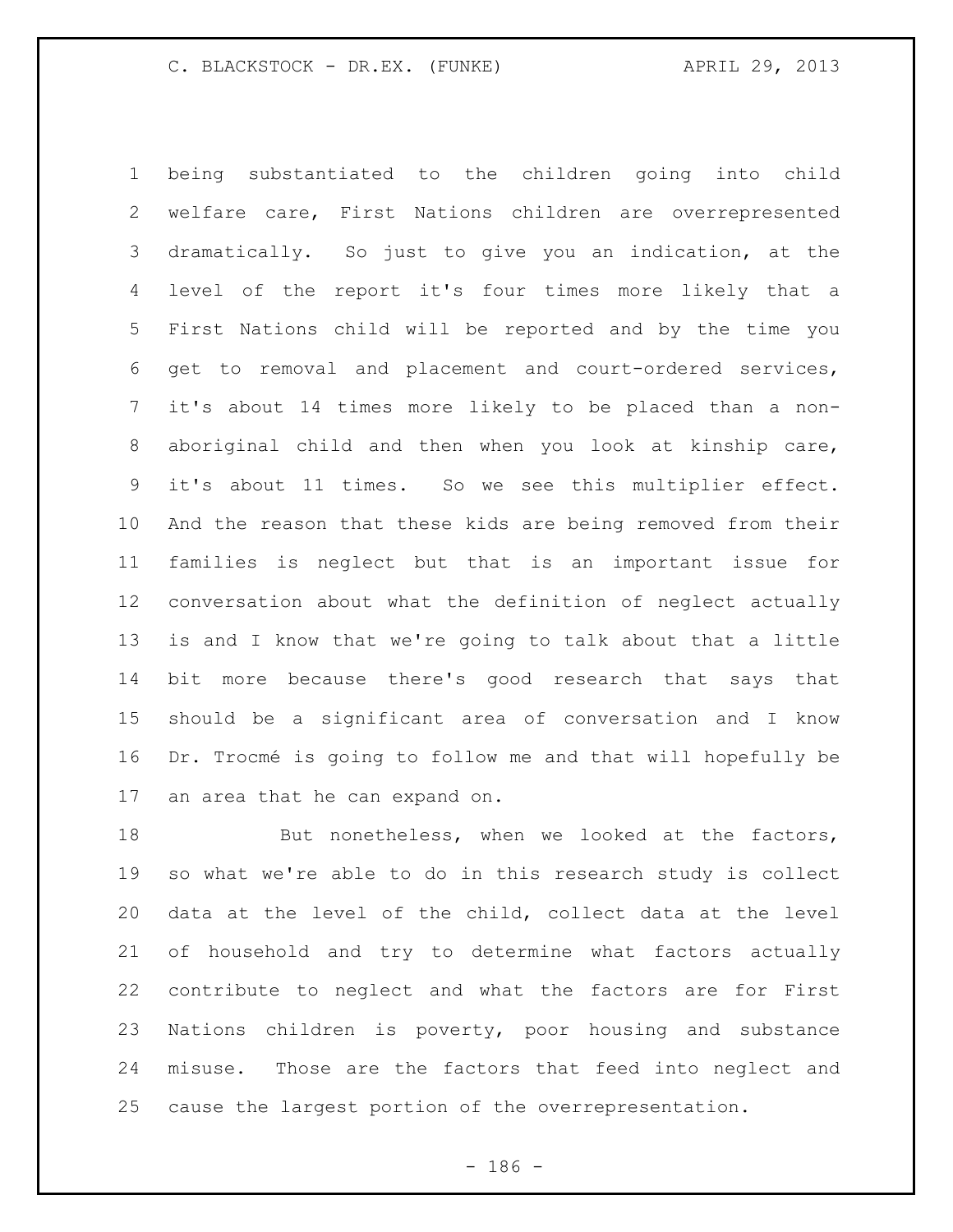THE COMMISSIONER: Poverty, poor housing and what?

 THE WITNESS: And substance misuse. Thankfully those are things that we can do something about. But getting back to your question about equality and equity, if we were to do just, for example, a dollar and dollar comparison, if you were to take a non-aboriginal child who typically has lesser needs and compare them with a First Nations child and we say that our standard is the same in the statute, if safety and well being of the child is a paramount consideration, it's reasonable to assume it may take more money to bring the First Nations child up to that standard because they suffered a greater level of disadvantage. That to me is substantive equity. That's what we should be going for. The standard in the legislation says that the safety and wellbeing of the child is of paramount consideration, thus the investment in children with higher needs to bring them to that standard should necessarily just be a part of the fabric of the way that was understand the equality rights of children involved in the child welfare system.

### BY MR. FUNKE:

 Q In addition to that is, does the research indicate that there is a cultural bias that exists within

- 187 -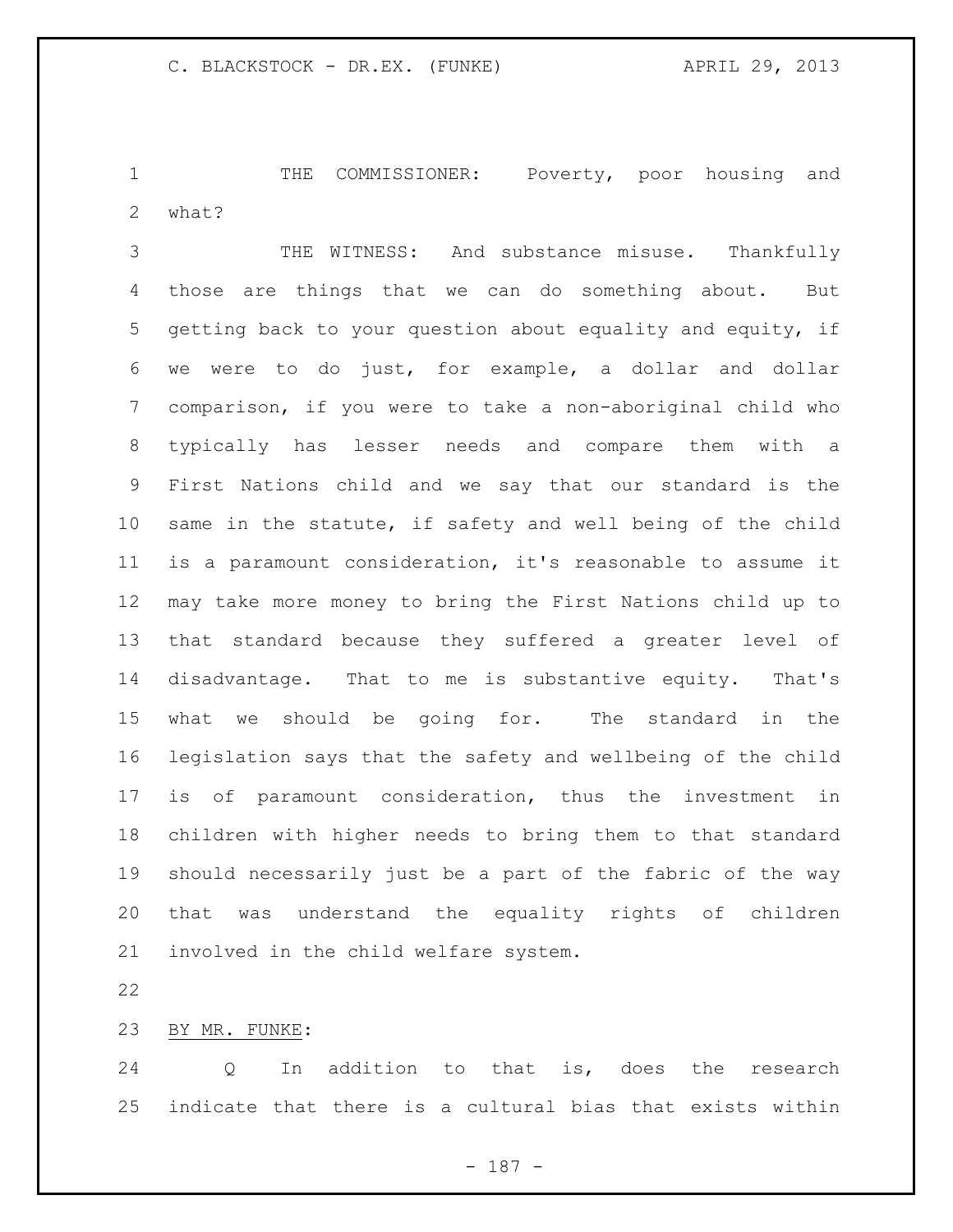the system that operates to the disadvantage of First Nations families when they come into contact with the system?

 A Unfortunately we're getting into areas where there's a lot of depravity in terms of the level of child welfare research that we have available in Canada, but certainly there are reliable reports to say that many social workers are not receiving the training that they need on multi-generational impacts of residential schools 10 or on the role that things like poverty, poor housing and substance misuse play in terms of the constitution of neglect. You see where neglect really differentiates itself from other forms of maltreatment in my view, is that that attribution is very difficult, attribution of responsibility. And in fact, it's so difficult that in the United States, several jurisdictions, for example, Arkansas and the District of Columbia are two such examples, that they modified and clarified the definition of neglect so that it assumes that it's not poverty related. You actually have to prove that you aren't removing the child for a poverty related issue because too often what happens is that social workers, untrained on poverty and this intersection with neglect, will mistake the neglect or poverty as being neglect without really doing anything about the poverty issues. So that's an important part of

- 188 -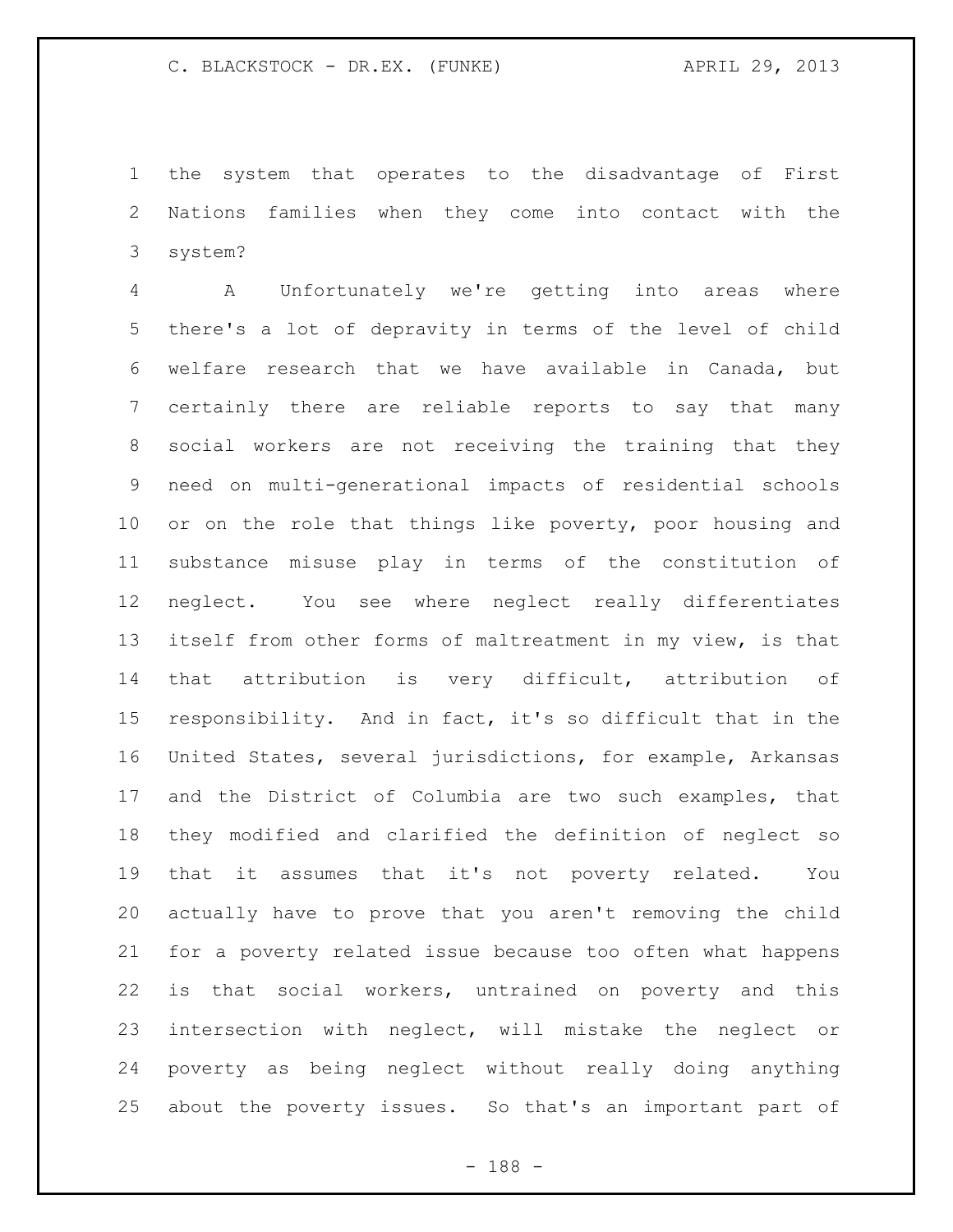the process is being able to better train social workers on that.

 THE COMMISSIONER: Is that course that you talked about in British Columbia, does it go some distance to remedy that problem you just discussed?

 THE WITNESS: It does but I just want to be clear, Commissioner, it's been some years since I've looked at the curriculum and certainly there's been some really good progress made in jurisdictions around how to better understand neglect and equally importantly, for example, well some people might say well --

 THE COMMISSIONER: No, but I'm focusing on the training of social workers.

14 THE WITNESS: Yeah.

15 THE COMMISSIONER: You said that many social workers are not getting the training today that they need.

17 THE WITNESS: That's right.

18 THE COMMISSIONER: I'm asking you, I'm interested in that program in British Columbia if it were extended across the country, particularly to Manitoba, would, would that go some distance to, to remedy what you say is the inadequate training that's being provided today?

 THE WITNESS: I think that something similar certainly would be of great benefit. We found it to be a great benefit in British Columbia. It helped workers

- 189 -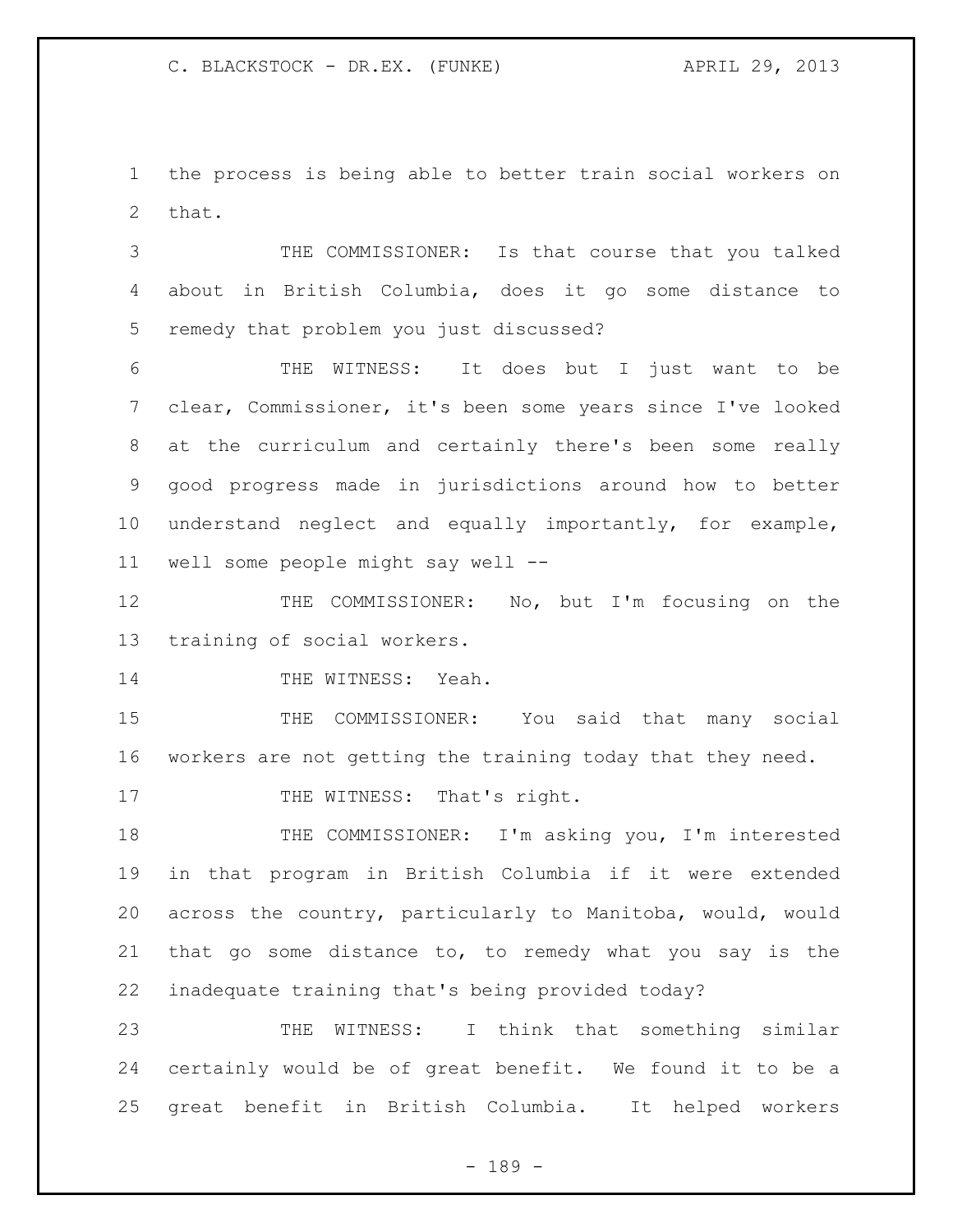better understand the situation of aboriginal peoples. THE COMMISSIONER: But you're not too much in touch with it today, I gather. THE WITNESS: I'm not. It's been several years since I've -- THE COMMISSIONER: Who's leading the program out there? THE WITNESS: Linda Lucas is at the current time. She's the executive director who took over the project after I, I left. 11 THE COMMISSIONER: And is she at UBC or? 12 THE WITNESS: No. She's -- the organization is -- the Caring for First Nations Children Society still has carriage of the program. 15 THE COMMISSIONER: Is it on a -- yes. THE WITNESS: So it is a non-profit organization and it's based in Victoria. 18 THE COMMISSIONER: Oh in Victoria? 19 THE WITNESS: In Victoria, yes. THE COMMISSIONER: All right. I, I hadn't heard of it and I live there so -- THE WITNESS: Well there you go. THE COMMISSIONER: -- I'm deficient to that extent, but thank you. 25 THE WITNESS: You're very welcome.

 $- 190 -$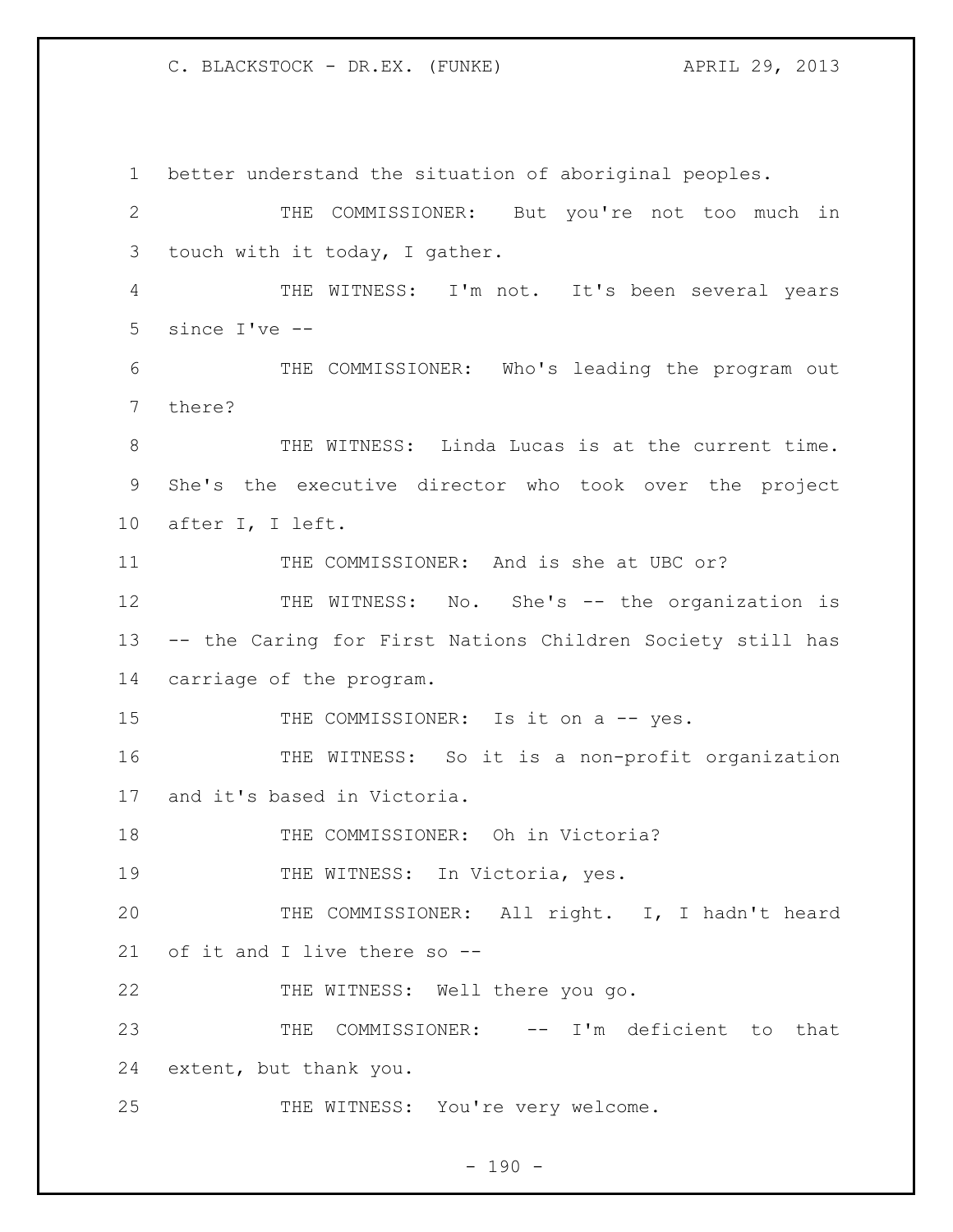1 THE COMMISSIONER: I'm interested in that.

 THE WITNESS: And we -- certainly they have on line copies of the training manual so they're available.

BY MR. FUNKE:

 Q Dr. Blackstock, dealing with the issue of overrepresentation, you've often been quoted as saying that currently there are more children in care at this time than there were in the Indian residential schools at the height of its operation. The latest figures indicate that there's as many as three times that many currently in care in Canada. How did you arrive at that conclusion?

 A First of all I should say that one of the things we really need in Canada is a national data collection system on child welfare. We cannot, with any confidence, really tell you how many kids are in child welfare care at any given time in Canada which to me is very problematic. There have been some efforts for the provinces to collaborate on administrative data but in the United States, for example, they have federally funded data collection systems that help us answer these questions much better. So the only thing we can go upon is relying on piecing together administrative data from the provinces. We do know from the historical records that around 1949, according to John Malloy, the historian and researcher for

- 191 -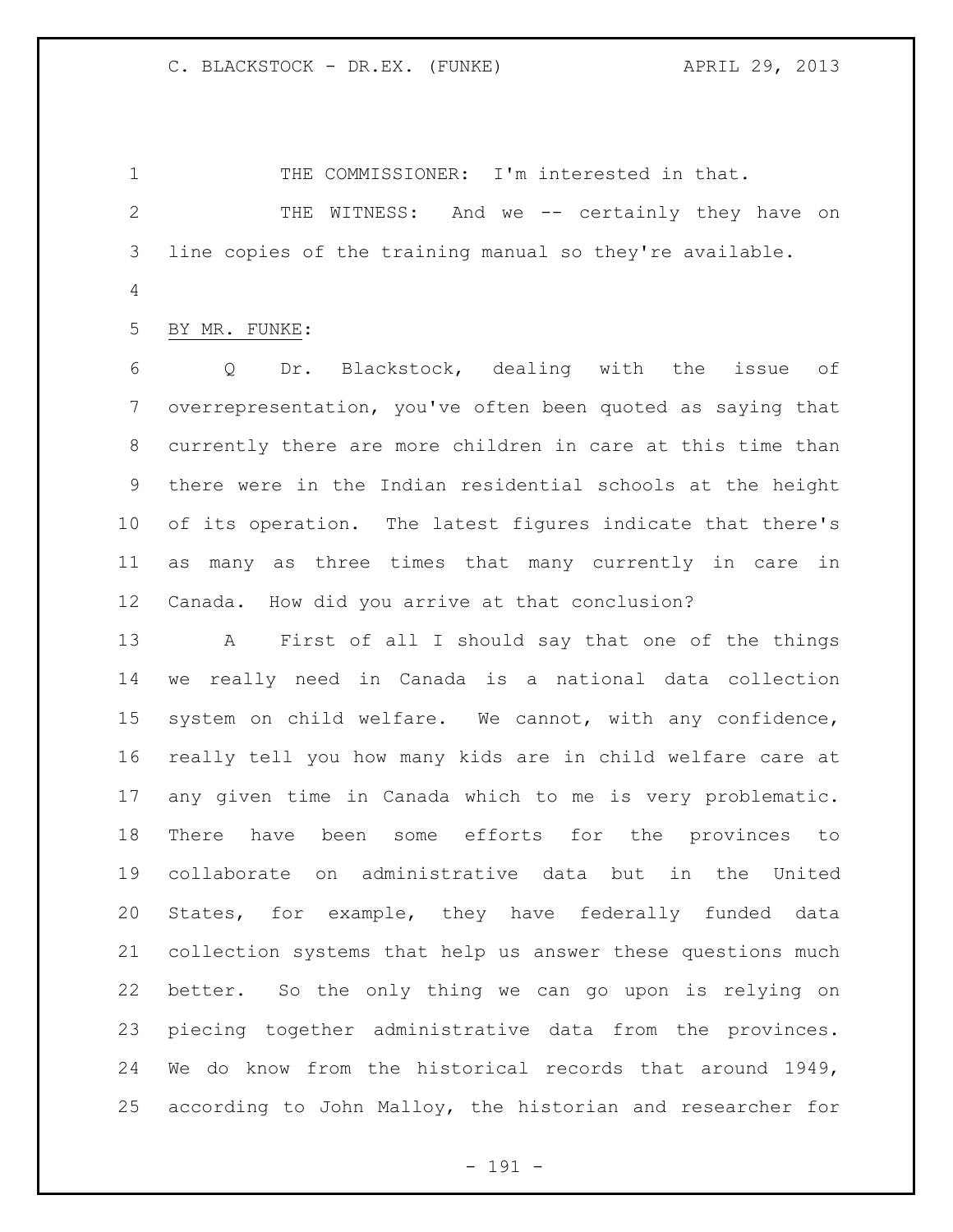the Royal Commission on Aboriginal Peoples, there were about 8,900 First Nations children attending residential school at that time. When we were doing an estimate of how many First Nations children are in child welfare care we came up with a raw figure of 27,500. Now some people say that might be high. We won't know exactly until we have this data collection system in place, but I think it's probably about the ballpark. If we take British Columbia and Alberta alone, for example, those two provinces have over 10,500 First Nations children in care in those two regions alone.

 Q And you were talking earlier about issues surrounding neglect.

A Right.

 Q And one of the things that you talked about in the past is simply difficulty around defining the term neglect.

 A It is because there has been a tendency in child welfare to codify poverty as neglect. Many of the structured decision making tools used to assess neglect don't really parcel out those things for which families can actually change on their own and have the ability to change from those things that are societal factors which social workers and others should be collaborating on change. And so -- and this is an important issue because the vast

- 192 -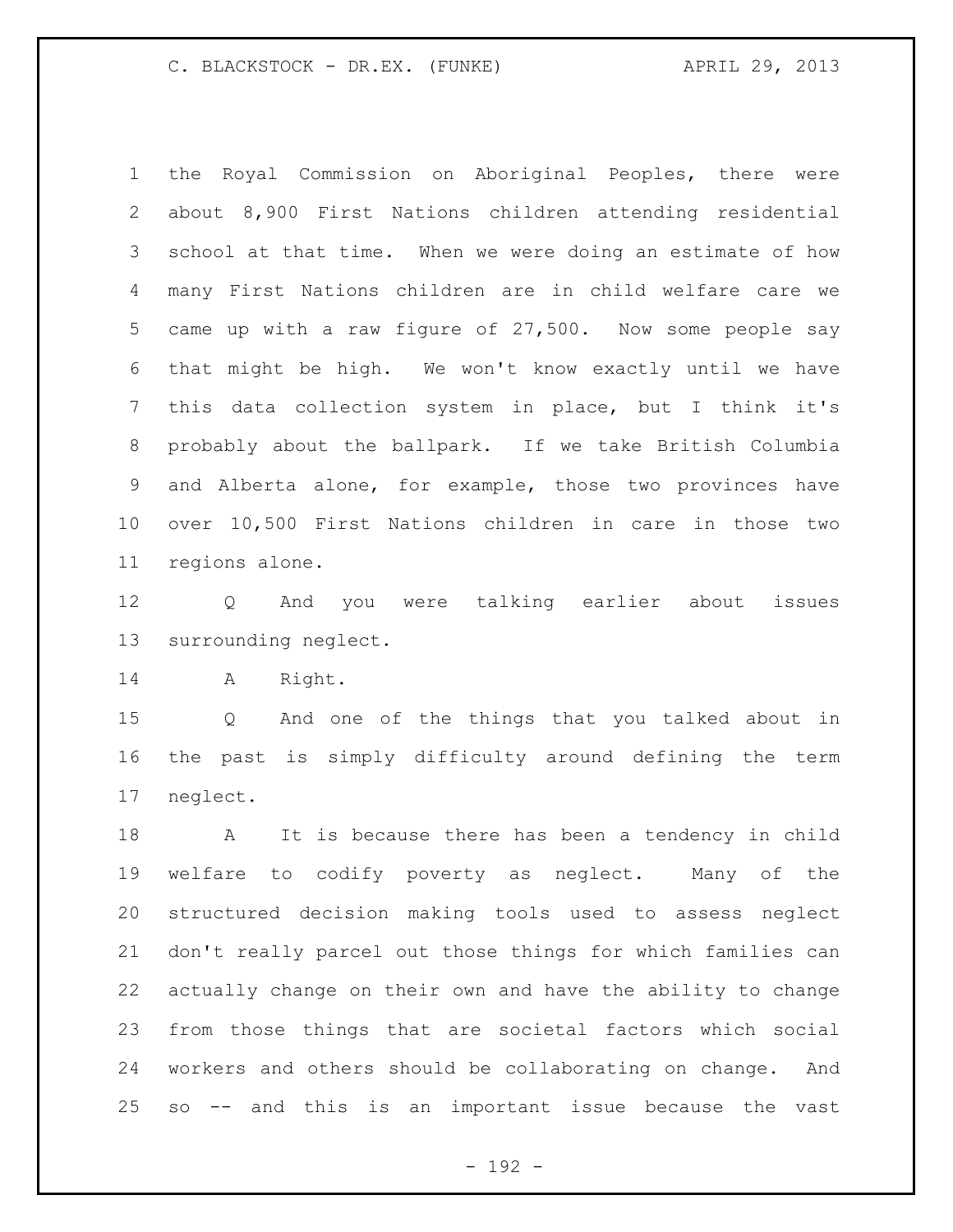majority of child protection reports, not only for First Nations but for all kids including here in Manitoba, are neglect. It's the leading type of maltreatment and we're not even really clear on what it means. And so that's where I was going by suggesting that a couple of important developments in the United States in particular. One is Kathleen Earle Fox is a Native American researcher and she wanted to go out and canvass Native American tribes to see if the definitions of maltreatment are similar to those we find in any given statute in Canada or the United States and in fact they are very similar except for Native Americans would not view poverty as being a reason that children should be removed from their homes. It should be a calling to communal systems of care. And in fact, the mainstream U.S. system is starting to get on board with this. I cited those two examples of Arkansas and the District of Columbia that have amended their child welfare statutes to say that neglect is when a parent has the knowledge and ability to make changes that's not undermined by income issues. And they've gone a step further and they've developed -- there's a wonderful program in the United States, actually two wonderful programs I'll just call attention to and I apologize if they're redundant for the commission, but there's something called the National Centre on Child Welfare and Housing and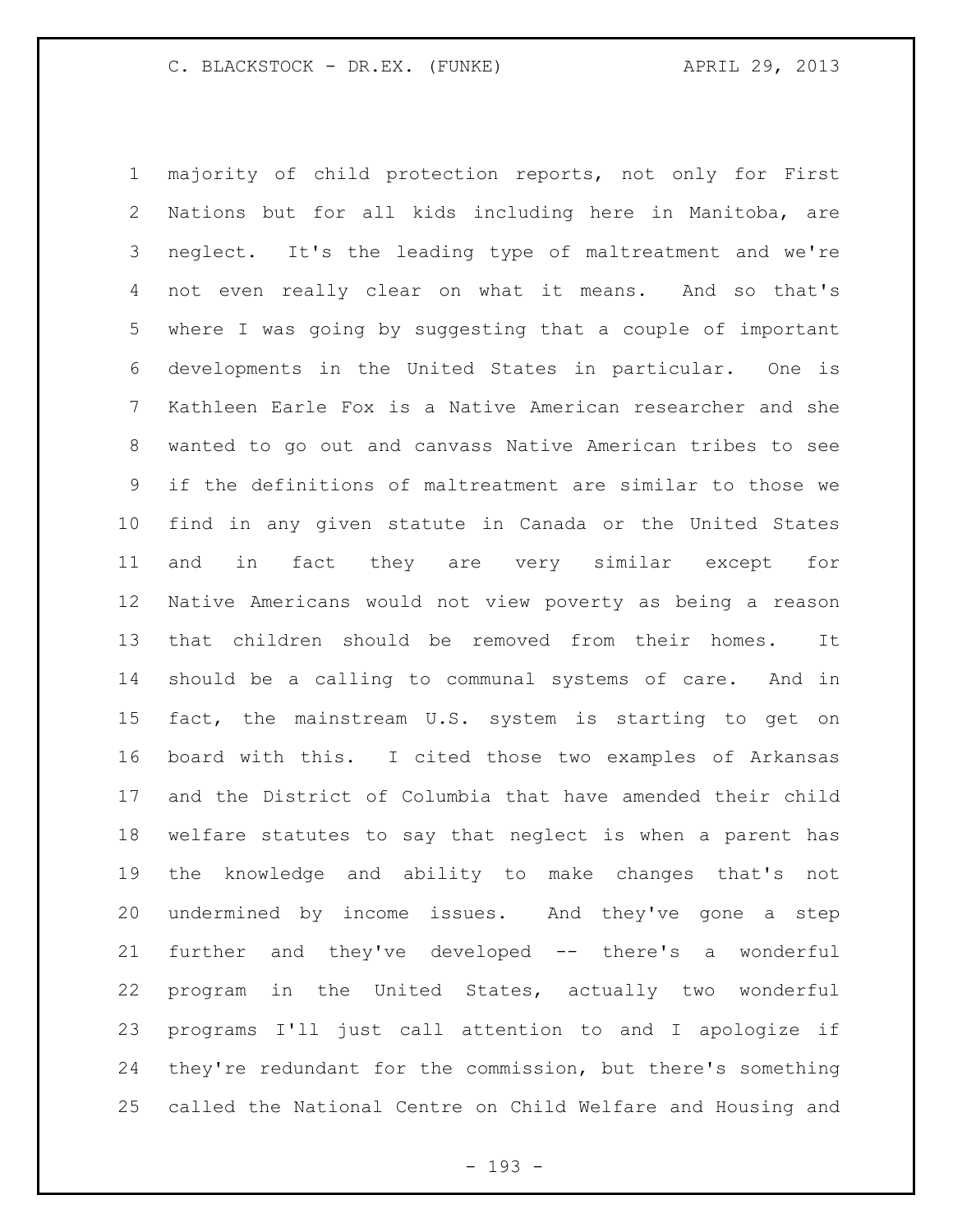that was really brought together to show how child welfare itself could actually tackle housing issues and they have federal money that can be transferred down to the States, so very much like our Indian Affairs funding gets transferred to agencies of the provinces that are child welfare. But they had convinced the federal government to augment those funds and allow for them to be deployed to child welfare agencies to provide, for example, rent monies, renovation monies for families and what they found is that for every investment that they would make in families they would save \$30,000 in child welfare costs and the number of children going into child welfare care decreased significantly. In fact, the state of Connecticut has invested an additional 70 million dollars in these types of programs and is saving money doing it because they're saving the expense of children going into child welfare care and all of the ancillary costs that are with that. So that's one good example that I think we in Canada, and including here in Manitoba should embrace.

 A second example is this idea of substance misuse because I think I was sharing with you earlier, Commissioner, one of the factors that was certainly coming to play when we developed that training program is that social workers were routinely getting zero training on substance misuse, not how to assess it, not what the

- 194 -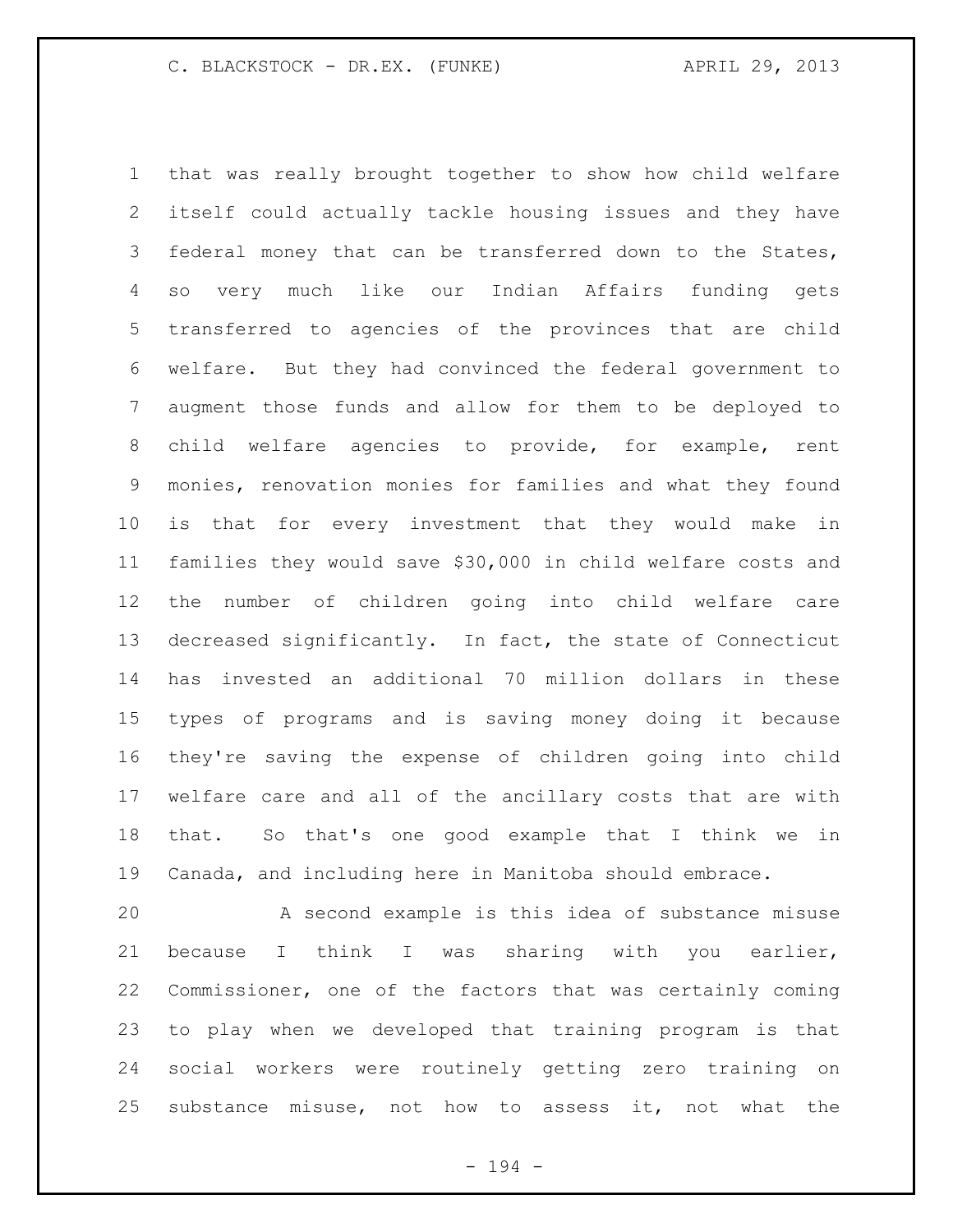impacts are on parenting and most importantly, not how to really help families be able to mediate that program or that issue. So we included a module in our training program on that but also the United States has a centre on substance misuse and training and actually you can get it online, there's actually a training manual that they developed for child protection workers and substance misuse. And they talk about different types of substance misuse programs that can be tied in to families who are co-existing with poverty and other housing concerns and how those could be mediated.

 So I'm a big believer that child welfare can in fact tackle these larger issues. They certainly can't do 14 it on their own, but given that poverty, poor housing and substance misuse are the leading risk factors for First Nations children, in my view it's negligent of a system to not do what it can as many states are doing in the United States to tackle those issues.

 Q This may seem self-evident, but many people will accept that poverty and poor housing are factors that are often outside the control of any particular family but some people may struggle to understand how the issues with respect to substance abuse are not matters of personal choice and something that we can hold the family or parents accountable for and perhaps just explain for the commission

- 195 -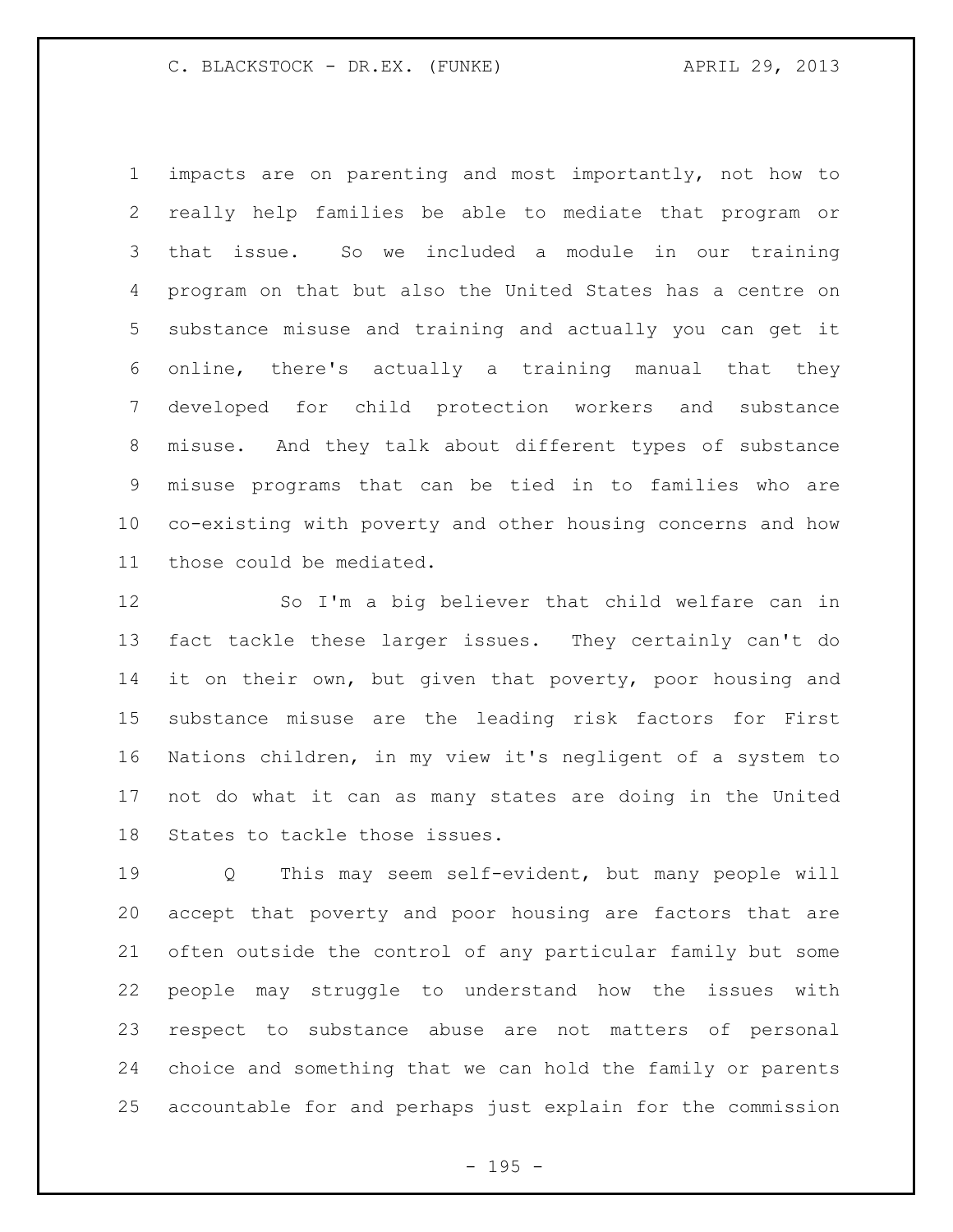why that's not always so.

2 A All right. I think for the -- in the context of First Nations families --

 Q Particularly in the context of First Nations families.

 A -- we have to consider the historical disadvantage from residential schools. The Truth and Reconciliation Commission of course is completing its work but I think what's abundantly clear to any of us who have been following those proceedings is the prolific abuse and neglect and of course the deaths of at least 3,000 children that occurred there. And those children, I think, is important to understand when they would be released from residential school they weren't getting counseling for post-traumatic stress or any of that other stuff and it was echoing forward. And so we see, again without good national data which we should have around substance misuse, that there is a tendency for people who have unresolved trauma and depression relating to residential schools turning to substance misuse.

 Now it is in that -- it is in some ways a personal domain for change, but it requires access to culturally based services. And in Canada I think one of the areas that we can do much better development is not only for individual persons who are misusing substances,

- 196 -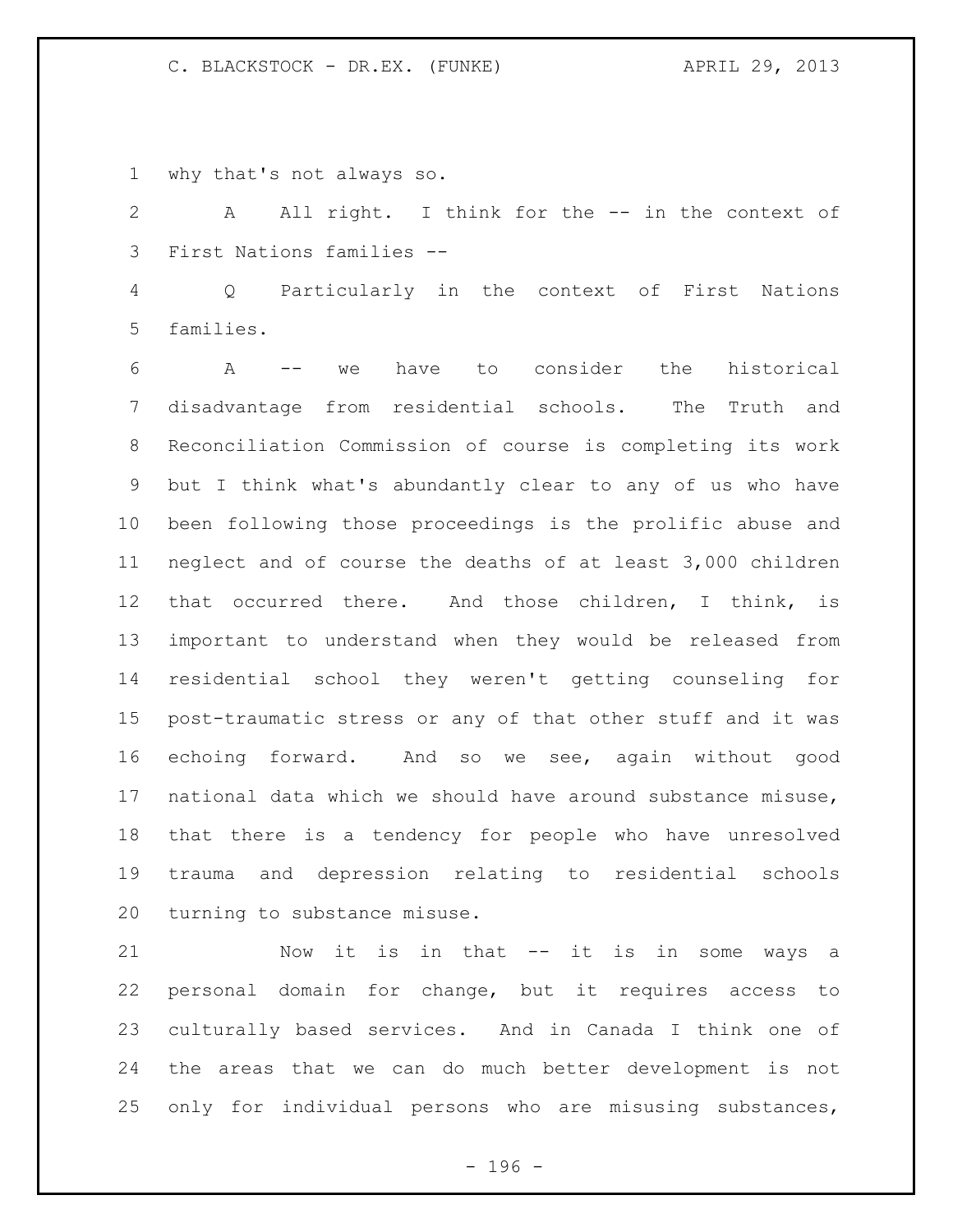but to look at it much more holistically and provide family based substance misuse because that's where child welfare becomes involved. We need to treat the whole family and in some cases that has to extend to a community and public health model to the entire community. And there are examples of programs in Canada as well as around the world that have tackled that particular approach and found that when the program is delivered holistically along with something like the housing subsidies we talked about at the National Centre for Child Welfare and Housing, that you can make a significant difference in the lives of children and reduce the number of kids being brought into care and help reduce the length of time for those children who have to be brought into care, make sure that they go home safely in a shorter period of time than otherwise would have been the case.

 MR. FUNKE: Mr. Commissioner, I note that it's now 20 to 4:00. Would it be an appropriate time to take a brief recess?

 THE COMMISSIONER: Yes. How are you getting along?

MR. FUNKE: I think okay.

 THE COMMISSIONER: Oh good, notwithstanding the interruptions.

MR. FUNKE: Notwithstanding the interruptions.

- 197 -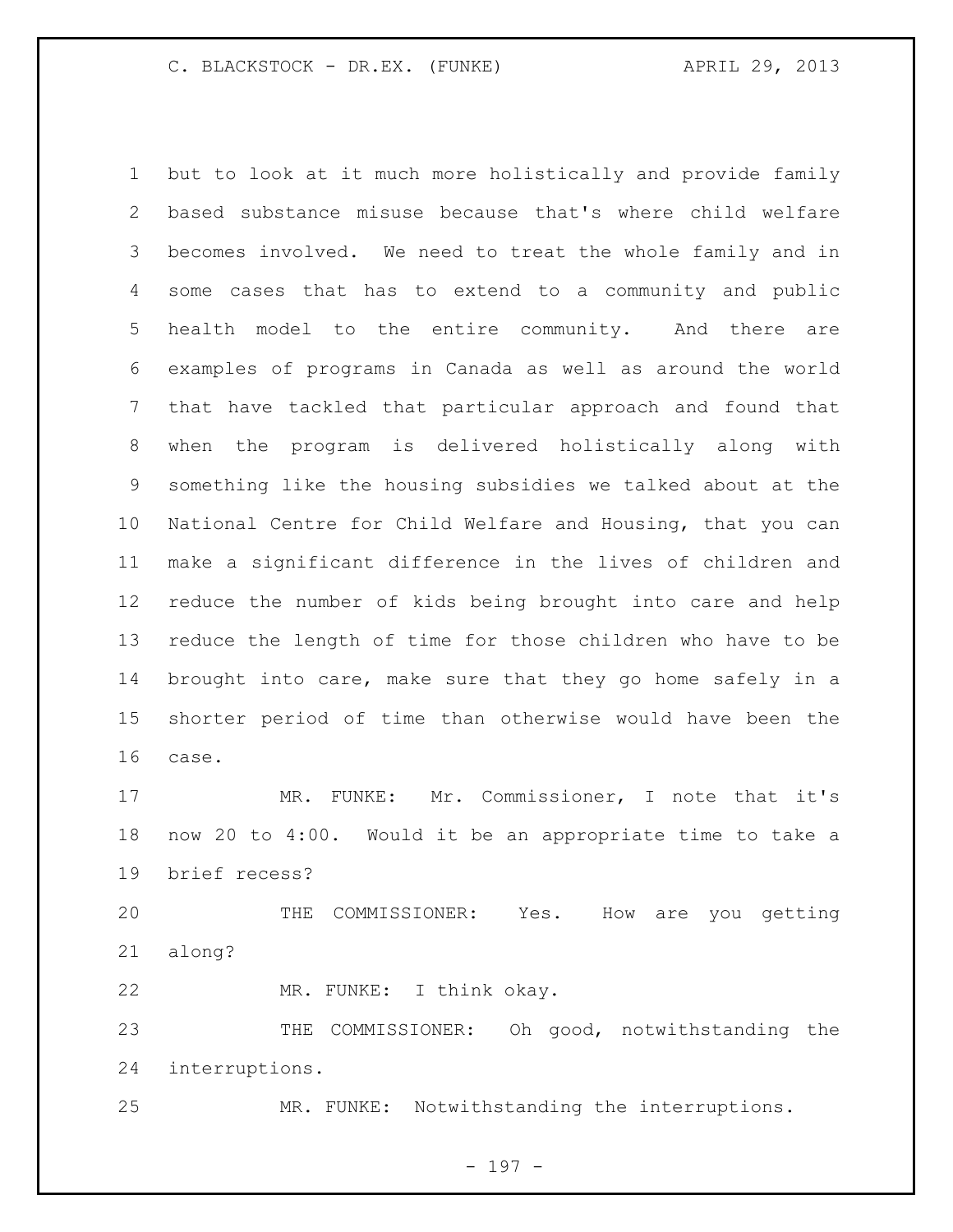THE COMMISSIONER: All right. Well we'll take a 15 minute break and then carry on and I know your problem and when you have to go, you have to go and we'll make that possible. 5 THE WITNESS: Thank you. 6 THE COMMISSIONER: Anything else, Ms. Walsh? MS. WALSH: No. THE COMMISSIONER: We'll have to figure out a date for return. MS. WALSH: Well in talking with Ms. Blackstock's counsel, it's not looking that likely, so I'm hoping that we can finish with this witness. My understanding is you can stay until 5:30? 14 THE WITNESS: I could stay later. Like I could stay till about 6:15, if necessary. 16 THE COMMISSIONER: To get a 7:30 flight? 17 THE WITNESS: Yeah. THE COMMISSIONER: Well are the taxis back running today? I guess they are. MR. FUNKE: We've made arrangements for private, a private car for her, so. THE COMMISSIONER: Okay. Well that's very good 23 and if we can finish so much the better. MR. FUNKE: I can also advise you, Mr. Commissioner, that I'm moving much more rapidly through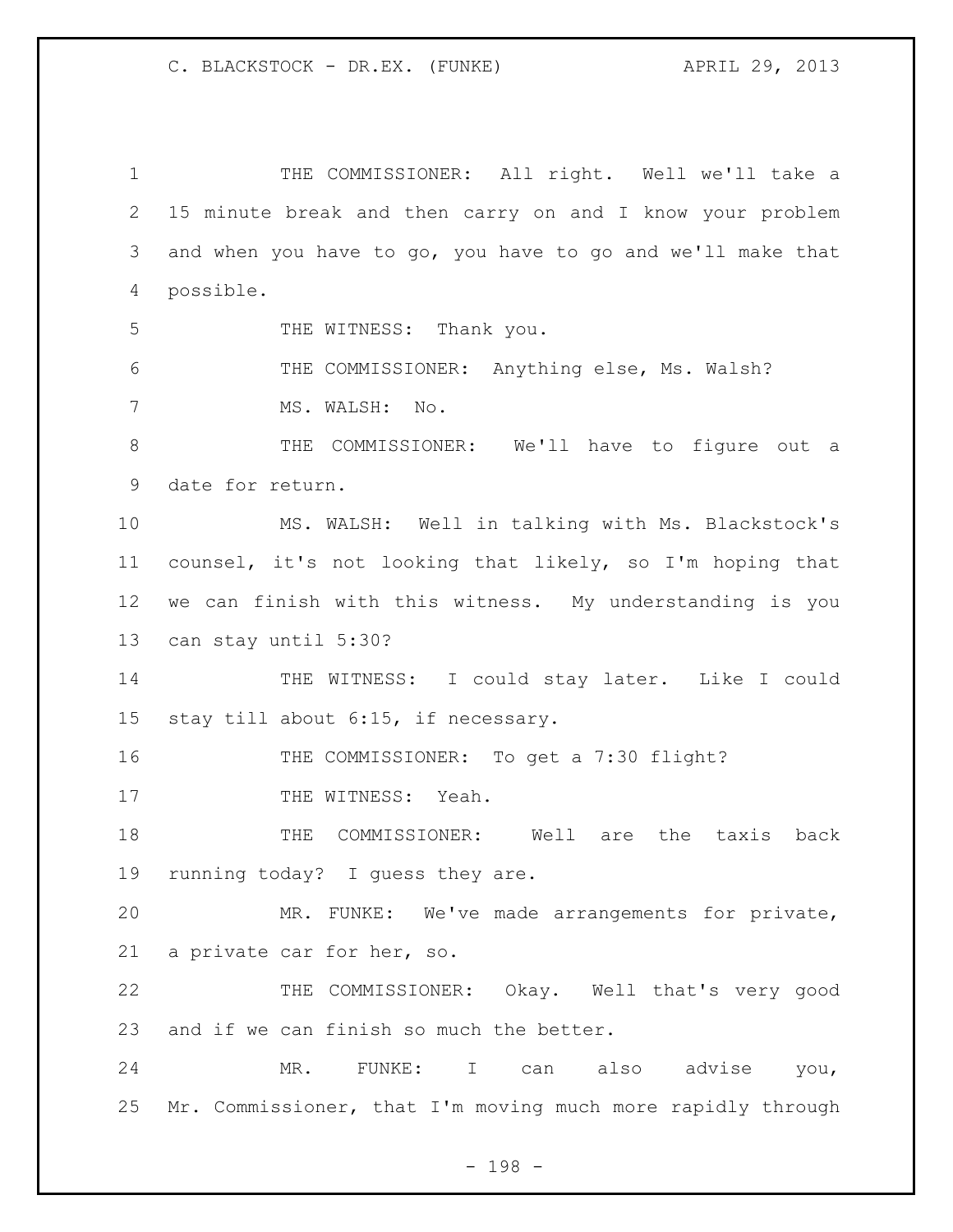my direct than I had anticipated so that we can try and conclude Dr. Blackstock's testimony today. THE COMMISSIONER: I'm pleased to give you your 15 minute break. MR. FUNKE: Thank you. THE COMMISSIONER: All right. We'll adjourn for that period of time. (BRIEF RECESS) 11 THE COMMISSIONER: All right, Mr. Funke, please. MR. FUNKE: Thank you, Mr. Commissioner. I've been warned once again that people are having a hard time hearing me. I may be coming down with something. If I am, I blame Mr. Paul for that, but in any event, I'll do my best to try to keep my voice up so everyone can hear me. 17 THE COMMISSIONER: We'll give him equal time to answer that. MR. FUNKE: Hopefully not. We'll be here all night if that's the case. BY MR. FUNKE: Q Just before we move on to the next area of your testimony, Dr. Blackstock, one of the things I wanted to ask you about was whether or not in the course of your

- 199 -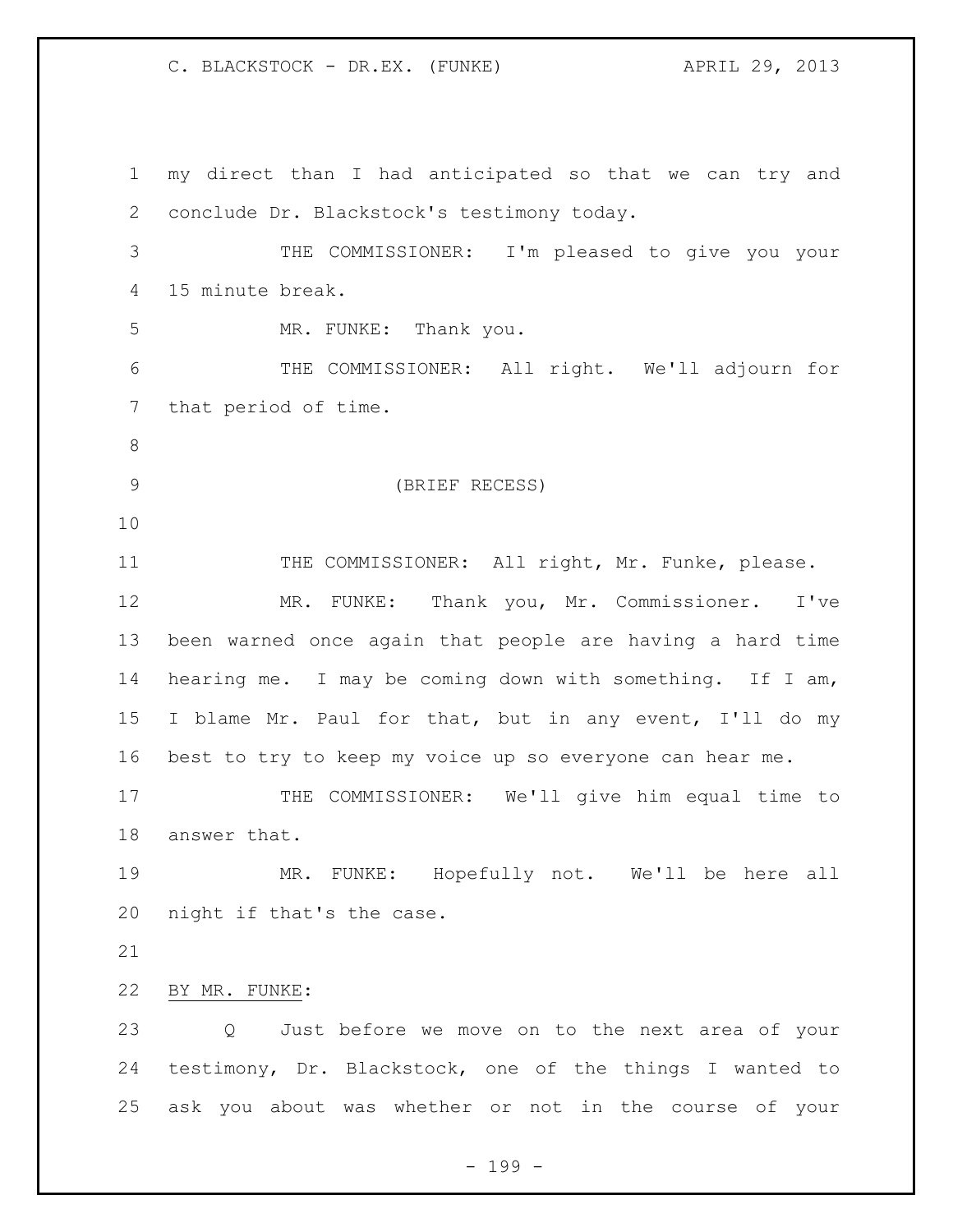research you've identified what the primary factor is in identifying whether or not children are likely to come into care.

 A Income. Income levels are the biggest predictor of child welfare involvement.

 THE COMMISSIONER: Well, this -- I've just got one question to ask this witness between now and when she's through, and it's right on this subject. Do you want to ask yours next?

 MR. FUNKE: No, Mr. Commissioner, I've just been told that all my best material has been wasted because the court report machine is not on.

13 THE WITNESS: Oh.

14 THE CLERK: It's on.

 MR. FUNKE: Oh but we have no time showing on the clock.

17 THE COMMISSIONER: Do you mean since we came back?

19 THE CLERK: No, it's on. I don't know why the clock's not on. I can hear it so I know it's on.

 MR. FUNKE: It's still working? Oh good, all right.

 THE COMMISSIONER: Did you miss something? 24 THE CLERK: No, I didn't miss anything. I can hear it.

 $-200 -$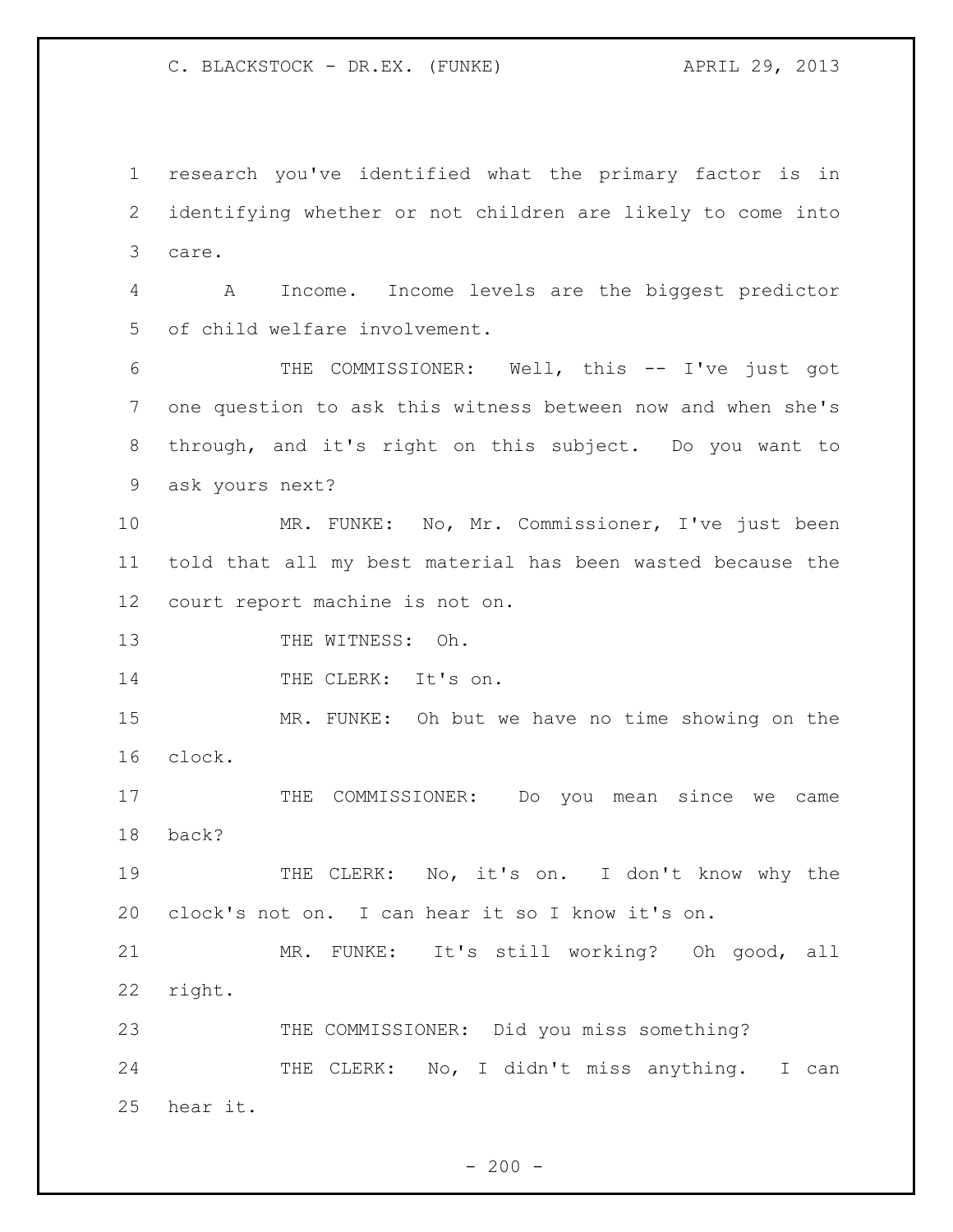MR. FUNKE: No, Madam Clerk tells us that it's recording everything.

 THE COMMISSIONER: Okay, ask your further questions on this matter of income --

 THE CLERK: I'm just going to see if it's not plugged in or something.

7 THE COMMISSIONER: -- and I'll ask mine after.

 MR. FUNKE: No, that's okay, Mr. Commissioner, you can go right ahead and ask.

 THE COMMISSIONER: You've told us today that the three principle reasons that children are taken into care are poverty, inadequate housing and substance abuse.

 THE WITNESS: For First Nations children, that's correct.

 THE COMMISSIONER: For First Nations children, yes.

17 THE COMMISSIONER: And you've also confirmed what we've heard from other witnesses of this very overrepresentation of First Nations children in the system.

THE WITNESS: That's correct, Commissioner.

 THE COMMISSIONER: Now I know that there are a number of prosperous reserves in this country. You and I come from British Columbia know about Osoyoos and we know about Westbank. But I spent over 50 years of my life in Saskatchewan where I know there are reserves that have no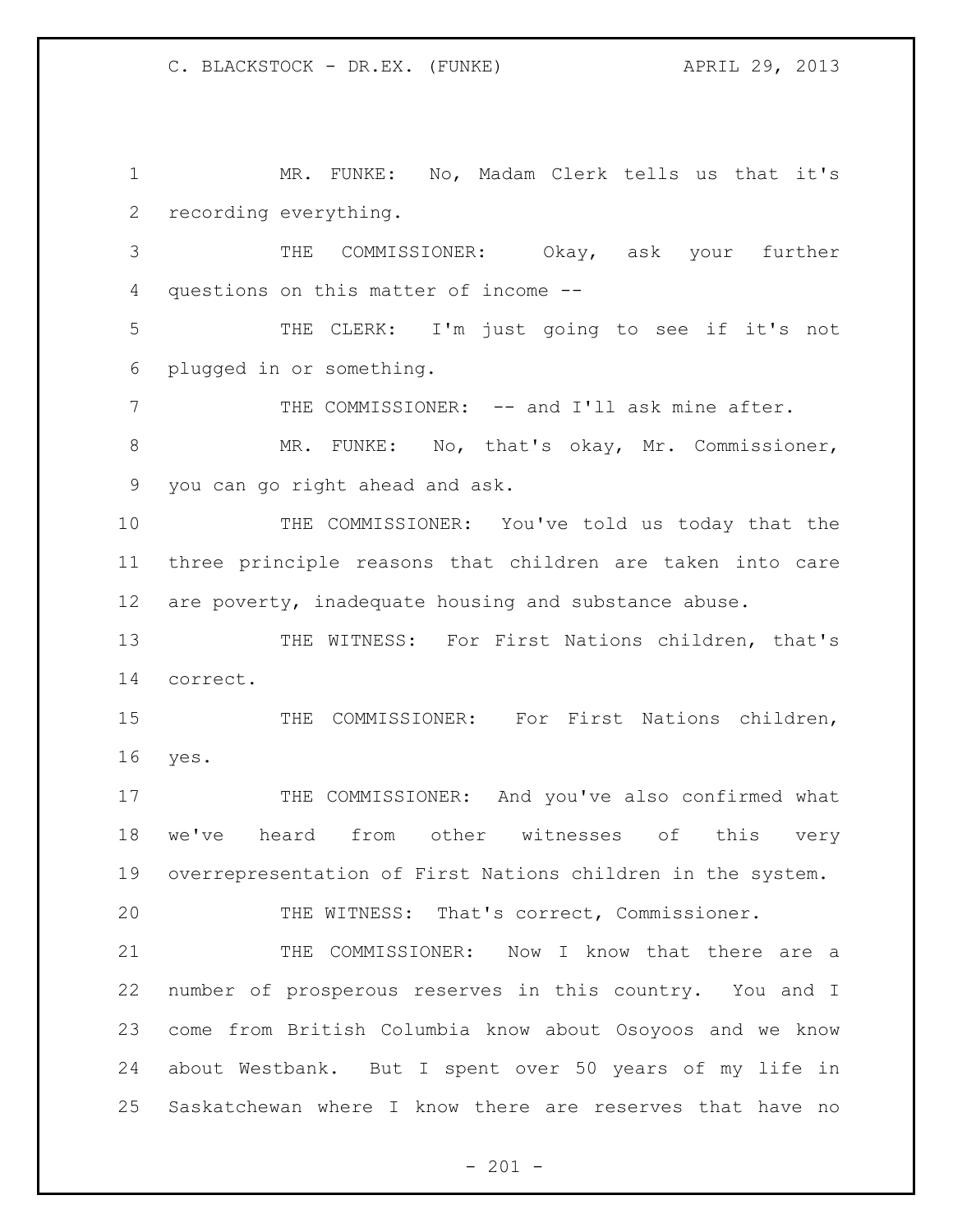economic base --

2 THE WITNESS: Um-hum. THE COMMISSIONER: -- and I think there are many of them across the country. THE WITNESS: Yes. THE COMMISSIONER: So if First Nations people are being raised in communities where there's no economic base, isn't poverty and inadequate housing and substance abuse a likely fallout from the lifestyle that is there when there isn't an economic base on which they can move forward, i.e., the income that you just referred to? THE WITNESS: I think that's another issue of attribution. We have First Nation communities situated on reserves not of their choosing but as a construct in policy of the way that Canada evolved with the provincial and federal governments. And they're still subject to the Indian Act which, as you know, has significant restrictions around First Nations and what they were able to do in terms 19 of economic development. I -- my view of this in terms of a child welfare context is this, is that child welfare is a public service. When I was delivering child welfare in the British properties, I wasn't asked to ever get the rich people in that area to subsidize it. When I was working in the downtown eastside or in other poorer areas, even of mainstream B.C., it wasn't a question of kind of saying

 $- 202 -$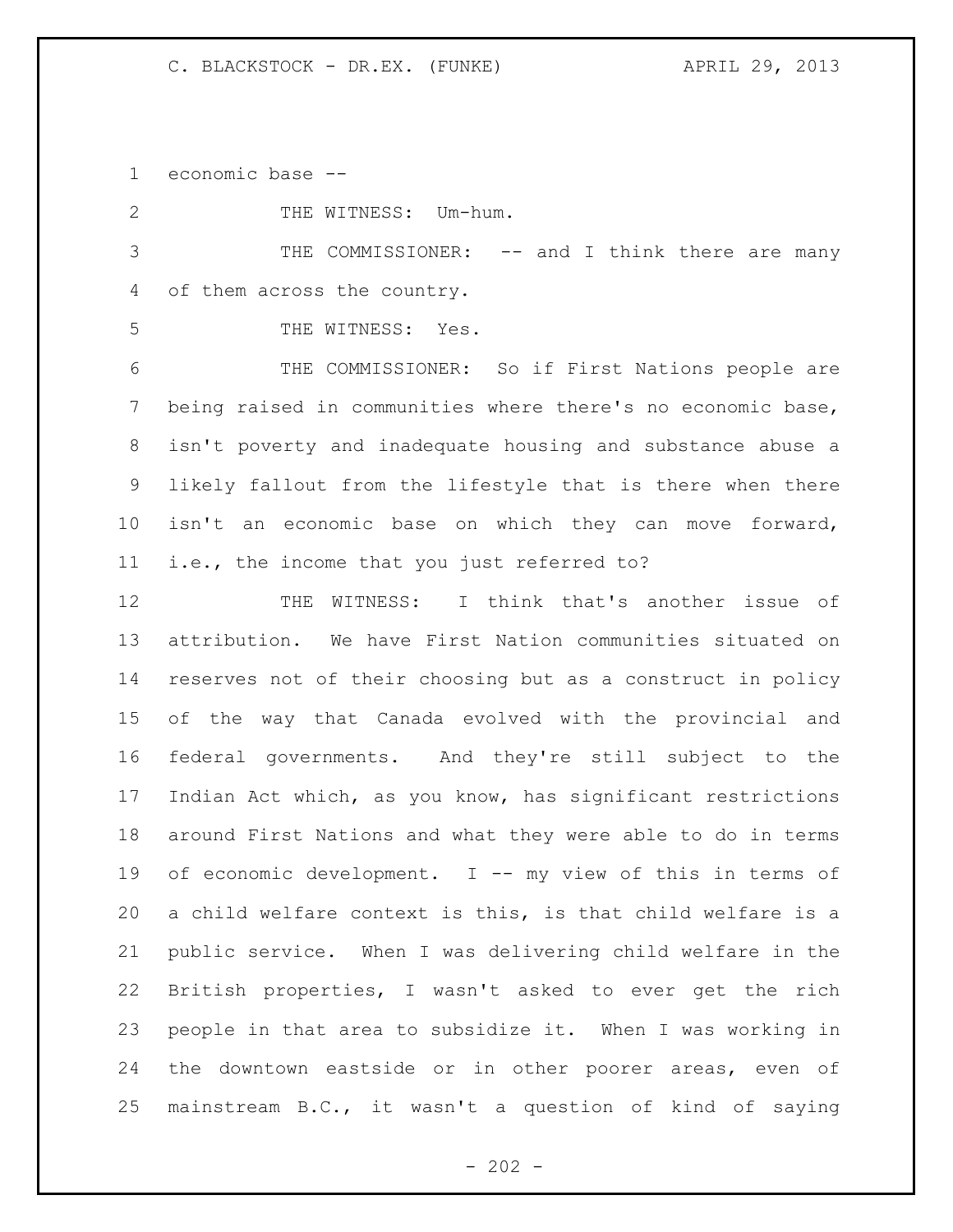well it's, this is kind of a choice that you're making, I guess, of being here. It was that I was responsible for the safety and wellbeing of that child, that's what we were jointly responsible to with a client. And if there were things that I could do in child welfare that would help remedy that issue of poverty or income deprivation I was going to do that and certainly we wanted to work with other allied stakeholders who could work with us to overall improve the community conditions so that we could help the children in greater levels.

11 THE COMMISSIONER: But how are you going to generate the income you've referred to without there being an economic base for it to come from?

14 THE WITNESS: Well my experience, and I'm not an expert in this area so I don't want to -- I'm not an expert in economic development for First Nations communities, but in many areas I do see prospects for economic development and I'll just give you, I'm just a lay person in this area but I just give you a very fundamental example. We talked about Shannen's Dream recently and there's a diamond mine, De Beers diamond mine 60 K down the road from that community and if the children in that school were given an opportunity to graduate with the proper and adequate education, then they would have an opportunity to take advantage of the economic development opportunities in

 $-203 -$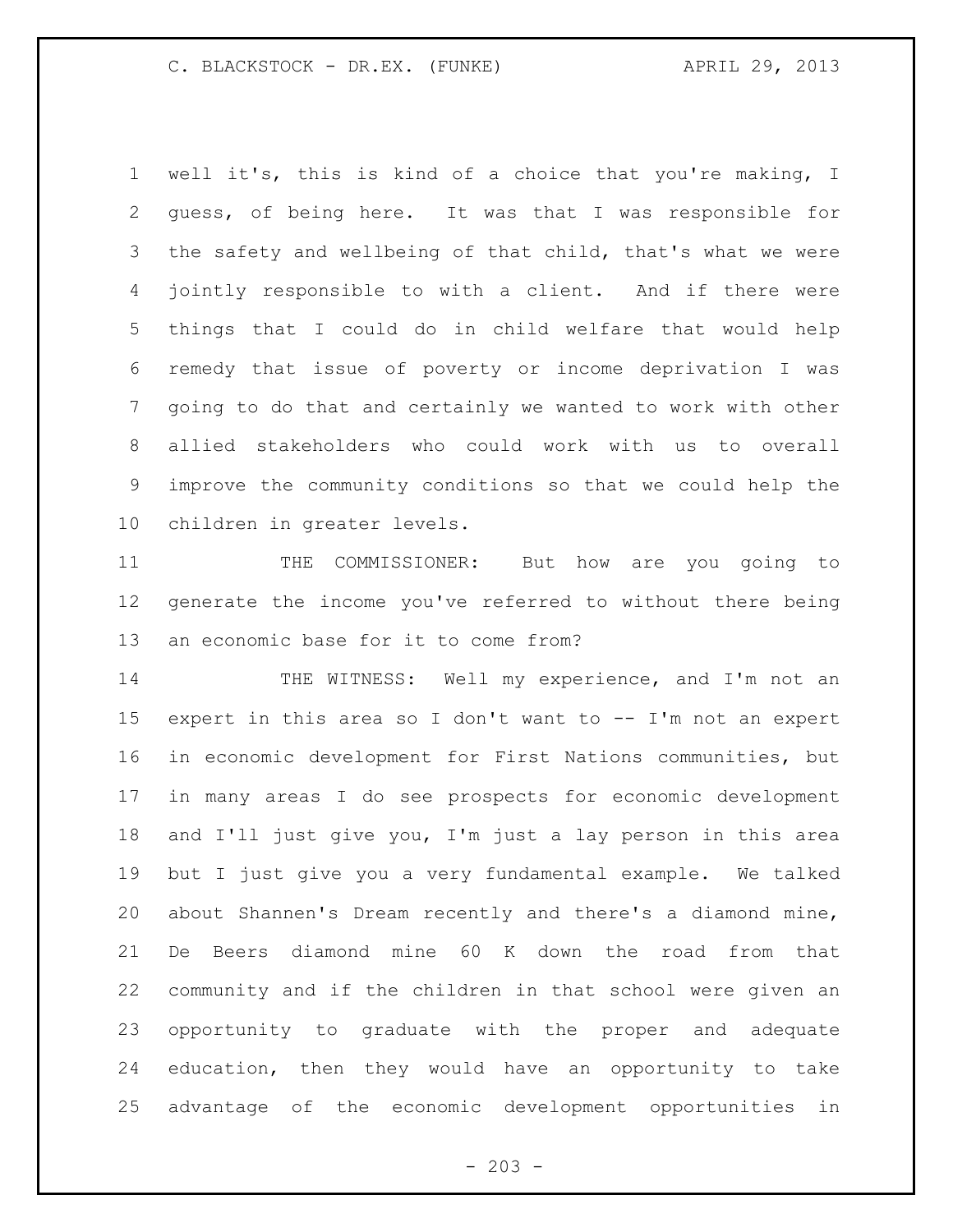their area. And I would argue that these inequalities that exist for children in social, health and education on reserves, undermine their ability to take a full grasp of the economic opportunities, both in traditional ways of life and in western ways of life and western careers. THE COMMISSIONER: What do you say those factors were? 8 THE WITNESS: The factors are the poverty, poor housing and substance misuse. 10 THE COMMISSIONER: Yes. 11 THE WITNESS: And the inequalities in public funding for education, health and child welfare on reserves. And I don't know if you've ever read -- there's a great book that I often refer people to, it's called "The Spirit Level" and it's -- THE COMMISSIONER: Just a minute, before you go into that, you're saying that, that if there was more funding that would go into education and into what else? 19 THE WITNESS: Child welfare. THE COMMISSIONER: On the reserve? 21 THE WITNESS: On the reserve, health -- THE COMMISSIONER: And that is child welfare preventative services, I assume. 24 THE WITNESS: Yes, because where I'm going with this, Commissioner, is that we know from good research that

 $-204 -$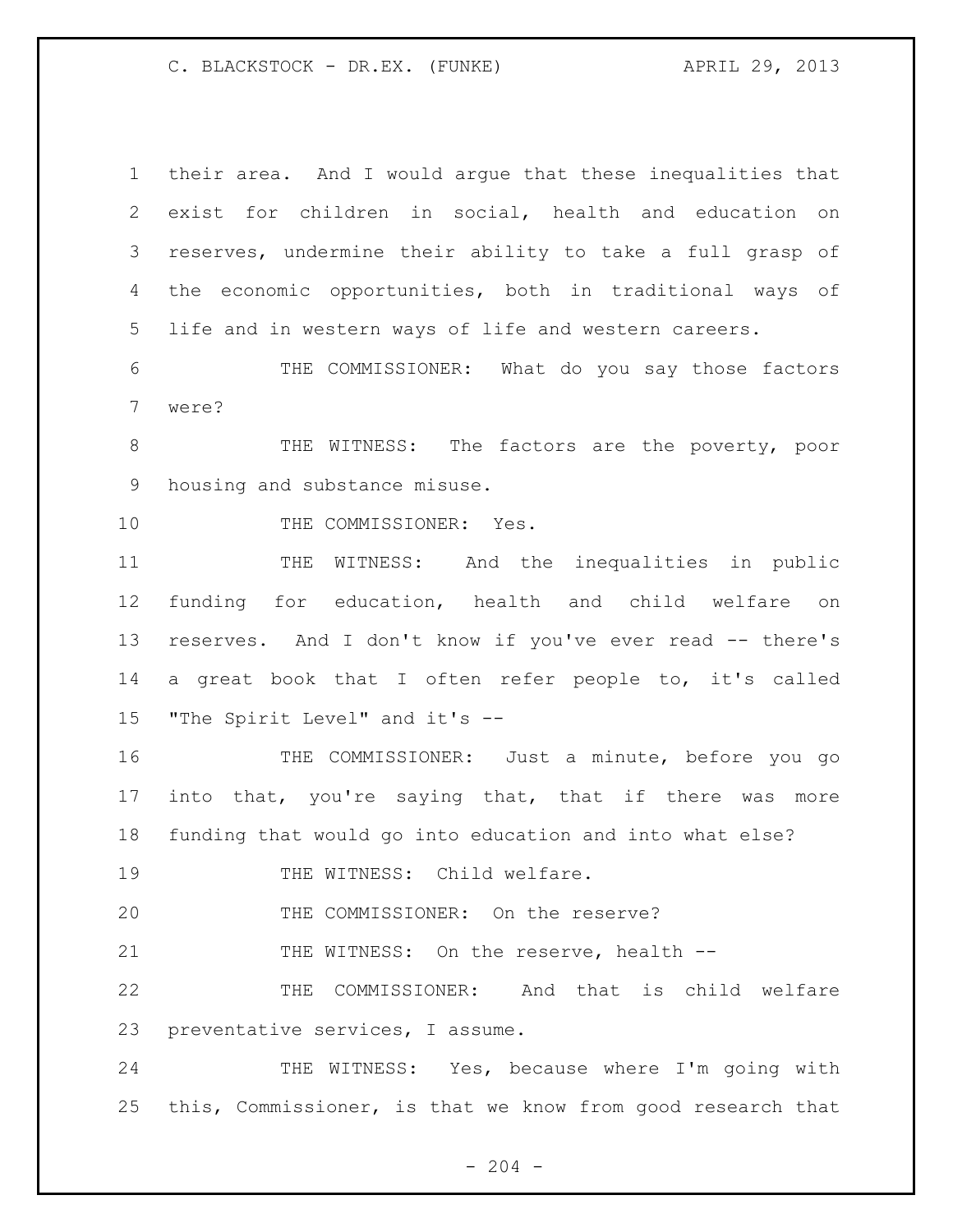for every dollar you invest in a child you save six to seven down the line as a government. It's the best, one of the very best economic stimuli you can make. And the reason for that is that you maximum the opportunities of raising a generation of children who not only are proud of their traditions and their peoples, but are also best prepared to be able to implement the career of their dreams and take full advantage of the opportunities that are presented to them. 10 THE COMMISSIONER: And you -- just a minute. But you said that in your view the funding is inadequate for education, for child welfare and what was the third one? 14 THE WITNESS: Health. 15 THE COMMISSIONER: Health. THE WITNESS: So we're looking a things and -- 17 THE COMMISSIONER: And where does housing come into that? THE WITNESS: Housing would come in under the general idea of public health. 21 THE COMMISSIONER: Yeah, okay. And the third one is health? 23 THE WITNESS: Right. And it's not just my view. It's based on reports, for example, from the auditor general of Canada, who just in a recent omnibus report in

 $- 205 -$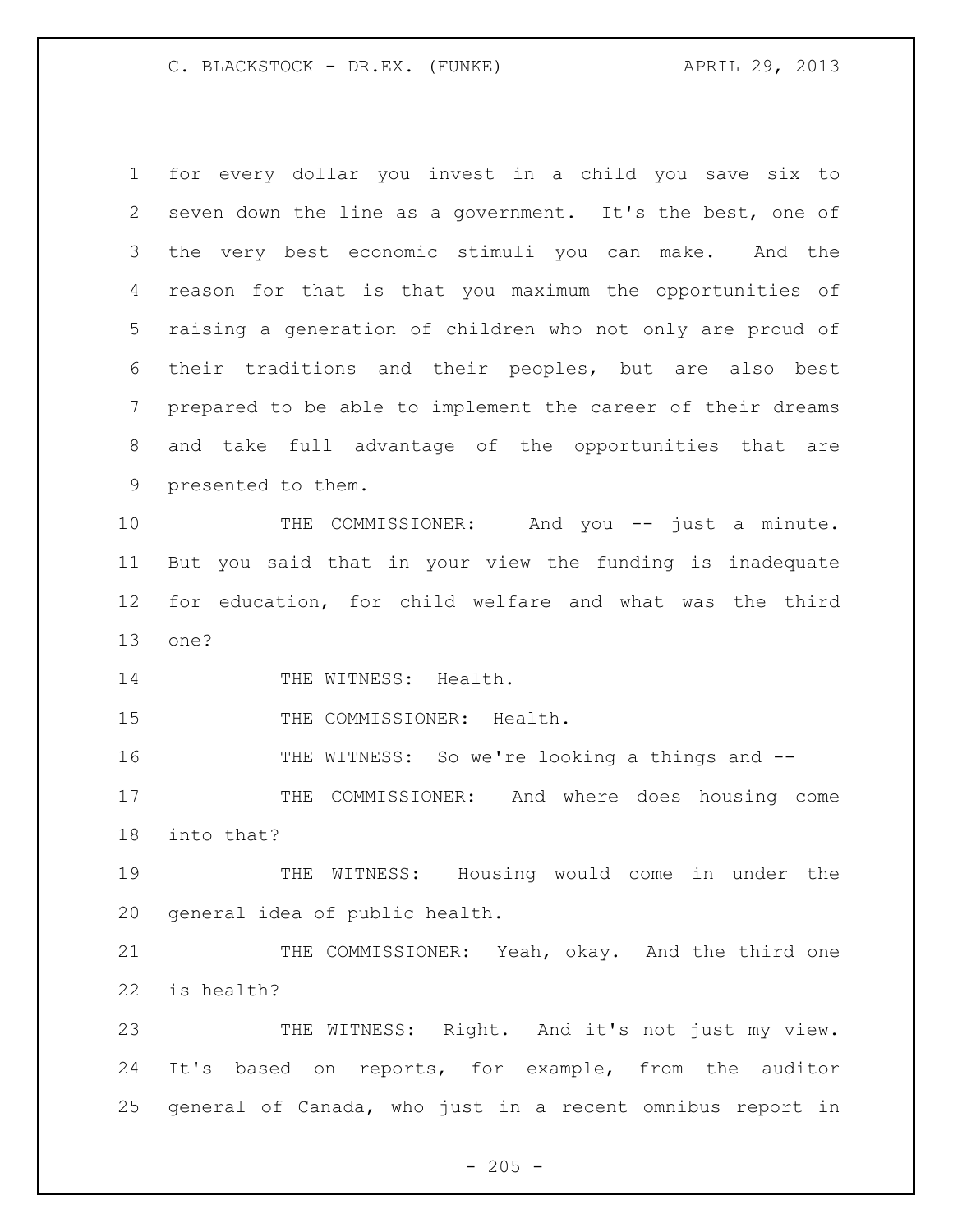2011 found that levels of funding are not where they should be. And also equally as important, that the funding needs to be structured so it actually responds to the needs of the community.

 THE COMMISSIONER: Yeah, well I'm sure we're going to hear from the Province of Manitoba about their view of the funding and, and the feds aren't part of this.

8 THE WITNESS: No, that's right.

 THE COMMISSIONER: But, but I'm interested in getting your views on the question I put to you and I appreciate your response and I'll let your counsel carry on.

13 THE WITNESS: You're very welcome.

MR. FUNKE: Thank you, Mr. Commissioner.

BY MR. FUNKE:

 Q Incidentally, Dr. Blackstock, that leads directly into the next line of questioning I was going to ask you about and before we turn to the Touchstones of Hope, because that's the next logical area to examine, I wanted to ask you if there were any examples in Manitoba of what you and Nico Trocmé in your article Pathways have referred to as sustainable community development approaches towards finding these types of holistic solutions.

A Well, one that the West Region Child and Family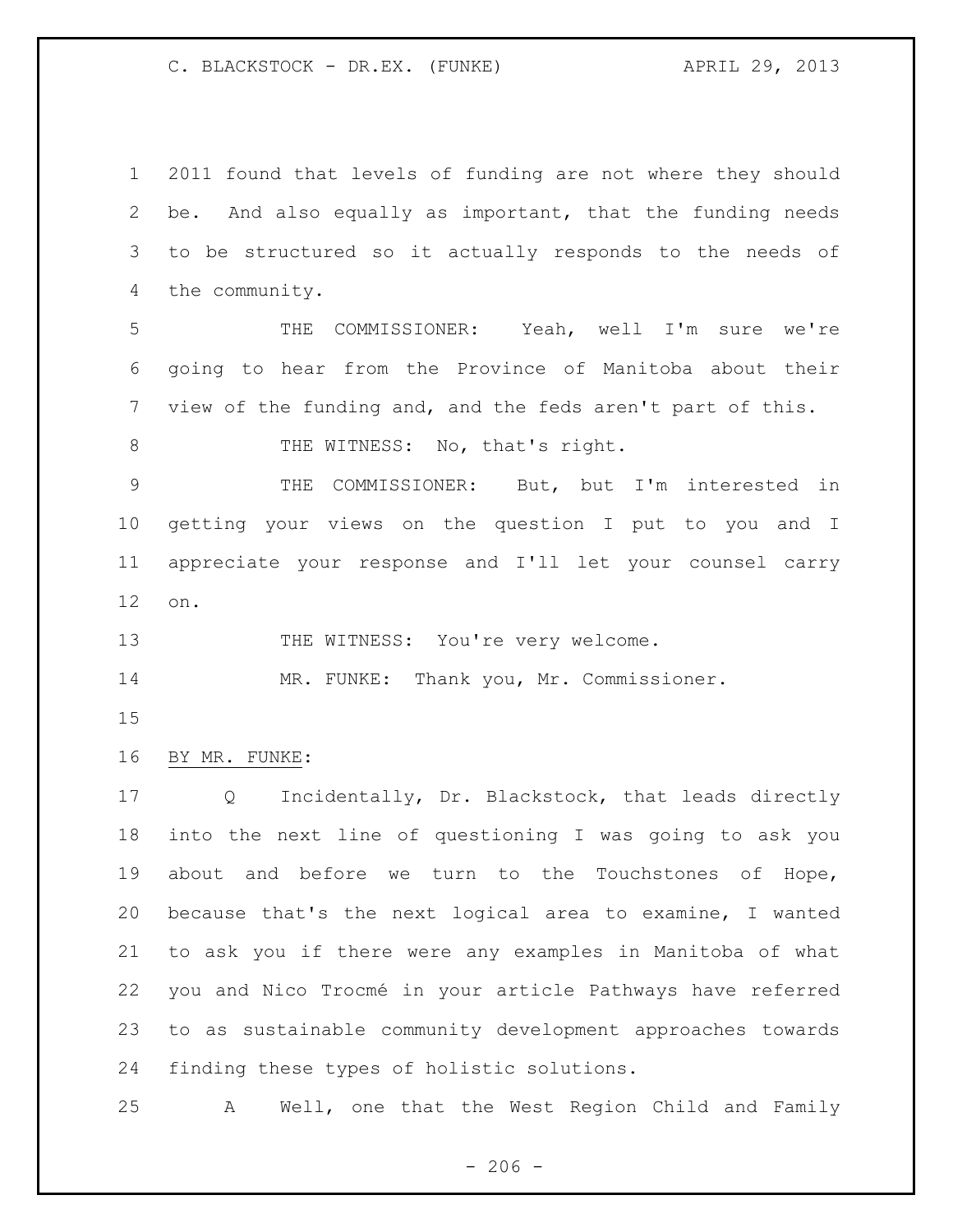Services have, it's kind of a wrap around program for families that would, in multi-generational ways appear for neglect and it included issues of cultural programming, parenting programming, employment types of programming, and supports and that was, I've been made aware that that was a very effective program but was only pilot funded and therefore discontinued.

 There's also some good examples of where communities have used the circle of care model here in Manitoba and that type of model, which brings, which understands that these structural factors are there and therefore need to be incorporated into planning is really key, but in order to implement those models effectively, you need these silos of funding. So, for example, I just talked about how the United States has opened up its child welfare funding to allow rent subsidies. Well why not when that's the key, one of the risk factors for kids. It's that type of thinking that also needs to go into the circle of care model so that we allow people to pool their expertise and pool their financial resources to deal with these cross-cutting issues.

 Q And we will be hearing from witnesses, if not later this week then early next week with respect to models here in Manitoba who have implemented the circle of care program.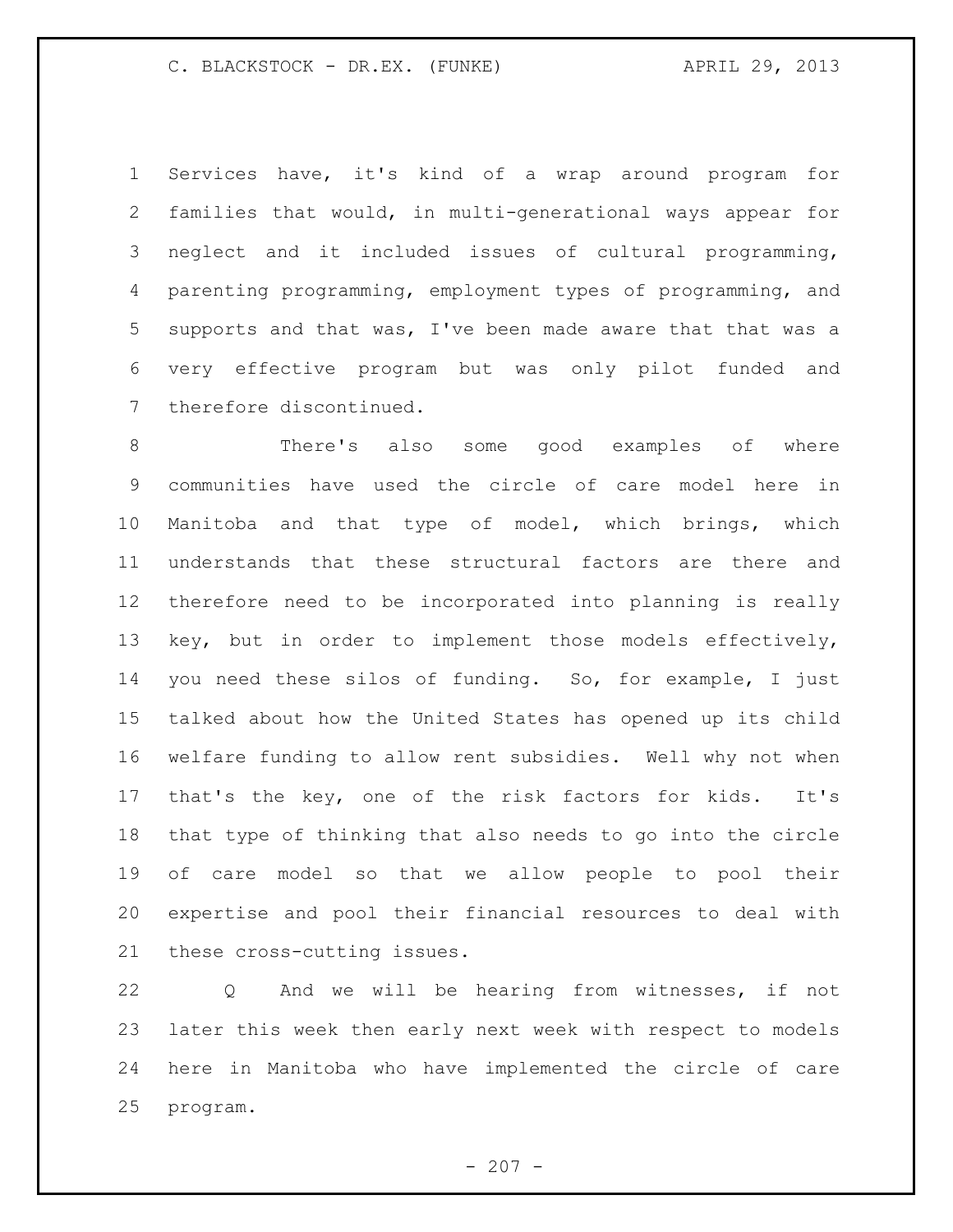So if we can turn back then to your earlier discussion of the Touchstones of Hope program. You described it briefly when we were talking about the various initiatives that the Caring Society has undertaken. Can you talk to us a little bit about where the Touchstones of Hope program has been implemented and what successes you've had with respect to that program.

 A Right. I think where I left you off is saying that from that gathering in Niagara Falls we came up with the five touchstones principles.

11 0 That's correct.

 A Again, just as a reminder: self-determination, culture and language, structural interventions, not discrimination and holistic response, centered within a framework of reconciliation where there's this truth telling, the acknowledging which is really the learning about what we've done in the past in ways that allow us to not replicate it in future if it was a wrong practice and to build on it if it's a good one. The restoring, making things right as much as we possibly can and the relating which is this new relationship.

 Now that's great to have a piece of paper like that but what do you do with it is the next question. So we were welcomed in to northern British Columbia whereby nine different First Nations, who were serviced by five

 $- 208 -$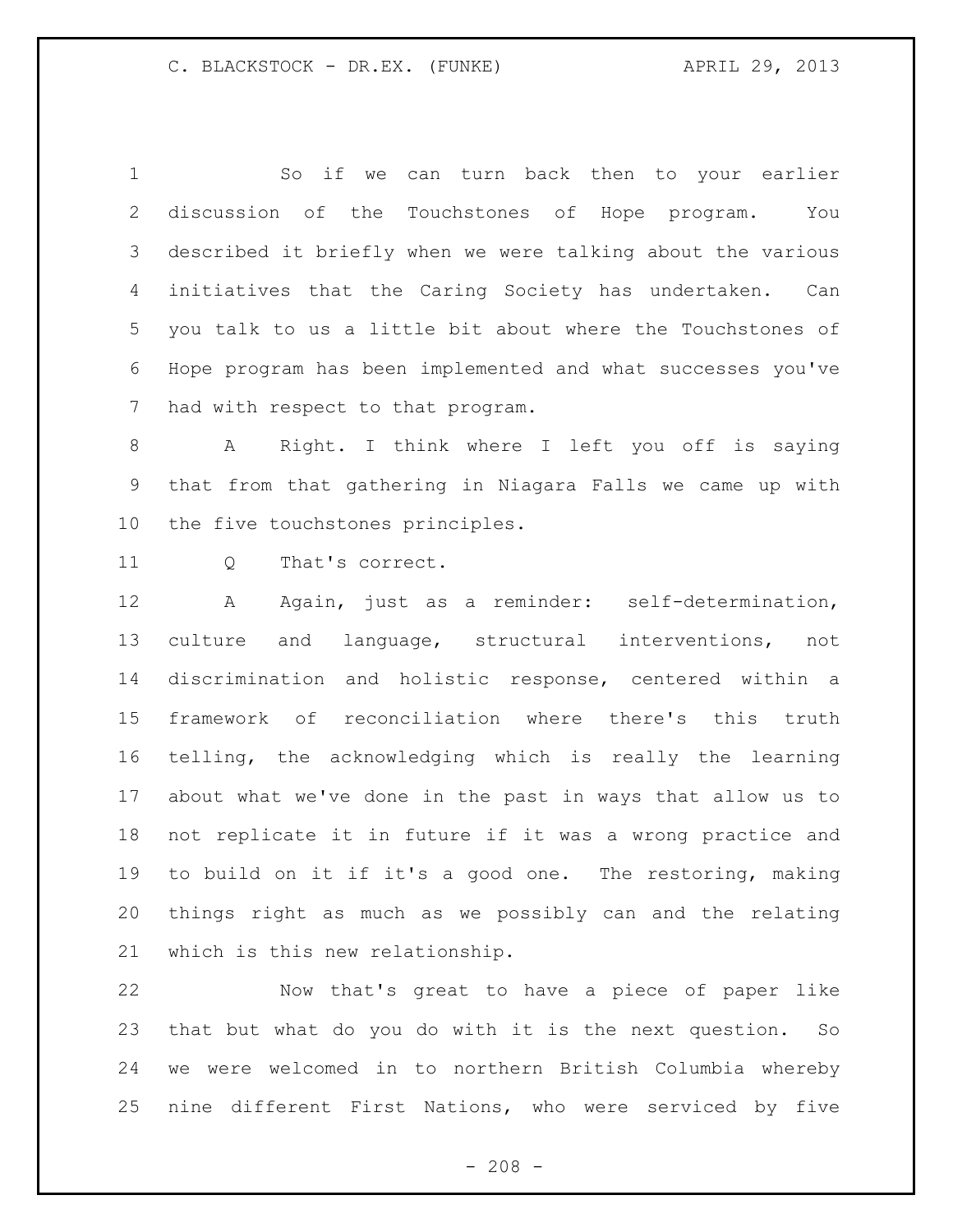different First Nations child welfare agencies, ranging from the Carrier Sekani Tribal Council which is right, services all around Prince George, so that's the most urban area you have in northern B.C., to some of the remote areas, so Haida Gwaii, for example, or even north of Terrace. And we were -- and the provincial government who said, you know what, we have 80 percent of the kids in care in northern British Columbia are First Nations. We've tried a variety of things through the years that have not worked and we keep hearing the first nation say that they want to go to this model of self-determination, but we don't even know what it looks like. So again this Touchstones of Hope program get us there. And then at the time I have to give them credit because it was a bit of a flyer. We were going to try a very new approach with them and do a code learning process as we went through but this is how it went.

 So at the initial process what we did is we worked with these First Nations communities and the province to identify the leaders in child welfare. You see it in a broad sense. And when I say leaders, it wasn't just executive directors of agencies or the RDG of the ministry. It was sometimes that guy, you know, who's out there helping the kids, round them up, make sure that they all get to bed on time. It's that person who's the

 $-209 -$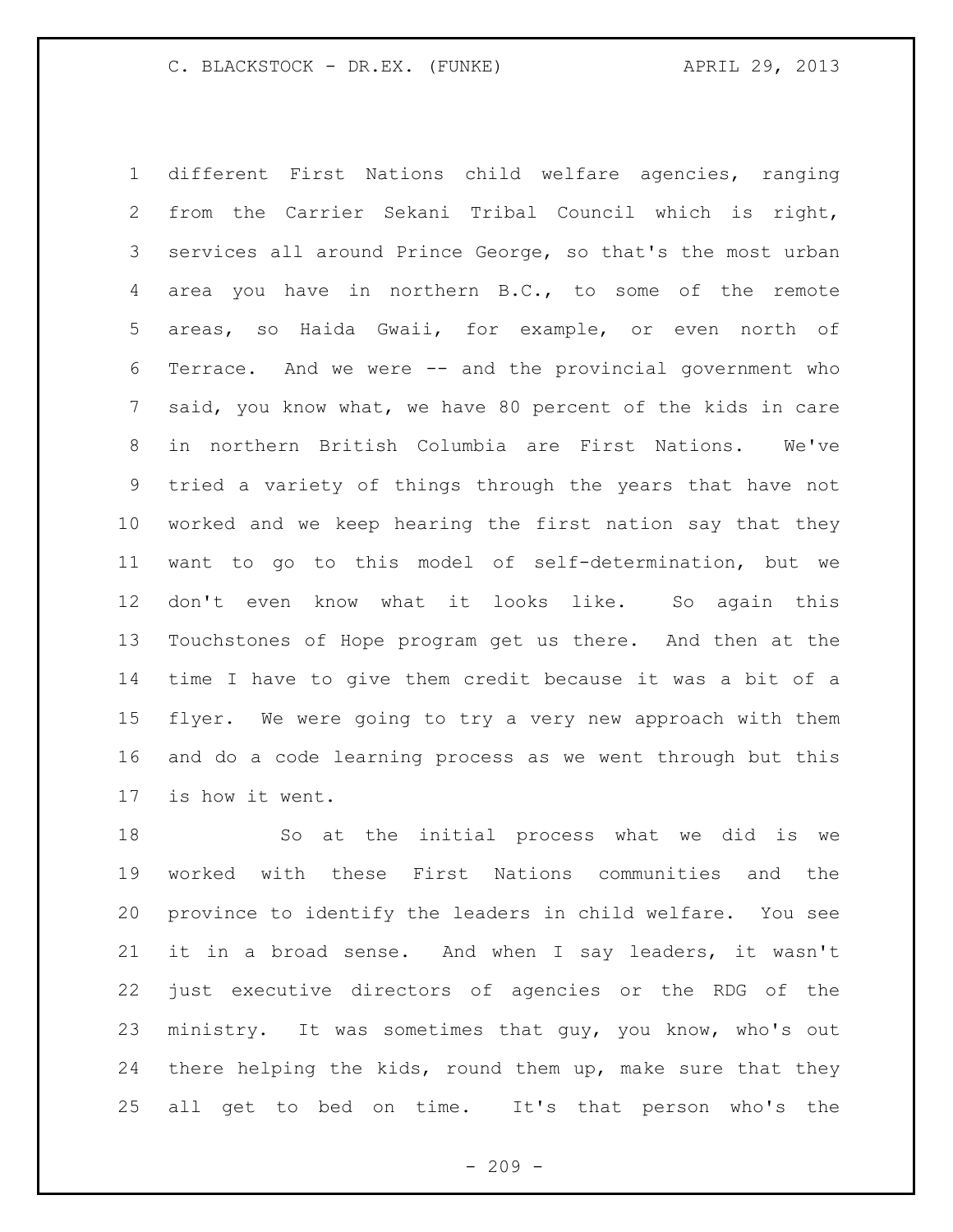baseball coach, it could be the elder, could be the teacher, could be an RCMP officer, definitely the child protection staff and we brought them these leaders together and would ask them to leave their titles outside of the room because with each of these titles came a presupposition of child welfare and the structures and we wanted to be open minded, pressing the refresh button.

 And we presented the best evidence that we know in child welfare so things that we talked a little bit about today, so the fact that poverty, poor housing and substance misuse are the main factors, the fact of all of those income is the biggest predictor, what do we know about self-determination and the research backing that, et cetera. And then we brought these folks together to dream what a healthy First Nations child in northern British Columbia would look like.

 You know, that's always been the missing ingredient to me in child welfare is we've talked about all the deficits but how can we get there if we don't know what a healthy child is in that particular context? So we would use the planning alternative Tomorrows with Hope program, something that's used widely here in Manitoba. It's very cheap and easy to do and it can be done with a variety of literacy levels and indigenous languages. And we would mix the groups up so that we had non-aboriginal and First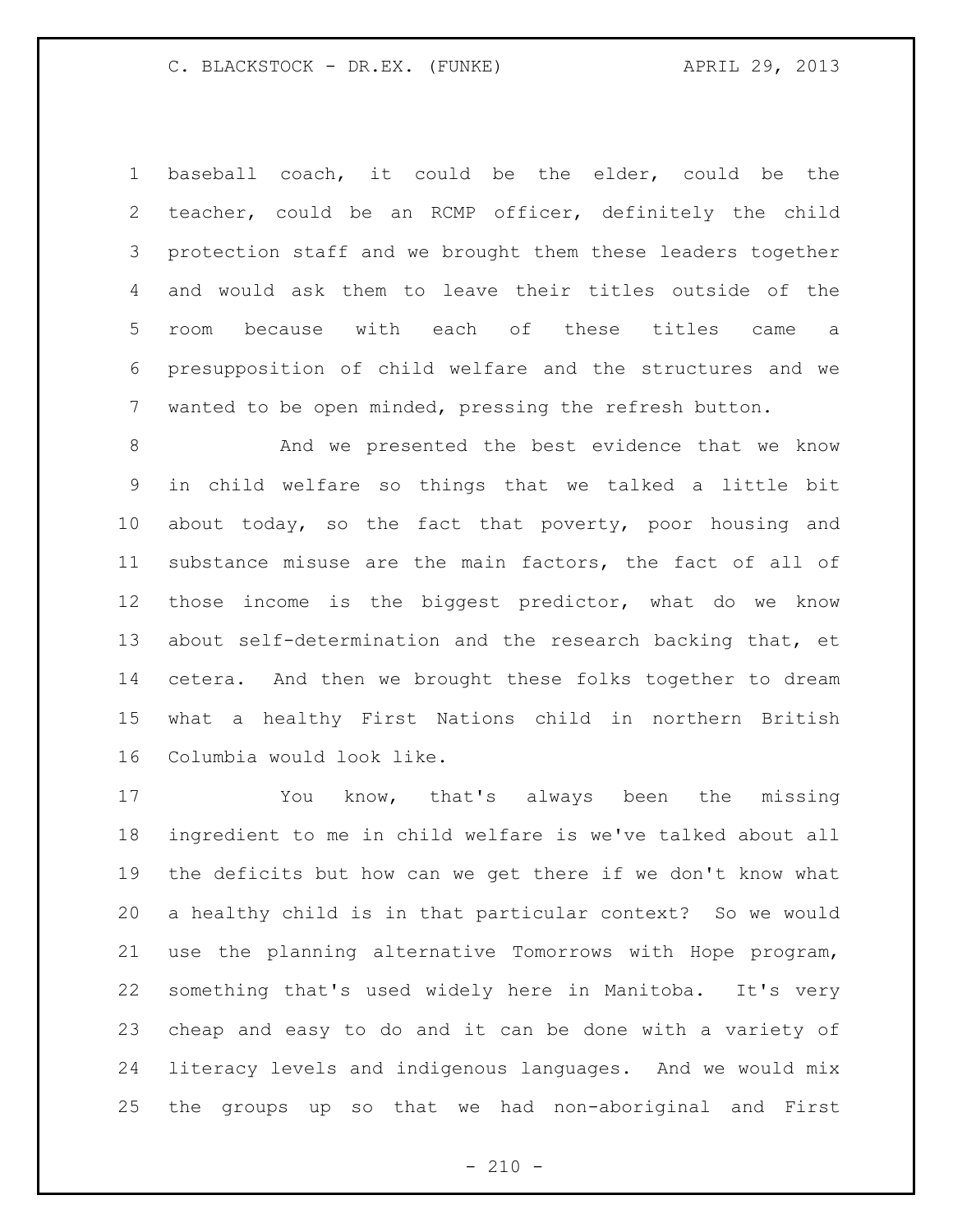Nations in the group and some diversity even with that, so we wouldn't put all the agency people in one group, we'd put them an elder, a young person, maybe a gas station owner in a group and we would ask them to describe that vision of what healthy children and families was for them and then to identify the indicators, so just to give you an example. So what routinely would come up in these dreams parts is every First Nations child, knowing their own indigenous language as well as English or French, and so in order for every child to know their language has to be enough teachers would be one of the first indicators. So you do that piece and then you go to where we are now because what you want to do is use that as a building block to get to where we need to get to, not as the only place where you can imagine. And then we do what are the resources we needed to implement that model? What are the next pragmatic steps we could take together? And that was all a simulation. We would take them through the simulation and we would say to the communities we've taken you through a simulation of what we would like to do in each distinct First Nation community because as you know, Commissioner, they've culturally diverse up there, that's where my community is. So you can't come up with this pan-aboriginal thing, you have to go into communities. But we want you to respect that this is about self-

- 211 -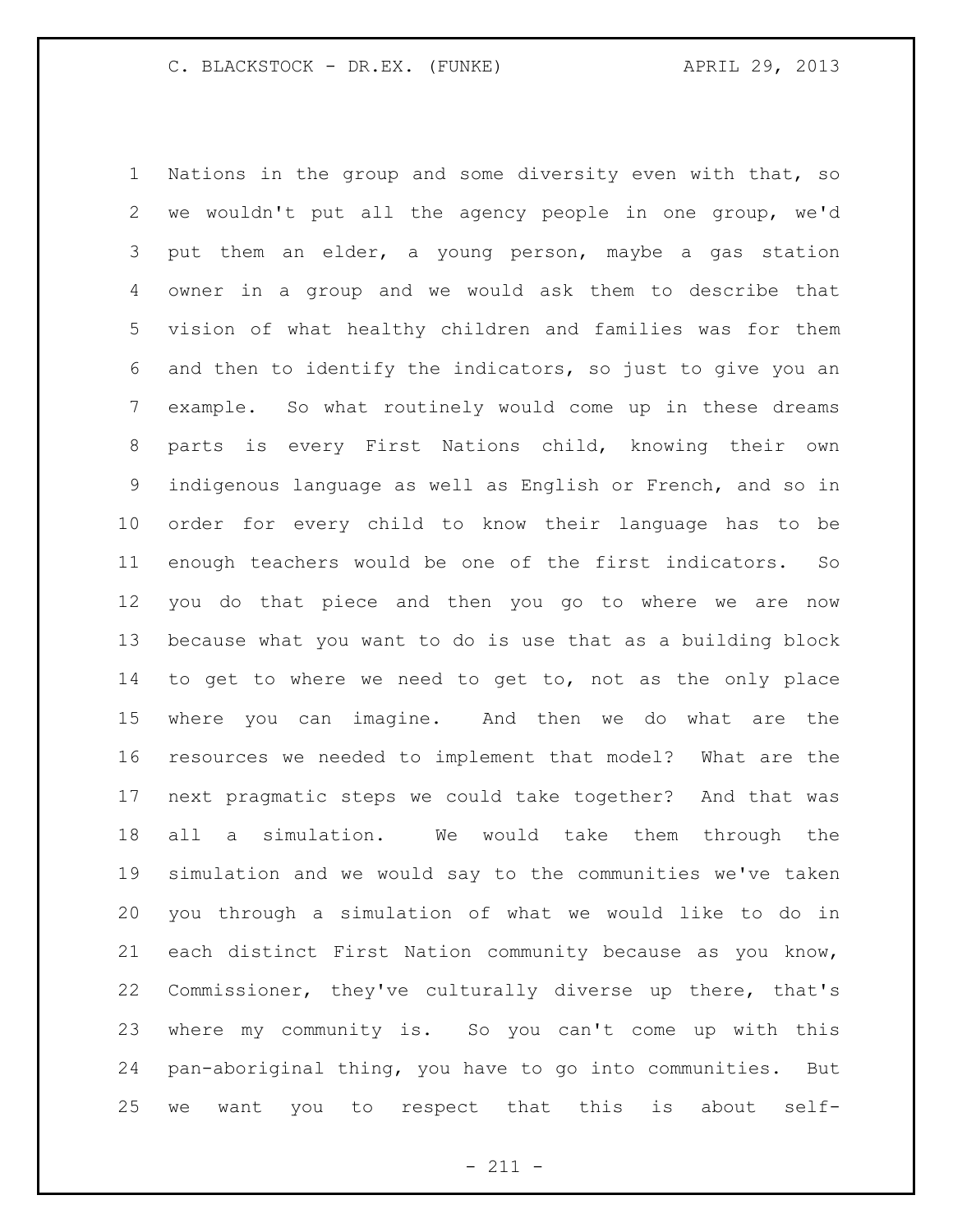determination and we -- you, the province, we want you to go back and talk internally too because what we're asking you to do here is to engage with us in a sustainable long- term movement where we recalibrate child welfare in a way that's in the best interests of children and that's going to take some adjustments on everybody's part.

 So in that group they all came back and they said yes, they want to do it. So we set up this joint advisory committee of First Nations and members of the Provincial Government and we then hosted a train the trainers group. We have the First Nations and the government identify people who are just good facilitators, they're in every community, you know the people who can help facilitate these sessions. And then we went into the communities and we did that same visioning but instead of what is a healthy child in the north, it would be what is a healthy Gitxsan family and child look like.

 And we employed an evaluation of research model with the participation of the First Nations and the province and their permission. We conducted a participatory action research model so we could identify themes that would emerge across these communities that would help inform positive policy change and if necessary legislative change. And also we could see whether the model was actually having any changes in difference. And

 $- 212 -$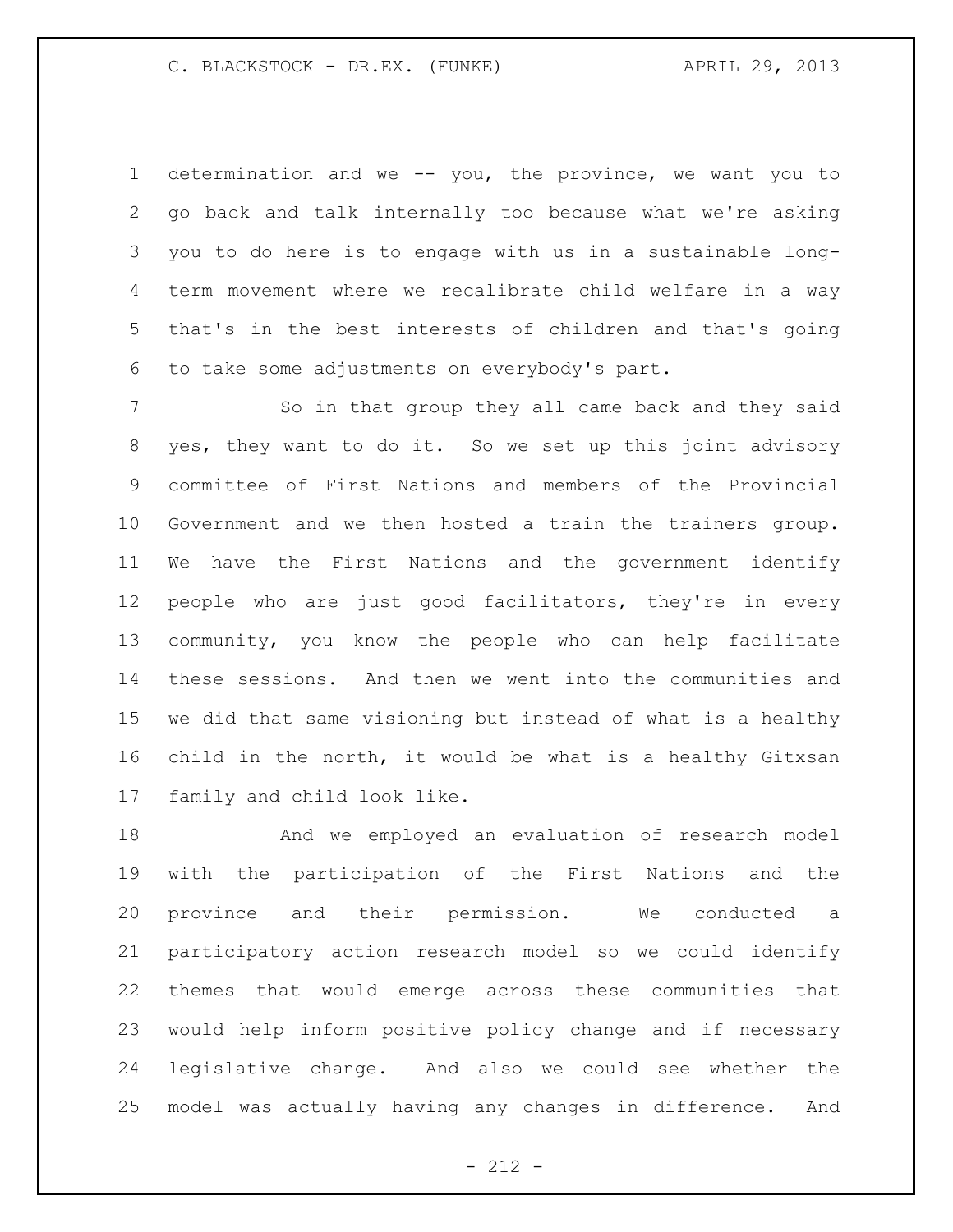what we found is that this model is (a) really cost efficient to do and (b) was leading in some very promising differences in the way that child welfare was understood and practiced in Northern British Columbia within a relatively short period of time.

 Q You said that the program was very cost efficient. What did you mean by that?

8 A Well number 1, we are the designers of this program, so we actually have not only designed along with those 250 delegates at the Niagara Falls gathering the Touchstones of Hope principles and process, but with the input of First Nations and the government officials in B.C., we've developed an entire tool kit on how to run this model which begins with how would you even begin discussing it when your provincial government or with your First Nation about what this model is to what is the budget template for running that first regional session. What does a sign look like? How do you -- what are the PowerPoint presentations you take people through for the evidence? What are some of the learning resources you have? How do you evaluate it? All of that is on a DVD which we give away for free because we're a national nonprofit and the Caring Society for a long time has believed that we will not deprive anyone of information that benefits a child because of their ability to pay. And

 $- 213 -$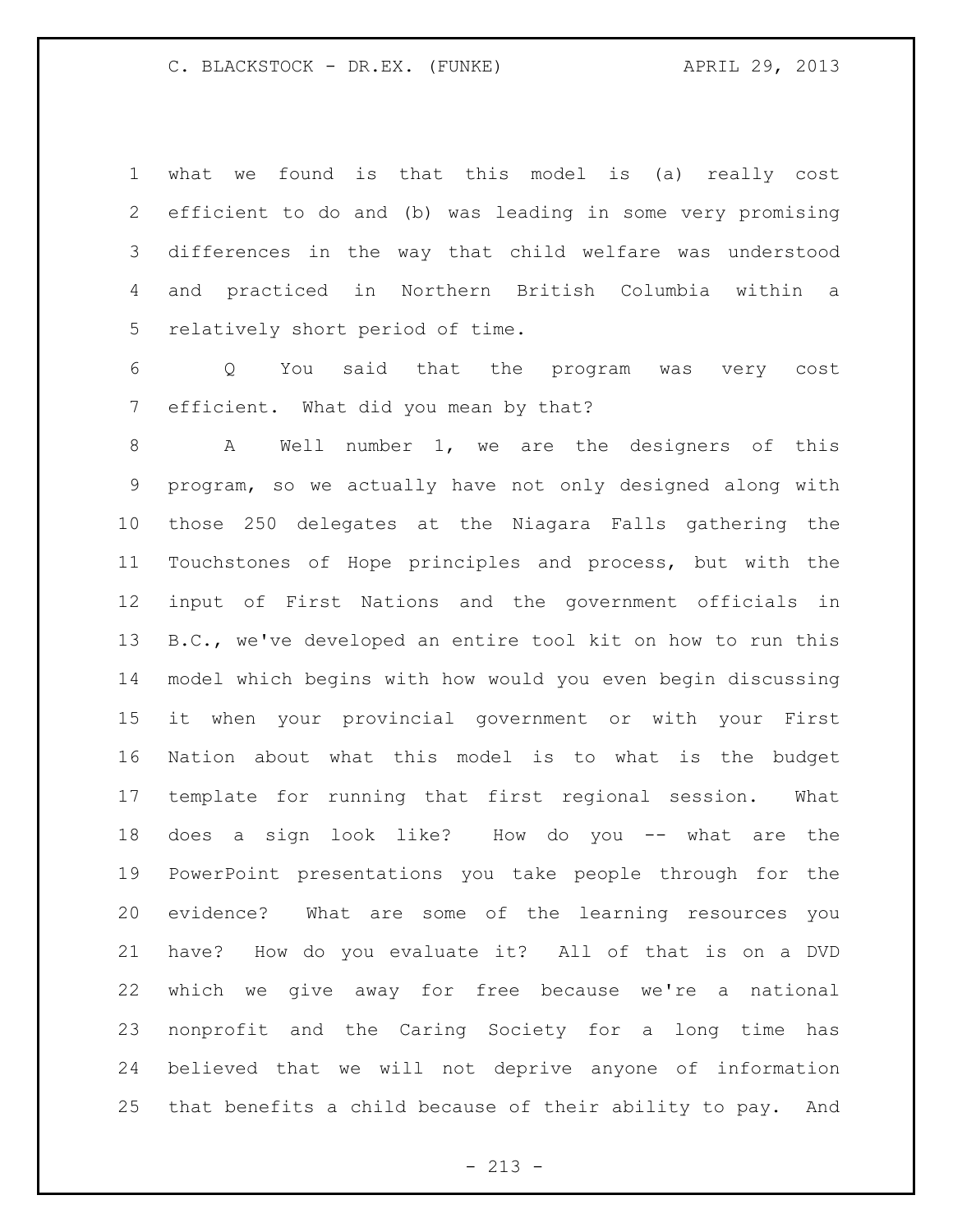so it's a model that we hope First Nations will take up and be able to use in their communities.

 And the other thing that was really wonderful in these dreams is that one would have the dream up there and you'd have all the kids and families and everybody in the grassroots community engaged in that dream. We'd see a couple of things happening. Number one, a lot of the mainstream social workers would say this is the type of child welfare we want to practice, because remember our question was not what is the kind of child welfare we want, it's what kind of healthy child. So it's a very holistic vision and within that are real programs that child welfare could intervene. And I hope you'll bring me to the woodcutter example which I'll talk about in the middle, in a minute. So you get this buy in. For the first time the Province and the First Nations can see, have co-created this dream that makes sense to them.

18 And when we look at the model we can actually identify there. We go through and we say which of these items on our dream, and there will be many things on there, which of these things do we need any money for and there will be things on there that you don't need any money for. And then we'll say what are the things that you need any statutory permission for and there will be things on there that you don't need that for either. So community members,

 $- 214 -$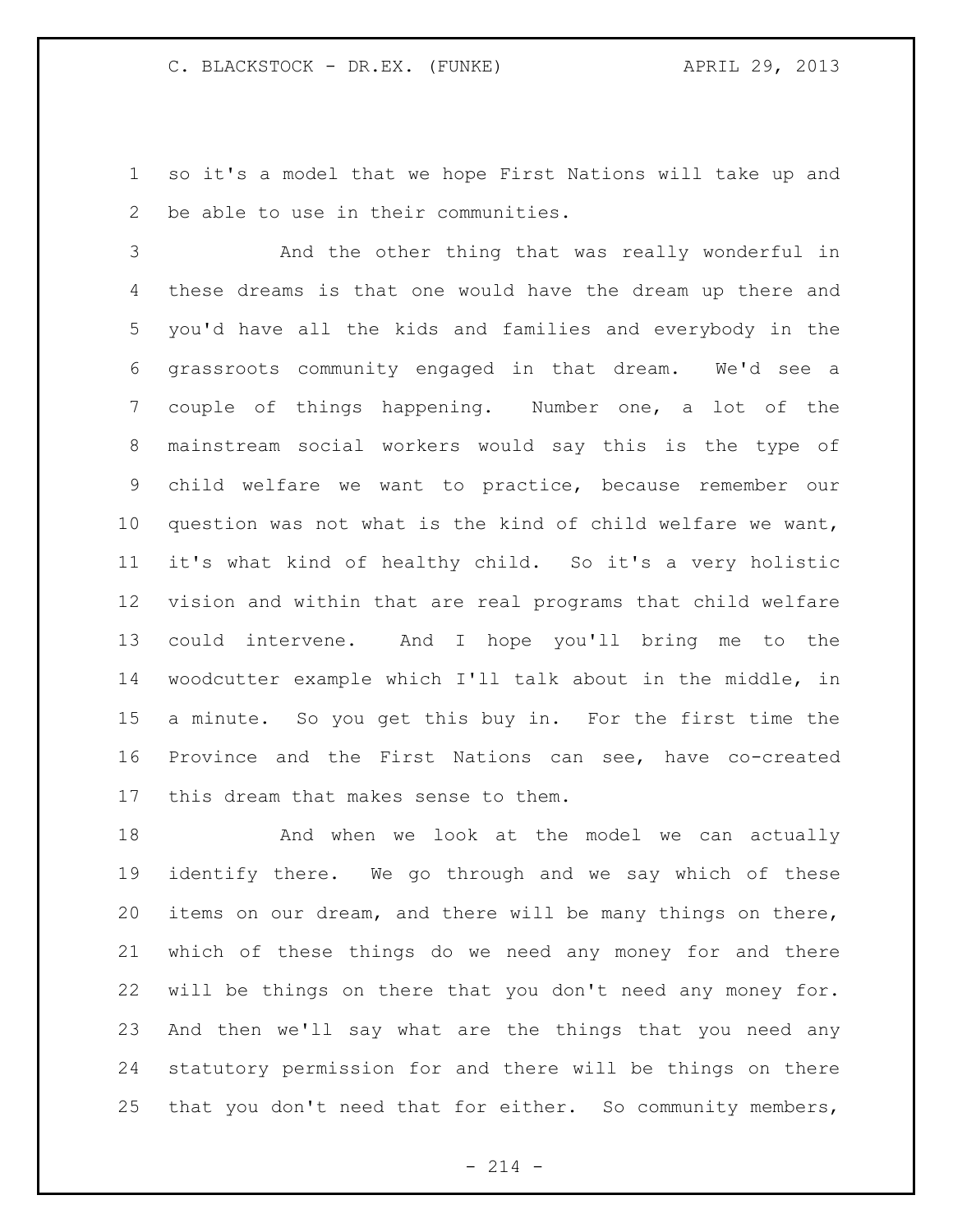grassroots citizens with no cash and no ability to do statute can actually action on these items to make their kids safer right away. And then, yes, there are items that require those types of other reforms that we would put in places processes to address those.

 THE COMMISSIONER: Well is the long-term objective to bring the balance more into equilibrium with respect to non-aboriginal children and aboriginal children?

 THE WITNESS: Yes. And it's also to really promote healthy families and communities and re-engage everyone in the community.

 THE COMMISSIONER: But, but this is a proposal to attack the overrepresentation problem, is it?

 THE WITNESS: That's one of the -- that's a symptom of the problem that we want to get at. What we want to get at is restoring healthy families and communities in First Nations.

18 THE COMMISSIONER: Yes.

19 THE WITNESS: And as a result of doing that, the numbers --

 THE COMMISSIONER: But if you do then you're not going to have the children going into care --

23 THE WITNESS: That's exactly right.

24 THE COMMISSIONER: -- with the same numbers. 25 THE WITNESS: That's exactly right.

 $- 215 -$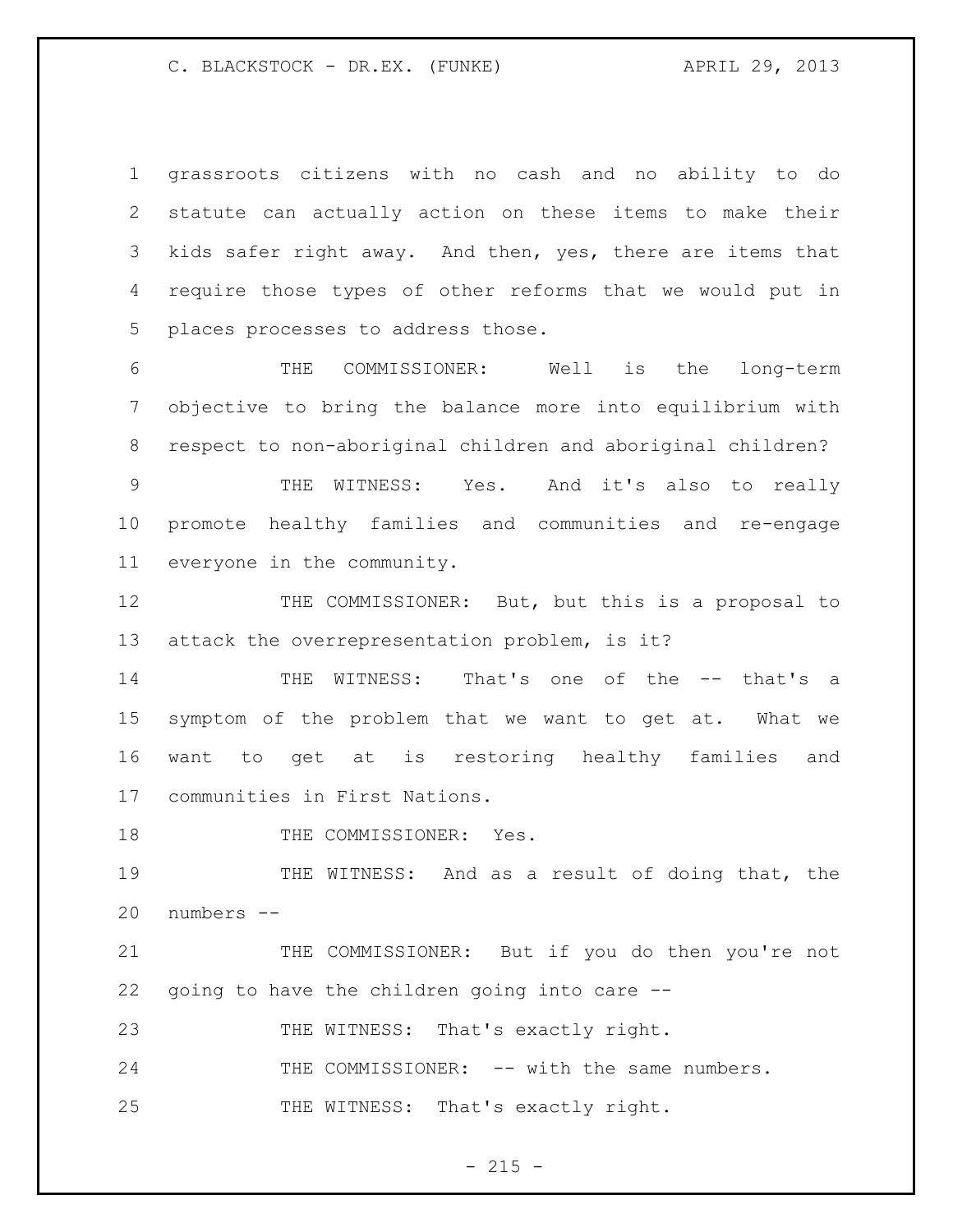THE COMMISSIONER: And how long has the program been going?

 THE WITNESS: Well, it's -- we started it in about 2000 and -- I'm trying to remember the date we started, about 2007 we started that initial conversation and it ran full bluster up until about a year and a half ago but then there was a change in provincial administration, so they defunded some of the key positions and so it's not been as well supported as I would have hoped since that time.

 THE COMMISSIONER: Has there been an evaluation done?

13 THE WITNESS: Yes, by the University of Toronto we had an independent evaluation done of the Touchstones Hope model.

THE COMMISSIONER: In northern B.C.?

17 THE WITNESS: Yes. And what the evaluation showed is that there were significant differences reported by not only provincial social workers but of the First Nation social workers in their understanding of the historical disadvantages that were affecting families and the strengths in those communities, the respective strengths in the communities that were being brought to play and could be leveraged for the safety of children.

There was also a real shift in the relationship

 $-216 -$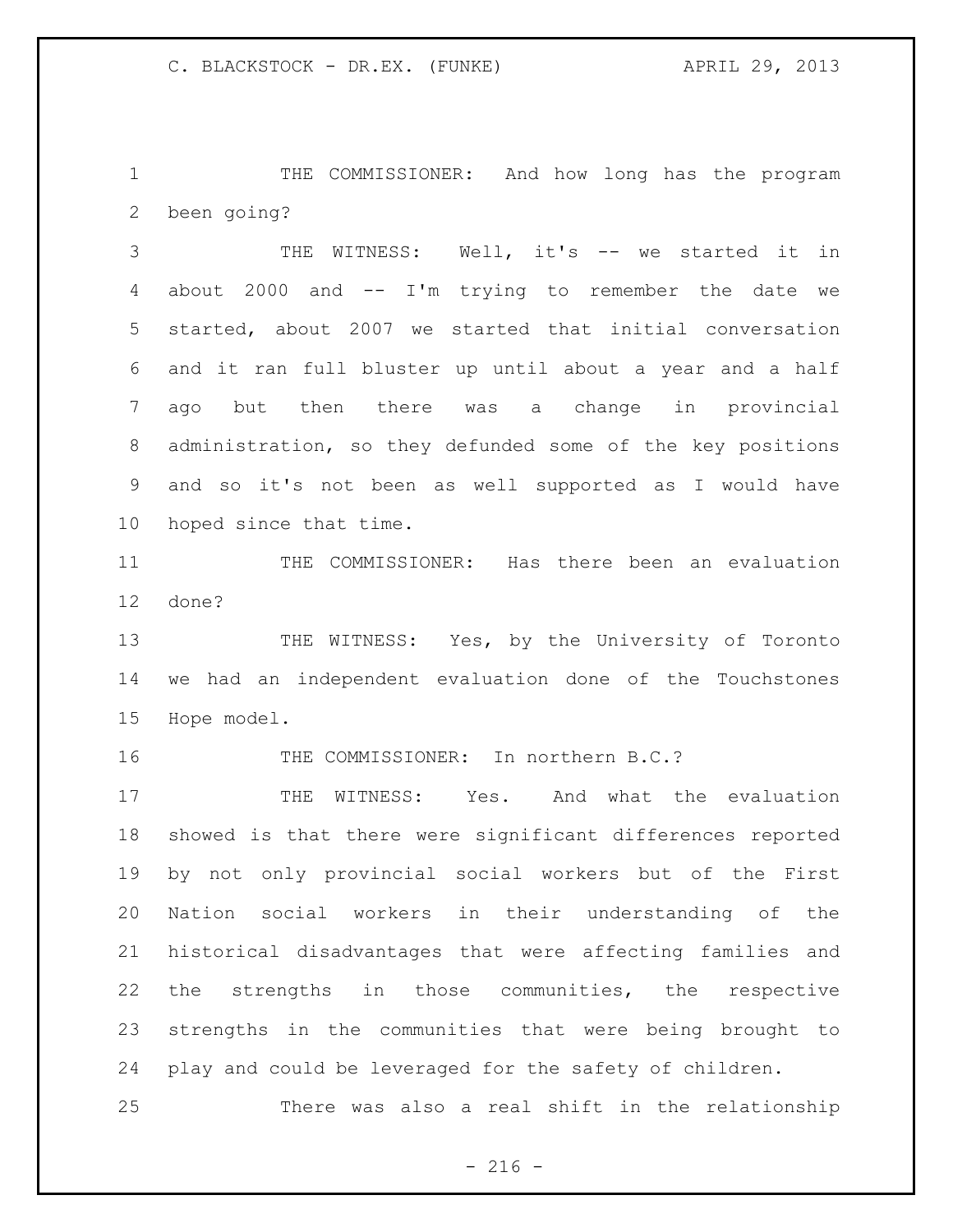and I don't think I'm speaking out of turn here to say that the relationship at the time we began this was, I think both the Province and First Nations would agree, was very, very stressful. They had just gone through a process that did not lead to very good outcomes for First Nations kids and so it was really not at a good place. And yet within two years of doing this joint work there was a delegation of aboriginal people from Australia who wanted to come and look at some of the best practices we had in Canada and we sent them up to see the B.C. government and the First Nation in northern B.C. two years after we started the model. And I ran into them at the airport here and I said what was the best thing you saw when you were doing these visits across the country, most surprising thing, and they said the most surprising thing was the relationship between the Province and the First Nations in British Columbia. We had never seen a relationship that from both parties was totally focused on doing what's best for kids. All of 19 those bureaucratic we can't do it, we don't have authority, all of that drifted away because people were centered on a vision. Not to say, I don't want to romanticized it too much, those who were still there in place, but I think what we saw was a joint working towards the visioning of what could happen in that evaluation.

And we also have done in the evaluation, which I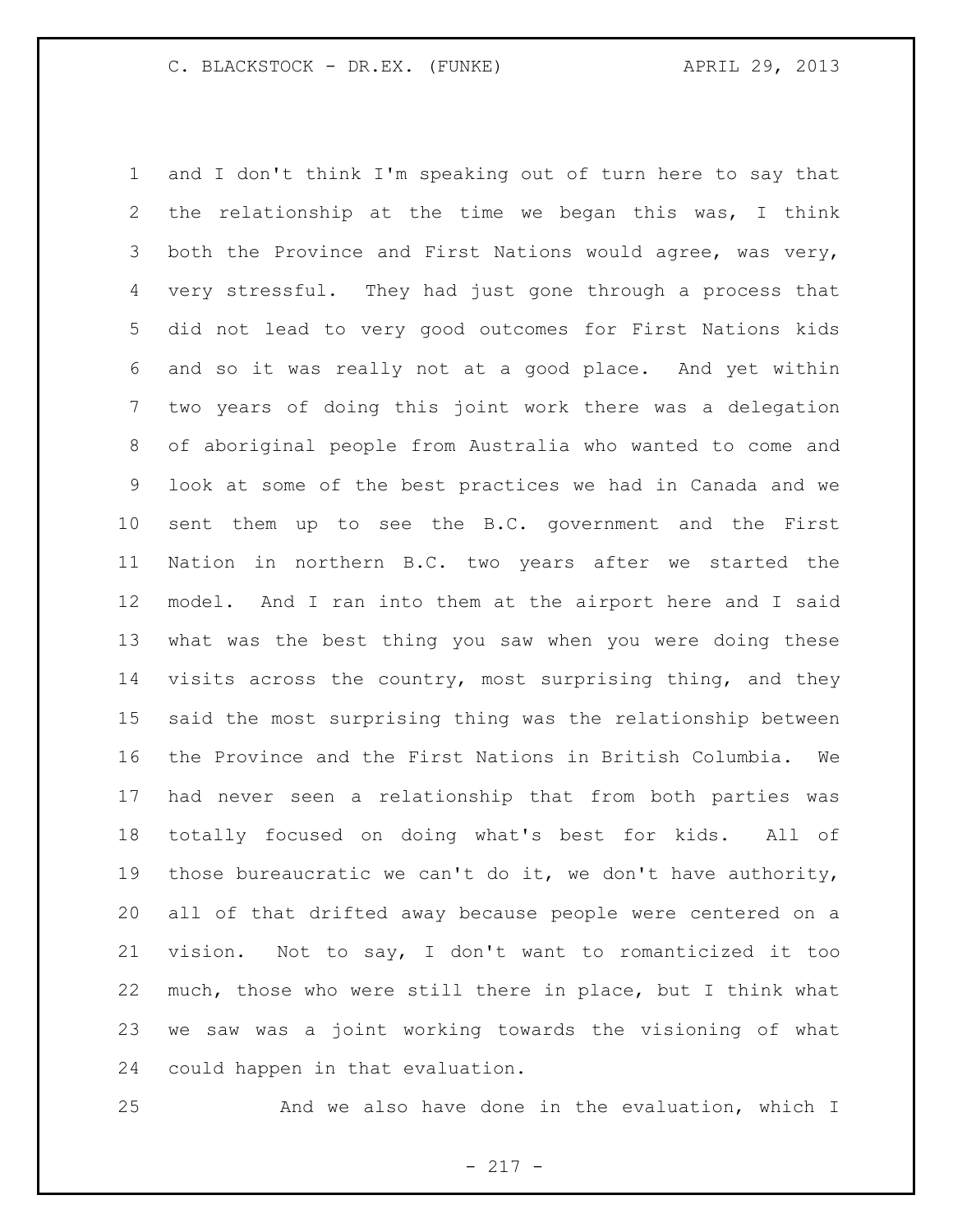believe you filed, Jay, so the commissioner can refer to it later, but remember I said with the permission of the communities we captured the dreams and did the thematic analysis across those five communities and that's actually included as an appendices there. And one of the great things that we've had is, like I'll talk about the woodcutter example, for example. So there was a gentleman in one of the northern First Nations communities and he would just do this as a matter of course. He used to take his pickup truck and go and cut wood for the elders and soon enough the word got around the community and so many elders wanted his services that he had to recruit some help 13 so he recruited the young people in the community. So when you take a whole pile of the youth out to the bush, they'd be cutting the wood. They stop off at each elder's home. It was building relationships between the elders and the youth. They were learning different stories about their culture. They were doing, learning about giving and all those good values. And then the woodcutter lost his job, so he wasn't able to afford the fuel out of his own pocket.

 Now in the past, had the woodcutter gone to the Province of British Columbia and said could I get a \$100 Esso certificate so I can keep cutting wood with the youth for my, with the elders, they would have said no, that's not a child welfare program. But having participated in

- 218 -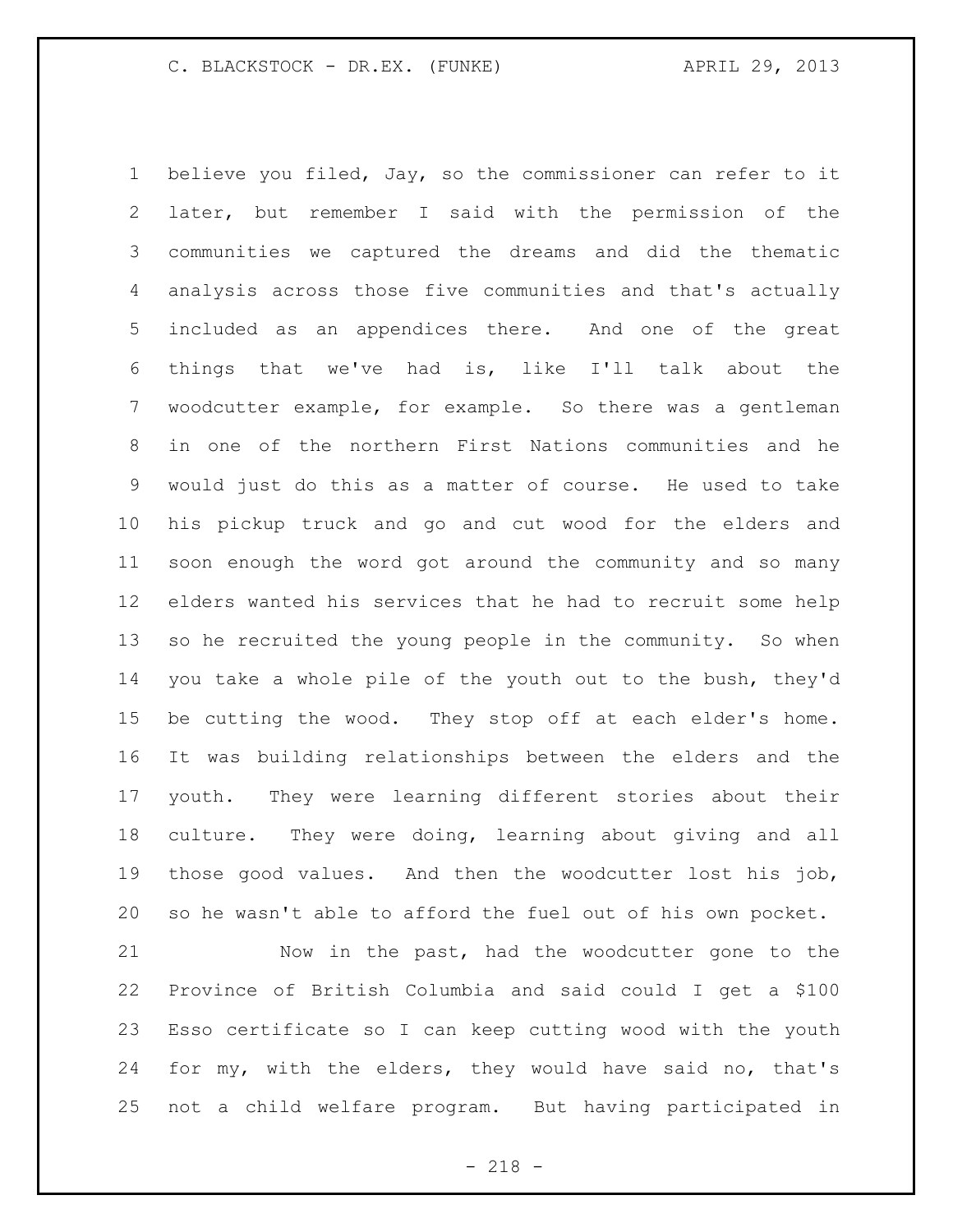this program, the Province realized that this is the cheapest youth engaged program that they have and it's one 3 of the most effective for a hundred bucks a month. So they gave the guy a \$100 gift certificate, it he came recognized as a child welfare intervention. And really when you step back it's in line with some of the very best research of what we know works for kids. So that's an example of the types of things that we're seeing.

 And there also was a group of women elders who were already doing a good job of trying to tackle some of the, some of the issues in their communities, domestic violence and other things, but through this process they developed a whole network. So they have a whole network now where they continue to work together on insuring the safety of children within their respective First Nations. So those are examples of natural caring mechanisms that now social workers, child protection workers now know about.

 And the other thing that was starting to happen is that -- and I don't think this is unusual to B.C. but child protection workers are usually squirreled away in their office and if you're lucky you get to come out and see the child maybe once a month, but isn't it better if you have 30 eyes on that family during the time when the child protection worker can't be there? You have a whole community who has said to itself and reminded itself that

 $- 219 -$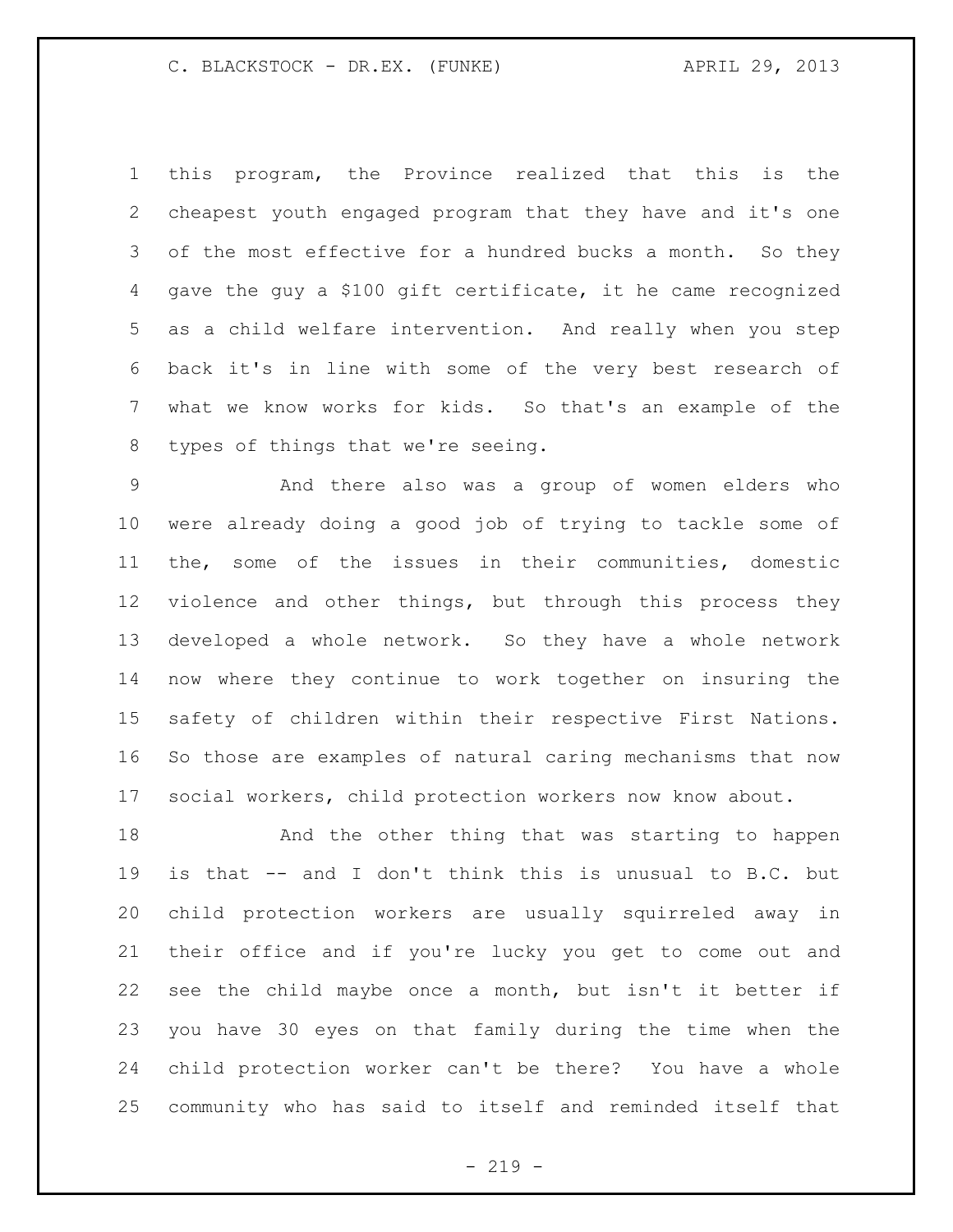it has a responsibility for the care and protection of kids? I think that that's certainly true and that's what we're seeing with our Native Americans friends who have implemented the model in Alaska with similar results. And I think it's important to understand that Alaska is, you know, can be, is a very remote area. It's got a lot, a high population of Native American people, but they're finding the same thing there where they're able to invoke the traditions and the strengths of the community and I'll give you one example that was just communicated to me by Terry Cross, the National Indian Child Welfare director. There was a family, they had done a Touchstone Hope thing, so people in the community were now on board with that, as was the state and the troopers in that area, Alaska State Troopers, and there was a family that was without heat in the middle of winter in Alaska. They had run out of oil. Now before Touchstones of Hope, the state child protection agency would have chartered a plane and gone in and got those kids at a cost of \$10,000 just for that initial intervention. Because of the Touchstones of Hope, the state bought a thing of oil, somebody put on his Ski-Doo and took it over to the family, prevented that \$10,000 expenditure and then were able to work around the reasons why is it that you ran out of fuel in the first place. So those are just pragmatic examples of how this thing works.

 $- 220 -$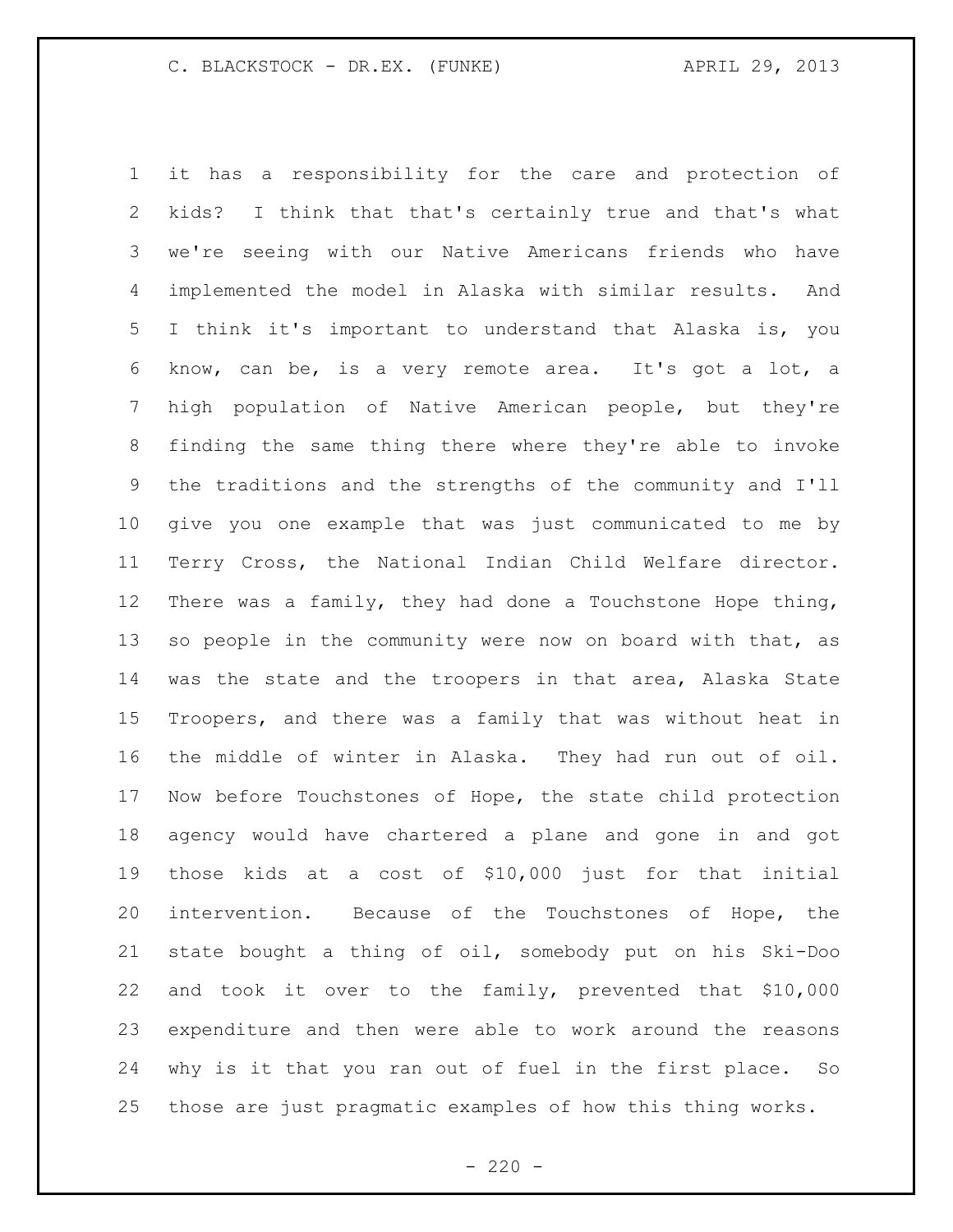It's also being used in Taiwan and Australia and it's been cited as a best example by the United Nations and we're beginning to pilot it throughout Saskatchewan, in fact we were just at a gathering there last week.

# BY MR. FUNKE:

 Q One of the things that you had referred to earlier, Dr. Blackstock, was you had talked about implementing this program in First Nations communities. I'd just like you to, if you can for a moment, talk about its application not only with respect to First Nations communities in the traditional sense many of us think of in terms of reserves, but the application of the program with respect to First Nations communities in more urban settings.

 A Right. It works in a very similar way. So we didn't do the full distance of the model as we did at the First Nations in the communities. We only got until, these funding cuts kind of came in place, we started the work with the urban communities. I did a presentation with the, for example, the friendship centres and the urban communities in Vancouver as well as one in Prince George. But I think what we had were people coming in very skeptical that we could ever make anything work that would actually account for the diversity of people. But by the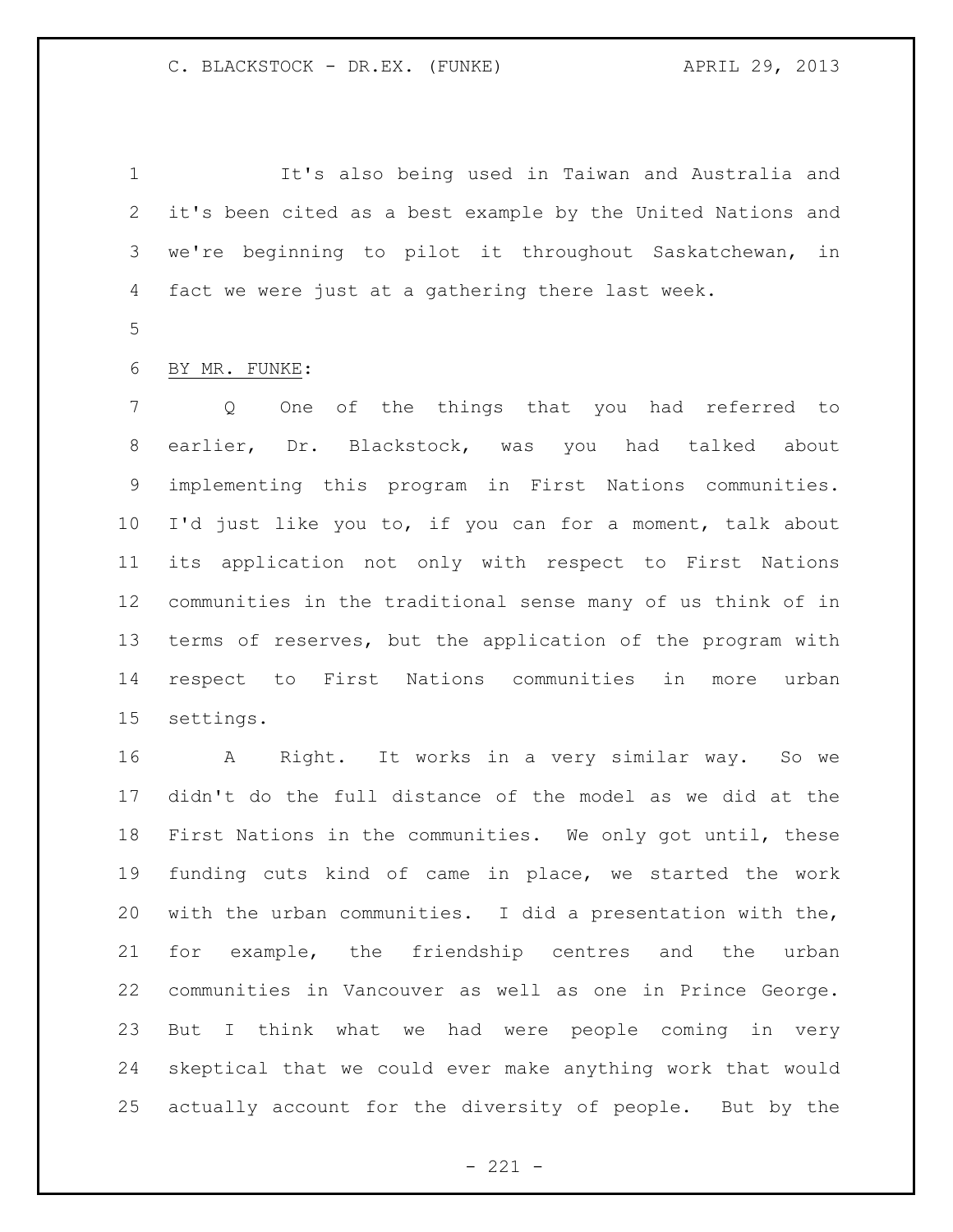end of the process, people were coming to see the natural caring systems and leverages that they have in their community. People were starting to realized (a) man, I didn't know that service was there, or (b) I didn't know that natural caring system was there, or (c) I didn't know that was a problem and there was something that I could do to help. And then not only that there's something I can do to help, it's my responsibility as a person living in this community to reach out and help these kids. So it was starting to do that but we, in fairness we did not have that evaluated and we did not see the end of completion of the model. But I think it certainly has potential and the Native Americans have used it in urban centres and we've seen it used in other urban contexts throughout the world. Q And was there a measureable impact on the number of children coming into care as a result of that program? A It's always difficult to do causation when you see fluctuations of children in care and I need to just put that out there. But the reports to us by the Province were that within about three years of implementing the model, the number of children going into care in that area of the country was being held level for the first time since they were really could ever remember. It always grew year to year and since the Touchstones of Hope was left, it was

holding constant. And that on its own isn't always a good

 $- 222 -$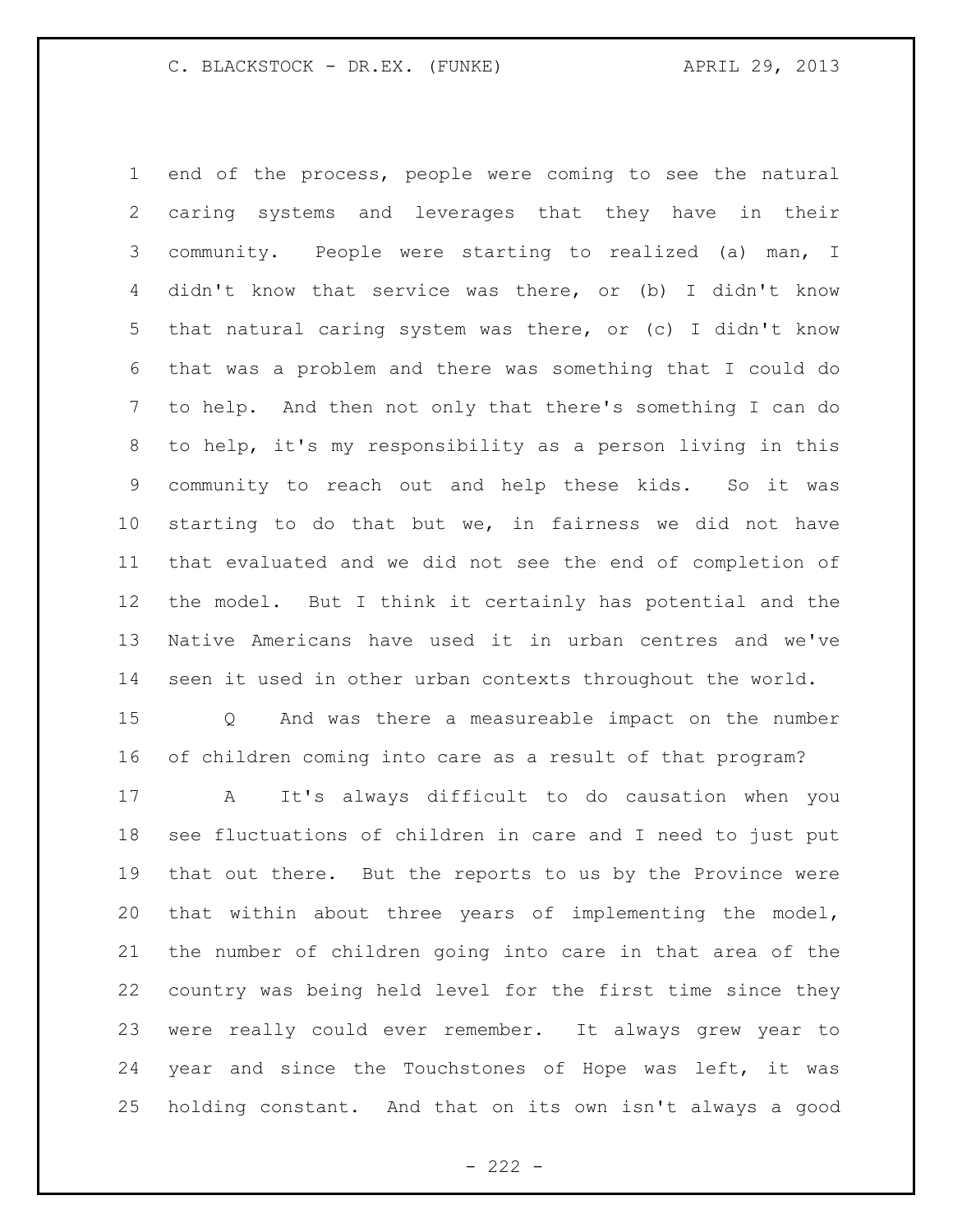indicator because, but I think when we contextualize it and what we found in that independent evaluation by the University of Toronto and certainly in the feedback we were getting from the provincial workers as well as the First Nation citizens and First Nations agencies, I think we can say that there was good potential for seeing those types of outcomes we had all hoped for, had them all been sustainably supported.

 The one other piece I should say is we did develop along with that tool kit a whole course for universities that they could teach the Touchstones of Hope as part of an accredited university course. I have my Ph.D. in social work so I'm able to teach university social work courses. And when we were working with the First Nations there, they'd go to their local university, would say we're cash strapped, we can't develop new a course. So we undertook it ourselves. I undertook it myself to write the course and then we would say to universities we'll offer to work with you to identify a qualified aboriginal instructor in your local area so that even before the people appear at the doorstep of the agencies, they're being taught about the Touchstones of Hope as a core element of their academic training.

 Q And has that been implemented by any university in Canada?

 $- 223 -$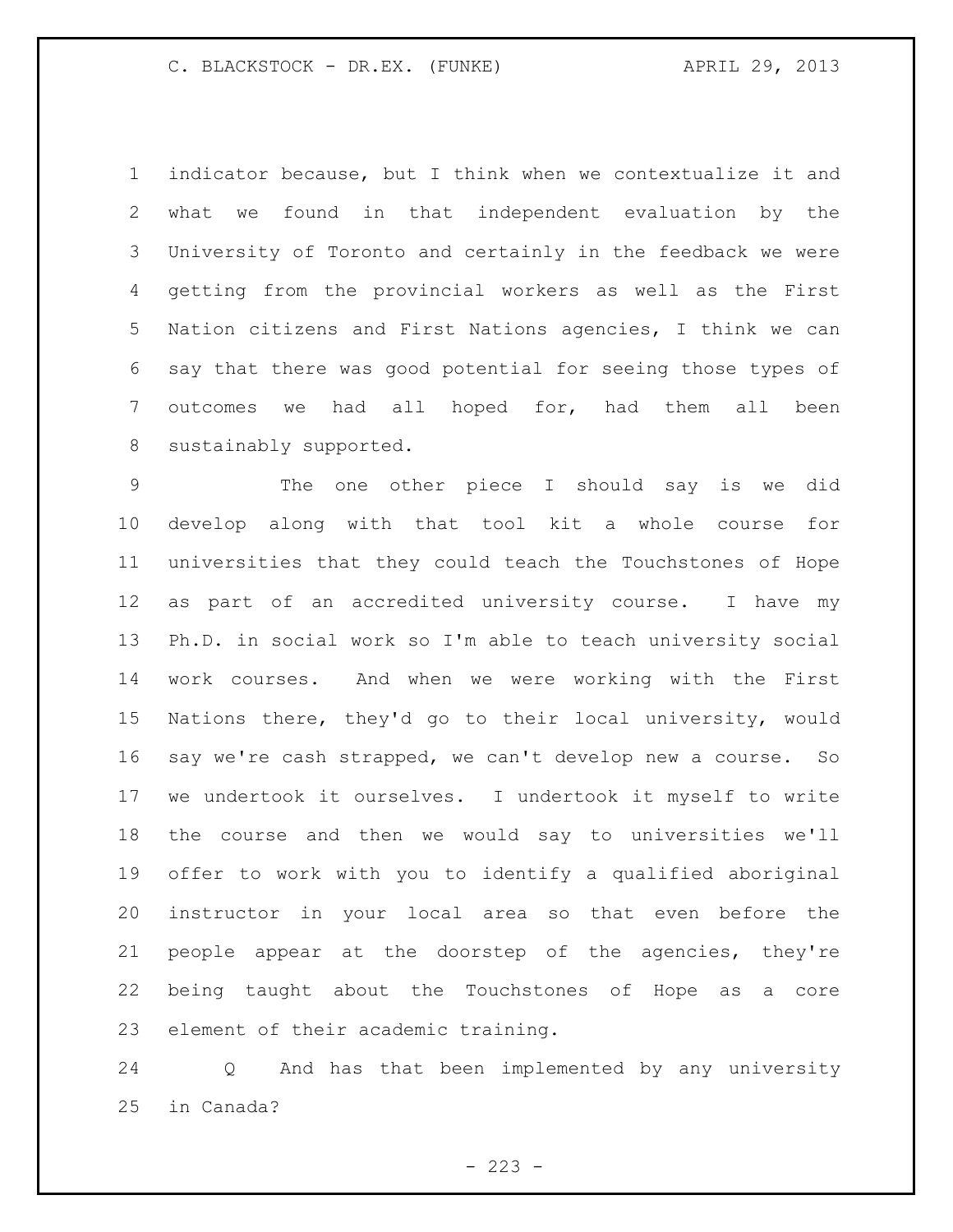A Parts of it have been implemented but not the full course but it's certainly available and again it's something we provide free of charge, so if someone was wanting to look at they'd be more than welcome to contact us and we could provide it.

 Q One of the things that you had touched on briefly earlier in your testimony I'd like you to turn your mind to it a little more in depth at this point, is the identification of self-determination --

A Yes.

 Q -- and how that impacts on overrepresentation and why that's such a crucial component, particularly with respect to First Nations child welfare.

 A Right. Well I think, you know, one of the things that we need to do is tread through a little bit of history here and I'll try not to go too deep because I know that you've already been through these waters. But I think it's important to remind ourselves that the very best time that we know in history that First Nations children were properly cared for by their families was before there was western intervention. And then there are laws and traditions within these different communities that allow for the protection of children. It wasn't -- there wasn't a utopic sense that everybody is going to conduct themselves in a way that we would all hope. There was

 $-224 -$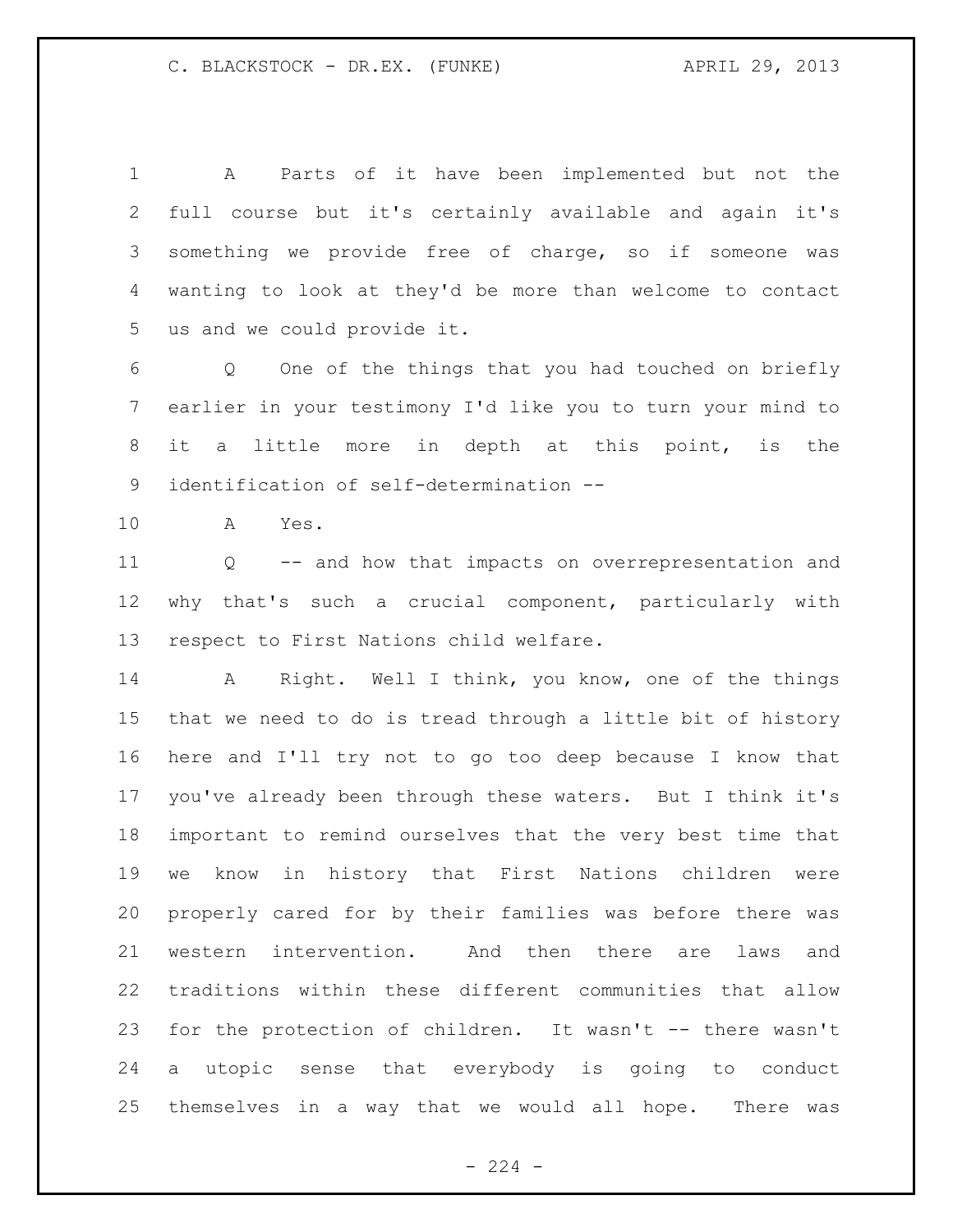always protective mechanisms in place. And in fact that's why, I think, in many ways First Nations communal care systems would allow for if there were parents who were unable, for whatever reason, to care for their child, that you have another envelope of people around them, being the extended family, the clan or the kin that children were collectively cared for which provided increasing envelopes and circles of support.

 It's interesting though, you know, Commissioner, in all my analysis and questioning of indigenous peoples worldwide, they all have words for children. They even have words that would symbolize like different family members caring for children, but not one of them has a word that would approximate removal, i.e. the severing of the parental bond. There was always an understanding that that relationship was important. There might be limitations around that relationship that needed to be augmented by other community members, but the idea of severing it as we have in statutory removal and particularly when kids become permanent care wards, too often we're closing the family service files which I think is a really wayward policy, given that we know that most kids end up back with their families when they leave care anyway. But nonetheless, there isn't that piece.

So we know that that was their tradition. We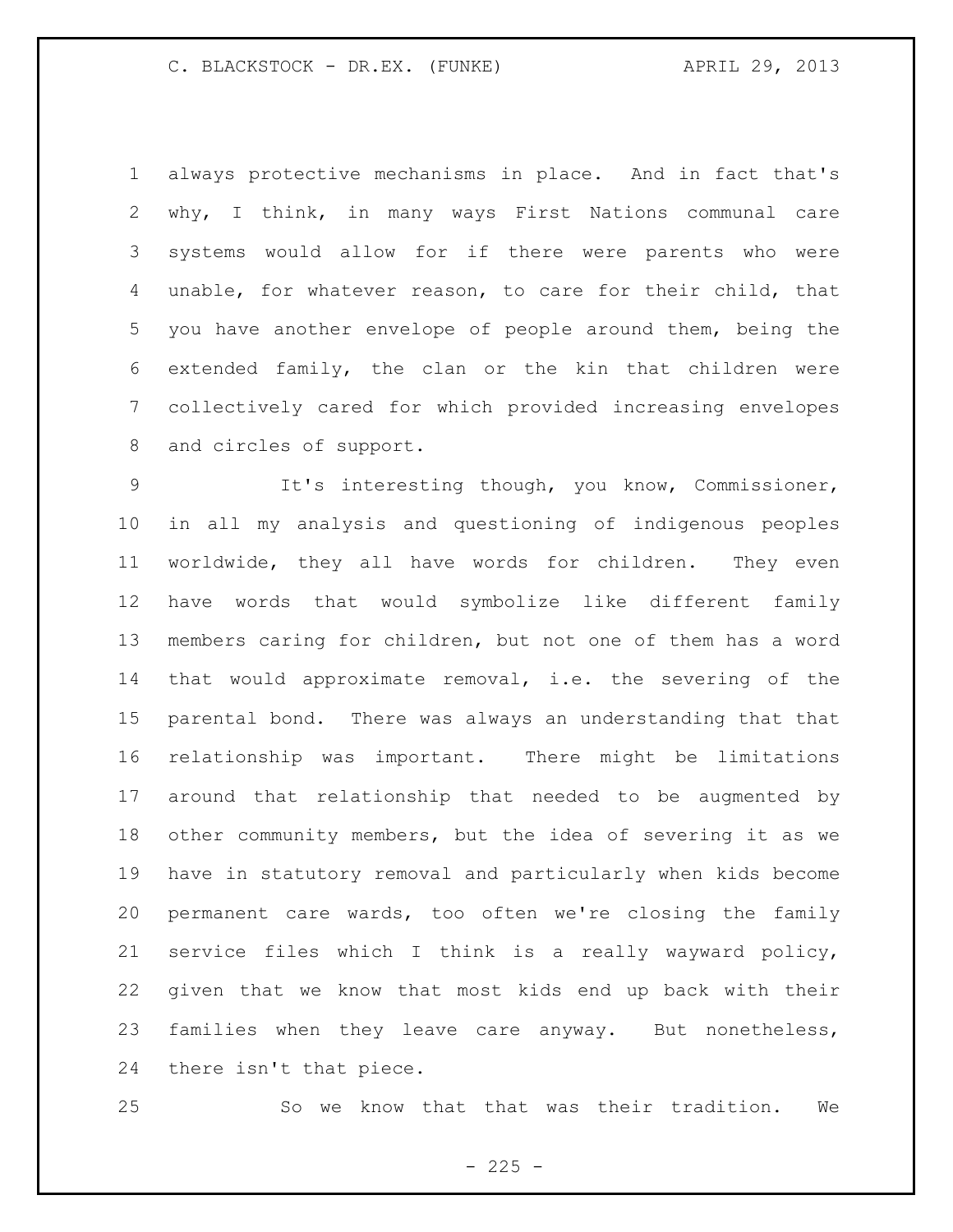know that sadly the intervention of western, not only social work but governments in general were, as David Nahwegahbow said, to place themselves as governments between First Nations children and their families. And we don't need to go through in a room such as this the devastating results that's had that resulted in a prime minister's apology, Justice Kimelman's reports and others.

8 So I think we need to say we've got to come back to what works. But here's some of the research around self-determination that I think we should be considering in that approach because I think I said earlier on, being First Nations is not enough. We don't want to just take it over as First Nations and assume we won't make mistakes. We have to hold ourselves accountable to the very best evidence.

 So when we look at, for example, the Cornell and Kalt studies, they, there's something at Harvard University that you may already be familiar with is the American Indian Project at Harvard. And these two researchers were interested that you have Native American communities and Alaskan Native communities throughout the continental U.S. and some were doing very well and others were struggling. So what was the difference in those communities? And what they found is that the higher the degree of sovereignty in those communities, the better the socio-economic outcomes

 $-226 -$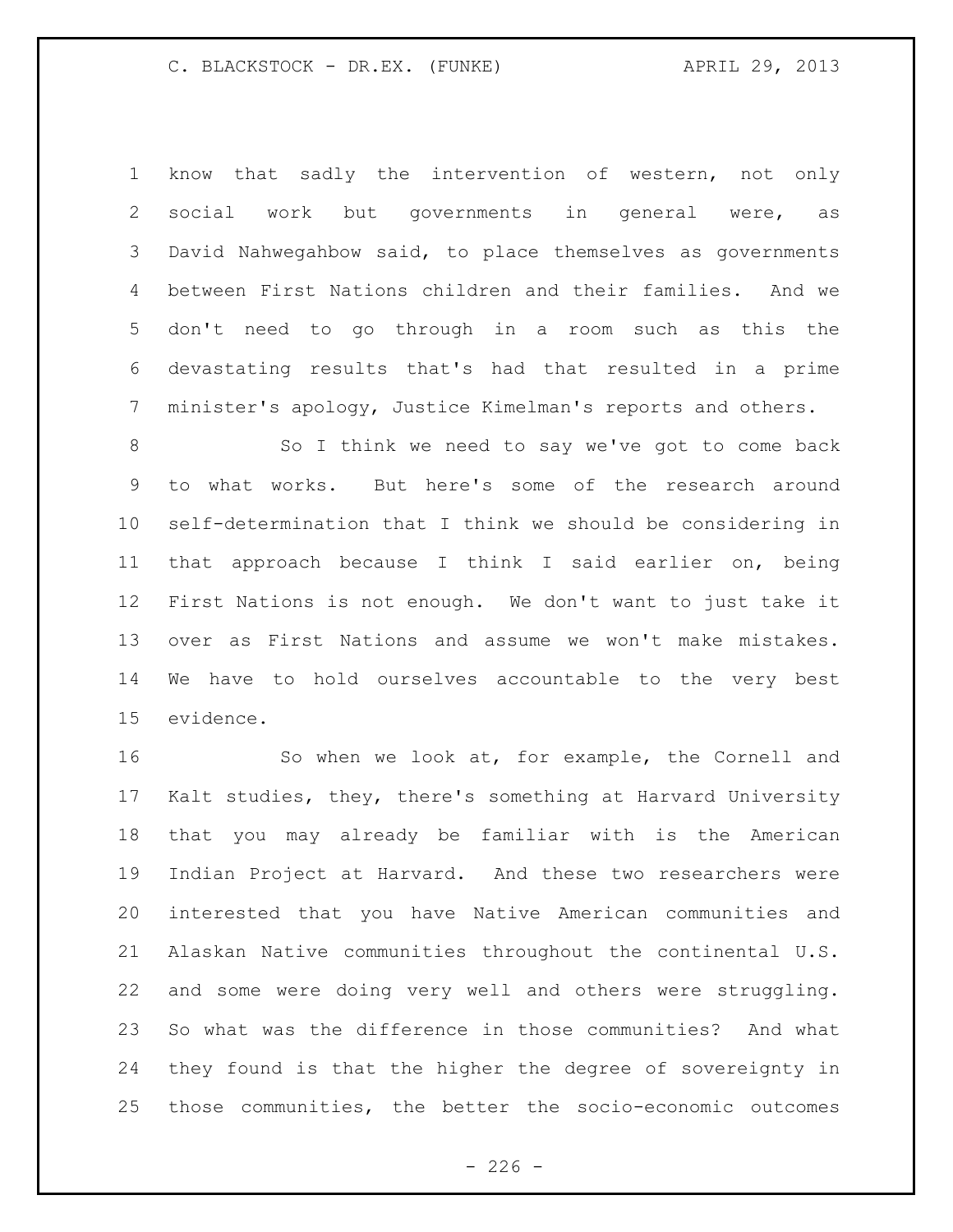for the community itself. And Cornell testified in parliament after examining the First Nations context here in Canada and he testified that that's probably true here as well.

 More specifically, to the interests of children, in 1998 a study was published by Michael Chandler from the University of British Columbia, a psychologist, and Christopher Lalonde, a psychologist from the University of Victoria, who had jointly undertaken a research project on the suicide rates amongst First Nations in British Columbia. And what they had found is that just on the face of it, so if you look at them as a collective, then the suicide rates are very disturbing, youth suicide rates. But then they began to disaggregate and what I mean by that is they began to see well is that rate uniform amongst all these First Nations or are there differences in these communities and when they disaggregated the data, they found that 90 percent of these youth suicide were tragically happening in 10 percent of the communities. In fact, they were communities for which there was a zero percent suicide rate. So how is that possible? Well being good researchers, they're skeptical. They think maybe they're in denial in that community, they're just not reporting it. So they triangulate the data with coroners' reports and they find that, no, that's roughly true, that

 $- 227 -$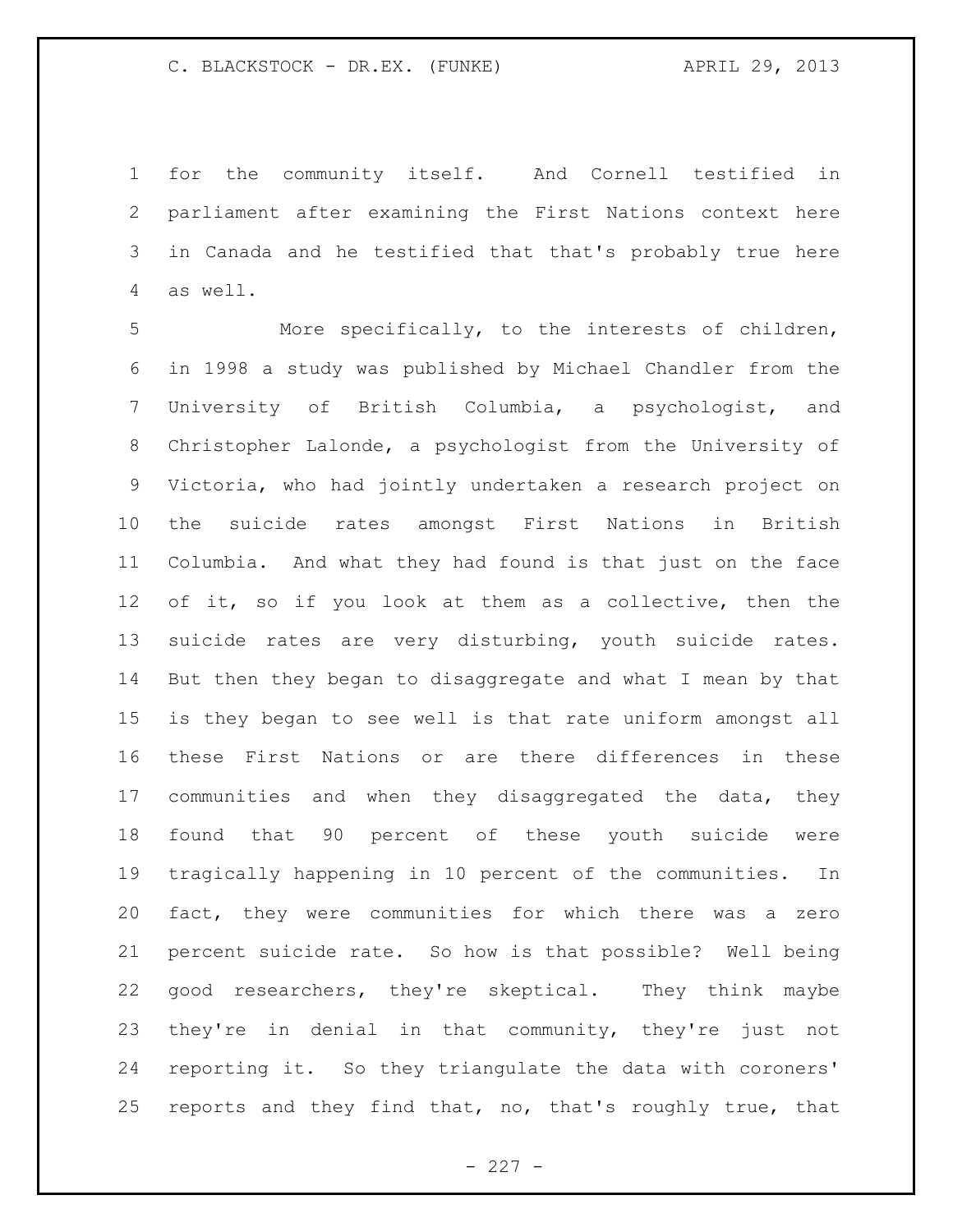still holds true.

 So they looked at all the different factors, they threw some factors into the model, and what they found is that the higher the self-determination of the community, the lower the suicide rate as expressed by the following factors, and I hope I'm remembering them all right. So it was women in government, which I'm proud to say because that was our traditional systems and a lot of the First Nations communities in the west. First Nations progress in a self government or assertions at self government. In British Columbia it was the B.C. treaty process, so the further along you were in that the better. First Nations control over fire and police services. First Nations control over child welfare services. And First Nations control over education. If you had those five factors you were one of those communities enjoying a zero percent suicide rate or a very low suicide rate. If you were one 18 of those communities that did not have those five factors, then your children were tragically, you were going to too many funerals.

 Q And what is it about the First Nations experience or the sense of First Nations identity that makes self-determination a unique factor in those children's lives?

 A What, what the two researches said is that really the reason for this, and it just makes sense, I think, you

 $- 228 -$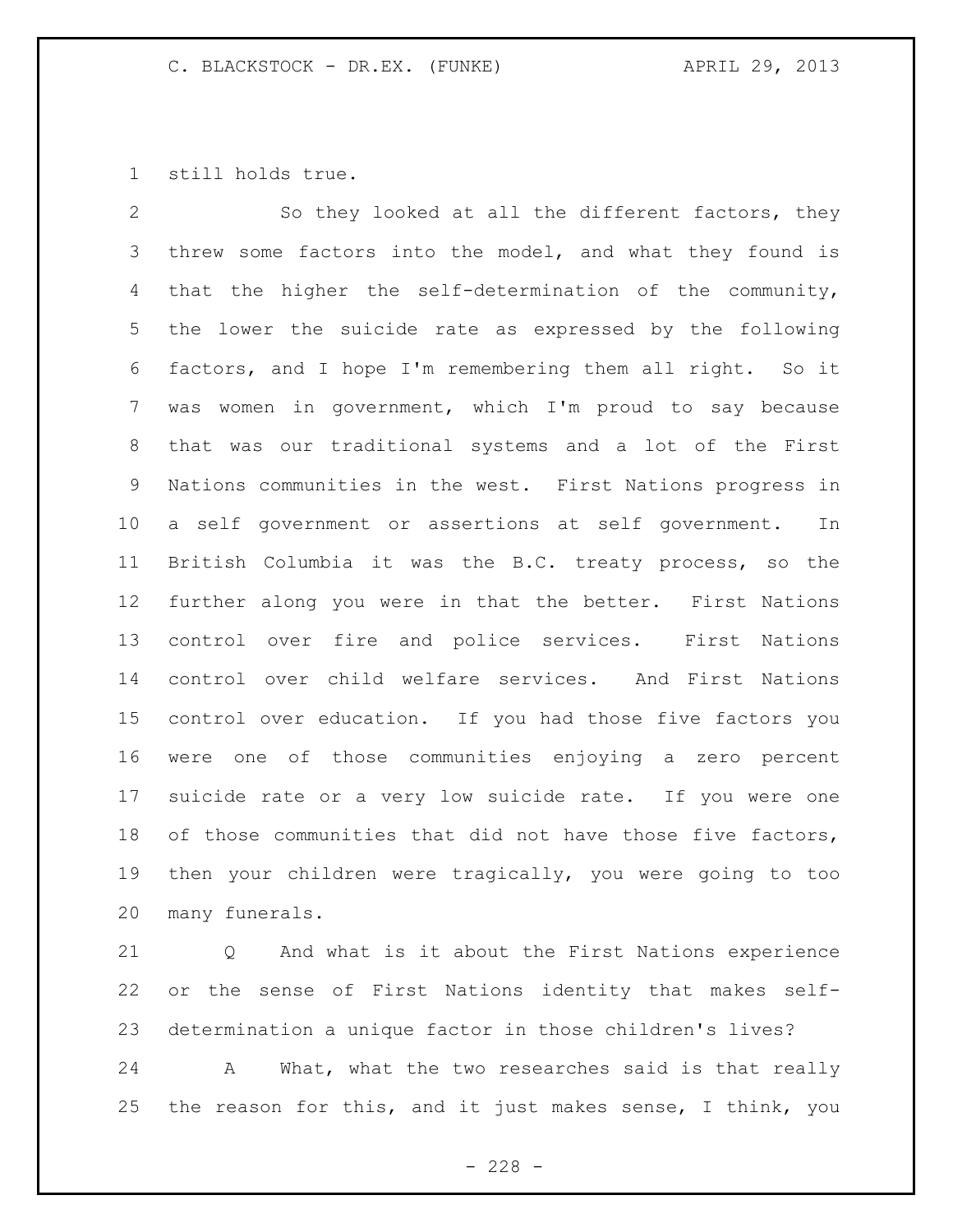know when you really step outside the box, when children and young people, even living in difficult circumstances, are able to see adults in their community who are like them, being able to make change in a direction that they self determine, being able to have control over your own life as a collective, that that increases and reaffirms their identity. It gives them more sense of agency. So even if they're feeling hopelessness, they're thinking, oh, okay, yeah, well things aren't very good right now but I can see out there that you can move in a direction of positive change.

 Chandler and Lalonde said that's particularly important for First Nations children, who form their identities referentially -- referentially to their ancestors, to the land, to other people in relationship because they're a communal societies. So the more messages they can see in relationship about people being able to make decisions that impact the future of the way that they understand themselves and the way that they want to be, the higher the level of self-esteem that child or young person would have.

 Q So how do we connect that then to these larger social problems that you were talking about before which are the predictors of whether or not children will come into contact with the agency as a result of neglect,

 $-229 -$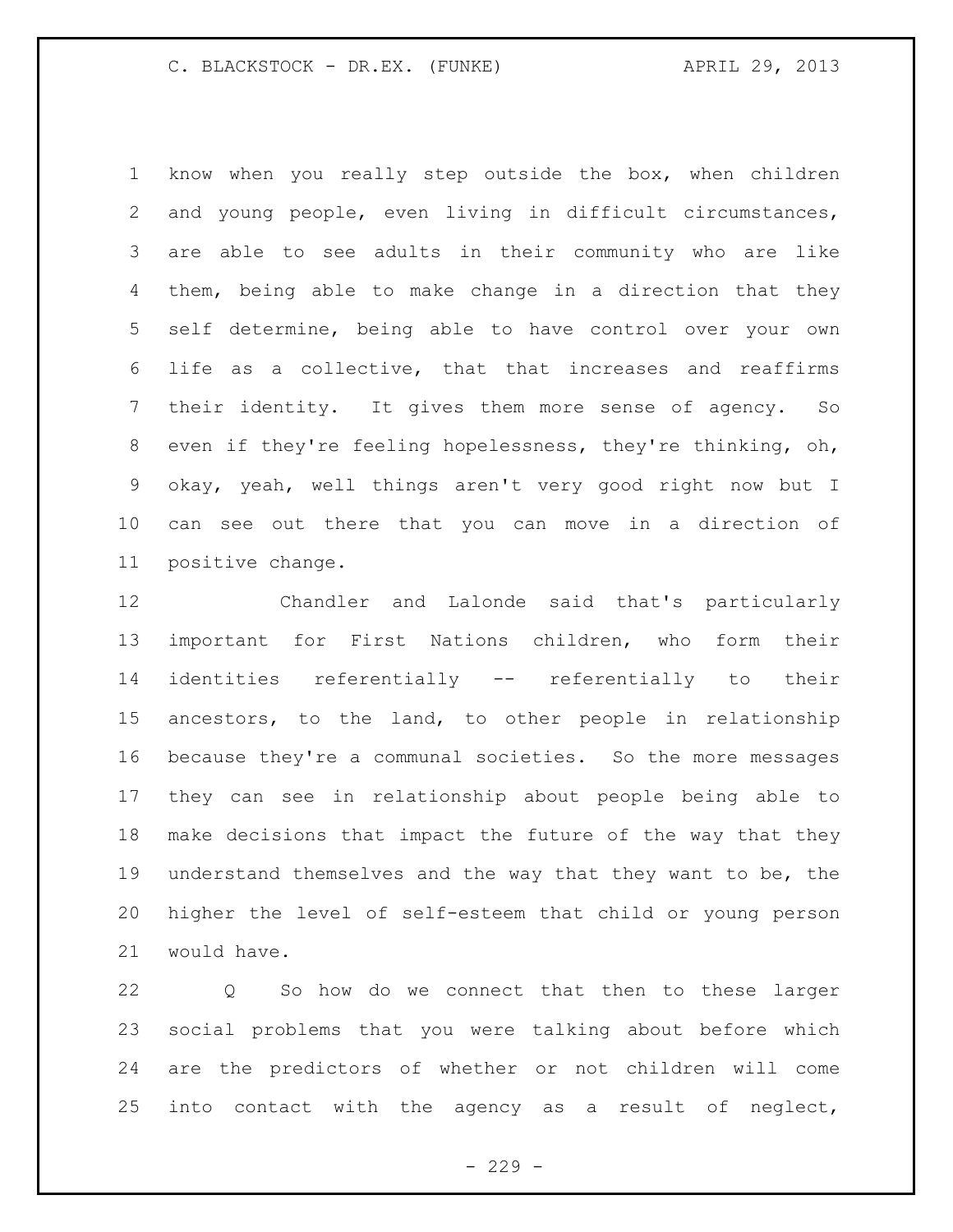poverty, poor housing, substance abuse? How does that connect back to this notion of self-determination and community based solution?

 A Well, I think we see some of those programs emerging even in that U.S. example when you say to communities, really it's unimportant in some ways what we consider to be inside the child welfare budget. When you're down there at the grassroots level and people know that this family does not have housing and there's a pool of government money available, let's just say it's communal money, I don't even need to put it in a government pocket. Why not use it to alleviate that concern, knowing particularly that it's the not only the best thing for that kid and her family -- because the other thing I think is important for the commission to understand is that there's not good evidence to say that children to do better in child welfare care. You know, there's something, this assumption, and I know I was a child protection worker myself, and you do walk into some very difficult circumstances, but there is not good evidence that would suggest that being in child welfare care is better for kids. It's better for some kids, I'm not a utopian thinker. Some of our kids need to be in child welfare care, but the studies are very uneven in showing that there's actually a better situation for kids in that

 $- 230 -$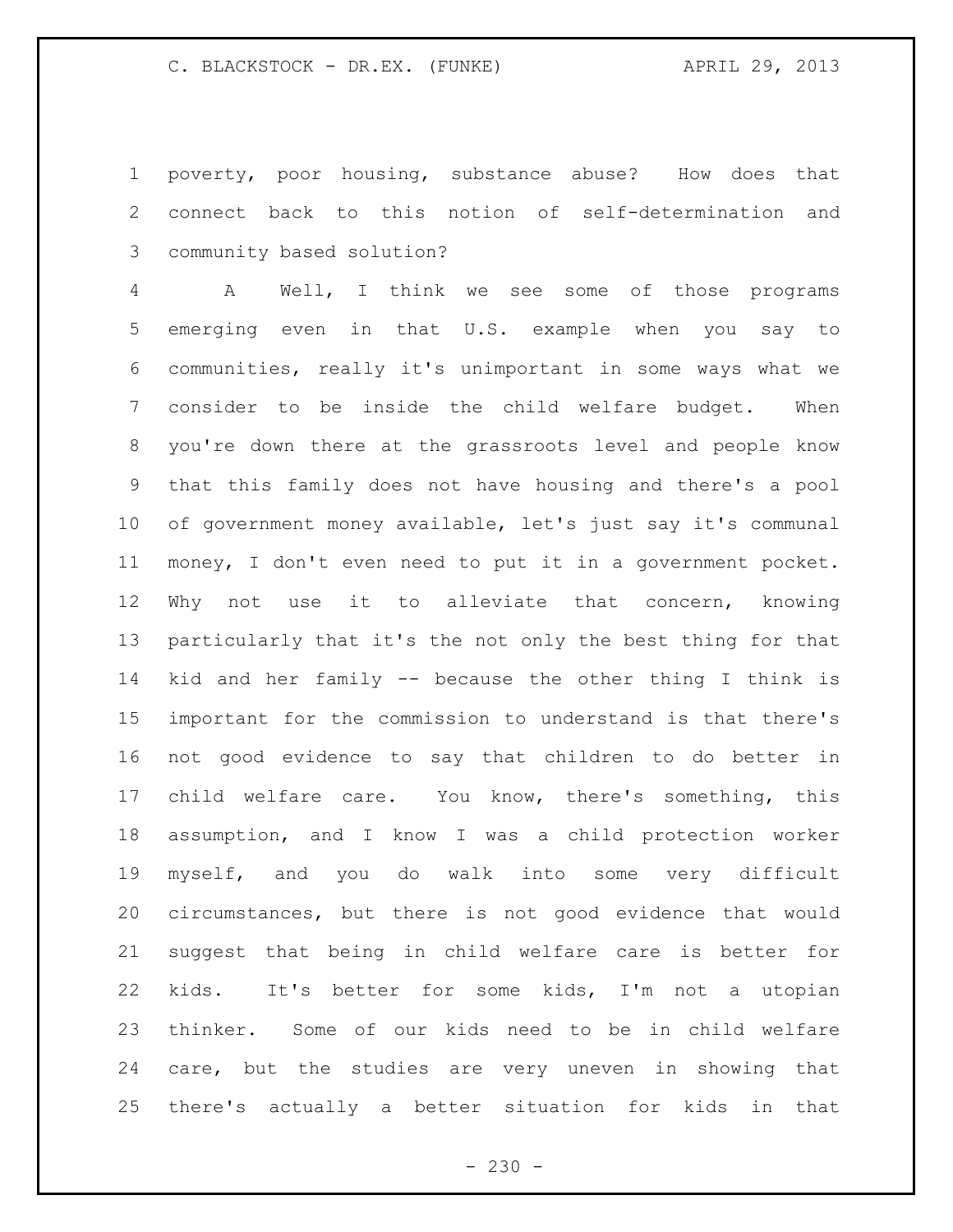process.

 So if we can use those housing funds to prevent that child from going into child welfare care, then all the better or to save the lives of the family in that way. And in the woodcutter example, there's a youth program for a hundred bucks that emerges out of the self-determination of the community and supporting that self-determination, not trying to redefine it, not saying well the kids need wilderness training before they can send out the \$100 gas certificate, but getting behind and supporting those natural caring systems will help alleviate that while we tackle some of the bigger issues.

 Q The next question I wanted to ask you is about diversity and whether or not that's a factor in how the need for First Nations derived solutions and community based solutions, whether or not that has an impact on success or efficacy of those programs.

 A Certainly when we looked at the Touchstones of Hope, rather, so we were backing up to that, we had a whole diversity of communities involved there. We had different culture, different languages, different geographic locations, variances in terms of where they were in the self government process and yet it worked in each of those contexts because we weren't importing a process from somebody else. We were engaging the community to emerge

- 231 -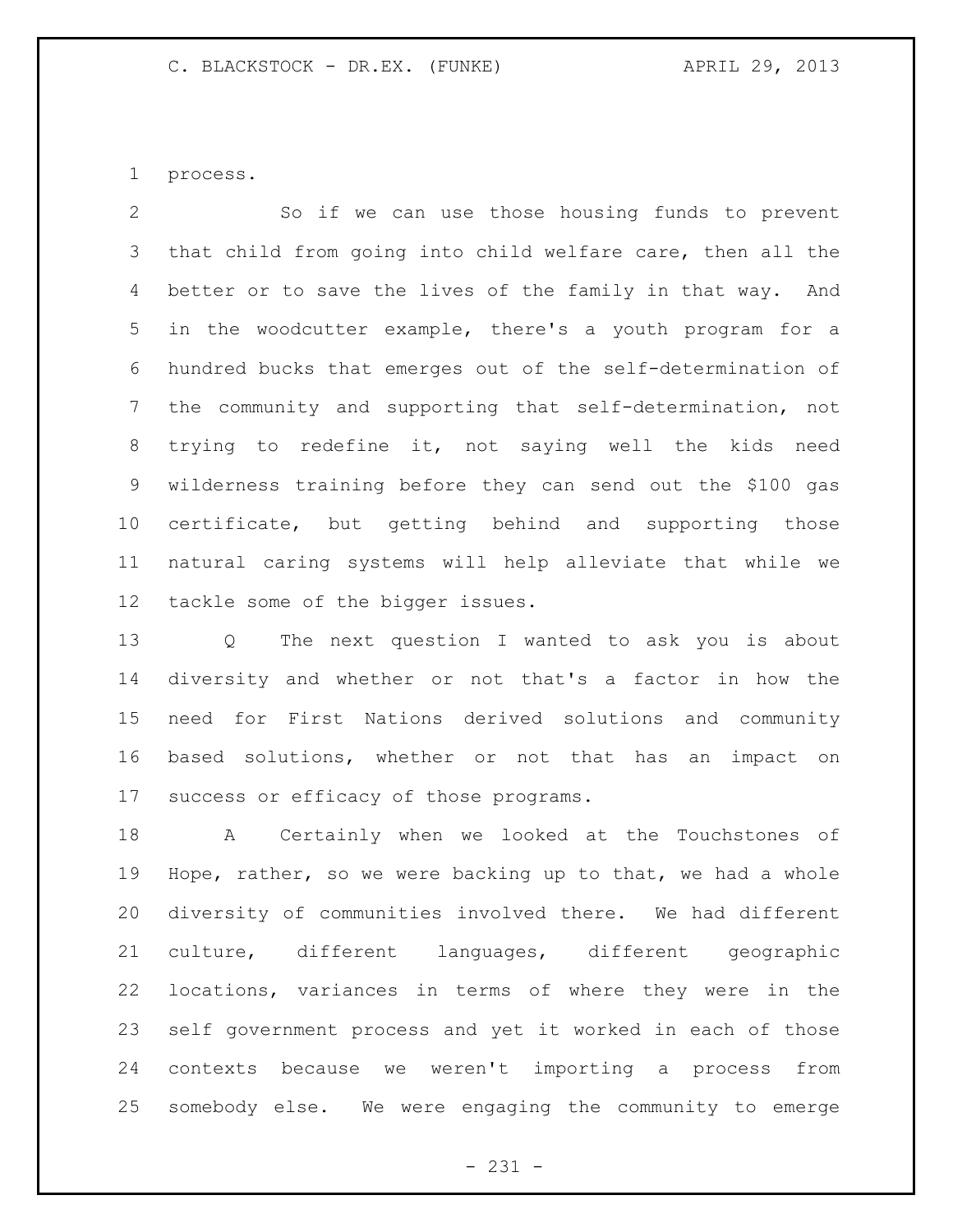the process from the group that was there and that wasn't just the First Nations folks that had invited in all these other allied stakeholders.

 So I think if you really work at a pragmatic level, be that of First Nation or a neighbourhood in Winnipeg and you allow for that to happen, then that self- determination is there. The ownership to those types of visions and solutions and responsibilities is there and the ability to detect problems as they might emerge. Because you might think it's a good idea but it's the people on the ground who are experiencing it, the global level who are going to get those early indications that things aren't working. Those are the people that you need to hear from and do those course corrections with in any kind of intervention.

 Q Perhaps I can ask you a question that maybe helps illuminate it on a micro level, but if you have a First Nations community on reserve and another First Nations community in an urban setting, they may both suffer from the same factors of poverty, poor access to housing and substance abuse. Will the solutions that are necessary to address those problems in both communities going to look the same in implementation?

 A No, they're not because there is unfortunately the regimes of the Indian Act in place. There is the

- 232 -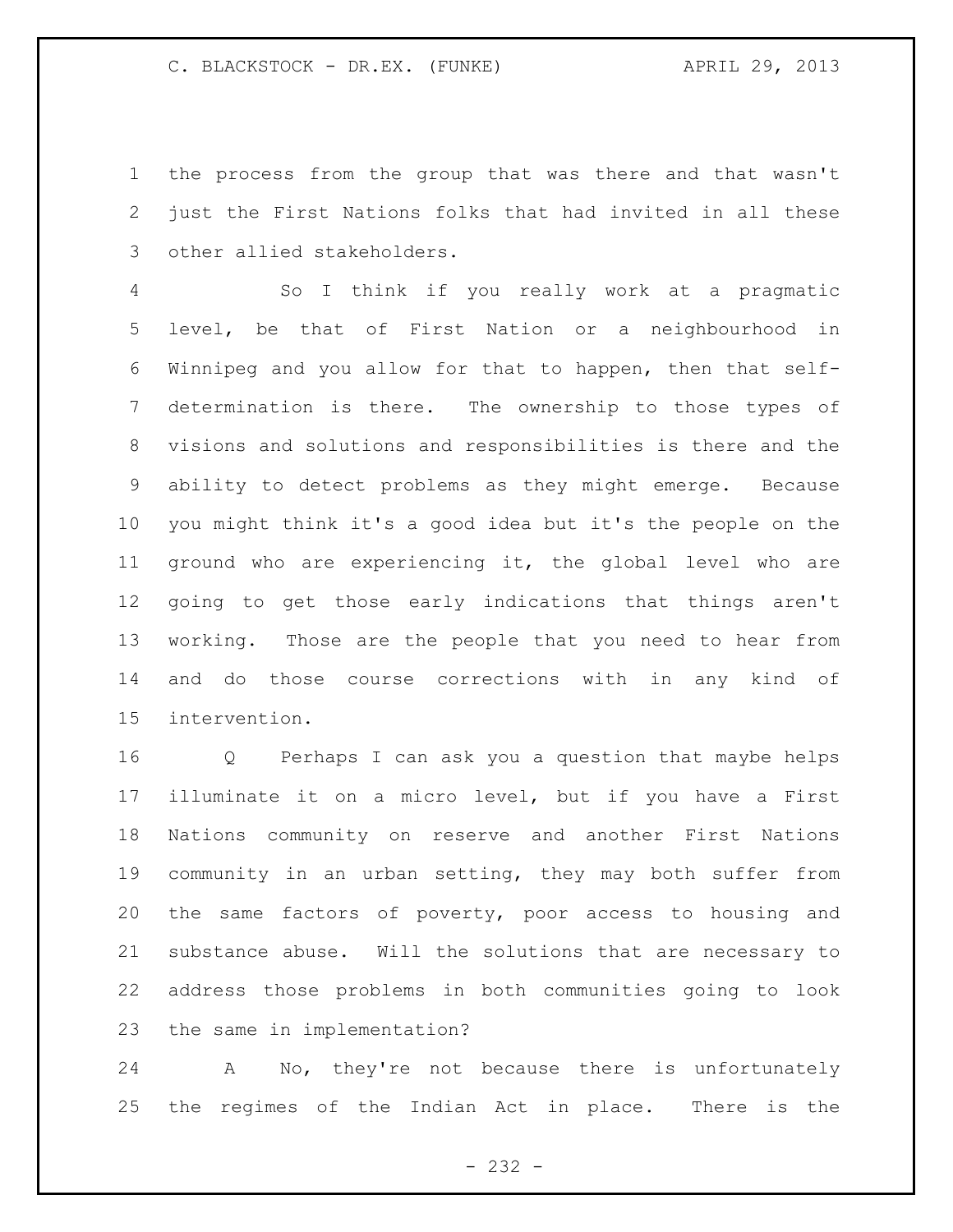inequities in funding that we talked about earlier. So although the general principles might apply, there would have to be different levers and partners available.

 But the important thing for all of us to come back to, because these jurisdictional issues sometimes can feel overwhelming, is that the statutes, including the one in Manitoba, are clear, the paramount consideration is the safety and wellbeing of the child and as far as I'm aware, the cultural component of that is also enfranchised in Manitoba legislation.

 We need to be very careful that we don't allow jurisdictional issues, i.e. we're going to wait for the feds to fund that or we're not going to wait for the feds to fund that or whatever, to usurp that fundamental principle. These are still children, they have that statutory standard of care, and in my view we need to mobilize whatever services are required with the best knowledge that we have using some of the examples, both that are emerging right here in Manitoba as well as those from other jurisdictions to make sure that we're redoubling our efforts to give those kids that best opportunity.

 Q In that regard, what can you say about the application of culturally appropriate tools in the application of child welfare?

A I talked a little bit about that when I was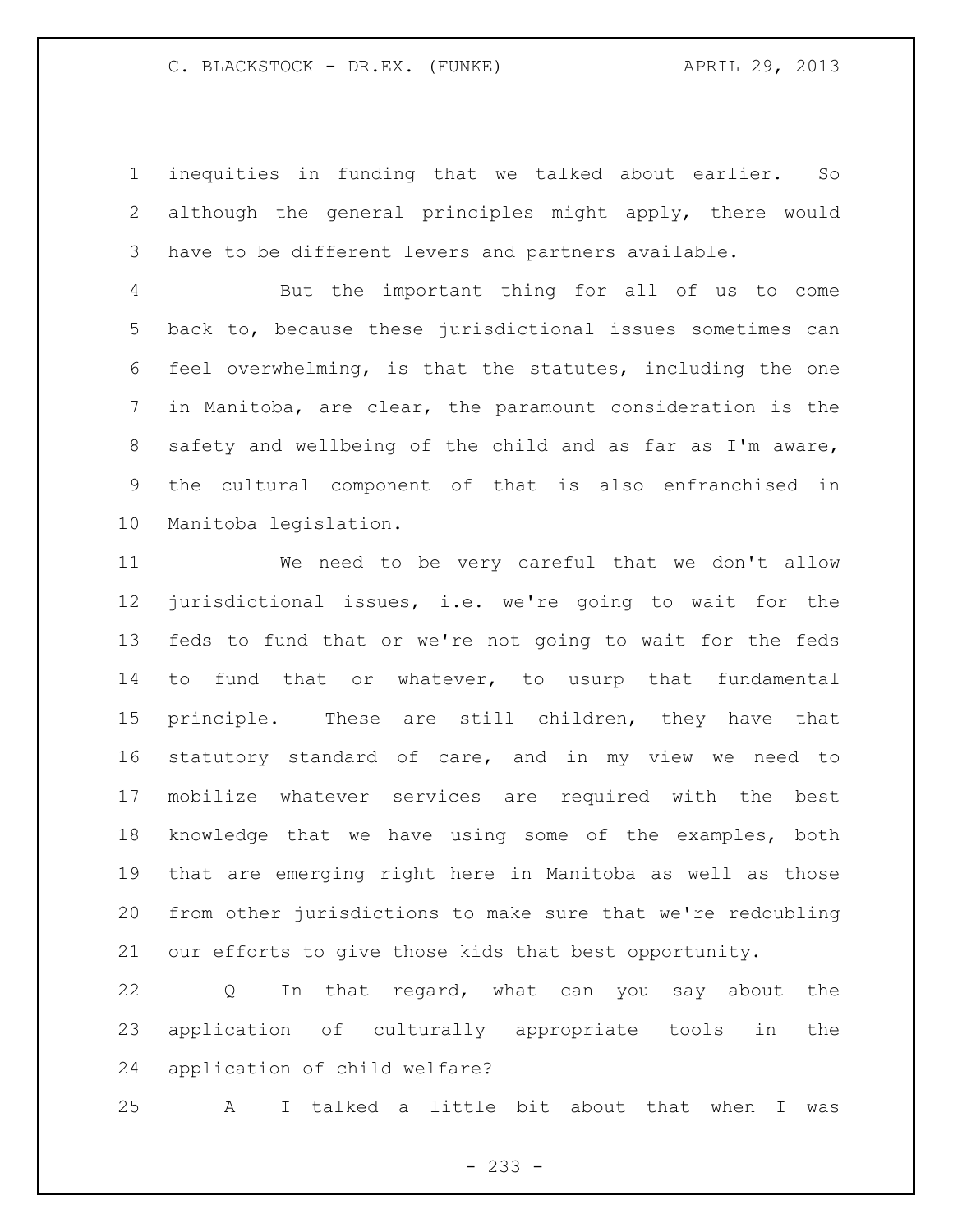introducing the Touchstones of Hope principle, culture and language. We had an excellent debate in our circles, in that Niagara Falls gathering around that, like what is culturally appropriate? And as I say, you know, it started really as a well meaning venture. I'm just talking in generalizations here in the social work community when there was this, you know, people could no longer ignore the overrepresentation of First Nations people in the child welfare system. So what to do about that? Well folks stared to integrate some of the practices, maybe a healing circle, for example, but they didn't take full account of the different philosophies and world views that made that healing circle work or the family conferencing circle work. And so some of these efforts have really been tokenistic, quite frankly. So I think that what we really want to see is an emergence of new thinking that brings the best of the traditional First Nations or Métis or Inuit ways of caring for children and augments that with the best of what we can take from other types of traditions going forward on the culture and language thing, but we need to invigilate that. We need to understand when we're making a compromise on a program and on a tool and too often what I have seen that concerns me is the development of a tool with a specific population of people and this happens often in medicine. We get these medications that are developed on the basis of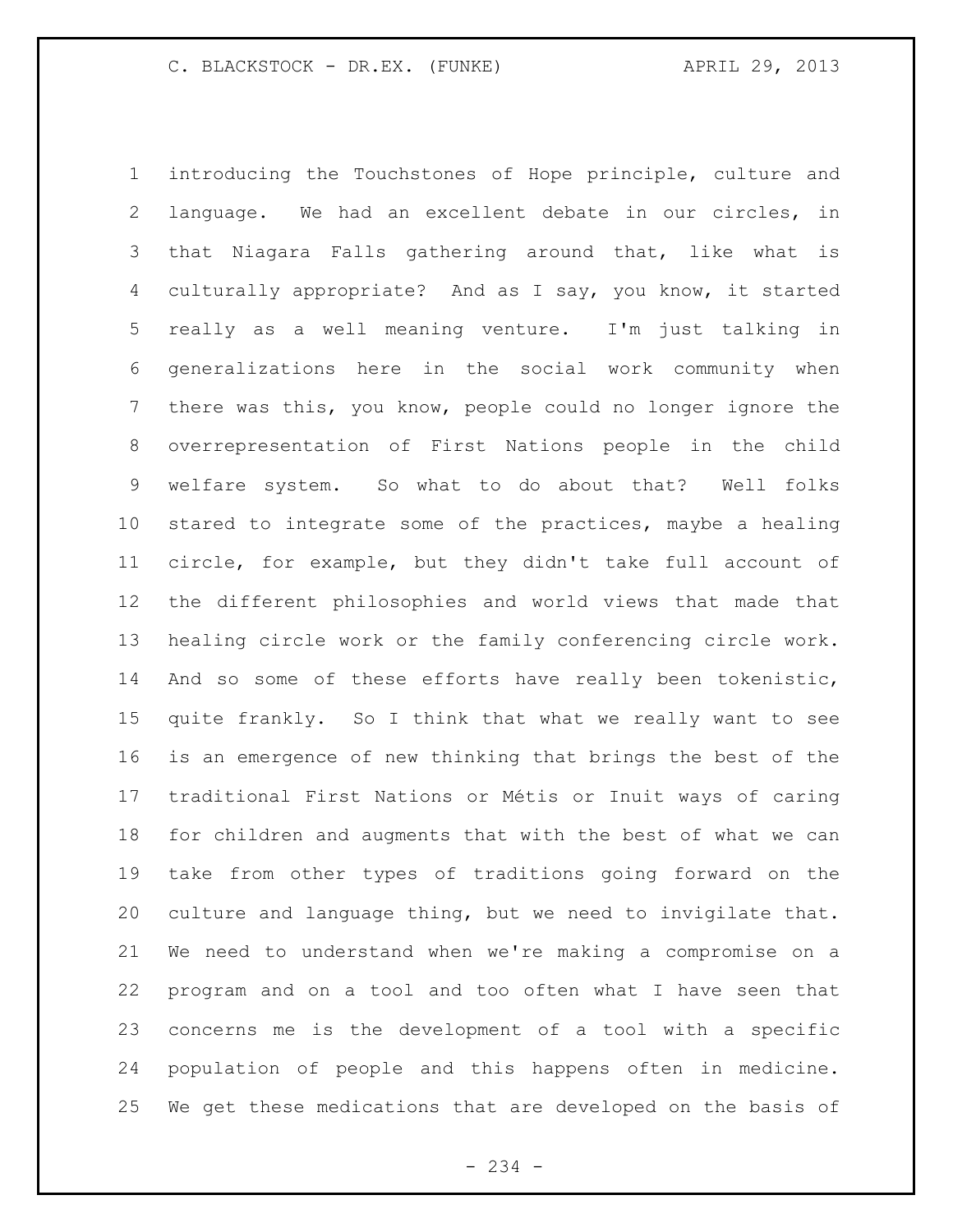a population very different than us, right. Same thing in child welfare. Many of the studies up until 1998, for example in Canada the first study to include First Nations children in national data collection was a Canadian incident study in 1998. Up until that point, many of the child welfare tools were based on the populations of other children, both in Canada and in the United States. And so we have to be very cautious because the needs and, and the situations of First Nations versus other children are so distinct that we don't apply a tool wholesale without accounting for the different situations and context of First Nations children.

 Q And are there key areas of concern in that regard?

 A Well one of the things that I think is becoming a real, there's a trend right now in child welfare, are structured decision making tools or risk assessment tools that are being deployed in a variety of jurisdictions. And I'm old enough to be the pre-decision making tool. So I know that that's probably not the best way of practicing either is, you know, where you went out and you did child protection, you collect all the data from your collateral contacts and others, and then in the collaboration with the family and with other experts and your supervisor, you come up with an assessment of the safety of the child. Well

 $- 235 -$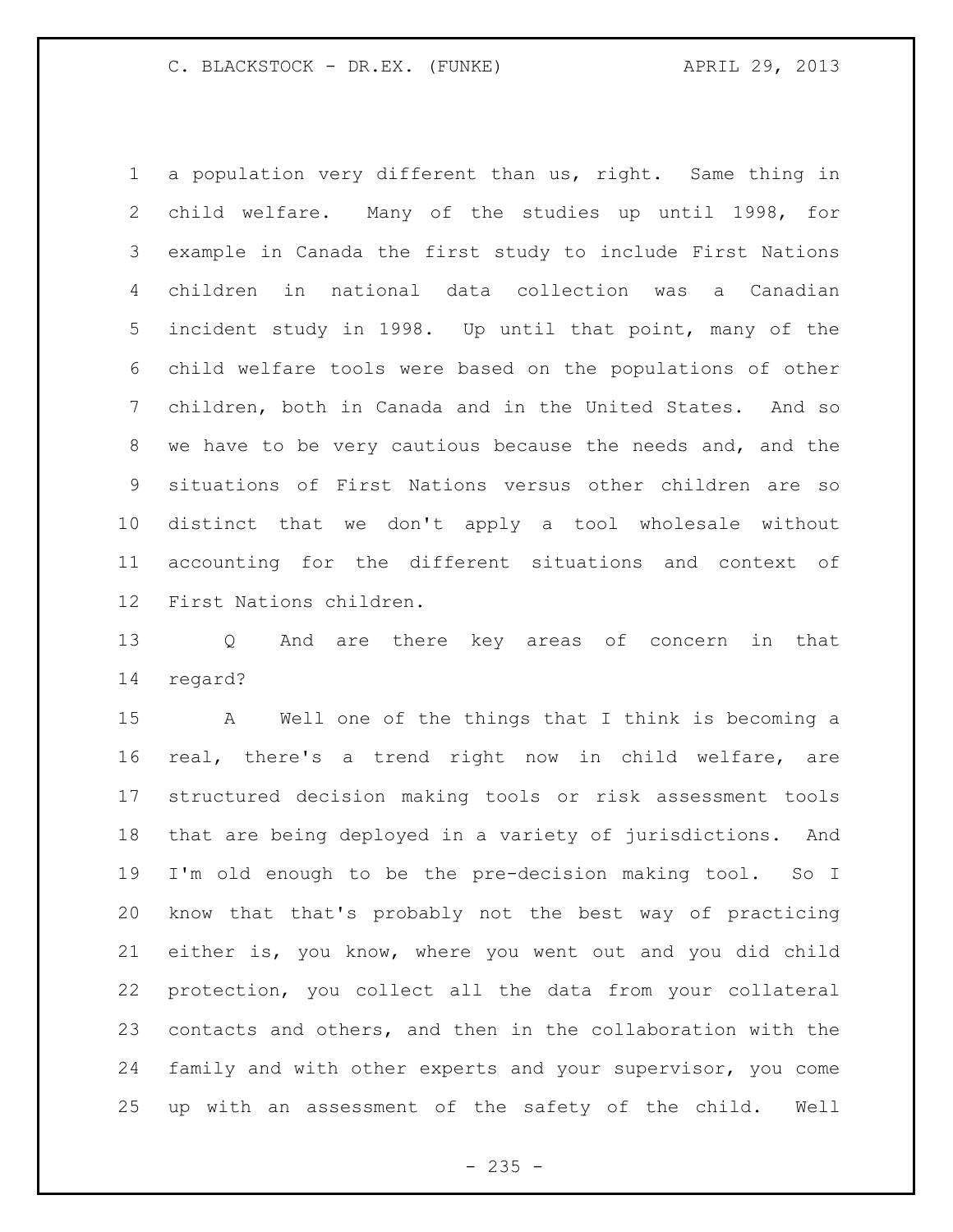over time people were saying that that kind of approach can work with a good, experienced worker and sometimes uneven with others. So they wanted to standardize that process.

 So they would come up with the structured decision making tools and these were primarily based out of the United States. They, they claim to be evidence informed and I don't dispute that but I want to underscore how little research we actually have in child welfare to say the way things work. For example, I've told you we don't even know, we can't even say, how many children are in child welfare care in Canada. If I walked into a First Nations family or any family when I was a child protection worker and the allegation was neglect and I said how many kids do you have and someone said about three, I would have interpreted that as a warning sign for neglect, but in fact that's all of the child welfare system who removes kids. From a national perspective we can't even answer that question, we can say about this number.

 So getting back to these tools, they're based on 20 the evidence that's available but they're not -- we need to do much more to ensure that they're evidence based. And many of the structured decision making tools do not differentiate between some of those factors we were talking about. Remember, I said even in the United States there's growing awareness that poverty too often gets conflated

 $-236 -$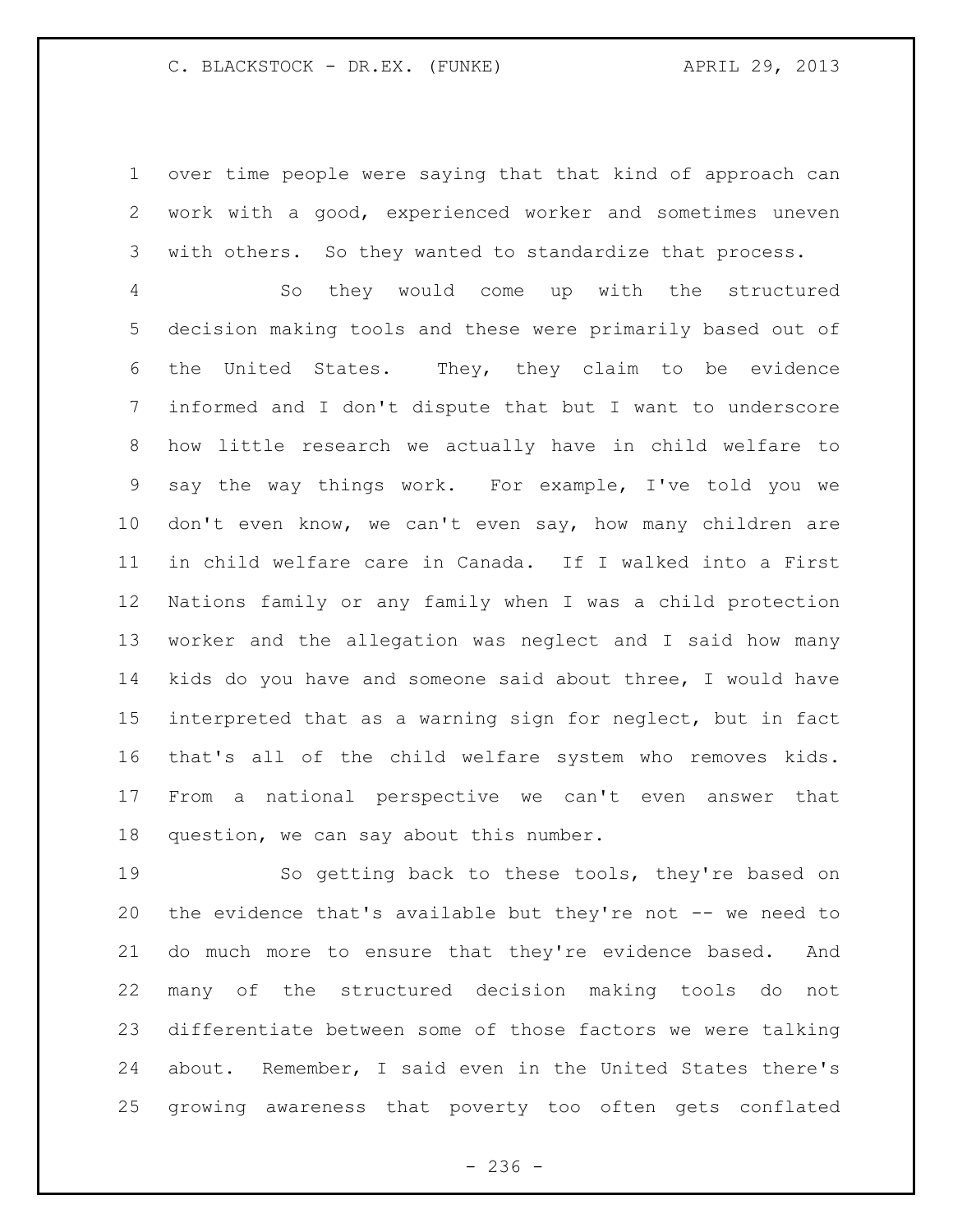with neglect and that what we need to do is separate out those things for which parents and caregivers should be responsible for change and those things for which we should be re-tooling our child welfare systems and other systems to be able to target those issues.

 Structured decision making tools in almost all the models I've ever seen codify those structural problems as parental deficits. There is no requirement or no reflection on where this thing is actually sourced.

 So and they will -- some of the questions will disadvantage First Nations families. I'll give you an example. In many of the structured decision making tools they include things like previous history of abuse. Well we know from the Truth and Reconciliation Commission that many First Nations families are going to be ticking off that box because of the experience in residential schools. Now that's not any fault of their own but that is going to happen more often for First Nations families. We also know on some of the income measures that First Nations families. So right out of the starting blocks, because of the historical disadvantage, you're going to be scoring higher on these decision making tools.

 So what we encourage is (a) that there be good critical analysis of the research that underscores each one of these things in a decision making tool. Who was the

- 237 -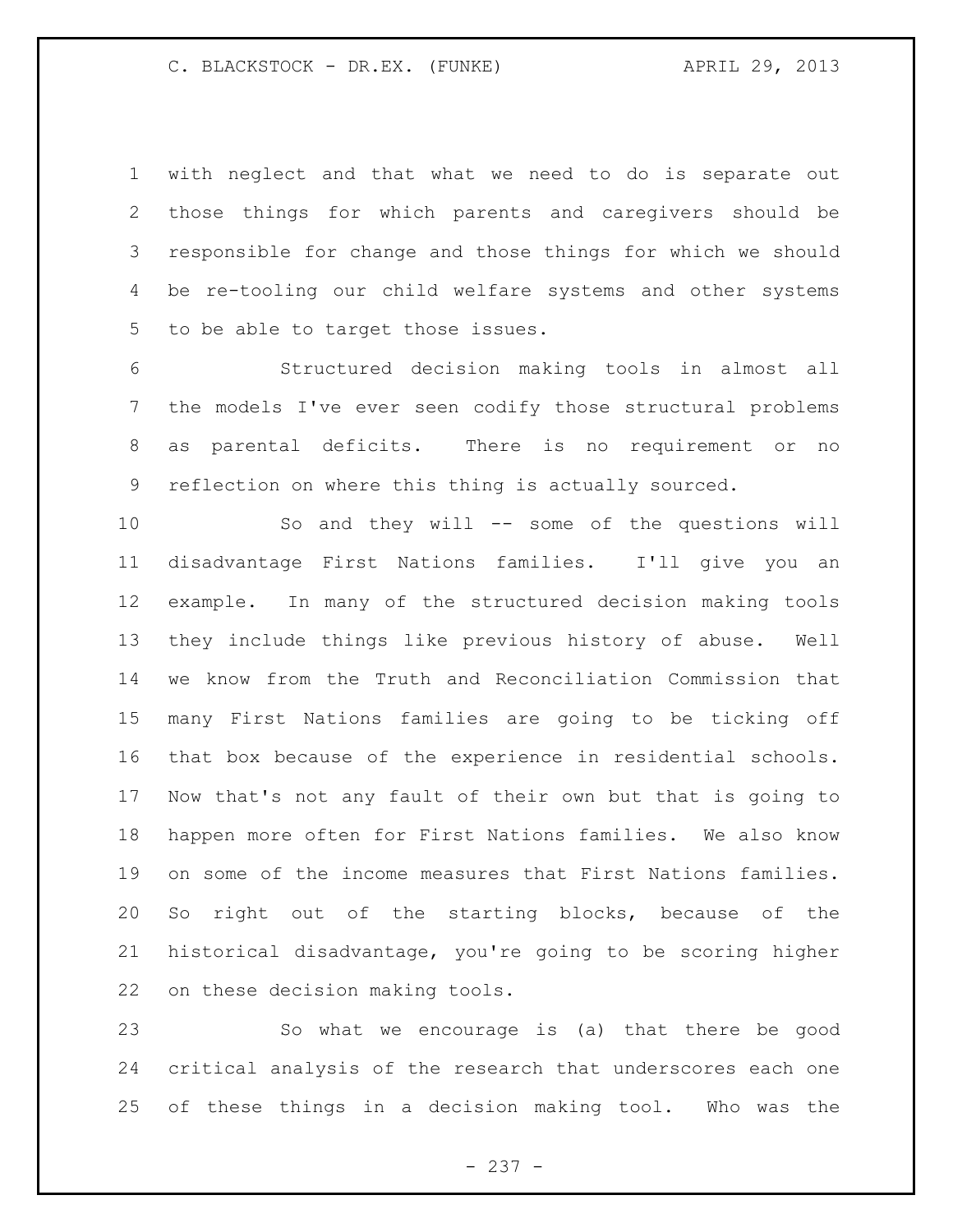population studied for that particular research study? Was it white, middle class kids, which is fine, but we need to exercise a lot of caution if it's, if it's a different population. And then let's look at how robust that research is, how thematic it is. Like how much weight should we give to, if we tick one of these boxes? Do we really have enough weight to say that it should be an equal factor in this decision making? And then to test those models out, you know, accounting for the differences of the population they're going to be applied for and to pilot test them to really look at whether they work in another context with another population. And to be alive that that evaluation shouldn't just be a one time incidence, that we should be alive that this is a tool, it's not a decision maker. No tool that we have in child welfare is a decision maker. It's an aid to decision making and it's important that we contextualize these tools in that regard. And also my experience is with the good researchers that develop these tools that they will often say these are all the limitations of this tool that you need to be alive to should you choose to use it. And unfortunately sometimes that gets lost in translation to the practitioner but I think it's really important that we make those limitations aware to the model and that we properly implement the model. People are given the training to do it and the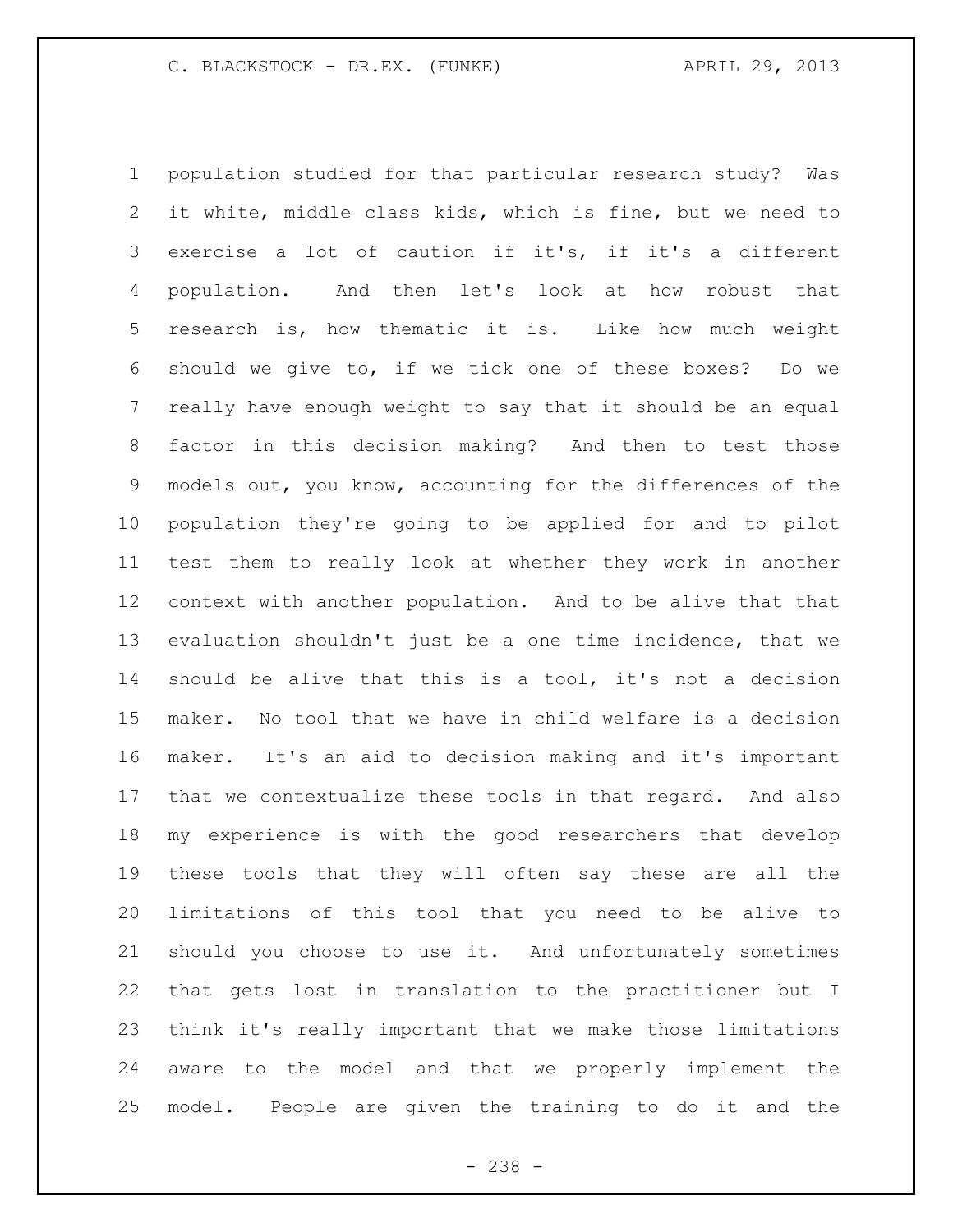support to do it properly.

 Q Is there a concern with respect to, again getting back to this notion of the population base upon which the research focused, is there a specific concern with respect to reliance on population bases in the United States versus Canadian research populations?

 A I'm just talking in generalities here. There are -- if you look at the U.S. Native American population, they account for about three percent of the population. Of course the United States has a much bigger population than we do, 320 million, but if you look in Canada, those numbers are slightly higher. But because of the way colonization happened in the United States, there are certain states where there is a population of Native Americans by percentage that would echo slightly how it is here in Manitoba, for example. So like Oklahoma is a state where a lot of First Nations people were pushed out of the northwest, or northeast of the United States into the state of Oklahoma and also Alaska. They have comparable proportions of Native American population but there are some states where it's negligible and in other cases it's a much smaller percentage. So we'd want to look at those populations and we'd want to just consider the context. It's not to say those tools shouldn't be used but it's just that we need to do the good critical analysis before we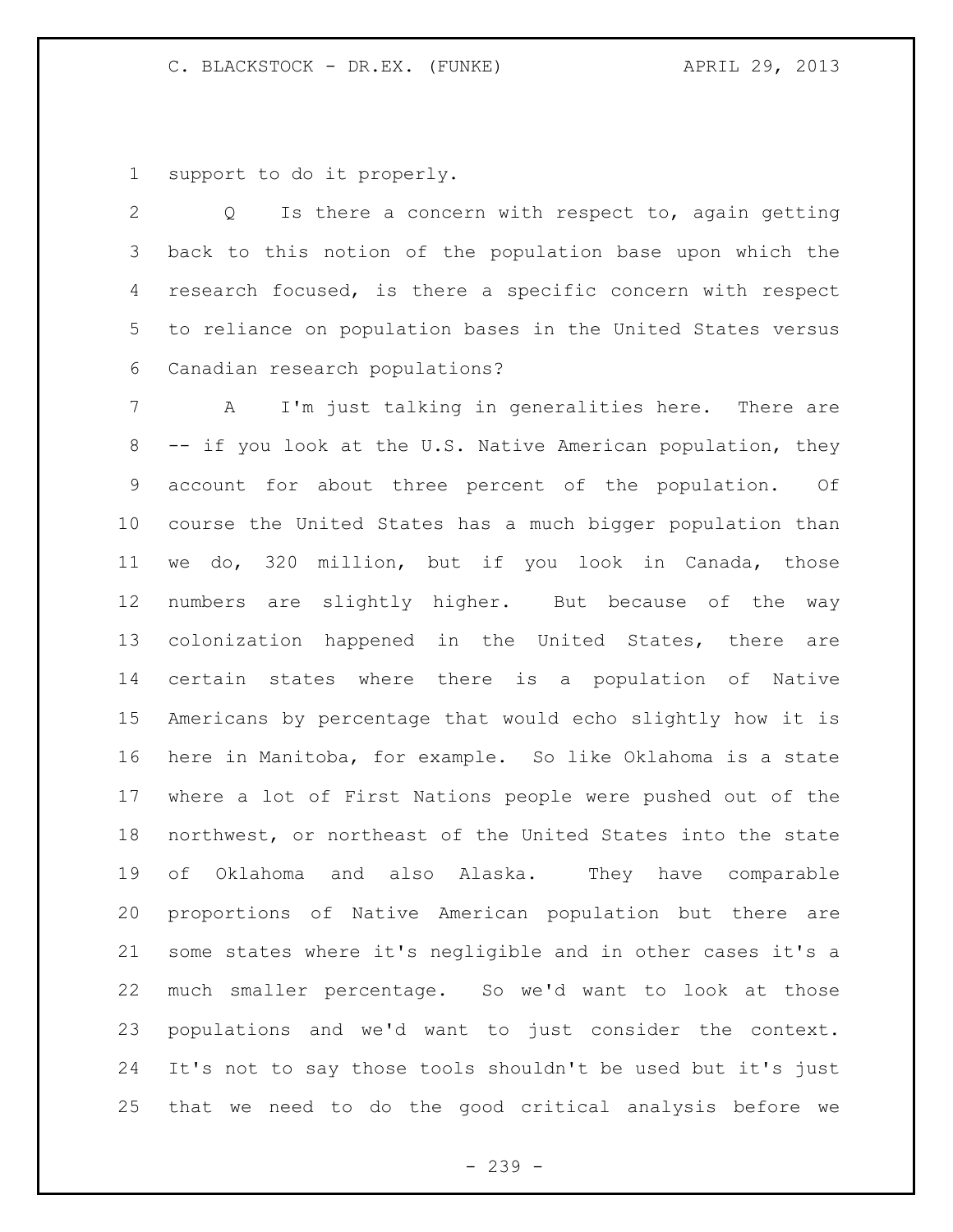employ those things.

 Q And you're not suggesting that those tools can't 3 be adapted for use effectively and properly in a, in an area other than where they were developed?

 A No. It's just that we need to understand the basis under which they were developed, understand the limitations of those models, understand what the purpose of those models was and what applications they were developed for. And then we need to look at what we actually are wanting to use the model for, who is going to be impacted on that, what are the differences or similarities with the populations over here and what adjustments would need to be made, if any, to respect the different population that we're applying this tool to and how would it be evaluated.

 Q And does it matter the background of the individual or the team that is being utilized to adapt that tool from the population base upon which the research was based for use in another different demographic?

 A Well, I think you would want to see -- it's like anything. You'd want to have experts in that particular area being able to judge whether or not something is transferrable on that. So ideally what I would want to do, and I'm just talking just in my approach, would be to have the developers of the tool, along with experts in the areas of the population or group for which it was going to be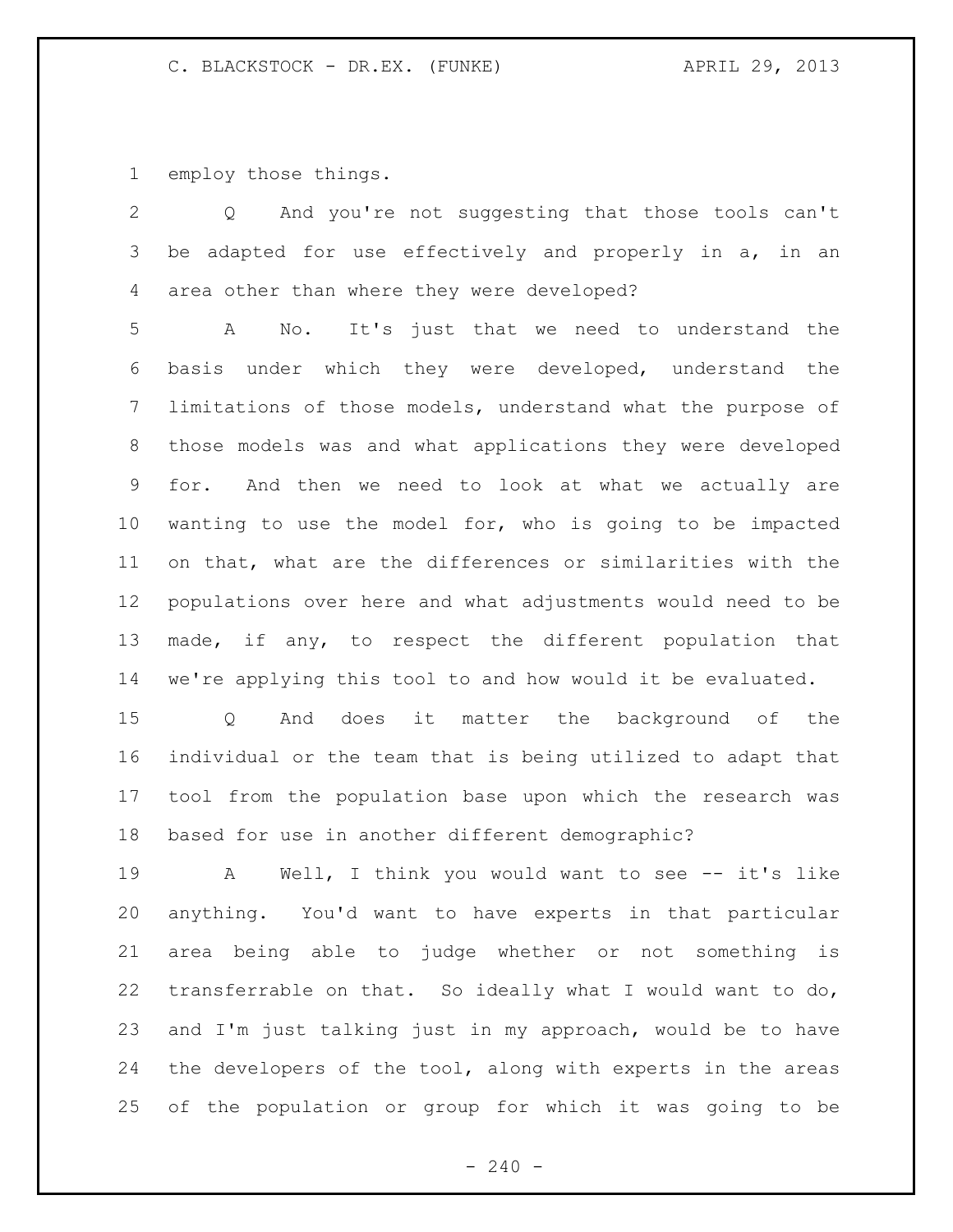applied, having an initial discussion about all of these pieces I just talked about, what were the underlying research that let that to the development of the tool? What are the limitations of the tool? What weight should be given to these various measures? You have maybe 10, 15 measures on here, are they all equal in weight? If they're not all equal in weight, then how do we do this? And what does the end number mean? And what would it mean if you're applying it out of a population that out of the gates is already going to score higher on that? Is there any adjustment factors there? Those are all things that I'd want to do and I'd want to have experts on both sides, those who develop the tool and those for whom the tool is going to be impacted doing that type of joint dialogue and assessment.

 Q Now when you talk about experts who are engaged in that process, do you mean people who have subject matter expertise in the sense that if the tool is being used for application of social work, you're talking about people who are experts in social work or are you talking about people who are experts in terms of the research analysis that has to go into the development of the tool?

 A It's difficult to say, you know, an abstraction without seeing the tool, but I'm a big believer in both. I think experts can be people who on the ground have, you

- 241 -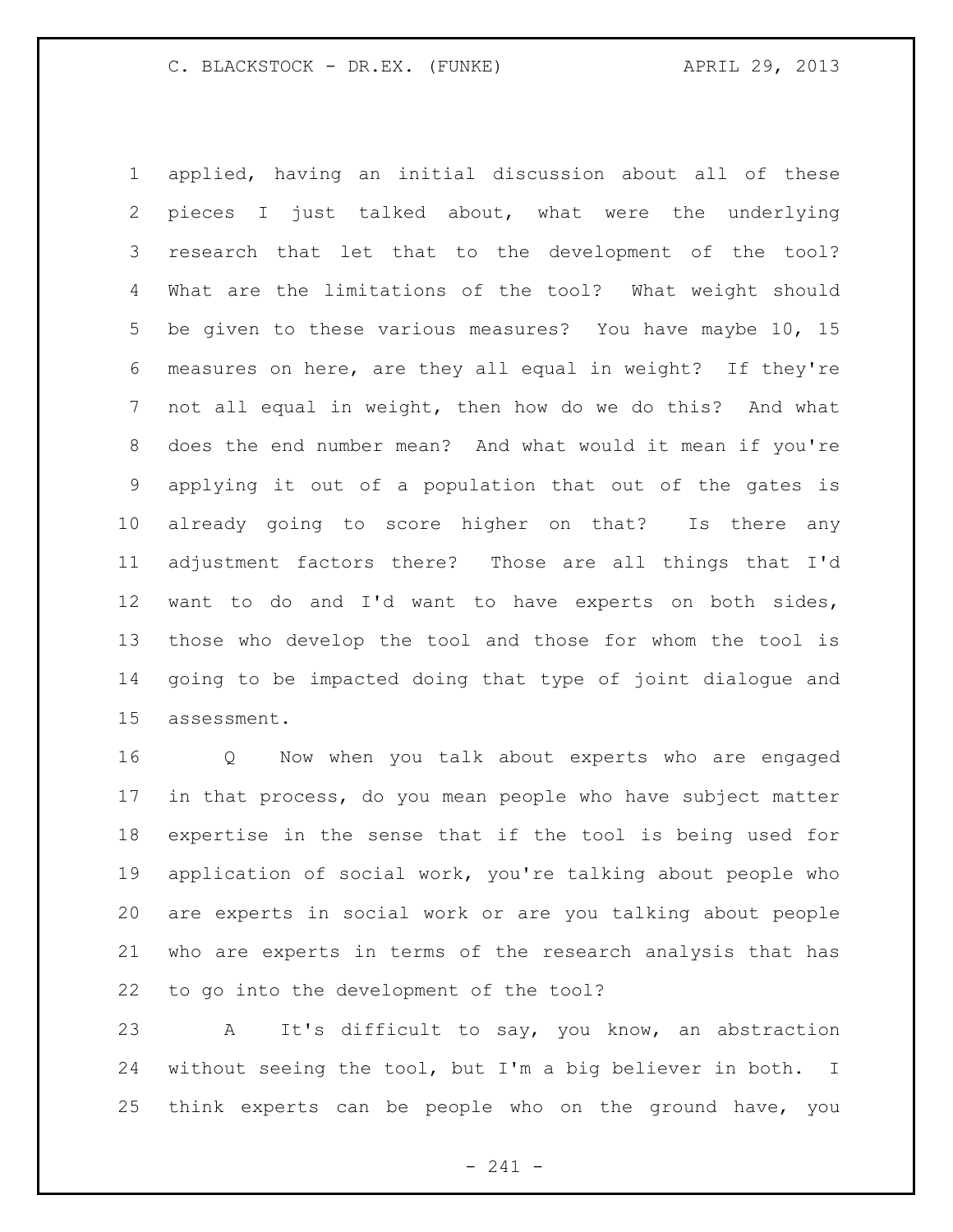know, are able to provide important knowledge. Certainly that's been my experience through the years. But you definitely do want to have researchers as a part of that team because these models are, are supposed to be based on evidence base, supposed to be based on research and so it's very useful to have someone there who understands research methods and is able to evaluate the quality of their research and understand what research questions may need to be answered in order to judge whether or not this program is (a) worth transferring over for a given purpose in a new jurisdiction, (b) what studies or information do we need in order to adapt it in any meaningful way, and (c) what types of research and a quality of the research do we want to deploy in that type of analysis.

Q And the consequences of misapplication.

 A Well, you know, if I am coming to a hospital and I am presenting for a certain issue and I am given a tool developed for somebody else for another issue, the consequences can be quite significant. I mean we can't underestimate the impact that child welfare has on the lives of people.

 You know, some people say that the greatest interference in individual freedom in Canada is arrest and I'm not going to argue that that's an important piece, but I would actually suggest that we need to think of child

 $- 242 -$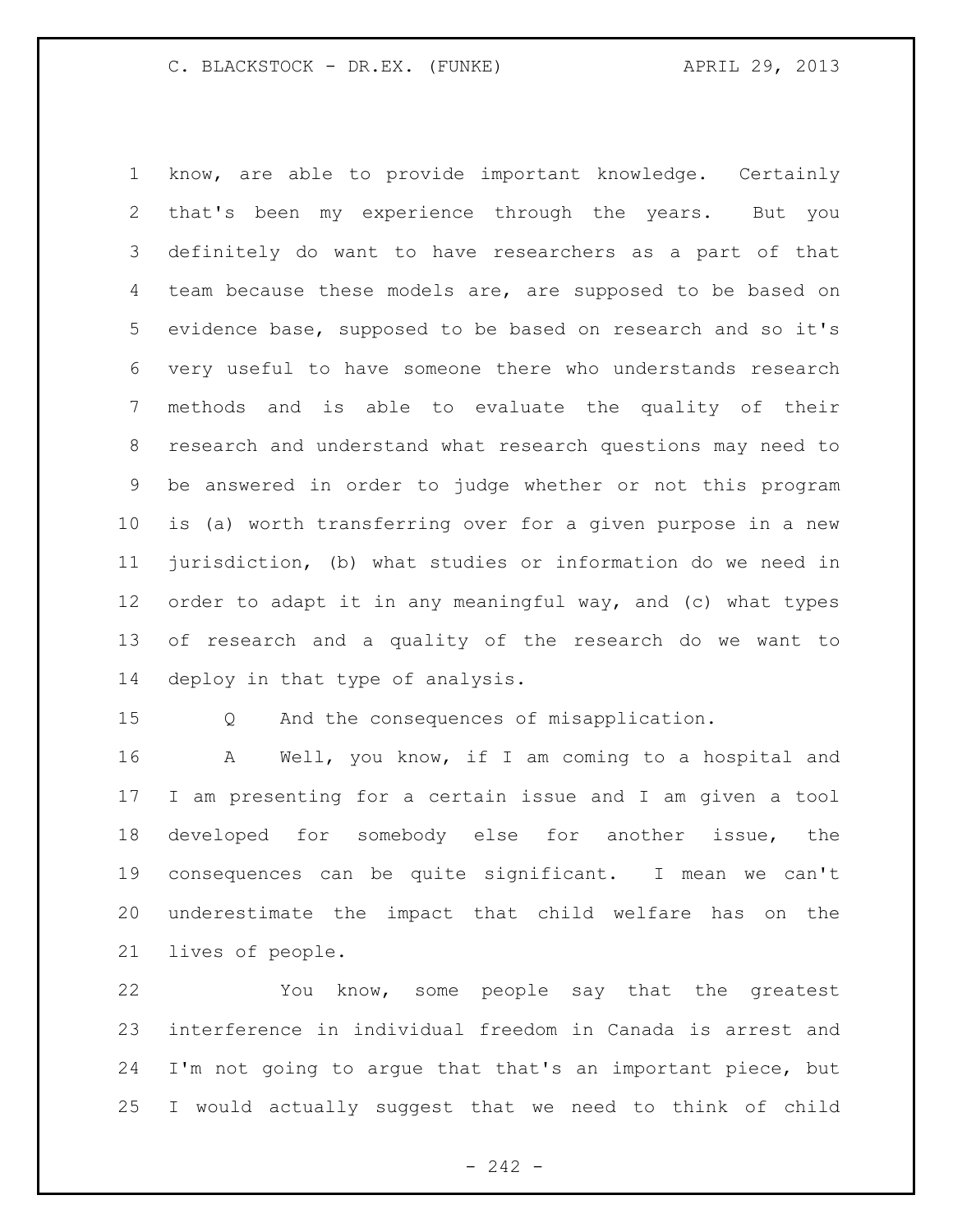welfare removals in that same firm. I mean it is such a significant power the state has. I use the state generally, those who are authorized to do those removals but we're literally going into families and removing children from their families. And I would want to make sure that we are really alive to the benefits and limitations of any tool and process that we bring forward and that we are not haphazardly generalizing the use of one tool to a population that's quite different. You know it's important in child welfare and it's important in the context of this review as well because this very, very tragic case with Phoenix, when we look at the profile of all children coming to the attention of child welfare in any given year in Canada, the Canadian incident study says only about three percent of them will require medical treatment and of that subset, even a smaller number, thank heaven, will, will be fatalities related to that child maltreatment.

 In fact, in the First Nations collection of data of the Canadian incident study in 2008 and I'm just going to -- I don't want to put provisos around here because I don't want to suggest at all that First Nations children don't perish in child welfare care, they do. But when they assessed for that three month period 85,000 investigations there wasn't one fatality of a child. And so the profile

 $-243 -$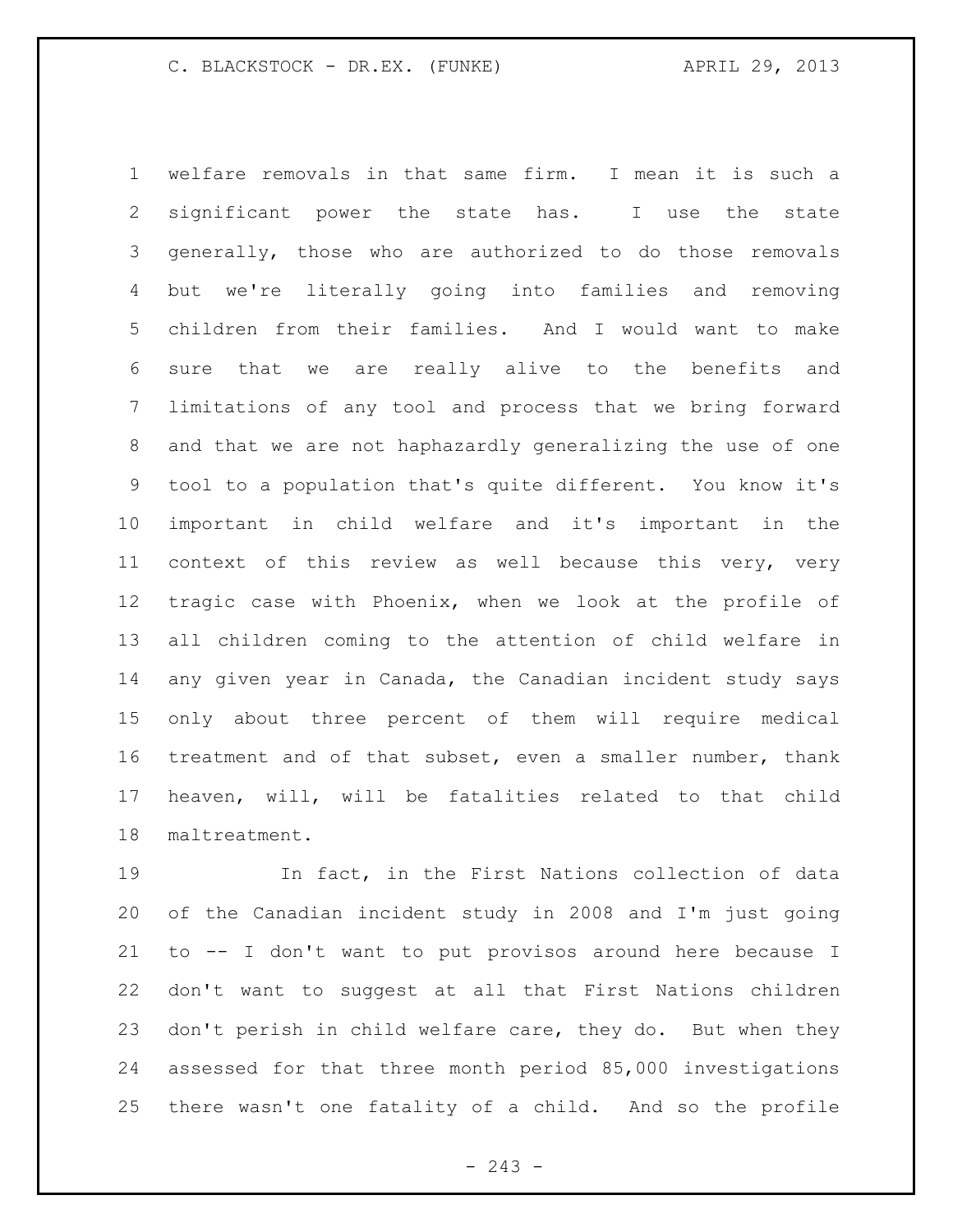of children in that situation needs to be understood and honoured for what it is, but the profile of most children presented to the child welfare system is completely different or very different, I shouldn't say completely different, very different. And so we need to make sure that our recommendations that are specific to the context of the experience of that particular child focus on other children in similar circumstances, but that we are alive to the concern about providing generalizations based on this very unique case to a general population of children who have a different experience.

 Q The good news is we're almost done. I just have a few questions to ask you on some topics that have arisen from evidence we've heard from other witnesses previously in the inquiry and one of the topics that we heard evidence from earlier this week is on the -- sorry, earlier last week, I apologize -- is on the issue of accreditation with respect to social workers and do you have any comments or concerns to make with respect to that issue?

 A Well, first of all off the top, I absolutely believe in that we all need to be accountable for the very best practice that we can do. But when it comes to accreditation standards, what are we -- to what standard are we accrediting? Is it the current way that child welfare works with the overrepresentation that we're

 $-244 -$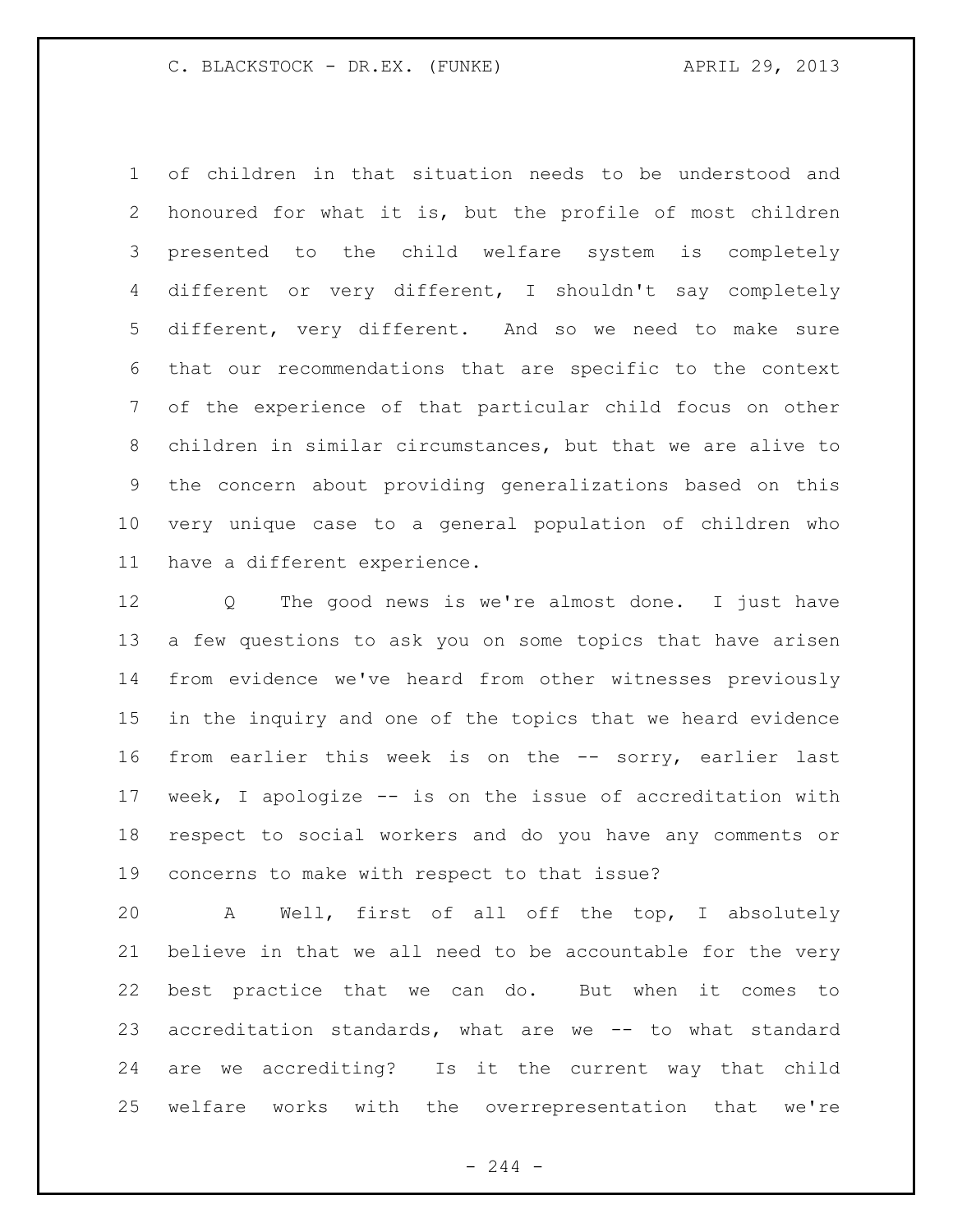seeing? What is the, what is the research that would underlie the various accreditation standards and how would those apply in a First Nations context with a First Nations agency, for example, versus others?

 I, I would like to see, and I haven't done this detailed work, but if we're going to go down the route of accreditation, it should be based on the very best research that we have about what works for kids and based on what we know about the particular profile of the needs of children and families coming into contact with child welfare. So, for example, if we're seeing an accreditation framework devoid of any kind of reference or understanding in a meaningful way to child poverty, then I'm not sure where we're going with this thing. You know, we need to really keep in mind to build up from the best research on accreditation models and many of the accreditation models I see don't account for those particular differences, aren't -- our imports generally from health care provision into other areas of social wellbeing such as child welfare. It's not to say there aren't some good standards there that could be pulled over, but it's the same conundrum that we find with the use of tools. It needs to be done in a very deliberate way, in a way that understands the research and in a way that understands the context in which we want to apply those standards. But it is an easy fix to say we're

 $-245 -$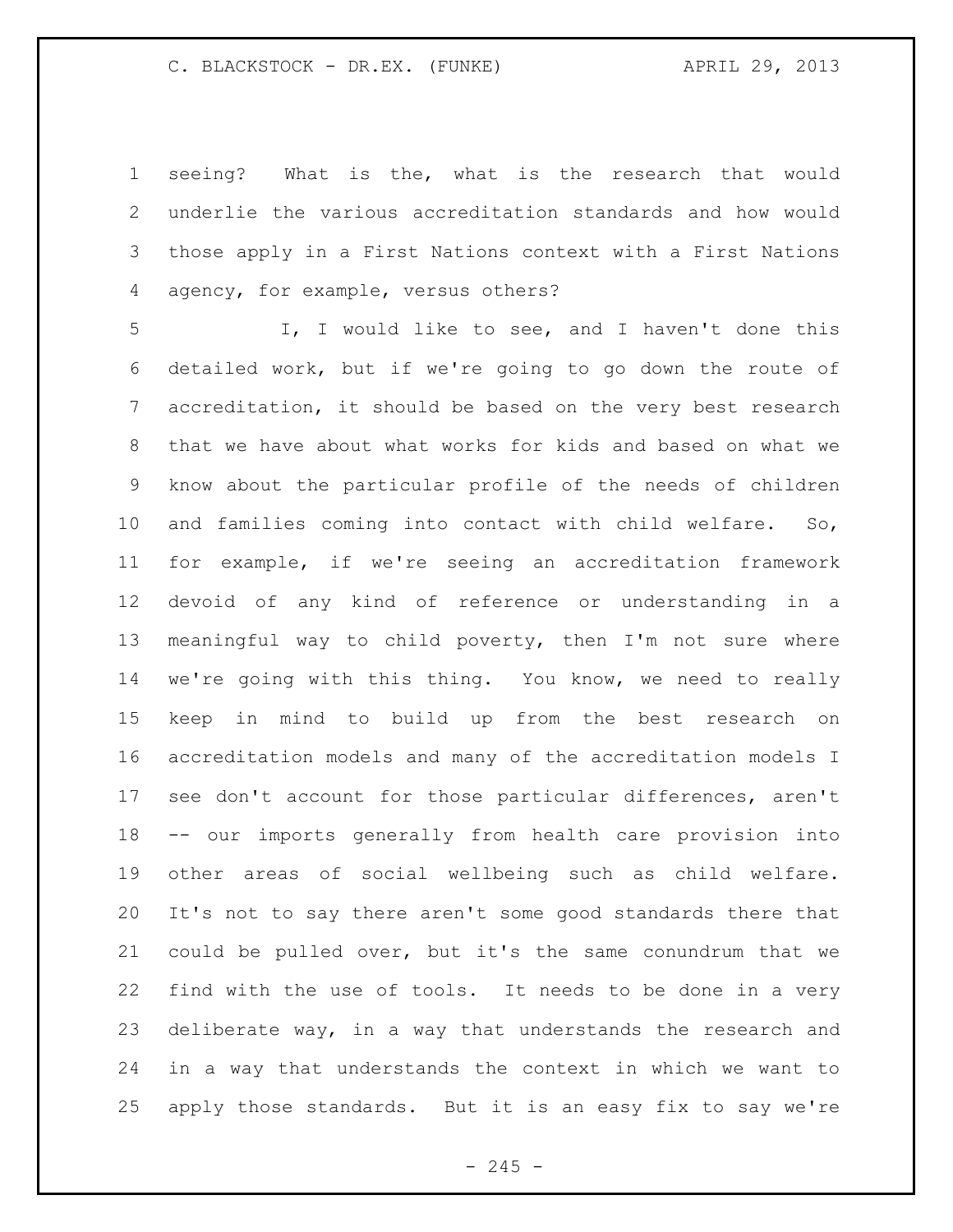going to take on accreditation. You can easily do that and not make meaningful differences at those fundamental levels where if we were to make progress, I think we could make huge gains in healthier families and healthier kids.

 Q On that topic, if there's a move towards accreditation, in the interests of ensuring that social workers receive adequate training to prepare them for front line social work, and if part of that is recommended because the idea is that what will ensure better outcomes and ensure that children who are in need of protection receive the intervention that they require, wouldn't that seem to suggest that there needs to be some mechanism through that accreditation process to ensure that those workers or those individuals who are being presented for accreditation receive training specific to that area?

 A Yeah. I've, I've been a person who's argued for multidisciplinary teams. So, for example, I would love to see a substance misuse expert on every child protection team, a mental health expert on every child protection team. We've seen pockets of that, examples of that. For example, way back when I was doing night duty in after hours services in Vancouver, we actually had teams, so like a social worker who is with a police officer deal with domestic violence, we had a social worker with a mental health officer, we had a social worker with a substance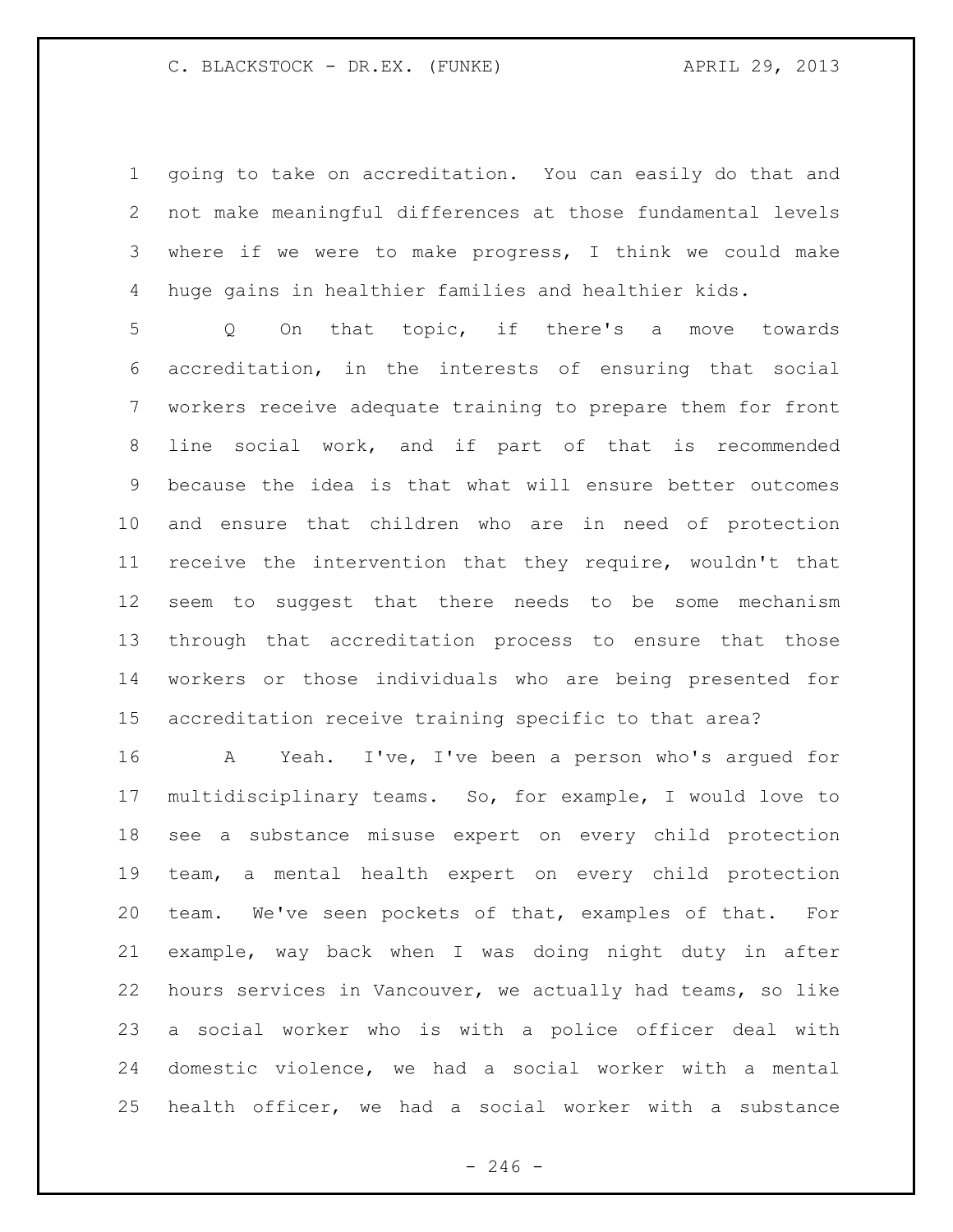misuse worker, but that was just isolated to that particular service context. I think what we know from the 3 research is that we really need people who have got, can draw from a multidisciplinary understanding of how to address some of these issues. If we had, for example, an expert -- I'm just thinking back to my days of doing child protection -- an expert on substance misuse, that person could have accompanied us out on those visits where that was a presenting concern to more accurately assess what was going on with that particular family, assess what the impacts would be on parenting and help us work with that family to address the substance misuse and to provide the most meaningful and sustainable treatment for that person.

 So I think when we look at who should be doing child welfare, again it needs to be linked to what are the needs of the people, what is the best evidence about the factors that are driving any hardship and then what are the skills and knowledge that one would need in order to best respond to that? Certainly having a bachelor of social work degree, if you had adequate training in aboriginal peoples, in child development, in child protection, all of those by the way in many courses are elective even up until today and in poverty and poor housing and those kinds of things, that could prepare you for that job, but we need to 25 look back, go beyond the surface of saying  $X$ ,  $Y$ ,  $Z$  degree

- 247 -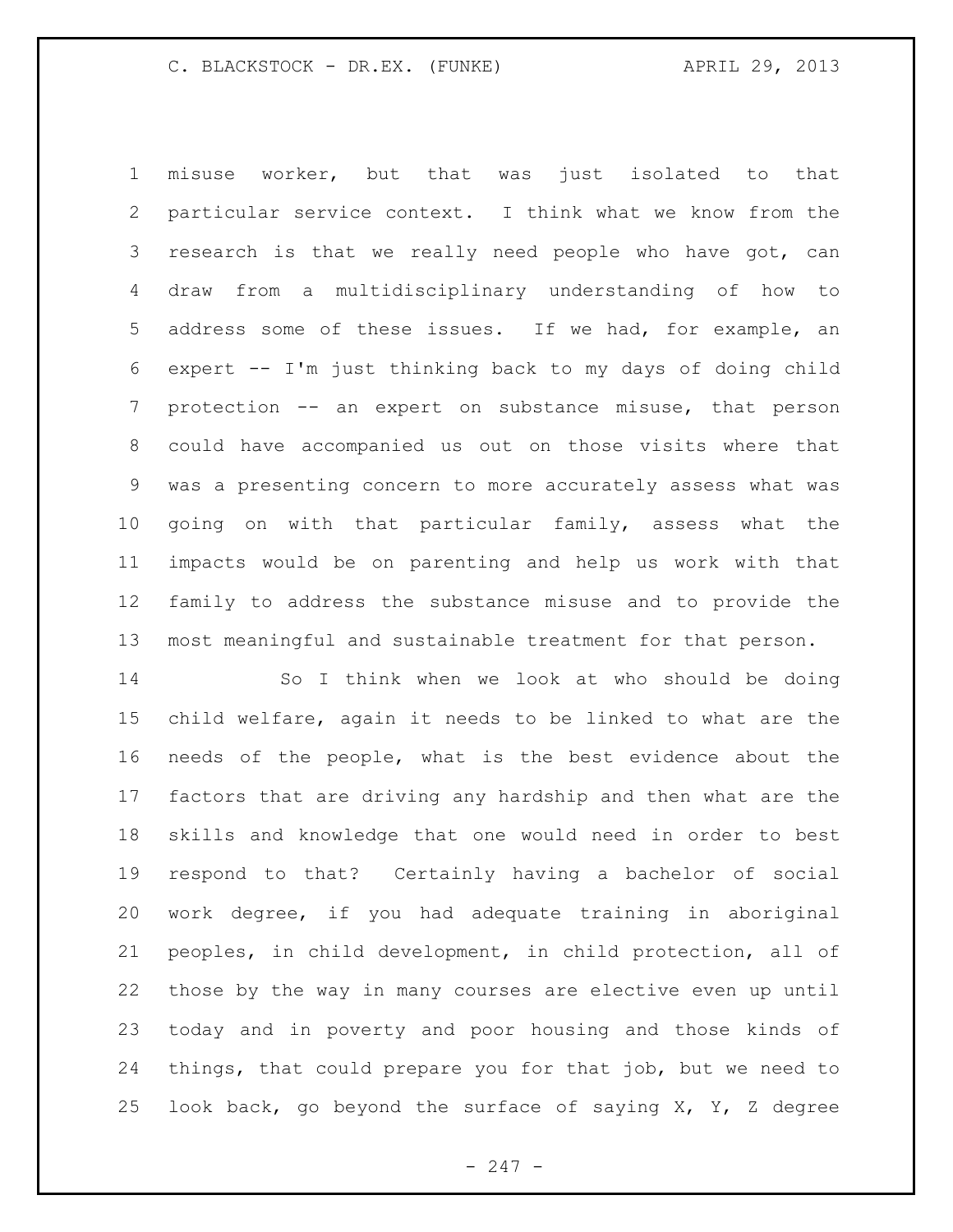does it all, to looking again at the needs of the families, what is the knowledge that you need to have to best respond to that and then who or what cadre of people would be in the best position to, to work in that situation?

 Q The last area that I want to talk to you about today is on the idea of whether or not prevention workers - - sorry, I apologize -- whether or not child protection workers, whether if the worker who is responsible for apprehending the child should also be the worker responsible for then providing family services to the family after the apprehension and whether or not there should be a dual role model or whether that combined service within the same individual is a model that you endorse. Do you have any thoughts that you can offer on that?

 A Well, I'm going to answer your question directly in a minute but I want to step back from that to say that if we employed a child protection model that better supported families with neglect, better understood what neglect was in the first instance, better supported people from that place, we wouldn't end up at that conundrum that you're talking about so often.

 I did child protection work in North Vancouver and we actually engaged a model, thanks to a very innovative supervisor, that cost nothing, that was all

- 248 -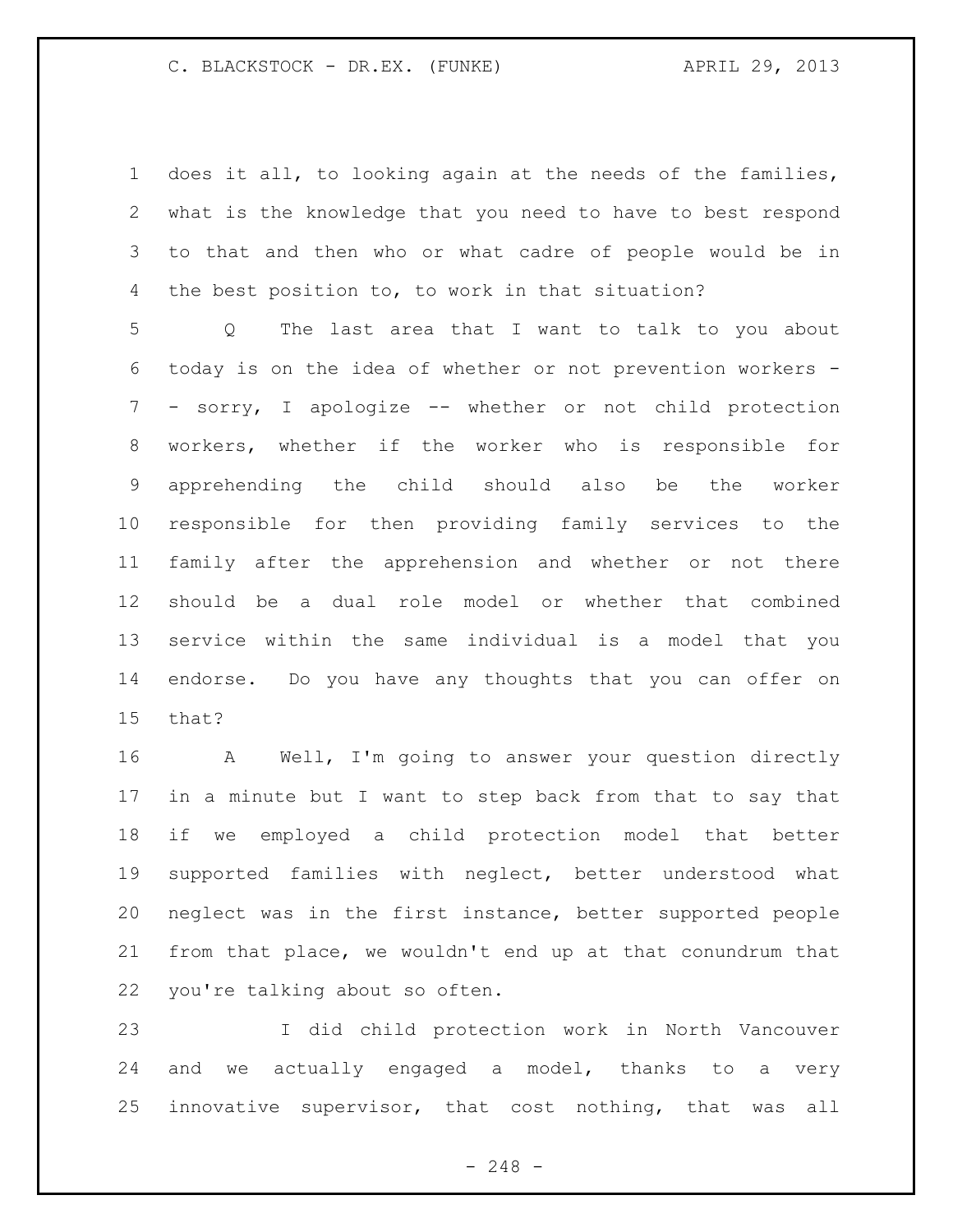about community liaison work and what we found is we were able to do much better work and keep the numbers of kids in care lower and actually free up our time from the cases we couldn't do much about to those severe cases that really needed our attention. So you can work with families. I find that many families get frustrated with us because we provide irrelevant services. We'll walk into a neglect situation and we'll provide parenting courses when we know what the real factors are, poverty, poor housing and substance misuse. And it's not to say that parenting courses aren't valuable, they are. But if you ignore those other factors things are not going to improve very much for families. So we need to provide those relevant services at the front end. In those cases where we have to remove the child, again I am taking the statute at its word that really where we need to get to is that that is the last resort, then, yeah, I think it is too difficult of a situation to ask families to readjust, in the midst of everything else they're dealing with, to readjust their perception of the relationship with the worker.

 Some families, in my experience, were okay, they actually wanted you to keep on going with them, right, because you may have worked with that family for a long period of time and they know, you know their story and all the rest of it and, yes, you did the removal but we'd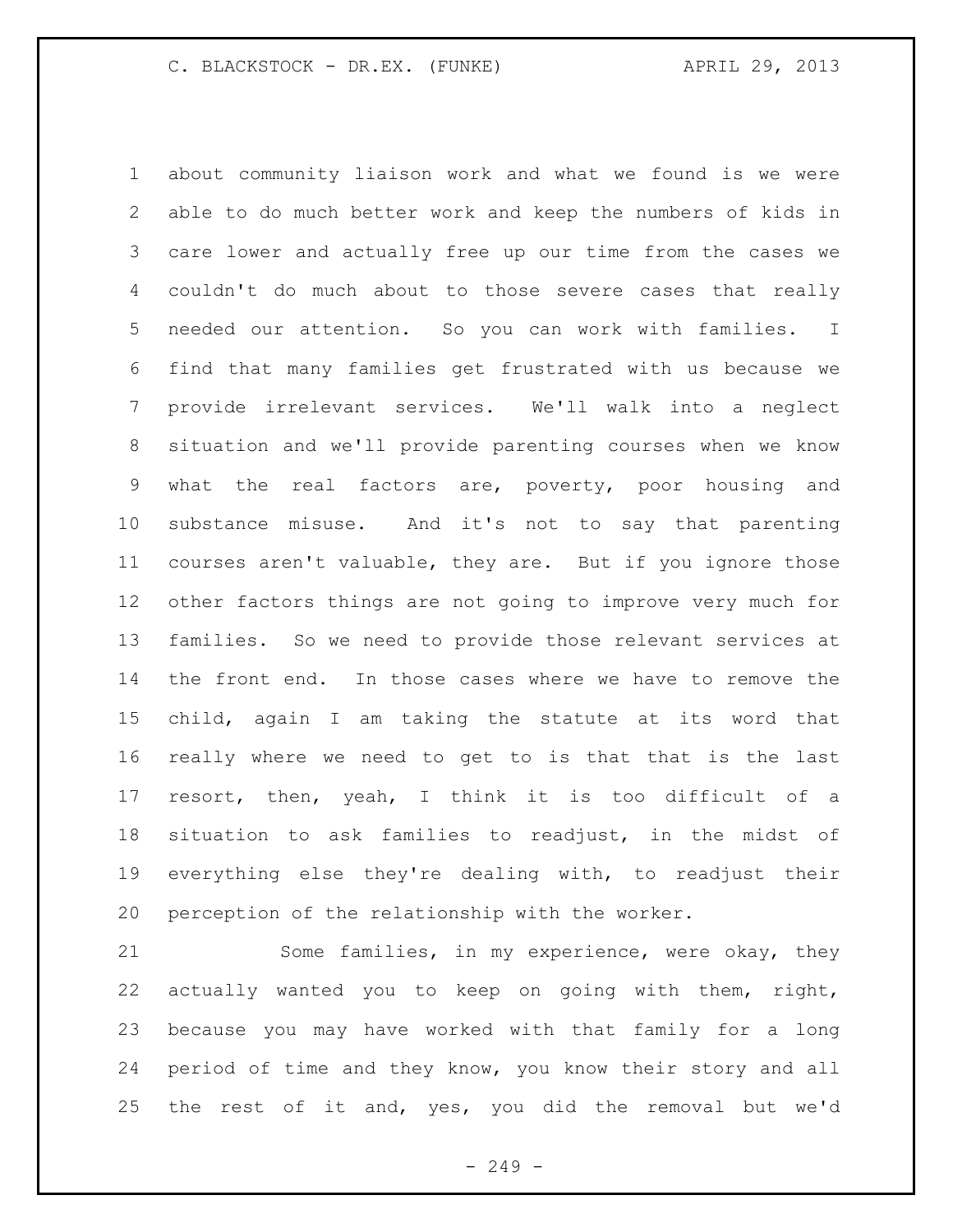C. BLACKSTOCK - DR.EX. (FUNKE) APRIL 29, 2013

| $\mathbf 1$ | rather have you than somebody else, but there are also          |
|-------------|-----------------------------------------------------------------|
| 2           | families for whom, you know, that is one of the most            |
| 3           | traumatic days in their life. And my goal is to make the        |
| 4           | kids safe. If that means bringing in a fresh person with a      |
| 5           | new relationship for that family, will help them get there      |
| 6           | faster, then I think the system should accommodate that.        |
| 7           | Very good.<br>Q                                                 |
| 8           | MR. FUNKE: Excuse<br>me for just a<br>moment,                   |
| 9           | Mr. Commissioner.                                               |
| 10          |                                                                 |
| 11          | BY MR. FUNKE:                                                   |
| 12          | Those are the questions that I had for you<br>$Q \qquad \qquad$ |
| 13          | Dr. Blackstock. Are there any concluding comments or            |
| 14          | messages you would like to leave with the commissioner          |
| 15          | today?                                                          |
| 16          | A<br>I think I'll go back to where I started, if we             |
| 17          | know better and we can do better, we should do it. For          |
| 18          | First Nations children we know the factors of poverty, poor     |
| 19          | housing and caregiver substance misuse. We've talked today      |
| 20          | about a few of the examples of good, promising approaches       |
| 21          | to addressing those problems and I don't want people to         |
| 22          | walk away from this and thinking that this is an unsolvable     |
| 23          | issue, it's not. And we must get down to work and actually      |
| 24          | doing the business. We know enough to do better. Can we         |
| 25          | solve all the problems? No. But we know enough to get at        |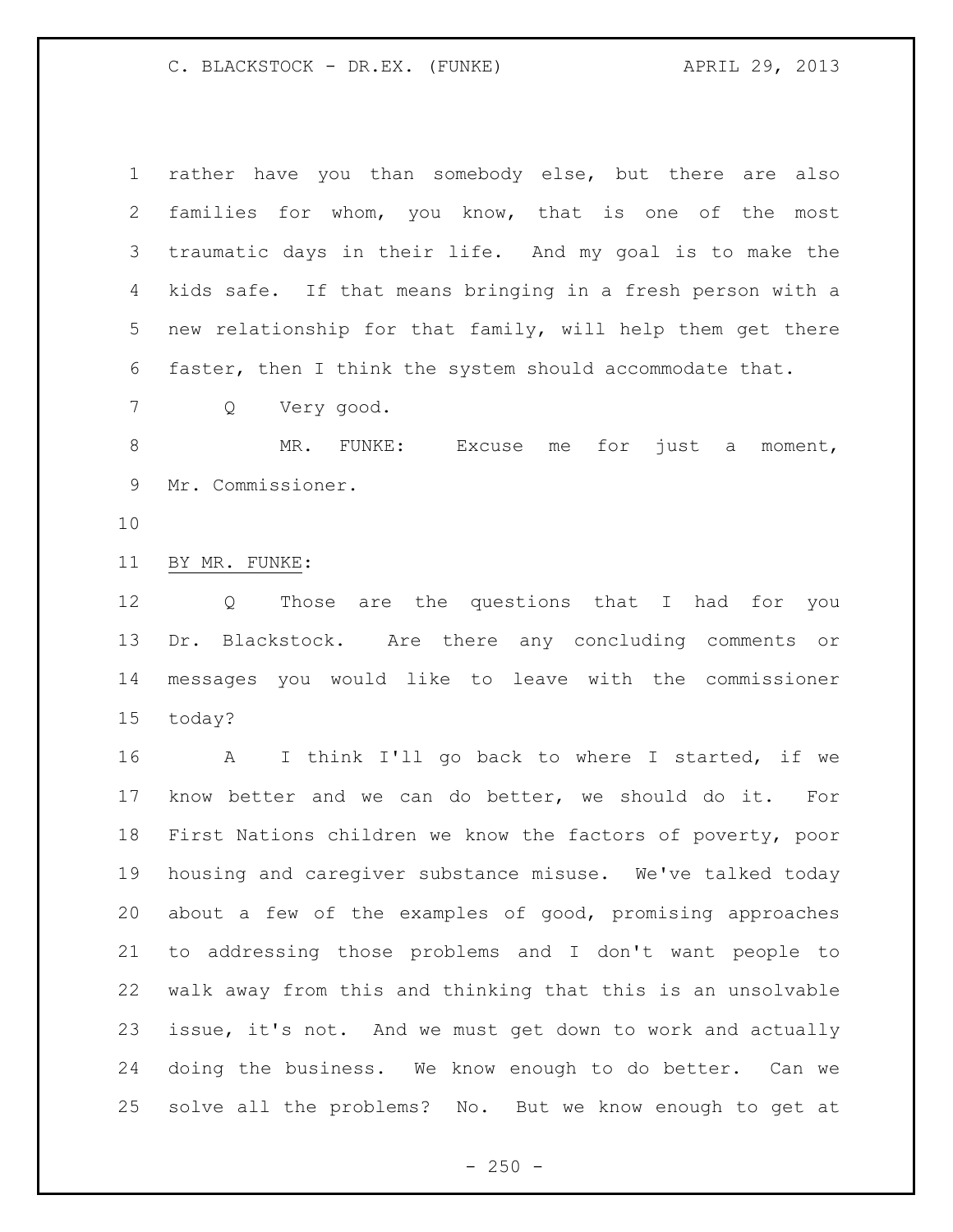C. BLACKSTOCK - DR.EX. (FUNKE) APRIL 29, 2013

 those fundamental issues that are driving disadvantaged for not only hardship for families needlessly, but also First Nations kids going into care. Q Thank you, Doctor. Those are my questions. A Thank you. THE COMMISSIONER: All right. Now you think you have nearly an hour. Is it realistic to think we can get through in that period of time? UNIDENTIFIED PERSON: Yes. THE COMMISSIONER: All right. Who's going to come first, Mr. Paul? Mr. McKinnon? No? MS. WALSH: Sorry, Mr. Commissioner, as per our rules and what I outlined last week unless -- 14 THE COMMISSIONER: Oh, yes, you're next. 15 MS. WALSH: -- you want to do otherwise, commission counsel goes next -- 17 THE COMMISSIONER: Yes. MS. WALSH: -- where we've had a witness and then everyone else and then commission counsel again gets the last word. 21 THE COMMISSIONER: Yes, you're right. MS. WALSH: So is that all right for today? 23 THE COMMISSIONER: Yes, it is. MS. WALSH: Yes, okay. Good, thank you. THE COMMISSIONER: I read them and you're

 $- 251 -$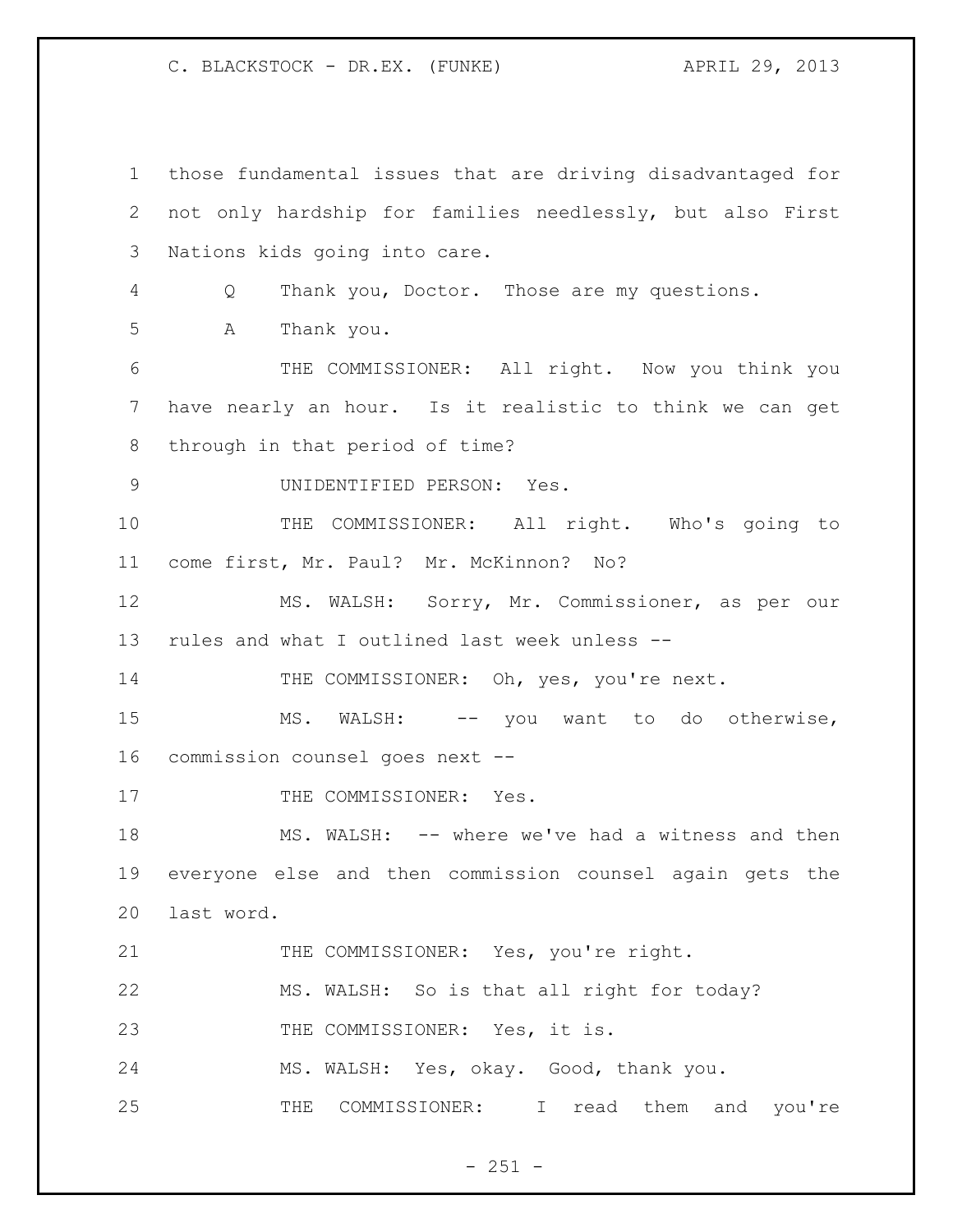absolutely right. MS. WALSH: All right, thank you. But I'm happy to know -- THE COMMISSIONER: No. MS. WALSH: -- how much, in terms of cross- examination, how much counsel think. Ten minutes and none and ... Okay, okay. All right. And you want ten, all right. Here we go. CROSS-EXAMINATION BY MS. WALSH: Q You're okay to keep going without a break? A Oh, yes, absolutely. Q Okay, all right. A Thank you. Q Well thank you. You have given us -- first of all, can you -- there we go. Am I on now? 17 A Yes, you are. Q Okay. You've given us much to consider and in a very concentrated way and so we have all of your documents and we'll be able to review them with having heard the benefit of the highlights of your evidence. If we could pull up -- Madam Clerk, you've got these documents, Exhibit, what is this, Exhibit 47, you've got it on the computer? Mr. Commissioner, if you can go to tab 58 of

 $- 252 -$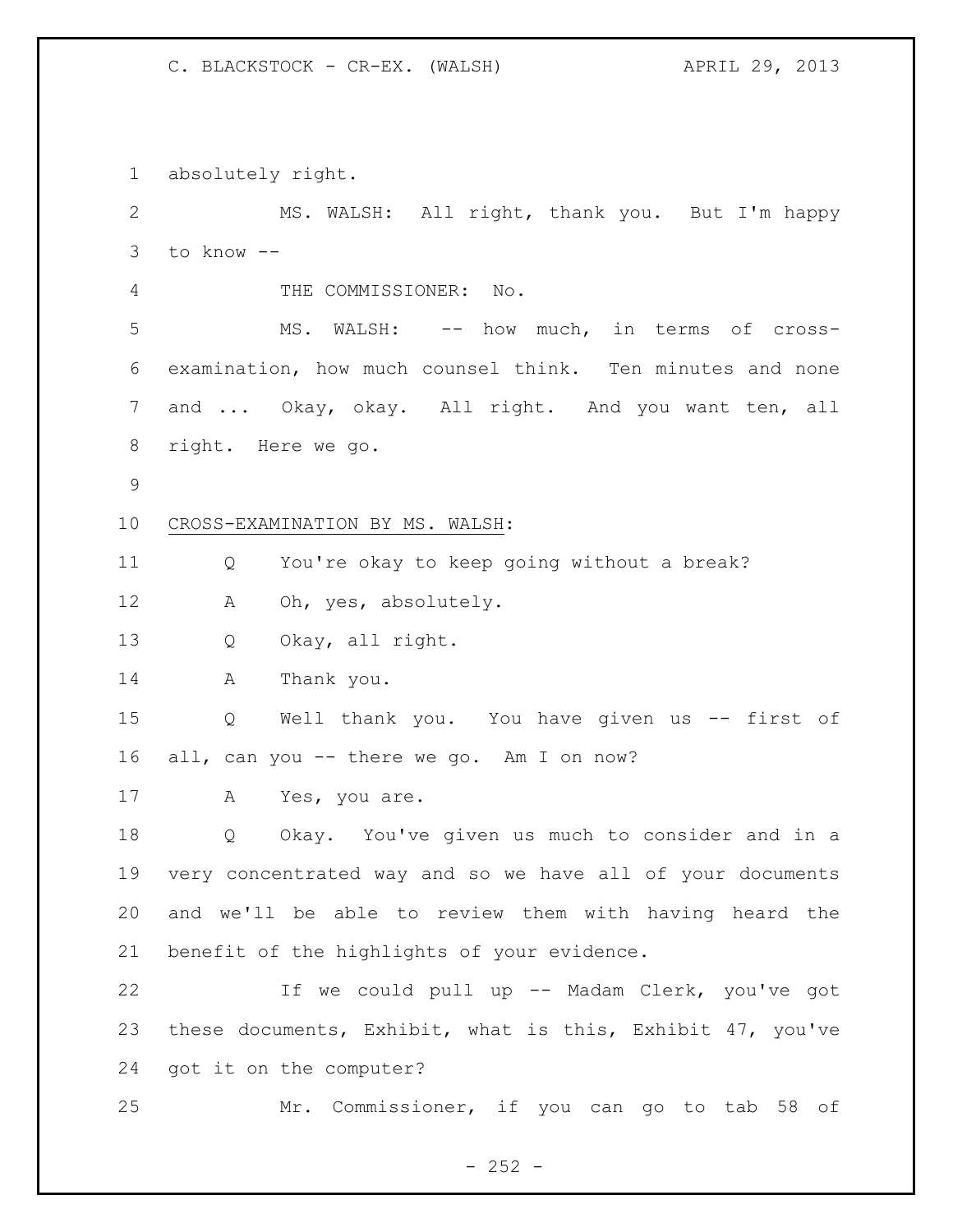Exhibit 47. 2 THE COMMISSIONER: Tab 58, yes. Yes. MS. WALSH: You've got that. BY MS. WALSH: Q Dr. Blackstock, do you have a hard copy in front of you? 8 A No, I don't have any materials. Q Okay. So we're at the, at the mercy of our electronics. 11 THE CLERK: I have one here. I just, I can't find the copy (inaudible). MS. WALSH: My concern is what everyone else in 14 the room doesn't have. But let's, in the interest of time, let's carry on and I think we should be fine. 16 THE WITNESS: Okay. MS. WALSH: If you could have maybe a copy in front of you, please. There has been apparently a flashdrive with all of this put on it. I don't know if you -- 21 THE CLERK: I have the one flashdrive that I always have and I don't know -- it might be on here, I just don't know where. MS. WALSH: Did Ms. Ewatski not give you another one under AMCSCO?

 $- 253 -$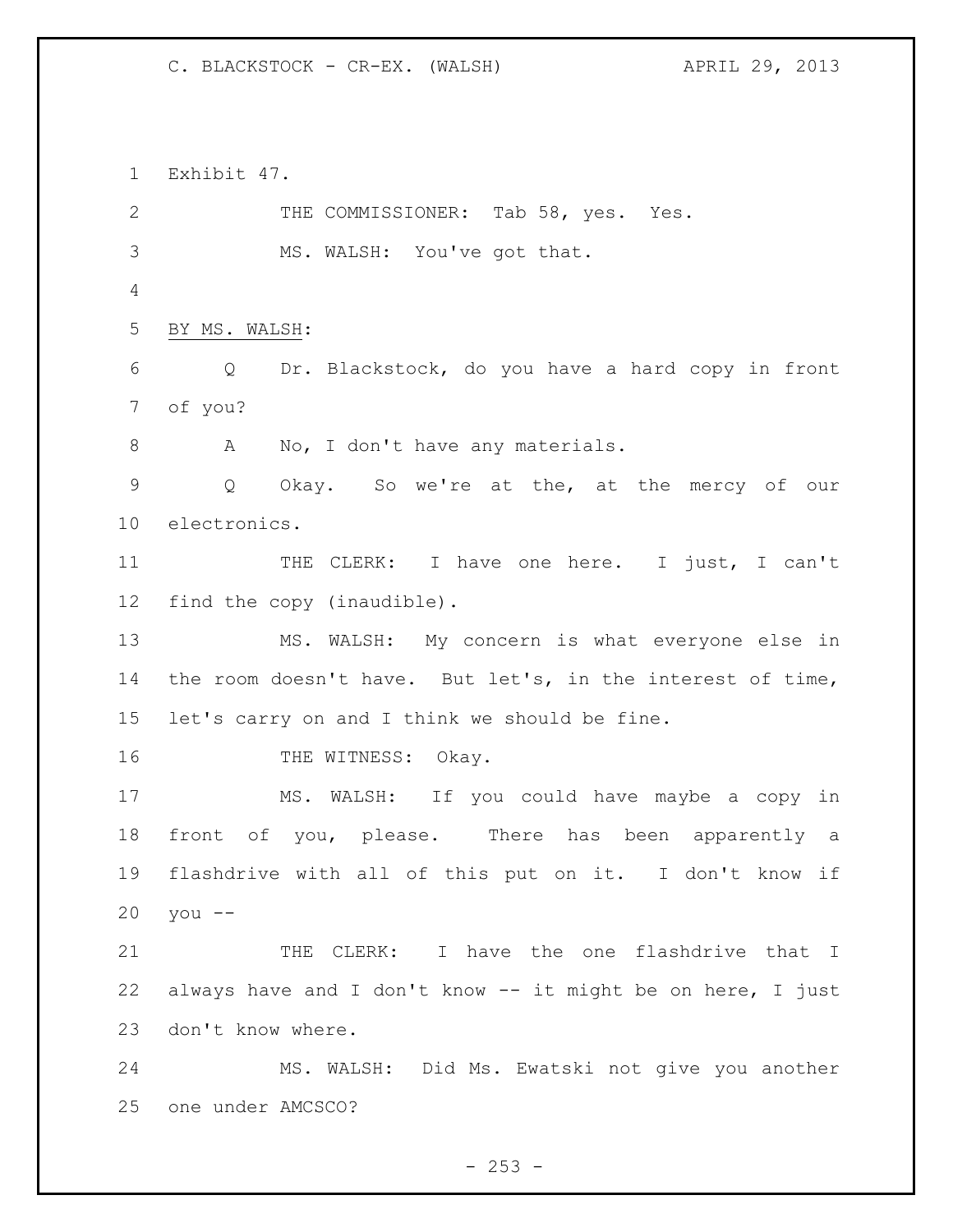| $\mathbf 1$   | MR. FUNKE: If it helps, Mr. Commissioner, I can          |
|---------------|----------------------------------------------------------|
| 2             | provide Madam Clerk with a flashdrive with all of those  |
| 3             | exhibits on it in about a five minutes if we take a very |
| 4             | short break.                                             |
| 5             | MS. WALSH: I think, I think we can carry on.             |
| 6             | It's not a complicated reference.                        |
| 7             | There, maybe it's under --                               |
| 8             | THE CLERK: There we go.                                  |
| $\mathcal{G}$ | MR. FUNKE: There you go.                                 |
| 10            | THE CLERK: Okay, I have it.                              |
| 11            | MS. WALSH: Well done.                                    |
| 12            | THE CLERK: Thank you. Now which tab?                     |
| 13            | MS. WALSH: Tab 58, please.                               |
| 14            | THE COMMISSIONER: That's it.                             |
| 15            | THE CLERK: That's it.                                    |
| 16            | MS. WALSH: Good, thank you very much.                    |
| 17            |                                                          |
| 18            | BY MS. WALSH:                                            |
| 19            | Q This is an article that you, where you were the        |
| 20            | primary author, "Community Based Child Welfare<br>for    |
| 21            | Aboriginal Children: Supporting Resilience<br>Through    |
| 22            | Structural Change".                                      |
| 23            | Yes, along with Dr. Trocmé.<br>A                         |
| 24            | Yes. And I understand it was also published in,<br>Q     |
| 25            | in March of 2005. This is dated October 9th, 2004, but I |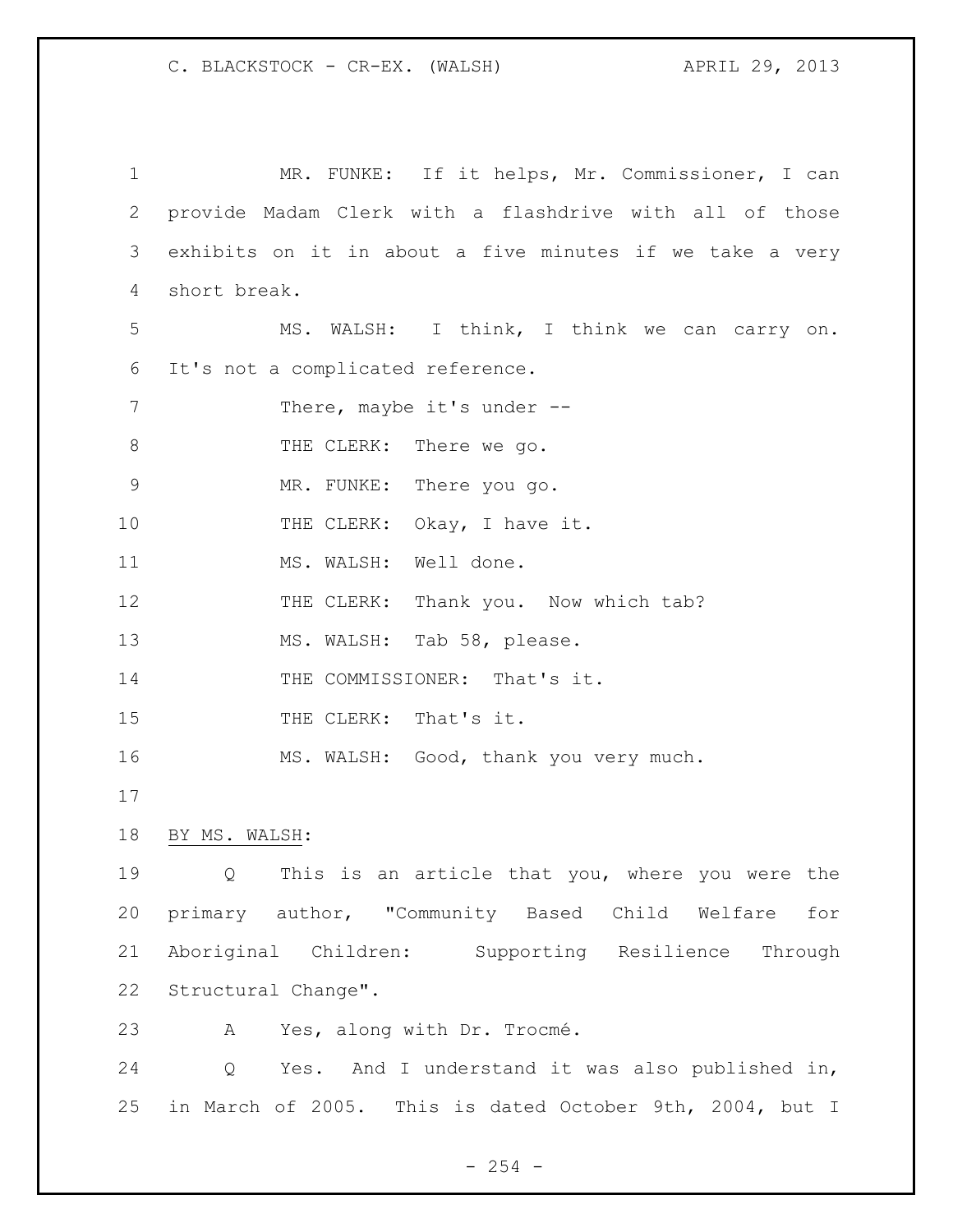believe it was published in a New Zealand Journal of Social Work as well --

A That's true.

 Q -- in 2005. If we can turn to your conclusions at page 24 of the article, please. There should be the heading "Conclusion". That's it. Well done, thank you. So this is -- I'm interested -- what you said in this conclusion, which was something that I had flagged before we heard you testify, seems to me to sum up much of what you said today. So I just wanted to review it again.

11 A Okay.

- Q You say:
- 

14 The overrepresentation of Aboriginal children in the child welfare system is a growing and complex problem rooted in a pervasive history of discrimination and colonization. Provincial and territorial child welfare authorities have made some nominal attempts to reverse this pattern of discrimination, however, the continual increase in placements points to the pressing

 $- 255 -$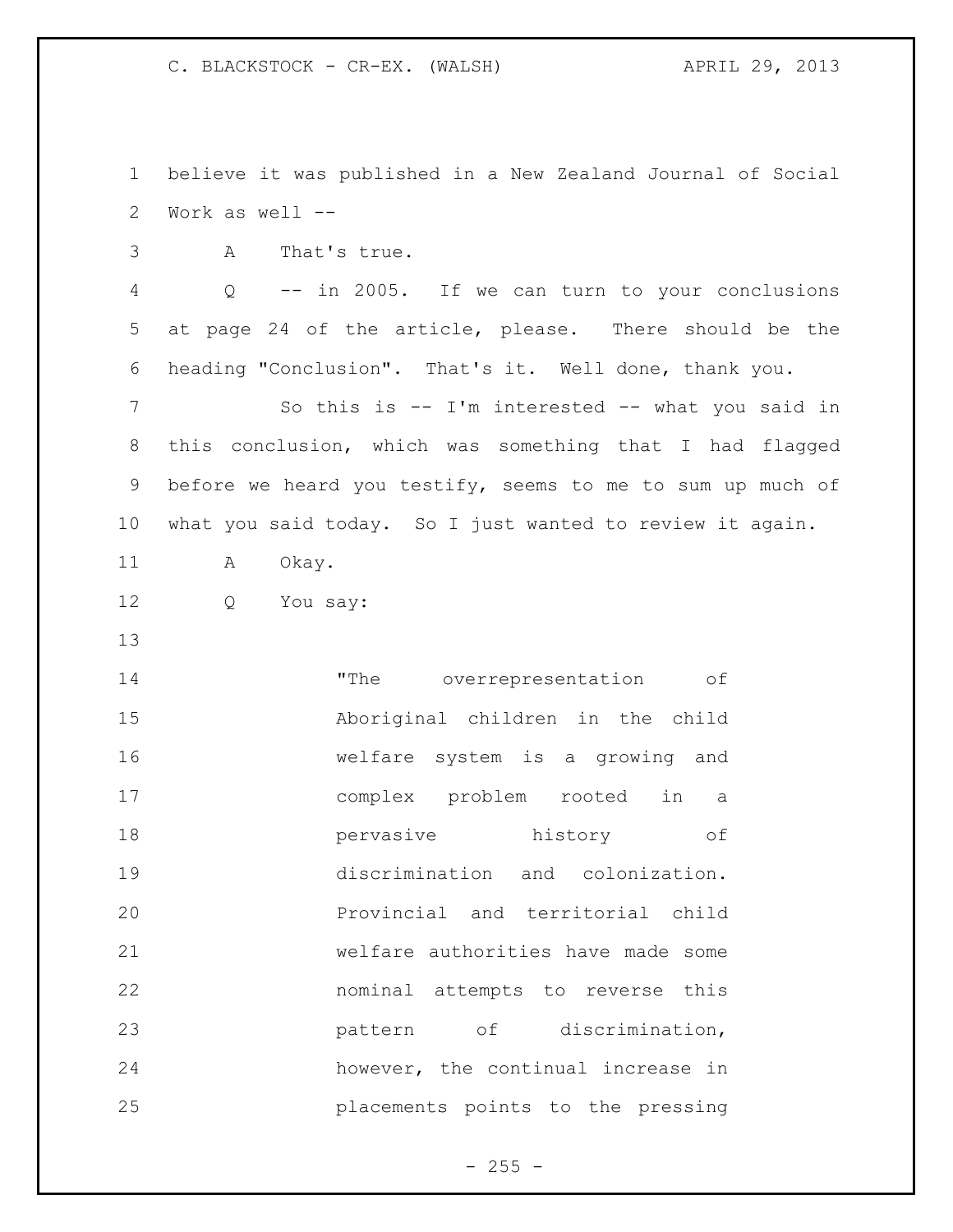need for bolder action at community and structural levels. Aboriginal children disproportionately come into contact with the child welfare system because of problems associated with poverty and substance abuse, not because of 9 higher rates ..." If we can just turn the page please,  $\ldots$  of physical or sexual violence towards children. However, the likelihood of improvement is limited, as long as 17 the problems are defined within 18 the narrow scope of child protection systems and inequitable access to social support services persist. Stronger communities equipped with the governance structure and the resources to address child poverty, inadequate housing and substance abuse are

 $- 256 -$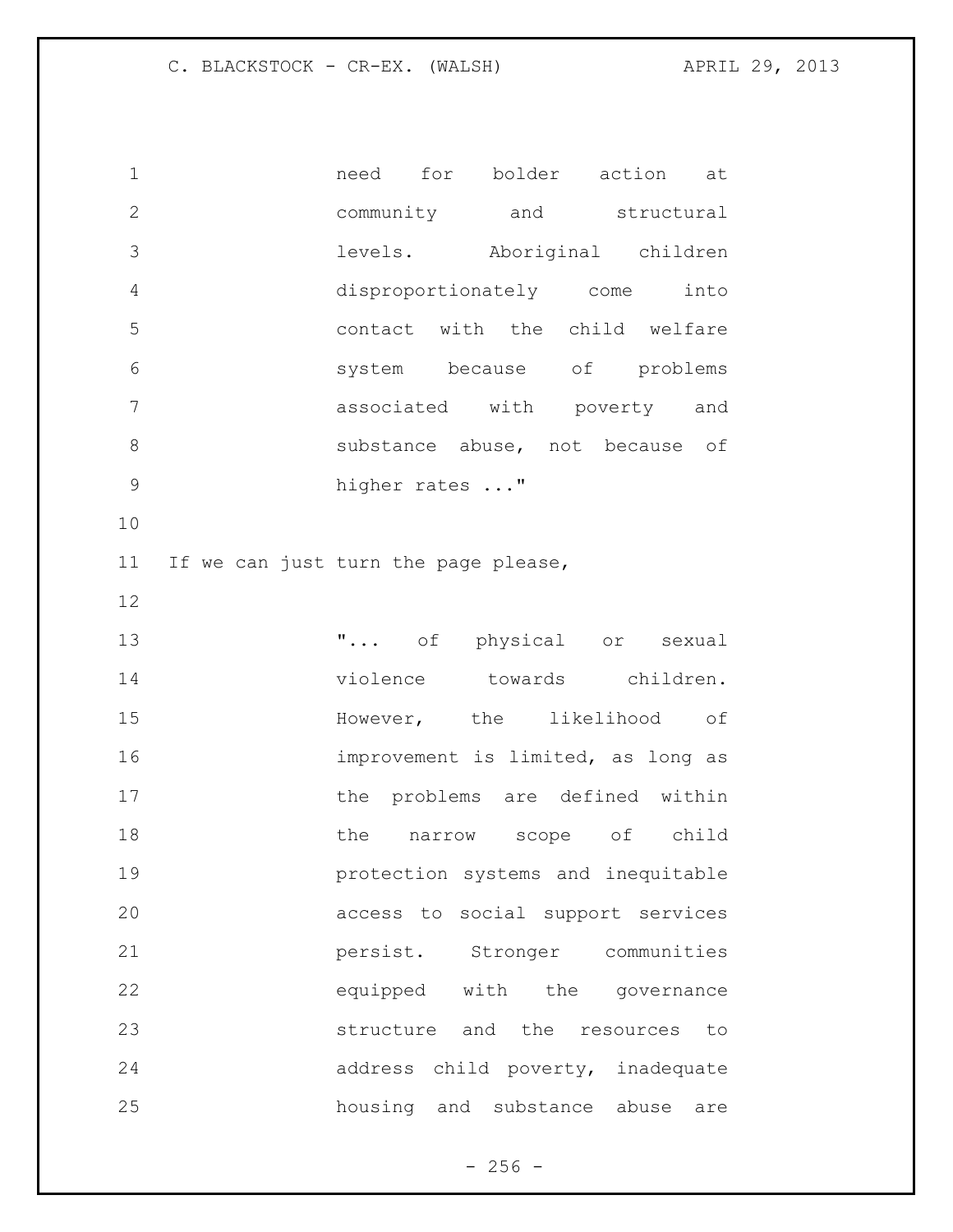required to stem the tide of Aboriginal children coming into the child welfare system. Resilient Aboriginal communities provide the best chance for resilient, safe and well Aboriginal children, young people 8 and families."

 I think that's, that's very much what you were telling us today.

 A Right. And I think the promising note is that there have been further developments and further growth within the child welfare systems, particularly in the United States, some of the examples I showed, where child welfare is tackling some of those issues in a more vigorous way than was present when we published this article in 2004-2005.

 Q Does that refer to experiences in Manitoba or are you referring to evidence that you've seen coming out of other jurisdictions?

 A Out of other jurisdictions primarily. Although there's been good models here but I think what it needs to be is much more systemic and much more deliberate and much more sustainably focused in my view.

 $- 257 -$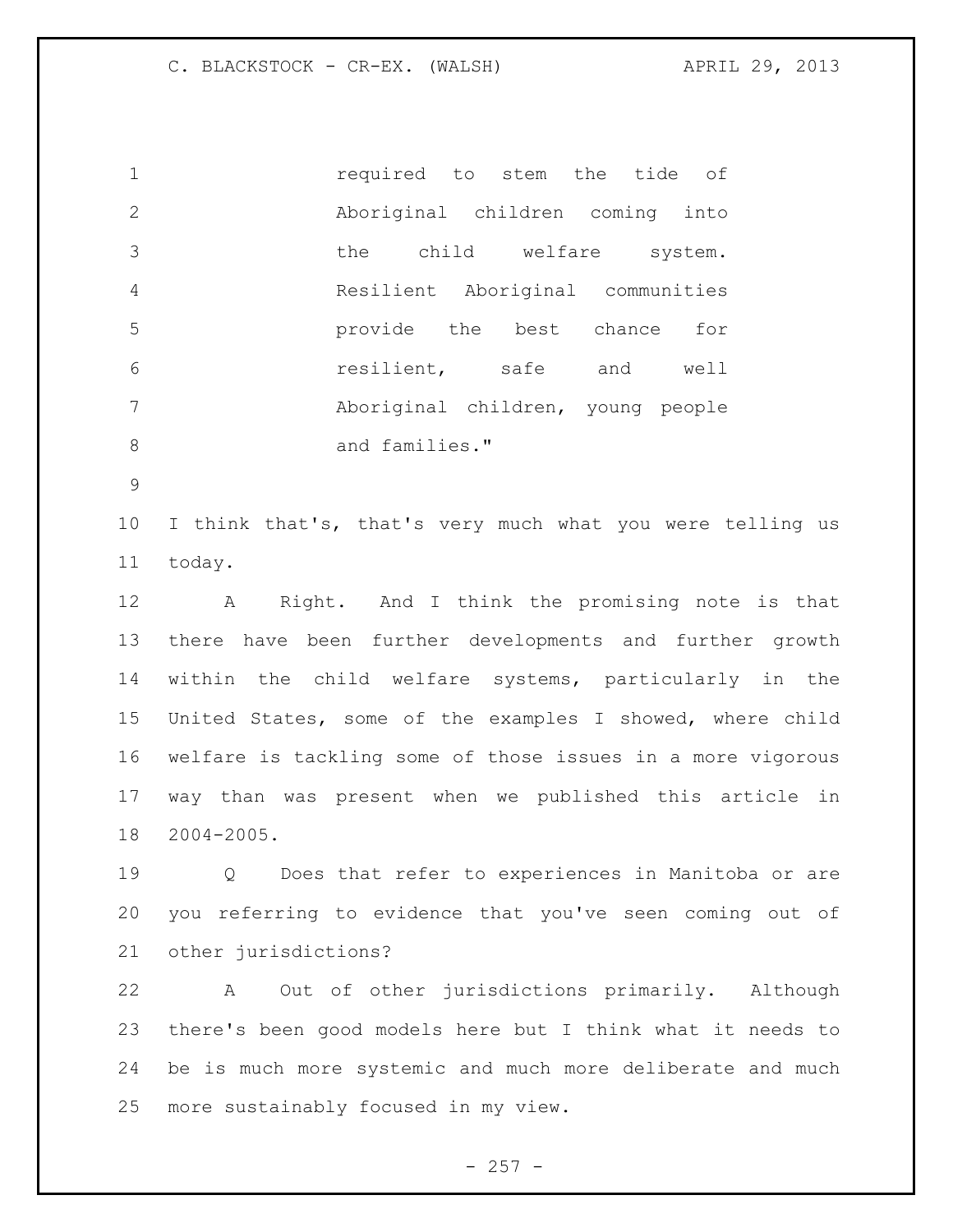Q So we'll come back to the response of the child welfare system in this context with respect to structural and community changes in a minute. The first question that I had after reading that conclusion was do those statements that you make in your conclusion, do they apply to communities both on and off reserve? Because of course the reason that I ask that is that this inquiry is contextually based on the circumstances of services delivered to Phoenix Sinclair and her family and, and someone situated in her circumstances and she lived off reserve.

 A Right. So the data upon which we did this analysis was the Canadian incident study data that would have been, I'm just thinking of the different cycles, 1998 and then 2003. So they would have been either the '98 or 2003 cycle and at that point we weren't out of place where we could desegregate data on and off reserve. So our findings in terms of identifying the factors is you see them there, poverty and poor housing and substance misuse and a need to structurally address those both within child welfare and using allied support services would have been based on evidence that was collected both on and off reserve.

 Q So those statements would equally apply to the significance of, of developing community resilience off reserve?

 $- 258 -$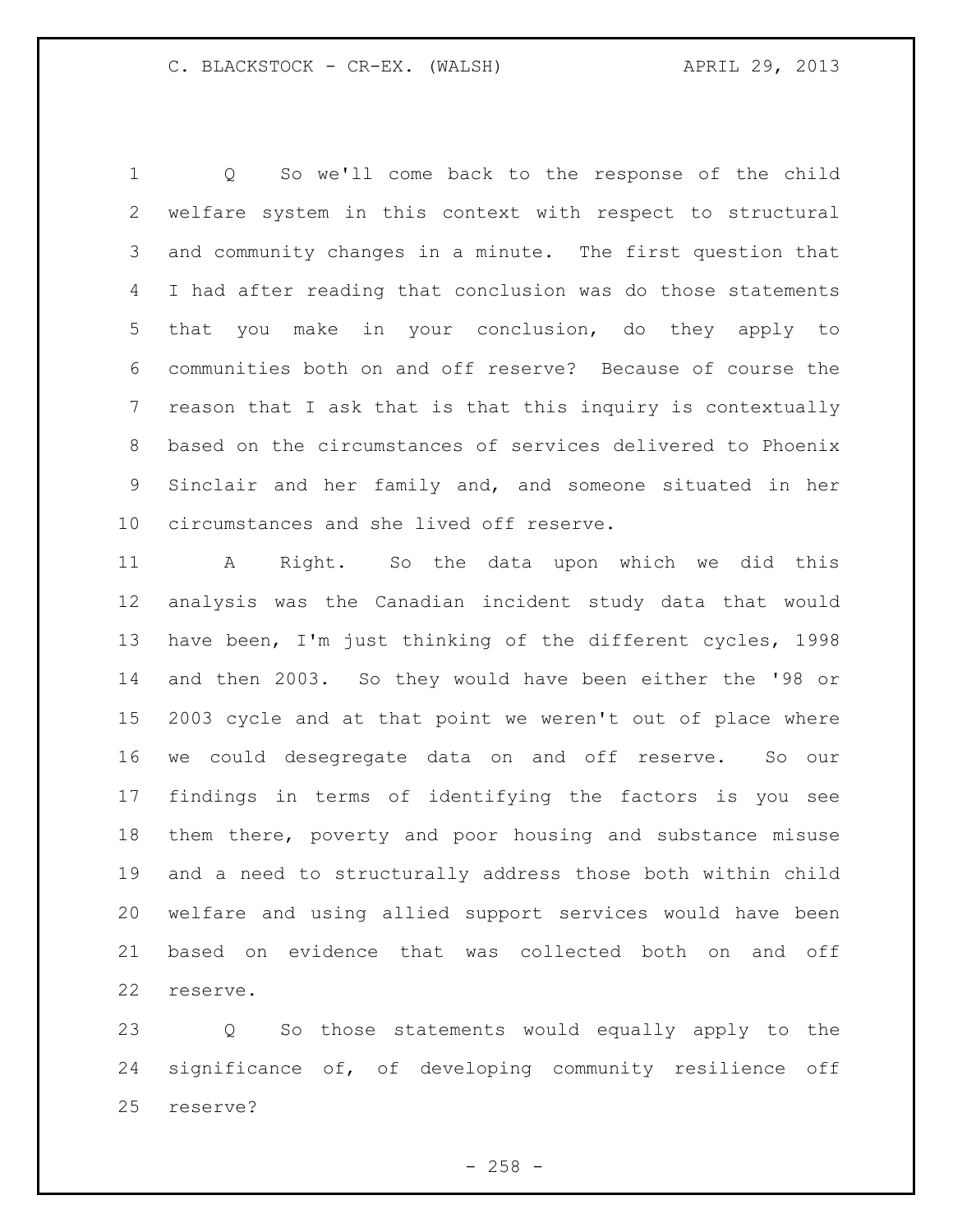A Absolutely. And I think it's really important that we look at that, not only, by the way, for First Nations families. I did a study in Nova Scotia where I looked at the trends of kids in the child welfare system for five years after they were removed, so a retrospective study. What I found is regardless of race, if you looked at the incomes of the families that had their children removed, 95 percent of them made less than \$15,000. And then when we looked at homeownership, it was triangulated in some a way that reinforced that. So the issue of the prevalence of poverty starts across the child welfare clientele and my hope is that by developing innovative approaches that address it for First Nations children, be they on and off reserve, that that would hopefully inform solutions for other children in similar circumstances.

 Q Another way of looking at that would be to say that if Manitoba as a province works to develop community capacity generally, universally, that that is going to have a beneficial impact on aboriginal children off reserve as well as non-aboriginal children.

21 A And that, you know, it's not only even that limited --

 THE COMMISSIONER: Do you agree with that statement?

25 THE WITNESS: Oh, yes, I do. Even the best

 $- 259 -$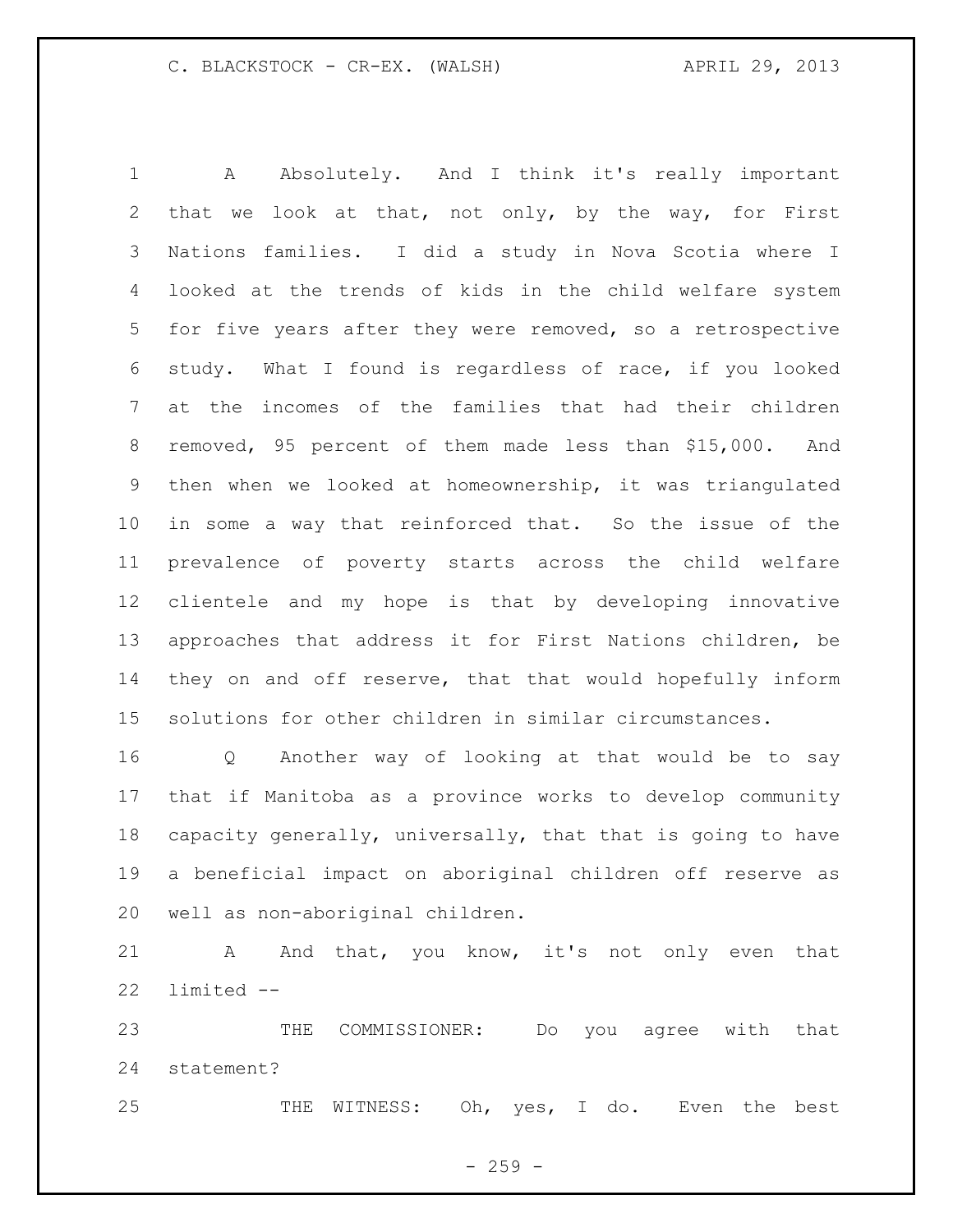research actually builds on that though. It says in that book "The Spirit Level" I was talking about later which is best on a meta-analysis of outcome data throughout the world, it says if you want to be a society that has a robust economy, highly educated people, low incarceration rates, low teen pregnancy rates, and good health outcomes, you need only do one thing and that is to reduce the relative inequalities in your own country. So to the degree that we can close the gap between the rich and the poor children by equalizing opportunity, we are going to put in play a whole series of factors that would uplift the quality of life for all people in Manitoba. And there's a website gapminder.org where you can see all the empirical research that underlies that supposition and it really has held up in good analysis of the research around the world, including data that has been specifically analyzed for Canada.

### BY MS. WALSH:

 Q And we have heard evidence from, for instance, Dr. Alex Wright in the paper that she prepared for the inquiry on best practices, that the research that has studied the association between poverty and involvement 24 with the child welfare system, is not meant to -- it doesn't say that there's something inherent about being

 $- 260 -$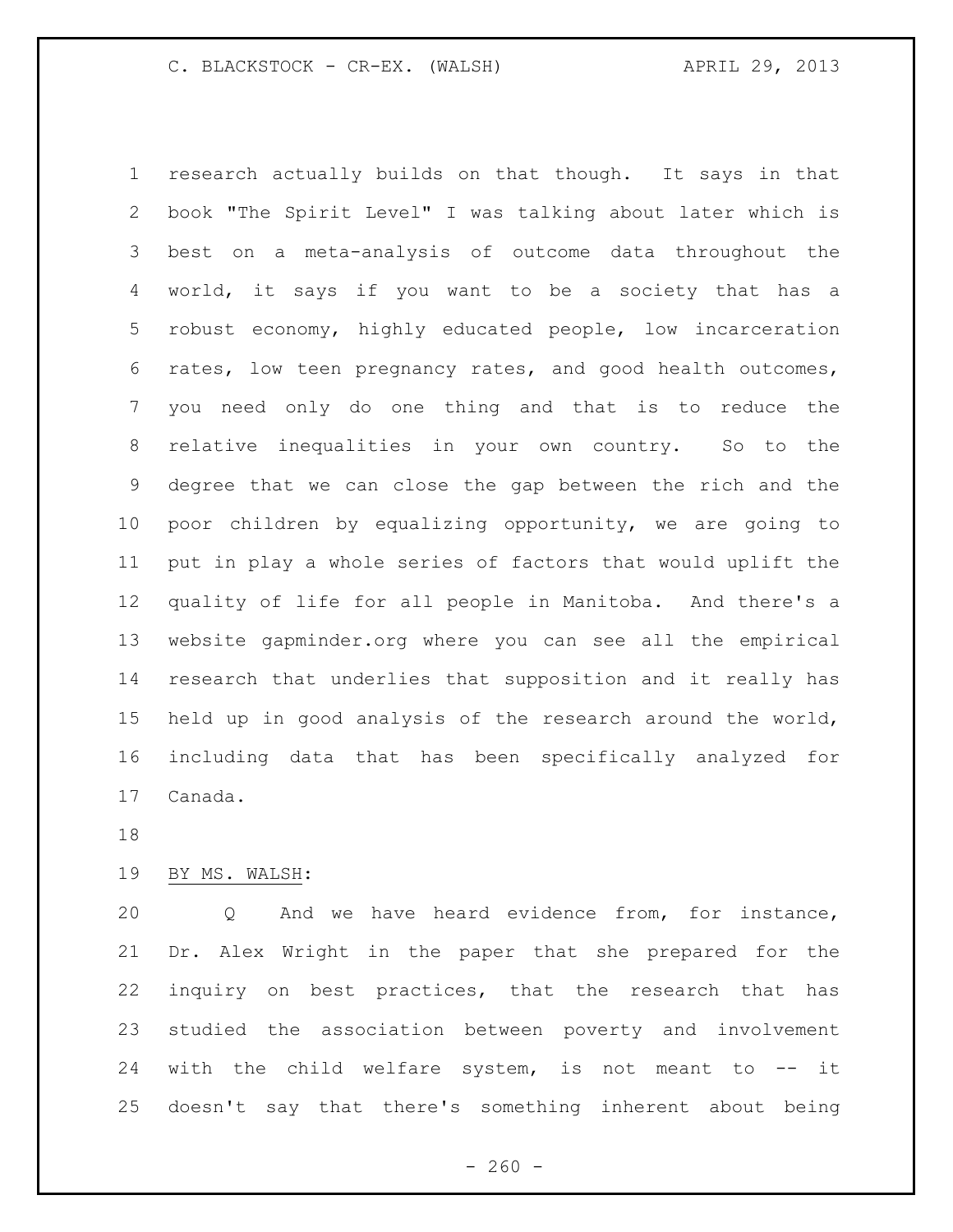poor that leads to maltreatment but rather that the circumstances of living in poverty create stressors that put children and families at risk.

 A That's right. And one other innovative program in the urban context that might be worth mentioning here is in Australia there was aboriginal peoples and low income groups came together because they understood that payday loan operations were operating in such a ways that further debt deepened the levels of poverty of the poor. So instead of tackling the payday loan operations, the families coming into contact with that system, they engage the National Australian Bank and the Bank of New Zealand to offer credit to the poor, micro-loans for things like, for a washing machine. So if you're a single mother with three kids, having a washing machine is going to significantly increase your quality of life. So they provided those, those same loans but at prime plus just a couple of percent and they built in there life coaching and income management and mentorship and social supports and what they found is a dramatic decrease in the stress of families, because the financial woes are a significant stress on any family and the degree to which you can get in there with an innovative program like that, which costs the child welfare system nothing other than walking over and having a conversation with the bank, has really shown that it has a significant

- 261 -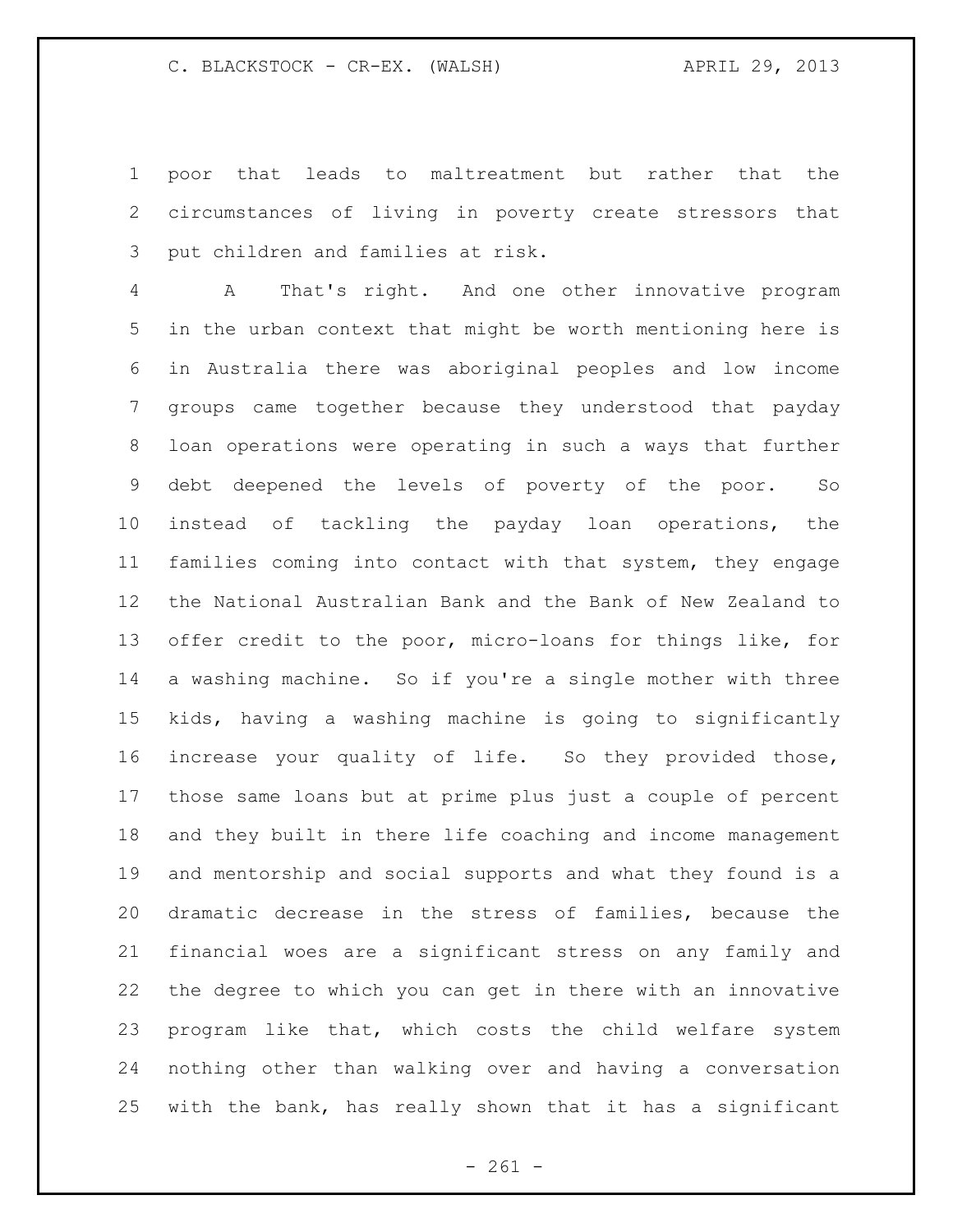benefit for the kids.

 Q All right. Similarly, I think we're going to hear evidence in phase 3 that, providing something like accessible child care is a solution for enabling parents so that they can get back into work or into their substance abuse treatments and it's not a complicated solution that ultimately though enables families to build capacity and not be at risk for coming into contact with the child welfare system.

 A Right. Early, early child development programs are critical and also early interventions in the families who may be at risk of coming into the child welfare system. But we know from our very limited, as I say, I'd like to see a lot more research in child welfare, but from the research studies we see is those interventions in families who have just become parents, who may have a series of risk factors for coming into contact with the child welfare system. If you can get in there early, before the caregivers establish neglectful patterns and before the child adapts to that neglectful pattern, because children adapt to dysfunction in their family homes. They themselves become parents, they get the failure to thrive, all these adaptations will happen. Before those become entrenched, you can make significant gains for kids and keep them safe over the longer run of their entire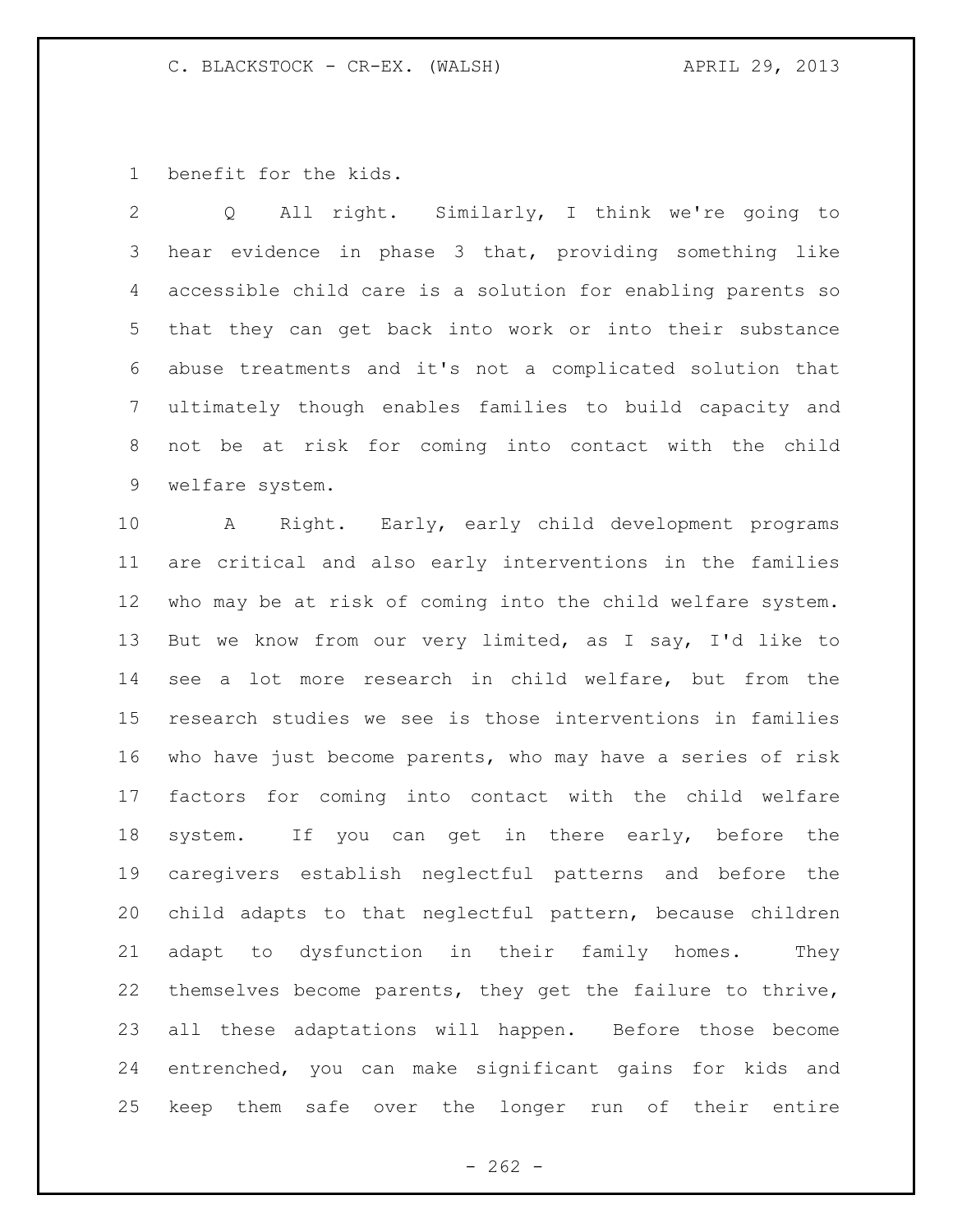childhoods. Q So in that conclusion that I just read to you from, you say that, "... the likelihood of improvement is limited, as long as the problems are defined within 8 b the narrow scope of child **protection** ..." And I'm interested in exploring with you briefly, the relationship between the role of the child welfare system 13 and the role of other systems in the structure, the community -- A Right. Q -- whether government or non-government, to build capacity in families. A Right. So number one, I think what we need to do is look at moving on those good practices where child welfare can do it. Because too often we kind of throw our hands up and say unless we have these other partners at the table there's nothing we can do, when I've shown you a number of examples where people are moving forward with addressing those factors even within the narrow scope of child protection and that's been a very positive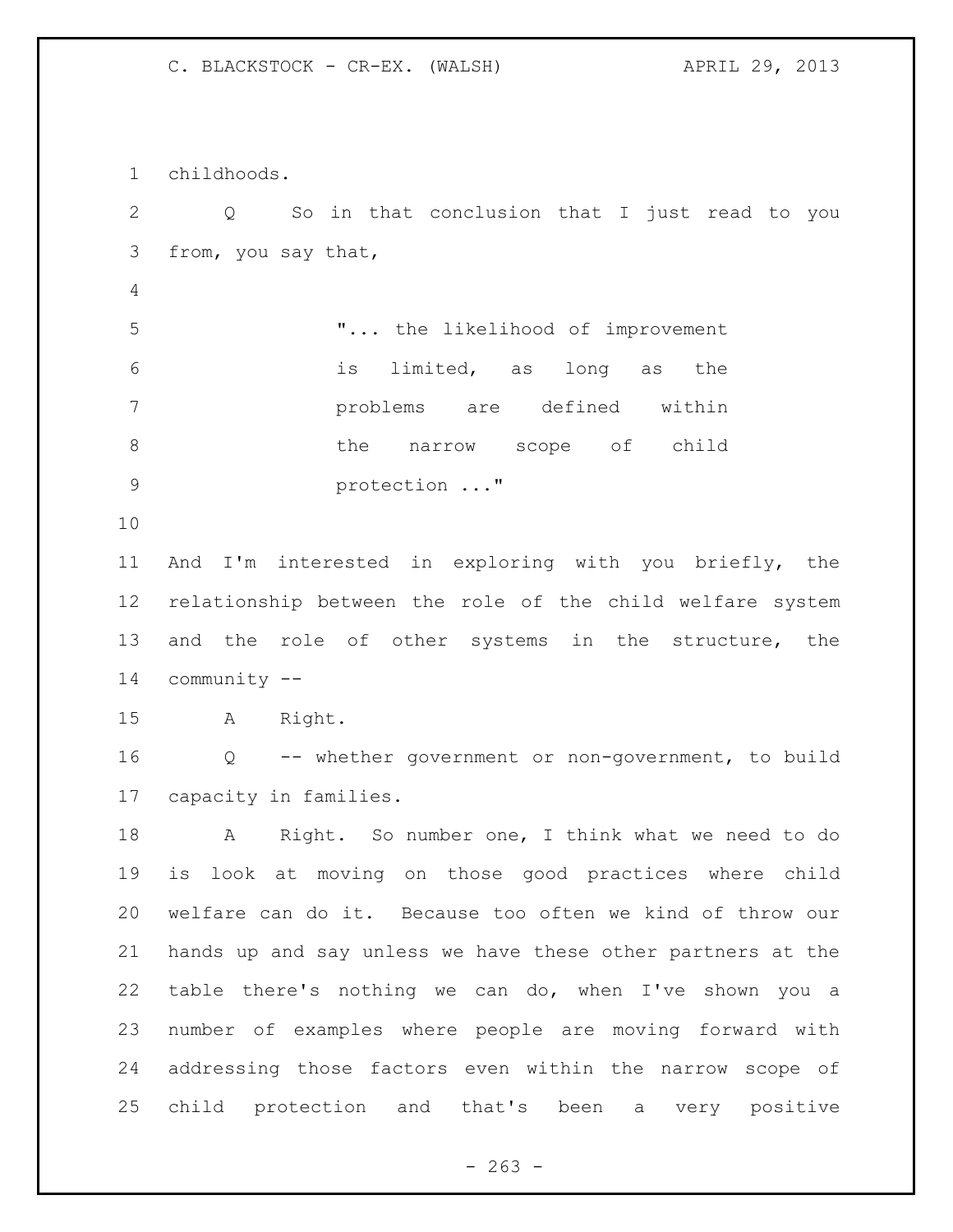development since we wrote this article. But there's an absolute requirement in order to really tackle this in a meaningful way for collaborations across programs, across provincial programs and with the federal government. Also with the non-profit sector. We need to be educating those programs that are having interactions with families about the important factors that are most undermining them and recalibrating the design of those programs to assist families with those risk factors. So that type of cross- collaboration in across the voluntary sector, the corporate sector and the public sector and the citizen sector are going to be really critical to making long-term sustainable gains in these areas.

 Q I guess I also have, I would like to hear from you a little bit more. Your counsel asked you about could this same worker respond to prevention or deliver prevention and protection services and the notion of sort of disentangling those aspects of service delivery is something I'm interested in. In the context particularly of how we define who is in need, like a child in need, or how we define protection might be another way of speaking to it and for instance again, Dr. Wright did her Ph.D. thesis in service delivery, child welfare delivery or not child welfare delivery, service delivery to children in Scotland where the legislative definition of a child in

 $- 264 -$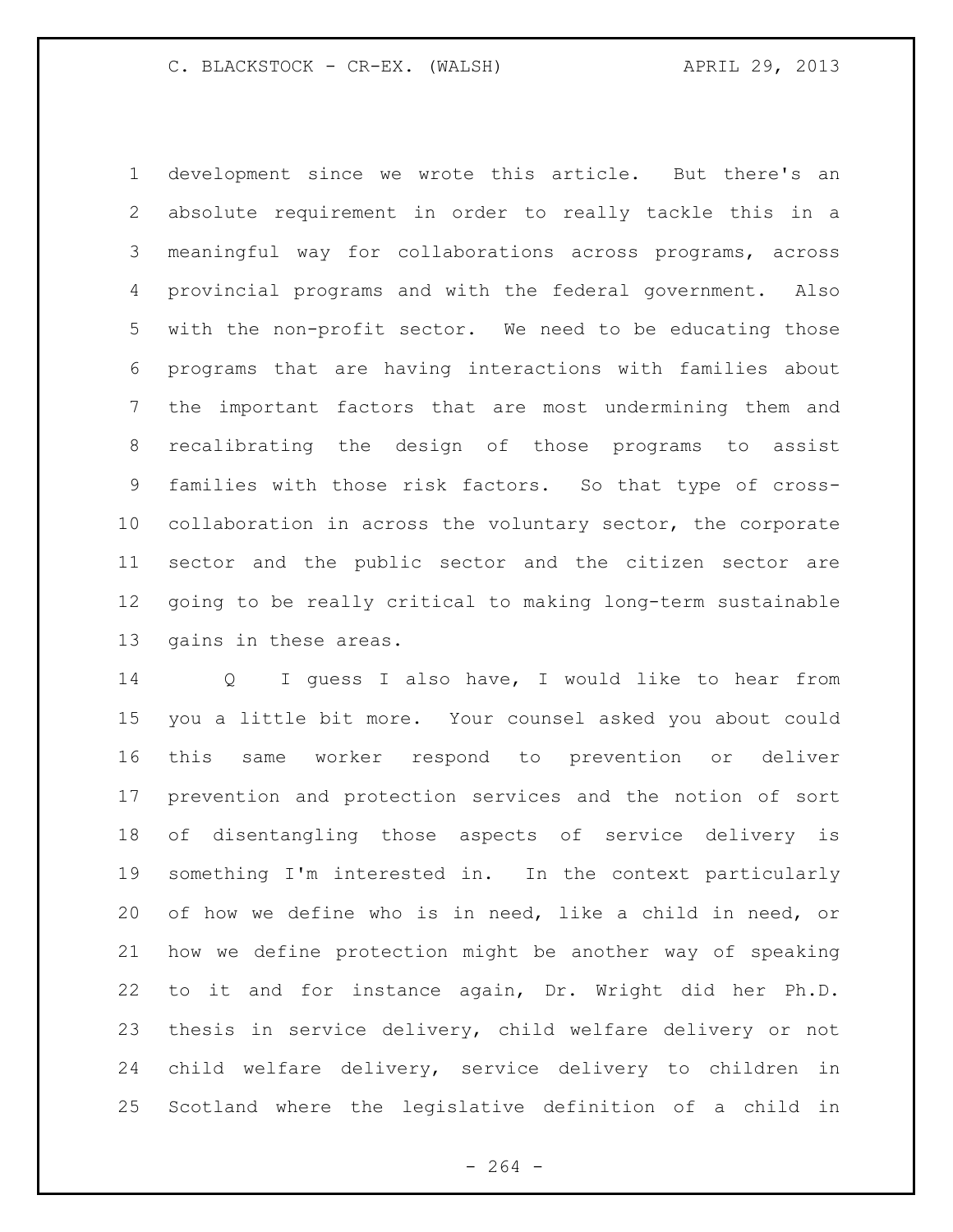need was much broader than simply a child in need of protection, it was a child in need of a variety of supports. So that the response to that child in need was not merely a protection response. Or, as I said, if we redefined protection to mean something beyond simply safety, but -- and I know the legislation does speak of wellbeing, but for whatever reason there doesn't seem to be a lot of emphasis on that. So I guess the question that I have is can, can the same agency or should the same agency deliver both prevention services, upstream services if you like, and protection services when all else fails?

 A That's a difficult question to answer because in order to --

 Q And I appreciate that and I don't expect you to have a pat answer.

 A But I think, I think the considerations in answering that, rather, is number 1, I really believe that clients should get a choice because as I say, there are some clients who just want to stick with the same worker. They don't want to have another change. It just works best that someone who knows their story and knows their situation. But I am a big believer in bringing the very best that we have to families and I can only say to myself that in my training, I would not have the training necessary to tackle a substance misuse issue. So I would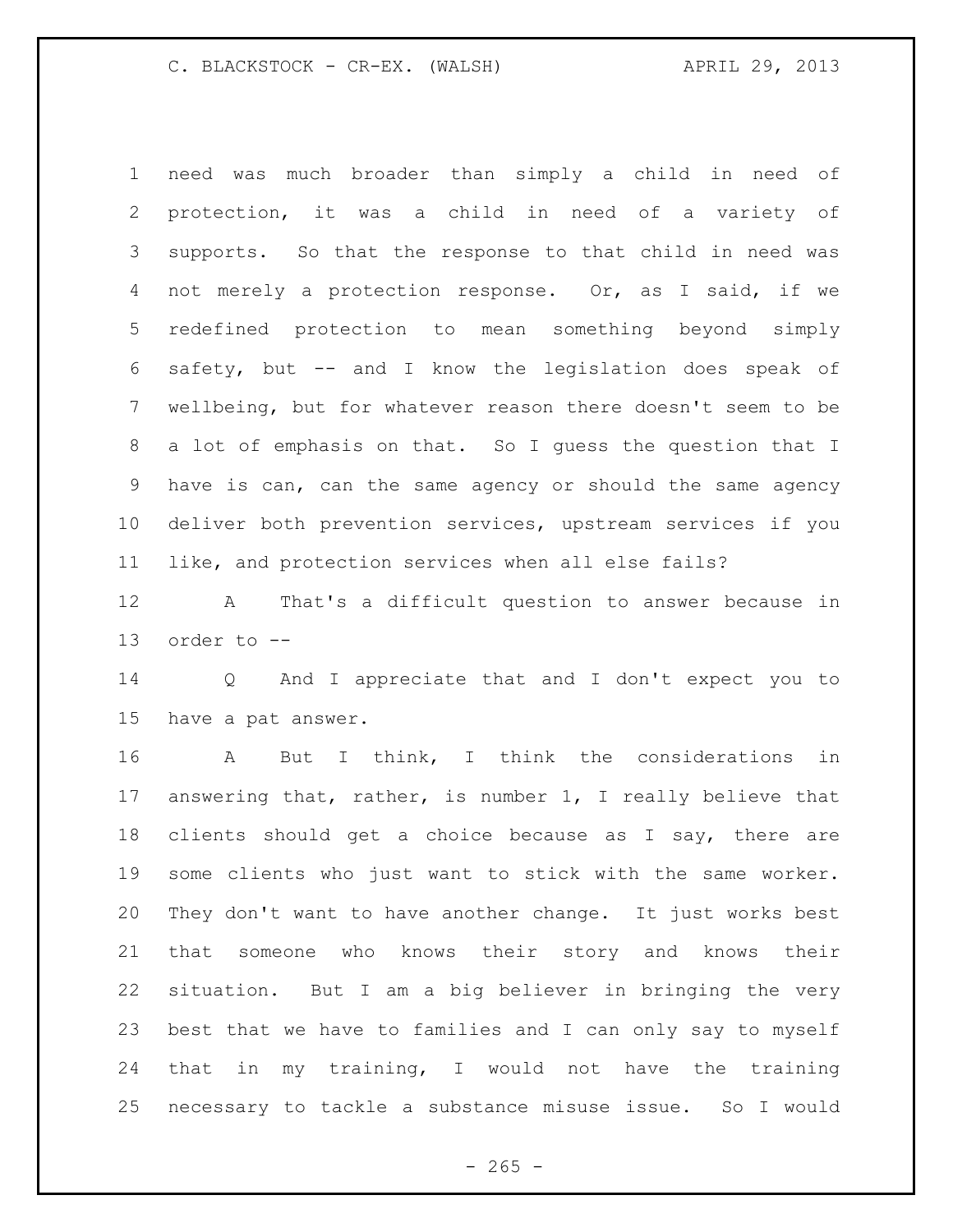want someone who has that special knowledge and access to services and assessment ability to be part of the team that goes in and provides that particular service to that family, either on that initial primary prevention service where we're talking about healthy families and all the precursors of addiction to dealing with the actual addiction as it's playing out say in a child removal. So too with the other factors. I think we need to go to this place of bringing the teams of people available who have the knowledge and the skills to best assist that family with addressing the source risk that's placing their children in harm's way. And that may be the child protection worker but it's likely to be an allied group, a consortium of service providers using something and networking all that service in a coordinated way using a family conferencing model or something similar to that.

 Q And how does a child welfare system look that focuses equally on wellbeing as on purely safety?

 A I think we're still searching for it worldwide but this could be the first example. I mean if we really -- unfortunately if we look at jurisdictions around the world, and their interactions with indigenous children, it hasn't been that inspiring. Even though we've had a better understanding in Australia, the United States and Canada, for example, of the factors that drive kids into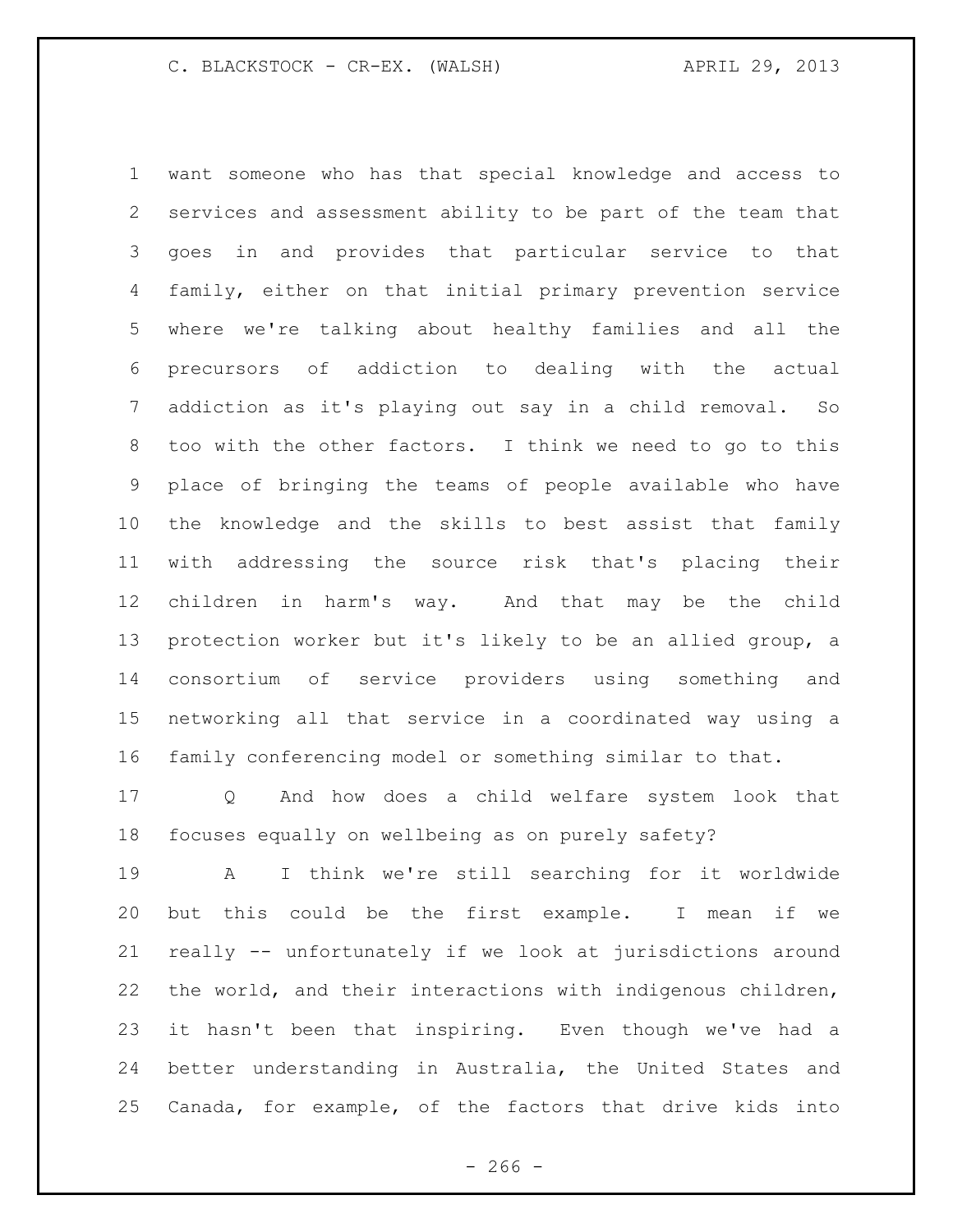care -- I'll just use Canada for an example and I do key notes and I do them quite regularly, even amongst child protection officers I will say who here in the group, just as a straw poll, does child protection? Say a hundred people put up their hands. Who here has had more than a half day of training on substance misuse, its impacts for parenting and what you can do about it as a child welfare worker? And I think in all the times I've done that, and I would suggest maybe it's 20, 30 times, all over the country, maybe, maybe two, three percent of the people put up their hands.

 Q So a focus on wellbeing of a child would involve factors such as service providers who have skills and knowledge in child development and substance abuse?

15 A And culture.

 Q And culture. It would also involve ensuring that there are supports in place for those underlying risk factors that you say need to be separated from actual neglect?

 A Right. So rapid housing programs, for example, that will ensure family stability and housing, those types of things are really key to that wellbeing factor. And just really engaging the natural caring mechanisms in any given community. So going beyond looking at the formulized services to really leveraging the strengths that that

 $- 267 -$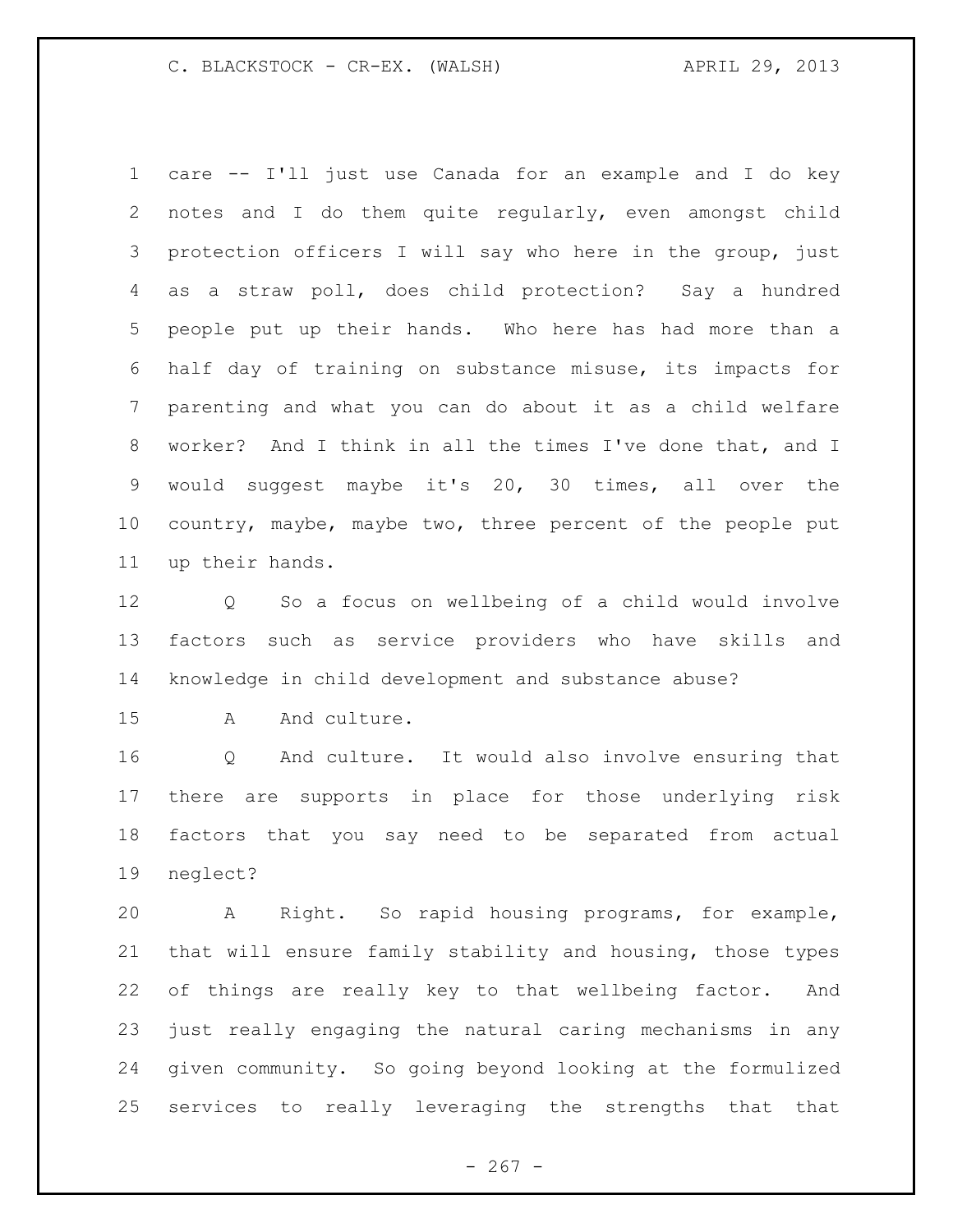family or the community can bring together. So because the reality is service providers can only be in there a certain period of time. What you want to do is build up a healthy community where healthy families are there and that can provide a safe netting for the kids.

 Q Since I have you here in front of me, I'm going to ask you about this. The declaration of principles that's set out in the Child and Family Services Act is, it's a very important set of principles about the importance of children and the importance of families. From what we can see there aren't similar declarations of principles about the importance of children in any other pieces of legislation in our province. I don't know what your experience is in other jurisdictions but do you have 15 any thoughts on that in the context of being as a province, as a community, structurally an entity that places emphasis on children and their wellbeing across the board?

 A Canada and by virtue of Canada, also Manitoba, ratified the United Nations Convention on the Rights of the Child.

Q Yes.

 A And the United Nations Convention on the -- or Committee on the Rights of the Child further developed general comment 11 on the rights of indigenous children, aiding state parties and others in how to interpret that

 $- 268 -$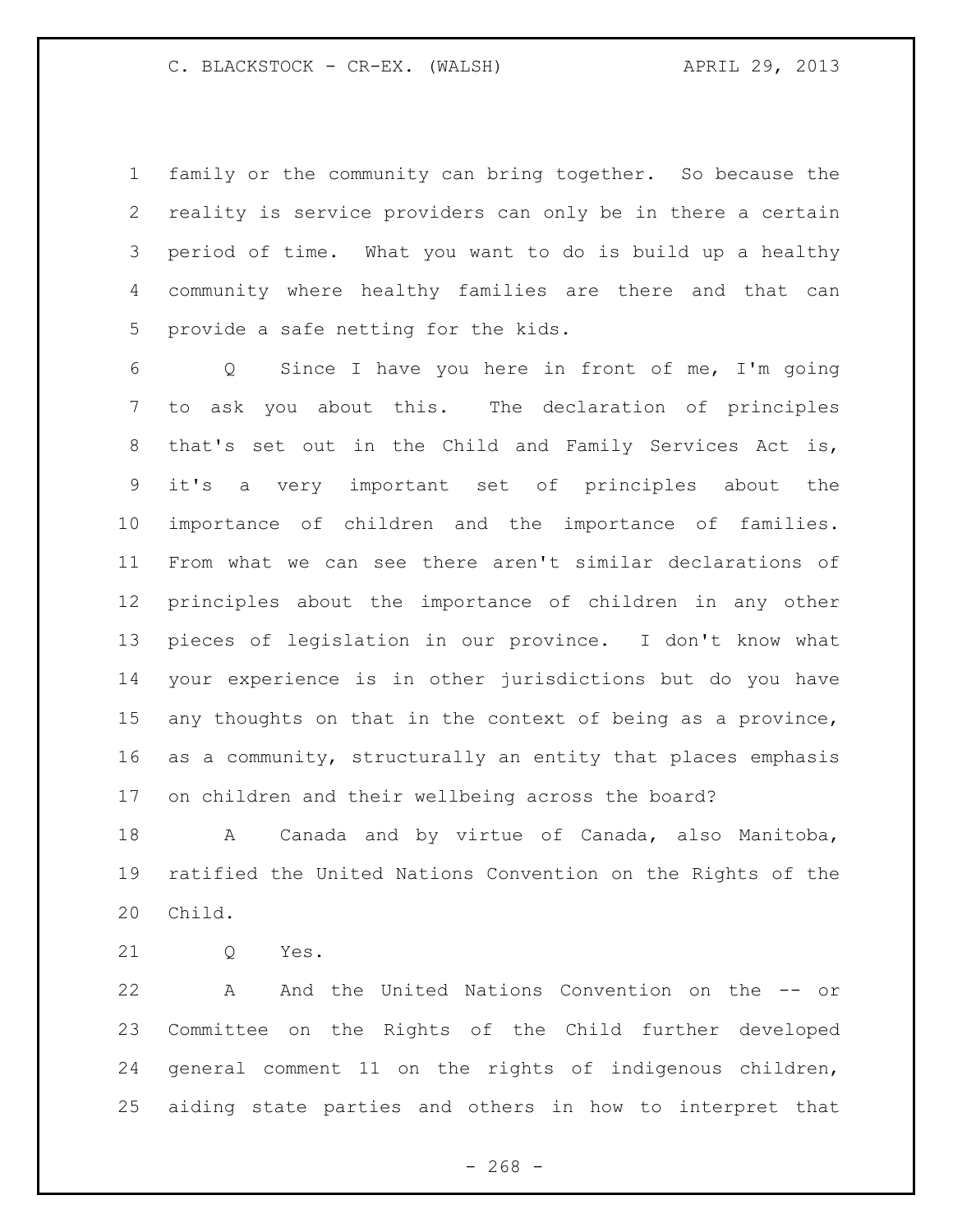convention for its particular application for indigenous children. Unfortunately those principles have not been embedded in all legislation that touches on the lives of children and families. Even though it's the most universally adopted human rights instrument in the world, in fact there's only two countries, I believe, that have not ratified it, one being the United States and the other being Somalia.

Q Somalia, yes.

 A So I think it would be very good to encourage other groups like housing, who may not really necessarily think of their role with children's lives, to redouble their efforts to educate themselves on the convention on their responsibility under the convention and how their work touches on the lives of children and how they could leverage what they're already doing in a direction of wellbeing of children. I think it's absolutely critical. And the other thing I would love to see is actually ministers of provincial governments, federal governments and First Nations leaders all being very fluent in the Convention of the Rights of the Child and using that as a basis for the evaluation of public policy that will be deployed that will have an impact on children.

 Q And of course if, if there were domestic legislation which did have provisions that mirrored the

 $- 269 -$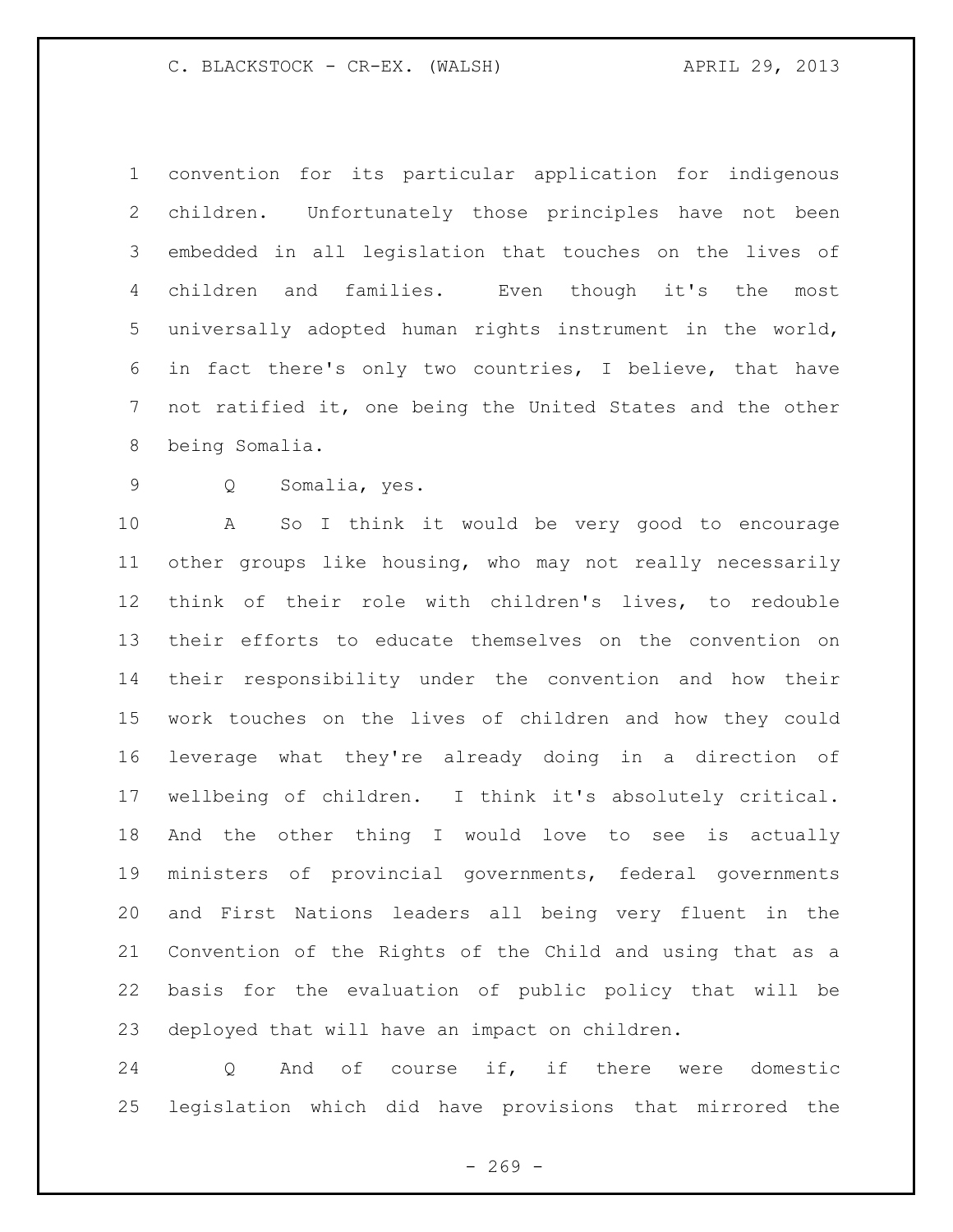provisions, some of the provisions in the United Nations Convention on the Rights of the Child, then that would be a lens by which public policies and programs would be evaluated in the interests to ensure that they were being implemented in the interests of children.

 A That's right. And especially with the augmented value of already having the United Nations Committee having adopted general comment 11, which allows for that, because I know not every child in Manitoba of course coming into contact with child welfare is from that population, but allows you to interpret that convention through the lens of an indigenous child. And there are further general comments, for example comments on children with disabilities, et cetera, that could be deployed to further evaluate that for programs of children with different types of situations.

 Q Sure. And the convention itself addresses rights of the child that are not specific solely to indigenous children.

 A That's correct. It is the only United Nations convention of the binding conventions that specifically recognizes the rights of indigenous children in article 30. But of course since the development of the UN convention on the rights of the child, we also have the United Nations declarations on the rights of indigenous peoples and just

 $- 270 -$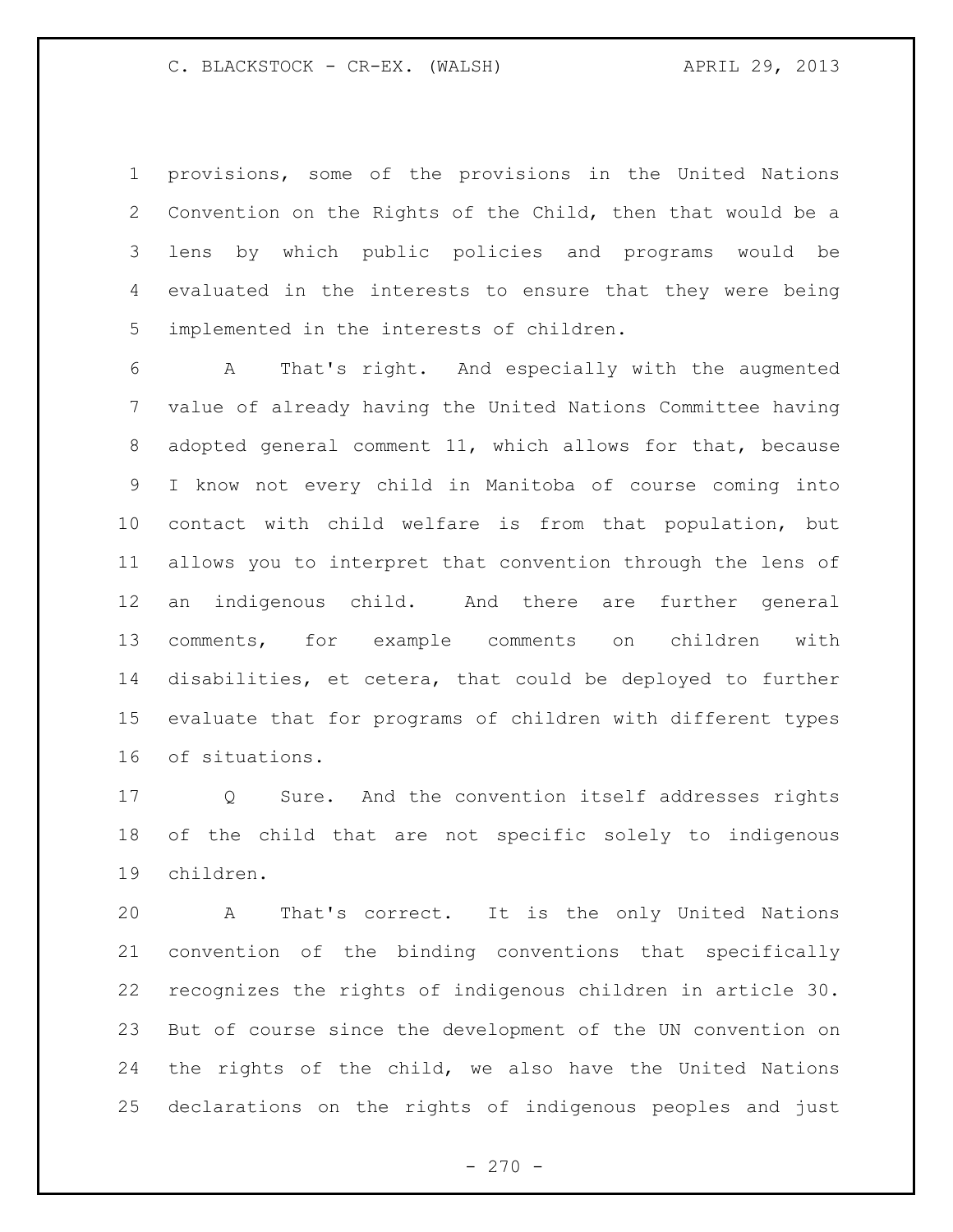C. BLACKSTOCK - CR-EX. (WALSH) APRIL 29, 2013 C. BLACKSTOCK - CR-EX. (PAUL)

 for the information of the commission, I just recently finished working with Unicef in New York and the United Nations permanent forum on indigenous issues and the United Nations permanent forum on indigenous issues youth caucus and we have developed a youth friendly version of that UN directive that will be launched in New York in May. So that's a further lens to be able to evaluate the human rights situations and the public policy provisions for children in Manitoba and all other regions. Q I think those are my questions. I mean I could

 keep you for longer, but I think you've addressed the specific issues that I wanted to hear from you from. Thank you very much.

A Thank you.

15 THE COMMISSIONER: Mr. Paul?

 MR. PAUL: Good afternoon, Mr. Commissioner, Dr. Blackstock. My name is Sacha Paul. I am a lawyer for the Department of Family Services and Labour and for Winnipeg Child and Family Services. I just have a few -- actually two areas of questioning which shouldn't take that long, Mr. Commissioner.

### CROSS-EXAMINATION BY MR. PAUL:

 Q The first point, as I understand your evidence, Doctor, you are supportive of a national data collection,

- 271 -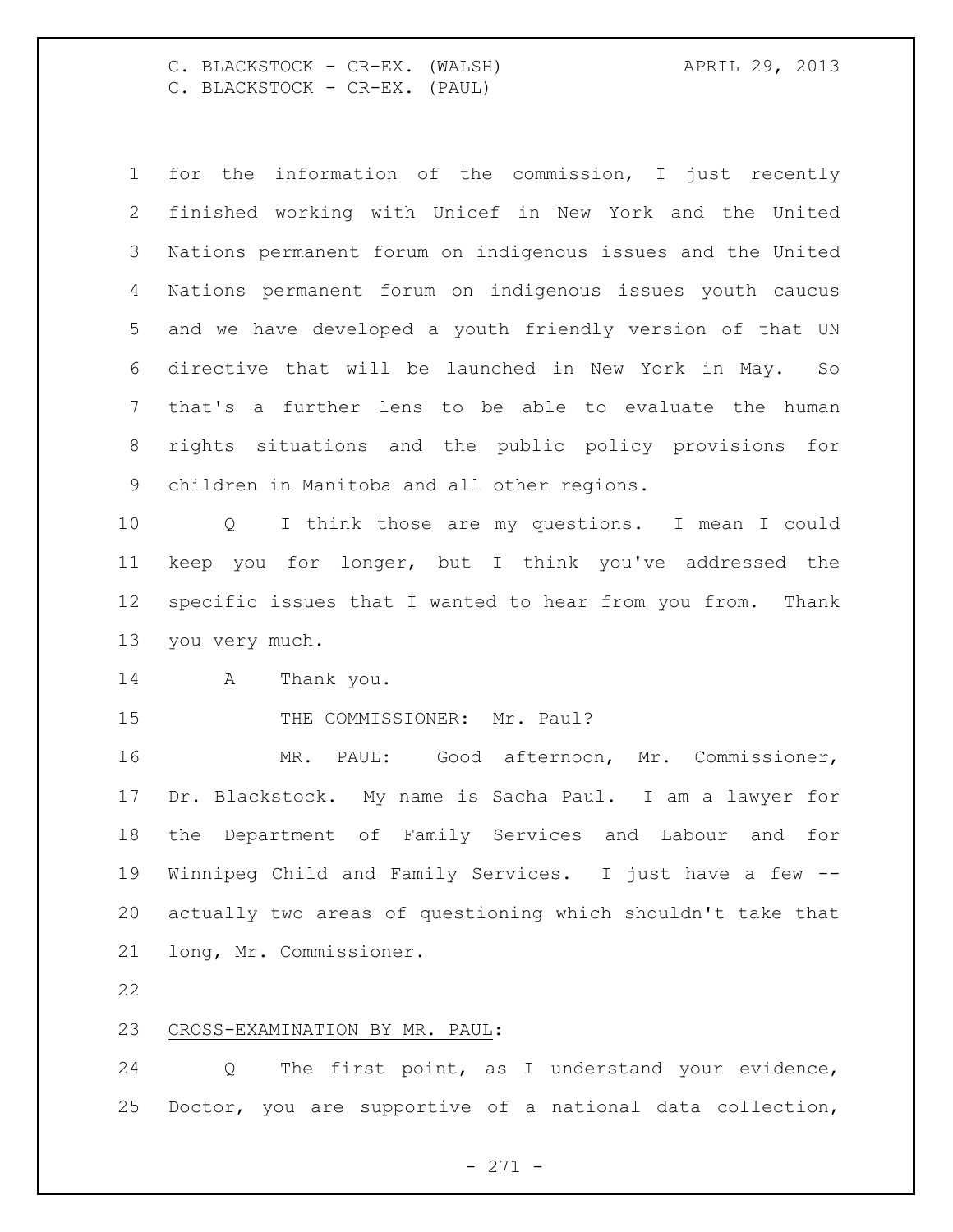I'll call it computer system, to track children in care and child welfare issues generally; is that correct?

 A I wouldn't say just limited -- yeah, I would go with your second piece about child welfare issues generally. To really collect data on the situation of children and families who are at risk or in contact with the child welfare system and then over a longitudinal basis, for those children that are in the child welfare system. Of course, any such system should respect, for example, the CIHR provisions around ethical guidelines for the research with aboriginal peoples given the overrepresentation of aboriginal children throughout the country in the child welfare system.

 Q And of course you'd agree with me that this data 15 can have much more, a wider application than simply research. It actually can and does have an important role to play in terms of child safety and child protection.

 A In fact we know from, unfortunately it looks like the Canadian incident study on reported child abuse of neglect, which I've relied on during much of my testimony. It is normally held within five year cycles. It is a cross-sectional study, meaning it collects data a certain snapshot of time over five year cycles but it will not be run in 2013, so it's going to be discontinued. It's really our only national data collection source that we have in

- 272 -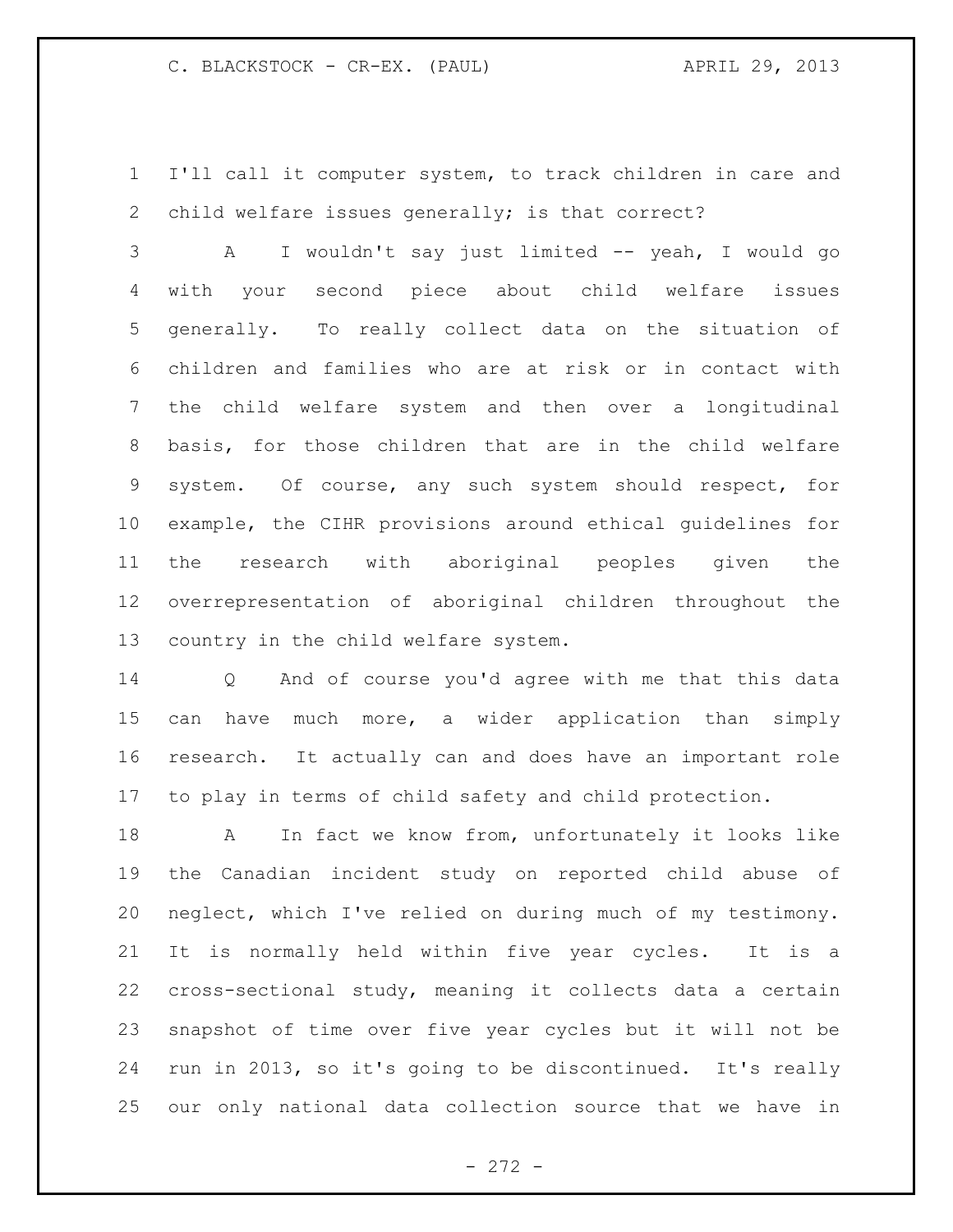the country. So it's really critical that these types of things be set up.

 Q And if we can look just locally here to Manitoba, we have a computer system called CFSIS that collects data about what I'll call are child protection issues generally and I guess you'd be supportive of the concept of people uploading information to that system on a regular basis.

 A Not to a particular system. I don't know the CFSIS system in particular or how the data is used --

Q Any, any computer system. I don't want --

A Yeah.

 Q But you'd be supportive of the concept for child protection that people upload information to a child protection computer system so that agencies can have the ability to keep children safe for the best information that they can have.

 A In general but in keeping with the guidelines, the ethical guidelines around the research of aboriginal peoples and the OCAP principles. I think it's really important to emphasize that because I don't want to go too far down the track without having known what this particular information system is.

23 0 And that's fair.

 A The type of system I was talking about is the equivalent of what we would find the NCAN system or the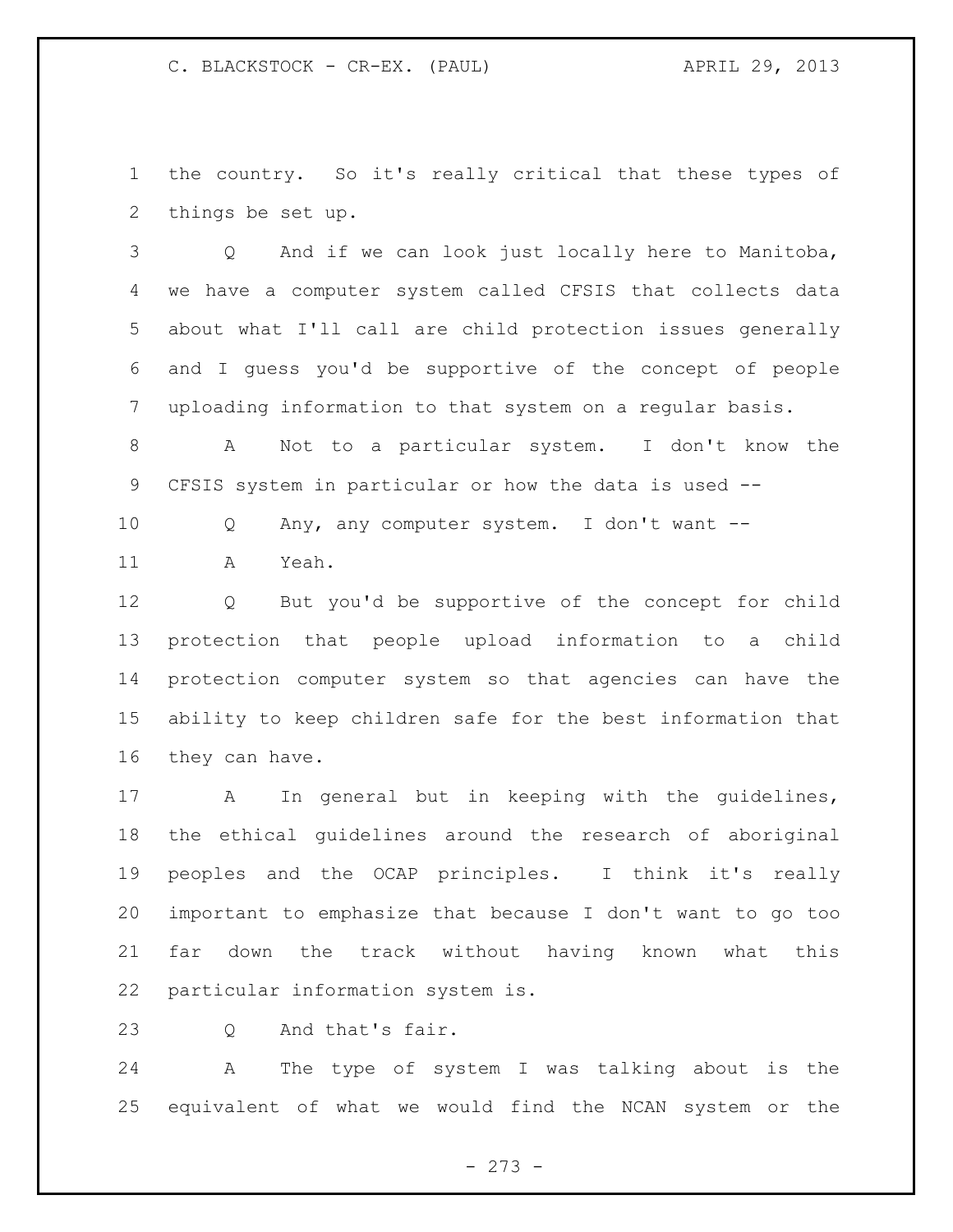ACAR system in the United States that allows for the collection of national data, the research for that, and you're quite right, that can change. Like the Canadian incident study --

Q Um-hum.

 A -- when those findings came out, First Nations agencies and several examples re-profiled their services to be able to go after those factors, so it is very useful but there needs to be all these guidelines around how the data is collected, what data is being collected, how it's being analyzed and where it will be deployed for use.

 Q Regardless of the research guidelines, I would suggest that if there is a potential conflict between child protection concerns and research guidelines it would be your expectation that the child protection concerns would win the day in that particular instance.

17 A When I -- my knowledge of the research guidelines that I'm speaking about, the CIHR guidelines, et cetera, I would see no conflict in those guidelines as long as the research tool was developed in concert with that. So, for example, with the Canadian incident study, they set up a First Nations advisory committee that guided every level of the research project with respect to the data collection analysis and dissemination on data regarding First Nations people. So I would look to something very similar, that

- 274 -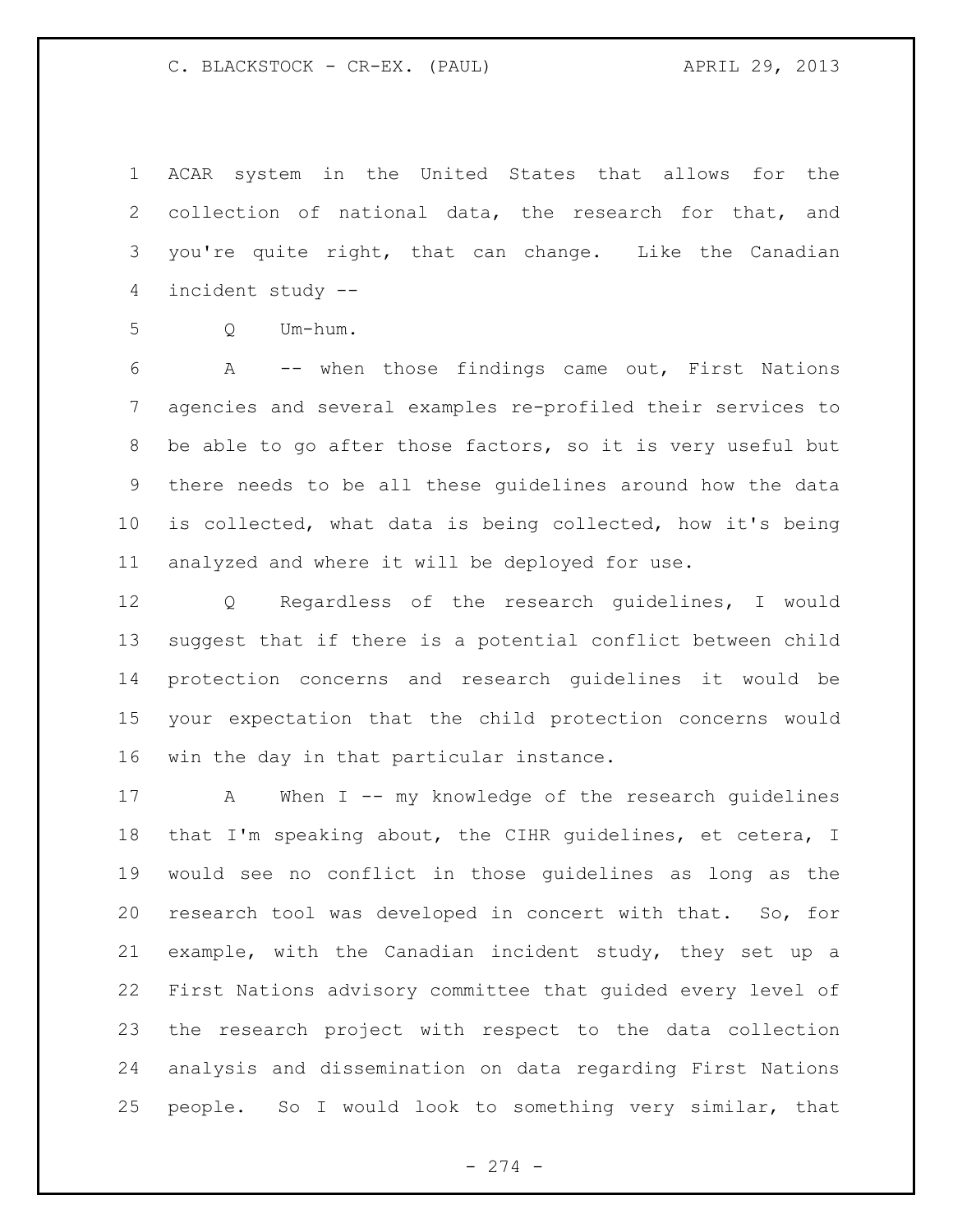same kind of good practice, being rolled out at any data collection system where data is being collected on First Nations children or on other children. Q My second area, and I'm wondering if we can pull up the Child and Family Services Act. Unfortunately I don't have a specific reference. 7 THE CLERK: I can get that. BY MR. PAUL: Q And I'm looking at the pre-amble. You can see the declaration of principles on the first page. Do you see that, Dr. Blackstock? A Yes, I do. Q And you can see principle 9 that in the Manitoba Child and Family Services Act: The decisions to place children should be based upon the best interests of the child and not on the basis of the family's financial status. Do you see that there? A Yes. Q And of course you would accept that when child welfare agencies are going out to assess the safety of a child, they are looking at the immediate safety risks and not the income levels per se of the individual family? A I don't think we have good research to suggest that that's always as deliberate as you would put it out

 $-275 -$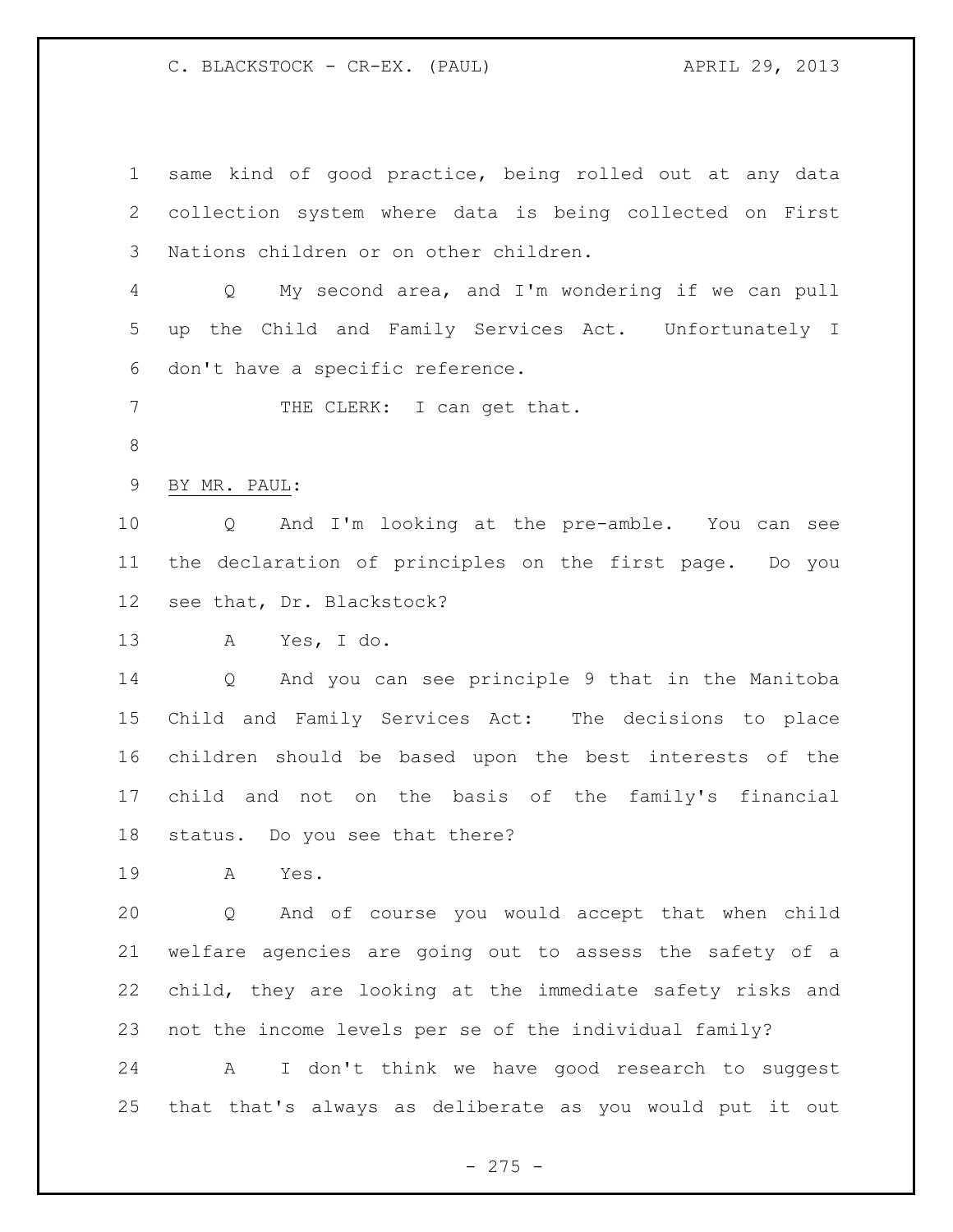there. The one thing that I would like to see actually is the definition of neglect in the act. These are guiding principles but is that actually further delineated within the definition of neglect and in the assessment tools used by social workers and in the programs that are available to help address, differentiate between those income issues that may put kids at risk and those issues that are within parental control.

 THE COMMISSIONER: Well then do you not agree with that proposition as it's written, number 9?

11 THE WITNESS: Number 9? No, I do agree with that, but what I've seen before is guiding principles that are not threaded through the other provisions of the legislation. So when we get to a guiding principle that, for example, safety and wellbeing is the paramount consideration, we'll find in practice that's not always the case and so what I would be looking for, I think this is a very good thing but we'd want to make sure that it's consistently interpreted in the definitions of neglect, the policies, the tools that are being used and the services provided to families.

BY MR. PAUL:

 Q And again, my understanding of your evidence was in terms of the issue of poverty, you were looking at

- 276 -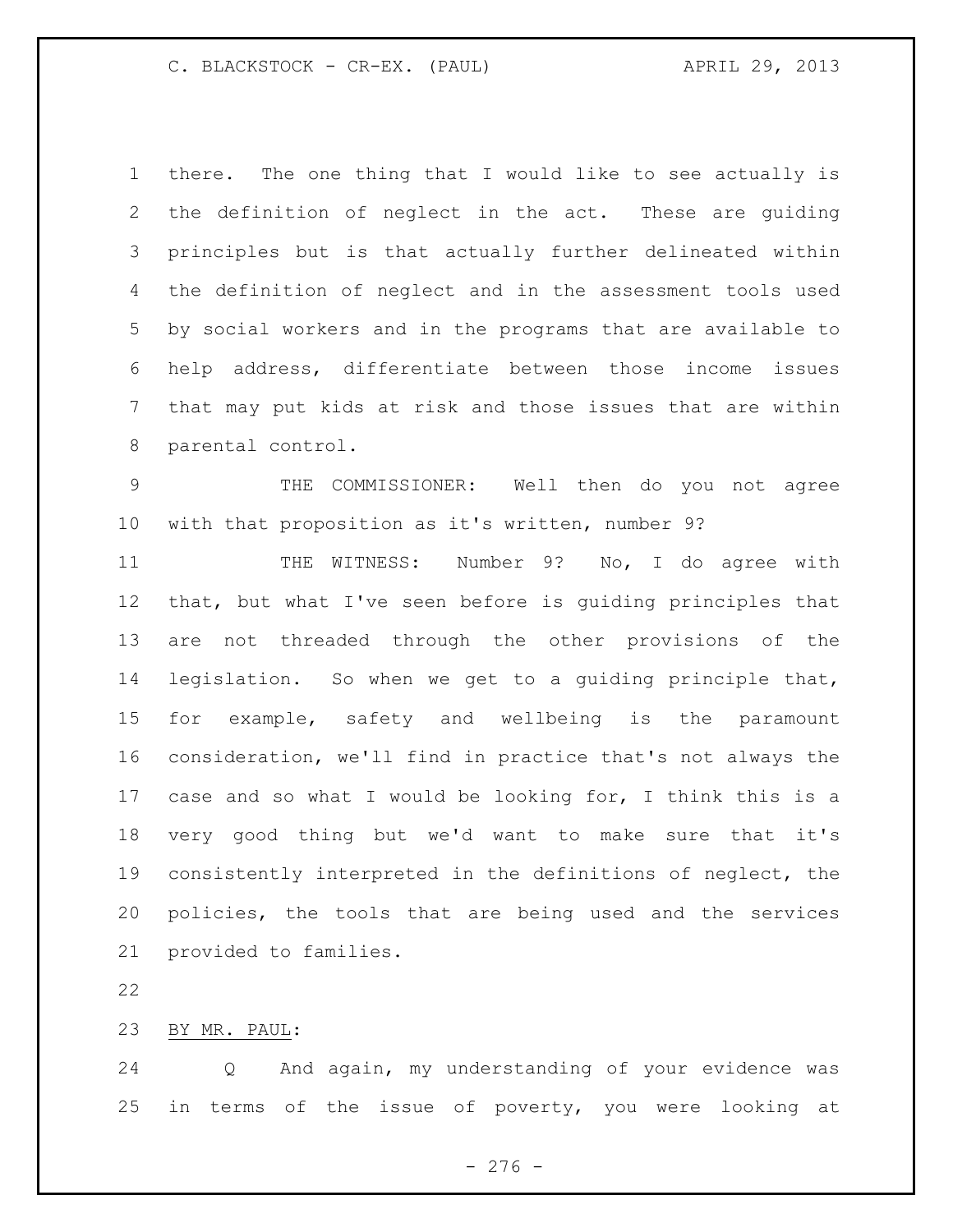studies I believe in Arkansas or other American jurisdictions, correct?

 A No, I was pointing to statutes in those jurisdictions that have differentiated that. The basis for my conversations around poverty is the Canadian incident study on reported child abuse and neglect and a whole cadre of research done in Canada, including the Canadian incident study done on children in Manitoba.

 Q My understanding, in terms of the practice and we've seen this particularly in the Phoenix Sinclair case, is that in the event that there is no food in the house we've seen an incident in this case and I believe generally that emergency food hampers would be delivered to that family short of apprehension and I take it you would agree with that practice.

 A I think it's important to alleviate it but not to leave it right there. There needs to be a further -- for example, in one -- there's a program where they do do that, but they also redouble their efforts by engaging in family support services to ensure sustainable long-term food security for that family. So it's not just -- it is important to alleviate the risk immediacy so that the child isn't in a difficult situation. But we also need to do that backdrop piece which is how do we further address that factor so that it doesn't reoccur for that family and that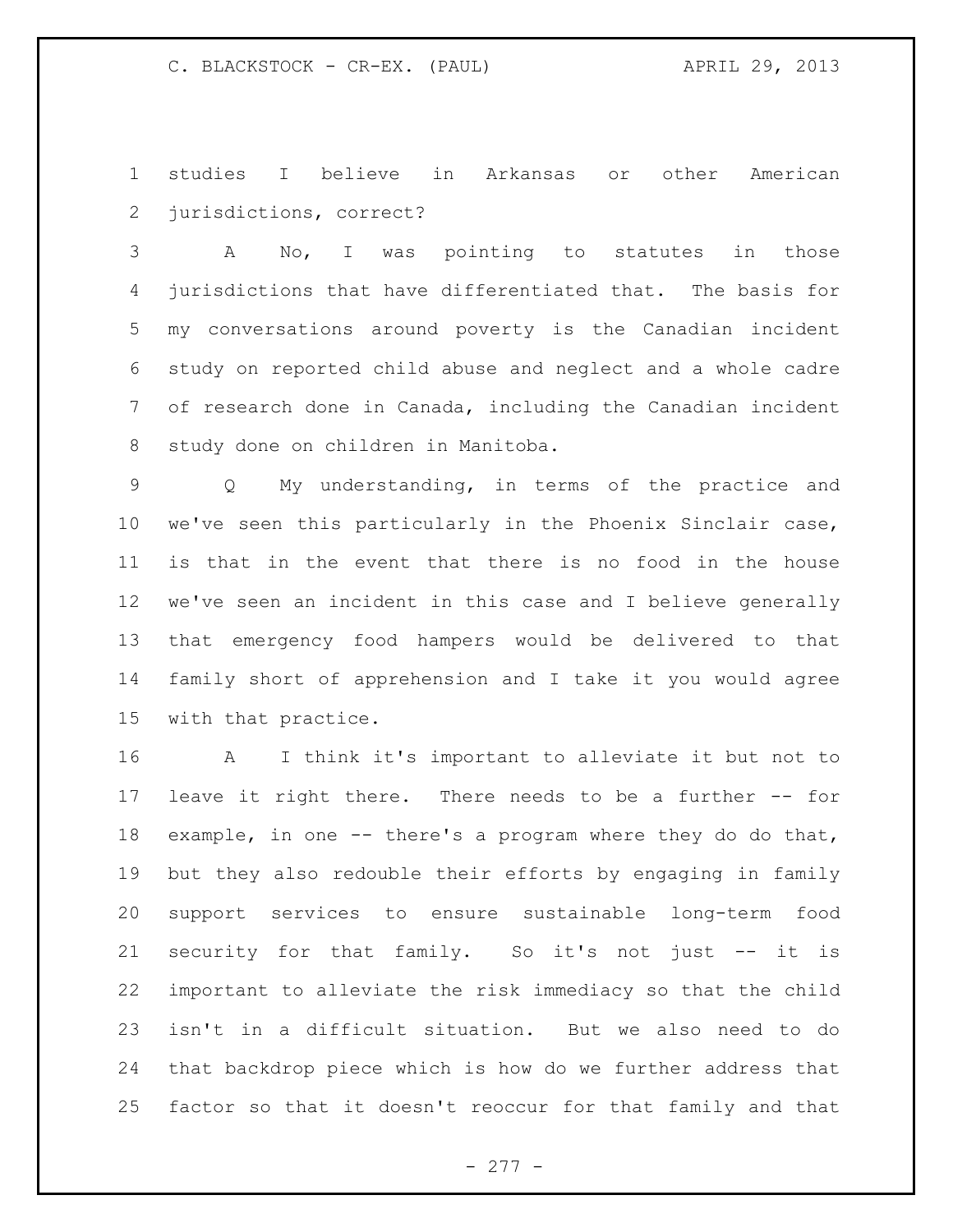child.

 Q So to open a long-term protection case so that an agency can work with that family to address issues such as access to food, et cetera, short of apprehension?

 A There is a, there is other provisions. Like you don't necessarily have to open a protection case. You could open a family support case and provide that same type of provision. The tool mechanism is really, in my view, irrelevant. The important thing is that we're assessing properly and responding appropriately.

 Q And the important thing, as I understand your evidence then, is that steps are taken, whether it's a 13 protection case or whatever you name the case, something short of actually taking that child out of the home?

15 A There are -- I, I said in my evidence that there are situations where children need to be removed. But my evidence is, is that we don't have good research that suggests that the outcomes for children in care are better than the outcomes for children and their families in most situations. Of course there's always exceptions for that. There's some children that need to be in child welfare care because the family situation is too difficult.

23 The vast majority of children though, if we intervene by providing structural interventions that target the risk that put those kids in place, we can keep them

- 278 -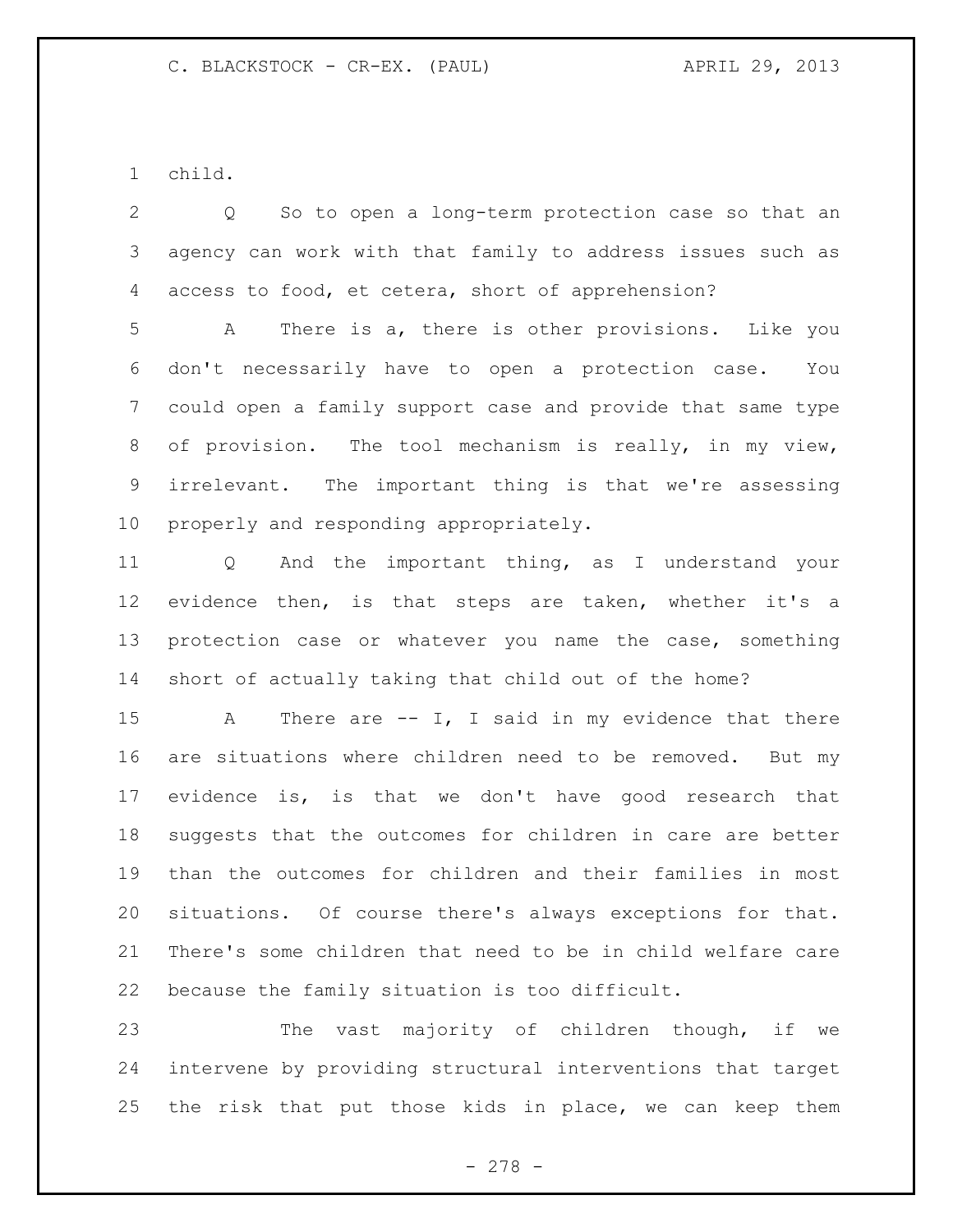safely in their family homes and that is the objective, not only consistent with the UN Convention on the Rights of the Child but consistent with your own statute. MR. PAUL: Mr. Commissioner, those are my questions. THE COMMISSIONER: Thank you, Mr. Paul. Ms. Harris? CROSS-EXAMINATION BY MS. HARRIS: Q Good afternoon, Dr. Blackstock. A Hi. Q My name is Laurelle Harris. I'm counsel for the General Child and Family Services Authority and I just have a few questions for you with respect to the SDM tools that you touched upon earlier. If I were to summarize your evidence, and you can tell me if I'm correct in the summary, your basis concerns with the use of SDM tools are firstly whether or not those tools are being used "off the shelf" or whether or not they've been adapted for the appropriate circumstances so that they're culturally appropriate. A And even before that that we critically analyze the research underlying those tools, that we understand

 appropriately the given weight of those tools and that we understand the limitations of those tools and then from

- 279 -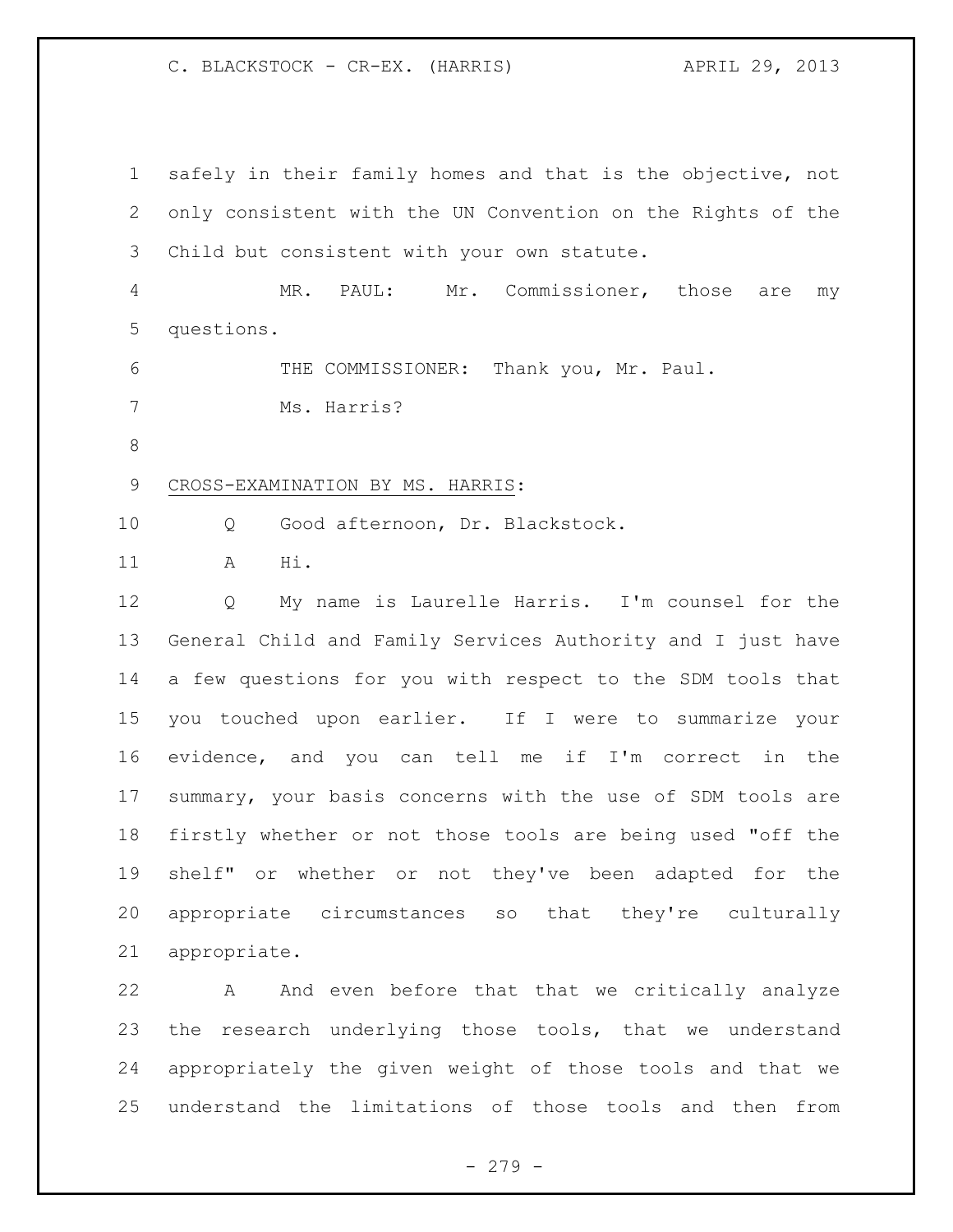that basis we then do that secondary analysis you're talking about.

 Q And then also to clarify secondarily it sounds like one of the concerns is that the tool will be used as a replacement for clinical judgment as opposed to being an aid to assist in clinical judgment; is that a fair summary?

 A I think that we need to -- knowing what the limitations of any research or any tool is, is very vital to being able to use it appropriately. If we know what the limitations are, we'll know that we need to augment that knowledge or supplement that knowledge, either with clinical judgment or with consolation or perhaps with another tool. But it's important that the tool is not over asked to do more than what it was designed to do and more and with a population for which it was not designed.

 Q Thank you. The use of structured decision making tools is actually now being rolled out in Manitoba. I don't know if you're aware of that fact.

 A I heard that structured decision making tools are being rolled out here. I haven't taken a detailed look at the situation or the instrument.

 Q Would it provide comfort to you to know that the development and the piloting of those structured decision making tools took place over a number of years with a major component of research, a major component of evaluation at

 $- 280 -$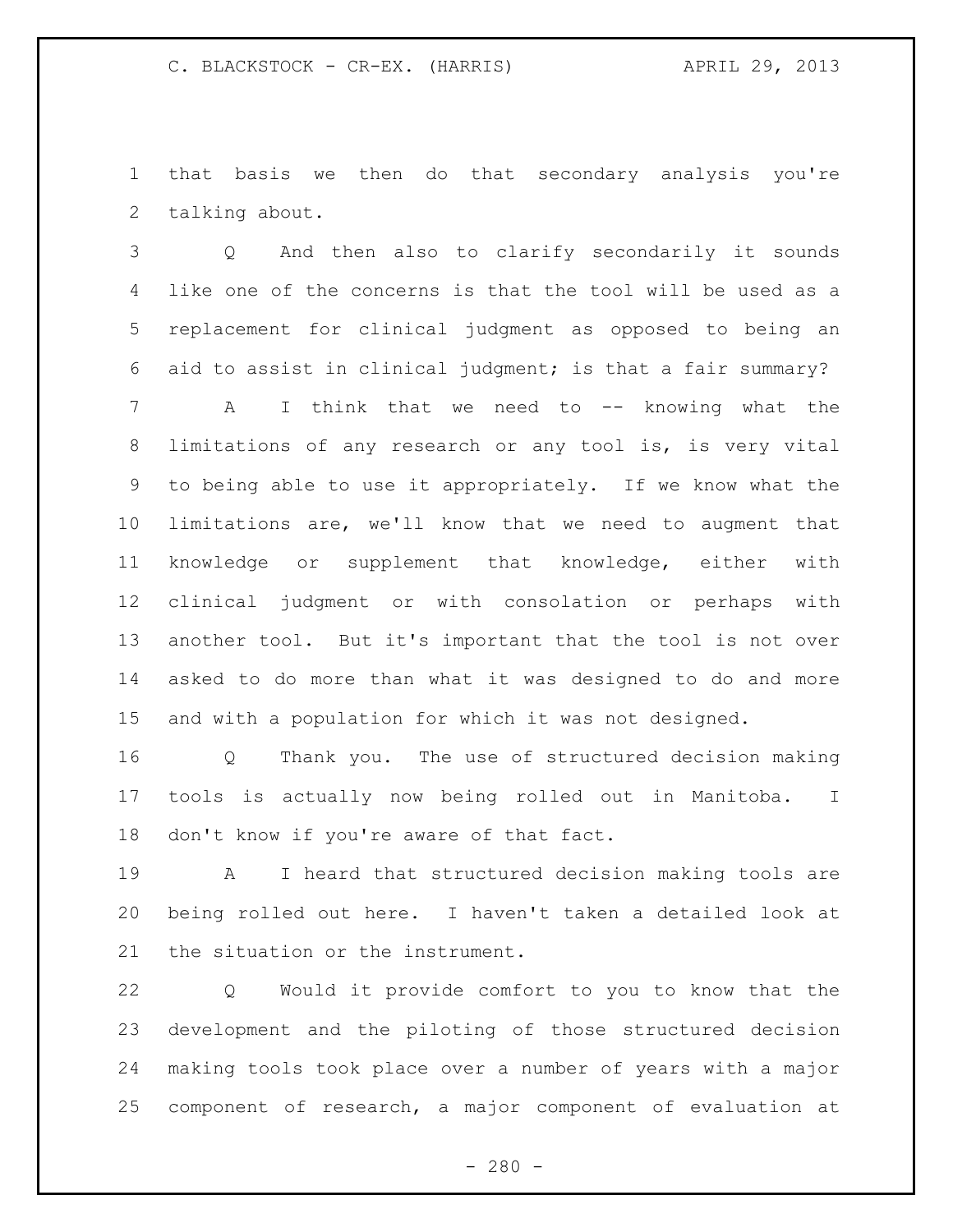an academic level and on the ground and then significant training of staff in terms of the use of that tool, would that provide comfort in knowing that the tool was not being used inappropriately?

 A Not necessarily, because I would want to know what the tool was, what the tool was based on, what was the research. What was it intended to use for? All those things you're talking about could be good practices but they also could be good, could be just good methods for implementing a bad tool in a wrong -- or a good tool in a wrong situation. I'm saying that we have to do all of these things, it involves a good critical analysis at all of these levels. What was the information it was based on? What are the populations upon which those studies were studied? What is the purpose of the tool? What are the limitations of the tool? Those are really, really fundamental things, before we can begin having these other important conversations.

 Q But you have no knowledge of how or whether that process has taken place in Manitoba prior to the use of the tool?

A No, I don't.

Q Okay.

A I would hope so, but I don't.

Q And are you aware that in the development of the

- 281 -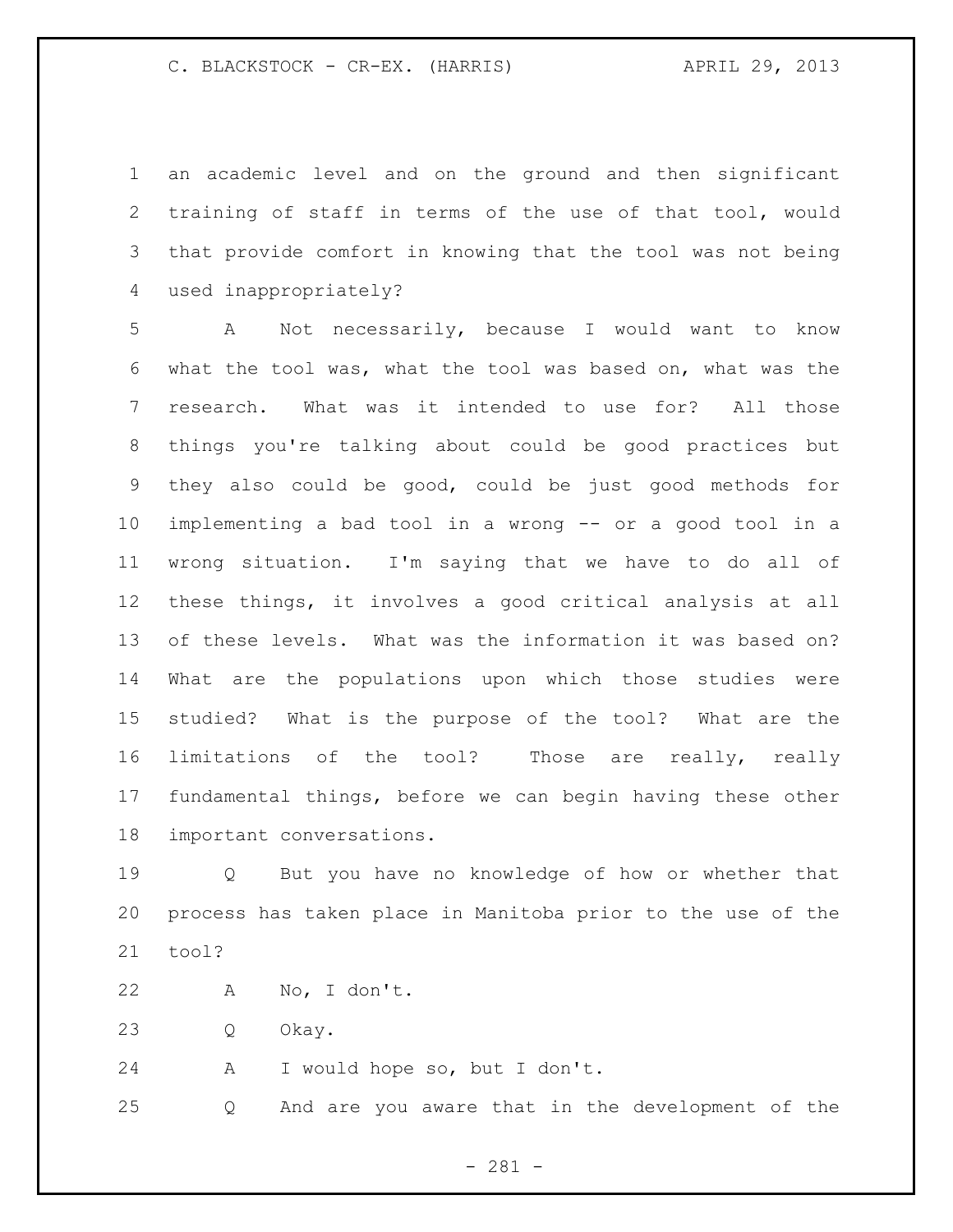| $\mathbf{1}$    | tools for use in Manitoba part of the process to roll out            |
|-----------------|----------------------------------------------------------------------|
| 2               | SDM tools was that the original tool was adapted for,                |
| 3               | specifically for use in Manitoba so that it would be                 |
| 4               | responsive to the needs of workers in Manitoba and the               |
| 5               | families that are being serviced?                                    |
| 6               | A No, I don't and I'd be interested in knowing how                   |
| 7               | that testing was going, but no, I don't know.                        |
| 8               | And were you aware that in order to use the SDM<br>$Q \qquad \qquad$ |
| 9               | tools here in Manitoba specific training is required of              |
| 10              | every worker planning to use that training and in fact not           |
| 11              | only do we have training, we have onsite specialists which           |
| 12 <sup>°</sup> | assist workers day to day in case files to use those tools           |
| 13              | and apply them correctly. Would that provide comfort to              |
| 14              | you in knowing that the tool was perhaps or more likely              |
| 15              | being used appropriately?                                            |
| 16              | A Again, it depends if the training integrated                       |
| 17              | those pieces that we talked about. Is part of the                    |
| 18              | discussion with the workers the limitations of the model             |
| 19              | such as those that were, the original designers said were a          |
| 20              | part of the model? No model is perfect, there's going to             |
| 21              | be limitations with every model. So what you don't want to           |
| 22              | do is go out there and just sell it as a tool and how to             |
| 23              | implement it. You want to educate people about the context           |
| 24              | in which this thing can be most properly used and in those           |
| 25              | areas when we need to really give it a double look, when it          |

- 282 -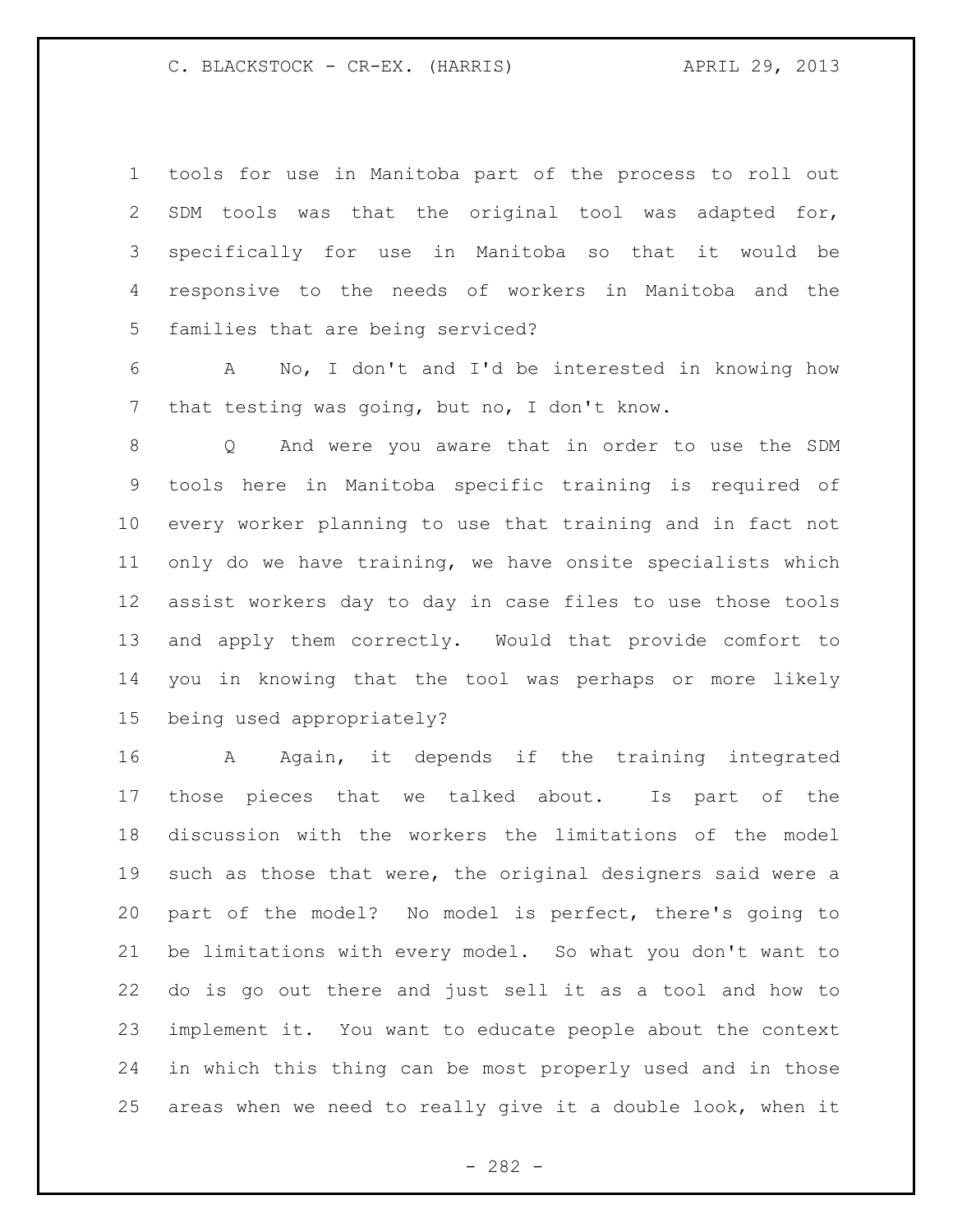may not be appropriate reviews for the particular constellation of families or families. So, yes, training is always a good thing but it's also really important to know what we're training people on.

 Q Were you aware that the training which is being provided in Manitoba is not only extensive but it is specifically geared to training workers that the use of the tool absolutely does not replace clinical judgment, it's only intended as a tool to assist in the application of clinical judgment?

 MR. FUNKE: Mr. Commissioner, I'm just going to rise for a moment. I appreciate that Ms. Harris not trying to give evidence but I'm querying whether or not the authority is going to be providing a witness that is going to provide the evidence that Ms. Harris is referring to in her questions.

17 MS. HARRIS: Absolutely.

18 THE COMMISSIONER: She said that --

 MS. HARRIS: I said absolutely, Mr. Commissioner. 20 THE COMMISSIONER: Yes.

 MR. FUNKE: As long as that's the case then I have no objection.

 THE COMMISSIONER: Right. Thank you, Mr. Funke. 24 THE WITNESS: So, sorry, I lost track of your last question, so ...

- 283 -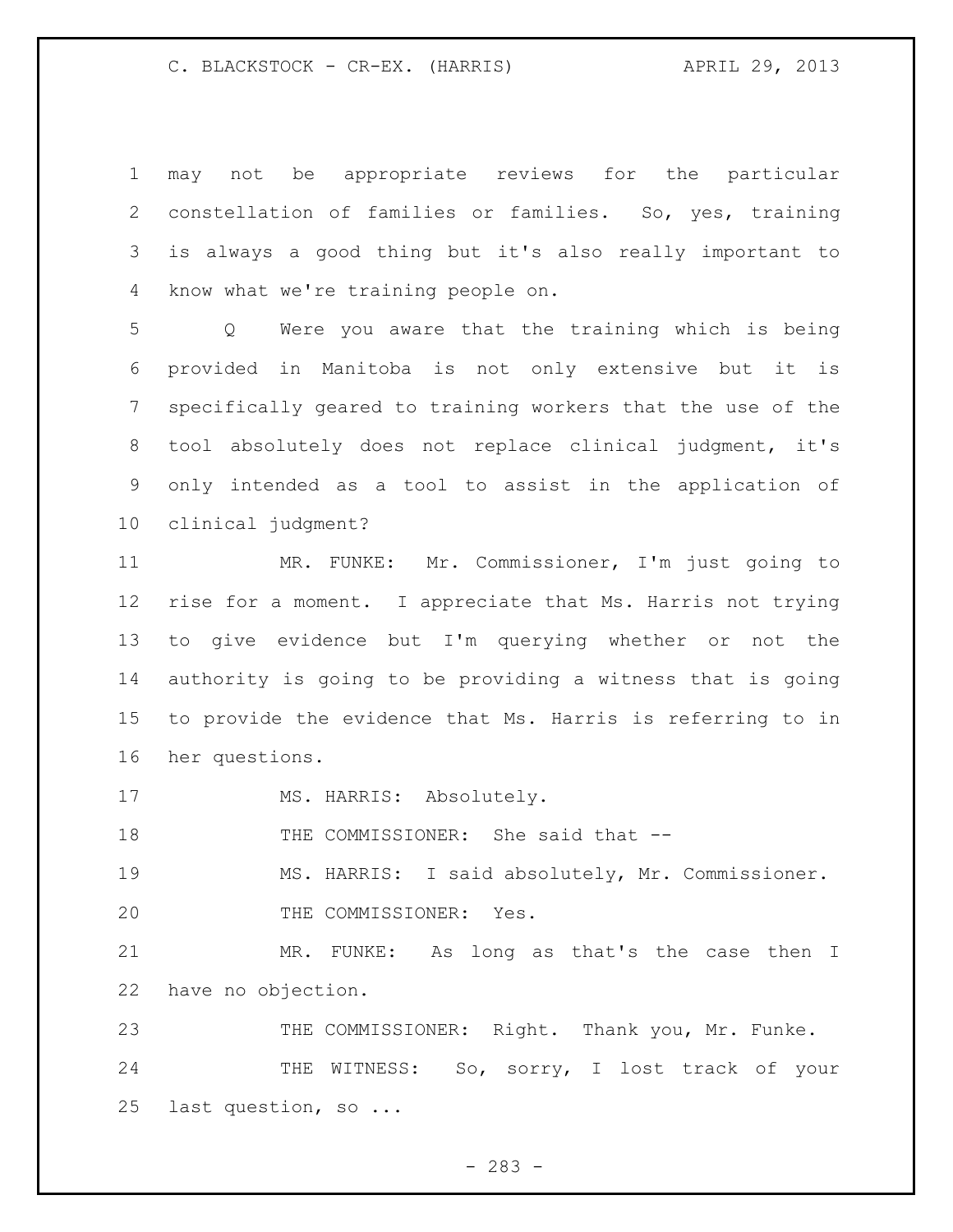BY MS. HARRIS:

Q So did I.

 A Yeah, okay, good. There we are. We'll give you a minute.

Q If I don't, if you don't mind.

 So then you're not aware that the tools, the tools which are being used in Manitoba have been adapted specifically not only for use in Manitoba, as I said earlier, but that the tool has its own risk assessment matrix which was developed specifically for use in Manitoba. You weren't aware of that?

 A No. And again, I don't want my no to go as being an endorsement of the tool because I just simply don't have the knowledge to say what this particular tool was built on or the quality of the different types of programs being used after that and I think that's an important piece for another witness much more familiar with the actual application and design of the tool to be able to speak to.

 Q Thank you. And again, just to be clear, you, you are not aware or were not aware that there is room in the Manitoba tool, the Manitoba version of the tool to adjust assessment scores based on certain individual factors so that the circumstances of particular family constellations might be taken into account when coming up with an assessment score?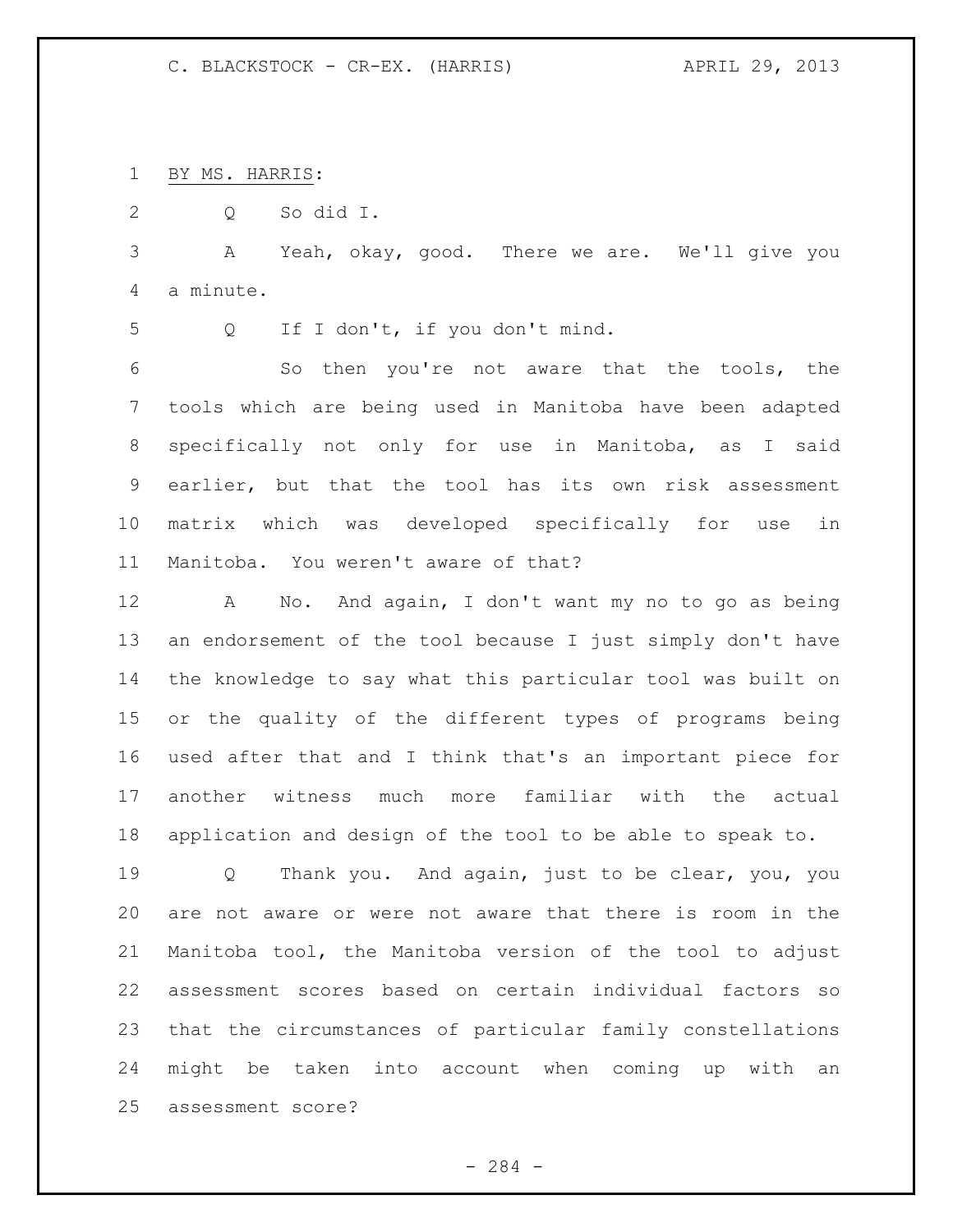A I think I've already said that I haven't looked at the tool in detail so I appreciate that you're asking me to become more specific about my knowledge of the tool but really I've already said I don't know about the tool. So I just don't want to, to go down a trail where I'm increasingly hypothesizing instead of acting on what I know.

 Q Okay. You would agree that it's possible though that, assuming that the research that underpins the use of the tool was sound, as you've indicated that's a concern, that those types of adaptations would render the tool to be more individualized and perhaps more appropriate for the different groups of people, whether they be aboriginal or non-aboriginal or of some other ethnic group.

 A I think when you're adapting a tool, first of all we want to make sure that those adaptations themselves are based on good evidence and good consultation and that we're also not assuming that that adaptation was a fix, that we're evaluating that over the longer run and having that done independently. So that we're alive through good peer review literature as to whether the adaptation is in fact a benefit or if it's a wash or if it in fact is something that should be, should be amended in any given model. So to say that something's been adapted is to assume that the quality research on the adaptation side is quality and if

 $- 285 -$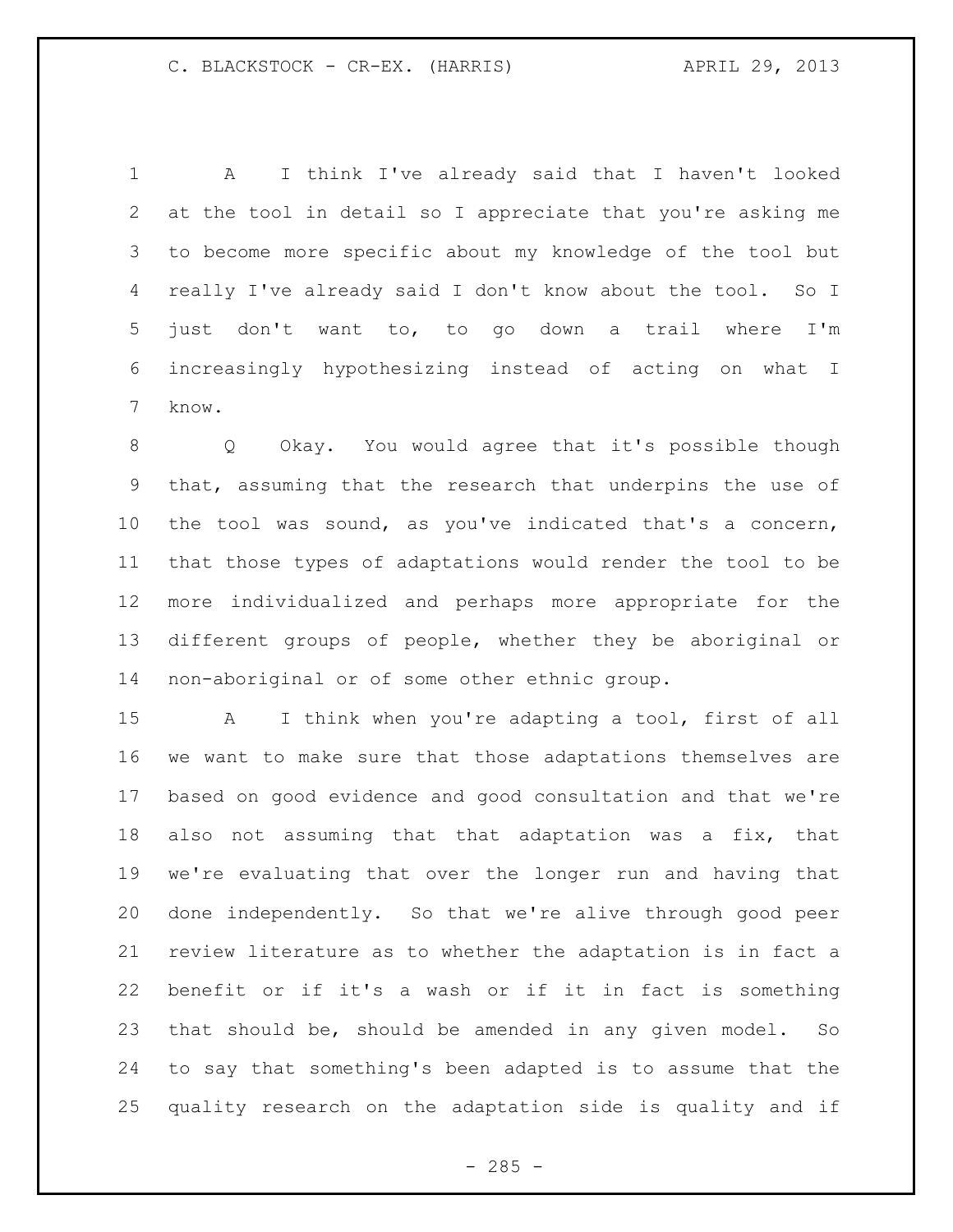C. BLACKSTOCK - CR-EX. (HARRIS) APRIL 29, 2013 C. BLACKSTOCK - CR-EX. (DUNN)

|    | that's the case, if we have good quality research and good  |  |  |
|----|-------------------------------------------------------------|--|--|
| 2  | evaluation framework, good training, good use of the model  |  |  |
| 3  | and the regulations, et cetera, support that, then that's   |  |  |
| 4  | something that could be positive as one very small element  |  |  |
| 5  | in the child protection regime. But if we don't get the     |  |  |
| 6  | basics right of addressing poverty, addressing poor         |  |  |
| 7  | housing, addressing substance misuse, addressing the        |  |  |
| 8  | inequalities in service outcomes for First Nations kids, it |  |  |
| 9  | doesn't matter what tool you use, it's going to be          |  |  |
| 10 | shuffling deck chairs on the Titanic.                       |  |  |
| 11 | Those are all my questions. Thank you.<br>Thank<br>Q        |  |  |
| 12 | you.                                                        |  |  |
| 13 | Thank you very much.<br>A                                   |  |  |
| 14 | THE COMMISSIONER: Thank you, Ms. Harris.                    |  |  |
| 15 | MS. HARRIS: Thank you.                                      |  |  |
| 16 | THE COMMISSIONER: Anyone else?                              |  |  |
| 17 | Ms. Dunn?                                                   |  |  |
| 18 | MS.<br>DUNN: I<br>just have<br>question,<br>one             |  |  |
| 19 | Mr. Commissioner.                                           |  |  |
|    |                                                             |  |  |
| 20 | THE COMMISSIONER: All right, one question, we'll            |  |  |
| 21 | hear it.                                                    |  |  |
| 22 |                                                             |  |  |
| 23 | CROSS-EXAMINATION BY MS. DUNN:                              |  |  |
| 24 | My name is Catherine Dunn, Dr. Blackstock, and<br>Q         |  |  |

- 286 -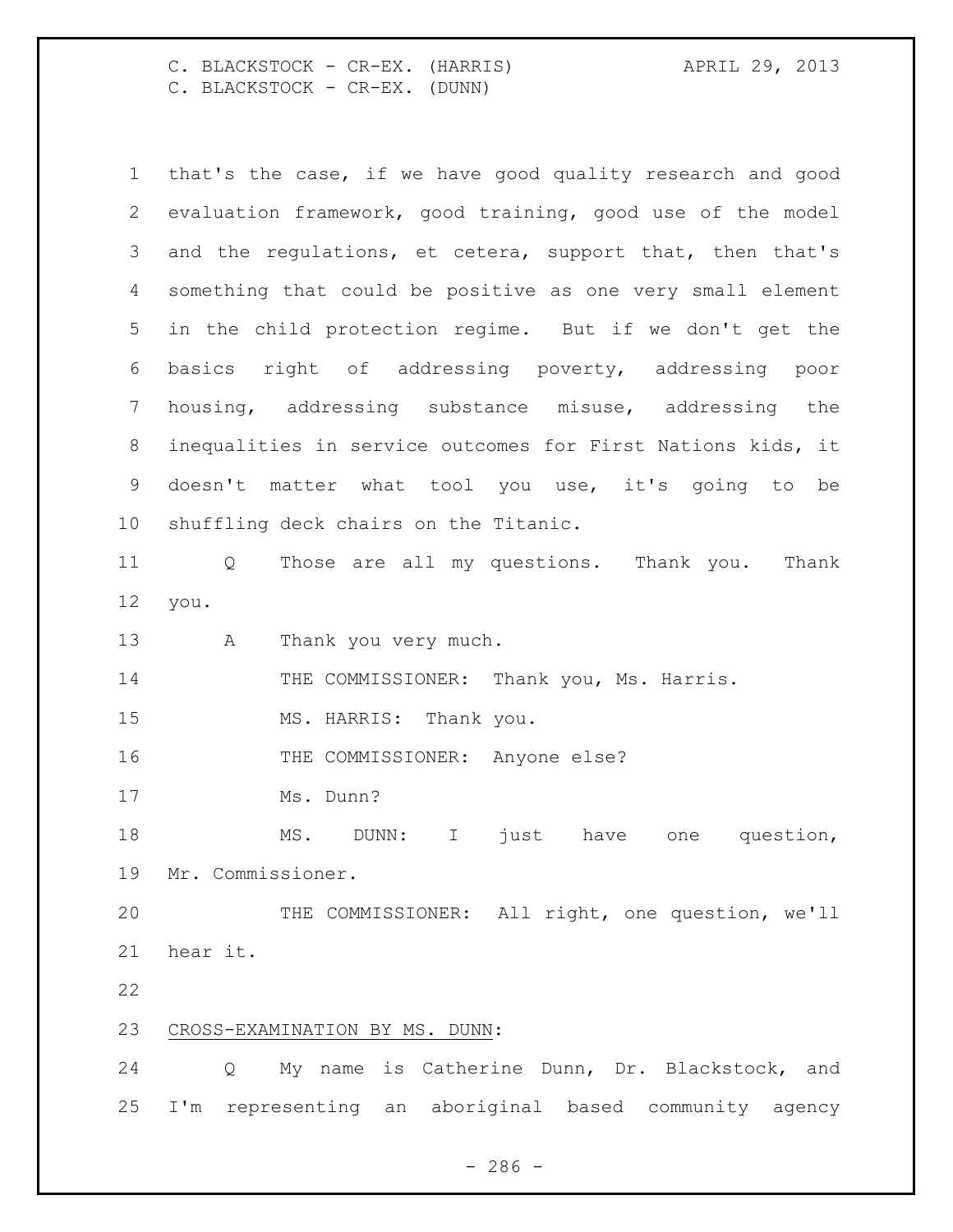C. BLACKSTOCK - CR-EX. (DUNN) APRIL 29, 2013

 called Ka Ni Kanichihk in this inquiry. You had -- and I just have one follow up question to something that testified. When you were directed to what is on the screen now which is the declaration of principles in the Child and Family Services Act, you were directed specifically to number 9 in those declarations of principles that says, for example, decisions to place children should be based on the best interests of the child and not on the basis of the family's financial status and you were saying as a principle that's good but you would be interested in knowing about the threads of the legislation as to whether that particular principle went through the actual, I guess, teeth of the legislation. So I'm going to refer you to -- if you could just scroll up to section 2(1) in this act and this is called --

 A This is so nice that there's someone skilled who does the scrolling for me.

 Q I know. This is -- so we can just keep going to section 2(1) where it talks about best interests. Right there -- can you just --

21 THE COMMISSIONER: Back.

MS. DUNN: -- scroll down a little bit.

23 THE COMMISSIONER: There we are.

24 MS. DUNN: There we are.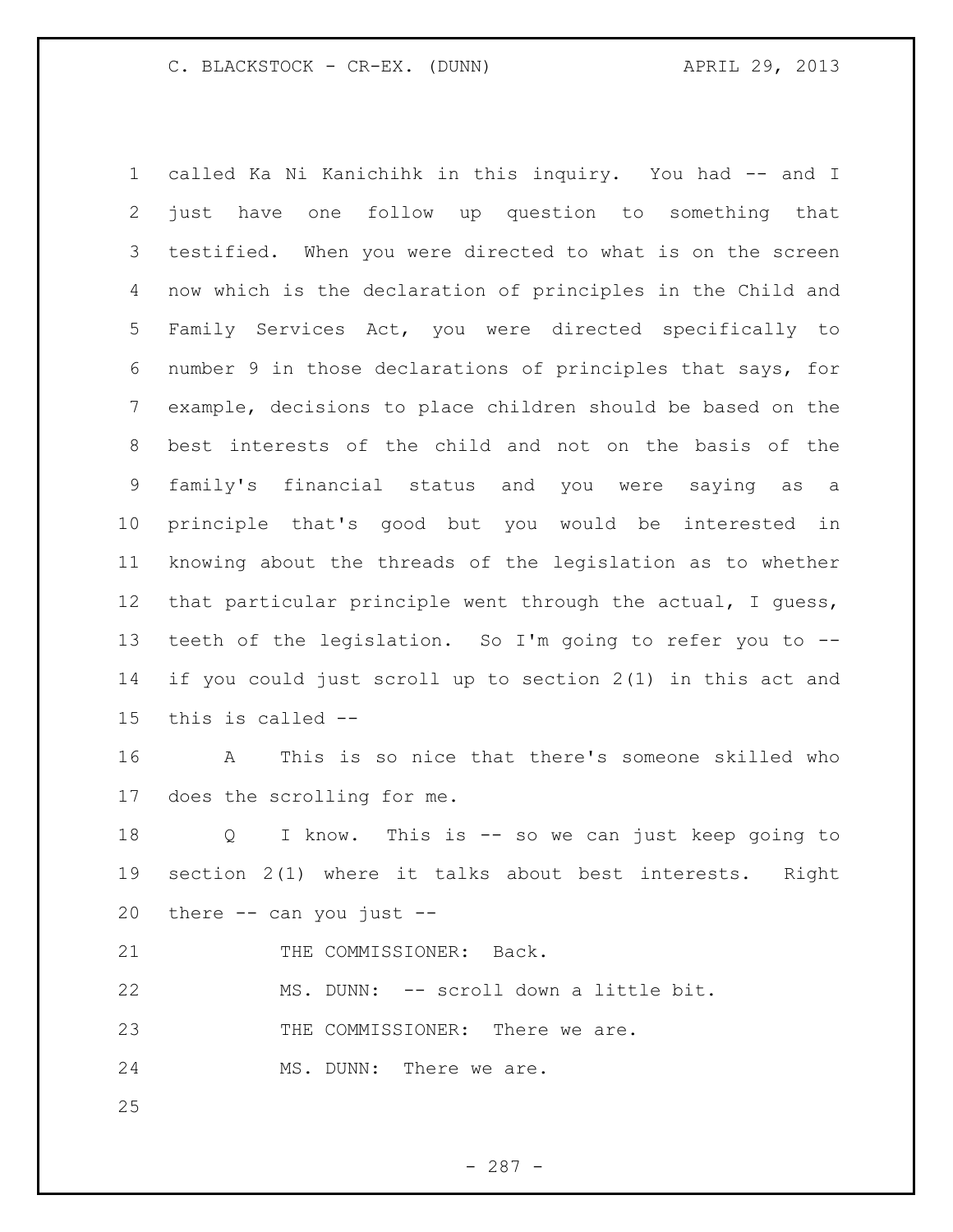C. BLACKSTOCK - CR-EX. (DUNN) APRIL 29, 2013

BY MS. DUNN:

| $\mathbf{2}$   | Q         | And do you see that, Dr. Blackstock, where it         |
|----------------|-----------|-------------------------------------------------------|
| $\mathfrak{Z}$ |           | says "Best Interests" and then there's 2(1) in there? |
| 4              | Yes.<br>A |                                                       |
| 5              | Q         | So I'm just going to indicate what it says there:     |
| 6              |           |                                                       |
| 7              |           | "The best interests of the child                      |
| 8              |           | shall be the paramount                                |
| $\mathsf 9$    |           | consideration of the director, an                     |
| 10             |           | authority, the children's                             |
| 11             |           | advocate, an agency and a court in                    |
| 12             |           | all proceedings under this Act                        |
| 13             |           | affecting a child, other than                         |
| 14             |           | proceedings to determine whether a                    |
| 15             |           | child is in need of protection,                       |
| 16             |           | and in determining best interests                     |
| 17             |           | the child's safety and security                       |
| 18             |           | shall be the primary                                  |
| 19             |           | considerations. After that, all                       |
| 20             |           | other relevant matters shall<br>be                    |
| 21             |           | considered, including "                               |
| 22             |           |                                                       |
| 23             |           | And then it goes down to number (h) there,            |
| 24             |           |                                                       |
| 25             |           | " $(h)$<br>the child's cultural,                      |
|                |           |                                                       |

- 288 -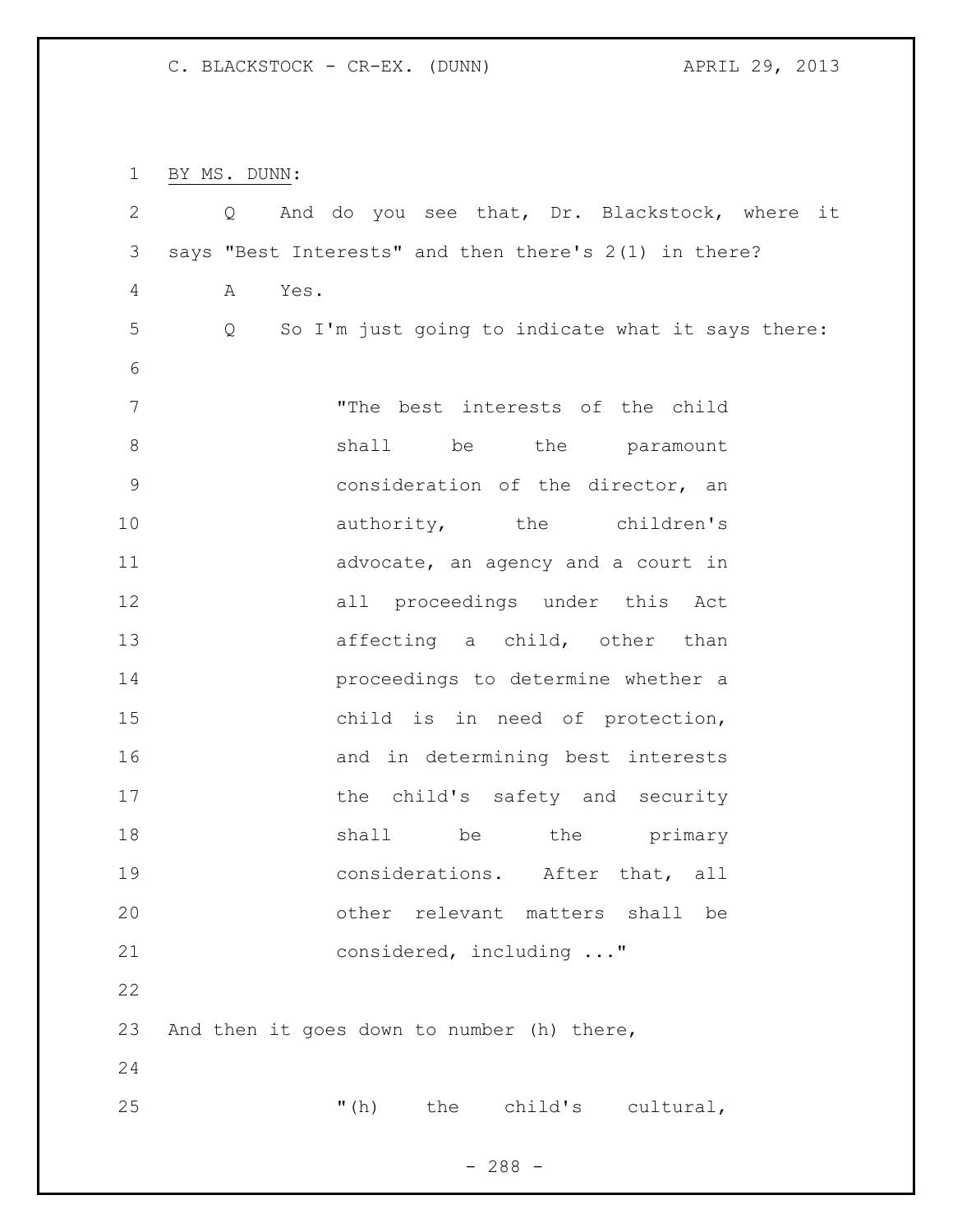1 linguistic, racial and religious 2 heritage."

 So what that appears to be saying is that in child protection proceedings, the issue of a child's safety and security is paramount even to cultural considerations, although that's something to be considered. If that is the case, can you comment or are you able to comment on that type of philosophy in terms of what you have been testifying about this afternoon, that is the integral thread of the importance of self-determination of cultural factors in keeping aboriginal children and families healthy if that very factor is excluded in dealing with best interests in terms of child protection?

 A Well, I'm a big believer in the interdependence of rights as set out in the United Nations Convention on the Rights of the Child. And my personal view is that when doing assessments of safety, it also includes assessments of cultural safety and protection, that that is something you can't parcel out in that particular definition. No one would hear the arguing that a child should be left in an unsafe situation. But it's about including in that analysis the lack of, the repercussions for the child and the harms to the child that could come from a disruption in culture. And I'm going to give you a very pragmatic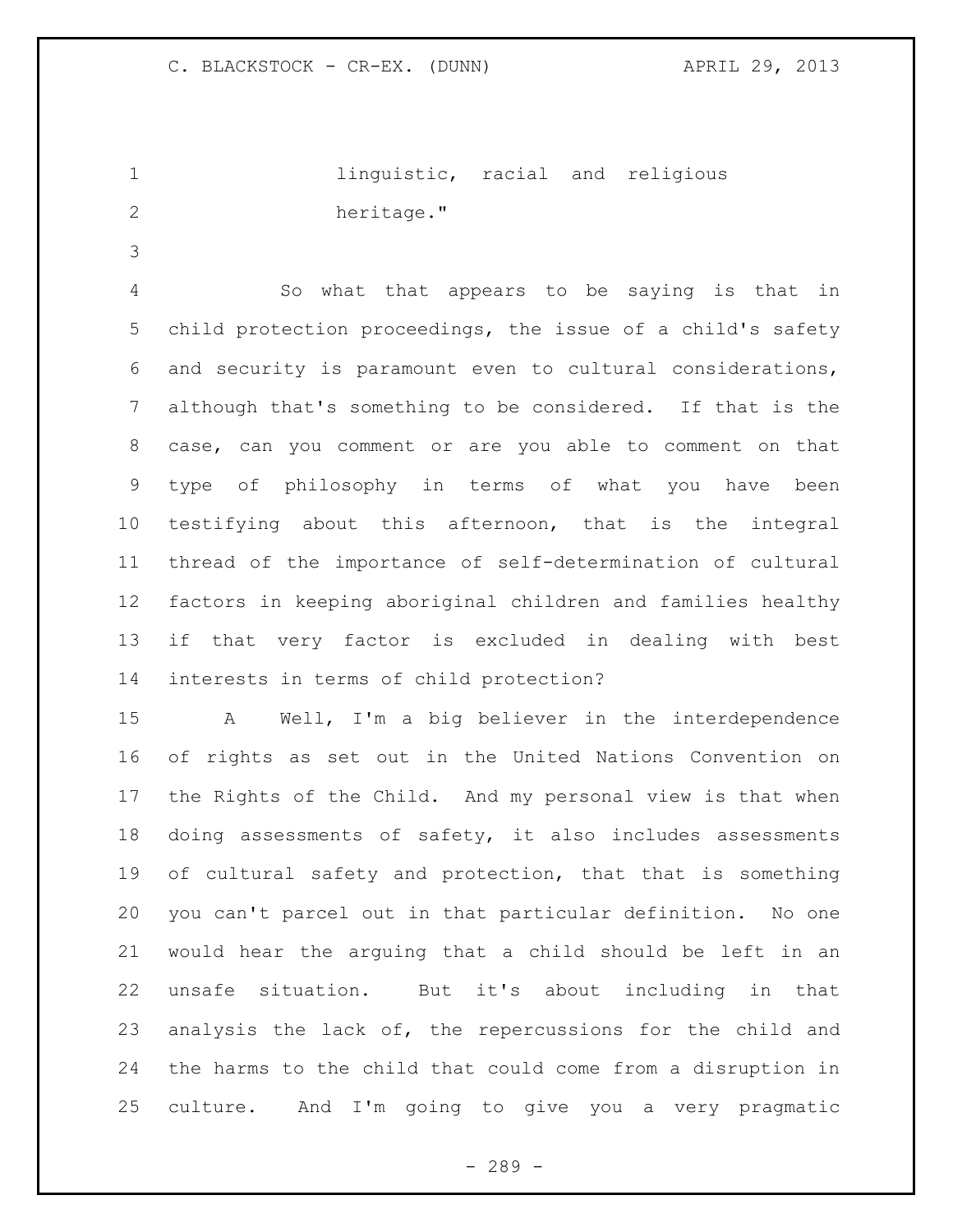## C. BLACKSTOCK - CR-EX. (DUNN) APRIL 29, 2013

 example. Let's look at the sixties scoop in Manitoba. So Justice Kimelman undertook a review of that process and although the people of the period would have argued that they were removing those children from the immediate safety concerns, Justice Kimelman's understanding of that in my reading of his report, "No Quiet Place", summarizes the practice as surmounting to cultural genocide because of the long-term hardships that were experienced by those children who were removed from the families. So I'm just making the argument here that it's part of the interdependent considerations that one must assess in being able determine the safety of a child. Q And that report of Judge Kimelman was made about 1985; is that correct? A 1983 I think is the right date, but the right ballpark, yeah. Q Thank you, those are my questions. A Thank you. 19 THE COMMISSIONER: Thank you, Ms. Dunn. Mr. Funke? MR. FUNKE: I have no further questions arising from the cross or from Ms. Walsh's questions. 23 THE COMMISSIONER: Thank you. Ms. Walsh? MS. WALSH: I have nothing further.

 $-290 -$